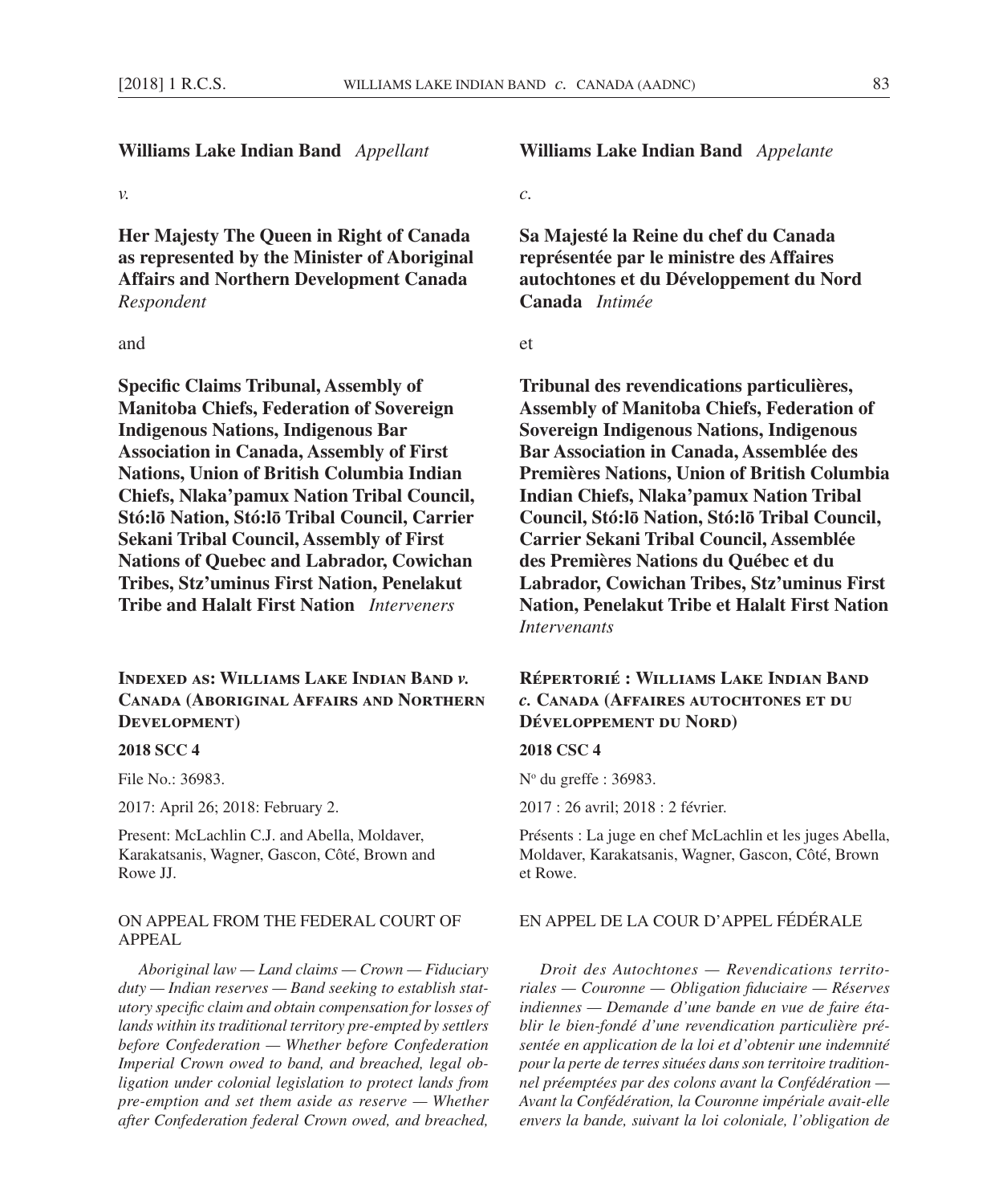*fi duciary obligation to set aside pre- emptions and allocate lands as reserve — Framework for determining whether Crown owed and breached fiduciary obligation — British Columbia Terms of Union, R.S.C. 1985, App. II, No. 10,*  Art. 13 — Specific Claims Tribunal Act, S.C. 2008, c. 22, *s. 14(1)(b), (c).*

*Aboriginal law — Land claims — Crown liability —*  Band seeking to validate statutory specific claim based *on pre- Confederation breaches against federal Crown — Whether pre- Confederation legal obligation alleged to have been breached was legal obligation of Crown for which federal Crown assumed responsibility — Extended meaning of "Crown" — British Columbia Terms of Union, R.S.C. 1985, App. II, No. 10, Art. 13 — Specific Claims Tribunal Act, S.C. 2008, c. 22, s. 14(2).*

*Administrative law — Judicial review — Boards and tribunals — Standard of review applicable to Specific Claims Tribunal's decision to validate band's claim — Whether expanding upon Tribunal's reasoning constitutes permissible supplementing of Tribunal's reasons — Specific Claims Tribunal Act, S.C. 2008, c. 22, s. 14.* 

The Williams Lake Indian Band's ("band") traditional territory includes the site of a village near Williams Lake in British Columbia ("Village Lands"). In the early days of the Colony, settlers were rapidly taking up unsurveyed lands, including those occupied by the band. In response, the Colony enacted the *Proclamation relating to acquisition of Land, 1860* ("*Proclamation No. 15*"), under which "Indian settlements" were not available for preemption. The officials responsible for implementing the pre- emption system took no steps to protect the Village Lands from pre-emption or mark them out as a reserve. After British Columbia joined Confederation, Canada assumed, under Article 13 of the *British Columbia Terms of Union* ("*Terms of Union*"), responsibility for the creation of Indian reserves according to a policy as liberal as the Colony's. The federal Crown officials acknowledged that the pre- emptions had been a mistake but were not prepared to interfere with settlers' rights. Instead, they allocated to

*protéger les terres contre la préemption et de les mettre de côté à titre de réserve, et a-t-elle manqué à cette obligation? — Après la Confédération, la Couronne fédérale avait- elle l'obligation fi duciaire d'annuler les préemptions et d'attribuer les terres pour l'établissement d'une réserve, et a-t-elle manqué à cette obligation? — Cadre d'analyse permettant de décider si la Couronne avait une obligation fi duciaire et si elle l'a violée — Conditions de l'adhésion de la Colombie- Britannique, L.R.C. 1985, app. II, no 10, art. 13 — Loi sur le Tribunal des revendications particulières, L.C. 2008, c. 22, art. 14(1)b), c).*

*Droit des Autochtones — Revendications territoriales — Responsabilité de l'État — Demande d'une bande dirigée contre la Couronne fédérale en vue d'obtenir une décision sur le bien- fondé d'une revendication particulière pour la violation d'une obligation légale pendant la période préconfédérative — L'obligation légale préconfédérative dont la violation est alléguée constitue-t-elle une obligation légale de Sa Majesté à l'égard de laquelle la Couronne fédérale a engagé sa responsabilité? — Sens élargi du terme « Sa Majesté » — Conditions de l'adhésion de la Colombie- Britannique, L.R.C. 1985, app. II, no 10, art. 13 — Loi sur le Tribunal des revendications particulières, L.C. 2008, c. 22, art. 14(2).*

*Droit administratif — Contrôle judiciaire — Organismes et tribunaux administratifs — Norme de contrôle applicable à la décision du Tribunal des revendications particulières tenant pour fondée la revendication de la bande — Développer le raisonnement du Tribunal constitue-t-il un étoffement admissible des motifs du Tribunal? — Loi sur le Tribunal des revendications particulières, L.C. 2008, c. 22, art. 14.*

Le territoire traditionnel de la Williams Lake Indian Band (« bande ») englobe l'emplacement d'un village situé près de Williams Lake, en Colombie- Britannique (« terres du village »). Aux débuts de la colonie, les colons se sont rapidement approprié les terres non arpentées, dont celles qu'occupait la bande. C'est pourquoi la colonie a adopté la *Proclamation relating to acquisition of Land, 1860* (« *Proclamation n<sup>o</sup> 15* ») suivant laquelle les « établissements indiens » ne pouvaient faire l'objet de préemptions. Les fonctionnaires responsables de la mise en œuvre du régime de préemption n'ont pris aucune mesure pour protéger les terres du village contre la préemption, ni mis ces terres de côté à titre de réserve. Après l'adhésion de la Colombie- Britannique à la Confédération, le Canada s'est vu conférer par l'art. 13 des *Conditions de l'adhésion de la Colombie- Britannique* (« *Conditions de l'adhésion* ») l'obligation de créer des réserves indiennes selon une ligne de conduite aussi libérale que celle suivie par la colonie.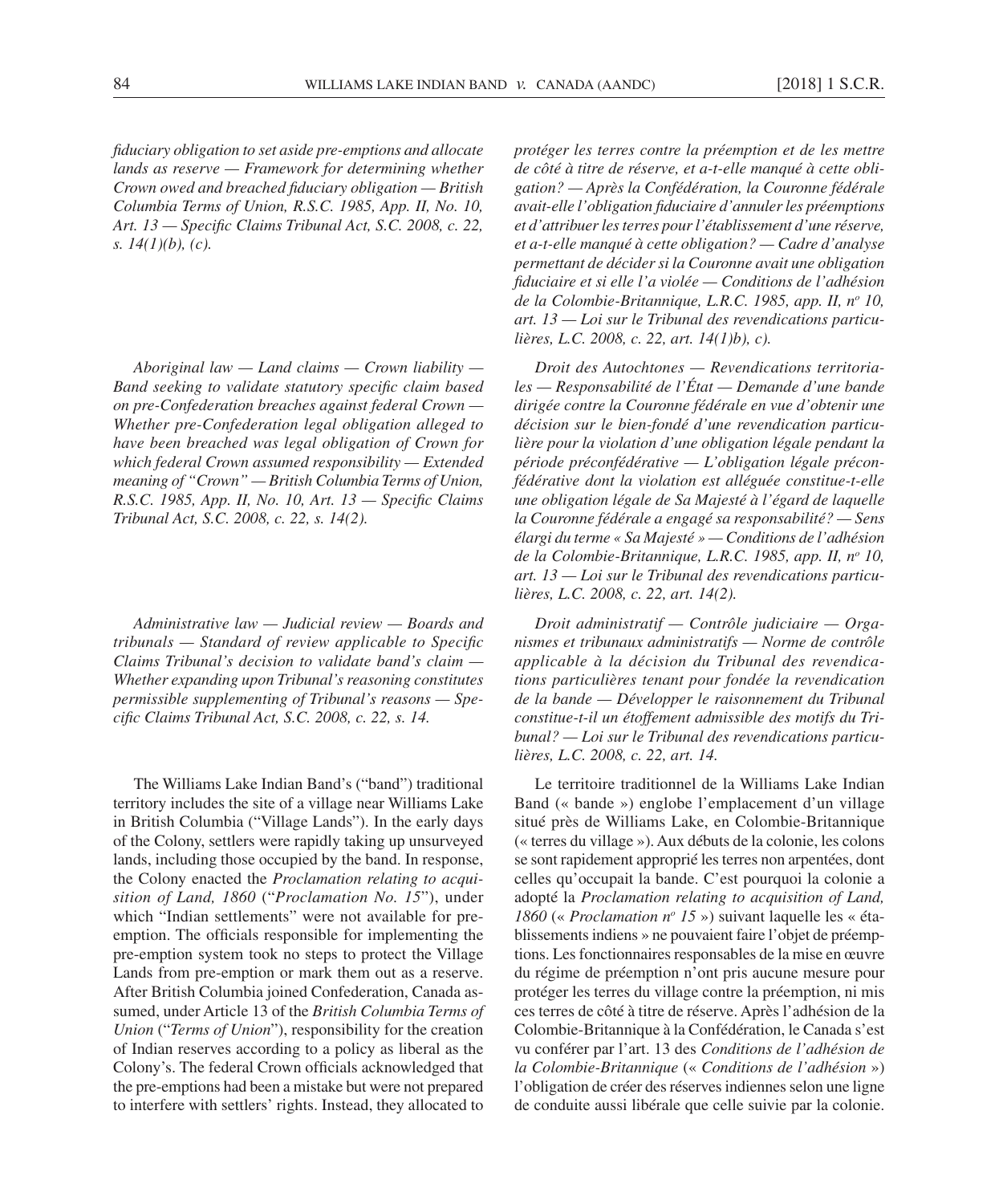the band another tract of land as a reserve. The band filed a claim to compensation under the *Specific Claims Tribunal Act* ("Act") for losses arising from these events.

Parliament established the Specific Claims Tribunal ("Tribunal") with a mandate to award monetary compensation to First Nations for claims arising from the Crown's failure to honour its legal obligations to Indigenous peoples. In this case, the Tribunal concluded that the band had a valid specific claim for losses arising from the Crown's acts and omissions in relation to the Village Lands. It found that the Imperial Crown had owed, and breached, a legal obligation to the band in relation to the protection of its lands from pre-emption based on s.  $14(1)(b)$  of the Act and that the Crown in right of Canada ("Canada") had owed, and breached, a fiduciary obligation to the band based on s. 14(1)(c). It further found that Canada could be held responsible under the Act for the band's pre- Confederation claim. Before the Tribunal ruled on compensation, Canada sought judicial review of the Tribunal's validity decision. The Federal Court of Appeal allowed Canada's application and dismissed the band's claim.

*Held* (Côté and Rowe JJ. dissenting in part and McLachlin C.J. and Brown J. dissenting): The appeal should be allowed and the Tribunal's decision restored.

*Per* Abella, Moldaver, Karakatsanis, Wagner and Gascon JJ.: The standard of review applicable to the Tribunal's decision is reasonableness. The validity of the band's claim did not depend on the resolution of a constitutional issue. Rather, it required the Tribunal to interpret its home statute to decide whether the grounds advanced relate to a legal obligation of the Crown within the meaning of s. 14 of the Act. It also required the Tribunal to derive legal obligations of the Crown from legislation, treaties and the common law, including fiduciary law. In making these legal determinations, the Tribunal applies judicial doctrines to historical circumstances that, by virtue of the applicable limitation periods, others will rarely consider. This distinctive task conferred by Parliament requires a measure of flexibility and adaptation to map onto historical claims.

Les fonctionnaires fédéraux ont reconnu qu'autoriser les préemptions avait été une erreur, mais ils n'étaient pas disposés à empiéter sur les droits des colons. Ils ont plutôt attribué à la bande une autre étendue de terre à titre de réserve. La bande a présenté une demande d'indemnisation des pertes ayant découlé de ces événements en application de la *Loi sur le Tribunal des revendications particulières*  $(\times$  Loi »).

Le législateur a créé le Tribunal des revendications particulières (« Tribunal ») en lui confiant le mandat d'indemniser financièrement les Premières nations qui présentent des revendications fondées sur l'omission de la Couronne de s'acquitter de ses obligations légales envers les peuples autochtones. Le Tribunal a conclu en l'espèce que la revendication particulière de la bande donnait ouverture à l'indemnisation des pertes subies à cause des actes et des omissions de la Couronne en lien avec les terres du village. Il a statué que la Couronne impériale avait envers la bande l'obligation légale de protéger ses terres contre la préemption et qu'elle a manqué à cette obligation (suivant l'al. 14(1)b) de la Loi) et que Sa Majesté du chef du Canada (« Canada ») avait une obligation fiduciaire envers la bande et qu'elle l'a violée (suivant l'al. 14(1)c)). Il a conclu en outre que le Canada pouvait, en application de la Loi, être tenu responsable à l'égard de la revendication de la bande visant la période préconfédérative. Avant que le Tribunal ne se prononce sur l'indemnisation, le Canada a demandé le contrôle judiciaire de la décision du Tribunal sur le bien- fondé de la revendication. La Cour d'appel fédérale a accueilli la demande et rejeté la revendication de la bande.

*Arrêt* (les juges Côté et Rowe sont dissidents en partie et la juge en chef McLachlin et le juge Brown sont dissidents) : Le pourvoi est accueilli, et la décision du Tribunal est rétablie.

*Les* juges Abella, Moldaver, Karakatsanis, Wagner et Gascon : La norme de contrôle applicable à la décision du Tribunal est celle de la décision raisonnable. Le bien- fondé de la revendication de la bande ne tenait pas à la résolution d'une question constitutionnelle. Le Tribunal devait plutôt interpréter sa loi habilitante pour décider si les faits invoqués avaient trait à une obligation légale de Sa Majesté au sens de l'art. 14 de la Loi. Il devait par ailleurs déterminer les obligations légales de la Couronne à partir de la loi, des traités ou de la common law (y compris le droit des fiducies). Dans la formulation de ces conclusions de droit, le Tribunal applique des doctrines d'origine judiciaire à des faits historiques qui, en raison des délais de prescription applicables, sont rarement pris en compte par les autres tribunaux. Cette fonction de nature particulière confiée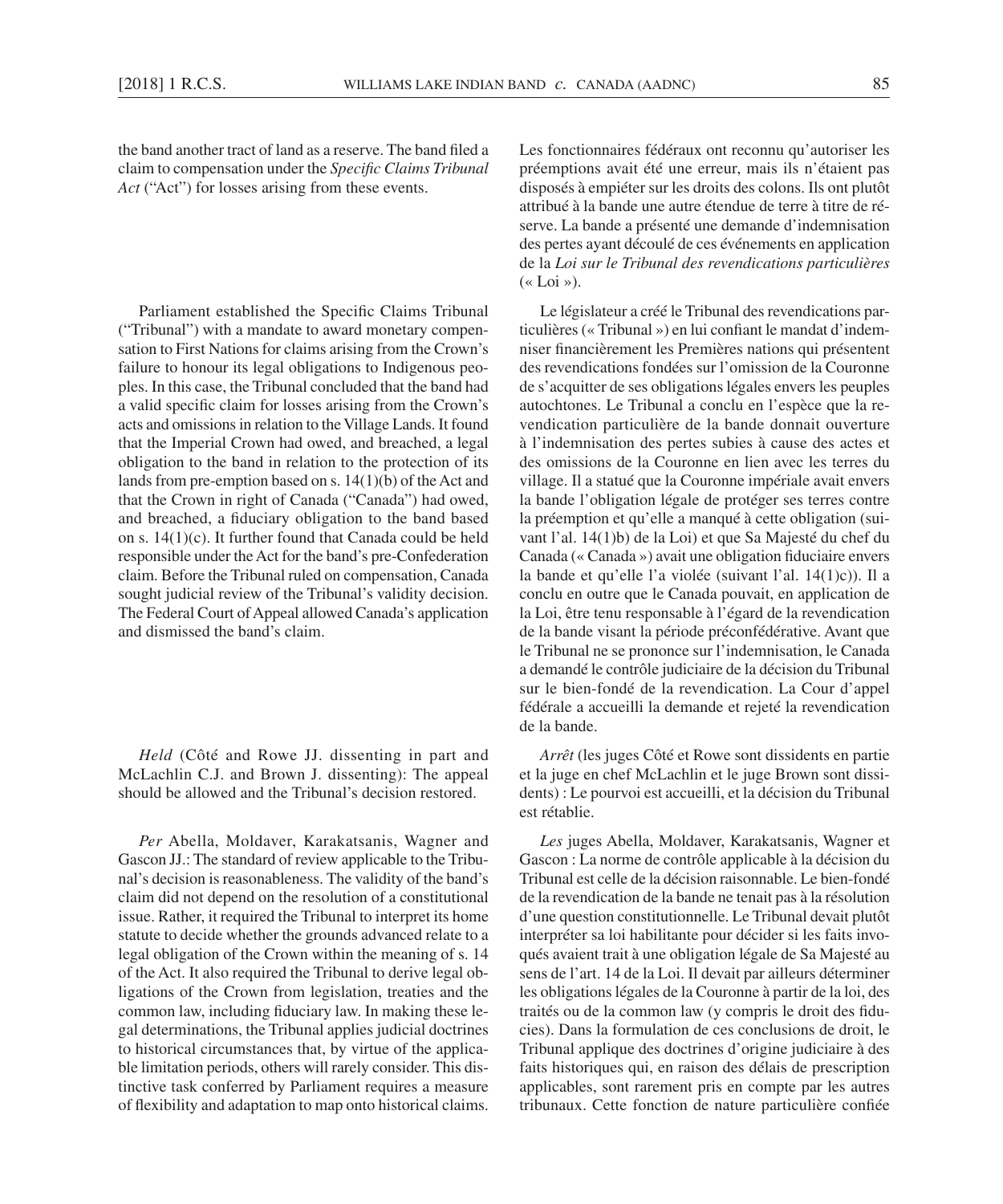The application of fiduciary law in the historical contexts in specific claims and familiarity with the large and specialized evidentiary records fall within the Tribunal's expertise and are entitled to deference.

The Tribunal's analysis of the Crown's *sui generis* fiduciary obligation is a sufficient basis on which to restore its decision, without considering the application of an *ad hoc* fiduciary obligation to the conduct of Crown officials under either s. 14(1)(b) or (c) of the Act. A *sui generis* fiduciary obligation arises from the Crown's discretionary control over a specific or cognizable Aboriginal interest and is specific to the relationship between the Crown and Aboriginal peoples. The interest at stake must be sufficiently independent of the Crown's executive and legislative functions to give rise to fiduciary duties. A fiduciary obligation requires that the Crown's discretionary control be exercised in accordance with the standard of conduct to which equity holds a fiduciary, as embodied, for example, in the fiduciary duties of loyalty, good faith and full disclosure. The standard of care to which a fiduciary is held in its pursuit of the beneficiary's interests is that of an ordinary prudence in managing one's own affairs. The conduct of the fiduciary that comes under scrutiny is its exercise of discretionary control over the Aboriginal interest vulnerable to the exercise of discretion. The Crown fulfils its fiduciary obligation by meeting the prescribed standard of conduct, not by delivering a particular result. Although the Crown must have regard to competing interests, the existence of such interests does not absolve it altogether of its fiduciary duty to reconcile them fairly.

The Tribunal's conclusion that the band had established a valid claim on the grounds of the Imperial Crown's breach of a *sui generis* fiduciary obligation — before Confederation based on s.  $14(1)(b)$  of the Act — was reasonable. The Tribunal identified the specific or cognizable Aboriginal interest at stake as the band's interest in the Village Lands, and found that, by *Proclamation No. 15*, the Imperial Crown had assumed discretionary control over that interest. The Tribunal further found that the Crown had not acted with reference to the band's best interest in exercising its control over these lands. The duty of ordinary prudence required the Crown, at a minimum, to inquire into the extent of the band's settlement so that it could be protected, and the failure to do so put the Crown in breach of the fiduciary obligation. The Village par le législateur commande un certain degré de souplesse et d'adaptation pour tenir compte du caractère historique des réclamations. L'application du droit des fiducies aux faits historiques propres à une revendication particulière et la familiarisation avec un dossier de preuve volumineux et spécialisé relèvent de l'expertise du Tribunal et commandent la déférence.

L'analyse de l'obligation fiduciaire sui generis de la Couronne à laquelle se livre le Tribunal constitue un fondement suffisant pour rétablir sa décision. Point n'est besoin de se prononcer sur l'application de l'obligation fiduciaire *ad hoc* aux actes des fonctionnaires suivant les al. 14(1)b) ou c) de la Loi. Une obligation fiduciaire *sui generis* découle du pouvoir discrétionnaire de la Couronne à l'égard d'un intérêt autochtone particulier ou identifiable et elle est propre à la relation entre la Couronne et les peuples autochtones. L'intérêt en jeu doit être suffisamment indépendant des pouvoirs exécutif et législatif de l'État pour faire naître des obligations fiduciaires. L'obligation fiduciaire exige de la Couronne qu'elle exerce son pouvoir discrétionnaire conformément à la norme de conduite à laquelle un fiduciaire est tenu en equity, ce que consacrent par exemple les obligations fiduciaires de loyauté, de bonne foi et de communication complète de l'information. La norme de prudence à laquelle est astreint le fiduciaire dans la défense de l'intérêt du bénéficiaire est celle qu'un bon père de famille apporte à l'administration de ses propres affaires. La conduite du fiduciaire qui est soumise à l'examen est l'exercice de son pouvoir discrétionnaire à l'égard de l'intérêt autochtone qui est vulnérable face à cet exercice. La Couronne s'acquitte de son obligation fiduciaire en respectant la norme de conduite prescrite, non en assurant l'obtention d'un résultat précis. Même si la Couronne doit tenir compte des intérêts concurrents, l'existence de ces intérêts ne saurait la soustraire au respect de son obligation fiduciaire de les concilier de manière équitable.

La conclusion du Tribunal tenant pour fondée la revendication de la bande qui allègue la violation par la Couronne impériale d'une obligation fiduciaire *sui generis —* avant la Confédération suivant l'al. 14(1)b) de la Loi — était raisonnable. Le Tribunal a conclu que l'intérêt autochtone particulier ou identifiable en jeu correspondait à l'intérêt de la bande dans les terres du village et que, de par la *Proclamation nº 15*, la Couronne impériale avait exercé un pouvoir discrétionnaire à l'égard de cet intérêt. Il a ajouté que la Couronne n'avait pas agi dans l'intérêt de la bande lorsqu'elle avait exercé son pouvoir à l'égard de ces terres. Le devoir de prudence minimale obligeait à tout le moins la Couronne à se renseigner sur l'étendue de l'établissement de la bande afin que celui-ci puisse être protégé, et l'omission de le faire a emporté la violation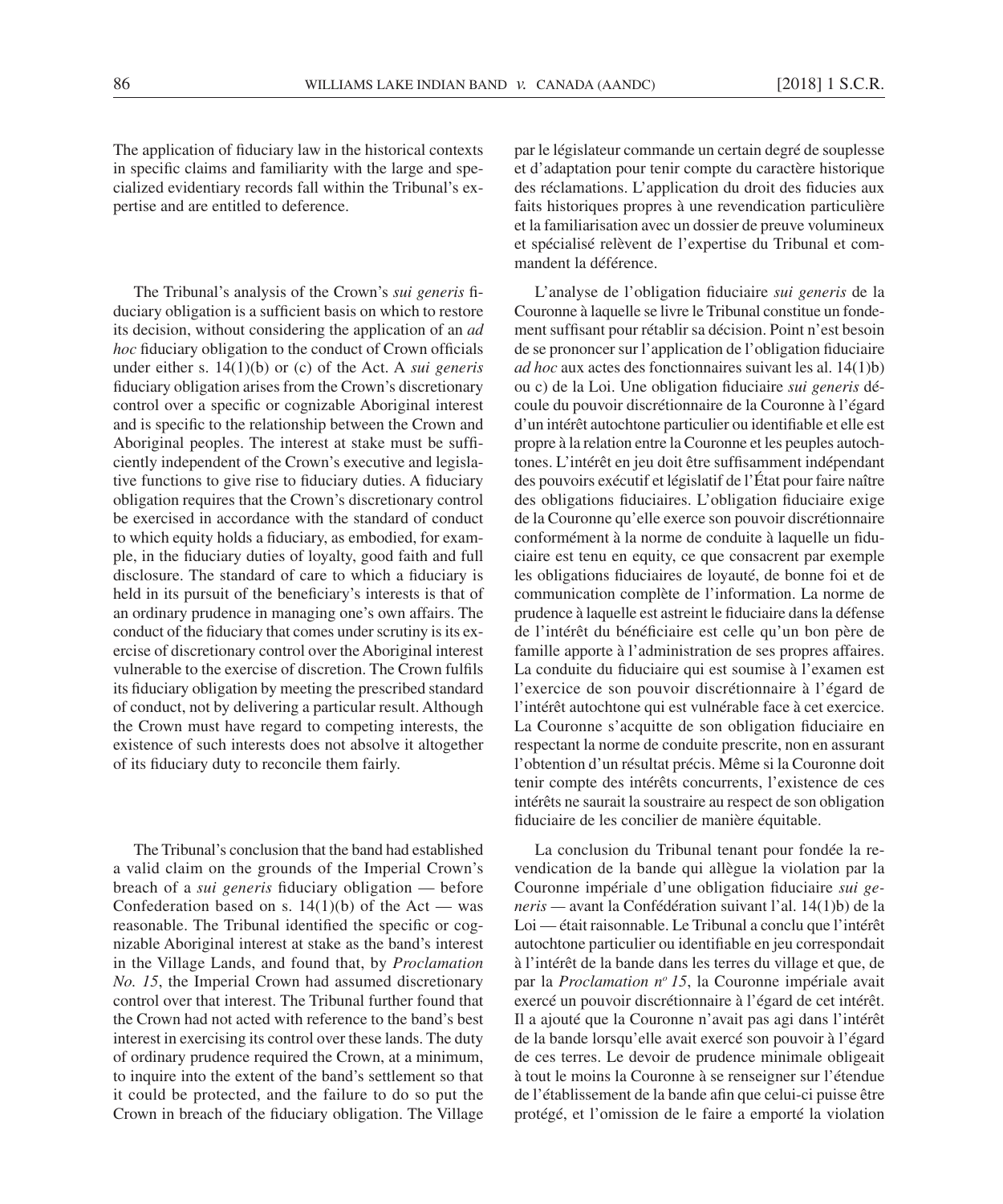Lands would have qualified as "Indian settlements" under *Proclamation No. 15* and the colonial policy governing its implementation ought to have led to measures reserving them from pre-emption. In the Tribunal's view, the band's interest in the Village Lands in respect of which the Crown owed a fiduciary duty did not depend on whether or not Crown officials took the appropriate action to secure land protection. This conclusion meets the requirement for an Aboriginal interest capable of grounding a *sui generis* fiduciary obligation insofar as officials were in a position to identify the interest at stake and it was sufficiently independent of the Crown's executive and legislative functions. The band's interest in the Village Lands was not created by colonial legislation. Rather, it was recognized by enactments and policies as an independent interest in land anchored in collective use and occupation.

The Tribunal's conclusion that Canada owed, and breached, a fiduciary obligation in relation to the Village Lands, based on s. 14(1)(c) of the Act, was also reasonable. The Tribunal identified the specific or cognizable Aboriginal interest in the Village Lands as an interest that was vulnerable to the adverse exercise of Canada's discretion. It held that after British Columbia's entry into Confederation, Canada's discretion in relation to Aboriginal land interests flowed from its position as the exclusive intermediary with the Province in relation to those interests in the reserve creation process. It openly acknowledged that such discretion was limited by the need for provincial cooperation and that Canada could not unilaterally create a reserve. Its conclusion that a fiduciary obligation arose in the absence of complete or exclusive control aligns with general principles of fiduciary law  $-$  that the alleged fiduciary have scope for the exercise of discretion or control to affect the beneficiary's interests. The extent to which the claimed loss is attributable to Canada's breach, as opposed to the Province, raises questions of causation to be determined at the compensation stage. Furthermore, the Tribunal did not ignore the distribution of powers and responsibilities under the *Terms of Union* when it found that the band's interest lay in the Village Lands and defined Canada's fiduciary obligation in relation to that interest. Neither Canada's constitutional obligation to create reserves according to a particular policy, nor the Province's obligation to convey land for that purpose, is in issue. The question is not whether the band was entitled to the allotment of the Village Lands as a reserve — either under the *Terms of Union* or as a consequence of Canada's fiduciary obligation — but whether the actions, decisions

par la Couronne de son obligation fiduciaire. Les terres du village auraient constitué un « établissement indien » pour l'application de la *Proclamation no 15*, et la politique coloniale de mise en œuvre de celle-ci aurait dû donner lieu à des mesures de protection contre la préemption. De l'avis du Tribunal, l'existence de l'intérêt de la bande dans les terres du village à l'égard duquel la Couronne avait une obligation fiduciaire ne tenait pas à ce que les fonctionnaires aient ou non pris les mesures nécessaires pour protéger les terres. Cette conclusion satisfait à l'exigence d'un intérêt autochtone susceptible de faire naître une obligation fiduciaire *sui generis* du fait que les fonctionnaires étaient en mesure de déterminer l'existence de l'intérêt en jeu et que cet intérêt avait une existence suffisamment indépendante des pouvoirs exécutif et législatif de la Couronne. L'intérêt de la bande dans les terres du village n'a pas été créé par la loi coloniale. Il a plutôt été reconnu par des textes de loi et des politiques en tant qu'intérêt indépendant dans des terres fondé sur l'usage et l'occupation collectifs.

La conclusion du Tribunal selon laquelle le Canada avait une obligation fiduciaire à l'égard des terres du village et qu'il l'a violée, suivant l'al. 14(1)c) de la Loi, était également raisonnable. Le Tribunal a jugé que l'intérêt autochtone particulier ou identifiable dans les terres du village constituait un intérêt vulnérable face à l'exercice défavorable du pouvoir discrétionnaire du Canada. Il a statué que, après l'adhésion de la Colombie- Britannique à la Confédération, le pouvoir discrétionnaire du Canada à l'égard des intérêts autochtones dans des terres découlait de sa qualité d'intermédiaire exclusif auprès de la province relativement à ces intérêts pour les besoins du processus de création de réserves. Il a expressément reconnu que l'exercice de ce pouvoir discrétionnaire était restreint par la nécessité d'obtenir la collaboration de la province et que le Canada ne pouvait créer unilatéralement une réserve. Sa conclusion voulant qu'une obligation fiduciaire ait vu le jour malgré l'absence d'un pouvoir total ou exclusif se concilie avec les principes généraux du droit des fiducies, c'est-à-dire que le fiduciaire doit disposer de la latitude voulue pour exercer un pouvoir discrétionnaire touchant l'intérêt du bénéficiaire. La part de responsabilité du Canada dans la perte alléguée, par opposition à celle de la province, soulève des questions de causalité sur lesquelles il sera statué à l'étape de l'indemnisation. Qui plus est, le Tribunal n'a pas fait fi de la répartition des pouvoirs et des obligations issue des *Conditions de l'adhésion* lorsqu'il a conclu que la bande avait un intérêt dans les terres du village et qu'il a défini les obligations fi duciaires du Canada en fonction de cet intérêt. Ni l'obligation constitutionnelle du Canada de créer des réserves conformément à une politique donnée, ni l'obligation de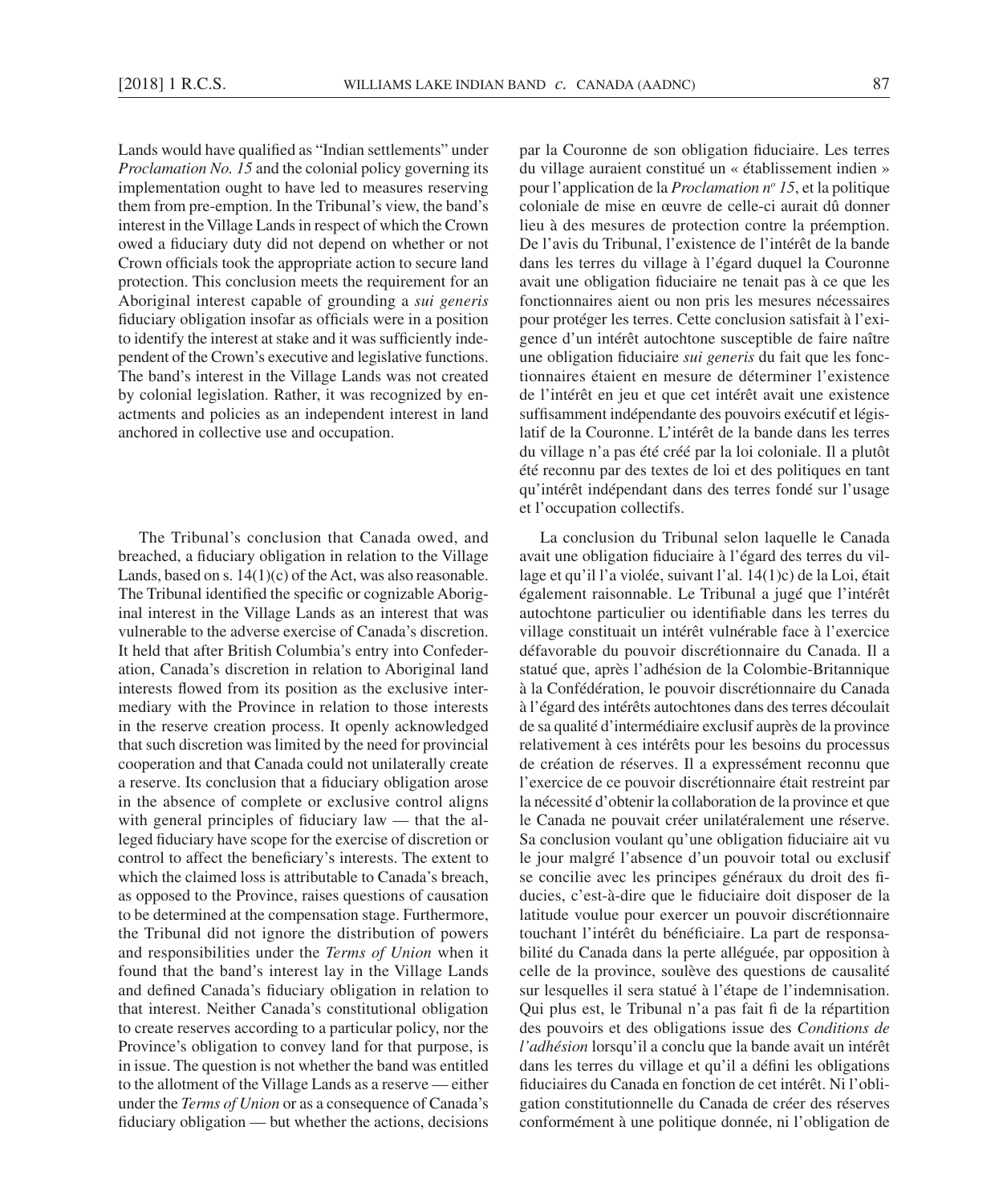and judgments of the federal Crown officials that would affect the band's interest met the applicable standard of conduct in relation to that interest.

The Tribunal found that Canada had to fulfil the fiduciary duties with respect to an interest in the land with which the band had a tangible, practical and cultural connection, and that it had failed to discharge them. The Tribunal did not find that Canada owed the band a fiduciary duty at large, nor did it find that Canada's obligation as fiduciary was to deliver the allotment of the Village Lands as a reserve. The Tribunal considered all of the circumstances, and the extent to which Canada met the requisite standard of conduct was a heavily fact- based inquiry. It was reasonable for the Tribunal to conclude that federal Crown officials with knowledge of the circumstances surrounding the Williams Lake pre-emptions and the band's situation did nothing to challenge the pre-emptions. Their inaction and the decision- making that led to the eventual allotment of a reserve to the band elsewhere fell short of fulfilling the Crown's fiduciary obligations. The Tribunal reasonably concluded that ordinary prudence required them to make use of the available means of preserving the band's interest by seeking, on an immediate basis, enforcement of provincial protection for Indian settlements, and, on a more permanent basis, having the land allotted as a reserve. While Canada was obliged to consider settler interests, in this case, the only competing interests were those acquired as unlawful pre-emptions, which the Tribunal did consider. The fact that Canada eventually procured a reserve for the band elsewhere cannot undo the breach of fiduciary duty, although the Tribunal reasonably concluded that it may reduce the amount of compensation.

The Tribunal's definition of the Crown as a single, continuous and indivisible entity to validate the band's claim against Canada for pre-Confederation breaches, under s. 14(2) of the Act, was reasonable. This conclusion is grounded in the Tribunal's decision as a whole, and expanding upon it based on the record, the arguments and the legal principles underlying the decision, constitutes permissible supplementing of the Tribunal's reasons.

la province de céder des terres à cette fin ne sont en jeu. La question n'est pas de savoir si la bande avait le droit de se voir attribuer les terres du village à titre de réserve, que ce soit suivant les *Conditions de l'adhésion* ou en raison de l'obligation fiduciaire du Canada, mais bien si les actes, les décisions et l'exercice du jugement des fonctionnaires fédéraux susceptibles de toucher l'intérêt de la bande ont satisfait à la norme de conduite applicable relativement à cet intérêt.

Le Tribunal a conclu que le Canada devait s'acquitter des obligations fiduciaires à l'égard d'un intérêt dans les terres avec lesquelles la bande avait un lien tangible, pratique et culturel et qu'il ne l'a pas fait. Il n'a pas conclu que la Couronne avait envers la bande une obligation fiduciaire de caractère général, ni que le Canada avait, en qualité de fiduciaire, l'obligation d'attribuer les terres du village à titre de réserve. Il a considéré toutes les circonstances, et la mesure dans laquelle le Canada avait satisfait à la norme de conduite applicable dépendait en grande partie de l'appréciation ou de l'interprétation des faits. Le Tribunal pouvait raisonnablement conclure que les fonctionnaires fédéraux qui connaissaient les circonstances du recours à la préemption à Williams Lake et la situation dans laquelle se trouvait la bande n'ont rien fait pour contester les préemptions. Du fait de leur inaction et de l'exercice du pouvoir discrétionnaire qui a mené subséquemment à l'attribution à la bande d'autres terres à titre de réserve, la Couronne ne s'est pas acquittée de ses obligations fiduciaires. Le Tribunal a raisonnablement conclu que la prudence ordinaire exigeait d'eux qu'ils recourent aux moyens possibles pour protéger l'intérêt de la bande en faisant appliquer sans délai les dispositions provinciales protégeant les établissements indiens et, à long terme, en attribuant les terres à titre de réserve. Même si le Canada était tenu de prendre en compte les intérêts des colons, en l'espèce, les seuls intérêts concurrents avaient été acquis grâce à des préemptions illégales, et le Tribunal les a considérés. Le fait que le Canada a subséquemment établi ailleurs une réserve pour la bande ne saurait effacer le manquement à l'obligation fiduciaire même si le Tribunal a raisonnablement conclu qu'il pouvait avoir pour effet de réduire le montant de l'indemnité.

La manière dont le Tribunal a défini la Couronne une entité unique, continue et indivisible — afin de tenir pour fondée la revendication de la bande dirigée contre le Canada, par application du par. 14(2) de la Loi, relativement à certaines violations survenues pendant la période préconfédérative, était raisonnable. Cette conclusion prend appui sur la décision du Tribunal considérée dans son ensemble, et la développer à partir du dossier, des plaidoiries et des principes juridiques sous- tendant la décision constitue un étoffement admissible des motifs du Tribunal.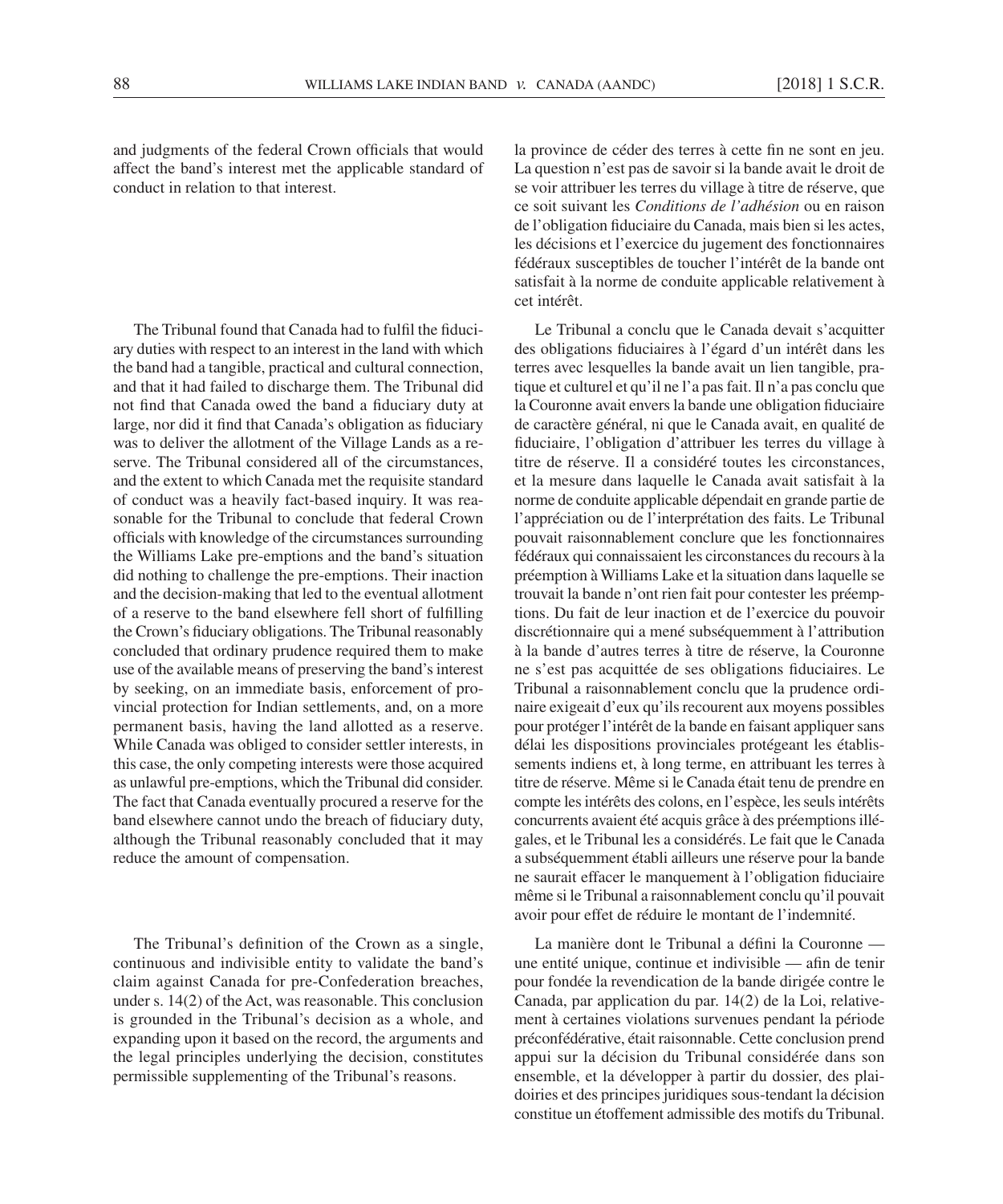Section  $14(2)$  defines "Crown" by reference to the legal obligation whose breach or non-fulfilment forms the basis for a specific claim. A legal obligation of the Imperial Crown will satisfy the first branch — the "legal" obligation" branch — where it "became . . . the responsibility of" Canada. Although the Tribunal did not apply it, the second branch — the "liability" branch — will be met where "any liability relating to its breach or non-fulfilment became . . . the responsibility of" Canada. The Tribunal found that the Imperial Crown came within the extended meaning of "Crown" because the fiduciary obligation that it had allegedly breached was a legal obligation that became the responsibility of Canada, and for which Canada would, if in the place of the colony, have been in breach. This reading effectively projected Canada backwards into the place of the Imperial Crown for certain obligations. The Tribunal indicated that this interpretation of the legal obligation branch of s. 14(2) would not extend the application of s.  $14(1)(b)$  to all potential liabilities of the Imperial Crown, and that Canada's post-Confederation fiduciary obligations supplied the limits contemplated by that branch.

The Tribunal treated s. 14(2) as a free standing basis for Canada's liability for the Imperial Crown's breaches of certain obligations and rejected the view that it operates as an enforcement mechanism. It found the legal obligation branch not to require an independent and outstanding obligation — transferred to Canada under the *Terms of Union* — to establish the Village Lands as a reserve. This interpretation of the legal obligation branch as encompassing certain fiduciary obligations of the former colonies is consistent with the structure of s. 14, and the nature of fiduciary obligations which does not require the transfer of the obligation itself. It was therefore open to the Tribunal to interpret s. 14(2) as giving effect, not to the assumption by Canada of a specific obligation, but of a discretionary power to affect the band's interests in the context of an established fiduciary relationship. The Tribunal's view of s. 14(2) is consistent with its understanding of the role Parliament intended the extended meaning of "Crown" to serve within the specific claims scheme — to remedy historical injustices committed by the Crown, be it the Imperial Crown or Canada. This view is also consistent with an Indigenous perspective on the continuity of the fiduciary relationship between Indigenous peoples and the Crown before and after Confederation.

Le paragraphe 14(2) précise le sens du terme « Sa Majesté » en renvoyant à l'obligation légale dont la violation ou l'inexécution constitue le fondement d'une revendication particulière. L'existence d'une obligation légale de la Couronne impériale satisfait au premier volet — le volet « obligation légale » — lorsque l'obligation en question « a été imputée » au Canada. Même si le Tribunal ne l'a pas appliqué, le second volet — le volet « responsabilité » — est respecté lorsque « toute responsabilité [découlant de la violation ou de l'inexécution de cette obligation] a été imputée » au Canada. Le Tribunal a conclu que la Couronne impériale était visée par la définition élargie du terme « Sa Majesté », car l'obligation fiduciaire qu'elle aurait violée constituait une obligation légale qui avait été imputée au Canada et que le Canada, s'il avait été à la place de la colonie, aurait violée. Cette interprétation revient à substituer rétrospectivement le Canada à la Couronne impériale quant à certaines obligations. Selon le Tribunal, cette interprétation du volet obligation légale du par. 14(2) ne saurait valoir pour l'application de l'al. 14(1)b) à toutes les obligations éventuelles de la Couronne impériale, et les obligations fiduciaires postconfédératives du Canada apportent les limites voulues par le législateur pour l'application de ce volet.

Le Tribunal a vu dans le par. 14(2) une disposition autonome grâce à laquelle il pouvait tenir le Canada responsable de l'omission de la Couronne impériale de s'acquitter de certaines obligations et il a rejeté l'idée qu'il s'agisse d'un mécanisme d'application. Il a estimé que le volet obligation légale n'exige pas l'existence d'une obligation indépendante et inexécutée transmise au Canada dans les *Conditions de l'adhésion* à l'effet de faire des terres du village une réserve. Cette interprétation du volet obligation légale qui englobe certaines obligations fi duciaires des anciennes colonies se concilie avec la formulation de l'art. 14 et avec la nature de l'obligation fi duciaire, qui n'exige pas la transmission de l'obligation comme telle. Le Tribunal pouvait donc considérer que le par. 14(2) donnait effet non pas à la prise en charge par le Canada d'une obligation précise, mais bien à l'exercice d'un pouvoir discrétionnaire touchant les intérêts de la bande dans le cadre d'une relation fiduciaire établie. Son interprétation du par. 14(2) est compatible avec ce qu'il estime être la volonté du législateur, en élargissant la portée du terme « Sa Majesté » pour l'application du régime des revendications particulières, à savoir réparer certaines injustices du passé commises par la Couronne, qu'il s'agisse de la Couronne impériale ou du Canada. Elle se concilie aussi avec la continuité que voient les Autochtones dans la relation fiduciaire entre les peuples autochtones et la Couronne, avant et après la Confédération.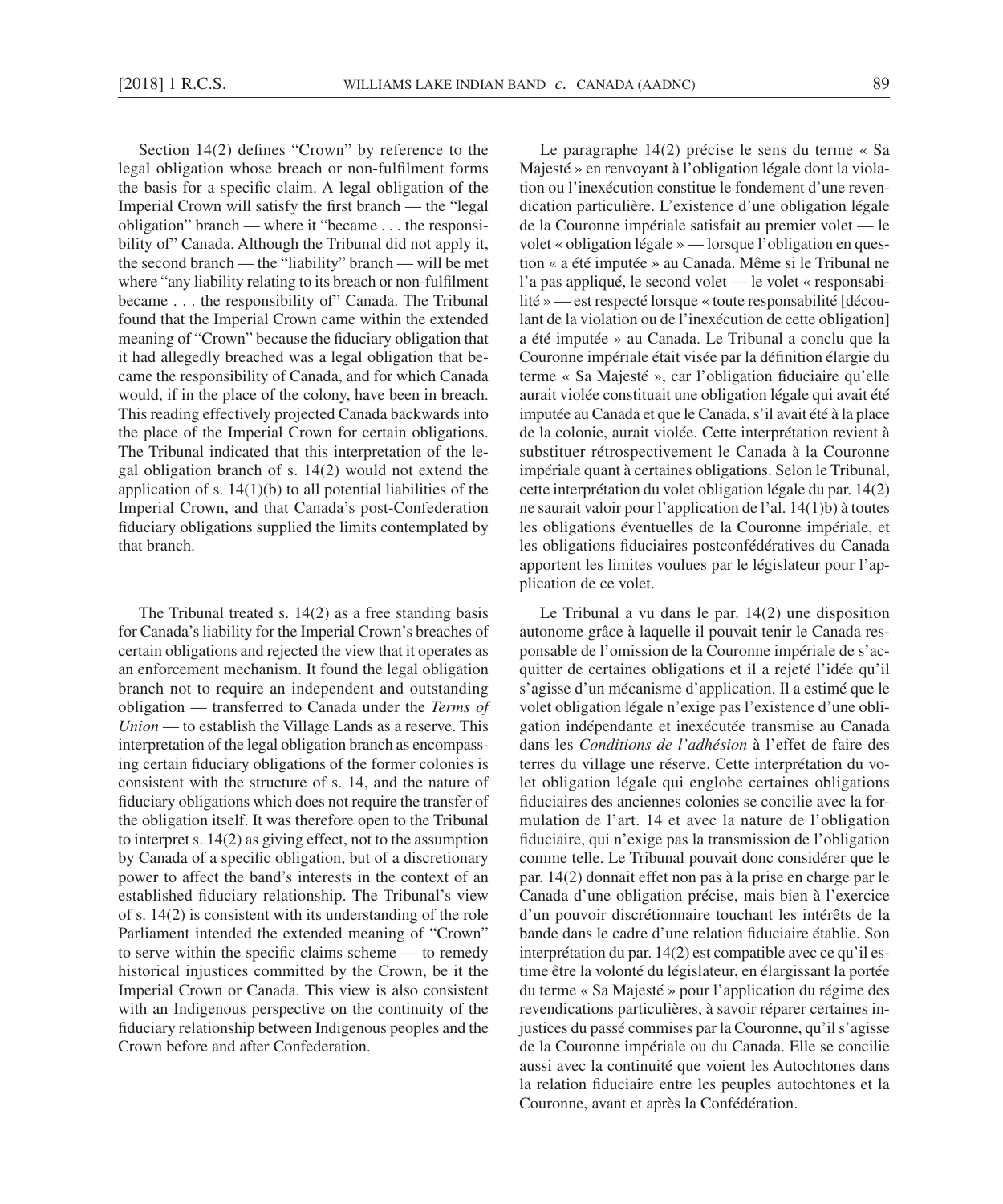*Per* Côté and Rowe JJ. (dissenting in part): There is agreement with the majority that the Tribunal reasonably found that the Imperial Crown owed and breached a fiduciary duty to the band prior to Confederation, and that the federal Crown owed and breached a *sui generis* fiduciary duty to the band following the entry of British Columbia into Confederation. There is also agreement that the Act allows the Tribunal to validate specific claims based on certain wrongs committed by the "Sovereign of Great Britain and its colonies" prior to Confederation. In this case, the band has such a claim pursuant to s.  $14(1)(b)$ of the Act based on the fiduciary breach by the Colony of British Columbia prior to 1871. For the Tribunal to hold the federal Crown liable for this claim, however, it must have found that the Colony of British Columbia came within the extended meaning of "Crown" pursuant to s. 14(2) of the Act. Given the near- total silence of the Tribunal on whether and — more importantly — how the obligation or liability underlying the claim became that of the federal Crown upon Confederation, the matter should be remitted to the Tribunal for further consideration rather than adopting the supplementary reasons set out by the majority.

In a reasonableness review, reasons are an essential focus for reviewing courts as they describe both the result and — crucially — the justificatory process used to reach that result. It is not that reasons need attain a uniform standard of perfection. In many cases, reviewing courts will have a certain latitude to uphold administrative decisions that would, under stricter scrutiny, be deficient in their justification. In so doing, reviewing courts pay respectful attention to the reasons offered or which could be offered in support of a decision. Thus, in certain circumstances, reviewing courts will properly supplement the reasons under review. The power of reviewing courts to supplement deficient reasons, however, is not limitless. There must be a sufficient basis in the reasons themselves to which can be added supplementary justification.

In this case, the Tribunal was virtually silent on the operation of s. 14(2). Given the pivotal role played by s.  $14(2)$  in the scheme of the Act, this lack of justification — this absence of reasons — is untenable. In supplementing — or even substituting — the Tribunal's sparse reasons on the subject of s. 14(2), the majority sets out an analysis based on the common law of fiduciary obligations. While its reasons lead to the same conclusion as the

*Les* juges Côté et Rowe (dissidents en partie) : Il y a accord avec les juges majoritaires sur le fait que le Tribunal a raisonnablement conclu que la Couronne impériale avait une obligation fiduciaire envers la bande avant la Confédération et qu'elle y a manqué et que la Couronne fédérale avait une obligation fiduciaire *sui generis* envers la bande après l'adhésion de la Colombie- Britannique à la Confédération et qu'elle y a manqué. Il y a également accord sur le fait que la Loi permet au Tribunal de conclure au bien- fondé de revendications particulières alléguant certaines fautes commises avant la Confédération par le « souverain de la Grande- Bretagne et de ses colonies ». En l'espèce, la revendication particulière de la bande était fondée suivant l'al. 14(1)b) de la Loi quant à la violation d'une obligation fiduciaire par la colonie de la Colombie-Britannique avant 1871. Toutefois, pour tenir la Couronne fédérale responsable relativement à cette revendication, le Tribunal devait conclure que le sens élargi du terme « Sa Majesté » employé au par. 14(2) de la Loi visait la colonie de la Colombie- Britannique. Vu le silence quasi complet du Tribunal sur la question de savoir si et, surtout, de quelle manière l'obligation ou la responsabilité soustendant la revendication avait été imputée à la Couronne fédérale lors de la Confédération, il y a lieu de lui renvoyer l'affaire pour réexamen plutôt que d'adopter les motifs complémentaires des juges majoritaires.

Lors d'un contrôle selon la norme de la décision raisonnable, les motifs sont un incontournable pour la cour de révision, car ils font état à la fois du résultat et — ce qui est capital — du processus de justification menant à ce résultat. Ce n'est pas que les motifs doivent atteindre un degré uniforme de perfection. Dans bien des cas, la cour de révision dispose d'une certaine latitude pour confirmer une décision administrative dont la justification se révélerait lacunaire si elle était révisée de manière plus stricte. Ce faisant, la cour de révision accorde une attention respectueuse aux motifs donnés ou qui pourraient être donnés à l'appui d'une décision. Ainsi, dans certains cas, la cour de révision complète à juste titre les motifs considérés. Le pouvoir de la cour de révision de compléter des motifs lacunaires n'est cependant pas illimité. Les motifs comme tels doivent avoir une assise suffisante pour qu'il soit possible de les compléter.

En l'espèce, le Tribunal n'a presque rien dit au sujet de l'application du par. 14(2). Vu le rôle primordial du par. 14(2) dans l'économie de la Loi, ce défaut de justification ou cette absence de motifs est insoutenable. En complétant les motifs peu abondants du Tribunal sur le par. 14(2) — ou même en les remplaçant —, les juges majoritaires se livrent à une analyse fondée sur les règles de common law en matière d'obligation fiduciaire. Leurs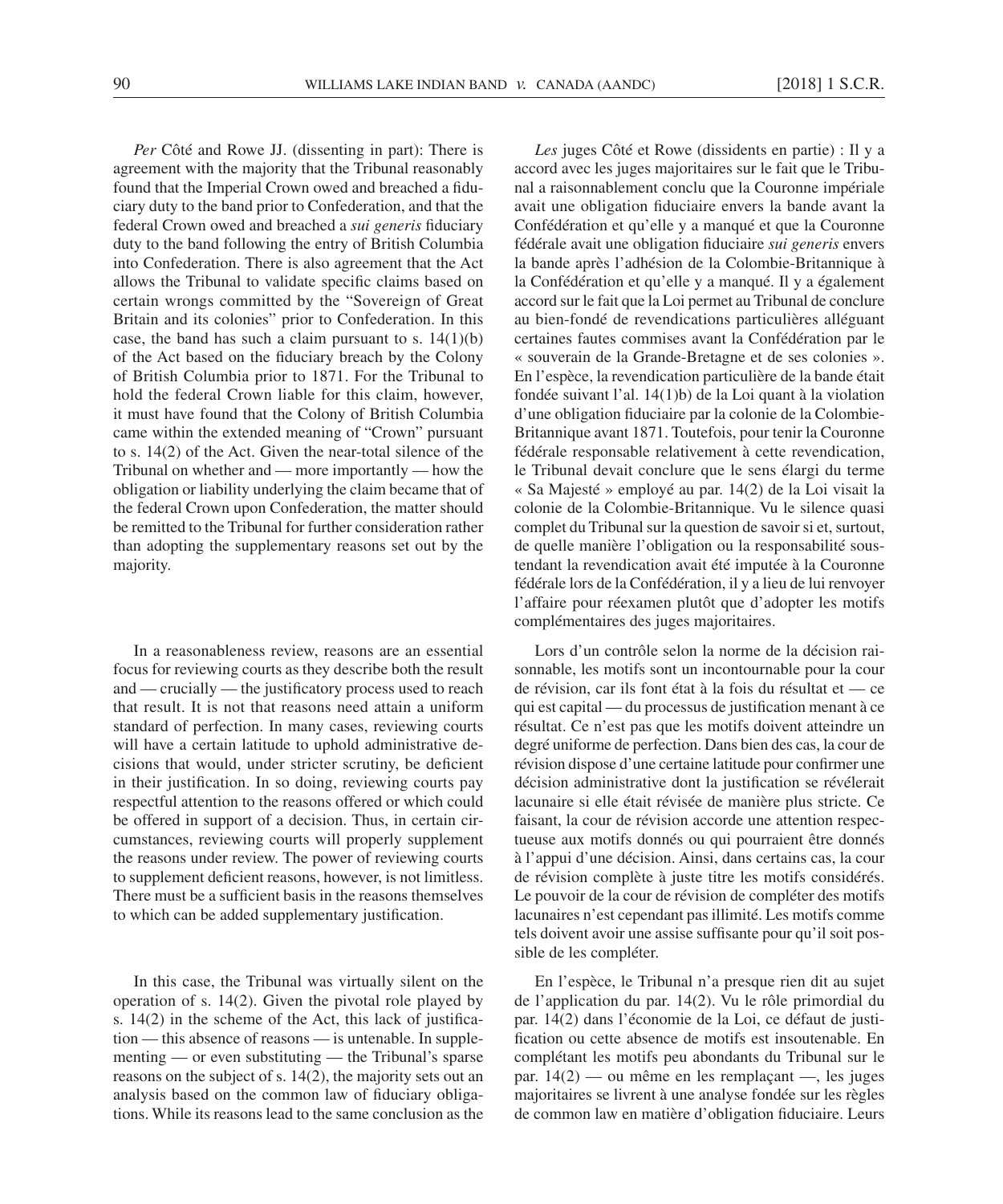Tribunal, this is the extent of their commonality. Having said nothing about the interplay between s. 14(2) and the common law of fiduciary obligations, the Tribunal did no more than state a bald conclusion about the operation of the Act relative to pre-Confederation claims. The reasons of the majority, thus, are supplementary in that they supply the entirety of the analysis.

Reviewing courts can sometimes supplement reasons that are silent on certain issues that may have been implicitly decided. When the implied line of reasoning is obvious, supplementing may be an appropriate means of paying respectful attention to the reasons offered or which could be offered in support of a decision. However, when faced with an absence of analysis on an essential element such that the implied line of reasoning is inconclusive or completely obscure, the reviewing court should not impute its own justification as a means of upholding the decision. Supplementary reasons must build upon those actually provided by the legislature's chosen decision maker. The matter should therefore be remitted to the Tribunal for further reasons on whether — and how — the obligations and liabilities of the Colony pursuant to s. 14(1)(b) of the Act became those of the federal Crown pursuant to s. 14(2).

*Per* McLachlin C.J. and Brown (dissenting): The Tribunal's decision is reviewable for reasonableness, subject to the caveat that its interpretation of the *Terms of Union* — a constitutional instrument — is reviewable for correctness. There is agreement with the majority's conclusion that the Tribunal reasonably found that, prior to Confederation, the Imperial Crown breached its fiduciary duty owed to the band. However, the conclusion that Canada breached its *ad hoc* and *sui generis* fiduciary duties to the band is unreasonable, as is the Tribunal's treatment of the legal question of Canada's liability for the Imperial Crown's breach pursuant to s. 14(2) of the Act. The matter should be remitted to the Tribunal for determination of whether the legal obligation that was breached or liability relating to its breach became the responsibility of Canada.

The Tribunal's finding that an *ad hoc* fiduciary duty of utmost loyalty was owed to the band by operation of Article 13 of the *Terms of Union* is contrary to binding authority and is, as such, unsustainable. As to its finding that Canada breached a *sui generis* fiduciary duty under

motifs mènent à la même conclusion que ceux du Tribunal, mais la similitude s'arrête là. Muet sur l'interaction entre le par. 14(2) et les règles de common law en matière d'obligation fiduciaire, le Tribunal s'est borné à formuler une conclusion sommaire sur l'application de la Loi aux revendications visant la période préconfédérative. Les motifs des juges majoritaires complètent ceux du Tribunal en fournissant la totalité de l'analyse.

La cour de révision peut parfois compléter des motifs qui passent sous silence certains points sur lesquels le décideur aurait pu statuer implicitement. Lorsque le raisonnement tacite est manifeste, compléter des motifs peut être un moyen d'apporter une attention respectueuse aux motifs donnés ou qui pourraient être donnés à l'appui d'une décision. Par contre, lorsqu'il y a absence d'analyse sur un élément essentiel, si bien que le raisonnement tacite n'est pas concluant ou est complètement obscur, la cour de révision ne saurait imputer au décideur sa propre justification pour confirmer la décision. Les motifs complémentaires doivent s'appuyer sur ceux que rend dans les faits le décideur choisi par le législateur. Il conviendrait donc de renvoyer l'affaire au Tribunal pour qu'il se prononce plus avant sur la question de savoir si les obligations et les responsabilités de la colonie visées à l'al. 14(1)(b) de la Loi ont été imputées à la Couronne fédérale par application du par. 14(2), et sur la manière dont elles l'ont été le cas échéant.

*La* juge en chef McLachlin et le juge Brown (dissidents) : La décision du Tribunal est susceptible de contrôle selon la norme de la décision raisonnable, si ce n'est que son interprétation des *Conditions de l'adhésion* — un instrument constitutionnel — est susceptible de contrôle selon la norme de la décision correcte. Il y a accord avec la conclusion des juges majoritaires selon laquelle le Tribunal conclut raisonnablement qu'avant la Confédération, la Couronne impériale a manqué à son obligation fiduciaire envers la bande. Toutefois, la conclusion voulant que le Canada ait manqué à son obligation fiduciaire *ad hoc* et à son obligation fiduciaire *sui generis* envers la bande est déraisonnable, tout comme la démarche adoptée par le Tribunal pour statuer sur la question de droit de la responsabilité du Canada découlant de la violation dont s'est rendue coupable la Couronne impériale suivant le par. 14(2) de la Loi. Il y a lieu de renvoyer l'affaire au Tribunal pour qu'il décide si la violation de l'obligation légale ou la responsabilité en découlant a été imputée au Canada.

La conclusion du Tribunal voulant qu'il existe une obligation fiduciaire *ad hoc* de loyauté absolue envers la bande par application de l'art. 13 des *Conditions de l'adhésion* va à l'encontre d'un arrêt applicable et, à ce titre, elle est indéfendable. Quant à la conclusion du Tribunal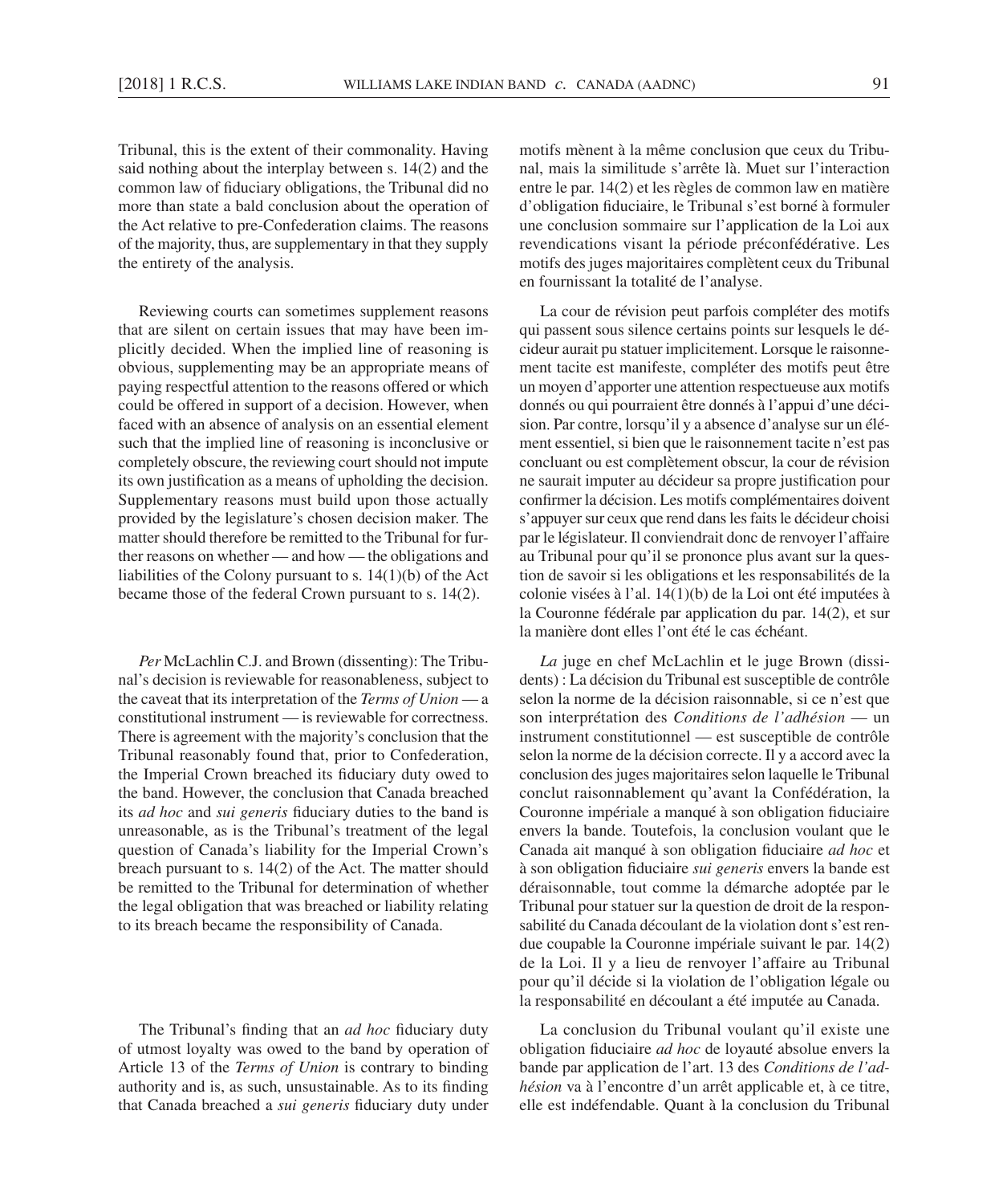s. 14(1)(c) of the Act, the Tribunal's starting premise for this conclusion — that the band's best interests could lie only in securing the Village Lands as a reserve — is misguided in three respects. First, this assertion is neither justified in the Tribunal's reasons nor supported by the evidentiary record. Second, the finding of a breach of Canada's fiduciary duty fails to account for the limits of Canada's responsibilities and powers under the *Terms of Union*, and in particular, under Article 13. The exercise of discretion by Canada in relation to Aboriginal interests was confined by the country's federal structure and the *Terms of Union*. Canada could not unilaterally mark out provincial land as reserves. The Province retained jurisdiction over the setting apart of provincial Crown lands as a reserve and exercised that effective veto. Third, the Tribunal's premise does not cohere to jurisprudence, which calls for a measure of flexibility, grounded in the historical context of a matter, in relation to the creation of reserves under Article 13. This provision imposed upon Canada not an obligation to continue the Colony's policy regarding the creation of Indian reserves, but rather to pursue a policy that is as liberal as that pursued by the Colony. In light of Article 13, Canada owed no obligation arising from cognizable interests in specific lands. The *sui* generis fiduciary duty does not demand a perfect solution, and Canada did not fail to discharge this duty in its dealings with the band relating to the Village Lands. Finally, by confining the significance of Canada's allotment of land to the band, the Tribunal unduly narrowed its focus, thereby truncating its analysis of Canada's efforts to discharge its fiduciary duty. The band's claim brought under s.  $14(1)(c)$ of the Act should therefore be dismissed.

The Tribunal also unreasonably held Canada responsible for the Imperial Crown's breach of this duty. Section 14(2) of the Act does not impose blanket responsibility upon Canada for all colonial obligations and liabilities that are the subject of a specific claim under s.  $14(1)(b)$ . It is an enforcement mechanism which compels Canada to answer for the Imperial Crown where Canada has by some other means acquired responsibility for an obligation or a liability relating to Indians or lands reserved for Indians. This interpretation is consistent with the careful wording of the provision, which expresses Parliament's intention to disclaim liability for matters falling under provincial

selon laquelle le Canada a violé une obligation fiduciaire *sui generis* au regard de l'al. 14(1)c) de la Loi, le postulat de départ qui sous- tend cette conclusion — les intérêts de la bande pouvaient ne résider que dans l'obtention des terres du village pour la création d'une réserve — est erroné sous trois rapports. Premièrement, cette affirmation n'est ni justifiée par les motifs du Tribunal ni appuyée par le dossier de preuve. Deuxièmement, la conclusion d'un manquement du Canada à son obligation fiduciaire ne tient pas compte de la limitation des responsabilités et du pouvoir du Canada dans les *Conditions de l'adhésion*, en particulier à son art. 13. L'exercice d'un pouvoir discrétionnaire par le Canada à l'égard des intérêts autochtones était circonscrit par la structure fédérale du pays et les *Conditions de l'adhésion*. Le Canada ne pouvait pas créer unilatéralement des réserves sur des terres provinciales. La province demeurait compétente pour mettre de côté des terres de la Couronne provinciale en tant que réserve et elle s'est prévalue de ce droit de veto. Troisièmement, le postulat du Tribunal va à l'encontre de la jurisprudence de la Cour, laquelle commande, vu le contexte historique en cause, une certaine souplesse dans la création de réserves par application de l'art. 13. Cette disposition n'oblige pas le Canada à poursuivre la ligne de conduite de la colonie en matière de création de réserves, mais bien à adopter une ligne de conduite aussi libérale que celle suivie par la colonie. Compte tenu de l'art. 13, le Canada n'avait aucune obligation découlant d'un intérêt identifiable dans des terres en particulier. L'obligation fiduciaire *sui generis* n'exige pas d'apporter une solution parfaite et le Canada n'a pas omis de s'acquitter de cette obligation lors de ses négociations avec la bande relativement aux terres du village. Enfin, en limitant l'importance de l'attribution de terres à la bande par le Canada, le Tribunal restreint indûment son angle d'approche, si bien que son analyse des efforts du Canada pour s'acquitter de son obligation fiduciaire s'en retrouve tronquée. Il y a donc lieu de rejeter la revendication présentée par la bande en vertu de l'al. 14(1)c) de la Loi.

Il est aussi déraisonnable, de la part du Tribunal, de tenir le Canada responsable du manquement de la Couronne impériale à cette obligation. Le paragraphe 14(2) de la Loi n'impute pas de responsabilité générale au Canada relativement à l'ensemble des obligations et des responsabilités coloniales qui font l'objet d'une revendication particulière au titre de l'al. 14(1)b). Il constitue un mécanisme d'application qui oblige le Canada à répondre des actes de la Couronne impériale lorsque, par d'autres voies, il a contracté une obligation ou une responsabilité relativement aux Indiens ou aux terres réservées pour eux. Cette interprétation cadre avec la soigneuse formulation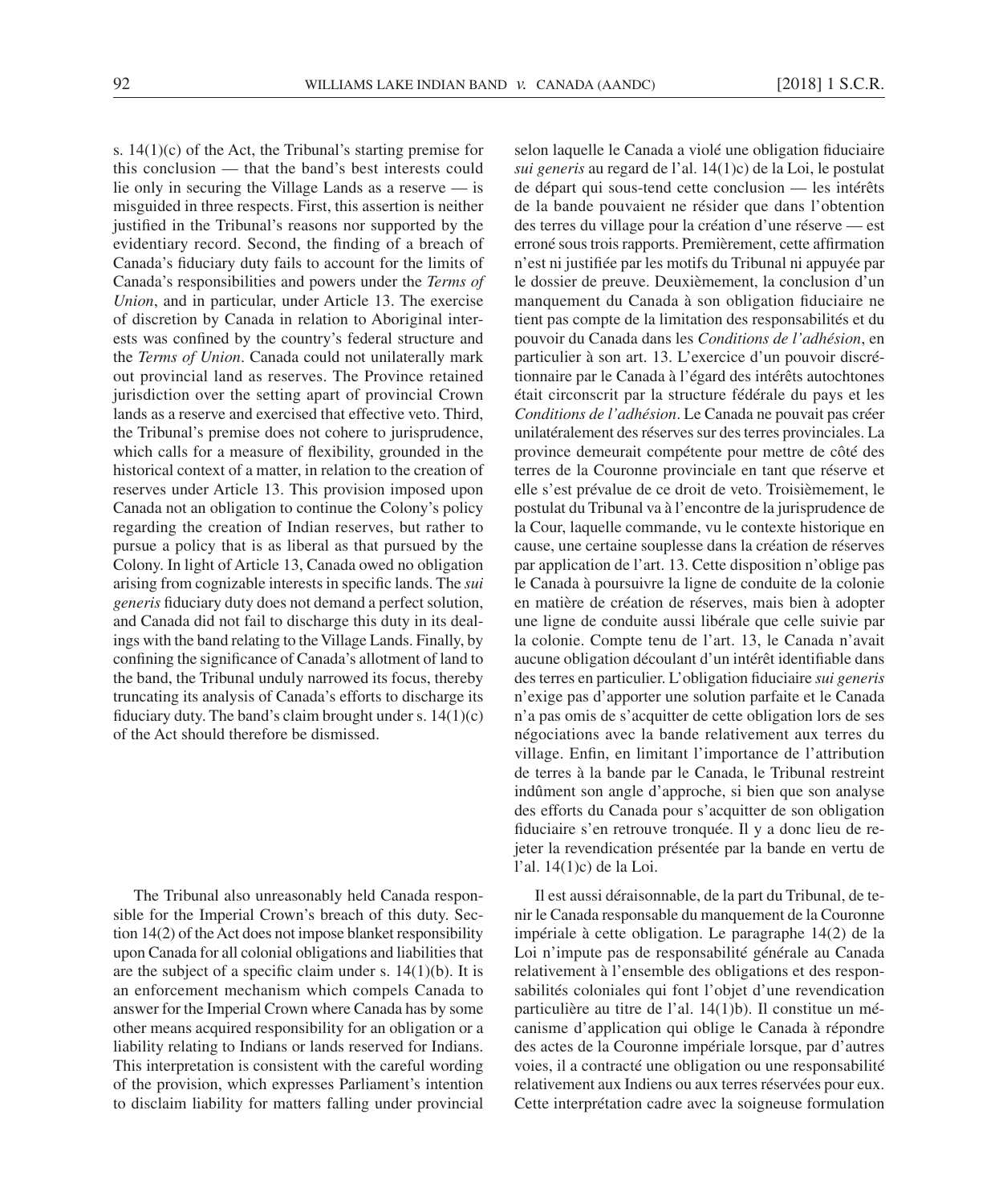responsibility. In this case, s. 14(2) of the Act can only be triggered by an obligation or liability acquired by Canada under Article 13 of the *Terms of Union*. Canada's responsibility for the Imperial Crown's breach on the liability branch of s. 14(2) could also be triggered by Article 1 of the *Terms of Union*, by which Canada agreed to be "liable for the debts and liabilities of British Columbia existing at the time of the Union". The Tribunal, however, failed to consider whether this provision embraces the Imperial Crown's liability for its failure to protect the Village Lands from pre-emption. It simply equated pre-Confederation colonial obligations and liabilities with post- Confederation obligations and liabilities, which is not remotely defensible by any standard of review.

The majority's "backward- looking 'projection'" theory of Canada's statutory liability is not an appropriate supplement to the Tribunal's deficient reasons regarding  $s. 14(2)$ of the Act. It fails to account for the intention of Parliament and has no support in law. On this theory, a finding of a post- Confederation breach of a legal obligation under s. 14(1)(c) would appear to be determinative of Canada's liability in respect of pre-Confederation breaches, and s.  $14(2)$  is superfluous where a related post-Confederation breach by Canada is made out. The fact that the theory may be consistent with Indigenous views as to the continuity of fiduciary relationships with the Crown, and Canada's growing acceptance of responsibility for remedying historical wrongs does not justify the Tribunal's reading out of clear statutory text. The legal obligation or liability relating to its breach must still be shown to have otherwise become the responsibility of Canada. This theory furnishes no comprehensible guidance to the Tribunal as it adjudicates the claims brought before it. Nor does it explain how the Tribunal is to apply ss.  $14(1)(b)$  and  $14(2)$  where the legislative shortcut via this theory is unavailable — that is, where liability has not been imposed on Canada for breach of a related legal obligation under s. 14(1)(c).

de la disposition, qui exprime l'intention du législateur de se soustraire à toute responsabilité concernant des matières qui relèvent de la compétence provinciale. Le paragraphe 14(2) de la Loi ne peut s'appliquer en l'espèce que si l'art. 13 des *Conditions de l'adhésion* confère quelque obligation ou responsabilité au Canada. La responsabilité du Canada pour la violation dont la Couronne impériale s'est rendue coupable au regard du volet « responsabilité » du par. 14(2) pourrait aussi être engagée par l'article premier des *Conditions de l'adhésion* au moyen duquel le Canada convient d'être « responsable des dettes et obligations de la Colombie- Britannique existantes à l'époque de l'Union ». Le Tribunal ne se demande toutefois pas si cette disposition englobait la responsabilité de la Couronne impériale découlant de son omission de protéger les terres du village contre la préemption. Il ne fait qu'établir une équivalence entre les obligations et les responsabilités de la colonie avant l'adhésion et celles qui incombaient au Canada après celle-ci, une position totalement indéfendable quelle que soit la norme de contrôle appliquée.

La théorie du « retour en arrière dans une optique rétrospective » avancée par les juges majoritaires à propos de l'obligation légale du Canada ne comporte pas d'éléments susceptibles d'étoffer convenablement les motifs lacunaires du Tribunal au sujet du par. 14(2) de la Loi. Elle fait abstraction de l'intention du législateur et le droit ne l'appuie nullement. Suivant cette théorie, la conclusion qu'il y a eu violation d'une obligation légale après l'adhésion à la Confédération au regard de l'al. 14(1)c) semble déterminante pour ce qui est de la responsabilité du Canada à l'égard aussi des violations précédant l'adhésion et le par. 14(2) est donc superflu lorsqu'on établit une violation connexe du Canada postérieure à l'adhésion. La possibilité que la théorie aille dans le même sens que le point de vue des Autochtones sur la continuité des rapports fiduciaires avec Sa Majesté et la reconnaissance de plus en plus grande par le Canada de sa responsabilité de réparer les erreurs du passé ne justifie pas le fait que le Tribunal a écarté une disposition législative claire. Il faut tout de même démontrer que l'obligation légale ou la responsabilité en découlant a été imputée d'une autre façon au Canada. Cette théorie n'offre pas au Tribunal des repères clairs pour statuer sur les revendications dont il est saisi. Elle n'explique pas non plus comment le Tribunal est censé appliquer l'al. 14(1)b) et le par. 14(2) lorsqu'il est impossible d'utiliser le raccourci législatif via cette théorie, autrement dit lorsqu'aucune responsabilité n'a été imposée au Canada pour violation d'une obligation légale connexe suivant l'al. 14(1)c).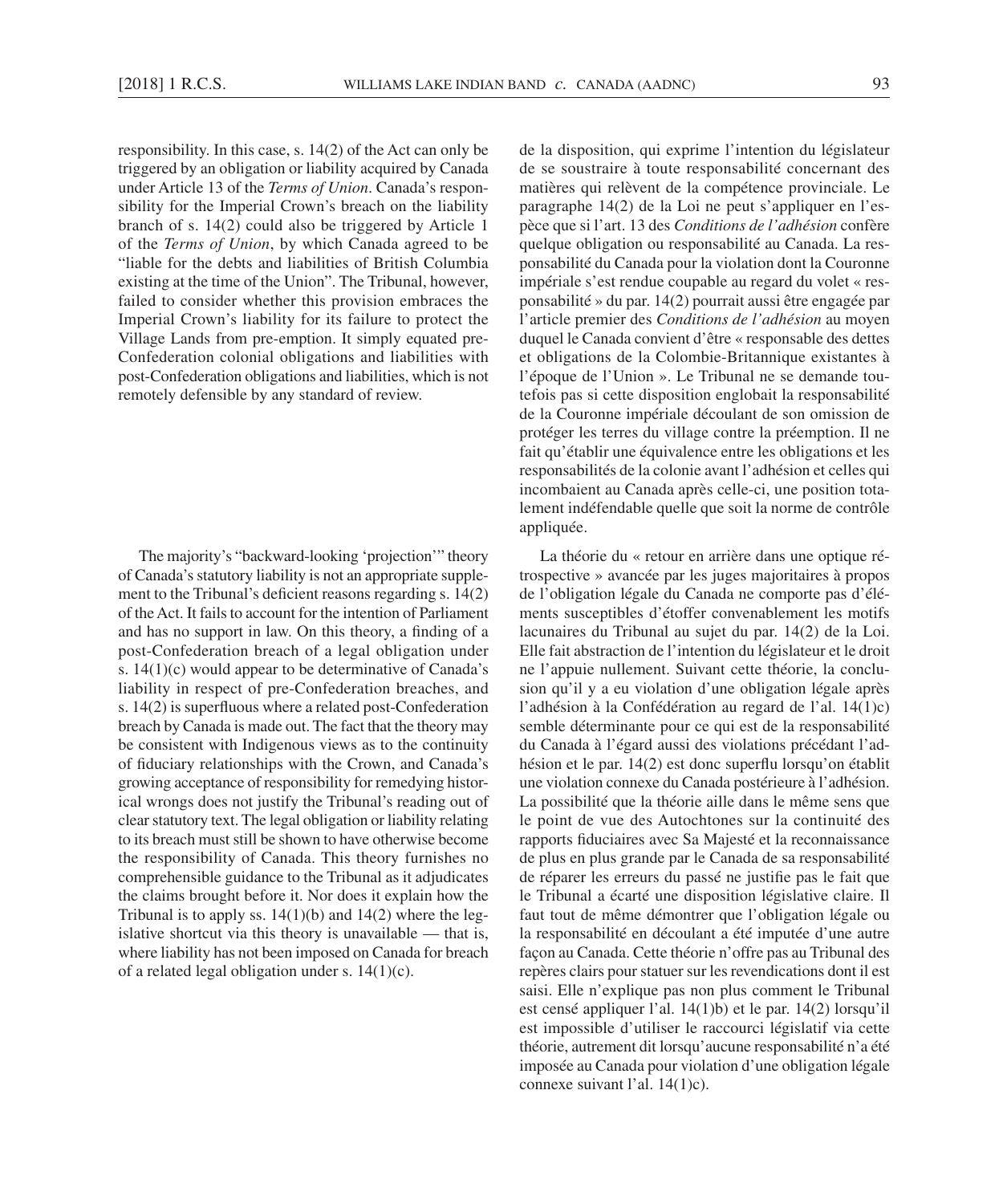Rights and responsibilities whose discharge is of potentially central importance to achieving reconciliation between Canada and Indigenous peoples in British Columbia were constitutionally entrenched, by mutual accord, between the Province and Canada. The Tribunal's reasons elide that constitutional division of responsibilities, and thereby risk upsetting that accord. The question of whether Articles 1 and 13 of the *Terms of Union*, correctly understood and interpreted, support Canada's liability under s. 14(2) should therefore be remitted to the Tribunal for determination. If the band succeeds on either question, the matter may then proceed to the compensation stage.

#### **Cases Cited**

# By Wagner J.

**Applied:** *Wewaykum Indian Band v. Canada*, 2002 SCC 79, [2002] 4 S.C.R. 245; **referred to:** *Guerin v. The Queen*, [1984] 2 S.C.R. 335; *Lac La Ronge Band v. Canada (Indian Affairs and Northern Development)*, 2014 SCTC 8; *Dunsmuir v. New Brunswick*, 2008 SCC 9, [2008] 1 S.C.R. 190; *Edmonton (City) v. Edmonton East (Capilano) Shopping Centres Ltd.*, 2016 SCC 47, [2016] 2 S.C.R. 293; *Nova Scotia (Workers' Compensation Board) v. Martin*, 2003 SCC 54, [2003] 2 S.C.R. 504; *Canada v. Kitselas First Nation*, 2014 FCA 150, 460 N.R. 185, aff'g 2013 SCTC 1; *Lac La Ronge Indian Band v. Canada*, 2015 FCA 154, 474 N.R. 283; *Nor- Man Regional Health Authority Inc. v. Manitoba Association of Health Care Professionals*, 2011 SCC 59, [2011] 3 S.C.R. 616; *Catalyst Paper Corp. v. North Cowichan (District)*, 2012 SCC 2, [2012] 1 S.C.R. 5; *Kovach, Re*, [1999] 1 W.W.R. 498, rev'd 2000 SCC 3, [2000] 1 S.C.R. 55; *Alberta (Workers' Compensation Board) v. Alberta (Appeals Commission for Workers' Compensation)*, 2013 ABCA 412, 370 D.L.R. (4th) 118; *Canada (Attorney General) v. Lameman*, 2008 SCC 14, [2008] 1 S.C.R. 372; *R. v. Salituro*, [1991] 3 S.C.R. 654; *Bhasin v. Hrynew*, 2014 SCC 71, [2014] 3 S.C.R. 494; *Law Society of New Brunswick v. Ryan*, 2003 SCC 20, [2003] 1 S.C.R. 247; *Newfoundland and Labrador Nurses' Union v. Newfoundland and Labrador (Treasury Board)*, 2011 SCC 62, [2011] 3 S.C.R. 708; *Agraira v. Canada (Public Safety and Emergency Preparedness)*, 2013 SCC 36, [2013] 2 S.C.R. 559; *Leahy v. Canada (Citizenship and Immigration)*, 2012 FCA 227, [2014] 1 F.C.R. 766; *Alberta (Information and Privacy Commissioner) v. Alberta Teachers' Association*, 2011 SCC 61, [2011] 3 S.C.R. 654; *Communications, Energy and Paperworkers Union of Canada, Local 30 v. Irving Pulp & Paper, Ltd.*, 2013 SCC 34, [2013] 2 S.C.R. 458;

Les droits et les obligations dont l'exécution pourrait revêtir une importance centrale dans l'accomplissement de la réconciliation entre le Canada et les peuples autochtones en Colombie- Britannique sont constitutionnalisés d'un commun accord entre la province et le Canada. Les motifs du Tribunal font abstraction de ce partage constitutionnel des obligations et, de ce fait, risquent de mettre à mal cet accord. La question de savoir si l'article premier et l'art. 13 des *Conditions de l'adhésion*, comprises et interprétées correctement, étayent la responsabilité du Canada suivant le par. 14(2) doit donc être renvoyée au Tribunal pour qu'il la tranche. Si la bande a gain de cause dans l'un ou l'autre cas, le dossier peut alors passer à l'étape de la détermination de l'indemnité.

#### **Jurisprudence**

## Citée par le juge Wagner

**Arrêt appliqué :** *Bande indienne Wewaykum c. Canada*, 2002 CSC 79, [2002] 4 R.C.S. 245; **arrêts mentionnés :** *Guerin c. La Reine*, [1984] 2 R.C.S. 335; *Bande Lac La Ronge c. Canada (Affaires indiennes et du Nord canadien)*, 2014 TRPC 8; *Dunsmuir c. Nouveau- Brunswick*, 2008 CSC 9, [2008] 1 R.C.S. 190; *Edmonton (Ville) c. Edmonton East (Capilano) Shopping Centres Ltd.*, 2016 CSC 47, [2016] 2 R.C.S. 293; *Nouvelle- Écosse (Workers' Compensation Board) c. Martin*, 2003 CSC 54, [2003] 2 R.C.S. 504; *Canada c. Première Nation de Kitselas*, 2014 CAF 150, conf. 2013 TRPC 1; *Bande indienne de Lac La Ronge c. Canada*, 2015 CAF 154; *Nor- Man Regional Health Authority Inc. c. Manitoba Association of Health Care Professionals*, 2011 CSC 59, [2011] 3 R.C.S. 616; *Catalyst Paper Corp. c. North Cowichan (District)*, 2012 CSC 2, [2012] 1 R.C.S. 5; *Kovach, Re*, [1999] 1 W.W.R. 498, inf. par 2000 CSC 3, [2000] 1 R.C.S. 55; *Alberta (Workers' Compensation Board) c. Alberta (Appeals Commission for Workers' Compensation)*, 2013 ABCA 412, 370 D.L.R. (4th) 118; *Canada (Procureur général) c. Lameman*, 2008 CSC 14, [2008] 1 R.C.S. 372; *R. c. Salituro*, [1991] 3 R.C.S. 654; *Bhasin c. Hrynew*, 2014 CSC 71, [2014] 3 R.C.S. 494; *Barreau du Nouveau- Brunswick c. Ryan*, 2003 CSC 20, [2003] 1 R.C.S. 247; *Newfoundland and Labrador Nurses' Union c. Terre- Neuve-et- Labrador (Conseil du Trésor)*, 2011 CSC 62, [2011] 3 R.C.S. 708; *Agraira c. Canada (Sécurité publique et Protection civile)*, 2013 CSC 36, [2013] 2 R.C.S. 559; *Leahy c. Canada (Citoyenneté et Immigration)*, 2012 CAF 227, [2014] 1 R.C.F. 766; *Alberta (Information and Privacy Commissioner) c. Alberta Teachers' Association*, 2011 CSC 61, [2011] 3 R.C.S. 654; *Syndicat canadien des communications, de l'énergie et du papier, section locale 30 c. Pâtes & Papier Irving, Ltée*, 2013 CSC 34, [2013]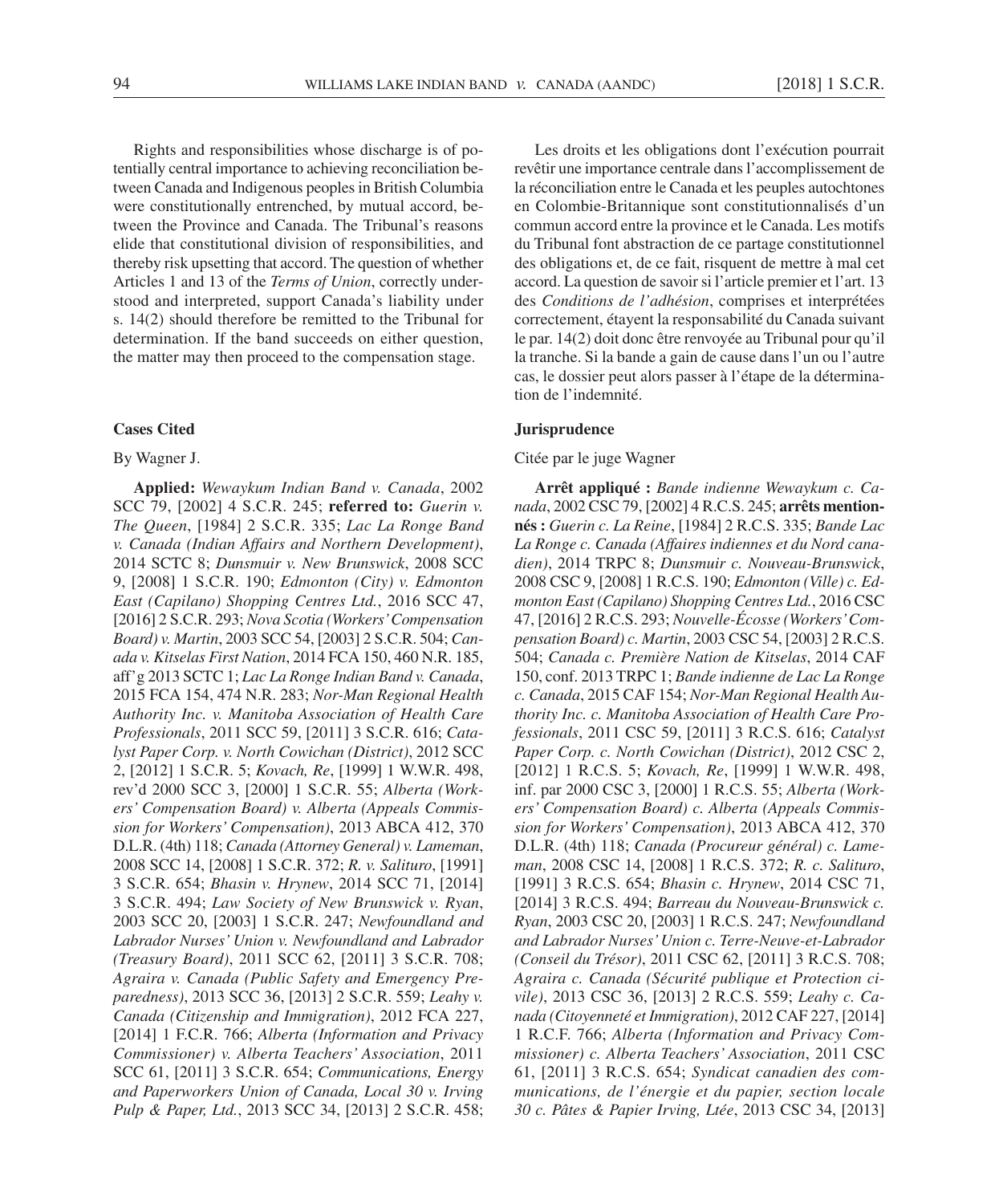*Shafron v. KRG Insurance Brokers (Western) Inc.*, 2009 SCC 6, [2009] 1 S.C.R. 157; *Galambos v. Perez*, 2009 SCC 48, [2009] 3 S.C.R. 247; *Hodgkinson v. Simms*, [1994] 3 S.C.R. 377; *R. v. Sparrow*, [1990] 1 S.C.R. 1075; *Haida Nation v. British Columbia (Minister of Forests)*, 2004 SCC 73, [2004] 3 S.C.R. 511; *Manitoba Metis Federation Inc. v. Canada (Attorney General)*, 2013 SCC 14, [2013] 1 S.C.R. 623; *Alberta v. Elder Advocates of Alberta Society*, 2011 SCC 24, [2011] 2 S.C.R. 261; *Blueberry River Indian Band v. Canada (Department of Indian Affairs and Northern Development)*, [1995] 4 S.C.R. 344; *Fales v. Canada Permanent Trust Co.*, [1977] 2 S.C.R. 302; *Ross River Dena Council Band v. Canada*, 2002 SCC 54, [2002] 2 S.C.R. 816; *Ermineskin Indian Band and Nation v. Canada*, 2009 SCC 9, [2009] 1 S.C.R. 222; *Canson Enterprises Ltd. v. Boughton & Co.*, [1991] 3 S.C.R. 534; *Whitefish Lake Band of Indians v. Canada (Attorney General)*, 2007 ONCA 744, 87 O.R. (3d) 321; *Keech v. Sandford* (1726), Sel. Cas. T. King 61, 25 E.R. 223; *Popkum First Nation v. Canada (Indian Affairs and Northern Development)*, 2016 SCTC 12; *Huu-Ay- Aht First Nations v. Canada (Indian Affairs and Northern Development)*, 2016 SCTC 14; *McInerney v. MacDonald*, [1992] 2 S.C.R. 138; *Osoyoos Indian Band v. Oliver (Town)*, 2001 SCC 85, [2001] 3 S.C.R. 746; *Frame v. Smith*, [1987] 2 S.C.R. 99; *Lake Babine Nation v. Canada (Indian Affairs and Northern Development)*, 2015 SCTC 5; *Akisq'nuk First Nation v. Canada (Indian Affairs and Northern Development)*, 2016 SCTC 3; *Jack v. The Queen*, [1980] 1 S.C.R. 294; *Canada Post Corp. v. Public Service Alliance of Canada*, 2010 FCA 56, [2011] 2 F.C.R. 221, rev'd 2011 SCC 57, [2011] 3 S.C.R. 572; *Canada (Attorney General) v. Delios*, 2015 FCA 117, 472 N.R. 171; *McLean v. British Columbia (Securities Commission)*, 2013 SCC 67, [2013] 3 S.C.R. 895; *Canada (Canadian Human Rights Commission) v. Canada (Attorney General)*, 2011 SCC 53, [2011] 3 S.C.R. 471; *Delta Air Lines Inc. v. Lukács*, 2018 SCC 2, [2018] 1 S.C.R. 6; *Petro- Canada v. Workers' Compensation Board (B.C.)*, 2009 BCCA 396, 276 B.C.A.C. 135; *Nowegijick v. The Queen*, [1983] 1 S.C.R. 29; *Mitchell v. Peguis Indian Band*, [1990] 2 S.C.R. 85.

### By Rowe J. (dissenting in part)

*Wewaykum Indian Band v. Canada*, 2002 SCC 79, [2002] 4 S.C.R. 245; *Alberta (Information and Privacy Commissioner) v. Alberta Teachers' Association*, 2011 SCC 61, [2011] 3 S.C.R. 654; *Newfoundland and Labrador Nurses' Union v. Newfoundland and Labrador (Treasury Board)*, 2011 SCC 62, [2011] 3 S.C.R. 708; *Dunsmuir v. New Brunswick*, 2008 SCC 9, [2008] 1 S.C.R. 190;

2 R.C.S. 458; *Shafron c. KRG Insurance Brokers (Western) Inc.*, 2009 CSC 6, [2009] 1 R.C.S. 157; *Galambos c. Perez*, 2009 CSC 48, [2009] 3 R.C.S. 247; *Hodgkinson c. Simms*, [1994] 3 R.C.S. 377; *R. c. Sparrow*, [1990] 1 R.C.S. 1075; *Nation haïda c. Colombie- Britannique (Ministre des Forêts)*, 2004 CSC 73, [2004] 3 R.C.S. 511; *Manitoba Metis Federation Inc. c. Canada (Procureur général)*, 2013 CSC 14, [2013] 1 R.C.S. 623; *Alberta c. Elder Advocates of Alberta Society*, 2011 CSC 24, [2011] 2 R.C.S. 261; *Bande indienne de la rivière Blueberry c. Canada (Ministère des Affaires indiennes et du Nord canadien)*, [1995] 4 R.C.S. 344; *Fales c. Canada Permanent Trust Co.*, [1977] 2 R.C.S. 302; *Conseil de la bande dénée de Ross River c. Canada*, 2002 CSC 54, [2002] 2 R.C.S. 816; *Bande et nation indiennes d'Ermineskin c. Canada*, 2009 CSC 9, [2009] 1 R.C.S. 222; *Canson Enterprises Ltd. c. Boughton & Co.*, [1991] 3 R.C.S. 534; *Whitefi sh Lake Band of Indians c. Canada (Attorney General)*, 2007 ONCA 744, 87 O.R. (3d) 321; *Keech c. Sandford* (1726), Sel. Cas. T. King 61, 25 E.R. 223; *Première Nation de Popkum c. Canada (Affaires indiennes et du Nord canadien)*, 2016 TRPC 12; *Premières Nations Huu-Ay-Aht c. Canada (Affaires indiennes et du Nord canadien)*, 2016 TRPC 14; *McInerney c. MacDonald*, [1992] 2 R.C.S. 138; *Bande indienne d'Osoyoos c. Oliver (Ville)*, 2001 CSC 85, [2001] 3 R.C.S. 746; *Frame c. Smith*, [1987] 2 R.C.S. 99; *Nation de Lake Babine c. Canada (Affaires indiennes et du Nord canadien)*, 2015 TRPC 5; *Première Nation d'Akisq'nuk c. Canada (Affaires indiennes et du Nord canadien)*, 2016 TRPC 3; *Jack c. La Reine*, [1980] 1 R.C.S. 294; *Société canadienne des postes c. Alliance de la Fonction publique du Canada*, 2010 CAF 56, [2011] 2 R.C.F. 221, inf. par 2011 CSC 57, [2011] 3 R.C.S. 572; *Delios c. Canada (Procureur général)*, 2015 CAF 117; *McLean c. Colombie- Britannique (Securities Commission)*, 2013 CSC 67, [2013] 3 R.C.S. 895; *Canada (Commission canadienne des droits de la personne) c. Canada (Procureur général)*, 2011 CSC 53, [2011] 3 R.C.S. 471; *Delta Air Lines Inc. c. Lukács*, 2018 CSC 2, [2018] 1 R.C.S. 6; *Petro- Canada c. Workers' Compensation Board (B.C.)*, 2009 BCCA 396, 276 B.C.A.C. 135; *Nowegijick c. La Reine*, [1983] 1 R.C.S. 29; *Mitchell c. Bande indienne Peguis*, [1990] 2 R.C.S. 85.

#### Citée par le juge Rowe (dissident en partie)

*Bande indienne Wewaykum c. Canada*, 2002 CSC 79, [2002] 4 R.C.S. 245; *Alberta (Information and Privacy Commissioner) c. Alberta Teachers' Association*, 2011 CSC 61, [2011] 3 R.C.S. 654; *Newfoundland and Labrador Nurses' Union c. Terre- Neuve-et- Labrador (Conseil du Trésor)*, 2011 CSC 62, [2011] 3 R.C.S. 708; *Dunsmuir c. Nouveau- Brunswick*, 2008 CSC 9, [2008] 1 R.C.S. 190;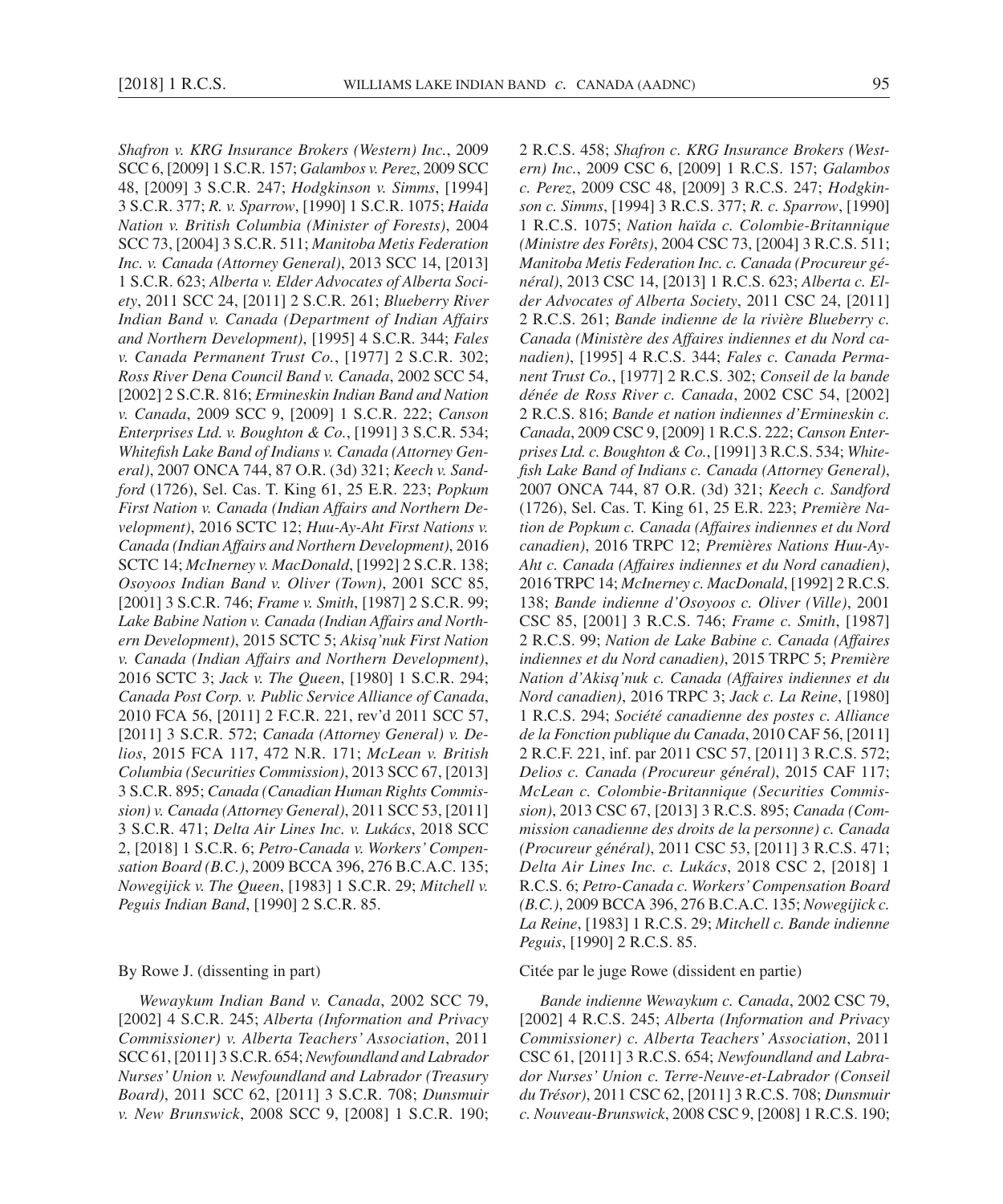*McLean v. British Columbia (Securities Commission)*, 2013 SCC 67, [2013] 3 S.C.R. 895; *Mouvement laïque québécois v. Saguenay (City)*, 2015 SCC 16, [2015] 2 S.C.R. 3; *Edmonton (City) v. Edmonton East (Capilano) Shopping Centres Ltd.*, 2016 SCC 47, [2016] 2 S.C.R. 293; *Communications, Energy and Paperworkers Union of Canada, Local 30 v. Irving Pulp & Paper, Ltd.*, 2013 SCC 34, [2013] 2 S.C.R. 458; *Agraira v. Canada (Public Safety and Emergency Preparedness)*, 2013 SCC 36, [2013] 2 S.C.R. 559; *Delta Air Lines Inc. v. Lukács*, 2018 SCC 2, [2018] 1 S.C.R. 6; *Komolafe v. Canada (Minister of Citizenship and Immigration)*, 2013 FC 431, 16 Imm. L.R. (4th) 267.

### By Brown J. (dissenting)

*British Columbia (Attorney General) v. Canada (Attorney General)*, [1994] 2 S.C.R. 41; *Dunsmuir v. New Brunswick*, 2008 SCC 9, [2008] 1 S.C.R. 190; *Nova Scotia (Workers' Compensation Board) v. Martin*, 2003 SCC 54, [2003] 2 S.C.R. 504; *Rogers Communications Inc. v. Society of Composers, Authors and Music Publishers of Canada*, 2012 SCC 35, [2012] 2 S.C.R. 283; *Canadian Artists' Representation v. National Gallery of Canada*, 2014 SCC 42, [2014] 2 S.C.R. 197; *McLean v. British Columbia (Securities Commission)*, 2013 SCC 67, [2013] 3 S.C.R. 895; *Manitoba Metis Federation Inc. v. Canada (Attorney General)*, 2013 SCC 14, [2013] 1 S.C.R. 623; *Alberta v. Elder Advocates of Alberta Society*, 2011 SCC 24, [2011] 2 S.C.R. 261; *Sagharian (Litigation Guardian of) v. Ontario (Minister of Education)*, 2008 ONCA 411, 172 C.R.R. (2d) 105; *Harris v. Canada*, 2001 FCT 1408, [2002] 2 F.C. 484; *Wewaykum Indian Band v. Canada*, 2002 SCC 79, [2002] 4 S.C.R. 245; *Haida Nation v. British Columbia (Minister of Forests)*, 2004 SCC 73, [2004] 3 S.C.R. 511; *Rizzo & Rizzo Shoes Ltd. (Re)*, [1998] 1 S.C.R. 27; *Williams v. Canada (Public Safety and Emergency Preparedness)*, 2017 FCA 252; *Nowegijick v. The Queen*, [1983] 1 S.C.R. 29; *Mitchell v. Peguis Indian Band*, [1990] 2 S.C.R. 85; *Alberta (Information and Privacy Commissioner) v. Alberta Teachers' Association*, 2011 SCC 61, [2011] 3 S.C.R. 654; *Petro- Canada v. Workers' Compensation Board (B.C.)*, 2009 BCCA 396, 276 B.C.A.C. 135; *Delta Air Lines Inc. v. Lukács*, 2018 SCC 2, [2018] 1 S.C.R. 6.

#### **Statutes and Regulations Cited**

*British Columbia Terms of Union* (reprinted in R.S.C. 1985, App. II, No. 10), Arts. 1, 13.

*Constitution Act, 1867*, s. 92(5). *Constitution Act, 1982*, s. 52(2). *McLean c. Colombie- Britannique (Securities Commission)*, 2013 CSC 67, [2013] 3 R.C.S. 895; *Mouvement laïque québécois c. Saguenay (Ville)*, 2015 CSC 16, [2015] 2 R.C.S. 3; *Edmonton (Ville) c. Edmonton East (Capilano) Shopping Centres Ltd.*, 2016 CSC 47, [2016] 2 R.C.S. 293; *Syndicat canadien des communications, de l'énergie et du papier, section locale 30 c. Pâtes & Papier Irving, Ltée*, 2013 CSC 34, [2013] 2 R.C.S. 458; *Agraira c. Canada (Sécurité publique et Protection civile)*, 2013 CSC 36, [2013] 2 R.C.S. 559; *Delta Air Lines Inc. c. Lukács*, 2018 CSC 2, [2018] 1 R.C.S. 6; *Komolafe c. Canada (Ministre de la Citoyenneté et de l'Immigration)*, 2013 CF 431.

#### Citée par le juge Brown (dissident)

*Colombie- Britannique (Procureur général) c. Canada (Procureur général)*, [1994] 2 R.C.S. 41; *Dunsmuir c. Nouveau- Brunswick*, 2008 CSC 9, [2008] 1 R.C.S. 190; *Nouvelle- Écosse (Workers' Compensation Board) c. Martin*, 2003 CSC 54, [2003] 2 R.C.S. 504; *Rogers Communications Inc. c. Société canadienne des auteurs, compositeurs et éditeurs de musique*, 2012 CSC 35, [2012] 2 R.C.S. 283; *Front des artistes canadiens c. Musée des beaux- arts du Canada*, 2014 CSC 42, [2014] 2 R.C.S. 197; *McLean c. Colombie- Britannique (Securities Commission)*, 2013 CSC 67, [2013] 3 R.C.S. 895; *Manitoba Metis Federation Inc. c. Canada (Procureur général)*, 2013 CSC 14, [2013] 1 R.C.S. 623; *Alberta c. Elder Advocates of Alberta Society*, 2011 CSC 24, [2011] 2 R.C.S. 261; *Sagharian (Litigation Guardian of) c. Ontario (Minister of Education)*, 2008 ONCA 411, 172 C.R.R. (2d) 105; *Harris c. Canada*, 2001 CFPI 1408, [2002] 2 C.F. 484; *Bande indienne Wewaykum c. Canada*, 2002 CSC 79, [2002] 4 R.C.S. 245; *Nation haïda c. Colombie- Britannique (Ministre des forêts)*, 2004 CSC 73, [2004] 3 R.C.S. 511; *Rizzo & Rizzo Shoes Ltd. (Re)*, [1998] 1 R.C.S. 27; *Williams c. Canada (Public Safety and Emergency Preparedness)*, 2017 FCA 252; *Nowegijick c. La Reine*, [1983] 1 R.C.S. 29; *Mitchell c. Bande indienne Peguis*, [1990] 2 R.C.S. 85; *Alberta (Information and Privacy Commissioner) c. Alberta Teachers' Association*, 2011 CSC 61, [2011] 3 R.C.S. 654; *Petro- Canada c. Workers' Compensation Board (B.C.)*, 2009 BCCA 396, 276 B.C.A.C. 135; *Delta Air Lines Inc. c. Lukács*, 2018 CSC 2, [2018] 1 R.C.S. 6.

#### **Lois et règlements cités**

*Conditions de l'adhésion de la Colombie- Britannique* (reproduites dans L.R.C. 1985, app. II, nº 10), art. 1, 13.

*Land Act, 1875*, S.B.C. 1875, c. 5 (reproduite dans R.S.B.C. 1877, c. 98), art. 3, 61.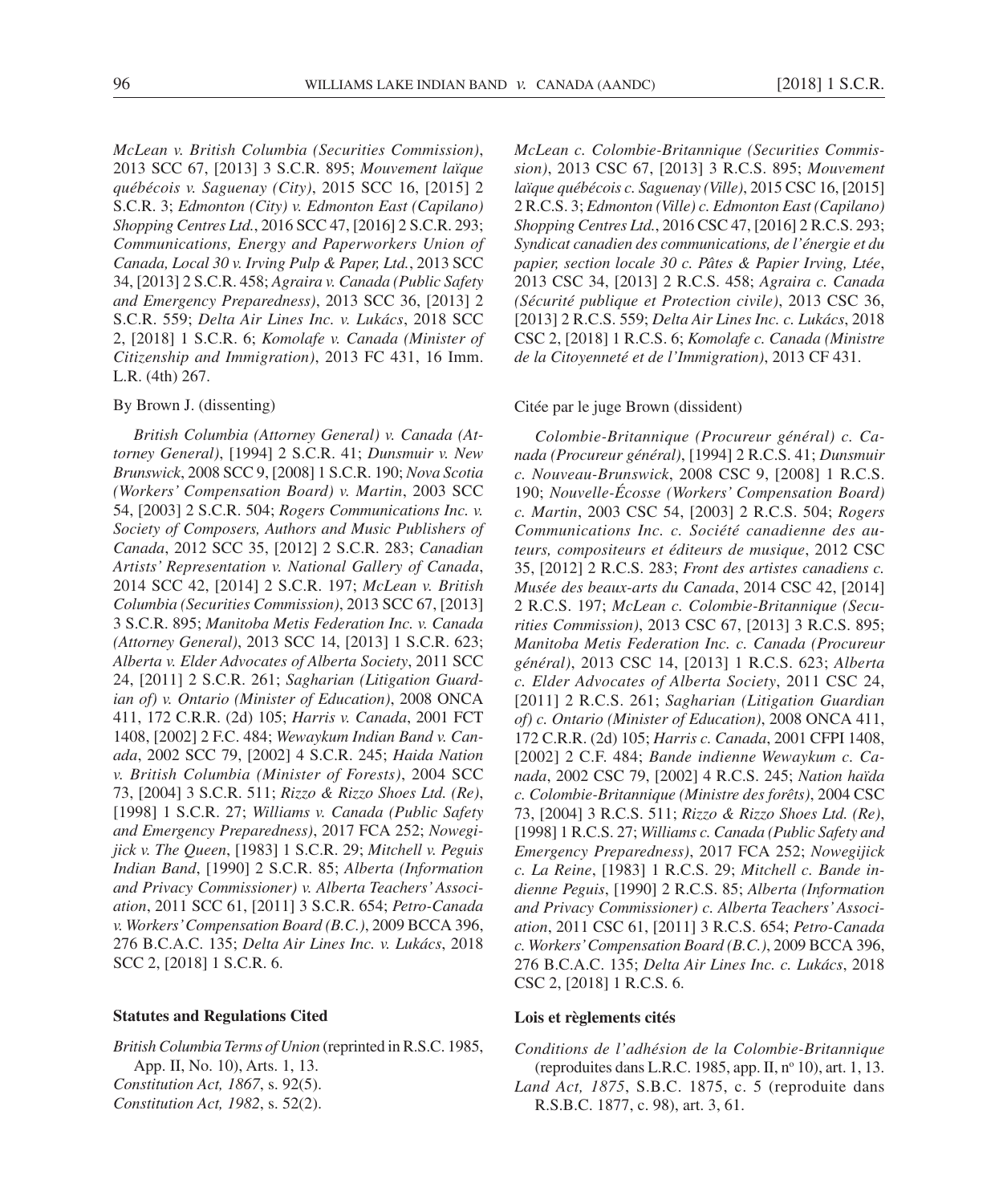- *Indian Act*, R.S.C. 1952, c. 149.
- *Land Act, 1875*, S.B.C. 1875, c. 5 (reprinted in R.S.B.C. 1877, c. 98), ss. 3, 61.
- *Land Amendment Act, 1879*, S.B.C. 1879, c. 21, s. 5.
- *Land Ordinance, 1865*, O.B.C. 1865, c. 27 (reprinted in R.S.B.C. 1871, App. No. 23), s. 12.
- *Land Ordinance, 1870*, O.B.C. 1870, c. 18, s. 3.
- *Pre- emption Consolidation Act, 1861* (reprinted in R.S.B.C. 1871, App. No. 21), s. 3.
- *Proclamation relating to acquisition of Land, 1859* (reprinted in R.S.B.C. 1871, App. No. 13).
- *Proclamation relating to acquisition of Land, 1860* (reprinted in R.S.B.C. 1871, App. No. 15), Cl. 1.
- *Royal Proclamation* (1763) (reprinted in R.S.C. 1985, App. II, No. 1).
- *Specific Claims Tribunal Act*, S.C. 2008, c. 22, preamble, ss. 2 "Crown", 3, 6(2), 11, 13(1)(a), (b), 14, 16(1), 20 to 23.
- Specific Claims Tribunal Rules of Practice and Procedure, SOR/2011-119, s. 10.

#### **Authors Cited**

- *Black's Law Dictionary*, 10th ed., by Bryan A. Garner, ed. St-Paul, Minn.: Thomson Reuters, 2014, "cognizable".
- Canada. House of Commons. Standing Committee on Aboriginal Affairs and Northern Development. *Evidence*, No. 12, 2nd Sess., 39th Parl., February 6, 2008, p. 2.
- Canada. Indian and Northern Affairs. *Federal Policy for the Settlement of Native Claims*. Ottawa: Indian and Northern Affairs Canada, 1993.
- Canada. Indian and Northern Affairs. *Outstanding Business: A Native Claims Policy — Specific Claims. Ot*tawa: Indian and Northern Affairs Canada, 1982.
- Canada. Indian and Northern Affairs. *Specific Claims: Justice at Last*. Ottawa: Indian and Northern Affairs Canada, 2007.
- Canada. Indian and Northern Affairs. *The Specific Claims Policy and Process Guide*. Ottawa: Indian and Northern Affairs Canada, 2009.
- Canada. Library of Parliament. Parliamentary Information and Research Service. *Bill C-30: The Specific Claims Tribunal Act*, Legislative Summary LS-592E, by Mary C. Hurley, Law and Government Division, January 14, 2008, revised June 26, 2008.
- Canada. Royal Commission on Aboriginal Peoples. *Report of the Royal Commission on Aboriginal Peoples*, vol. 2, *Restructuring the Relationship*. Ottawa: The Commission, 1996.
- Dyzenhaus, David. "The Politics of Deference: Judicial Review and Democracy", in Michael Taggart, ed., *The*
- *Land Amendment Act, 1879*, S.B.C. 1879, c. 21, art. 5.
- *Land Ordinance, 1865*, O.B.C. 1865, c. 27 (reproduite dans R.S.B.C. 1871, ann. nº 23), art. 12.
- *Land Ordinance, 1870*, O.B.C. 1870, c. 18, art. 3.
- *Loi constitutionnelle de 1867*, art. 92(5).
- *Loi constitutionnelle de 1982*, art. 52(2).
- *Loi sur le Tribunal des revendications particulières*, L.C. 2008, c. 22, préambule, art. 2 « Sa Majesté », 3, 6(2), 11, 13(1)a), b), 14, 16(1), 20 à 23.
- *Loi sur les Indiens*, S.R.C. 1952, c. 149.
- *Pre- emption Consolidation Act, 1861* (reproduite dans R.S.B.C. 1871, ann. nº 21), art. 3.
- *Proclamation relating to acquisition of Land, 1859* (reproduite dans R.S.B.C. 1871, ann. nº 13).
- *Proclamation relating to acquisition of Land, 1860* (reproduite dans R.S.B.C. 1871, ann. nº 15), art. 1.
- *Proclamation royale* (1763) (reproduite dans L.R.C. 1985, app. II, nº 1).
- *Règles de procédure du Tribunal des revendications particulières*, DORS/2011-119, art. 10.

#### **Doctrine et autres documents cités**

- *Black's Law Dictionary*, 10th ed., by Bryan A. Garner, ed., St. Paul (Minn.), Thomson Reuters, 2014, « cognizable ».
- Canada. Affaires indiennes et du Nord. *Dossier en souffrance : Une politique des revendications des autochtones — Revendications particulières*, Ottawa, Affaires indiennes et du Nord Canada, 1982.
- Canada. Affaires indiennes et du Nord. *Politique du gouvernement fédéral en vue du règlement des revendications autochtones*, Ottawa, Affaires indiennes et du Nord Canada, 1993.
- Canada. Affaires indiennes et du Nord. *Politique sur les revendications particulières et Guide sur le processus de règlement*, Ottawa, Affaires indiennes et du Nord Canada, 2009.
- Canada. Affaires indiennes et du Nord. *Revendications particulières : La justice, enfin, Ottawa, Affaires in*diennes et du Nord Canada, 2007.
- Canada. Bibliothèque du Parlement. Service d'information et de recherche parlementaires. *Projet de loi C-30 : Loi sur le Tribunal des revendications particulières*, Résumé législatif LS- 592F, par Mary C. Hurley, Division du droit et du gouvernement, 14 janvier 2008, révisé le 26 juin 2008.
- Canada. Chambre des communes. Comité permanent des affaires autochtones et du développement du Grand Nord. Témoignages, nº 12, 2<sup>e</sup> sess., 39<sup>e</sup> lég., 6 février 2008, p. 2.
- Canada. Commission royale sur les peuples autochtones. *Rapport de la Commission royale sur les peuples*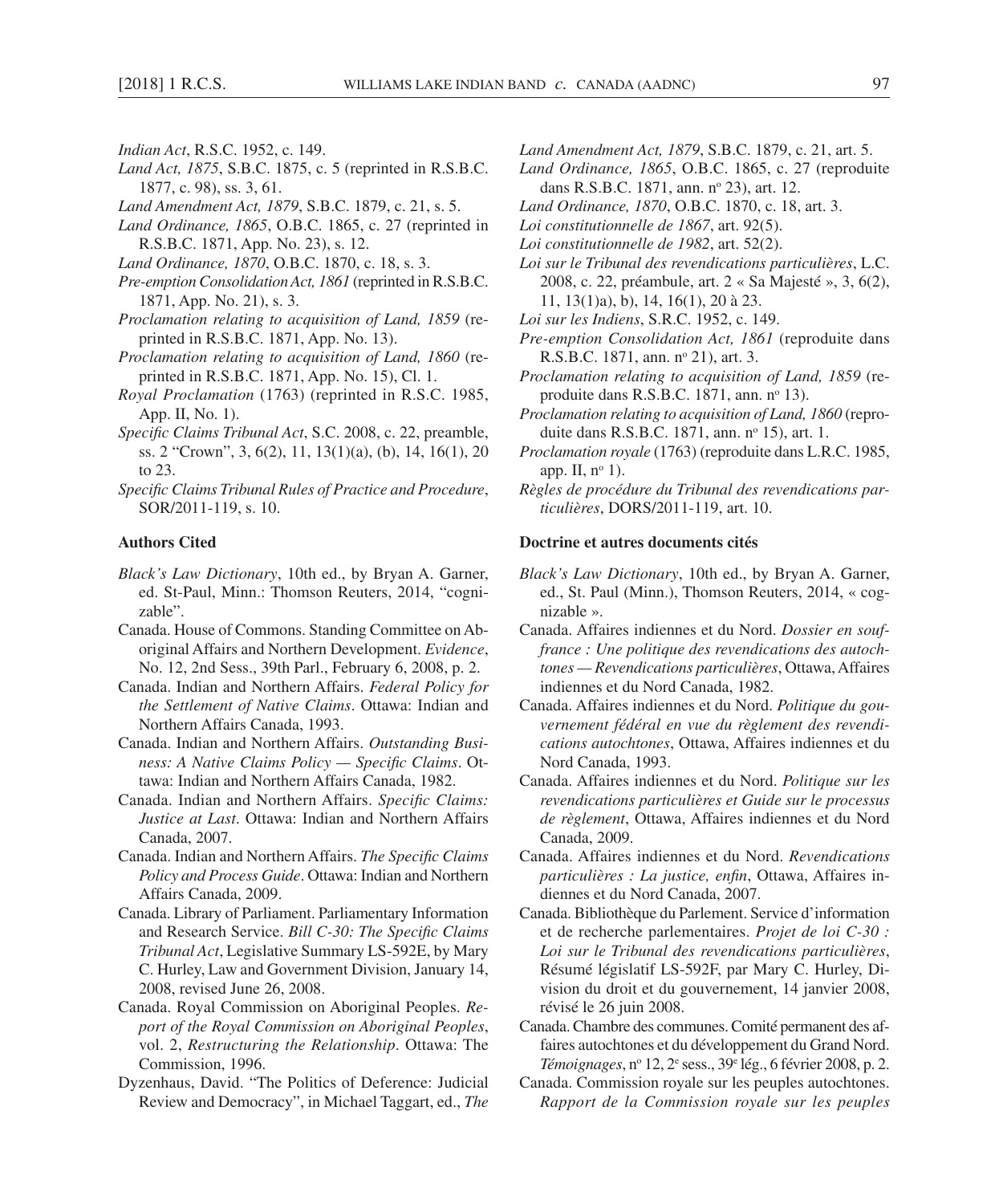*Province of Administrative Law*. Oxford: Hart, 1997, 279.

- Elliott, David W. "Much Ado About Dittos: *Wewaykum* and the Fiduciary Obligation of the Crown" (2003), 29 *Queen's L.J.* 1.
- Salembier, Paul, et al. *Modern First Nations Legislation Annotated*, 2016 ed. Toronto: LexisNexis, 2015.
- Tennant, Paul. *Aboriginal Peoples and Politics: The Indian Land Question in British Columbia, 1849-1989*. Vancouver: University of British Columbia Press, 1990.

APPEAL from a judgment of the Federal Court of Appeal (Gauthier, Ryer and Near JJ.A.), 2016 FCA 63, 396 D.L.R. (4th) 164, 481 N.R. 75, [2016] 2 C.N.L.R. 1, [2016] F.C.J. No. 237 (QL), 2016 CarswellNat 493 (WL Can.), allowing the application for judicial review of a decision of the Specific Claims Tribunal, 2014 SCTC 3. Appeal allowed, Côté and Rowe JJ. dissenting in part and McLachlin C.J. and Brown J. dissenting.

*Clarine Ostrove* and *Leah Pence*, for the appellant.

*Mark Kindrachuk*, *Q.C.*, and *Sharlene Telles-Langdon*, for the respondent.

*Paul J. J. Cavalluzzo*, *Adrienne Telford* and *Jennifer Campbell*, for the intervener the Specific Claims Tribunal.

*Senwung Luk*, *Krista Nerland* and *Cathy Guirguis*, for the intervener the Assembly of Manitoba Chiefs.

*Cynthia Westaway* and *Darryl Korell*, for the intervener the Federation of Sovereign Indigenous Nations.

*Scott Robertson* and *Chris Albinati*, for the intervener the Indigenous Bar Association in Canada.

*Stuart Wuttke* and *David C. Nahwegahbow*, for the intervener the Assembly of First Nations.

*Rosanne Kyle*, for the interveners the Union of British Columbia Indian Chiefs, the Nlaka'pamux

*autochtones*, vol. 2, *Une relation à redéfinir*, Ottawa, La Commission, 1996.

- Dyzenhaus, David. « The Politics of Deference : Judicial Review and Democracy », in Michael Taggart, ed., *The Province of Administrative Law*, Oxford, Hart, 1997, 279.
- Elliott, David W. « Much Ado About Dittos : *Wewaykum* and the Fiduciary Obligation of the Crown » (2003), 29 *Queen's L.J.* 1.
- Salembier, Paul, et al. *Modern First Nations Legislation Annotated*, 2016 ed., Toronto, LexisNexis, 2015.
- Tennant, Paul. *Aboriginal Peoples and Politics : The Indian Land Question in British Columbia, 1849-1989*, Vancouver, University of British Columbia Press, 1990.

POURVOI contre un arrêt de la Cour d'appel fédérale (les juges Gauthier, Ryer et Near), 2016 CAF 63, 396 D.L.R. (4th) 164, 481 N.R. 75, [2016] 2 C.N.L.R. 1, [2016] A.C.F. n° 237 (QL), 2016 CarswellNat 10104 (WL Can.), qui a accueilli la demande de contrôle judiciaire d'une décision du Tribunal des revendications particulières, 2014 TRPC 3. Pourvoi accueilli, les juges Côté et Rowe sont dissidents en partie et la juge en chef McLachlin et le juge Brown sont dissidents.

*Clarine Ostrove* et *Leah Pence*, pour l'appelante.

*Mark Kindrachuk*, *c.r.*, et *Sharlene Telles- Langdon*, pour l'intimée.

*Paul J. J. Cavalluzzo*, *Adrienne Telford* et *Jennifer Campbell*, pour l'intervenant le Tribunal des revendications particulières.

*Senwung Luk*, *Krista Nerland* et *Cathy Guirguis*, pour l'intervenante Assembly of Manitoba Chiefs.

*Cynthia Westaway* et *Darryl Korell*, pour l'intervenante Federation of Sovereign Indigenous Nations.

*Scott Robertson* et *Chris Albinati*, pour l'intervenante Indigenous Bar Association in Canada.

*Stuart Wuttke* et *David C. Nahwegahbow*, pour l'intervenante l'Assemblée des Premières Nations.

*Rosanne Kyle*, pour les intervenants Union of British Columbia Indian Chiefs, Nlaka'pamux Nation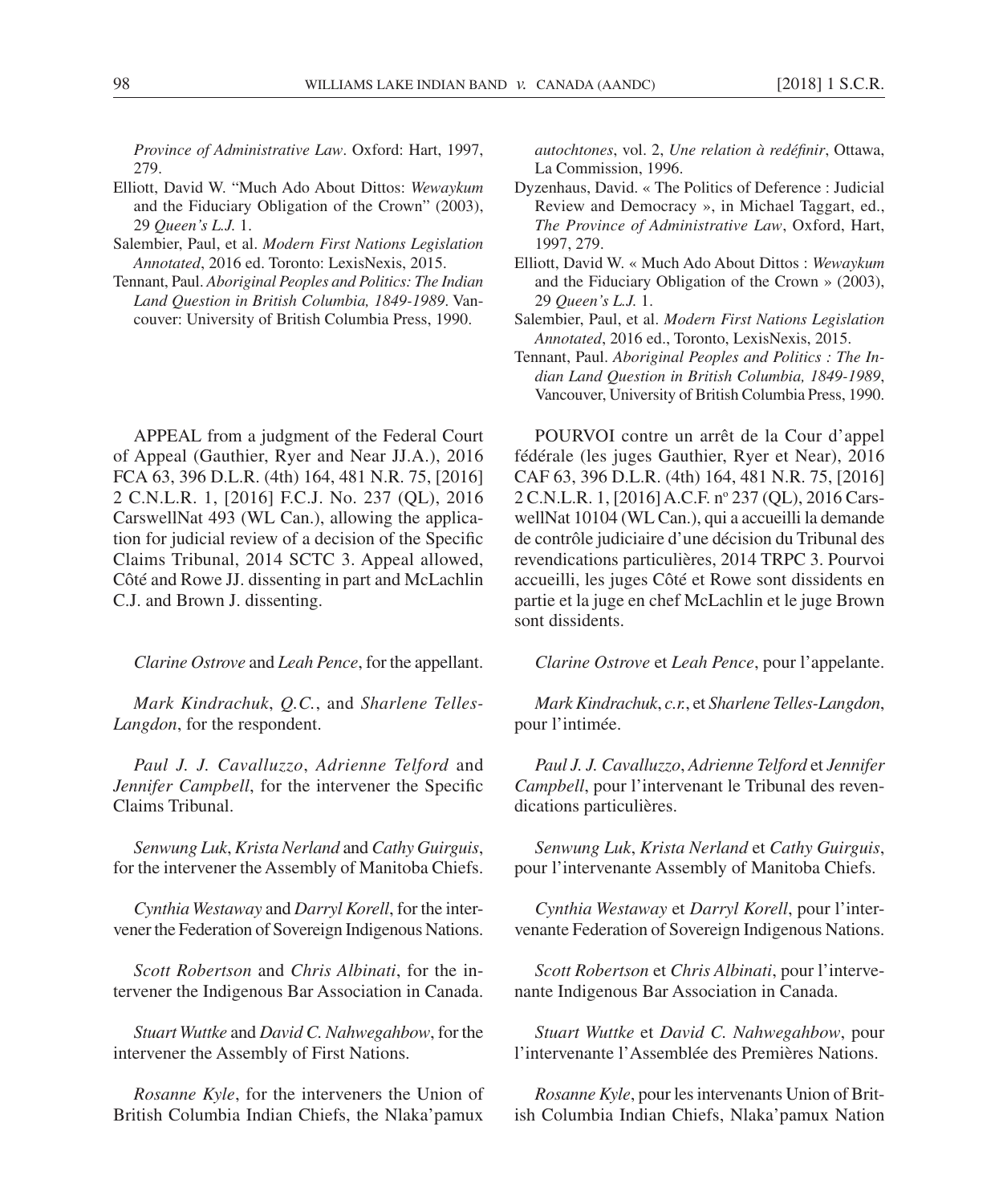Nation Tribal Council, the Stó:lō Nation, the Stó:lō Tribal Council and the Carrier Sekani Tribal Council.

*David Schulze*, *Benoît Amyot*, *Léonie Boutin* and *Marie- Eve Dumont*, for the intervener the Assembly of First Nations of Quebec and Labrador.

*David M. Robbins*, *Sonya Morgan* and *Michael Bendle*, for the interveners the Cowichan Tribes, the Stz'uminus First Nation, the Penelakut Tribe and the Halalt First Nation.

The judgment of Abella, Moldaver, Karakatsanis, Wagner and Gascon JJ. was delivered by

WAGNER J.

### I. Overview

[1] In the early days of British Columbia, there was a rapid influx of settlers following the gold rush up the Fraser River into the interior of the Colony. From 1860 on, some of these settlers displaced the Williams Lake Indian Band from the site of its village and surrounding lands at the foot of Williams Lake. This appeal concerns the failure of the Sovereign of Great Britain and its colonies ("Imperial Crown") to prevent the band's Village Lands from being taken up by settlers. It also concerns the failure of the Imperial Crown and the Crown in right of Canada to rectify the situation over the 20 years that followed. At issue is the validity of a claim to compensation under the *Specific Claims Tribunal Act*, S.C. 2008, c. 22, for losses arising from these events.

[2] Parliament established the Specific Claims Tribunal with a mandate to award monetary compensation to First Nations<sup>1</sup> for claims arising from the Crown's failure to honour its legal obligations to

Tribal Council, Stó:lō Nation, Stó:lō Tribal Council et Carrier Sekani Tribal Council.

*David Schulze*, *Benoît Amyot*, *Léonie Boutin* et *Marie- Eve Dumont*, pour l'intervenante l'Assemblée des Premières Nations du Québec et du Labrador.

*David M. Robbins*, *Sonya Morgan* et *Michael Bendle*, pour les intervenantes Cowichan Tribes, Stz'uminus First Nation, Penelakut Tribe et Halalt First Nation.

Version française du jugement des juges Abella, Moldaver, Karakatsanis, Wagner et Gascon rendu par

Le juge Wagner —

## I. Aperçu

[1] Aux débuts de la colonie de la Colombie-Britannique, un grand afflux de colons a suivi la ruée vers l'or le long du fleuve Fraser, vers l'intérieur des terres. À partir de 1860, certains de ces colons ont chassé la Williams Lake Indian Band (« bande indienne de Williams Lake ») de son village et de ses terres avoisinantes au pied du lac Williams. Le pourvoi porte sur l'omission du souverain de la Grande-Bretagne et de ses colonies (« Couronne impériale ») d'empêcher les colons de s'approprier les terres du village de la bande. Il porte aussi sur l'omission de la Couronne impériale et de Sa Majesté du chef du Canada de corriger la situation au cours des 20 années subséquentes. L'objet du litige est le bien- fondé d'une demande d'indemnisation des pertes ayant découlé de ces événements présentée en application de la *Loi sur le Tribunal des revendications particulières*, L.C. 2008, c. 22.

[2] Le législateur a créé le Tribunal des revendications particulières en lui confiant le mandat d'indemniser financièrement les Premières nations<sup>1</sup> qui présentent des revendications fondées sur l'omission

<sup>1</sup> In these reasons, I will use "First Nations" to refer to the legal entities capable of filing specific claims; "Aboriginal" as this word is used in the jurisprudence; "Indian" where appropriate to reflect the historical context of the band's specific claim; and otherwise "Indigenous peoples".

<sup>1</sup> Dans les présents motifs, j'emploie les termes « Premières nations » pour renvoyer aux entités juridiques admises à formuler des revendications particulières, « Autochtones » conformément à la jurisprudence et, au besoin, « Indiens » pour tenir compte du contexte historique de la revendication particulière de la bande; sinon, j'emploie « peuples autochtones ».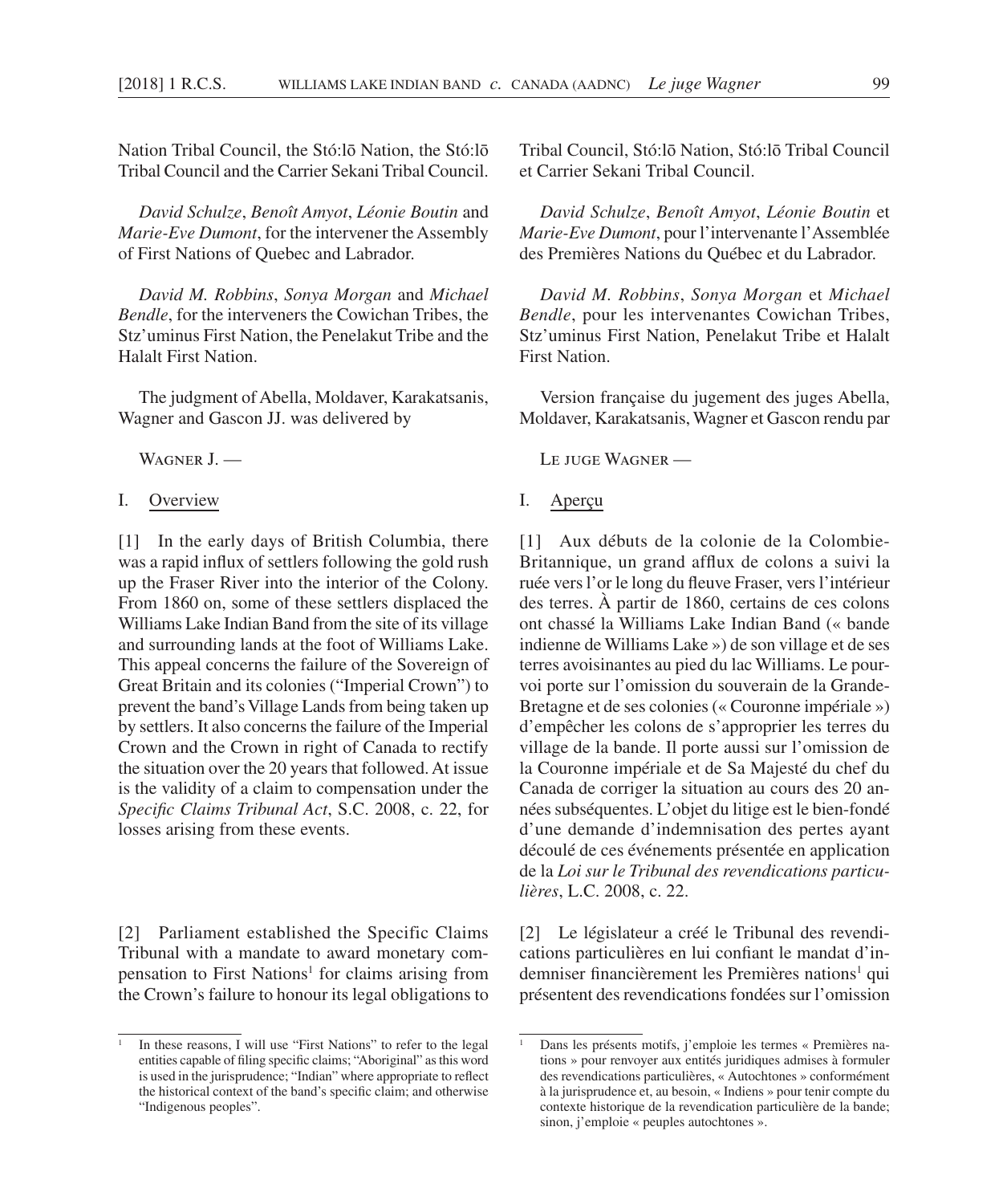Indigenous peoples, even where delay or the passage of time would bar an action in the courts. A just resolution of these types of claims is essential to the process of reconciliation.

[3] Historical grievances that fall within one of the grounds enumerated in s. 14(1) of the Act are known as specific claims. The question before the Tribunal was whether the band had established valid grounds for such a claim.

[4] The Tribunal examined the band's history in the Williams Lake area and the events surrounding the reserve creation process. The band's village and surrounding lands, the Tribunal concluded, ought to have been marked out as a reserve under the applicable colonial legislation. The Imperial Crown was under a legal obligation to take the appropriate measures to do so. The Tribunal concluded that the band had a valid claim on the grounds that the responsible colonial official in the Williams Lake area had not taken such measures.

[5] The Tribunal also determined that, after British Columbia joined Confederation in 1871, federal officials had failed to take appropriate measures to address the consequences of the Imperial Crown's earlier omissions. This, it found, was also valid grounds for a specific claim. The Tribunal considered the eventual allotment of other reserves for the band to be a matter going to the amount of compensation, not to the existence of a breach of a legal obligation of the Crown.

[6] Before the Tribunal had the opportunity to make a decision on compensation, Canada applied for judicial review of the Tribunal's validity decision. The Federal Court of Appeal allowed Canada's application and substituted its own decision dismissing the band's specific claim. In its view, the Crown in right of Canada had not breached a legal obligation to the band. Further, its eventual allotment of reserve

de la Couronne de s'acquitter de ses obligations légales envers les peuples autochtones, et ce, même si un retard ou l'écoulement du temps faisait obstacle à une action en justice. Le juste règlement de telles revendications est essentiel au processus de réconciliation.

[3] La réclamation à caractère historique qui prend appui sur l'un des faits énumérés au par. 14(1) de la Loi constitue une revendication particulière. Le Tribunal devait en l'espèce décider si la bande avait établi le bien- fondé d'une telle revendication.

[4] Le Tribunal examine l'histoire de la bande dans la région de Williams Lake ainsi que les circonstances du processus de création de réserves. Il conclut que le village de la bande et les terres avoisinantes auraient dû être mis de côté à titre de réserve sous le régime des lois coloniales applicables. La Couronne impériale avait l'obligation légale de prendre les mesures voulues en ce sens. Le Tribunal conclut au bien- fondé de la revendication de la bande au motif que le fonctionnaire colonial responsable de la région de Williams Lake n'a pas pris de telles mesures.

[5] Le Tribunal conclut également que, après l'adhésion de la Colombie- Britannique à la Confédération en 1871, les fonctionnaires fédéraux ont omis de prendre les mesures nécessaires pour corriger les conséquences des omissions antérieures de la Couronne impériale. Il s'agit selon lui d'un autre fait susceptible de fonder une revendication particulière. Le Tribunal estime que l'attribution subséquente d'autres terres à la bande est pertinente pour déterminer le montant de l'indemnité, mais non pour se prononcer sur la violation d'une obligation légale de la Couronne.

[6] Avant que le Tribunal n'ait eu l'occasion de se prononcer sur l'indemnisation, le Canada a présenté une demande de contrôle judiciaire de sa décision sur le bien- fondé de la revendication. La Cour d'appel fédérale a accueilli la demande et rendu sa propre décision à l'effet de rejeter la revendication particulière de la bande. Selon elle, Sa Majesté du chef du Canada n'a pas manqué à une obligation légale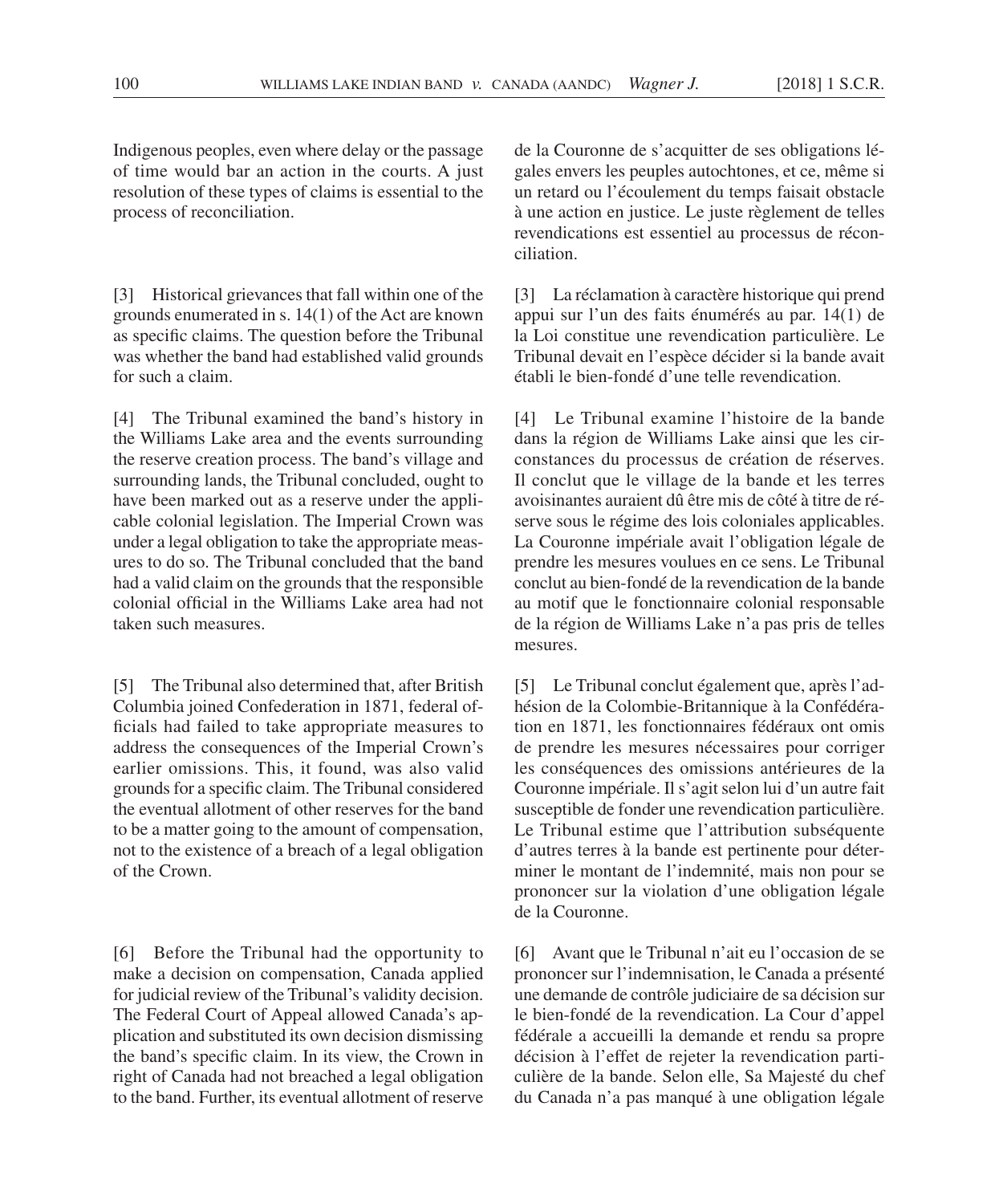land elsewhere had cured any prior breaches by the Imperial Crown. The band appeals to this Court.

[7] For the reasons that follow, I would allow the appeal and restore the Tribunal's decision. The Tribunal reasonably found that both the Imperial Crown and the Crown in right of Canada had owed, and breached, fiduciary obligations to the band in relation to the protection of its Village Lands from pre-emption and that the band's pre-Confederation specific claim was valid under the Act.

# II. Background

# A. *The Band's Specific Claim*

[8] The subject of the band's specific claim is the site of a village at the foot of Williams Lake, within its traditional territory. In the band's language, the village is called "Yucwt". In 1883, the land was surveyed as "District Lots 71 and 72". Those lots include parts of what is now the City of Williams Lake. The Tribunal's decision refers to the subject lands as the Village Lands.

[9] When the Colony of British Columbia was established in 1858, settlers were rapidly taking up unsurveyed lands. Several Indian Chiefs counselled war in response. Governor Douglas held meetings with the Indians in Cayoosh and Lytton and provided assurances on behalf of the Crown that the magistrates had been instructed to stake out and reserve for their benefit "all their occupied village sites and cultivated fields and as much land in the vicinity of each as they could till, or was required for their support": Letter from James Douglas to the Duke of Newcastle, October 9, 1860, A.R., vol. II, at p. 121. Records of the instructions issued to colonial officials reflect this policy.

envers la bande. En outre, l'attribution subséquente d'autres terres à titre de réserve avait remédié à tout manquement antérieur de la Couronne impériale. La bande se pourvoit aujourd'hui devant notre Cour.

[7] Pour les motifs qui suivent, je suis d'avis d'accueillir le pourvoi et de rétablir la décision du Tribunal. Ce dernier conclut raisonnablement que la Couronne impériale et Sa Majesté du chef du Canada avaient toutes deux envers la bande des obligations fiduciaires concernant la protection des terres du village contre la préemption, qu'elles ont manqué à ces obligations et que la revendication particulière de la bande visant la période préconfédérative est fondée au regard de la Loi.

# II. Contexte

## A. *La revendication particulière de la bande*

[8] L'objet de la revendication particulière de la bande est l'emplacement d'un village au pied du lac Williams situé dans les limites de son territoire traditionnel. Dans la langue de la bande, ce village porte le nom de « Yucwt ». En 1883, ces terres ont été arpentées pour devenir les « lots 71 et 72 », lesquels englobent en partie ce qui constitue aujourd'hui la ville de Williams Lake. Dans sa décision, le Tribunal renvoie aux terres du village pour désigner les terres visées par la revendication particulière.

[9] Lors de l'établissement de la colonie de la Colombie- Britannique en 1858, les colons se sont rapidement approprié les terres non arpentées. Plusieurs chefs indiens ont alors appelé au déclenchement d'une guerre. Le gouverneur Douglas a rencontré les Indiens lors d'assemblées à Cayoosh et à Lytton. Au nom de la Couronne, il les a assurés que les magistrats avaient pour instructions de jalonner et de mettre en réserve à leur bénéfice [TRA-DUCTION] « tous les villages qu'ils habitaient et les champs qu'ils cultivaient, ainsi que toutes les terres adjacentes qu'ils étaient en mesure de cultiver ou qui étaient nécessaires pour assurer leur subsistance » (lettre de James Douglas au duc de Newcastle, 9 octobre 1860, d.a., vol. II, p. 121). Selon les registres, les instructions aux fonctionnaires coloniaux étaient bien à cet effet.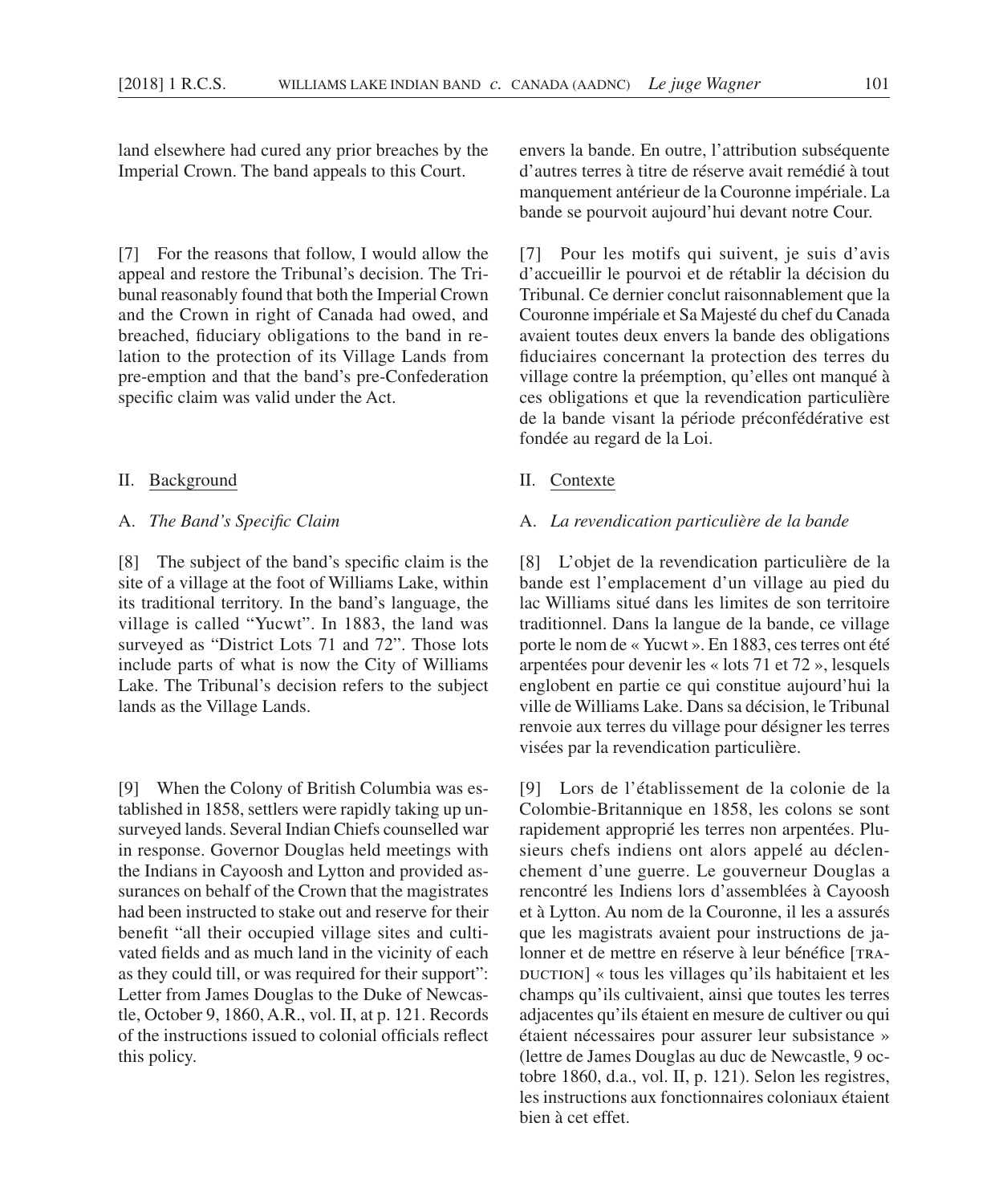[10] Governor Douglas also enacted a system of land pre-emption. On February 14, 1859, he issued the *Proclamation relating to acquisition of Land, 1859* (reprinted in R.S.B.C. 1871, App. No. 13), which asserted Crown title to all land in the Colony of British Columbia. On January 4, 1860, Douglas issued the *Proclamation relating to acquisition of Land, 1860* (reprinted in R.S.B.C. 1871, App. No. 15) ("*Proclamation No. 15*"),<sup>2</sup> Clause 1 of which provided:

That from and after the date hereof, British subjects and aliens who shall take the oath of allegiance to Her Majesty and Her successors, may acquire unoccupied and unreserved and unsurveyed Crown Lands in British Columbia (not being the site of an existent or proposed town, or auriferous land available for mining purposes, or an Indian Reserve or settlement, in fee simple) under the following conditions . . . .

[11] In accordance with colonial policy, land that was the site of an "Indian settlement" was not available for pre- emption. Elsewhere in the Colony, lands were set apart as reserves: see, for example, *Guerin v. The Queen*, [1984] 2 S.C.R. 335, at p. 379. Settlers whose pre-emptions encroached on an Indian settlement could be dispossessed without compensation. This also occurred elsewhere in British Columbia.

[12] The first pre-emptions were recorded in 1860, and more followed. The pre-emptions were traded among settlers, seemingly in contravention of the pre- emption legislation. Those covering Lots 71 and 72 were eventually consolidated in the hands of [10] Le gouverneur Douglas a aussi mis en place un système de préemption de terres. Le 14 février 1859, il publiait la *Proclamation relating to acquisition of Land, 1859* (reproduite dans R.S.B.C. 1871, ann. nº 13) conférant à la Couronne la propriété de toutes les terres de la colonie de la Colombie-Britannique. Le 4 janvier 1860, le gouverneur publiait la *Proclamation relating to acquisition of Land,*  1860 (reproduite dans R.S.B.C. 1871, ann. nº 15) (« *Proclamation nº 15* »)<sup>2</sup>, dont l'article premier était libellé comme suit :

[TRADUCTION] À compter de la date ici précisée, les sujets britanniques et les étrangers qui prêteront serment d'allégeance à Sa Majesté et à Ses Successeurs, pourront acquérir le droit de détenir et d'acheter, en fief simple, des terres de la Couronne en Colombie- Britannique, ces terres étant inoccupées, n'étant pas arpentées et n'étant pas réservées, et ne devant pas être à l'emplacement d'une ville existante ou proposée, ou ne devant pas être des terres aurifères destinées à l'exploitation minière, ni être une réserve indienne ou un établissement indien, aux conditions suivantes . . .

[11] Conformément à la politique coloniale, les terres situées sur l'emplacement d'un « établissement indien » ne pouvaient faire l'objet d'une préemption. Ailleurs dans la colonie, les terres étaient mises de côté à titre de réserve (voir p. ex. *Guerin c. La Reine*, [1984] 2 R.C.S. 335, p. 379). Les colons dont les préemptions empiétaient sur un établissement indien pouvaient être dépouillés sans indemnité, ce qui était aussi le cas ailleurs en Colombie- Britannique.

[12] Les premières préemptions remontent à 1860, et d'autres ont suivi. Les terres préemptées faisaient l'objet d'opérations entre colons apparemment en contravention avec les dispositions applicables en la matière. Celles correspondant aux lots 71 et 72 ont

<sup>2</sup> Legislation that succeeded *Proclamation No. 15* in the Colony of British Columbia and in the Province of British Columbia continued to prohibit the pre- emption or purchase of unoccupied land that was the site of an "Indian settlement": Pre-emption *Consolidation Act, 1861* (reprinted in R.S.B.C. 1871, App. No. 21), s. 3; *Land Ordinance, 1865*, O.B.C. 1865, c. 27, s. 12; *Land Ordinance, 1870*, O.B.C. 1870, c. 18, s. 3; *Land Act, 1875*, S.B.C. 1875, c. 5, s. 61; *Land Amendment Act, 1879*, S.B.C. 1879, c. 21 s. 5. In these reasons, a reference to *Proclamation No. 15* includes the pre-emption legislation applicable at the time.

 $\overline{2}$ La législation qui a suivi la *Proclamation nº 15* dans la colonie de la Colombie- Britannique puis dans la province de la Colombie-Britannique interdisait toujours la préemption ou l'achat de terres inoccupées situées sur l'emplacement d'un « établissement indien » (*Pre- emption Consolidation Act, 1861* (reproduite dans R.S.B.C. 1871, ann. no 21), art. 3; *Land Ordinance, 1865*, O.B.C. 1865, c. 27, art. 12; *Land Ordinance, 1870*, O.B.C. 1870, c. 18, art. 3; *Land Act, 1875*, S.B.C. 1875, c. 5, art. 61; *Land Amendment Act, 1879*, S.B.C. 1879, c. 21, art. 5). Dans les présents motifs, le renvoi à la *Proclamation no 15* vise également les dispositions législatives sur la préemption alors applicables.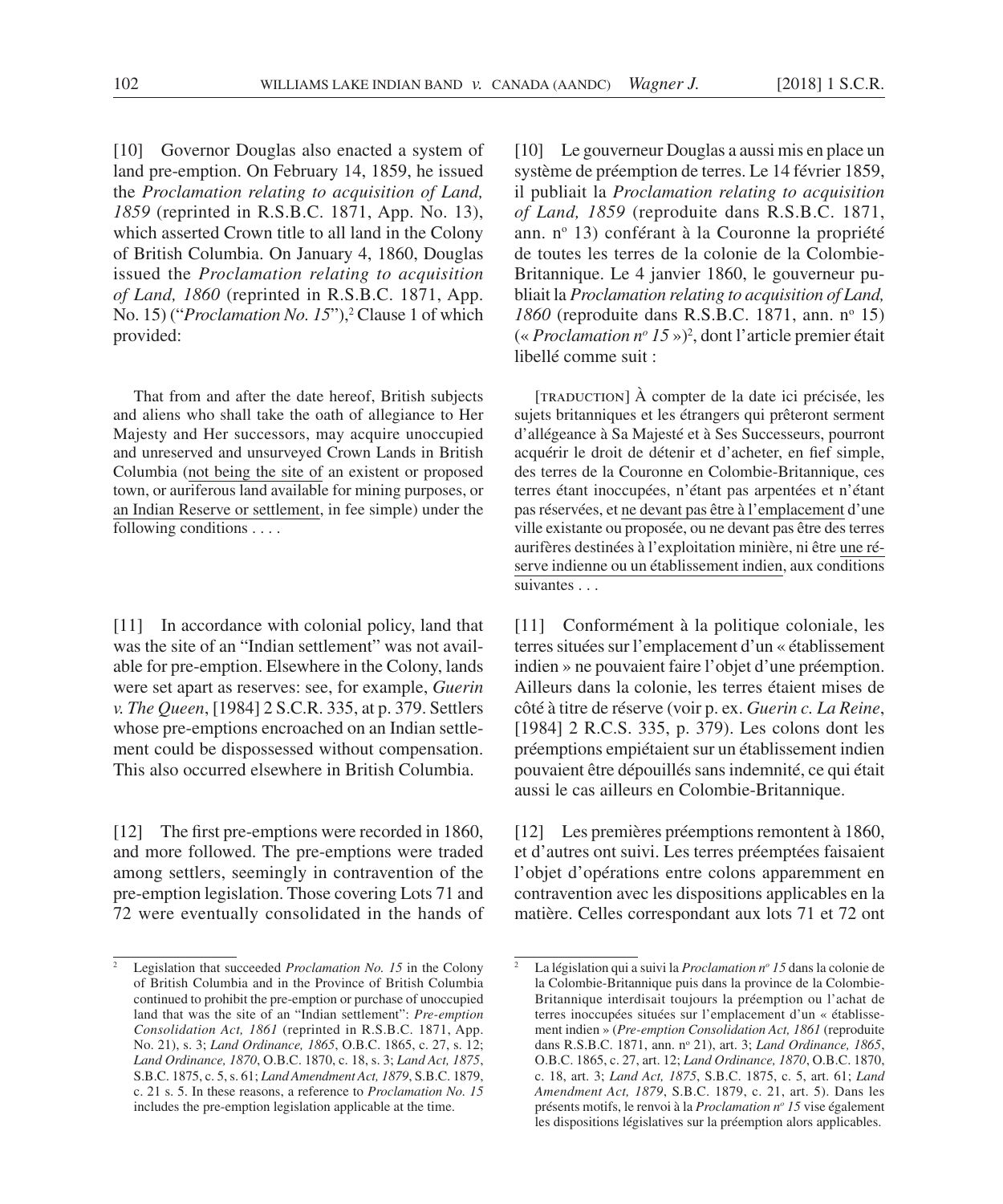William Pinchbeck, the local constable. Pinchbeck was granted fee simple title in 1885.

[13] Pinchbeck had arrived in Williams Lake in 1860 with his associate, Gold Commissioner and Magistrate Philip Nind, who was the official responsible for implementing the pre-emption system in Williams Lake. The Tribunal found that Nind would have known of the band's settlement even though its numbers had been diminished by a smallpox epidemic and most of its members had been driven off the land. He would also have been aware of the colonial law and policies governing pre- emption and his role in enforcing them. He took no steps to identify the site of the band's Indian settlement, to mark it out as reserved from pre-emption or to call into question the pre-emptions that had already been recorded when it became apparent that they contravened the legislation.

[14] British Columbia joined Confederation in 1871. Under Article 13 of the *British Columbia Terms of Union* (reprinted in R.S.C. 1985, App. II, No. 10), Canada assumed responsibility for the creation of Indian reserves according to a policy "as liberal" as the Colony's, and the Colony agreed to convey land to Canada for that purpose.

[15] This process was carried out through the Joint Indian Reserve Commission. The Commission's mandate was to visit each Nation in British Columbia and determine "the number, extent, and locality" of the reserves to be allotted to it: Order-in-Council P.C. 1088, November 10, 1875. In performing this mandate, commissioners were instructed to have regard "to the habits, wants and pursuits of such Nation, to the amount of territory available in the region occupied by them, and to the claims of the white settlers": Memorandum attached to the Governor in Council's Order approving the Joint Indian Reserve Commission, November 5, 1875. The Commission's work was carried out under the leadership of Gilbert Sproat between 1876 and 1880 and by Peter O'Reilly after 1880.

par la suite été regroupées par un policier, William Pinchbeck, qui en a acquis la propriété en fief simple en 1885.

[13] M. Pinchbeck est arrivé à Williams Lake en 1860 en compagnie de son associé le commissaire de l'Or et magistrat Philip Nind, lequel était chargé de la mise en œuvre du régime de préemption à Williams Lake. Le Tribunal conclut que M. Nind aurait dû connaître l'existence de l'établissement de la bande, même si l'effectif de cette dernière avait chuté par suite d'une épidémie de petite vérole et que la plupart de ses membres avaient été chassés des terres. Il aurait aussi dû connaître les lois et les politiques coloniales sur la préemption ainsi que son rôle dans l'application de celles-ci. Il n'a adopté aucune mesure pour déterminer l'emplacement de l'établissement de la bande, ni pour le soustraire à la préemption, ni pour contester les préemptions déjà consignées lorsqu'il était devenu évident qu'elles contrevenaient à la loi.

[14] La Colombie- Britannique a adhéré à la Confédération en 1871. Suivant l'art. 13 des *Conditions de l'adhésion de la Colombie- Britannique* (reproduites dans L.R.C. 1985, app. II, nº 10), il incombait au Canada de créer des réserves indiennes selon une ligne de conduite « aussi libérale » que celle de la colonie, et la colonie convenait de céder au Canada des terres à cette fin.

[15] La Commission mixte des réserves indiennes a été chargée d'entreprendre les mesures nécessaires à cette fin. Elle avait pour mandat de visiter chacune des nations en Colombie- Britannique et de déterminer « le nombre, l'étendue et l'emplacement » des réserves à leur attribuer (Décret en conseil, C.P. 1088, 10 novembre 1875). Pour s'acquitter de cette tâche, les commissaires avaient pour instructions de prendre en considération [TRADUCTION] « les habitudes, les vœux et les activités de chacune, dans les limites du territoire disponible au sein de la région qu'ils occupent et, d'autre part, les revendications des colons blancs » (Memorandum attached to the Governor in Council's Order approving the Joint Indian Reserve Commission, 5 novembre 1875). Les travaux de la Commission ont été dirigés par Gilbert Sproat entre 1876 et 1880, puis par Peter O'Reilly.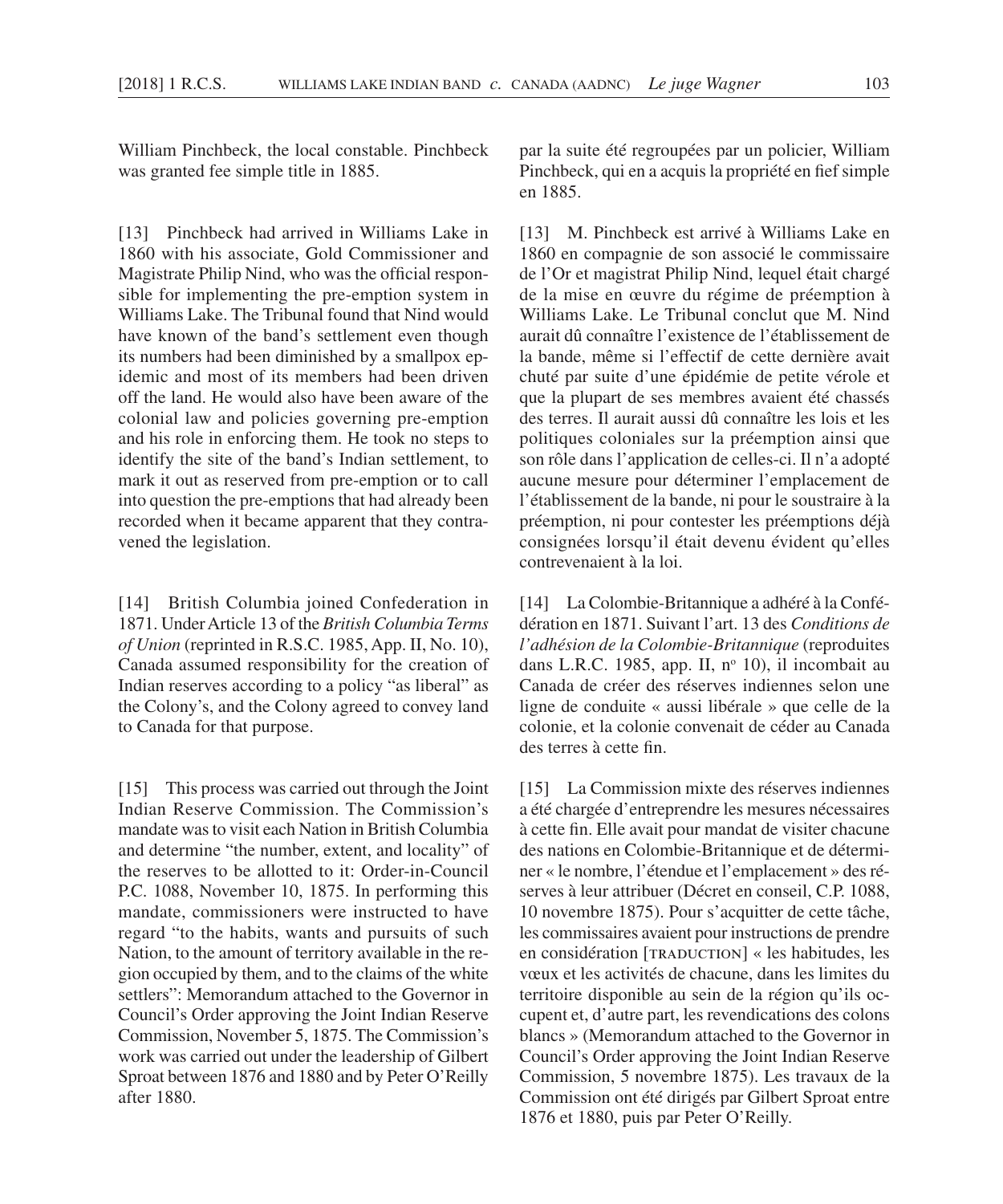[16] In the years following its displacement, the band resided on lands owned by the Catholic mission. Records of communications between 1878 and 1880 indicate that, without land to cultivate, the band's members faced starvation. The band twice conveyed the urgency of its situation to Sproat so that he would come to Williams Lake and allot reserve land to it.

[17] O'Reilly came to Williams Lake in 1881 and met with then Chief William. Records indicate his acknowledgement that it had been a mistake to permit the pre- emptions and that the government wished to remedy it. To that end, he had purchased a tract of land at the head of the lake known as the Bates Estate, which he allocated to the band as a reserve. However, O'Reilly told the band that it could not interfere with the "white men's rights".

# B. *The Specific Claims Tribunal and the Act*

[18] Draft legislation creating an independent commission with the authority to award financial compensation for the wrongful acts of the Crown, including those prior to Confederation, was first proposed in the 1960s. The bills never became law. Over the ensuing 50 years, the Government of Canada pursued a policy of researching, accepting and ne-<sub>g</sub>otiating specific claims.

[19] A persistent source of dissatisfaction with this process was that it was not overseen by an independent body, which First Nations felt put the government in a conflict of interest: *Report of the Royal Commission on Aboriginal Peoples*, vol. 2, *Restructuring the Relationship* (1996), at pp. 427- 28 and 534 ("*RCAP*").

[20] Following collaboration between the government and First Nations to address the shortcomings of the specific claims process, the Specific Claims Tribunal was established in 2008.

[16] Au cours des années qui ont suivi son éviction, la bande a résidé sur des terres appartenant à la mission catholique. Il appert du registre des communications entre 1878 et 1880 que les membres de la bande ont connu la famine parce qu'ils n'avaient pas de terres à cultiver. Par deux fois, la bande a informé M. Sproat de l'urgence de sa situation, l'invitant à se rendre à Williams Lake et à lui attribuer des terres de réserve.

[17] M. O'Reilly s'est rendu à Williams Lake en 1881 et y a rencontré le chef William. D'après les registres, il a reconnu qu'autoriser les préemptions avait été une erreur et que le gouvernement souhaitait corriger la situation. C'est pourquoi il a acheté une étendue de terre à la tête du lac connue sous le nom de domaine de Bates et il l'a attribuée à la bande à titre de réserve. Il a toutefois dit à la bande qu'on ne pouvait empiéter sur les [TRADUCTION] « droits des hommes blancs ».

# B. *Le Tribunal des revendications particulières et la Loi*

[18] C'est dans les années 1960 qu'ont été présentés les premiers projets de loi visant la création d'une commission indépendante dotée du pouvoir d'accorder des indemnités pécuniaires pour les actes fautifs de la Couronne, y compris ceux commis avant la Confédération. Ces projets de loi n'ont jamais été adoptés. Au cours des 50 années qui ont suivi, le gouvernement du Canada a appliqué une politique de recherche, d'acceptation et de négociation de revendications particulières.

[19] Ce processus n'a cessé de faire des mécontents parce qu'il ne relevait pas d'un organisme indépendant, ce qui, pour les Premières nations, plaçait le gouvernement en situation de conflit d'intérêts (*Rapport de la Commission royale sur les peuples autochtones, vol. 2, Une relation à redéfinir* (1996), p. 470-471 et 592 (« *CRPA* »)).

[20] Par suite d'une collaboration entre le gouvernement et les Premières nations afin de combler les lacunes du processus des revendications particulières, le Tribunal des revendications particulières était créé en 2008.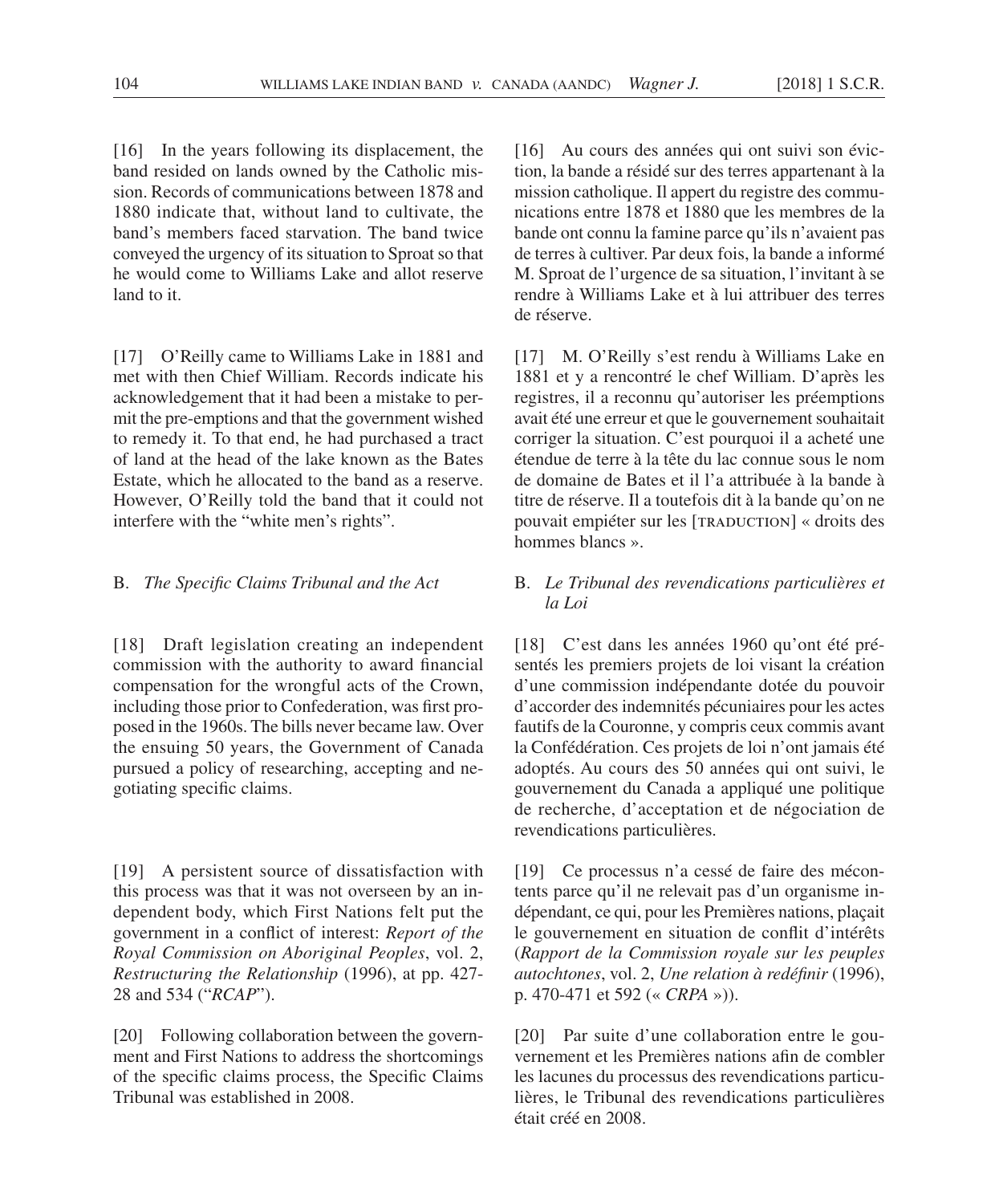[21] The Tribunal hears claims that have previously been filed with the Minister for negotiation: s.  $16(1)$ . The Tribunal first decides whether a claim is valid according to six enumerated grounds, which mirror the government's policy on claims that will be accepted for negotiation. The grounds relevant to the band's specific claim are set out in s. 14 of the Act:

**14 (1)** Subject to sections 15 and 16, a First Nation may file with the Tribunal a claim based on any of the following grounds, for compensation for its losses arising from those grounds:

. . .

**(b)** a breach of a legal obligation of the Crown under the *Indian Act* or any other legislation — pertaining to Indians or lands reserved for Indians — of Canada or of a colony of Great Britain of which at least some portion now forms part of Canada;

**(c)** a breach of a legal obligation arising from the Crown's provision or non-provision of reserve lands, including unilateral undertakings that give rise to a fiduciary obligation at law, or its administration of reserve lands, Indian moneys or other assets of the First Nation;

[22] "Crown" is defined for the purposes of the Act as "Her Majesty in right of Canada": s. 2. However, subss. (2) to (4) of s. 14 extend the meaning of "Crown" for the purpose of establishing grounds for a specific claim based on events in the former colonies prior to Confederation. Section 14(2) at issue in this appeal reads:

**14** . . .

**(2)** For the purpose of applying paragraphs (1)(a) to (c) in respect of any legal obligation that was to be performed in an area within Canada's present boundaries before that

. . .

[21] Le Tribunal examine les revendications déposées préalablement auprès du ministre en vue de la tenue de négociations (par. 16(1)). Il décide d'abord si la revendication est fondée eu égard aux six faits énumérés, lesquels reflètent la politique du gouvernement sur les revendications qui seront acceptées aux fins de négociation. Les faits qui fondent la revendication particulière considérée en l'espèce sont prévus à l'art. 14 de la Loi :

**14 (1)** Sous réserve des articles 15 et 16, la première nation peut saisir le Tribunal d'une revendication fondée sur l'un ou l'autre des faits ci- après en vue d'être indemnisée des pertes en résultant :

. . .

**b)** la violation d'une obligation légale de Sa Majesté découlant de la *Loi sur les Indiens* ou de tout autre texte législatif — relatif aux Indiens ou aux terres réservées pour les Indiens — du Canada ou d'une colonie de la Grande- Bretagne dont au moins une portion fait maintenant partie du Canada;

**c)** la violation d'une obligation légale de Sa Majesté découlant de la fourniture ou de la non- fourniture de terres d'une réserve — notamment un engagement unilatéral donnant lieu à une obligation fiduciaire légale ou de l'administration par Sa Majesté de terres d'une réserve, ou de l'administration par elle de l'argent des Indiens ou de tout autre élément d'actif de la première nation;

[22] Pour l'application de la Loi, « Sa Majesté » s'entend de « Sa Majesté du chef du Canada » (art. 2). Cependant, les par. 14(2) à (4) en élargissent le sens pour les besoins de l'établissement des faits qui fondent une revendication particulière et qui se rapportent à des événements survenus dans les anciennes colonies avant la Confédération. Voici le texte du par. 14(2), la disposition en cause dans le présent pourvoi :

**14** . . .

**(2)** Pour l'application des alinéas (1)a) à c) à l'égard d'une obligation légale qui devait être exécutée sur un territoire situé à l'intérieur des limites actuelles du Canada avant

. . .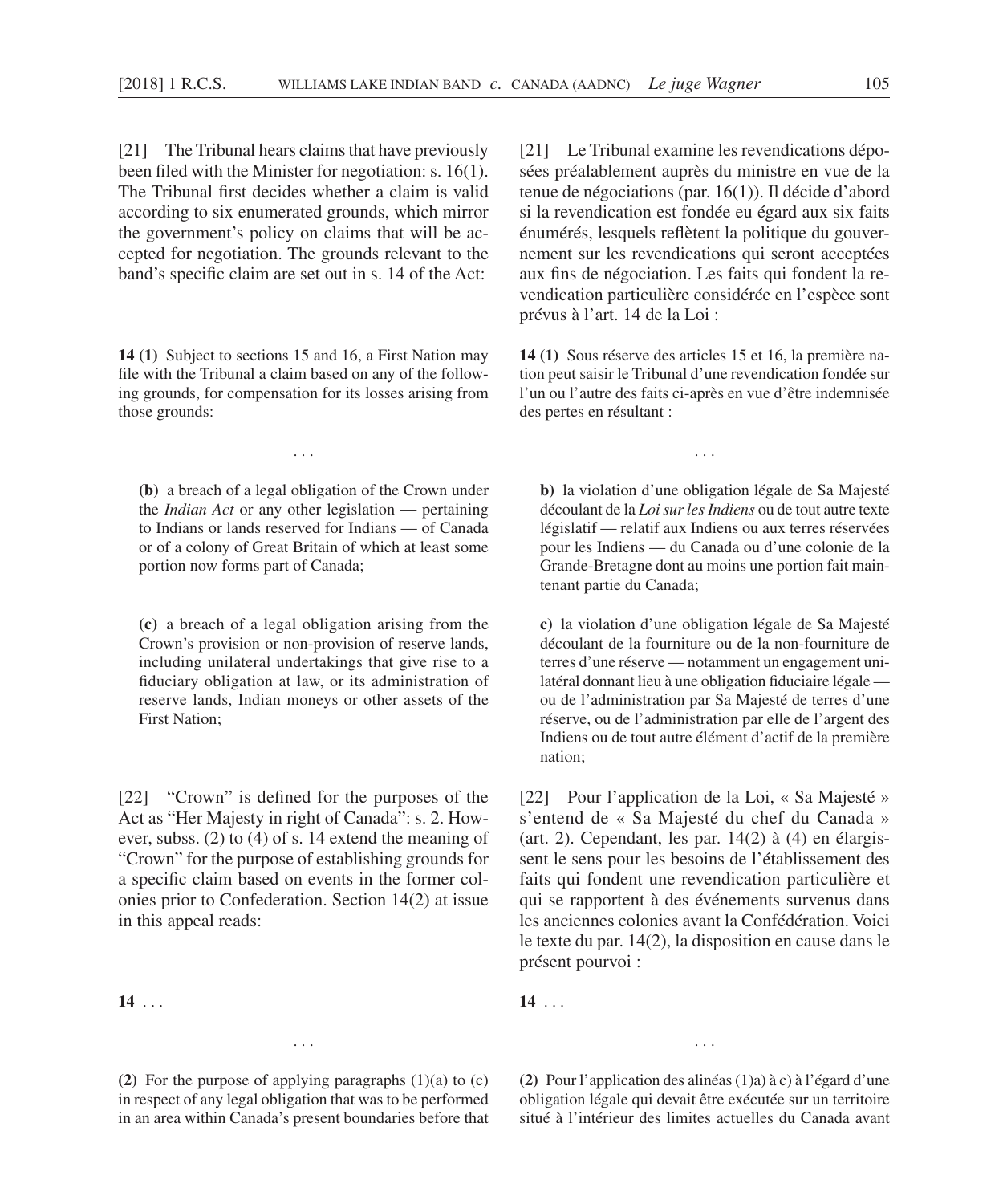area became part of Canada, a reference to the Crown includes the Sovereign of Great Britain and its colonies to the extent that the legal obligation or any liability relating to its breach or non-fulfilment became — or would, apart from any rule or doctrine that had the effect of limiting claims or prescribing rights against the Crown because of passage of time or delay, have become — the responsibility of the Crown in right of Canada.

[23] The Tribunal has the power to hold its proceedings in separate phases, one to decide the validity of the specific claim and one to decide any compensation arising from it: Specific Claims Tri*bunal Rules of Practice and Procedure*, SOR/2011- 119, s. 10; Act, s. 11(1). The rationale for bifurcating proceedings is to avoid the delay and expense of a compensation phase if it becomes unnecessary, or else to focus the scope of that phase: see *Lac La Ronge Band v. Canada (Indian Affairs and Northern Development)*, 2014 SCTC 8, at para. 197 (CanLII). The Tribunal awards monetary compensation against the Crown according to the terms set out in ss. 20 to 23, the provisions of which are reproduced in the Appendix.

[24] In this case, Canada sought judicial review of the Tribunal's validity decision prior to the compensation phase.

# III. Questions on Appeal

[25] This appeal raises the following initial question:

A. What is the standard of review for a decision of the Specific Claims Tribunal?

Given that I conclude that the standard of review is reasonableness, the following further questions arise. Did the Tribunal reasonably decide that the band had established valid grounds for a specific claim on the basis that:

B. before British Columbia's entry into Confederation, the Crown owed, and breached, a legal obligation under legislation of the Colony  $(s, 14(1)(b))$ ? l'entrée de ce territoire au sein du Canada, la mention de Sa Majesté vaut également mention du souverain de la Grande- Bretagne et de ses colonies, dans la mesure où cette obligation, ou toute responsabilité en découlant, a été imputée à Sa Majesté, ou aurait été imputée à celle-ci n'eût été les règles ou théories qui ont eu pour effet de limiter un recours ou de prescrire des droits contre elle en raison de l'écoulement du temps ou d'un retard.

[23] Le Tribunal a le pouvoir de tenir ses audiences en deux étapes distinctes, l'une portant sur le bienfondé de la revendication particulière, l'autre sur l'indemnisation qui en découle (*Règles de procédure du Tribunal des revendications particulières*, DORS/2011-119, art. 10; par. 11(1) de la Loi). Ce cloisonnement vise à supprimer les délais et les frais associés à l'étape de l'indemnisation lorsque celle-ci n'est plus nécessaire ou, lorsque celle-ci demeure nécessaire, à resserrer son objet (voir *Bande Lac La Ronge c. Canada (Affaires indiennes et du Nord canadien)*, 2014 TRPC 8, par. 197 (CanLII)). Le Tribunal ordonne à Sa Majesté de verser une indemnité pécuniaire selon les modalités énoncées aux art. 20 à 23, dont le libellé est reproduit en annexe.

[24] En l'espèce, le Canada a demandé le contrôle judiciaire de la décision du Tribunal sur le bien-fondé de la revendication avant l'étape de l'indemnisation.

# III. Les questions en litige

[25] Le pourvoi soulève la question initiale suivante :

A. Quelle norme de contrôle s'applique à une décision du Tribunal des revendications particulières?

Puisque je conclus que la norme de contrôle applicable est celle de la raisonnabilité, les questions suivantes se posent en sus. La conclusion du Tribunal selon laquelle la bande a établi le bien-fondé de sa revendication particulière constitue-t-elle une décision raisonnable au motif que,

B. avant l'adhésion de la Colombie- Britannique à la Confédération, Sa Majesté avait une obligation légale suivant les lois de la colonie et a manqué à cette obligation (al.  $14(1)b$ )?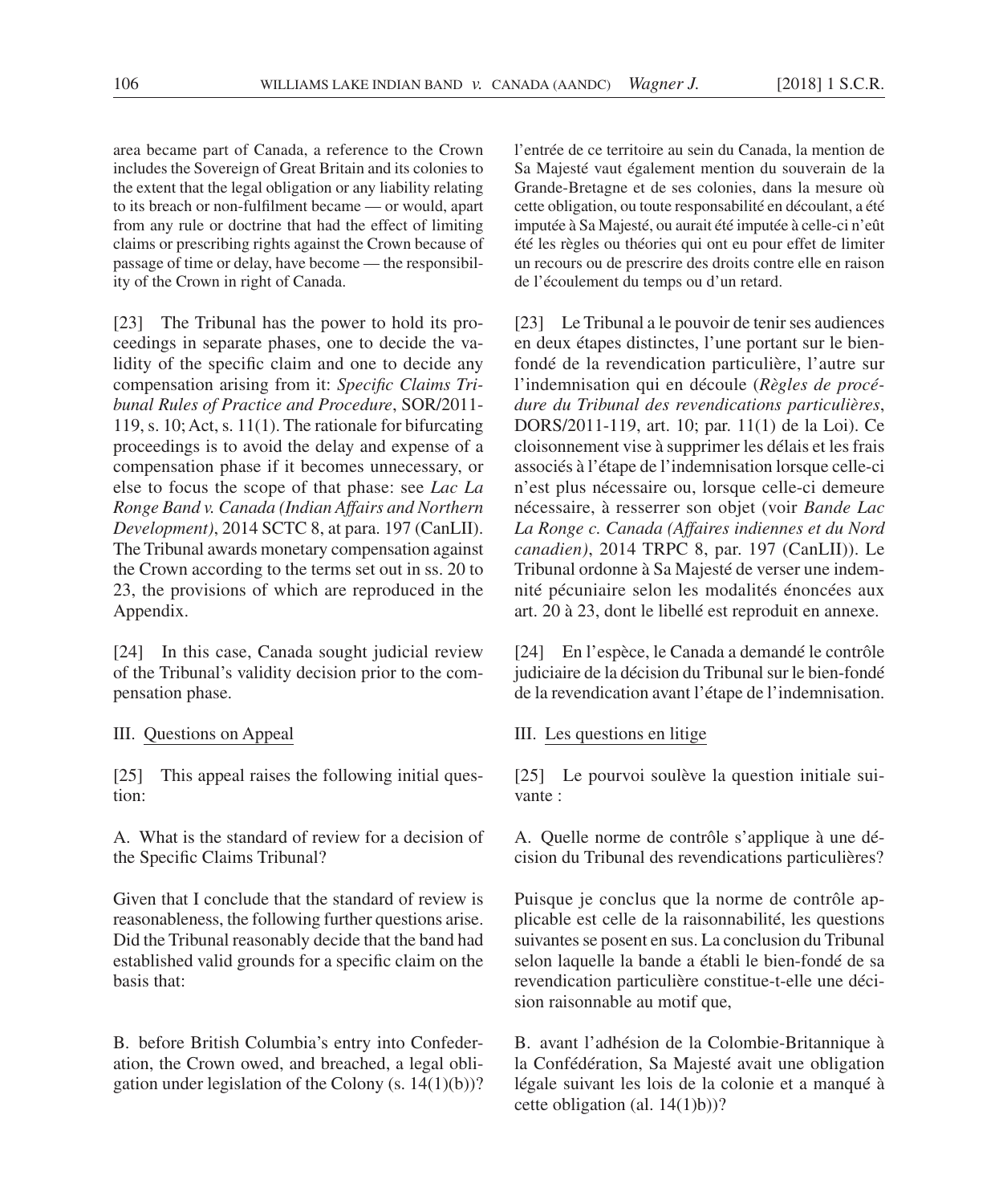C. after British Columbia's entry into Confederation, the Crown owed, and breached, a fiduciary obligation arising from the Crown's provision or non-provision of reserve lands  $(s. 14(1)(c))$ ?

D. the pre-Confederation legal obligation alleged by the band to have been breached was a legal obligation of the "Crown" within the extended meaning of that term (s. 14(2))?

## IV. Analysis

# A. *Standard of Review*

[26] This appeal raises questions of statutory interpretation, questions of fiduciary law and questions of mixed fact and law arising from the Tribunal's application of the law to the facts of a specific claim. The Federal Court of Appeal applied correctness review to some of these questions and reasonableness review to others, and it declined to address the remainder. Before this Court, the parties agreed that the standard of review for all of these questions is reasonableness.

[27] I agree that the standard of review is reasonableness. None of the points of statutory interpretation or common law on which the Tribunal's decision rests falls into the categories that this Court identified in *Dunsmuir v. New Brunswick*, 2008 SCC 9, [2008] 1 S.C.R. 190, at paras. 58-61, as attracting a correctness standard. Nor does the Act provide any contextual indicators sufficient to displace the presumption that Parliament intended the Tribunal to be accorded deference on the interpretation of the term "legal obligation" as used in s. 14: see *Edmonton (City) v. Edmonton East (Capilano) Shopping Centres Ltd.*, 2016 SCC 47, [2016] 2 S.C.R. 293, at paras. 32-34.

[28] In particular, I am of the view that the Tribunal's decision to validate the band's claim did not depend on its resolution of a constitutional issue as contemplated in *Dunsmuir* or in *Nova Scotia* 

C. après l'adhésion de la Colombie- Britannique à la Confédération, Sa Majesté avait une obligation fiduciaire découlant de la fourniture ou de la nonfourniture par elle de terres d'une réserve et a manqué à cette obligation (al. 14(1)c))?

D. l'obligation légale préconfédérative dont il y aurait eu violation selon la bande constitue une obligation légale de « Sa Majesté » au sens élargi de ce terme (par. 14(2))?

# IV. Analyse

## A. *La norme de contrôle*

[26] Le pourvoi soulève des questions relevant de l'interprétation législative et du droit des fiducies, ainsi que des questions mixtes de fait et de droit découlant de l'application du droit, par le Tribunal, aux faits sous- tendant une revendication particulière. La Cour d'appel fédérale applique la norme de contrôle de la décision correcte à certaines de ces questions, et celle de la décision raisonnable à d'autres, et elle refuse de se prononcer sur les autres. Les parties conviennent aujourd'hui que la norme de la décision raisonnable s'applique à toutes les questions.

[27] Je conviens que la norme de contrôle applicable est celle de la décision raisonnable. Aucun des points d'interprétation législative ou de common law sur lesquels se fonde la décision du Tribunal ne fait partie de ceux qui, selon l'arrêt *Dunsmuir c. Nouveau- Brunswick*, 2008 CSC 9, [2008] 1 R.C.S. 190, par. 58-61, emportent l'application de la norme de la décision correcte. La Loi n'offre pas non plus de facteurs contextuels suffisants pour écarter l'intention présumée du législateur selon laquelle le Tribunal a droit à la déférence lorsqu'il interprète le terme « obligation légale » employé à l'art. 14 (voir *Edmonton (Ville) c. Edmonton East (Capilano) Shopping Centres Ltd.*, 2016 CSC 47, [2016] 2 R.C.S. 293, par. 32-34).

[28] Plus précisément, j'estime que la décision du Tribunal de tenir pour fondée la revendication particulière de la bande ne résulte pas de la résolution d'une question constitutionnelle comme dans *Dunsmuir* ou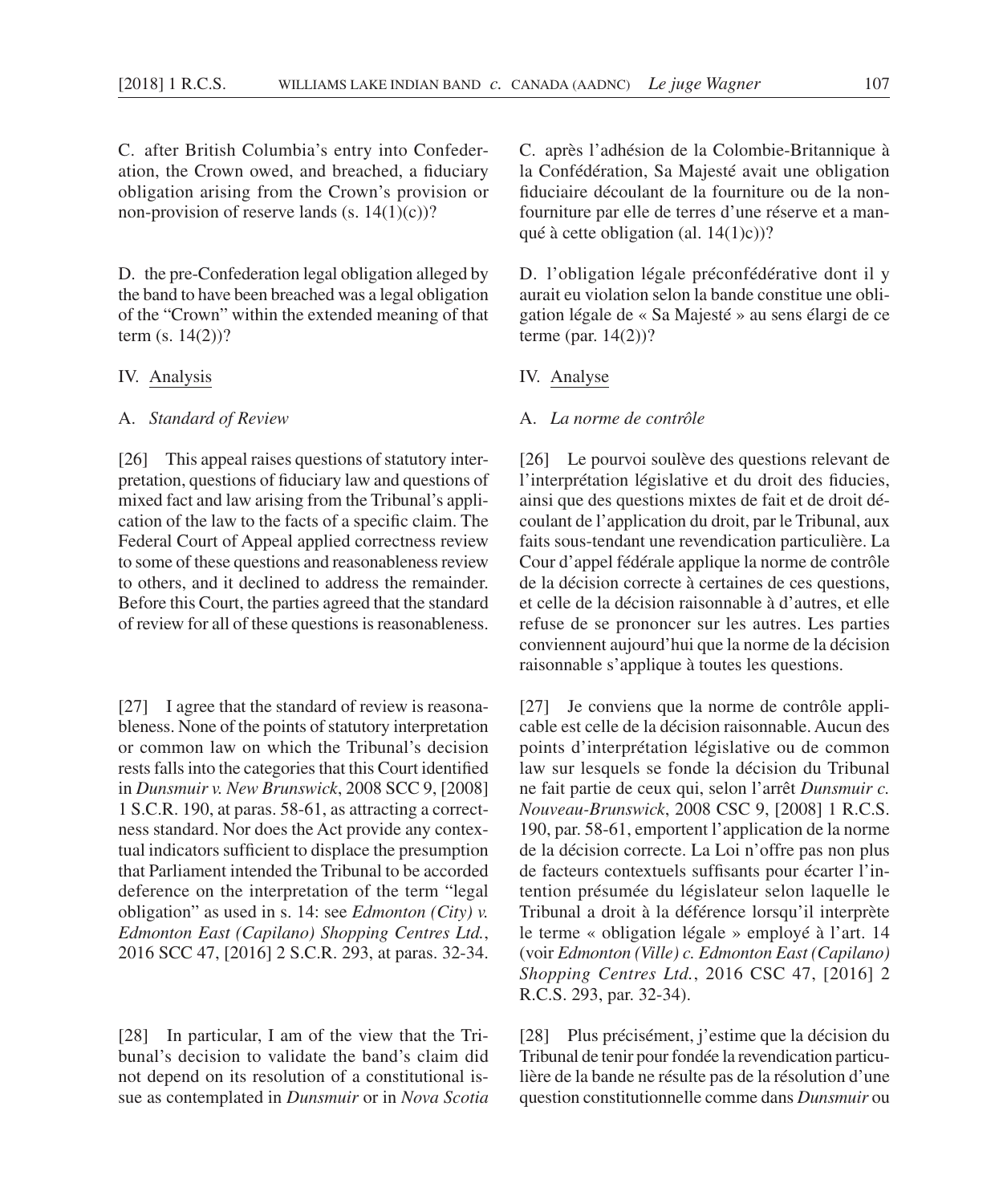*(Workers' Compensation Board) v. Martin*, 2003 SCC 54, [2003] 2 S.C.R. 504, at para. 31. Article 13 of the *Terms of Union* forms part of the historical circumstances of the fiduciary relationship between the Crown and Indigenous peoples in the Province of British Columbia. However, the fiduciary obligation alleged was not imposed or created by any particular enactment; it was a common law obligation arising from that relationship. Specific questions pertaining to whether the circumstances of the implementation of Article 13 gave rise to fiduciary obligations and what those obligations entailed do not necessarily take on the character of constitutional issues so as to be reviewable on a correctness standard. I do not consider questions about the nature of the band's Aboriginal interest in the Village Lands, and whether that interest stood to be adversely affected by exercises of discretionary power by Crown officials, to be constitutional issues.

[29] Further, and with respect for the contrary view taken by the Federal Court of Appeal to date (F.C.A. reasons, 2016 FCA 63, 396 D.L.R. (4th) 164, at para. 31; *Canada v. Kitselas First Nation*, 2014 FCA 150, 460 N.R. 185, at paras. 22-24; *Lac La Ronge Indian Band v. Canada*, 2015 FCA 154, 474 N.R. 283, at paras. 20-21), the Tribunal is entitled to deference on questions of fiduciary law. I have reached this conclusion on the basis of the same considerations that inform the application of the reasonableness standard of review to a tribunal's resolution of common law questions: see *Nor-Man Regional Health Authority Inc. v. Manitoba Association of Health Care Professionals*, 2011 SCC 59, [2011] 3 S.C.R. 616, at paras. 34 and 41. It is most useful to address those considerations as part of that discussion, to which I now turn.

[30] The Tribunal's mandate is to decide issues of validity and compensation relating to specific claims: ss. 3 and 11. The Tribunal may determine any question of law or fact in relation to these matters: s. 13(1)(a).

*Nouvelle- Écosse (Workers' Compensation Board) c. Martin*, 2003 CSC 54, [2003] 2 R.C.S. 504, par. 31). L'article 13 des *Conditions de l'adhésion* fait partie de la toile de fond historique de la relation fiduciaire entre la Couronne et les peuples autochtones de la Colombie-Britannique. Or, l'obligation fiduciaire alléguée n'a été ni imposée ni créée par un texte de loi; il s'agit plutôt d'une obligation de common law issue de cette relation. La question précise de savoir si les circonstances de la mise en œuvre de l'art. 13 ont fait naître des obligations fiduciaires et celle du contenu de ces obligations ne revêtent pas forcément un caractère constitutionnel de manière à emporter l'application de la norme de la décision correcte. Selon moi, la question de la nature de l'intérêt autochtone de la bande dans les terres du village et celle de savoir si cet intérêt était susceptible d'être touché défavorablement par l'exercice du pouvoir discrétionnaire des fonctionnaires fédéraux ne revêtent pas un caractère constitutionnel.

[29] En outre, et en tout respect pour l'opinion contraire exprimée jusqu'à ce jour par la Cour d'appel fédérale (motifs de la C.A.F., 2016 CAF 63, par. 31 (CanLII); *Canada c. Première Nation de Kitselas*, 2014 CAF 150, par. 22-24 (CanLII); *Bande indienne de Lac La Ronge c. Canada*, 2015 CAF 154, par. 20-21 (CanLII)), le Tribunal a droit à la déférence sur les questions touchant au droit des fiducies. J'arrive à cette conclusion en m'appuyant sur les mêmes éléments que ceux considérés pour déterminer la manière dont la norme de la raisonnabilité devrait s'appliquer à la décision d'un décideur administratif sur un point de common law (voir *Nor-Man Regional Health Authority Inc. c. Manitoba Association of Health Care Professionals*, 2011 CSC 59, [2011] 3 R.C.S. 616, par. 34 et 41). Il est des plus pertinent de se pencher sur ces éléments dans le cadre de l'analyse qui s'impose dès lors, ce que j'entreprends maintenant.

[30] Le Tribunal a pour mandat de statuer sur le bien- fondé des revendications particulières des premières nations et sur les indemnités afférentes (art. 3 et 11 de la Loi). Il peut à cette fin trancher tout point de droit ou de fait (al. 13(1)a)).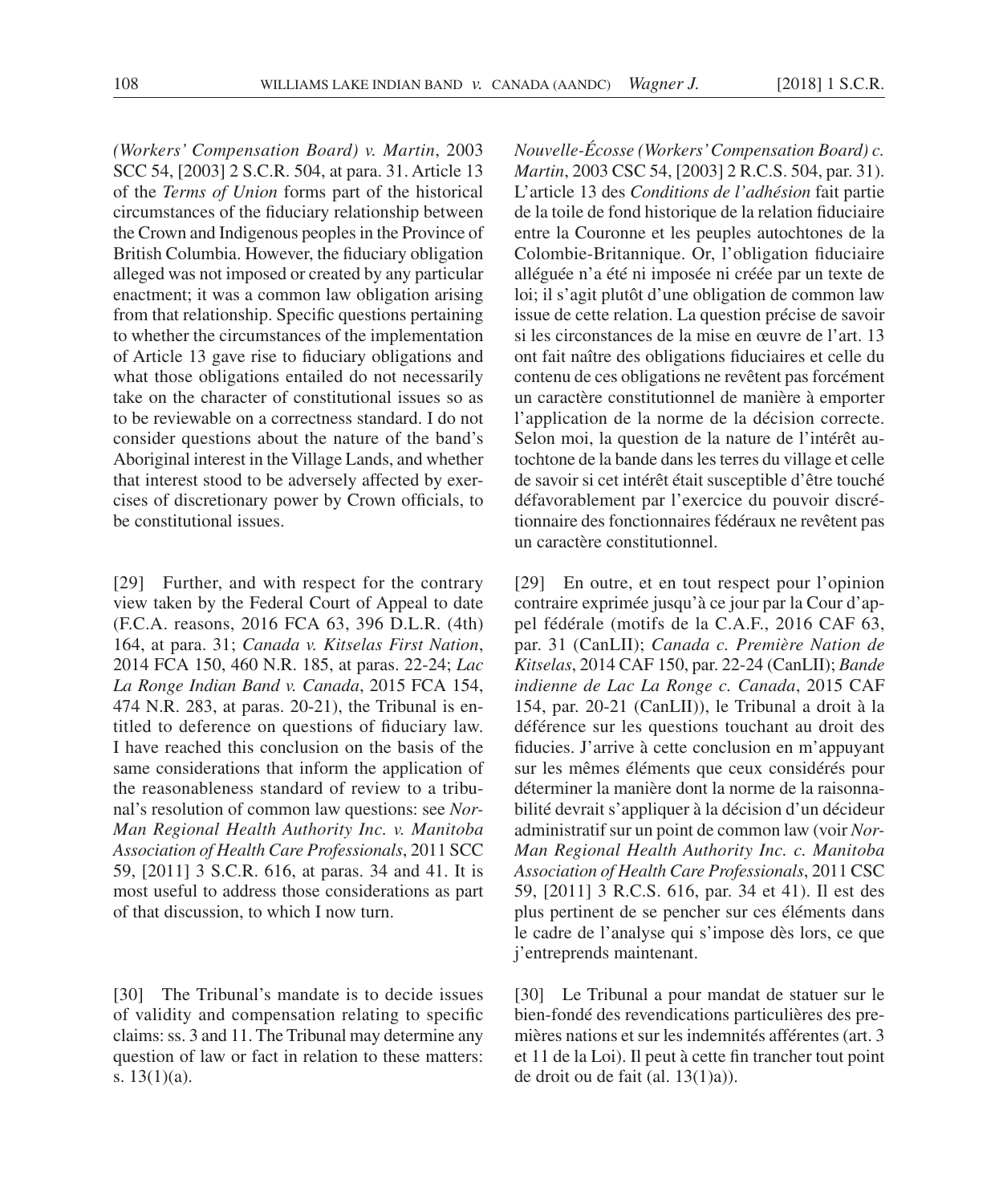[31] The Tribunal's mandate requires it to make determinations of law of two kinds. First, the Tribunal interprets its home statute to decide whether the grounds advanced by a First Nation relate to a legal obligation of the Crown within the meaning of s. 14. This statutory interpretation exercise defines the scope of the Tribunal's inquiry into the nature and sources of legal obligations of the Crown whose breach or non-fulfilment may give rise to a specific claim. Second, having defined the scope of the inquiry, the Tribunal derives the particular legal obligations of the Crown in issue from legislation, treaties and the common law. The legal determinations of this second type fall outside of the Act.

[32] In reviewing legal determinations of this second type, particularly with respect to the principles of fiduciary law in issue here, a court must pay close attention to the Tribunal's statutory mandate. This Court explained in *Nor-Man* that, in their own fields, administrative decision- makers may be entitled to "flex" common law and equitable principles and develop doctrines to respond to the distinctive nature of their tasks and the context in which they make their decisions: paras. 44-47 and 52. The extent to which they may reasonably do so depends on their statutory role and the breadth of their mandate or, put differently, "the scope of decision- making power conferred on the decision-maker by the governing legislation": *Catalyst Paper Corp. v. North Cowichan (District)*, 2012 SCC 2, [2012] 1 S.C.R. 5, at para. 18; *Edmonton (City)*, at para. 21; see also *Nor- Man*, at paras. 45- 47; *Kovach, Re*, [1999] 1 W.W.R. 498 (B.C.C.A.), at paras. 28-31, per Donald J.A. (dissenting), rev'd 2000 SCC 3, [2000] 1 S.C.R. 55; *Alberta (Workers' Compensation Board) v. Alberta (Appeals Commission for Workers' Compensation)*, 2013 ABCA 412, 370 D.L.R. (4th) 118, at para. 20.

[33] To resolve the historical grievances of First Nations against the Crown, Parliament created an independent tribunal comprised of superior court judges: s. 6(2). Parliament designed the Tribunal to adjudicate specific claims "in accordance with law and in a just and timely manner": Act, preamble. The Tribunal's mandate expressly tethers the scope [31] Son mandat oblige le Tribunal à tirer deux types de conclusion de droit. D'abord, il interprète sa loi habilitante pour décider si les faits invoqués par une Première nation ont trait à une obligation légale de Sa Majesté au sens de l'art. 14. Cette démarche interprétative délimite son examen de la nature et des sources des obligations légales de Sa Majesté dont la violation ou l'inexécution peut donner ouverture à une revendication particulière. Ensuite, après avoir défini la portée de son examen, le Tribunal détermine les obligations légales précises en cause de Sa Majesté à partir de la loi, des traités ou de la common law. Les conclusions de droit du second type n'ont rien à voir avec la Loi.

[32] La cour de justice appelée à contrôler la conclusion de droit du second type — surtout dans le cas des principes du droit des fiducies considérés en l'espèce — doit porter une attention particulière au mandat légal du Tribunal. Dans l'arrêt *Nor- Man*, la Cour explique que le décideur administratif peut, dans son propre domaine, « prêter » une certaine application à un principe de common law ou d'equity, de même qu'élaborer des doctrines qui tiennent compte de la nature particulière de son mandat et du contexte dans lequel il rend ses décisions (par. 44-47 et 52). La marge de manœuvre dont dispose le décideur administratif pour agir ainsi de manière raisonnable dépend du rôle que lui confère la loi et de la portée de son mandat — autrement dit, de « la portée du pouvoir décisionnel que la loi a conféré au décideur » (*Catalyst Paper Corp. c. North Cowichan (District)*, 2012 CSC 2, [2012] 1 R.C.S. 5, par. 18; *Edmonton (Ville)*, par. 21; voir aussi *Nor- Man*, par. 45- 47; *Kovach, Re*, [1999] 1 W.W.R. 498 (C.A. C.-B.), par. 28-31, le juge Donald (dissident), inf. par 2000 CSC 3, [2000] 1 R.C.S. 55; *Alberta (Workers' Compensation Board) c. Alberta (Appeals Commission for Workers' Compensation)*, 2013 ABCA 412, 370 D.L.R. (4th) 118, par. 20).

[33] Pour donner suite aux réclamations historiques des Premières nations visant la Couronne, le législateur a créé un tribunal indépendant composé de juges de juridictions supérieures (par. 6(2) de la Loi). Il a constitué le Tribunal en lui confiant le mandat de statuer sur les revendications particulières « [conformément à la loi], de façon équitable et dans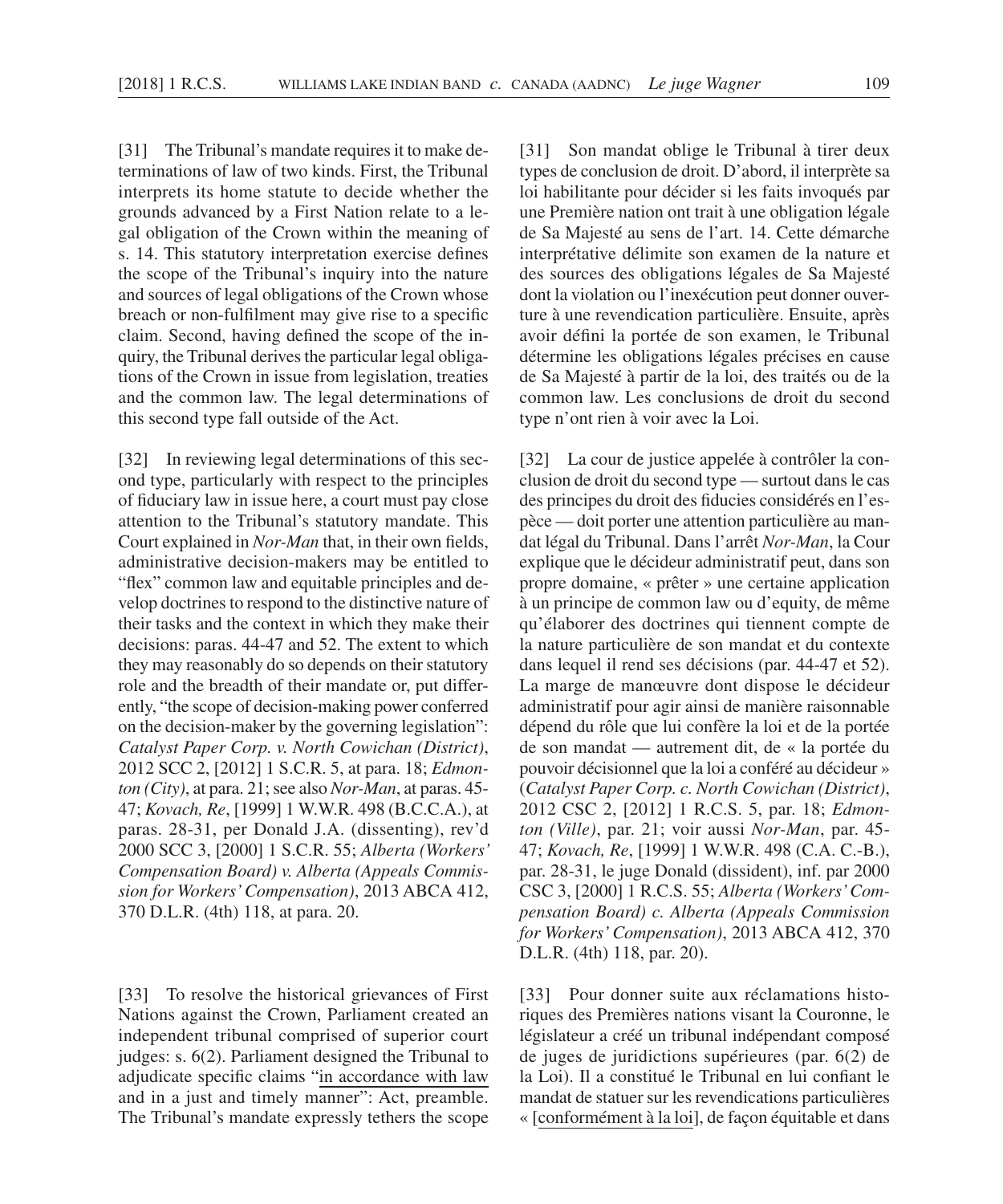of its decision- making power to the applicable legal principles.

[34] The range of reasonable outcomes available to the Tribunal is therefore constrained by these principles as they are understood and applied by the courts. But since the Tribunal adjudicates historical claims, it also applies evolving judicial doctrines to historical circumstances that, by virtue of the applicable limitation periods, other judges will rarely consider: see *Canada (Attorney General) v. Lameman*, 2008 SCC 14, [2008] 1 S.C.R. 372, at para. 13; *Wewaykum Indian Band v. Canada*, 2002 SCC 79, [2002] 4 S.C.R. 245, at para. 121. The application of these doctrines requires a measure of flexibility and adaptation to map onto historical claims.

[35] Parliament intended the Tribunal to perform this "distinctive task": Act, preamble. In my view, it did not intend to deprive the Tribunal of the basic flexibility inherent in the common law: *R. v. Salituro*, [1991] 3 S.C.R. 654, at p. 670; *Bhasin v. Hrynew*, 2014 SCC 71, [2014] 3 S.C.R. 494, at para. 40. Instead, it gave the Tribunal the opportunity at first instance to resolve legal issues arising from the application of legal principles and doctrines to the kinds of historical claims it is particularly suited to adjudicate. The Tribunal is therefore entitled to deference in its analysis of such questions.

[36] To accord this deference, a reviewing court must "stay close to the reasons given by the [T]ribunal" and pay them "respectful attention": *Law Society of New Brunswick v. Ryan*, 2003 SCC 20, [2003] 1 S.C.R. 247, at para. 49; *Dunsmuir*, at para. 48. The Tribunal's reasons provide the basis for determining why it reached the decision it did and whether that decision is within the range of outcomes "defensible in respect of the facts and law": *Dunsmuir*, at para. 47; *Newfoundland and Labrador Nurses' Union v. Newfoundland and Labrador (Treasury Board)*, 2011 SCC 62, [2011] 3 S.C.R. 708, at paras. 14-16; *Agraira v. Canada (Public Safety and Emergency* 

les meilleurs délais » (préambule de la Loi). Le mandat exprès du Tribunal ne lui confère un pouvoir décisionnel qu'en ce qui concerne les principes de droit applicables.

[34] Les issues raisonnables qui s'offrent au Tribunal sont donc délimitées par ces principes tels qu'ils sont compris et appliqués par les cours de justice. Or, comme le Tribunal se prononce sur des réclamations à caractère historique, il applique des doctrines judiciaires en évolution à des faits historiques qui, en raison des délais de prescription applicables, sont rarement pris en compte par les autres tribunaux (voir *Canada (Procureur général) c. Lameman*, 2008 CSC 14, [2008] 1 R.C.S. 372, par. 13; *Bande indienne Wewaykum c. Canada*, 2002 CSC 79, [2002] 4 R.C.S. 245, par. 121). L'application de ces doctrines commande un certain degré de souplesse et d'adaptation pour tenir compte du caractère historique des réclamations.

[35] Le législateur a voulu que le Tribunal s'acquitte de cette fonction « de nature particulière » (préambule de la Loi). Selon moi, il n'a pas voulu priver le Tribunal de la souplesse foncièrement inhérente à la common law (*R. c. Salituro*, [1991] 3 R.C.S. 654, p. 670; *Bhasin c. Hrynew*, 2014 CSC 71, [2014] 3 R.C.S. 494, par. 40). Il lui permet plutôt de trancher en première instance les questions de droit liées à l'application des principes et des doctrines de droit aux réclamations de nature historique sur lesquelles il est particulièrement apte à statuer. Il y a donc lieu de déférer à l'examen de ces questions par le Tribunal.

[36] Faire preuve d'une telle déférence envers le Tribunal exige de la cour de révision qu'elle « reste près des motifs donnés par le [T]ribunal » et leur accorde une « attention respectueuse » (*Barreau du Nouveau- Brunswick c. Ryan*, 2003 CSC 20, [2003] 1 R.C.S. 247, par. 49; *Dunsmuir*, par. 48). Les motifs qu'il rédige permettent de comprendre pourquoi le Tribunal tranche comme il le fait et de décider si sa décision appartient aux issues « pouvant se justifier au regard des faits et du droit » (Dunsmuir, par. 47; *Newfoundland and Labrador Nurses' Union c. Terre- Neuve-et- Labrador (Conseil du Trésor)*, 2011 CSC 62, [2011] 3 R.C.S. 708, par. 14-16;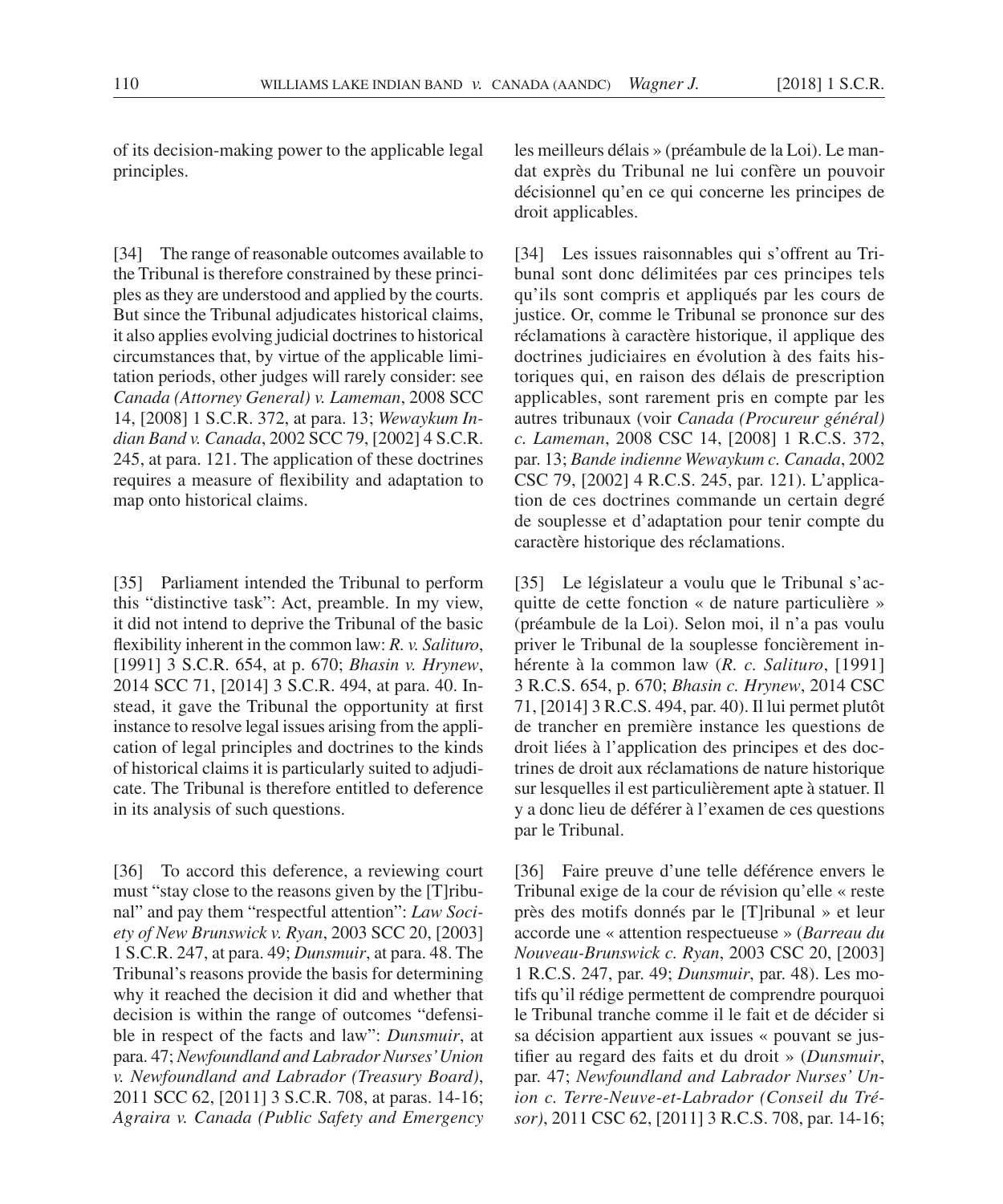*Preparedness)*, 2013 SCC 36, [2013] 2 S.C.R. 559, at paras. 89-90; *Leahy v. Canada (Citizenship and Immigration)*, 2012 FCA 227, [2014] 1 F.C.R. 766, at paras. 121-22. The reviewing court must start from the Tribunal's decision and ask whether it is justified based on the authorities. Other decisions of the Tribunal may also inform the reasonableness analysis: *Alberta (Information and Privacy Commissioner) v. Alberta Teachers' Association*, 2011 SCC 61, [2011] 3 S.C.R. 654 ("*A.T.A.*"), at para. 56; see also *Communications, Energy and Paperworkers Union of Canada, Local 30 v. Irving Pulp & Paper, Ltd.*, 2013 SCC 34, [2013] 2 S.C.R. 458, at paras. 6 (Abella J.) and 75 (Rothstein and Moldaver JJ., dissenting).

[37] The Tribunal's manner of explaining itself may strike a reviewing court as conclusory. Many of the propositions that make up its analysis, and that come under scrutiny on judicial review, could have been the subject of a lengthy analysis on their own with reference to the basic principles that govern the Crown-Aboriginal fiduciary relationship. However, to fulfil the timeliness aspect of its mandate, the Tribunal must be able to rely on reviewing courts to endeavour to make sense of its reasons by looking to the authorities on which it relied, the submissions of the parties to which it responded and the materials before it: *Newfoundland Nurses*, at paras. 17-18. Failure by reviewing courts to do so risks defeating the purpose of delegating the resolution of long standing grievances to a highly specialized group of superior court judges specifically tasked with resolving them efficiently.

[38] Finally, although specific legal questions may arise, questions about the existence and breach of a fiduciary duty — the latter requiring an assessment of what the applicable duties required of the fiduciary in the circumstances — are questions of mixed fact and law: *Shafron v. KRG Insurance Brokers (Western) Inc.*, 2009 SCC 6, [2009] 1 S.C.R. 157, at para. 13; *Galambos v. Perez*, 2009 SCC 48, [2009] 3 S.C.R. 247, at para. 49; *Hodgkinson v. Simms*, [1994] 3 S.C.R. 377, at pp. 425-26. The Tribunal

*Agraira c. Canada (Sécurité publique et Protection civile)*, 2013 CSC 36, [2013] 2 R.C.S. 559, par. 89- 90; *Leahy c. Canada (Citoyenneté et Immigration)*, 2012 CAF 227, [2014] 1 R.C.F. 766, par. 121-122). La cour de révision doit d'abord considérer la décision du Tribunal et se demander si elle est justifiée au vu des précédents. D'autres décisions du Tribunal peuvent valoir d'être considérées dans le cadre de l'examen du caractère raisonnable : *Alberta (Information and Privacy Commissioner) c. Alberta Teachers' Association*, 2011 CSC 61, [2011] 3 R.C.S. 654 (« *A.T.A.* »), par. 56; voir aussi *Syndicat canadien des communications, de l'énergie et du papier, section locale 30 c. Pâtes & Papier Irving, Ltée*, 2013 CSC 34, [2013] 2 R.C.S. 458, par. 6 (la juge Abella) et par. 75 (les juges Rothstein et Moldaver, dissidents).

[37] Le Tribunal peut sembler justifier insuffisamment sa décision aux yeux d'une cour de révision. En effet, bon nombre des composantes de son analyse qui font l'objet du contrôle judiciaire auraient pu être étayées davantage par le renvoi aux principes fondamentaux qui régissent la relation fiduciaire entre la Couronne et les Autochtones. Toutefois, afin de s'acquitter du volet de son mandat qui consiste à rendre une décision dans les meilleurs délais, le Tribunal doit pouvoir s'attendre à ce que la cour de révision déduise ce qui est nécessaire à la compréhension de ses motifs en considérant la jurisprudence invoquée, les arguments des parties auxquels il répond et les documents dont il est saisi (*Newfoundland Nurses*, par. 17-18). L'omission de la cour de révision d'agir ainsi risque d'aller à l'encontre de la raison d'être de la délégation du règlement des réclamations de longue date à une formation de juges de juridictions supérieures hautement spécialisée, chargée précisément de statuer sur ces réclamations avec efficacité.

[38] En définitive, bien qu'une question de droit précise puisse être soulevée, la question ayant trait à l'existence d'une obligation fiduciaire et au manquement à celle-ci — cette obligation commandant la détermination de ce qui est exigé du fiduciaire dans les circonstances — constitue une question mixte de fait et de droit (*Shafron c. KRG Insurance Brokers (Western) Inc.*, 2009 CSC 6, [2009] 1 R.C.S. 157, par. 13; *Galambos c. Perez*, 2009 CSC 48, [2009] 3 R.C.S. 247, par. 49; *Hodgkinson c. Simms*, [1994]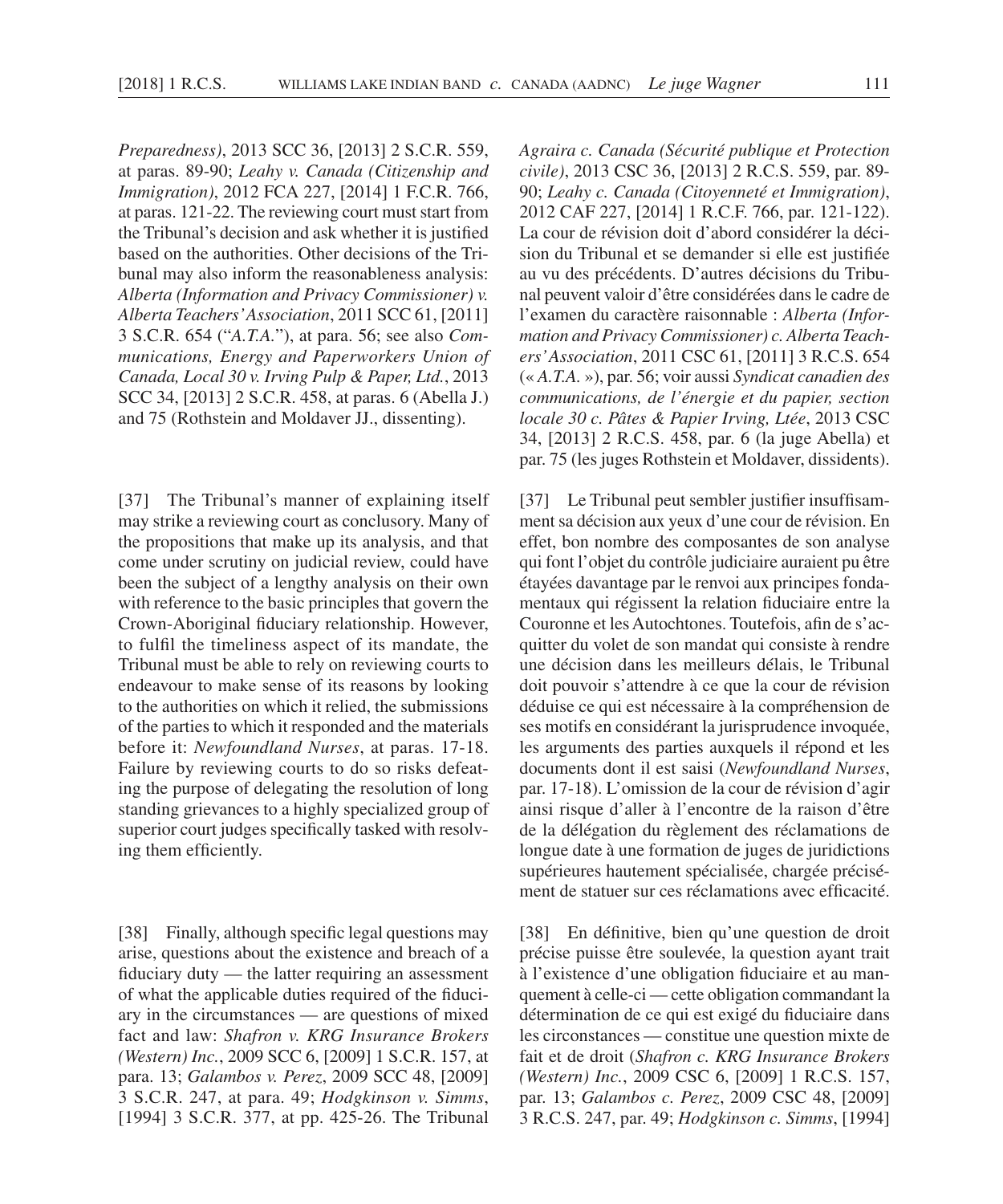will continue to develop expertise in the application of fiduciary law in the historical contexts at issue in specific claims and familiarity with the large and specialized evidentiary records involved, which may include oral history, archival materials, anthropological and historical studies and archaeological reports: Act, s.  $13(1)(b)$ . In light of these considerations, a reviewing court should exercise particular caution before interfering with a decision of the Tribunal on the basis that the facts as it has found them cannot reasonably support its conclusions about the existence and content of a fiduciary obligation: *Dunsmuir*, at para. 54.

B. *Breach of a Legal Obligation of the Crown Under Colonial Legislation Prior to British Columbia's Entry Into Confederation (Section 14(1)(b))*

[39] For two independent reasons, the Tribunal concluded that Nind's failure to take any measures to reserve the Village Lands from pre- emption amounted to "a breach of a legal obligation of the Crown under . . . other legislation — pertaining to Indians or lands reserved for Indians": s. 14(1)(b). The Tribunal found that Nind's inaction was both a breach of a fiduciary obligation arising under *Proclamation No. 15* and a breach of its express provisions.

[40] These conclusions depended in part on the Tribunal's interpretation of s. 14(1)(b), which is not in dispute. The Tribunal found that "legislation pertaining to Indians or lands reserved for Indians" included *Proclamation No. 15* and that a "legal obligation . . . under . . . legislation" may include a fiduciary obligation that arises when legislation confers discretion in relation to acknowledged interests in land. The Tribunal's conclusions also depended on its interpretation of the extended meaning of "Crown" in s. 14(2), which is in dispute.

[41] The Tribunal's decision that the band had established a valid claim on the grounds of the Imperial

3 R.C.S. 377, p. 425-426). Le Tribunal continuera d'accroître son expertise dans l'application du droit des fiducies aux faits historiques particuliers allégués dans les revendications particulières et de se familiariser avec les dossiers de preuve volumineux et spécialisés propres à ces revendications, lesquels peuvent comprendre des récits oraux, des documents archivés, des études anthropologiques et historiques, ainsi que des rapports archéologiques (al. 13(1)b) de la Loi). Au vu de ce qui précède, la cour de révision doit se garder de modifier à la légère une décision du Tribunal au motif que les faits tenus pour avérés ne sauraient raisonnablement appuyer ses conclusions sur l'existence et le contenu d'une obligation fiduciaire (*Dunsmuir*, par. 54).

B. *La violation d'une obligation légale de la Couronne découlant d'une loi coloniale avant l'adhé sion de la Colombie- Britannique à la Con fé dération (al. 14(1)b))*

[39] Pour deux raisons bien distinctes, le Tribunal conclut que l'omission de M. Nind de prendre des mesures pour soustraire les terres du village à la préemption équivaut à la « violation d'une obligation légale de Sa Majesté découlant de [. . .] tout autre texte législatif — relatif aux Indiens ou aux terres réservées pour les Indiens » (al. 14(1)b)). Il est d'avis que cette inaction constitue à la fois une violation des dispositions de la *Proclamation no 15* et une violation d'une obligation fiduciaire découlant de celle-ci.

[40] Ces conclusions du Tribunal s'appuient en partie sur son interprétation non contestée de l'al. 14(1)b). Selon lui, l'énoncé « texte législatif relatif aux Indiens ou aux terres réservées pour les Indiens » vise notamment la *Proclamation no 15*, et une « obligation légale [. . .] découlant [d'un] [. . .] texte législatif » peut s'entendre d'une obligation fiduciaire qui naît lorsque le législateur confère un pouvoir discrétionnaire à l'égard d'un intérêt reconnu dans des terres. Les conclusions du Tribunal ont également pour assise son interprétation — contestée, elle — du terme « Sa Majesté » dont le par. 14(2) élargit le sens.

[41] La décision du Tribunal selon laquelle la revendication de la bande est fondée eu égard à la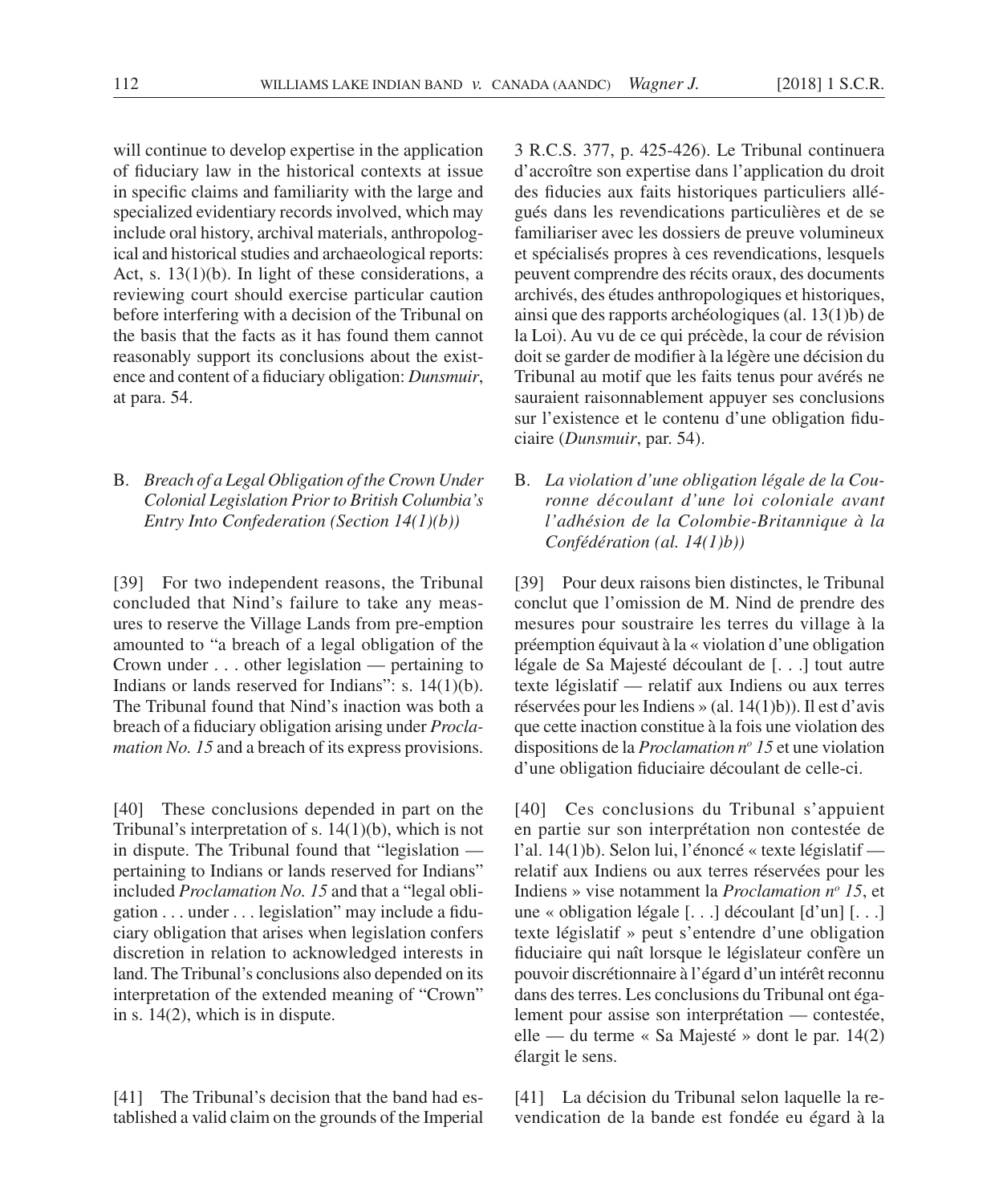Crown's breach of a fiduciary obligation was based on two related findings. First, the Tribunal found that the Imperial Crown came within the extended meaning of "Crown" for the purposes of that obligation. This finding was based on the Tribunal's interpretation of s. 14(2), to which I will return after reviewing its application of fiduciary law to the circumstances in the Williams Lake area before and after British Columbia's entry into Confederation. Second, the Tribunal found that the Imperial Crown owed and breached a fiduciary obligation. This involved considering the legal requirements for the existence of a fiduciary obligation and deciding whether they were satisfied in this case.

[42] In my view, the Tribunal's resolution of these issues was reasonable, and I would restore its decision to validate the band's claim under s.  $14(1)(b)$ based on breach of a fiduciary obligation arising under *Proclamation No. 15*. It is therefore unnecessary for me to consider the Tribunal's analysis of the breach of *Proclamation No. 15* itself. To explain why, I begin with the applicable framework for identifying and defining the fiduciary obligations of the Crown. For the most part, the Tribunal set out the relevant points of law in the course of its s. 14(1)(b) analysis, but they apply to its decision in relation to both of the grounds on which it validated the band's claim.

# (1) Framework for Determining Whether the Crown Owed, and Breached, a Fiduciary Obligation

[43] The relationship between the Crown and Indigenous peoples is fiduciary in nature, and this was so even prior to Confederation. In the Tribunal's view, it is the fiduciary relationship grounded in the assertion of Crown sovereignty in British Columbia, rather than any particular enactment, that was the source of the fiduciary obligations at issue in this case: Tribunal Reasons, 2014 SCTC 3 ("T.R."), at paras. 173, 176 and 183-86 (CanLII); see also

violation d'une obligation fiduciaire par la Couronne impériale a pour assise deux conclusions connexes. Premièrement, le Tribunal conclut que la Couronne impériale est visée par la définition élargie du terme « Sa Majesté » pour les besoins de cette obligation. Sa conclusion repose sur son interprétation du par. 14(2), ce sur quoi je reviendrai après l'examen de son application du droit des fiducies à la situation à Williams Lake avant et après l'adhésion de la Colombie- Britannique à la Confédération. Deuxièmement, le Tribunal estime que la Couronne impériale avait une obligation fiduciaire et qu'elle a manqué à cette obligation. D'où son examen des conditions juridiques de l'existence d'une obligation fiduciaire et le prononcé d'une décision quant au respect de ces conditions en l'espèce.

[42] À mon sens, le Tribunal statue de manière raisonnable sur ces points, si bien que je suis d'avis de rétablir sa décision qui tient pour fondée la revendication formulée au titre de l'al. 14(1)b) et dans laquelle la bande allègue le manquement à une obligation fi duciaire découlant de la *Proclamation no 15*. Il n'est donc pas nécessaire que je me penche sur l'analyse du Tribunal relative à la violation de la *Proclamation no 15* comme telle. Pour expliquer ma position, je m'en remets d'abord au cadre d'analyse qui permet de déterminer et de définir les obligations fiduciaires de la Couronne. Pour l'essentiel, le Tribunal fait état des points de droit pertinents dans son analyse relative à l'al. 14(1)b), mais ces points s'appliquent aux deux dispositions en fonction desquelles il tient pour fondée la revendication de la bande.

(1) Le cadre d'analyse permettant de décider si la Couronne avait une obligation fiduciaire et, le cas échéant, si elle a manqué à celle-ci

[43] La relation entre la Couronne et les peuples autochtones revêt un caractère fiduciaire, ce qui était déjà le cas avant la Confédération. Pour le Tribunal, la relation fiduciaire issue de l'affirmation de la souveraineté de la Couronne en Colombie- Britannique, et non quelque texte législatif, est à l'origine des obligations fiduciaires considérées en l'espèce (motifs du Tribunal, 2014 TRPC 3 (« M.T. »), par. 173, 176 et 183-186 (CanLII); voir également *Wewaykum*,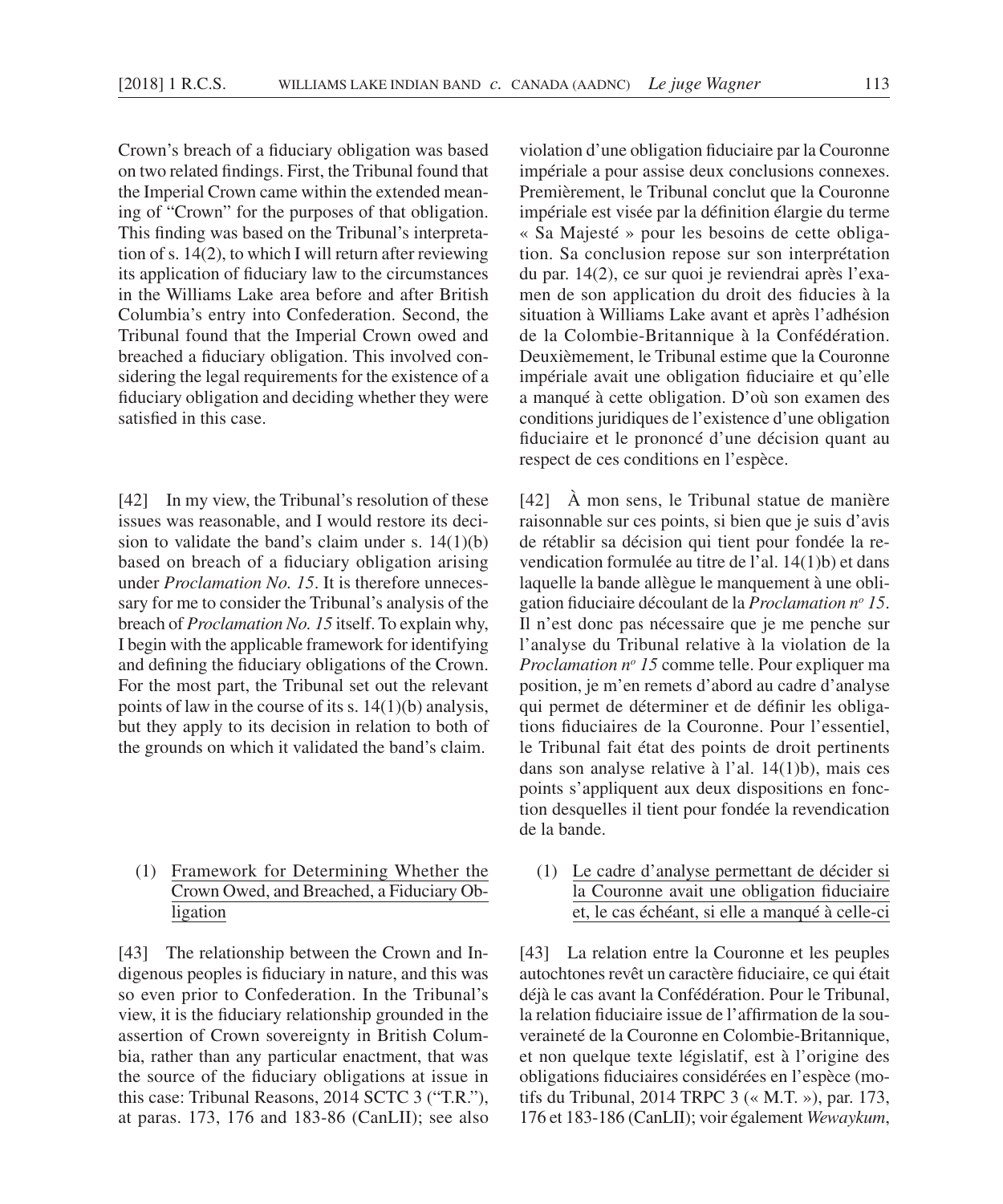*Wewaykum*, at paras. 78-79, citing *R. v. Sparrow*, [1990] 1 S.C.R. 1075, at p. 1108. Since *Haida Nation v. British Columbia (Minister of Forests)*, 2004 SCC 73, [2004] 3 S.C.R. 511, and *Manitoba Metis Federation Inc. v. Canada (Attorney General)*, 2013 SCC 14, [2013] 1 S.C.R. 623, the relationship from which these obligations derived — both before and after British Columbia joined Confederation (see T.R., at paras. 268-69) — has been linked with the honour of the Crown: T.R., at paras. 178-80.

[44] A fiduciary obligation may arise from the relationship between the Crown and Indigenous peoples in two ways. First, it may arise from the Crown's discretionary control over a specific or cognizable Aboriginal interest: *Manitoba Metis Federation*, at paras. 49 and 51; *Wewaykum*, at paras. 79-83; *Haida Nation*, at para. 18; T.R., at para. 180-81. Because this obligation is specific to the relationship between the Crown and Indigenous peoples, it has been characterized as a "sui generis" fiduciary obligation: *Wewaykum*, at para. 78; *Guerin*, at p. 385; Sparrow, at p. 1108. Second, a fiduciary obligation may arise where the general conditions for a private law *ad hoc* fiduciary relationship are satisfied that is, where the Crown has undertaken to exercise its discretionary control over a legal or substantial practical interest in the best interests of the alleged beneficiary: *Manitoba Metis Federation*, at para. 50; *Alberta v. Elder Advocates of Alberta Society*, 2011 SCC 24, [2011] 2 S.C.R. 261, at para. 36; T.R., at paras. 182 and 217.

[45] I find that the Tribunal's analysis of the Crown's *sui generis* fiduciary obligation is a sufficient basis on which to restore its decision to validate the band's specific claim. As a result, I need not comment on its application of an *ad hoc* fiduciary duty to the conduct of Crown officials under either s. 14(1)(b) or (c).

[46] A fiduciary obligation requires that the Crown's discretionary control be exercised in accordance with the standard of conduct to which equity holds a fiduciary (*Guerin*, at p. 384; *Wewaykum*, at para. 80). This is embodied, for example, in the par. 78-79, citant *R. c. Sparrow*, [1990] 1 R.C.S. 1075, p. 1108). Depuis les arrêts *Nation haïda c. Colombie- Britannique (Ministre des Forêts)*, 2004 CSC 73, [2004] 3 R.C.S. 511, et *Manitoba Metis Federation Inc. c. Canada (Procureur général)*, 2013 CSC 14, [2013] 1 R.C.S. 623, la relation dont sont issues ces obligations — tant avant qu'après l'adhésion de la Colombie- Britannique à la Confédération (voir M.T., par. 268-269) — se conjugue à l'honneur de la Couronne (M.T., par. 178-180).

[44] La relation entre la Couronne et les peuples autochtones peut donner naissance à une obligation fiduciaire de deux façons. D'abord, cette obligation peut découler du pouvoir discrétionnaire de la Couronne à l'égard d'un intérêt autochtone particulier ou identifiable (Manitoba Metis Federation, par. 49 et 51; *Wewaykum*, par. 79-83; *Nation haïda*, par. 18; M.T., par. 180-181). S'agissant d'une obligation propre à la relation entre la Couronne et les peuples autochtones, elle est qualifiée d'obligation fiduciaire « *sui generis* » (*Wewaykum*, par. 78; *Guerin*, p. 385; *Sparrow*, p. 1108). Ensuite, une obligation fiduciaire peut également naître lorsque sont réunies les conditions générales nécessaires à l'établissement d'une relation fiduciaire *ad hoc* de droit privé, c'est-à-dire lorsque la Couronne s'est engagée à exercer son pouvoir discrétionnaire à l'égard d'un intérêt juridique ou d'un intérêt pratique important dans l'intérêt du supposé bénéficiaire (Manitoba Metis *Federation*, par. 50; *Alberta c. Elder Advocates of Alberta Society*, 2011 CSC 24, [2011] 2 R.C.S. 261, par. 36; M.T., par. 182 et 217).

[45] J'estime que l'analyse de l'obligation fiduciaire *sui generis* de la Couronne à laquelle se livre le Tribunal constitue un fondement suffisant pour rétablir sa décision de tenir pour fondée la revendication particulière de la bande. Je n'ai donc pas à me prononcer sur l'application de l'obligation fiduciaire *ad hoc* aux actes des fonctionnaires suivant les al. 14(1)b) ou c).

[46] L'obligation fiduciaire exige de la Couronne qu'elle exerce son pouvoir discrétionnaire conformément à la norme de conduite à laquelle un fi duciaire est tenu en equity (*Guerin*, p. 384; *Wewaykum*, par. 80), ce que consacrent par exemple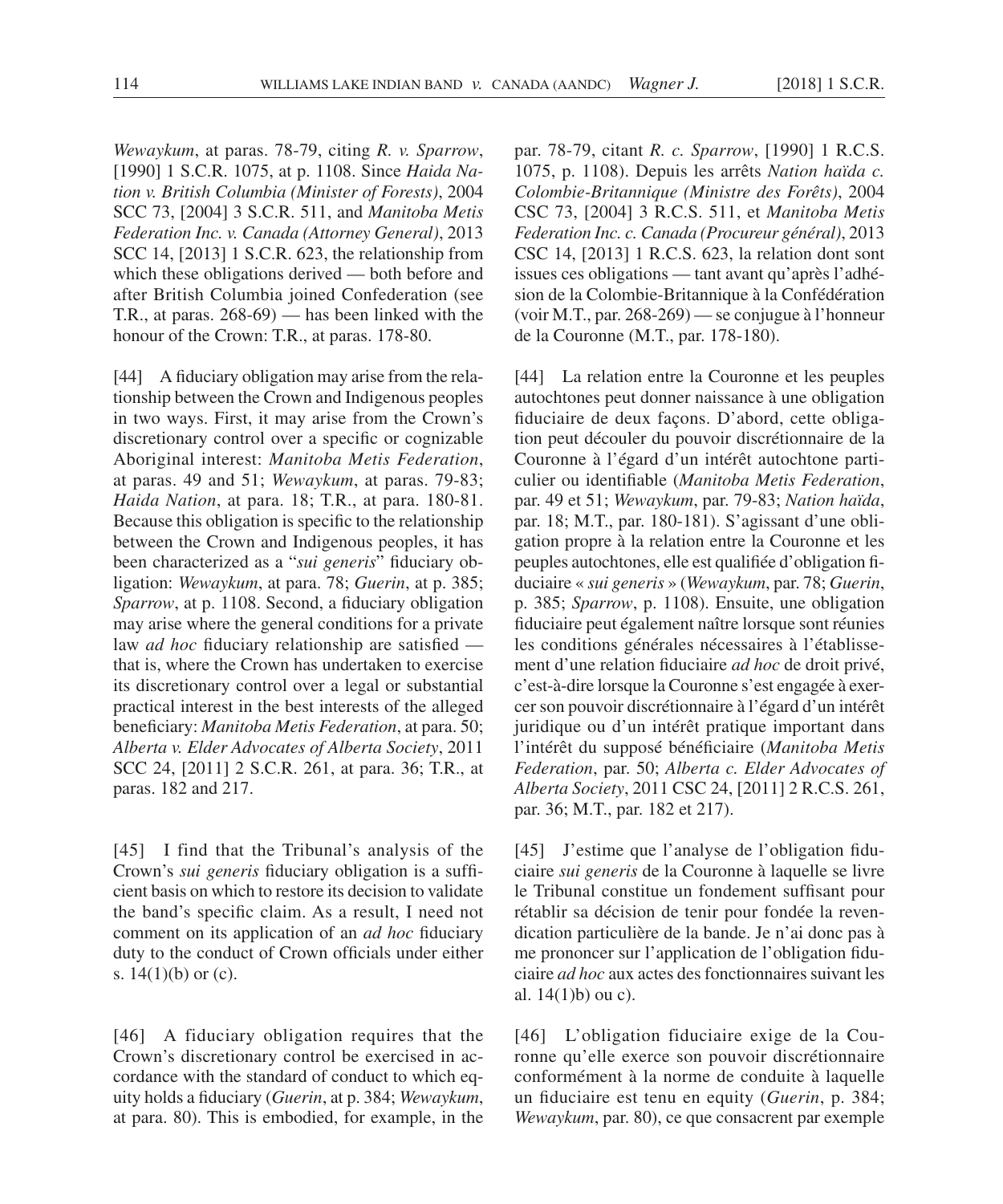fiduciary duties of loyalty, good faith and full disclosure. The standard of care to which a fiduciary is held in its pursuit of the beneficiary's interests is "that of a man of ordinary prudence in managing his own affairs": *Blueberry River Indian Band v. Canada (Department of Indian Affairs and Northern Development)*, [1995] 4 S.C.R. 344, at para. 104 (McLachlin J., as she then was), citing *Fales v. Canada Permanent Trust Co.*, [1977] 2 S.C.R. 302, at p. 315; *Wewaykum*, at para. 94.

[47] As Binnie J. explained in *Wewaykum* (at para. 79), "[t]he fiduciary duty, where it exists, is called into existence to facilitate supervision of the high degree of discretionary control gradually assumed by the Crown over the lives of aboriginal peoples." However, a fiduciary obligation exists only in relation to the specific interest at stake:

The appellants seemed at times to invoke the "fiduciary duty" as a source of plenary Crown liability covering all aspects of the Crown- Indian band relationship. This overshoots the mark. The fiduciary duty imposed on the Crown does not exist at large but in relation to specific Indian interests. In this case we are dealing with land, which has generally played a central role in aboriginal economies and cultures. Land was also the subject matter of *Ross River* ("the lands occupied by the Band"), *Blueberry River* and *Guerin* (disposition of existing reserves).

(*Wewaykum*, at para. 81; see also paras. 80-85; *Manitoba Metis Federation*, at paras. 48-51; T.R., at paras. 176-77 and 181.)

The conduct of the fiduciary that comes under scrutiny is its exercise of discretionary control over the specific or cognizable Aboriginal interest in respect of which the fiduciary obligation is owed: *Ross River Dena Council Band v. Canada*, 2002 SCC 54, [2002] 2 S.C.R. 816, at paras. 68 and 77; *Wewaykum*, at paras. 90 and 93; *Guerin*, at p. 382.

les obligations fiduciaires de loyauté, de bonne foi et de communication complète de l'information. La norme de prudence à laquelle est astreint le fiduciaire dans la défense de l'intérêt du bénéficiaire est celle « qu'un bon père de famille apporte à l'administration de ses propres affaires » (*Bande indienne de la rivière Blueberry c. Canada (Ministère des Affaires indiennes et du Nord canadien)*, [1995] 4 R.C.S. 344, par. 104 (la juge McLachlin, maintenant juge en chef), citant *Fales c. Canada Permanent Trust Co.*, [1977] 2 R.C.S. 302, p. 315; *Wewaykum*, par. 94).

[47] Comme l'explique le juge Binnie dans l'arrêt *Wewaykum* (par. 79), « [l]orsqu'elle existe, l'obligation [...] fiduciaire vise à faciliter le contrôle de l'exercice par la Couronne de l'autorité et des pouvoirs discrétionnaires considérables qu'elle a graduellement assumés à l'égard de divers aspects de la vie des peuples autochtones. » Il n'y a cependant d'obligation fiduciaire qu'en lien avec l'intérêt particulier en jeu :

Les appelantes semblent parfois invoquer cette [« obligation fiduciaire »] comme si elle imposait à la Couronne une responsabilité totale à l'égard de tous les aspects des rapports entre la Couronne et les bandes indiennes. C'est aller trop loin. L'obligation [...] fiduciaire incombant à la Couronne n'a pas un caractère général, mais existe plutôt à l'égard de droits particuliers des Indiens. En l'espèce, ce sont des terres qui sont en jeu, et les terres jouent généralement un rôle central dans les économies et cultures autochtones. Des terres étaient également en jeu dans les affaires *Ross River* (« les terres occupées par la Bande ») et *Bande indienne de la rivière Blueberry* et *Guerin* (aliénation de réserves existantes).

(*Wewaykum*, par. 81; voir aussi par. 80-85; *Manitoba Metis Federation*, par. 48-51; M.T., par. 176-177 et 181.)

La conduite du fiduciaire soumise à l'examen est l'exercice de son pouvoir discrétionnaire à l'égard de l'intérêt autochtone particulier ou identifiable pour lequel il existe une obligation fiduciaire (*Conseil de la bande dénée de Ross River c. Canada*, 2002 CSC 54, [2002] 2 R.C.S. 816, par. 68 et 77; *Wewaykum*, par. 90 et 93; *Guerin*, p. 382).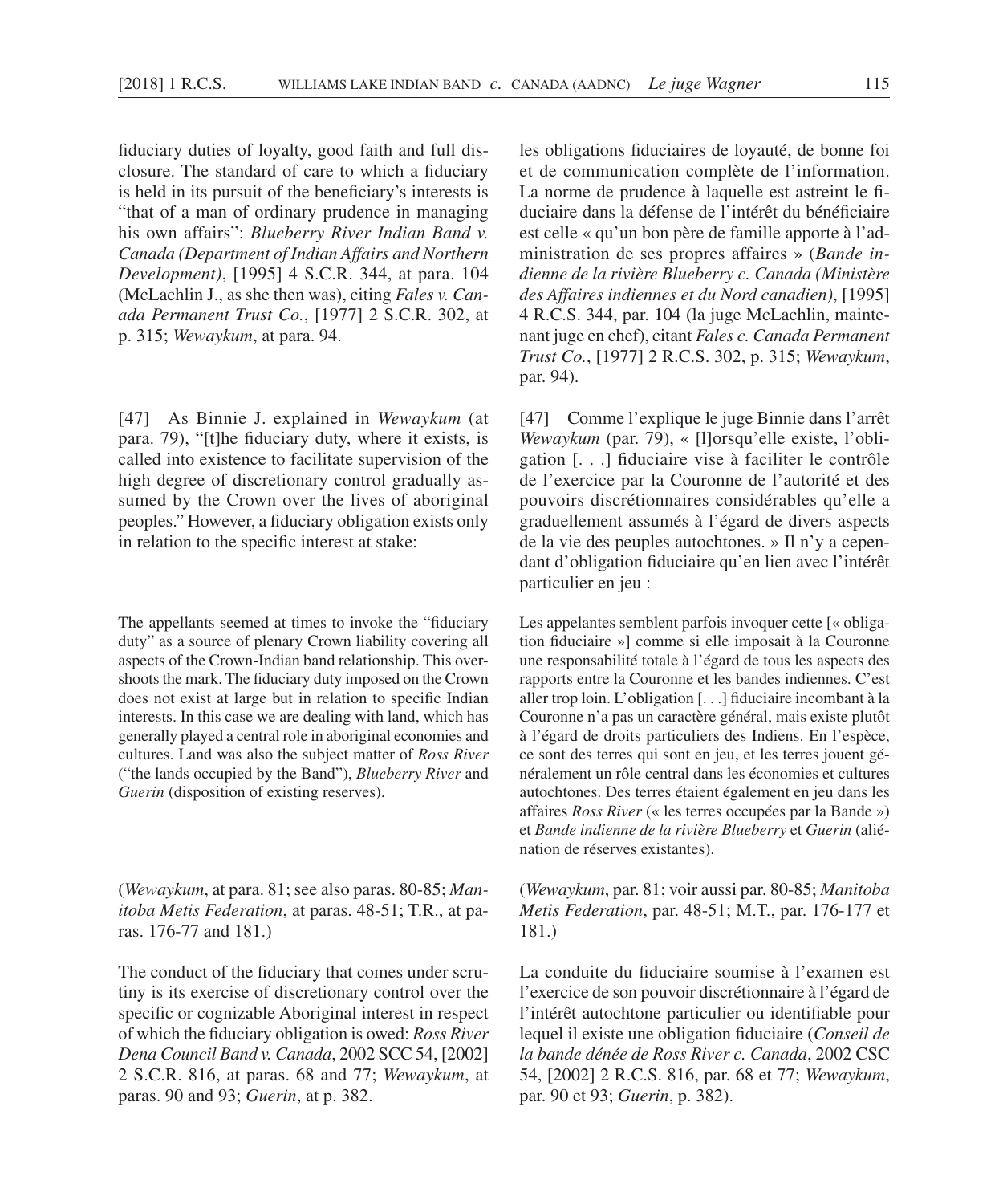[48] The Crown fulfils its fiduciary obligation by meeting the prescribed standard of conduct, not by delivering a particular result: see *Guerin*, at p. 385 and 388-89; *Ermineskin Indian Band and Nation v. Canada*, 2009 SCC 9, [2009] 1 S.C.R. 222, at para. 57. The extent of the loss, if any, flowing from a breach of fiduciary duty engages questions of causation. Equity addresses such questions under the heading of remedy or damages once the existence and breach of a fiduciary obligation have been established: *Guerin*, at pp. 357 (Wilson J.) and 390-91 (Dickson J.); *Canson Enterprises Ltd. v. Boughton & Co.*, [1991] 3 S.C.R. 534; *Hodgkinson*, at pp. 440-41; *Whitefi sh Lake Band of Indians v. Canada (Attorney General)*, 2007 ONCA 744, 87 O.R. (3d) 321, at paras. 48 and 58. Correspondingly, the Act assigns matters of causation and apportionment of fault to the compensation phase. It provides that compensation is to be awarded against the Crown in right of Canada only to the extent that the breach by the Crown in issue — as opposed to the acts and omissions of third parties — caused the loss: Act, s. 20(1)(i); *Kitselas* (F.C.A.), at paras. 63-67.

[49] A breach of fiduciary obligation can be found even where the beneficiary has not proven that the breach resulted in a compensable loss, or has not suffered a loss at all: *Keech v. Sandford* (1726), Sel. Cas. T. King 61, 25 E.R. 223; *Lac La Ronge Band* (S.C.T.), at para. 197. By the same token, the fact that the Crown eventually procured a reserve for the band in the Williams Lake area cannot — as Canada argued, and as the Federal Court of Appeal accepted  $(at para. 109)$  — undo the earlier breach of fiduciary duty, although it may reduce the loss that can be said to have flowed from it. Here, too, the Act recognizes the distinction between finding a breach of fiduciary obligation and remedying the consequences of that breach. It does so by directing the Tribunal to deduct from the amount of compensation the value of any benefit received by the claimant in relation to the subject matter of the specific claim: s.  $20(3)$ .

[48] La Couronne s'acquitte de son obligation fiduciaire en respectant la norme de conduite prescrite, non en assurant l'obtention d'un résultat précis (voir *Guerin*, p. 385 et 388-389; *Bande et nation indiennes d'Ermineskin c. Canada*, 2009 CSC 9, [2009] 1 R.C.S. 222, par. 57). L'ampleur de la perte éventuelle découlant du manquement à l'obligation fiduciaire soulève des questions de causalité. L'equity permet de trancher ces questions sous l'angle de la réparation ou de l'indemnisation une fois établies l'existence et la violation de l'obligation fiduciaire (*Guerin*, p. 357 (la juge Wilson) et p. 390-391 (le juge Dickson); *Canson Enterprises Ltd. c. Boughton & Co.*, [1991] 3 R.C.S. 534; *Hodgkinson*, p. 440- 441; Whitefish Lake Band of Indians c. Canada (At*torney General)*, 2007 ONCA 744, 87 O.R. (3d) 321, par. 48 et 58). De manière concomitante, la Loi prévoit que le Tribunal statue sur la causalité et la répartition de la faute à l'étape de la détermination de l'indemnité. Elle dispose que Sa Majesté du chef du Canada ne peut se voir ordonner de verser une indemnité que dans la mesure où la perte subie résulte de la violation en cause attribuable à Sa Majesté, et non des actes et des omissions de tiers (al. 20(1)i) de la Loi; *Kitselas* (C.A.F.), par. 63-67).

[49] Il peut y avoir manquement à une obligation fiduciaire sans que le bénéficiaire ne prouve que le manquement a entraîné une perte indemnisable, ni même qu'il a subi une quelconque perte (*Keech c. Sandford* (1726), Sel. Cas. T. King 61, 25 E.R. 223; *Lac La Ronge Band* (T.R.P.), par. 197). Aussi, le fait que la Couronne a subséquemment établi une réserve pour la bande dans la région de Williams Lake ne saurait — malgré ce que prétend le Canada et ce que reconnaît la Cour d'appel fédérale (au par. 109) effacer le manquement antérieur à l'obligation fiduciaire même s'il peut avoir pour effet de réduire la perte qui pourrait avoir découlé de ce manquement. Là encore, la Loi reconnaît la distinction entre conclure au manquement à une obligation fiduciaire et ordonner l'indemnisation du préjudice en ayant découlé. Elle enjoint en effet au Tribunal de déduire de l'indemnité accordée la valeur de tout avantage obtenu par le revendicateur en lien avec l'objet de la revendication particulière (par. 20(3)).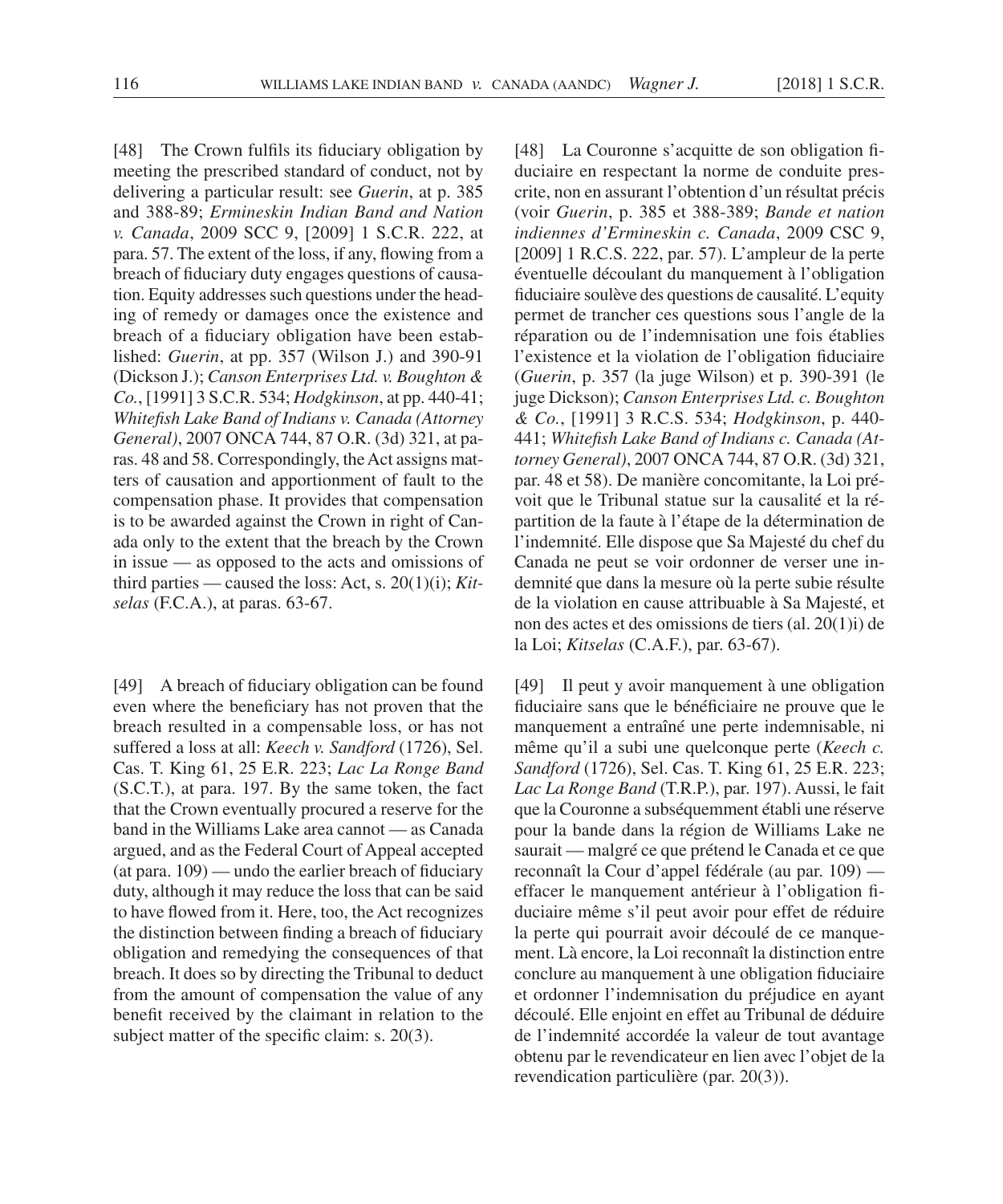[50] The Tribunal has therefore considered the principles governing equitable compensation for loss flowing from a breach of fiduciary duty during the compensation phase of its proceedings: see, for example, *Popkum First Nation v. Canada (Indian Affairs and Northern Development)*, 2016 SCTC 12; *Huu-Ay- Aht First Nations v. Canada (Indian Affairs and Northern Development)*, 2016 SCTC 14. In the instant case, it signalled its intention to consider the provision of the Bates Estate as part of that analysis: T.R., at para. 343.

[51] At the validity stage, the relevant question and the one the Tribunal asked — is whether "the Crown [has] act[ed] with reference to the Aboriginal group's best interest in exercising discretionary control over the specific Aboriginal interest at stake": *Haida Nation*, at para. 18 (emphasis added). The need to focus on the particular interest that is vulnerable to the fiduciary's discretionary control is a reflection of the general principle of fiduciary law that "not all obligations existing between the parties to a fiduciary relationship are themselves fiduciary in nature": *Wewaykum*, at para. 83; T.R., at para. 177.

[52] The specific or cognizable Aboriginal interest at stake must be identified with care. The fiduciary's obligation is owed in relation to that interest, and its content will depend on "the nature and importance of the interest sought to be protected": *Manitoba Metis Federation*, at para. 49; *Wewaykum*, at para. 86. If there is no Aboriginal interest sufficiently independent of the Crown's executive and legislative functions to give rise to "responsibility 'in the nature of a private law duty", then no fiduciary duties arise — only public law duties: see *Wewaykum*, at paras. 74 and 85; *Guerin*, at p. 385; see also D. W. Elliott, "Much Ado About Dittos: *Wewaykum* and the Fiduciary Obligation of the Crown" (2003), 29 *Queen's L.J.* 1.

[53] Interests in reserve land (*Guerin*) and rights under s. 35 of the *Constitution Act, 1982* (*Sparrow*) satisfy the requirement of an "independent legal interest": *Guerin*, at p. 385. In *Manitoba Metis Federation*, on which the Tribunal relied, it was found

[50] C'est donc à l'étape de la détermination de l'indemnité que le Tribunal se penche sur les principes applicables à l'indemnisation en equity des pertes ayant découlé du manquement à l'obligation fiduciaire (voir p. ex. *Première Nation de Popkum c. Canada (Affaires indiennes et du Nord canadien)*, 2016 TRPC 12; *Premières nations Huu-Ay- Aht c. Canada (Affaires indiennes et du Nord canadien)*, 2016 TRPC 14). Le Tribunal précise en l'espèce son intention de tenir compte de l'octroi du domaine de Bates dans le cadre de cette analyse (M.T., par. 343).

[51] À l'étape relative au bien- fondé de la revendication, ce qu'il faut se demander — et ce que se demande d'ailleurs le Tribunal — c'est si « la Couronne [a agi] dans le meilleur intérêt du groupe autochtone lorsqu'elle [a] exerc[é] des pouvoirs discrétionnaires à l'égard des intérêts autochtones [particuliers] en jeu » (*Nation haïda*, par. 18 (je souligne)). La nécessité d'axer l'analyse sur l'intérêt particulier qui se révèle vulnérable face à l'exercice du pouvoir discrétionnaire du fiduciaire découle du principe général du droit des fiducies selon lequel « les obligations liant des parties ayant des rapports fiduciaires n'ont pas toutes un caractère fiduciaire » (*Wewaykum*, par. 83; M.T., par. 177).

[52] L'intérêt autochtone particulier ou identifiable en jeu doit être circonscrit avec soin. L'obligation fiduciaire existe en fonction de cet intérêt et son contenu dépend de « la nature et [de] l'importance des intérêts à protéger » (*Manitoba Metis Federation*, par. 49; *Wewaykum*, par. 86). Lorsqu'il n'existe pas d'intérêt autochtone suffisamment indépendant des pouvoirs exécutif et législatif de l'État pour entraîner une « responsabilité "de la nature d'une obligation de droit privé" », aucune obligation fiduciaire ne naît, à l'exception d'une obligation de droit public (voir *Wewaykum*, par. 74 et 85; *Guerin*, p. 385; voir aussi D. W. Elliott, « Much Ado About Dittos : *Wewaykum* and the Fiduciary Obligation of the Crown » (2003), 29 *Queen's L.J.* 1).

[53] Un intérêt dans une terre de réserve (*Guerin*) et un droit garanti par l'art. 35 de la *Loi constitutionnelle de 1982* (*Sparrow*) satisfont à l'exigence d'une « existence juridique indépendante » (*Guerin*, p. 385). Dans l'arrêt *Manitoba Metis Federation*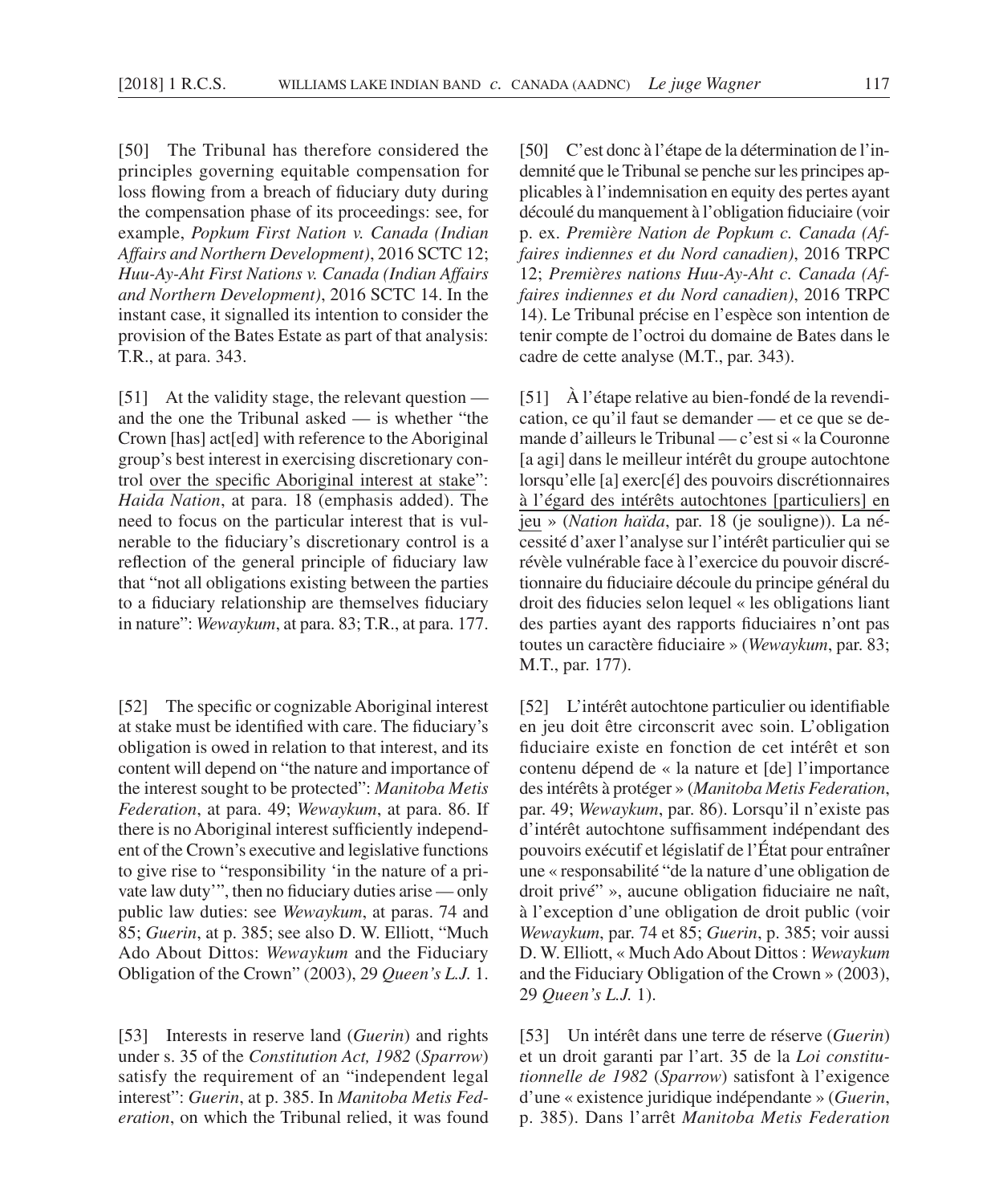that the children's grant in s. 31 of the *Manitoba Act, 1870*, S.C. 1870, c. 3, fell short of establishing a specific or cognizable Aboriginal interest capable of grounding a *sui generis* fiduciary duty. It fell short because it was not held by the Métis as a collective:

. . . [the claimants did] not establish that the Métis held either Aboriginal title or some other Aboriginal interest in specific lands as a group. An Aboriginal interest in land giving rise to a fiduciary duty cannot be established by treaty, or, by extension, legislation. Rather, it is predicated on historic use and occupation. As Dickson J. stated in *Guerin*:

The "political trust" cases concerned essentially the distribution of public funds or other property held by the government. In each case the party claiming to be beneficiary under a trust depended entirely on statute, ordinance or treaty as the basis for its claim to an interest in the funds in question. The situation of the Indians is entirely different. Their interest in their lands is a preexisting legal right not created by Royal Proclamation, by s. 18(1) of the Indian Act, or by any other executive or legislative provision. [Emphasis added; p. 379.]

(*Manitoba Metis Federation*, at para. 58 (emphasis added); see also *Elder Advocates*, at paras. 51-52.)

[54] Where the alleged interest is in land subject to the reserve creation process, the process need not have been finalized for the interest to be "cognizable": *Ross River*, at paras. 68 and 77; *Wewaykum*, at paras. 88-90; T.R., at para. 189. The Tribunal also explained that an interest in land asserted on the basis of use and occupation does not have to be an Aboriginal title: T.R., at para. 239; see also *Wewaykum*, at paras. 77, 91 and 95; *Guerin*, at p. 379; *Manitoba Metis Federation*, at para. 53.

[55] The circumstances in which a fiduciary obligation arises shape its content: *Wewaykum*, at para. 92; *Ermineskin*, at para. 72, quoting *McInerney*  invoqué par le Tribunal, la Cour conclut que la concession aux enfants prévue à l'art. 31 de la *Loi de 1870 sur le Manitoba*, S.C. 1870, c. 3, n'établit pas un intérêt autochtone particulier ou identifiable susceptible de faire naître une obligation fiduciaire *sui generis*, car il ne s'agit pas d'un intérêt détenu par les Métis en tant que collectivité :

. . . [les demandeurs n'ont pas établi] que les Métis détenaient, en tant que groupe, un titre ancestral ou tout autre intérêt autochtone sur des terres en particulier. L'existence d'un intérêt autochtone donnant naissance à une obligation fiduciaire ne saurait être établie par un traité ou, par extension, par une loi. Un droit ancestral repose plutôt sur l'usage et l'occupation historiques. Comme l'a dit le juge Dickson dans *Guerin* :

La jurisprudence en matière de « fiducies politiques » porte essentiellement sur la distribution de deniers publics ou d'autres biens détenus par le gouvernement. Dans chaque cas, la partie qui revendiquait le statut de bénéficiaire d'une fiducie s'appuyait entièrement sur une loi, une ordonnance ou un traité pour réclamer un droit sur les deniers en question. La situation des Indiens est tout à fait différente. Le droit qu'ils ont sur leurs terres est un droit, en *common law*, qui existait déjà et qui n'a été créé ni par la Proclamation royale, ni par le par. 18(1) de la *Loi sur les Indiens*, ni par aucune autre disposition législative ou ordonnance du pouvoir exécutif. [Nous soulignons; p. 379.]

(*Manitoba Metis Federation*, par. 58 (je souligne); voir aussi *Elder Advocates*, par. 51-52.)

[54] Lorsque l'intérêt allégué a pour objet des terres visées par le processus de création de réserves, il n'est pas nécessaire que le processus soit parvenu à terme pour que l'intérêt soit « identifi able » (*Ross River*, par. 68 et 77; *Wewaykum*, par. 88-90; M.T., par. 189). Le Tribunal explique par ailleurs que point n'est besoin que l'intérêt foncier allégué sur le fondement de l'usage et l'occupation soit un titre aborigène (M.T., par. 239; voir également *Wewaykum*, par. 77, 91 et 95; *Guerin*, p. 379; *Manitoba Metis Federation*, par. 53).

[55] Les circonstances dans lesquelles naît l'obligation fiduciaire déterminent son contenu (*Wewaykum*, par. 92; *Ermineskin*, par. 72, citant *McInerney c.*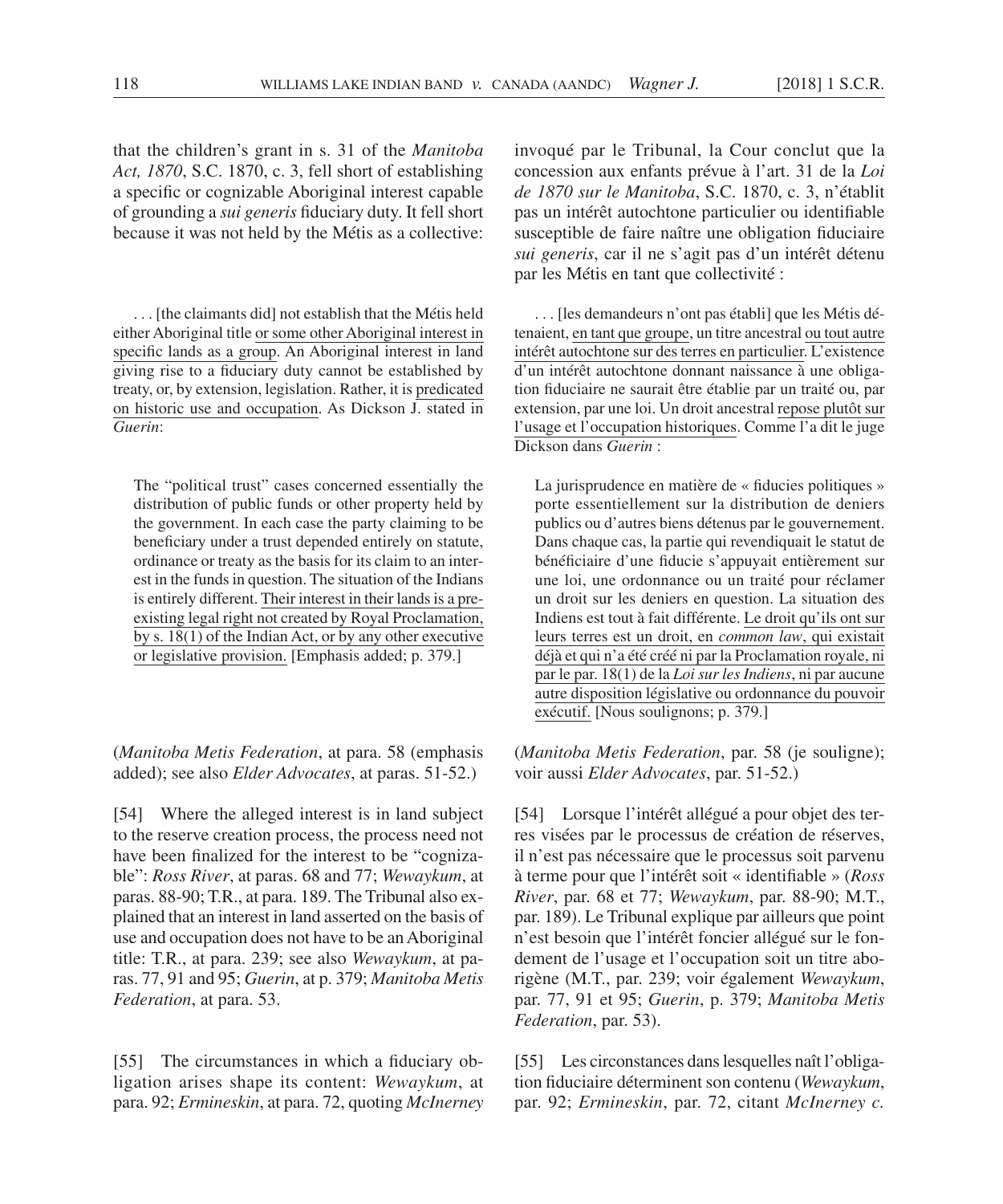*v. MacDonald*, [1992] 2 S.C.R. 138, at p. 149. The content of the Crown's *sui generis* fiduciary duty varies to take into account its broader public obligations: *Wewaykum*, at para. 96; *Haida Nation*, at para. 18. Prior to the acquisition of a "legal interest" in land that is subject to the reserve creation process, the Crown's *sui generis* fiduciary duty is "to act with respect to the interest of the aboriginal peoples with loyalty, good faith, full disclosure appropriate to the subject matter and with 'ordinary' diligence in what it reasonably regard[s] as the best interest of the beneficiaries": *Wewaykum*, at para. 97; T.R., at paras. 224 and 319. In such circumstances, though, the Crown's fiduciary duty is limited by its obligation to "have regard to the interest of all affected parties" and to be even-handed among competing beneficiaries: Wewaykum, at paras. 96-97; T.R., at para. 233. Fulfilling this flexible equitable obligation entails consideration of the nature and importance of the beneficiary's interest and competing interests; although the Crown cannot ignore the reality of conflicting demands, neither does the existence of such demands absolve it altogether of its fiduciary duty in its efforts to reconcile them fairly: *Wewaykum*, at paras. 96-97 and 103-4; *Osoyoos Indian Band v. Oliver (Town)*, 2001 SCC 85, [2001] 3 S.C.R. 746, at para. 53; T.R., at para. 339.

[56] Working within this framework for the purposes of both s. 14(1)(b) and s. 14(1)(c) (at paras. 268- 69 and 315), the Tribunal found that, before and after Confederation, the Crown owed the band a *sui generis* fiduciary obligation of the type recognized by this Court in *Wewaykum* in relation to the band's interest in the Village Lands.

(2) The Crown's Fiduciary Obligation Before British Columbia's Entry Into Confederation and the Breach of That Obligation Under Section  $14(1)(b)$ 

[57] The Tribunal found that the duty of ordinary prudence described in *Wewaykum* required, at a minimum, that Nind take steps to inquire into the extent

*MacDonald*, [1992] 2 R.C.S. 138, p. 149). L'obligation fiduciaire *sui generis* de la Couronne est modulée en fonction de ses obligations envers l'ensemble des citoyens (*Wewaykum*, par. 96; *Nation haïda*, par. 18). Avant l'acquisition d'un « intérêt en common law » sur des terres visées par le processus de création de réserves, l'obligation fiduciaire *sui generis* de la Couronne consiste à « faire montre de loyauté et de bonne foi, [à] communiquer l'information de façon complète, eu égard aux circonstances, et [à] agir avec la diligence "ordinaire" requise dans ce qu'elle consid[ère] raisonnablement être l'intérêt des bénéficiaires de cette obligation » (*Wewaykum*, par. 97; M.T., par. 224 et 319). Or, l'obligation fiduciaire de la Couronne est alors atténuée par son obligation de « prendre en considération les intérêts de toutes les parties concernées » et d'agir équitablement vis-à-vis des bénéficiaires concurrents (*Wewaykum*, par. 96-97; M.T., par. 233). L'exécution de cette obligation de faire preuve d'équité commande la prise en compte de la nature et de l'importance de l'intérêt du bénéficiaire et des intérêts concurrents. Même si la Couronne ne peut en faire abstraction, l'existence de demandes conflictuelles ne saurait la soustraire au respect de son obligation fiduciaire dans ses efforts de juste conciliation de ces demandes conflictuelles (*Wewaykum*, par. 96-97 et 103-104; *Bande indienne d'Osoyoos c. Oliver (Ville)*, 2001 CSC 85, [2001] 3 R.C.S. 746, par. 53; M.T., par. 339).

[56] C'est en recourant à ce cadre d'analyse pour appliquer à la fois l'al. 14(1)b) et l'al. 14(1)c) (aux par. 268-269 et 315) que le Tribunal conclut qu'avant et après la Confédération, la Couronne avait envers la bande, relativement à l'intérêt de cette dernière dans les terres du village, une obligation fiduciaire *sui generis* apparentée à celle que reconnaît la Cour dans *Wewaykum*.

 $(2)$  L'obligation fiduciaire de la Couronne avant l'adhésion de la Colombie-Britannique à la Confédération et la violation de cette obligation suivant l'al. 14(1)b)

[57] Le Tribunal estime que le devoir de prudence minimale dont la Cour fait état dans l'arrêt *Wewaykum* obligeait à tout le moins M. Nind à se renseigner sur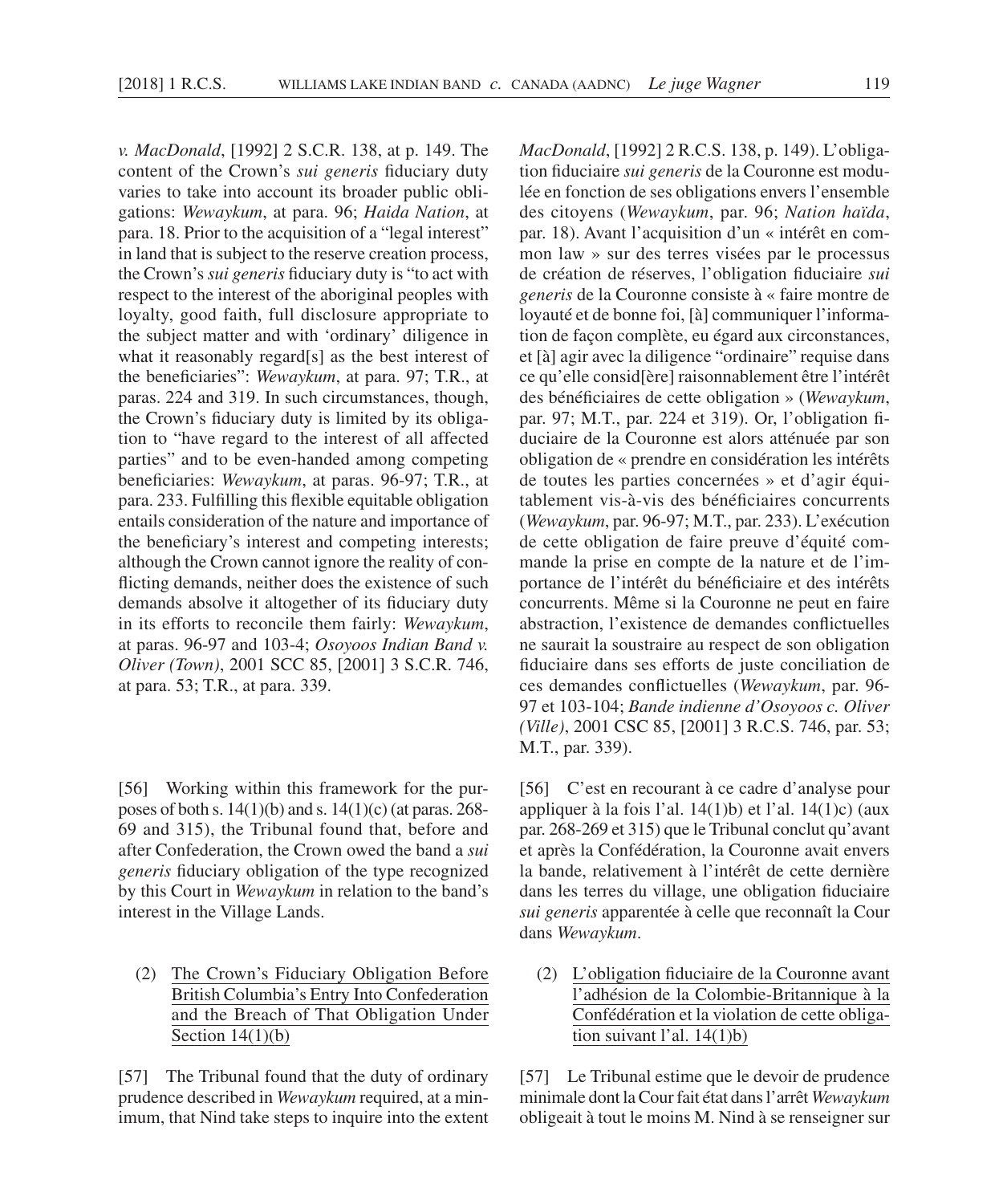of the band's settlement so that it could be protected, as he had been specifically instructed to do. That Nind did not take even these most basic steps put the Crown in breach of the *sui generis* fiduciary obligation it owed to the band in relation to the Village Lands: T.R., at paras. 234-35.

[58] It is not in dispute that, if the Crown owed the band a *sui generis* fiduciary obligation in relation to the Village Lands, it was in breach of that obligation. The question is whether, prior to British Columbia's entry into Confederation, such an obligation arose at all. Canada argues that the Tribunal misapprehended the applicable legal principles. It impugns the Tribunal's findings on both of the requirements that underpin a *sui generis* fiduciary obligation: whether there was a specific or cognizable Aboriginal interest; and whether, in relation to that interest, the Crown assumed discretionary control sufficient to ground a fiduciary obligation.

[59] With regard to discretionary control, Canada argues that it was unreasonable for the Tribunal to find a *sui generis* fiduciary obligation for two reasons. First, the Crown's degree of control fell short of the exclusive, trust- like arrangement at issue in *Guerin*. Second, the band was not deprived of the power to protect its own interest using the dispute resolution process contemplated in *Proclamation No. 15*.

[60] I disagree. First, it was open to the Tribunal to look, not to the particular form or extent of the Crown's discretionary power to affect the beneficiary's interest, but to the vulnerability of that interest to "the risks of [the alleged fiduciary's] misconduct or ineptitude": *Wewaykum*, at para. 80, cited in T.R., at para. 176; see also *Galambos*, at paras. 68-70 and 83-84; *Hodgkinson*, at p. 406; *Frame v. Smith*, [1987] 2 S.C.R. 99, at p. 137, per Wilson J. (dissenting). Second, the Tribunal's position is consistent with La Forest J.'s observation in *Hodgkinson* that vulnerability sufficient to give rise to a fiduciary duty does not depend on the presence or absence of "some l'étendue de l'établissement de la bande afin que celui-ci puisse être protégé, conformément aux instructions précises reçues en ce sens. Son omission de prendre ne serait-ce que ces mesures minimales a emporté la violation par la Couronne de son obligation fiduciaire *sui generis* envers la bande à l'égard des terres du village (M.T., par. 234-235).

[58] Nul ne conteste que, dans la mesure où la Couronne avait envers la bande une obligation fiduciaire *sui generis* relativement aux terres du village, elle a manqué à cette obligation. La question qui se pose est de savoir si, avant l'adhésion de la Colombie- Britannique à la Confédération, une telle obligation a pris naissance. Le Canada soutient que le Tribunal se méprend sur les principes juridiques applicables. Il attaque ses conclusions à partir des deux conditions de l'existence d'une obligation fiduciaire *sui generis* : l'existence d'un intérêt autochtone particulier ou identifiable et l'exercice par la Couronne à l'égard de cet intérêt d'un pouvoir discrétionnaire suffisant pour faire naître une obligation fiduciaire.

[59] S'agissant du pouvoir discrétionnaire, le Canada fait valoir que le Tribunal conclut déraisonnablement à l'existence d'une obligation fiduciaire *sui generis* pour deux raisons. D'abord, l'étendue du pouvoir exercé par la Couronne n'équivalait pas à l'entente exclusive apparentée à une fiducie qui était en cause dans *Guerin*. Ensuite, la bande n'a pas été dépouillée du pouvoir de protéger son propre intérêt en recourant au mécanisme de règlement des différends prévu dans la *Proclamation no 15*.

[60] Je ne suis pas d'accord. Premièrement, il était loisible au Tribunal d'examiner non pas la nature particulière ou l'étendue du pouvoir discrétionnaire dont l'exercice par la Couronne avait une incidence sur l'intérêt du bénéficiaire, mais bien la vulnérabilité de cet intérêt face « aux risques de faute et d'ineptie de la part [du fiduciaire] » (*Wewaykum*, par. 80, cité dans M.T., par. 176; voir également *Galambos*, par. 68-70 et 83-84; *Hodgkinson*, p. 406; *Frame c. Smith*, [1987] 2 R.C.S. 99, p. 137, la juge Wilson (dissidente)). Deuxièmement, le point de vue du Tribunal se concilie avec les remarques du juge La Forest dans *Hodgkinson* selon lesquelles le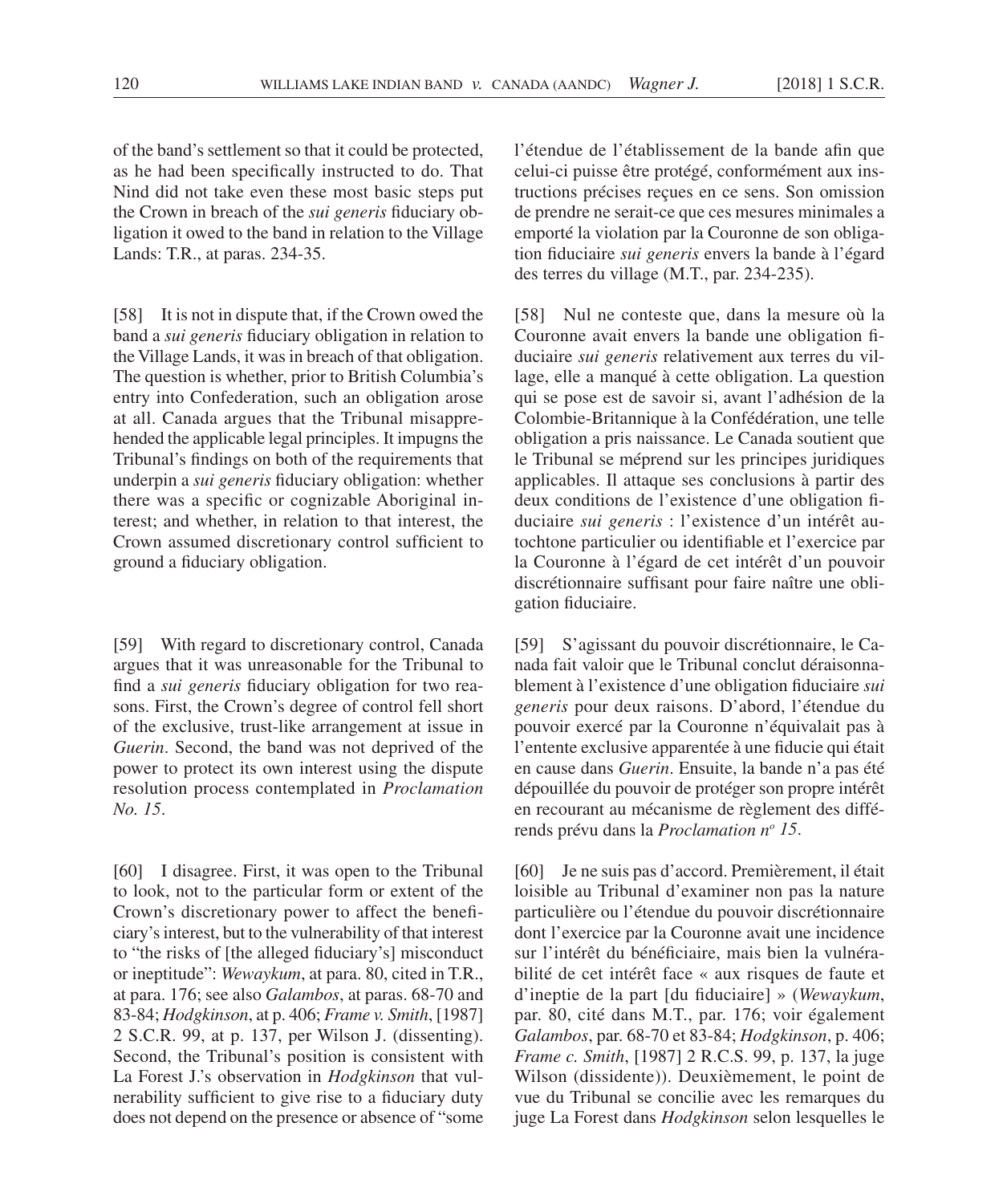hypothetical ability to protect one's self from harm": pp. 412-13.

[61] With respect, as I will now explain, I am also of the view that the Tribunal's determination that the band had a specific or cognizable Aboriginal interest in the Village Lands, in relation to which the Imperial Crown assumed discretionary control sufficient to ground a fiduciary obligation, was reasonable.

[62] The Tribunal found that, by *Proclamation No. 15*, the Crown had assumed discretionary control over the band's interest in the Village Lands and that that interest was a specific or cognizable Aboriginal interest. The Tribunal's conclusion that the Crown therefore owed a *sui generis* fiduciary obligation in relation to the band's interest in the Village Lands depended on its resolution of the following question: Was an interest in land that would have qualified as an "Indian settlement" in the Colony of British Columbia a "specific or cognizable Aboriginal interest", such that the Crown's exercise of discretionary control over that interest was subject to its *sui generis* fiduciary obligation?

[63] Under colonial law and policy, "Indian settlements" were protected from pre-emption for the use and benefit of the Indians: T.R., at paras. 189-90. "Indian settlements" were to be identified based on habitual and historic use and occupation. This was to be ascertained, where necessary, by consulting with the Indians themselves: T.R., at paras. 50-51. The Tribunal applied this approach and reasonably concluded on the facts that the Village Lands would have qualified as an Indian settlement under *Proclamation No. 15* and that the colonial policy governing its implementation ought to have led to measures reserving them from pre-emption: T.R., at para. 136.

[64] The band's specific claim pertains to the reserve creation process, but, unlike in *Ross River* or *Wewaykum*, no formal steps were ever taken to

caractère suffisant de la vulnérabilité pour faire naître une obligation fiduciaire ne tient pas à la présence ou à l'absence « d'une capacité hypothétique de se protéger contre les préjudices » (p. 412-413).

[61] Comme je l'explique ci-après, j'estime aussi en tout respect que la décision du Tribunal selon laquelle la bande avait un intérêt autochtone particulier ou identifiable dans les terres du village — intérêt à l'égard duquel la Couronne impériale a exercé un pouvoir discrétionnaire suffisant pour faire naître une obligation fiduciaire — est raisonnable.

[62] Le Tribunal estime que, par application de la Proclamation nº 15, la Couronne a exercé un pouvoir discrétionnaire à l'égard de l'intérêt de la bande dans les terres du village et qu'il s'agit d'un intérêt autochtone particulier ou identifiable. La conclusion du Tribunal selon laquelle la Couronne avait donc une obligation fiduciaire *sui generis* envers la bande à l'égard de son intérêt dans les terres du village tient à sa réponse à la question suivante : un intérêt dans des terres qui auraient constitué un « établissement indien » dans la colonie de la Colombie- Britannique pouvait-il être un « intérêt autochtone particulier ou identifiable », de telle sorte que l'exercice du pouvoir discrétionnaire de la Couronne à l'égard de cet intérêt soit soumis au respect de son obligation fiduciaire *sui generis*?

[63] Les lois et les politiques coloniales protégeaient les « établissements indiens » contre la préemption pour l'usage et au profit des Indiens (M.T., par. 189-190). La désignation à titre d'« établissement indien » se fondait sur l'usage et l'occupation habituels et historiques, lesquels étaient déterminés après consultation des Indiens au besoin (M.T., par. 50-51). Au vu de ces données et des faits dont il a été saisi, le Tribunal conclut raisonnablement que les terres du village constituaient un établissement indien pour l'application de la *Proclamation no 15* et que la politique coloniale de mise en œuvre de celle-ci aurait dû donner lieu à la prise de mesures de protection contre la préemption (M.T., par. 136).

[64] La revendication particulière de la bande a trait au processus de création de réserves, mais contrairement aux affaires *Ross River* et *Wewaykum*,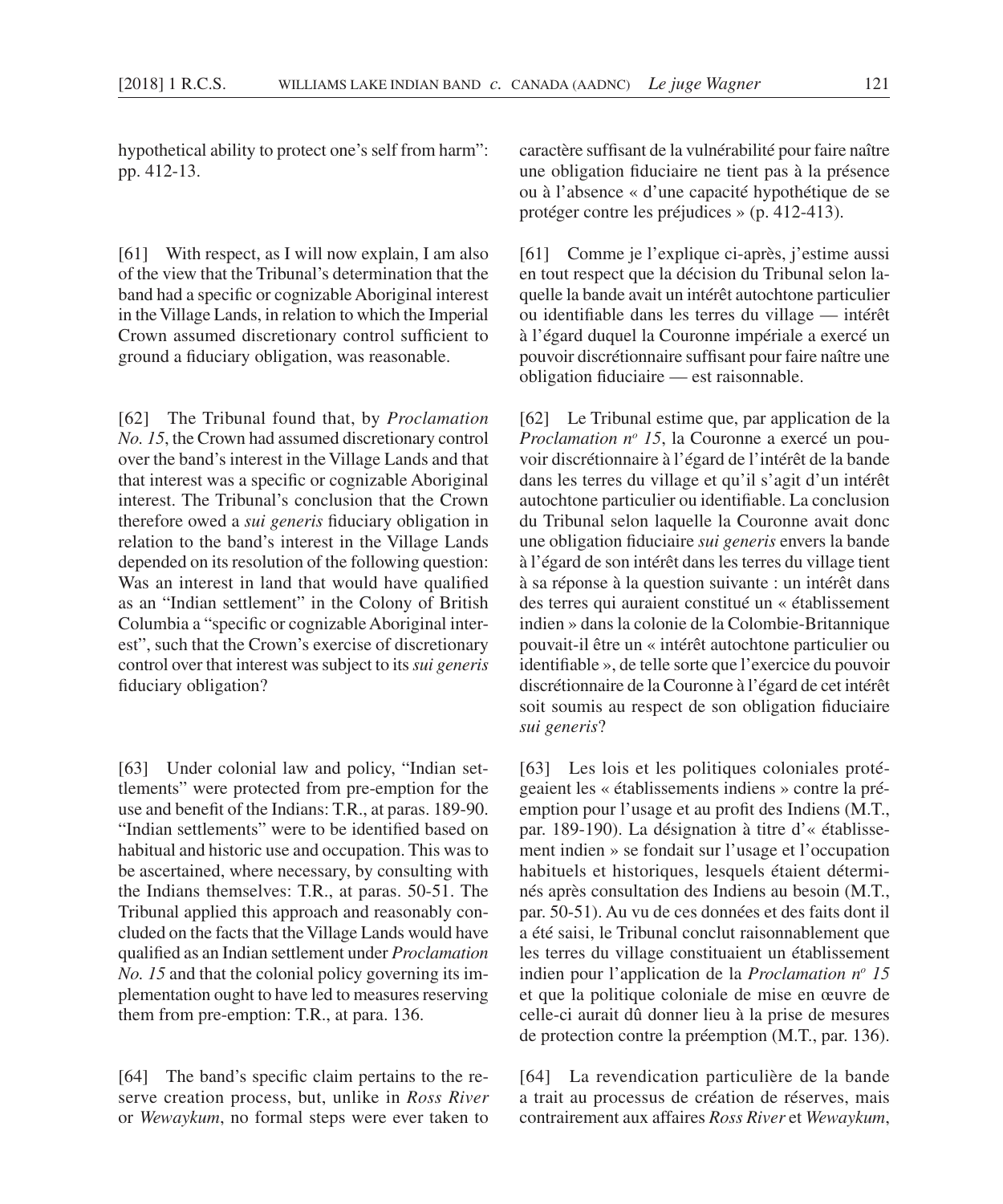set apart the lands as a reserve. Indeed, the very basis of the band's specific claim is that the Village Lands ought to have been protected and that, as a consequence of the Crown's failure to meet its responsibilities as a fiduciary, they were not. Canada's position was that the Crown's fiduciary obligation stopped at the line between interests in land that *had been* provisionally set aside as a reserve, pending the steps necessary to create it, and interests in land that *ought to have been* so set aside. The corollary to Canada's position is that in these prior cases, it was the executive act of setting aside land that established a specific or cognizable Aboriginal interest.

[65] The Tribunal disagreed. It has now consistently held that *recognition* as an Aboriginal interest in land under the law and policy governing reserve creation is the defining feature of a cognizable Aboriginal interest for the purpose of identifying the fiduciary duties of Crown officials carrying out their functions within that process: T.R., at paras. 174, 189-90, 232-33 and 237-39; *Kitselas First Nation v. Canada (Indian Affairs and Northern Development)*, 2013 SCTC 1, at paras. 8, 135 and 143 (CanLII), aff'd *Kitselas* (F.C.A.); *Lake Babine Nation v. Canada (Indian Affairs and Northern Development)*, 2015 SCTC 5, at para. 170 (CanLII); *Akisq'nuk First Nation v. Canada (Indian Affairs and Northern Development)*, 2016 SCTC 3, at paras. 224-39 (CanLII). The Tribunal thus defines cognizable interests in respect of which the Crown may owe a *sui generis* fiduciary duty as encompassing acknowledged Aboriginal interests in land whose protection was provided for in legislation and policy (see *Wewaykum*, at para. 95) — whether or not Crown officials took the appropriate action to secure this protection.

[66] The Tribunal dealt with the earliest stage of the reserve creation process: the point at which Crown officials ascertained the land that was to be reserved (see *Wewaykum*, at paras. 22-24 and 97). This is an earlier stage than the one at which the

aucune démarche officielle n'a jamais été entreprise pour faire des terres en question une réserve. En effet, le fondement même de la revendication particulière de la bande réside dans le fait que les terres du village auraient dû être protégées et que, à cause de l'omission de la Couronne de s'acquitter de ses obligations fiduciaires, elles ne l'ont pas été. Selon la thèse défendue par le Canada, l'obligation fiduciaire de la Couronne cessait à la ligne de démarcation entre les intérêts dans des terres qui *avaient été* provisoirement mises de côté le temps que soient prises les mesures nécessaires à la création d'une réserve et les intérêts dans des terres qui *auraient dû être* ainsi mises de côté. Cette thèse a pour corollaire que, dans ces affaires antérieures, c'est l'acte de l'exécutif consistant à mettre des terres de côté qui a établi un intérêt autochtone particulier ou identifiable.

[65] Le Tribunal ne souscrit pas à cette thèse. Jusqu'à ce jour, il a statué avec constance que la *reconnaissance* d'un intérêt autochtone dans des terres suivant les lois et les politiques sur la création de réserves constitue la caractéristique fondamentale d'un intérêt autochtone identifiable lorsqu'il s'agit de déterminer les obligations fiduciaires des fonctionnaires qui exercent leurs fonctions dans le cadre de ce processus (M.T., par. 174, 189-190, 232- 233 et 237-239; *Première Nation de Kitselas c. Canada (Affaires indiennes et du Nord canadien)*, 2013 TRPC 1, par. 8, 135 et 143 (CanLII), conf. par *Kitselas* (C.A.F.); *Nation de Lake Babine c. Canada (Affaires indiennes et du Nord canadien)*, 2015 TRPC 5, par. 170 (CanLII); *Première Nation d'Akisq'nuk c. Canada (Affaires indiennes et du Nord canadien)*, 2016 TRPC 3, par. 224-239 (CanLII)). Selon le Tribunal, l'intérêt identifiable à l'égard duquel la Couronne peut avoir une obligation fiduciaire *sui generis* comprend donc l'intérêt autochtone reconnu dans des terres dont les lois et les politiques prévoient la protection (voir *Wewaykum*, par. 95), que les fonctionnaires aient ou non pris les mesures nécessaires pour assurer cette protection.

[66] Le Tribunal se penche sur l'étape initiale du processus de création de réserves, soit celle où les fonctionnaires ont déterminé quelles terres seraient réservées (voir *Wewaykum*, par. 22-24 et 97). Il s'agit d'une étape antérieure à celle des manquements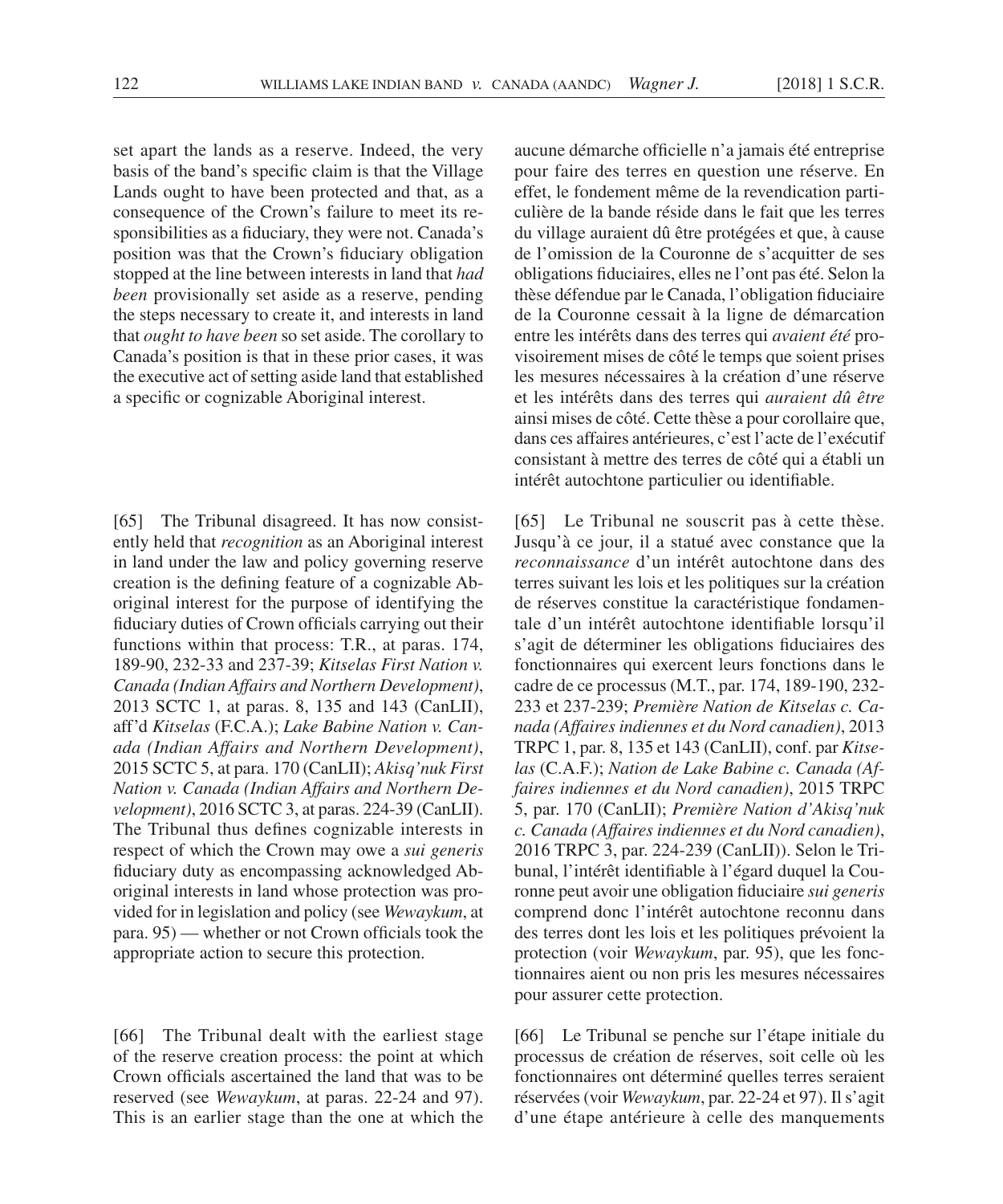breaches of fiduciary duty considered by this Court in *Wewaykum* were alleged to have occurred. Still, the Tribunal concluded that the Crown's fiduciary duty existed from the outset of the reserve creation process and for the duration of its exercise of discretionary control, with only the content of the duty shifting to reflect the nature of the interest at stake: paras. 267 and 314. This approach to identifying the interests in relation to which the exercise of discretionary control will attract scrutiny was premised on the nature of the interest in land that government intervention sought to preserve for the use and benefit of Indigenous peoples in the face of an influx of newcomers, not on the administrative acts and records of Crown officials. Such an approach will be reasonable provided that there was an Aboriginal interest at stake in the early stages of the reserve creation process that was sufficiently specific or cognizable for the assumption of "discretionary control in relation thereto . . . to ground a fiduciary obligation": *Wewaykum*, at para. 83.

[67] In the Tribunal's view, Indigenous peoples in the Colony of British Columbia held just such an interest in land that would have qualified as an "Indian settlement" based on use and occupation. This conclusion reflects a reasonable understanding of the kinds of Aboriginal interests capable of grounding a fiduciary obligation. It meets the requirement that the interest at stake be "specific or cognizable" in the sense that the alleged fiduciary — the Crown, acting through its colonial officials — would have been in a position to identify specific land in which Indigenous peoples had an interest, and in respect of which its duties as a fiduciary when dealing with that land were owed: *Manitoba Metis Federation*, at para. 51.

[68] The Tribunal's conclusion also meets the requirement that the interest at stake be sufficiently independent of the Crown's executive and legislative functions to "invok[e] responsibility 'in the nature of a private law duty'": *Wewaykum*, at para. 85; see paras. 52-53, above. The band's interest in the Village Lands was not *created* by *Proclamation No. 15* and

allégués à l'obligation fiduciaire sur lesquels la Cour s'est penchée dans l'affaire *Wewaykum*. Néanmoins, le Tribunal conclut que l'obligation fiduciaire existait dès le début du processus de création de réserves, puis pendant tout l'exercice du pouvoir discrétionnaire, et que le contenu de cette obligation était le seul élément susceptible de varier pour tenir compte de l'intérêt en jeu (par. 267 et 314). Cette approche de la détermination de l'intérêt à l'égard duquel l'exercice du pouvoir discrétionnaire est soumis à un examen repose sur la nature de l'intérêt dans les terres que l'intervention gouvernementale visait à préserver pour l'usage et au profit des peuples autochtones étant donné l'afflux de nouveaux arrivants, non sur les actes et les registres administratifs des fonctionnaires. Pareille approche est raisonnable à condition que, à la première étape du processus de création de réserves, un intérêt autochtone ait été en jeu et ait revêtu un caractère suffisamment particulier ou identifiable pour que l'exercice d'un pouvoir discrétionnaire s'y rapportant « [ait fait] naître une obligation [...] fiduciaire » (*Wewaykum*, par. 83).

[67] Le Tribunal estime que les peuples autochtones de la colonie de la Colombie- Britannique détenaient un tel intérêt dans des terres qui auraient constitué un « établissement indien » sur le fondement de l'usage et de l'occupation. Sa conclusion traduit une conception raisonnable des différents intérêts autochtones susceptibles de faire naître une obligation fiduciaire. Elle satisfait à l'exigence que l'intérêt en jeu soit « particulier ou identifiable », c'est-à-dire que le fiduciaire — en l'occurrence, la Couronne agissant par l'entremise de ses fonctionnaires coloniaux — ait été en mesure de déterminer les terres particulières dans lesquelles les peuples autochtones avaient un intérêt et à l'égard desquelles elle avait des obligations en qualité de fiduciaire lorsqu'elle prenait des mesures à l'égard de ces terres (*Manitoba Metis Federation*, par. 51).

[68] Cette conclusion du Tribunal satisfait également à l'exigence que l'intérêt en jeu ait une existence suffisamment indépendante des pouvoirs exécutif et législatif pour « entraîn[er] une [obligation] "de la nature d'une obligation de droit privé" » (*Wewaykum*, par. 85; voir par. 52-53 des présents motifs). L'intérêt de la bande dans les terres du village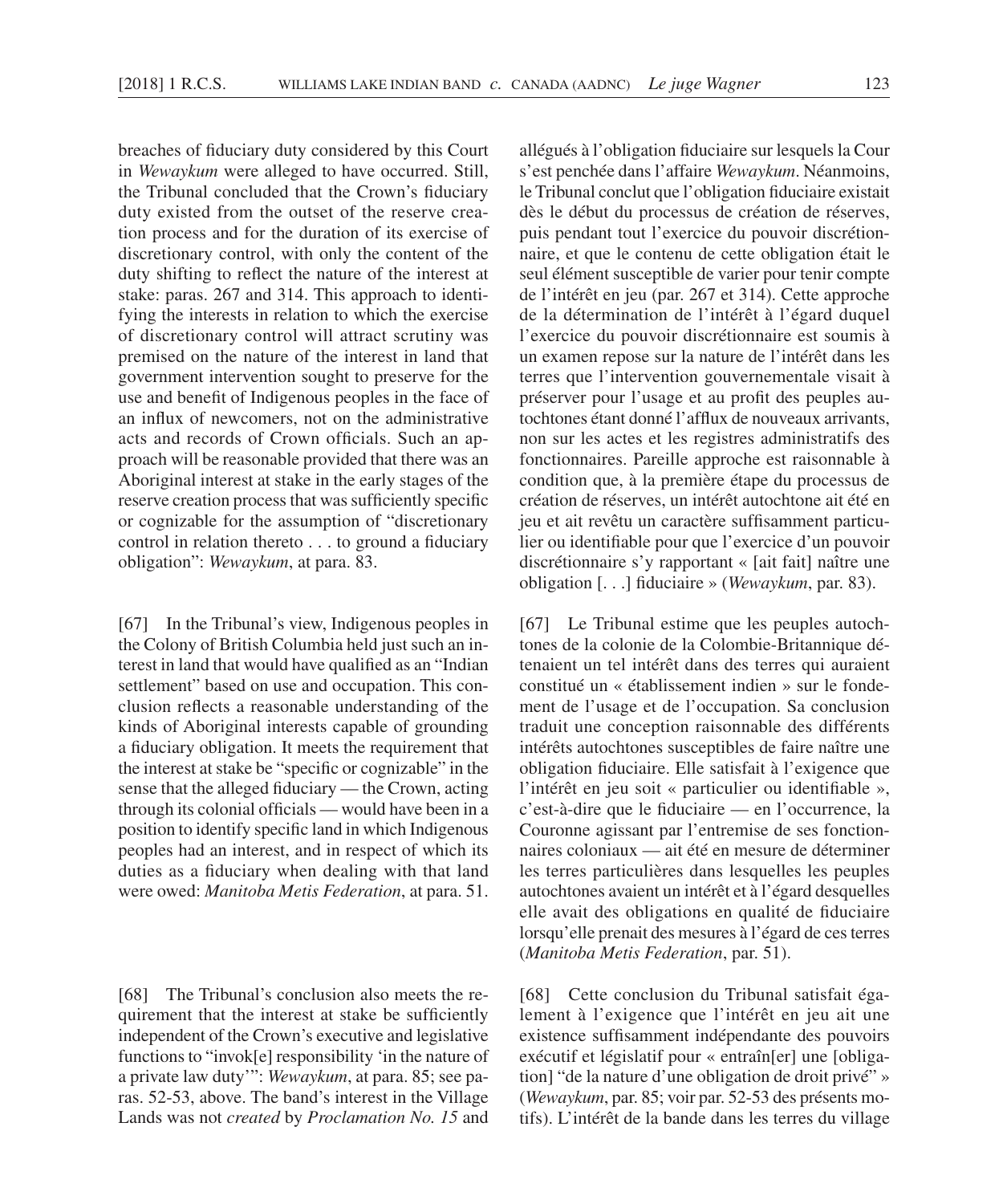the orders issued to implement it. Rather, it was *recognized* by enactments and policies as an independent interest in land — described by Governor Douglas as an "equitable title" — anchored in collective use and occupation: T.R., at paras. 22, 37-38, 50, 197 and 238.

[69] To the extent that the independence of this interest falls short of that on which this Court relied in *Guerin* to distinguish the "political trust" cases, *Wewaykum* reasonably supports the Tribunal's view that variation in the nature of the interest goes to the content of the duty rather than its existence: T.R., at paras. 233 and 267; see also Elliott, at pp. 30-31 and 36-37. It was therefore reasonable for the Tribunal to conclude that a fiduciary obligation could arise in respect of the band's interest in the Village Lands.

[70] This alone was not sufficient to validate the band's claim under s. 14(1)(b). The Tribunal also found that the Imperial Crown came within the extended meaning of "Crown" in s. 14(2) for the purposes of that obligation. The Tribunal's interpretation of s. 14(2) is best understood in the context of its reasons as a whole, and specifically in light of its application of fiduciary principles in relation to the Village Lands both before and after British Columbia's entry into Confederation. I will therefore return to this issue after considering the Tribunal's treatment of the post-Confederation fiduciary obligation of the Crown in right of Canada.

# C. *Breach of a Fiduciary Obligation of the Crown After British Columbia's Entry Into Confederation (Section 14(1)(c))*

[71] The band's post-Confederation claim involves the same extended federal-provincial wrangle over the creation of Indian reserves that was considered by this Court in *Wewaykum*. The Tribunal concluded that, in these circumstances, the honour of the Crown gave rise to a *sui generis* fiduciary obligation on the part of officials acting on behalf of the federal Crown and that this obligation was breached. The

n'a pas été *créé* par la *Proclamation no 15* et les décrets pris pour sa mise en œuvre. L'intérêt allégué a plutôt été *reconnu* par des textes de loi et des politiques en tant qu'intérêt indépendant dans des terres (un intérêt dans lequel le gouverneur Douglas voit un « droit équitable ») fondé sur l'usage et l'occupation collectifs (M.T., par. 22, 37-38, 50, 197 et 238).

[69] Dans la mesure où l'indépendance de cet intérêt n'est pas celle qu'invoque la Cour dans *Guerin* pour établir une distinction avec les affaires de « fiducie politique », l'arrêt *Wewaykum* étaye raisonnablement l'opinion du Tribunal selon laquelle la différence de nature de l'intérêt a une incidence sur le contenu de l'obligation, non sur son existence (M.T., par. 233 et 267; voir également Elliott, p. 30-31 et 36-37). Le Tribunal conclut donc raisonnablement que l'intérêt de la bande dans les terres du village pouvait faire naître une obligation fiduciaire.

[70] Or, ce seul élément est insuffisant pour établir le bien- fondé de la revendication de la bande formulée en application de l'al. 14(1)b). Le Tribunal conclut par ailleurs que la Couronne impériale est visée par le sens élargi du terme « Sa Majesté » suivant le par. 14(2) de la Loi pour les besoins de cette obligation. On comprend mieux son interprétation de ce paragraphe lorsqu'on considère ses motifs dans leur ensemble et, plus particulièrement, l'application des principes du droit des fiducies aux terres du village avant et après l'adhésion de la Colombie- Britannique à la Confédération. J'y reviendrai donc après avoir examiné le sort réservé par le Tribunal à l'obligation fi duciaire de Sa Majesté du chef du Canada pour la période postconfédérative.

# C. Manquement à une obligation fiduciaire de la *Couronne après l'adhésion de la Colombie-Britannique à la Confédération (al. 14(1)c))*

[71] La revendication de la bande visant la période postconfédérative s'inscrit dans le même long différend fédéral-provincial sur la création de réserves indiennes que la Cour examine dans l'arrêt *Wewaykum*. Le Tribunal conclut donc que l'honneur de la Couronne a engendré une obligation fiduciaire *sui generis* dont devaient s'acquitter les personnes agissant pour le compte de la Couronne fédérale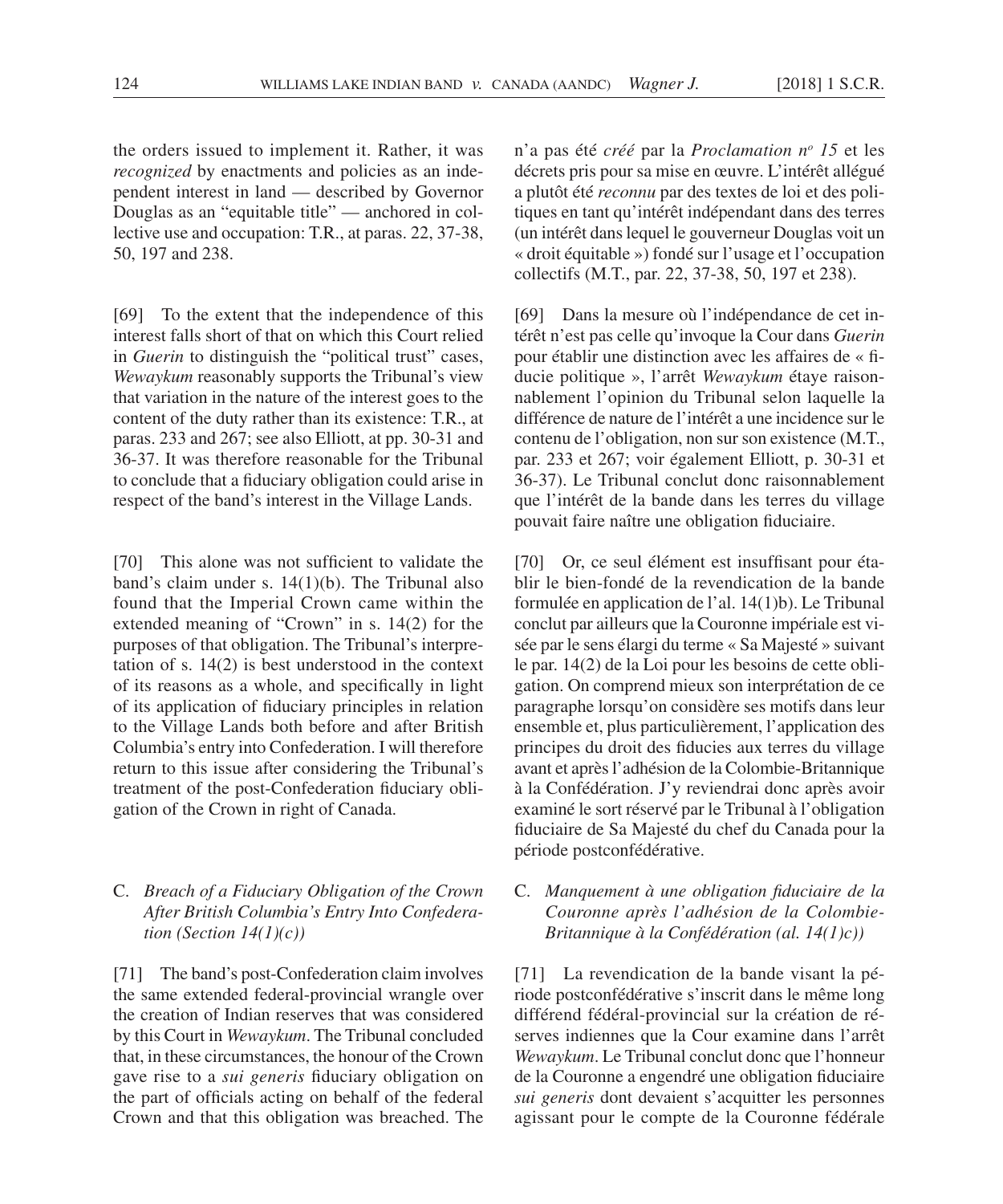Tribunal observed that the Province would also have been bound by the honour of the Crown in these circumstances: T.R., at para. 337. Its analysis does not exclude the possibility that the discretionary power exercised by the provincial Crown may also have been subject to a fiduciary obligation.

[72] The Tribunal reached its conclusion that the Crown owed, and breached, a fiduciary obligation in three steps. First, it identified the specific or cognizable Aboriginal interest that was "vulnerable" to the adverse exercise of federal Crown discretion: the band's interest in the Village Lands. Second, to determine the content of the duty, the Tribunal looked to the nature of the interest at stake. It was an interest *in the land* on which the band had had its settlement — land with which the band had a "tangible, practical and cultural connection": T.R., at para. 342. The Crown had to fulfil the fiduciary duties described in *Wewaykum* with respect to *that land*. Third, the Tribunal found that the Crown had failed to discharge its fiduciary duty with respect to the Village Lands. Federal officials with knowledge of the circumstances surrounding the Williams Lake pre- emptions and the band's situation did nothing to challenge the pre-emptions. When O'Reilly arrived to resolve matters in 1881, he refused to countenance any interference with the pre- emptions, at the band's expense. This conduct, the Tribunal reasoned, fell below the standard imposed by the Crown's fiduciary duty: paras. 327-40.

[73] The Tribunal did not find that the Crown owed the band a fiduciary duty "at large". The interest that grounded the Crown's fiduciary duty was more specific: it was an interest *in the Village Lands*. Therefore, in determining whether the Crown had discharged its fiduciary duty, the Tribunal was required to consider the Crown's actions (and omissions) in relation to that land — not in relation to other land or to the band's best interest in general. The Tribunal identified the allotment of the Village Lands as a reserve as being in the band's best interest et qu'il y a eu manquement à cette obligation. Il fait remarquer que la province aurait également été liée par l'honneur de la Couronne (M.T., par. 337). Dans son analyse, il n'écarte pas la possibilité que le pouvoir discrétionnaire exercé par la Couronne provinciale ait pu aussi être soumis au respect d'une obligation fiduciaire.

[72] Le Tribunal parvient à sa conclusion que la Couronne avait une obligation fiduciaire et qu'elle l'a violée à l'issue d'une démarche en trois étapes. Premièrement, il détermine l'intérêt autochtone particulier ou identifiable qui était « vulnérable » face à l'exercice défavorable du pouvoir discrétionnaire de la Couronne fédérale, soit l'intérêt de la bande dans les terres du village. Deuxièmement, pour déterminer le contenu de l'obligation en cause, il se penche sur la nature de l'intérêt en jeu. Il s'agit d'un intérêt *dans les terres* sur lesquelles se trouvait l'établissement de la bande, des terres avec lesquelles elle avait « un lien tangible, pratique et culturel » (M.T., par. 342). La Couronne se devait de s'acquitter des obligations fiduciaires énoncées dans l'arrêt Wewaykum à l'égard de *ces terres*. Troisièmement, le Tribunal conclut que la Couronne a omis de s'acquitter de son obligation fiduciaire à l'égard des terres du village. Les fonctionnaires fédéraux qui connaissaient les circonstances du recours à la préemption à Williams Lake et la situation dans laquelle se trouvait la bande n'ont rien fait pour contester les préemptions. Arrivé en 1881 pour régler le problème, M. O'Reilly a refusé d'envisager l'annulation des préemptions, et ce, au détriment de la bande. Pour le Tribunal, cette attitude n'a pas satisfait à la norme dont l'obligation fiduciaire de la Couronne commandait le respect (par. 327-340).

[73] Le Tribunal ne conclut pas que la Couronne avait envers la bande une obligation fiduciaire « de caractère général ». L'intérêt qui formait l'assise de cette obligation était plus précis : il s'agissait d'un intérêt *dans les terres du village*. Dès lors, pour décider si la Couronne s'est acquittée de son obligation fiduciaire, le Tribunal devait se pencher sur ses actes (et ses omissions) à l'égard de ces terres, et non pas concernant d'autres terres ou l'intérêt de la bande en général. Il considère que l'attribution des terres du village à titre de réserve aurait été dans l'intérêt de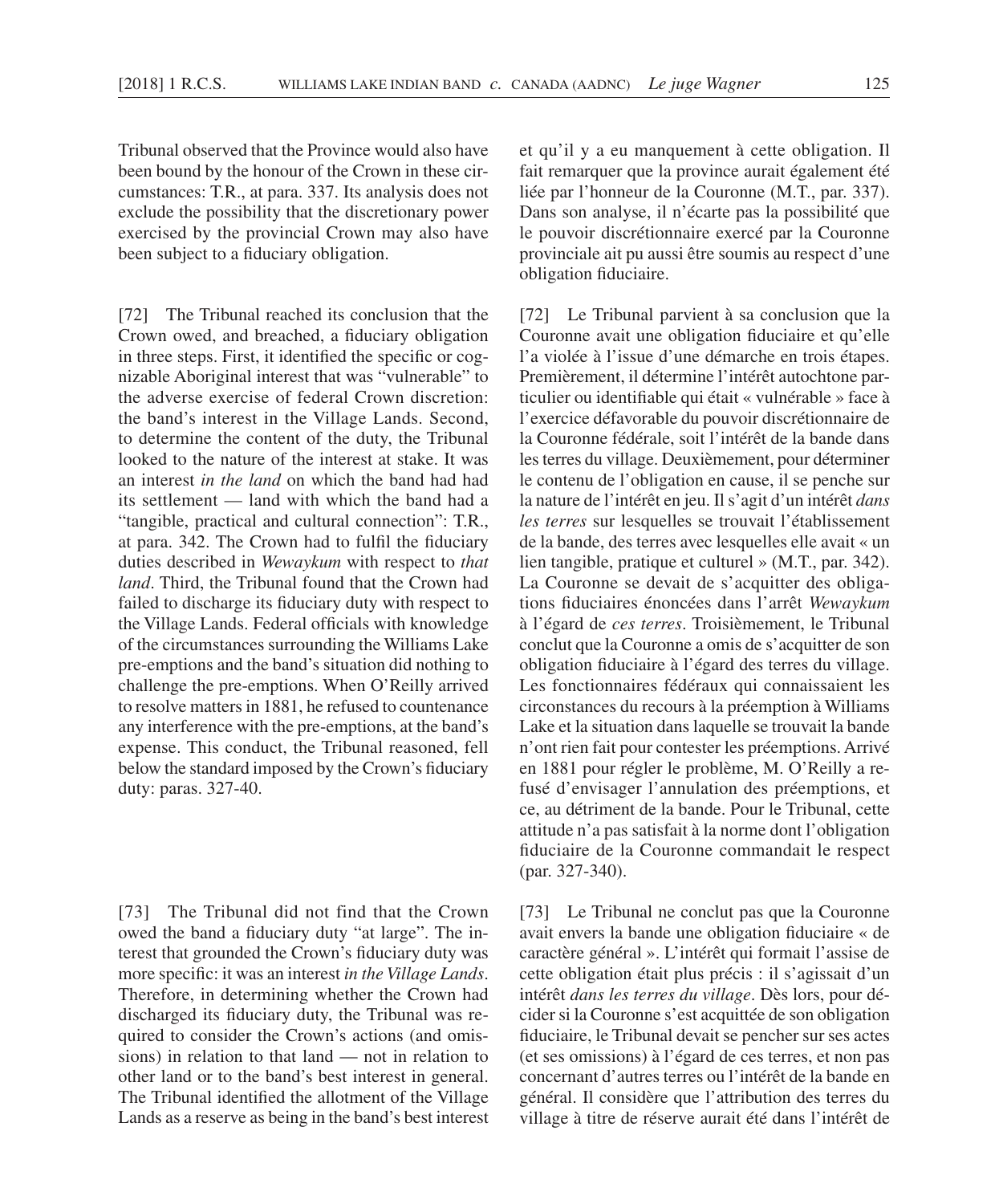as beneficiary. In so finding, the Tribunal was not saying that the band was entitled to the allotment of the Village Lands as a reserve. Nor was it saying that the federal Crown was duty-bound to deliver that result. It found that the band, as beneficiary, was entitled to expect the Crown to act with a view to its best interest when exercising discretionary power that would affect the preservation of its interest in the Village Lands. The Tribunal concluded that the Crown had breached its fiduciary duty because of the manner in which its officials conducted themselves by failing to take any available measures to secure the beneficiary's interest and by improperly giving priority to the wrongful pre- emptions. The Tribunal took issue with the *process* by which the Crown resolved the conflicting interests, not the *result* at which it arrived.

[74] As I explain below, the Tribunal's conclusion was reasonable. I will discuss each step in the Tribunal's analysis to explain why this is the case.

## (1) The Crown's Fiduciary Obligation After British Columbia's Entry Into Confederation

[75] The Tribunal relied on *Wewaykum* for the proposition that, after British Columbia's entry into Confederation, the discretion of the Crown in right of Canada in relation to Aboriginal land interests in British Columbia flowed from its position as the exclusive intermediary with the Province in relation to those interests for the purposes of the reserve creation process: *Wewaykum*, at paras. 89-91, 93 and 97; *Kitselas* (F.C.A.), at para. 67; T.R., at paras. 317-18.

[76] The Tribunal openly acknowledged that Canada's discretionary power was limited by the need for provincial cooperation and that Canada could not unilaterally create a reserve: paras. 258, 263 and 326; see also *Kitselas* (S.C.T.), at para. 146; *Akisq'nuk* (S.C.T.), at para. 240. But it was open to the Tribunal to find that a fiduciary obligation arose in the absence of complete or exclusive control, provided that the federal Crown's position as exclusive intermediary conferred a degree of control that left a cognizable

la bande *en qualité de bénéficiaire*. En tirant cette conclusion, il ne dit pas que la bande avait droit à l'attribution des terres du village à titre de réserve, ni que la Couronne fédérale avait l'obligation d'atteindre ce résultat. Il affirme que la bande, en tant que bénéficiaire, était en droit de s'attendre à ce que la Couronne agisse dans son intérêt au moment d'exercer un pouvoir discrétionnaire qui touchait la protection de son intérêt dans les terres du village. Le Tribunal conclut que la Couronne a manqué à son obligation fiduciaire à cause de la manière dont ses fonctionnaires se sont conduits — leur omission de prendre les mesures possibles pour protéger l'intérêt du bénéficiaire — et ont favorisé à tort les auteurs de préemptions irrégulières. Il remet en question le *processus* par lequel la Couronne a résolu le conflit d'intérêts, et non le *résultat* obtenu.

[74] Comme je l'explique plus loin, il s'agit d'une conclusion raisonnable. Je vais décortiquer maintenant l'analyse du Tribunal pour bien montrer que tel est le cas.

 $(1)$  L'obligation fiduciaire de la Couronne après l'adhésion de la Colombie- Britannique à la Confédération

[75] Le Tribunal s'appuie sur l'arrêt *Wewaykum* pour affirmer que, après l'adhésion de la Colombie-Britannique à la Confédération, le pouvoir discrétionnaire de Sa Majesté du chef du Canada à l'égard des intérêts autochtones dans des terres de la province découlait de sa qualité d'intermédiaire exclusif auprès de la province relativement à ces intérêts, pour les besoins du processus de création de réserves (*Wewaykum*, par. 89-91, 93 et 97; *Kitselas* (C.A.F.), par. 67; M.T., par. 317-318).

[76] Le Tribunal reconnaît expressément que le Canada a vu l'exercice de son pouvoir discrétionnaire restreint par la nécessité d'obtenir la collaboration de la province et qu'il ne pouvait créer unilatéralement une réserve (par. 258, 263 et 326; voir aussi *Kitselas* (T.R.P.), par. 146; *Akisq'nuk* (T.R.P.), par. 240). Or, il lui était loisible de statuer qu'une obligation fiduciaire avait vu le jour malgré l'absence d'un pouvoir total ou exclusif dans la mesure où la situation de la Couronne fédérale en tant qu'intermédiaire exclusif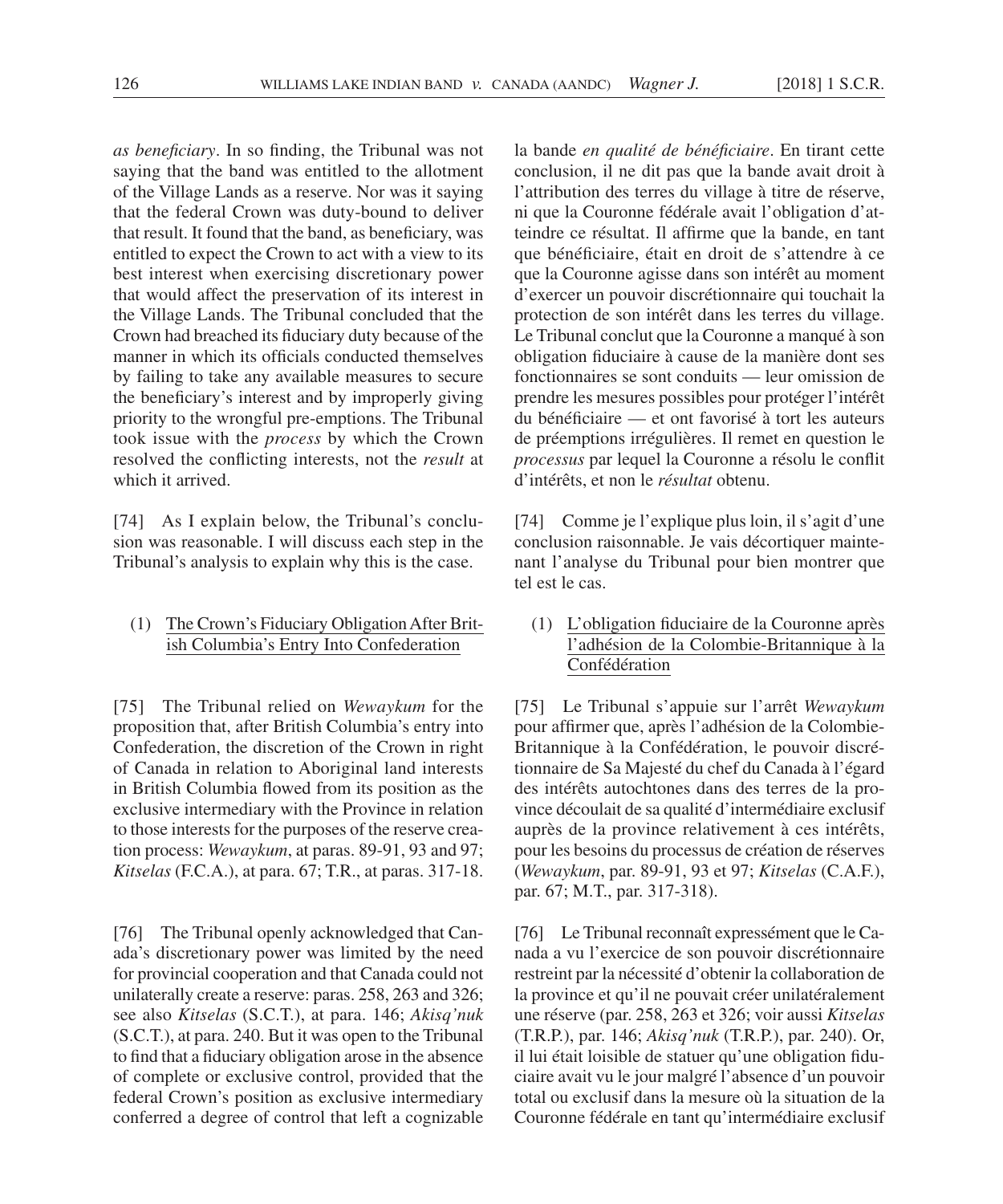Aboriginal land interest "vulnerable" to the adverse exercise of its discretion: see para. 60, above.

[77] As Cromwell J. observed in *Galambos* (at para. 84), the nature of the discretion or power in the hands of the alleged fiduciary that will suffice to attract a fiduciary obligation may be controversial in some cases. To the extent that the power wielded by officials acting on behalf of the federal Crown at the earliest stages of the reserve creation process in British Columbia gives rise to any such controversy, the Tribunal has resolved it in a manner that aligns with general principles of fiduciary law. The essential requirement is that the alleged fiduciary have scope for the exercise of some discretion or power to affect the beneficiary's interests; this is the discretion or power that is restricted by the fiduciary obligation: *Frame*, at p. 136. It is also the discretion or power whose misuse the band must still prove resulted in a compensable loss. The extent to which the claimed loss is attributable to Canada's breach, as opposed to provincial intransigence, raises questions of causation that the Tribunal has not yet had the opportunity to consider.

[78] To find a *sui generis* fiduciary obligation in relation to the Village Lands after Confederation, the only further question the Tribunal had to resolve was whether the band held an interest in the Village Lands capable of grounding one.

[79] The Tribunal reviewed the reserve creation policy implemented by federal officials under Article 13 of the *Terms of Union*. It concluded that, as under the Colony's policy, proposed reserves were to be identified and surveyed on the basis of use and occupation, to be ascertained by the Indian Reserve Commissioners in consultation with the affected Nation: paras. 237, 279-92, 300 and 308-9; see also *Wewaykum*, at paras. 24 and 65.

lui avait conféré un pouvoir dont l'étendue laissait un intérêt autochtone identifiable dans des terres « vulnérable » face à l'exercice défavorable de ce pouvoir (voir par. 60 des présents motifs).

[77] Comme le fait observer le juge Cromwell dans *Galambos* (par. 84), la nature du pouvoir discrétionnaire dont serait investi le fiduciaire et qui suffirait à faire naître une obligation fiduciaire peut parfois être controversée. Dans la mesure où le pouvoir exercé par des fonctionnaires agissant pour le compte de la Couronne fédérale aux premiers stades du processus de création de réserves en Colombie- Britannique est sujet à pareil débat, le Tribunal tranche celui-ci de manière conforme aux principes généraux du droit des fiducies. Essentiellement, le fiduciaire devait disposer de la latitude voulue pour exercer un certain pouvoir discrétionnaire touchant l'intérêt du bénéficiaire, soit le pouvoir discrétionnaire dont la portée est atténuée par le respect de l'obligation fiduciaire (*Frame*, p. 136). Il s'agit également du pouvoir discrétionnaire dont la bande doit prouver que l'exercice inadéquat a causé la perte indemnisable. La part de responsabilité du Canada dans la perte alléguée, par opposition à l'intransigeance des autorités provinciales, soulève des questions de causalité que le Tribunal n'a pas encore eu la possibilité d'examiner.

[78] Pour conclure à l'existence d'une obligation fi duciaire *sui generis* à l'égard des terres du village après l'adhésion de la Colombie- Britannique à la Confédération, le Tribunal devait seulement décider en plus si la bande détenait un intérêt dans les terres du village susceptible de faire naître une telle obligation.

[79] Le Tribunal examine la politique de création de réserves que les fonctionnaires fédéraux ont mis en œuvre au titre de l'art. 13 des *Conditions de l'adhésion*. Il conclut que, comme le prévoyait la politique coloniale, les commissaires ont délimité et arpenté les réserves proposées en fonction de l'usage et de l'occupation, lesquels étaient établis par voie de consultation de la nation concernée (par. 237, 279-292, 300 et 308-309; voir aussi *Wewaykum*, par. 24 et 65).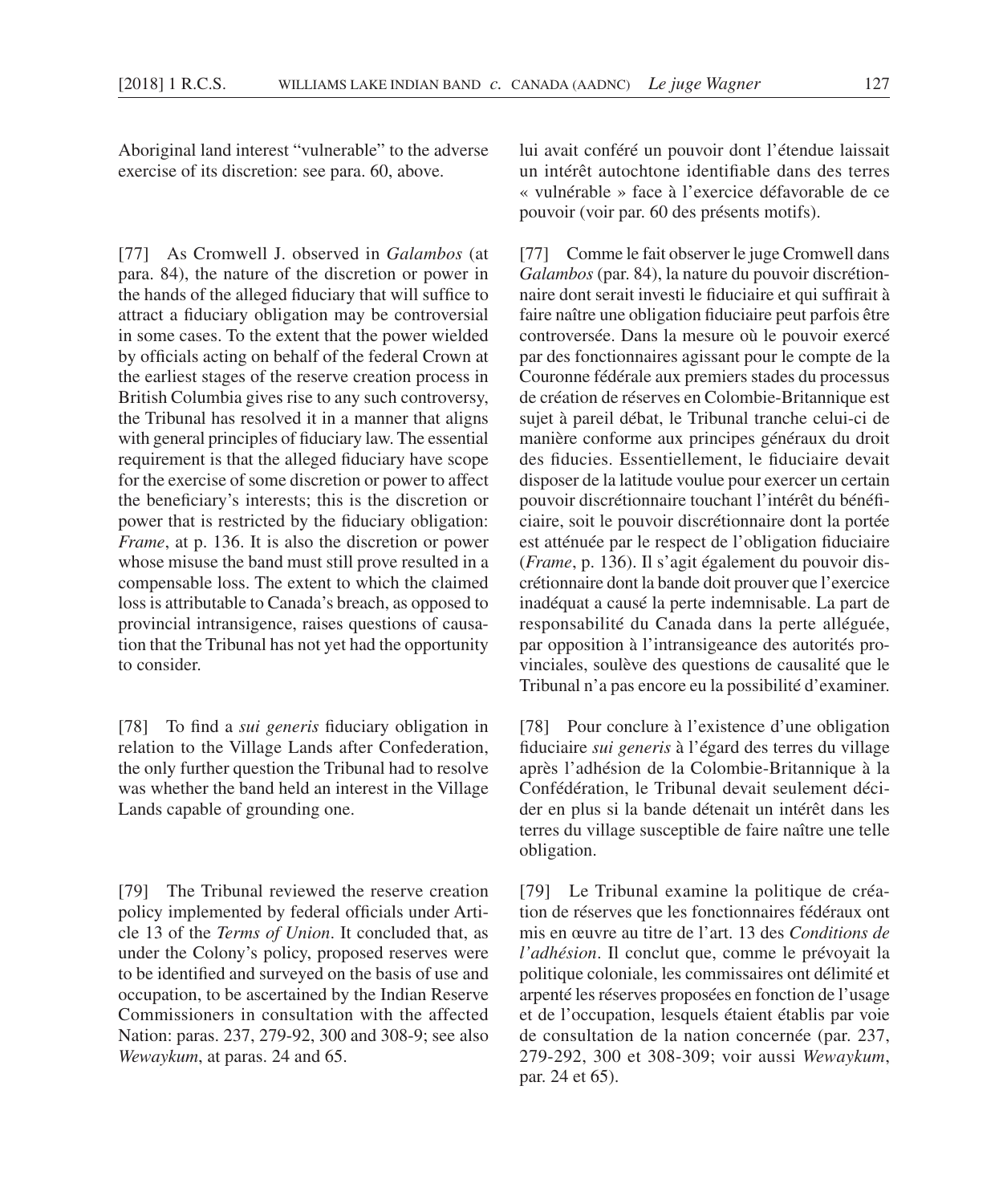[80] The Tribunal's approach to these circumstances has been to ground the Crown's fiduciary duty in interests in land "capable of being known or recognized": *Lake Babine*, at para. 172, quoting *Black's Law Dictionary* (10th ed. 2014), *sub verbo* "cognizable". The Tribunal found that the band's use and occupation of the Village Lands had established a form of Aboriginal interest in land that would have  $been$  — and was — apparent as such to the officials charged with implementing the policy: para. 237. The band's interest was therefore sufficient for the exercise of discretion by federal officials to be subject to the Crown's fiduciary duty: T.R., at para. 317; see also *Kitselas* (S.C.T.), at paras. 153-55, aff'd *Kitselas* (F.C.A.), at paras. 49, 52-54 and 67; *Akisq'nuk*, at paras. 231-38; *Lake Babine*, at para. 170.

[81] The interest at stake was "cognizable", on the Tribunal's approach, because Crown officials were in a position to know of an Aboriginal land interest and of their discretionary power to affect it as they "carr[ied] out various functions imposed by statute or undertaken pursuant to federal-provincial agreements": *Wewaykum*, at para. 91. The interest at stake also reasonably met the requirement of an independent legal entitlement. The band's collective Aboriginal interest in the land it had habitually and historically used and occupied at the time decisions about reserve creation were being made, though *recognized* in legislation and policy, had not been created by executive or legislative action.

[82] Next, the Tribunal characterized the nature and importance of that interest. By nature, it was akin to a property interest — that is, an interest *in the land* on which the band had had its settlement: T.R., at para. 321. In *Ross River* and *Wewaykum*, the interests to which the Crown's fiduciary duty in the reserve creation process attached were interests in land: *Ross River*, at paras. 68 and 77; *Wewaykum*, at paras. 93 and 97. The question before the Tribunal was whether the interest in land flowed from the administrative act of provisionally allocating a reserve or from the collective use and occupation of the land.

[80] Dès lors, pour le Tribunal, l'obligation fiduciaire de la Couronne naît d'un intérêt foncier [TRADUCTION] « qui peut être identifié ou reconnu » (*Lake Babine*, par. 172, citant le *Black's Law Dictionary* (10e éd. 2014)), sous l'entrée « *cognizable* » (en français, « identifiable »). Il estime que l'usage et l'occupation des terres du village par la bande établissaient une sorte d'intérêt autochtone dans des terres qui aurait été évident — et qui l'a été pour les fonctionnaires chargés de l'application de la politique (par. 237). La bande avait donc un intérêt suffisant pour que l'exercice du pouvoir discrétionnaire par les fonctionnaires fédéraux soit assujetti au respect de l'obligation fiduciaire de la Couronne (M.T., par. 317; voir aussi *Kitselas* (T.R.P.), par. 153-155, conf. par *Kitselas* (C.A.F.), par. 49, 52-54 et 67; *Akisq'nuk*, par. 231-238; *Lake Babine*, par. 170).

[81] Selon le Tribunal, l'intérêt en jeu était « identifi able » parce que les fonctionnaires étaient en mesure de connaître l'existence de l'intérêt autochtone dans les terres et du pouvoir discrétionnaire qui leur permettait de toucher cet intérêt lorsqu'ils « s'acquittai[en]t de diverses fonctions qui [leur] incombaient aux termes de la Loi ou d'accords fédéraux- provinciaux » (*Wewaykum*, par. 91). L'intérêt en jeu satisfaisait aussi raisonnablement à l'exigence d'un intérêt juridique indépendant. L'intérêt autochtone que détenait collectivement la bande dans les terres qu'elle utilisait et occupait habituellement et historiquement lorsqu'ont été prises les décisions relatives à la création de réserves, même s'il était *reconnu* dans la loi et dans la politique, n'était pas issu de l'exercice du pouvoir exécutif ou législatif.

[82] Le Tribunal précise ensuite la nature et l'importance de cet intérêt : il s'apparente à un intérêt de propriété, soit un intérêt *dans les terres* sur lesquelles se trouvait l'établissement de la bande (M.T., par. 321). Dans les affaires *Ross River* et *Wewaykum*, l'intérêt à l'égard duquel la Couronne avait une obligation fiduciaire pour la création de réserves était l'intérêt dans des terres (*Ross River*, par. 68 et 77; *Wewaykum*, par. 93 et 97). En l'espèce, le Tribunal était appelé à décider si l'intérêt dans les terres découlait de l'acte administratif d'attribuer provisoirement une réserve ou de l'usage et de l'occupation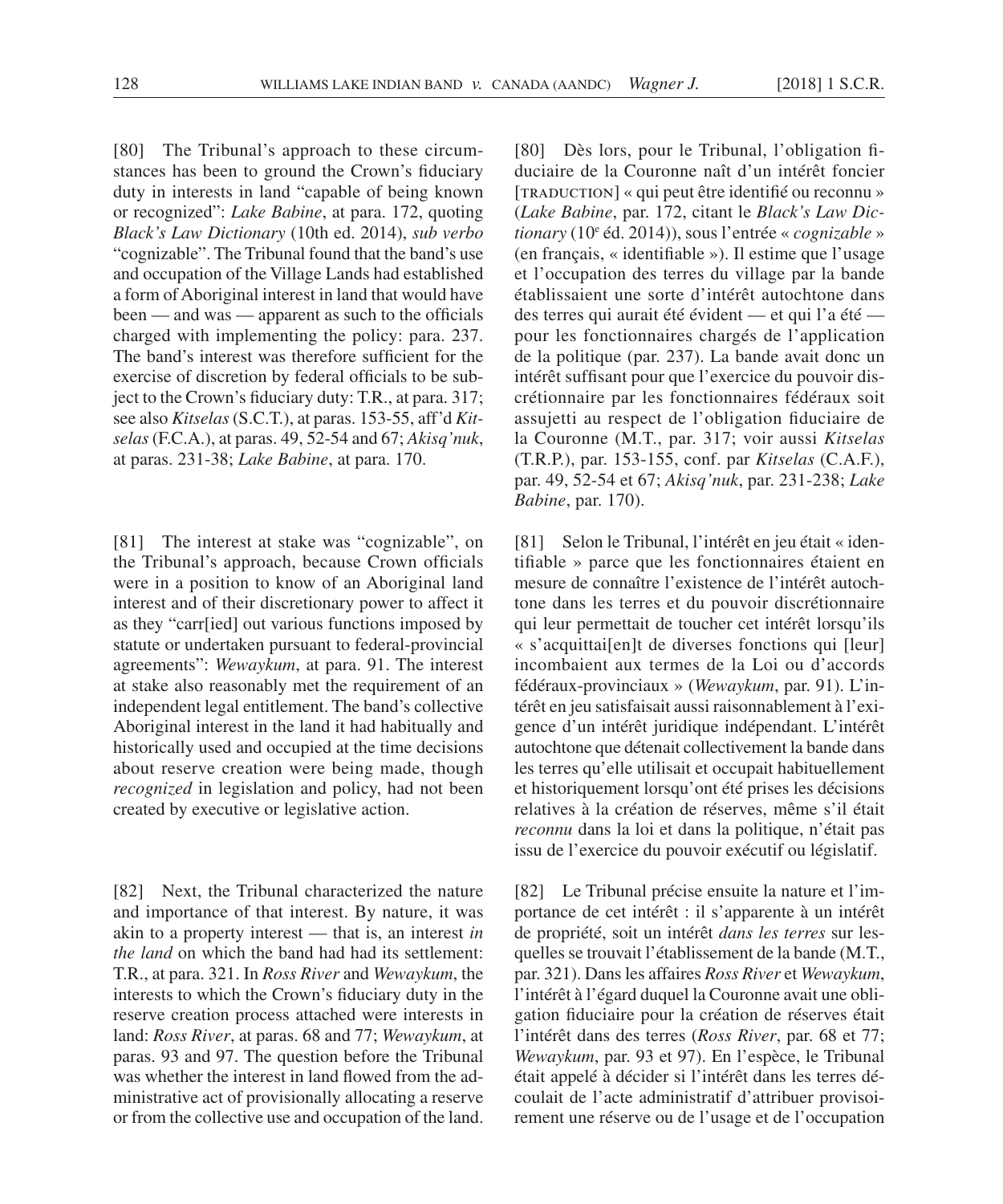In light of the emphasis on land in those cases, as well as the principles in *Guerin* and *Manitoba Metis Federation*, the Tribunal reasonably found that the band's interest was anchored in the latter and that the subject matter of the fiduciary obligation was not a general interest in obtaining a reserve.

[83] As for the importance of the interest asserted, the Tribunal noted that it was an interest in the land from which the band had sustained itself, to which it had a "tangible, practical and cultural connection" and that formed part of its traditional territory: paras. 267, 317 and 342. The Tribunal compared these circumstances to those in *Wewaykum*, where the bands had no prior interest in the land in issue. Indeed, as relative newcomers, they had no greater interest than the settlers with whom they came into conflict: *Wewaykum*, at paras. 95-96. The Tribunal tailored the content of Canada's fiduciary duty to the strength of the band's interest in the Village Lands. This reflects a reasonable understanding of the relationship between the interest at stake and the content of the duty. It was open to the Tribunal to consider the differences between the band's interest in the Village Lands and other interests previously recognized by this Court at the stage of determining the duty's content.

[84] My colleague Justice Brown and I part company over whether it was reasonable for the Tribunal to identify the specific Aboriginal interest at stake, in relation to which the Crown's duties as fiduciary were owed, as the band's interest in the Village Lands: Brown J.'s reasons, at para. 175. The basis for Justice Brown's objection is that the words "policy as liberal" are to be interpreted flexibly such that Article 13 obliged Canada only to meet a benchmark of liberality, combined with the need to accord the Crown a measure of latitude in reconciling competing interests during the reserve creation process: *Wewaykum*, at paras. 96-97; see also *Jack v. The Queen*, [1980] 1 S.C.R. 294.

[85] I gather that, in Justice Brown's view, the Tribunal ought to have characterized the subject matter of the Crown's duty more broadly: the Crown collectifs de ces terres. Vu l'accent mis sur les terres dans ces arrêts, de même que les principes dégagés dans *Guerin* et *Manitoba Metis Federation*, le Tribunal conclut raisonnablement que l'intérêt de la bande prend appui sur l'usage et l'occupation collectifs et que l'objet de l'obligation fiduciaire n'est pas un intérêt général dans l'obtention d'une réserve.

[83] En ce qui concerne l'importance de l'intérêt revendiqué, le Tribunal indique qu'il vise les terres dont la bande tirait sa subsistance, avec lesquelles elle avait un « lien tangible, pratique et culturel » et qui faisaient partie de son territoire traditionnel (par. 267, 317 et 342). Il compare cette situation à celle considérée dans l'affaire *Wewaykum*, où les bandes n'avaient pas d'intérêt préalable dans les terres en cause. En effet, leur arrivée étant relativement récente, leur intérêt n'était pas plus grand que celui des colons auxquels elles s'opposaient (*Wewaykum*, par. 95-96). Le Tribunal adapte donc le contenu de l'obligation fi duciaire du Canada à la fermeté de l'intérêt de la bande dans les terres du village. Sa démarche traduit une interprétation raisonnable du rapport entre l'intérêt en jeu et le contenu de l'obligation. Il lui était loisible de tenir compte des différences entre l'intérêt de la bande dans les terres du village et les autres intérêts préalablement reconnus par la Cour au moment de déterminer le contenu de l'obligation.

[84] Mon collègue le juge Brown et moi différons d'opinion sur la question de savoir s'il est raisonnable que le Tribunal considère que l'intérêt autochtone particulier en jeu (et relativement auquel la Couronne avait des obligations fiduciaires) est l'intérêt de la bande dans les terres du village (motifs du juge Brown, par. 175). Mon collègue fait valoir que les mots « ligne de conduite aussi libérale » doivent être interprétés avec souplesse de sorte que l'art. 13 contraigne seulement le Canada à se montrer libéral, ce qui s'ajoute à la nécessité de reconnaître à la Couronne une certaine latitude pour la conciliation d'intérêts concurrents dans le cadre du processus de création de réserves (*Wewaykum*, par. 96-97; voir aussi *Jack c. La Reine*, [1980] 1 R.C.S. 294).

[85] Je comprends que, pour le juge Brown, le Tribunal aurait dû définir l'objet de l'obligation fiduciaire de la Couronne de manière plus générale :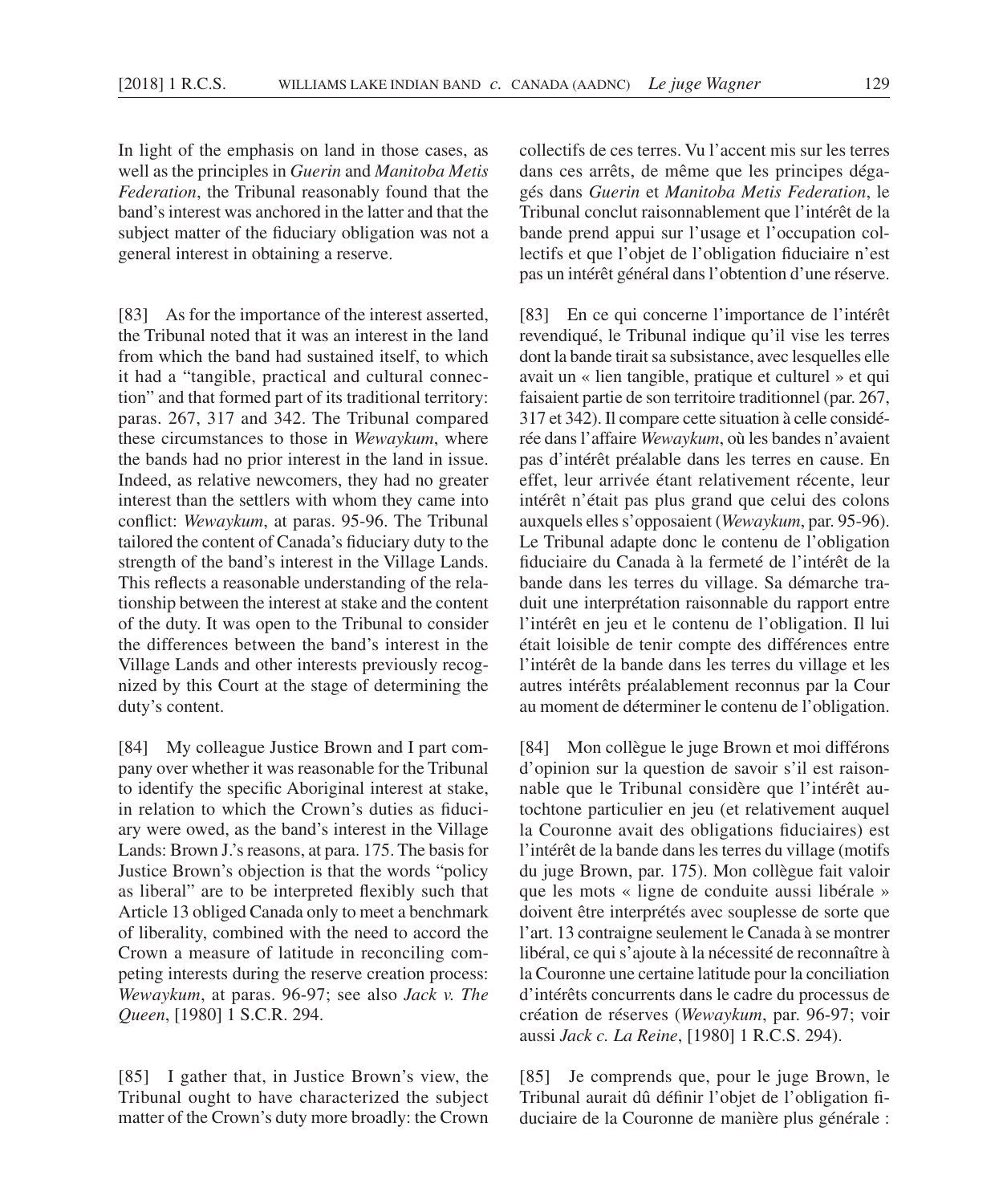had a duty to create a reserve in a manner and place that were consistent with a general assessment of the band's best interests. Perhaps the Tribunal could have reconciled this characterization of the underlying interest with the principle that the interest at stake must not be created by either executive or legislative action. However, the question on judicial review is not whether it was open to the Tribunal to identify and characterize the interest at stake differently. The question is whether the approach the Tribunal adopted was reasonable.

[86] Justice Brown suggests that it was not. The need for flexibility forecloses both the Tribunal's identification of an Aboriginal interest in specific lands as the subject matter of the Crown's fiduciary duty and its resulting determination that the "best interest" of the band as *beneficiary* lay in the preservation of that interest through its allotment as a reserve.

[87] I respectfully disagree with the suggestion that the Tribunal did an end-run around this Court's jurisprudence and the distribution of powers and responsibilities under the *Terms of Union* when it found that the band had a cognizable Aboriginal interest in the Village Lands and defined Canada's fiduciary obligation in relation to that interest. I appreciate Justice Brown's concern that Canada should not be obliged to carry out a policy it never committed itself to carry out. However, I stress that neither Canada's constitutional obligation to create reserves according to a particular policy, nor the Province's obligation to convey land for that purpose, is before us. The question is not whether the band was entitled to the allotment of the Village Lands as a reserve — either under the *Terms of Union* or as a consequence of Canada's fiduciary obligation. The breach of fiduciary obligation at issue in this appeal is not Canada's failure to deliver that particular result: Brown J.'s reasons, at para. 169.

[88] The question before us concerns the Crown's common law fiduciary duties, which the Tribunal found to arise out of its relationship with the band.

elle avait l'obligation de créer une réserve selon des modalités et à un endroit qui se conciliaient avec une appréciation générale de l'intérêt de la bande. Le Tribunal aurait peut-être pu concilier cette définition de l'intérêt sous- jacent avec le principe voulant que l'intérêt en jeu ne doive pas être issu de l'exercice du pouvoir exécutif ou du pouvoir législatif. Or, l'objet du contrôle judiciaire n'est pas de savoir si le Tribunal est admis à déterminer et à définir l'intérêt en jeu de manière différente, mais bien si son approche est raisonnable.

[86] Le juge Brown indique que tel n'est pas le cas. La souplesse nécessaire fait obstacle tant à la détermination par le Tribunal d'un intérêt autochtone dans des terres en particulier qui constitue l'objet de l'obligation fiduciaire de la Couronne qu'à la détermination qui s'ensuit de ce qui est « dans l'intérêt » de la bande en tant que *bénéficiaire*, à savoir la protection de cet intérêt par l'attribution des terres à titre de réserve.

[87] Je m'inscris respectueusement en faux contre l'idée que le Tribunal contourne la jurisprudence de la Cour et la répartition des pouvoirs et des obligations issue des *Conditions de l'adhésion* lorsqu'il conclut que la bande avait un intérêt autochtone identifiable dans les terres du village et qu'il définit l'obligation fiduciaire du Canada en fonction de cet intérêt. Je conviens volontiers avec le juge Brown que le Canada ne devrait pas être tenu d'appliquer une politique qu'il ne s'est jamais engagé à mettre en œuvre. Cependant, je souligne que ni l'obligation constitutionnelle du Canada de créer des réserves conformément à une politique donnée, ni l'obligation de la province de céder des terres à cette fin ne font l'objet du pourvoi. La question n'est pas de savoir si la bande avait le droit de se voir attribuer les terres du village à titre de réserve, que ce soit suivant les *Conditions de l'adhésion* ou en raison de l'obligation fi duciaire du Canada. La violation de l'obligation fiduciaire qui fait l'objet du pourvoi n'est pas l'omission du Canada d'arriver à ce résultat précis (motifs du juge Brown, par. 169).

[88] Ce sur quoi il nous faut statuer ce sont les obligations fiduciaires de la Couronne en common law, des obligations qui, selon le Tribunal, tirent leur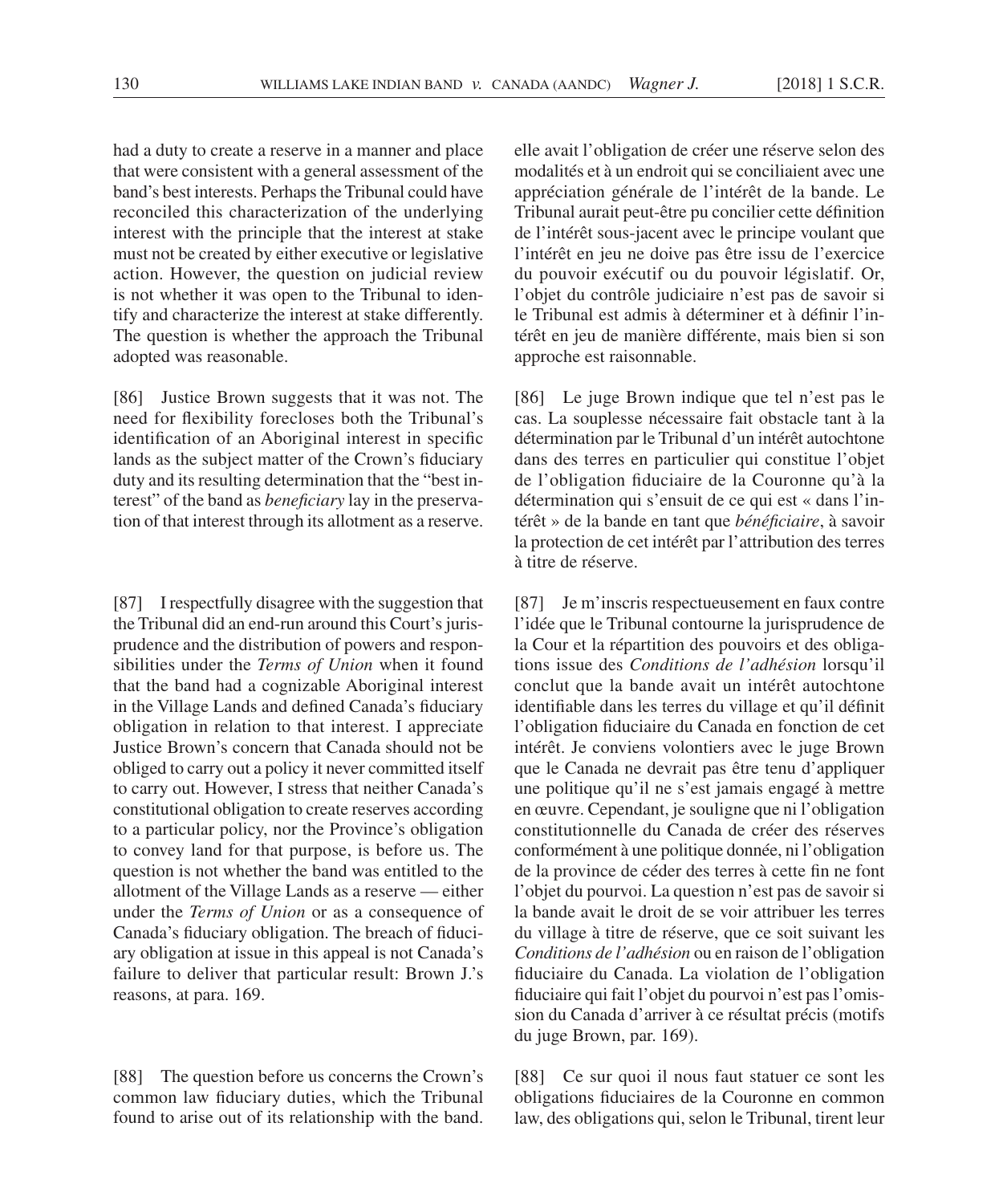Officials were obliged to ensure that their actions, decisions and judgments that would affect the band's interest met "the ethical standards required of a fiduciary in the context of the Crown and Aboriginal peoples": *Wewaykum*, at para. 80. The relevant breach here is the failure of Crown officials to meet the applicable standard of conduct in exercising their discretionary power to affect the beneficiary's interest. I agree with Justice Brown that the assessment of the fiduciary's conduct and decisions must take into account the Crown's competing obligations. However, in *Wewaykum*, this Court indicated that flexibility is to be given effect in determining the *content* of the Crown's fiduciary obligation, not in identifying the beneficiary's interest in relation to which it is owed: *Haida Nation*, at para. 18.

[89] The band either had a "cognizable" interest in the Village Lands, over which the Crown had discretionary control, or it did not. If it did, then the Crown was obliged to meet the prescribed fiduciary standard of conduct *in relation to that interest* — not some other interest. It is certainly true that, prior to reserve creation, the Crown's actions may need to take account of competing interests in relation to the land. But if we accept that the Tribunal reasonably identified the interest at stake as an interest in specific land, a reviewing court cannot intervene on the basis that the band's best interest lay in the allocation of a reserve elsewhere. To do so would disregard the nature and importance of the specific interest the Tribunal identified at the first step of its analysis.

## (2) The Content of the Crown's Fiduciary Obligation and the Breach of That Obligation

[90] To determine what the content of the Crown's fiduciary obligation was and whether it was breached, the Tribunal considered all of the circumstances, including by: (1) identifying the band's "best interest", not writ large, but as beneficiary of a fiduciary duty origine de la relation de la Couronne avec la bande. Les fonctionnaires devaient faire en sorte que leurs actes, leurs décisions et l'exercice de leur jugement qui touchaient l'intérêt de la bande satisfassent aux « normes éthiques que doit respecter un fiduciaire dans le contexte des rapports entre la Couronne et les peuples autochtones » (*Wewaykum*, par. 80). En l'espèce, la violation consiste dans l'omission des fonctionnaires de respecter la norme de conduite applicable à l'exercice d'un pouvoir discrétionnaire touchant l'intérêt du bénéficiaire. Je conviens avec le juge Brown que l'appréciation de la conduite et des décisions du fiduciaire doit prendre en considération les obligations concurrentes de la Couronne. Toutefois, dans *Wewaykum*, la Cour dit que la souplesse s'impose pour déterminer le *contenu* de l'obligation fiduciaire de la Couronne, non pour déterminer l'intérêt du bénéficiaire en fonction duquel la Couronne doit s'acquitter de cette obligation (*Nation haïda*, par. 18).

[89] Soit la bande avait un intérêt « identifiable » dans les terres du village, à l'égard duquel la Couronne exerçait un pouvoir discrétionnaire, soit elle n'en avait pas. Si elle avait un tel intérêt, la Couronne était alors tenue de respecter la norme de conduite applicable au fiduciaire *relativement à cet intérêt*, et non un autre. Avant la création de réserves, la Couronne pouvait sans conteste tenir compte, dans l'accomplissement de ses actes, d'intérêts concurrents relatifs aux terres. Or, à supposer que le Tribunal considère raisonnablement que l'intérêt en jeu correspond à un intérêt dans des terres précises, la cour de révision ne peut intervenir au motif qu'il était dans l'intérêt de la bande de se voir attribuer une réserve ailleurs. Intervenir équivaudrait à faire fi de la nature et de l'importance de l'intérêt précis que le Tribunal a déterminé à la première étape de son analyse.

(2) Le contenu de l'obligation fiduciaire de la Couronne et la violation de cette obligation

[90] Pour déterminer le contenu de l'obligation fiduciaire de la Couronne et décider de sa violation ou de sa non- violation, le Tribunal considère toutes les circonstances, ce qui comprend (1) ce qui est « dans l'intérêt » de la bande, non pas en général,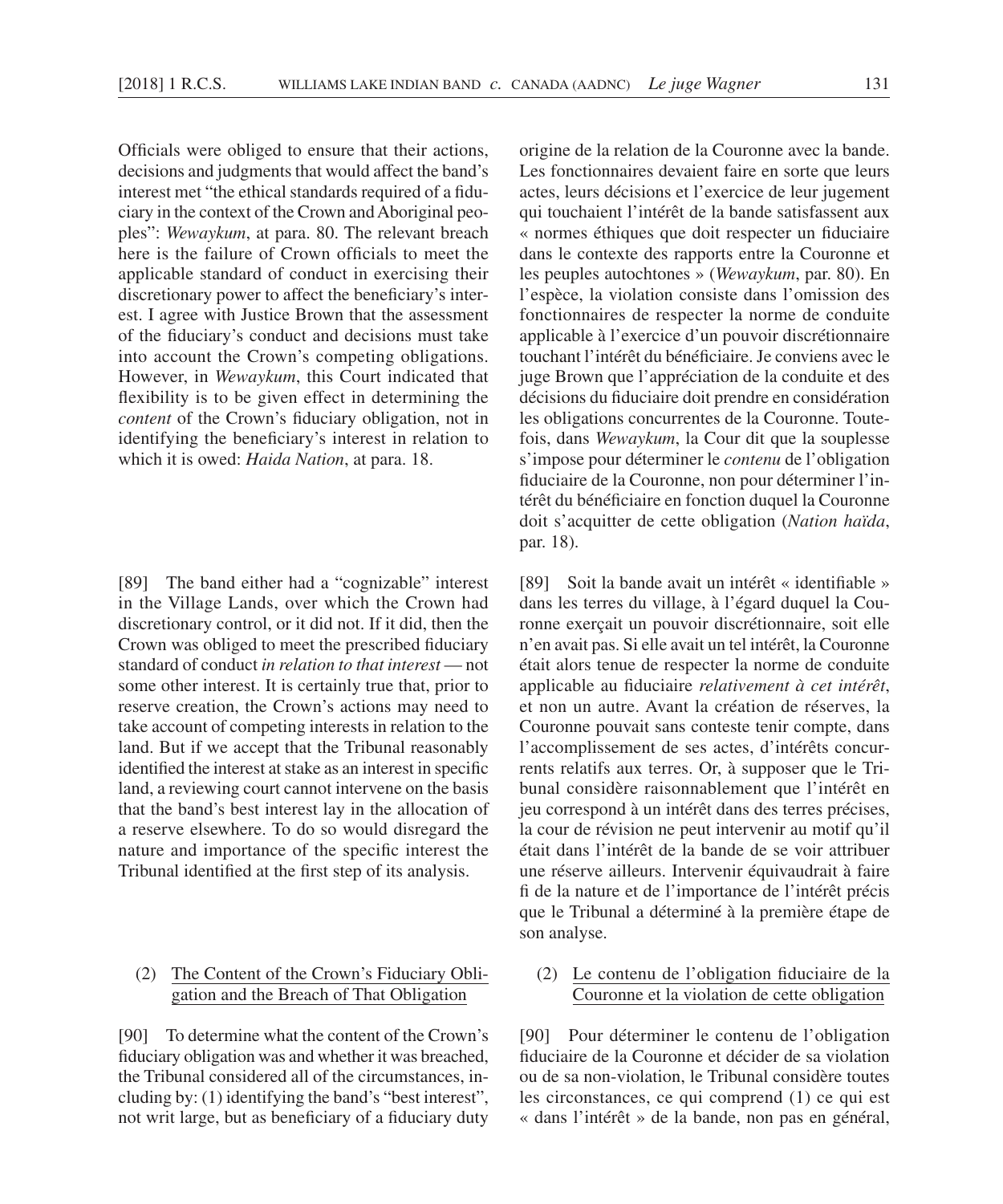owed in relation to an Aboriginal interest in specific lands (T.R., at paras. 320-21); (2) considering the conflicting interests that stood to be adversely affected by the pursuit of the beneficiary's best interest (the unlawful pre-emptions) (T.R., at paras. 327, 331 and 338-39); and (3) ascertaining whether the Crown as fiduciary acted with reference to the beneficiary's best interest, reasonably reconciled with its public obligations (T.R., at para. 339; *Wewaykum*, at paras. 96-97).

[91] In my view, the Tribunal's findings on each of these points provide a reasonable basis for concluding that the inaction of Crown officials prior to 1881 and the judgment O'Reilly displayed when he eventually allotted a reserve to the band elsewhere fell short of fulfilling the Crown's fiduciary obligation. As I will now explain, the suggestions that have been raised to the contrary fail to show the Tribunal appropriate deference.

[92] First, I note Justice Brown's suggestion that the Tribunal unreasonably required Canada to "have exhausted all avenues — whether they really existed or not — of securing the Village Lands as a reserve": para. 173. The lengths to which federal officials were duty-bound to go in an effort to have the preemptions set aside is a heavily fact-based inquiry. With respect, reweighing the evidence to fill in gaps in the Tribunal's analysis by imputing this position to it is not in keeping with an attitude of "respectful attention".

[93] Second, and more fundamentally, the Tribunal's assessment of the Crown's conduct is impugned on the grounds that it was premised on an unsubstantiated view of the band's best interest one that was unreasonably divorced from the band's own view of its interests at the time, the reality of uncooperative provincial officials and the band's urgent need for arable land. If not for this flawed starting premise, it is suggested, the Tribunal would have had to consider O'Reilly's allocation of the Bates Estate

mais à titre de bénéficiaire d'une obligation fiduciaire liée à un intérêt autochtone dans des terres précises (M.T., par. 320-321), (2) les intérêts conflictuels susceptibles d'être touchés défavorablement par la recherche de l'intérêt du bénéficiaire (les préemptions illégales) (M.T., par. 327, 331 et 338-339) et  $(3)$  la question de savoir si, en tant que fiduciaire, la Couronne a agi en tenant compte de l'intérêt du bénéficiaire après conciliation raisonnable de celui-ci avec ses obligations envers la population en général (M.T., par. 339; *Wewaykum*, par. 96-97).

[91] À mon sens, les conclusions du Tribunal sur chacun de ces points offrent une assise raisonnable pour décider que l'inaction des fonctionnaires jusqu'en 1881 et le jugement exercé par M. O'Reilly lorsqu'il a ultérieurement attribué d'autres terres à la bande ont constitué des manquements à l'obligation fiduciaire de la Couronne. Comme je l'explique ci- après, les prétentions formulées à l'effet contraire témoignent de l'absence de la déférence à laquelle a droit le Tribunal.

[92] D'abord, je relève l'affirmation du juge Brown selon laquelle le Tribunal exigerait déraisonnablement que le Canada ait « emprunt[é] toutes les avenues envisageables — qu'elles aient véritablement existé ou non — pour faire en sorte que les terres du village deviennent une réserve » (par. 173). L'étendue des efforts requis des fonctionnaires fédéraux pour faire annuler les préemptions dépend en grande partie de l'appréciation ou de l'interprétation des faits. En tout respect, soupeser à nouveau la preuve afin de combler les lacunes de l'analyse du Tribunal en lui attribuant un tel point de vue n'est pas conforme à la manifestation d'une « attention respectueuse ».

[93] Ensuite, plus fondamentalement, on reproche à l'appréciation que fait le Tribunal des actes de la Couronne de reposer sur une perception non étayée de ce qui était dans l'intérêt de la bande, une perception déraisonnablement dissociée de la perception de son intérêt par la bande elle-même à l'époque, de la réticence des fonctionnaires provinciaux et du besoin urgent de terres arables pour la bande. N'eût été ce postulat lacunaire, fait-on valoir, le Tribunal n'aurait eu d'autre choix que de tenir compte de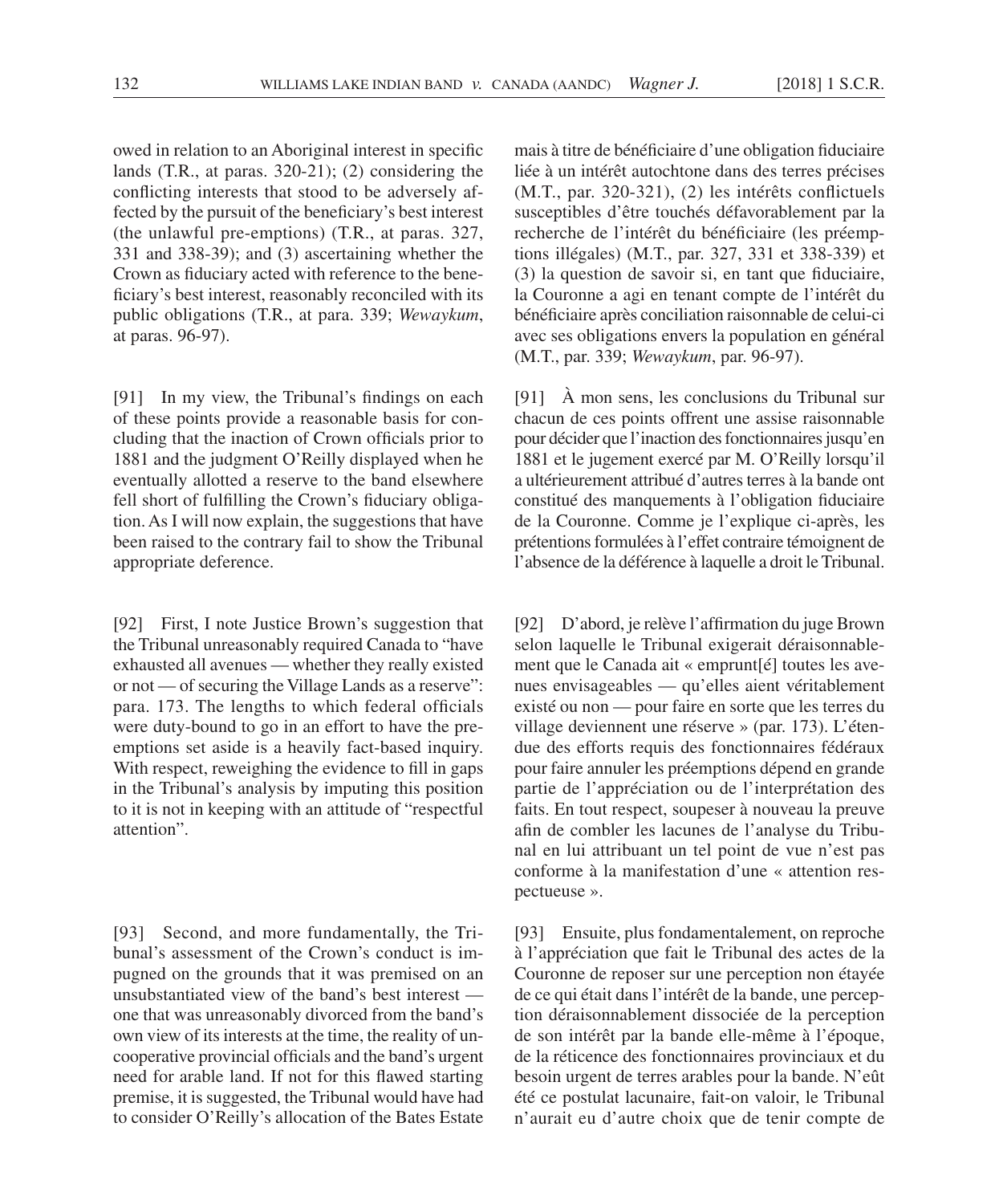to the band in 1881, as well as other measures taken in accordance with the band's wishes, to determine whether the Crown had discharged its fiduciary obligation: Brown J.'s reasons, at paras. 176-77. Had it done so, it would have found that Canada, in its dealings with the band relating to the Village Lands, met the required standard of fiduciary conduct by any reasonable measure.

[94] These criticisms of the Tribunal's decision share a common starting point: that the focus of the Tribunal's assessment should have been the band's best interest writ large. Regardless of the validity of such an approach, the Tribunal saw the matter differently: the "subject matter" of the fiduciary obligation was a specific type of interest (an interest in land based on use and occupation) in specific land (the Village Lands).

[95] In the Tribunal's view, the band was the beneficiary of a fiduciary obligation owed in respect of an interest in land. As stated above, for the purpose of applying the fiduciary duties described in *Wewaykum* to these circumstances, the Tribunal had to identify the band's best interest, not writ large, but as beneficiary of a fiduciary obligation owed in relation to a specific interest in the Village Lands. That is precisely what it did. This explains why the proposition that the best interest of the band lay in the allotment of those lands as a reserve was not a "bald statement": F.C.A. reasons, at para. 99; see also Brown J.'s reasons, at para. 168. That characterization implies that the Tribunal made a factual assessment without any evidentiary basis.

[96] On the contrary, the Tribunal's proposition that the band's best interest lay in the allotment of the Village Lands as a reserve was one step in its legal analysis — a corollary of its determination that the interest at stake was in the Village Lands specifically, not in the provision of a reserve generally. In other words, it followed from the Tribunal's finding that the band had an interest in land that was vulnerable to the exercise of a discretion that, if used improperly, would result in a grant of fee simple title overtaking l'attribution à la bande par M. O'Reilly du domaine de Bates en 1881, ainsi que d'autres mesures prises selon les vœux exprimés par la bande, pour décider si la Couronne s'était acquittée ou non de son obligation fiduciaire (motifs du juge Brown, par. 176-177). L'eût-il fait, il aurait estimé que, dans ses interactions avec la bande au sujet des terres du village, le Canada avait satisfait à la norme de conduite à laquelle un fiduciaire est tenu selon toute mesure raisonnable.

[94] Ces critiques de la décision du Tribunal ont un même point de départ, à savoir que l'appréciation du Tribunal aurait dû s'attacher à l'intérêt de la bande en général. Que leur auteur ait raison ou non, le Tribunal voit les choses différemment. Pour lui, l'« objet » de l'obligation fiduciaire s'entend d'un type précis d'intérêt (un intérêt foncier issu de l'usage et de l'occupation) dans des terres précises (les terres du village).

[95] Le Tribunal estime que la bande est le bénéficiaire d'une obligation fiduciaire à l'égard d'un intérêt foncier. Rappelons que pour appliquer à ce cas de figure les obligations fiduciaires énoncées dans *Wewaykum*, le Tribunal devait déterminer ce qui était dans l'intérêt de la bande, non pas en général, mais en tant que bénéficiaire d'une obligation fiduciaire afférente à un intérêt particulier dans les terres du village. C'est exactement ce qu'il fait. C'est pourquoi l'affirmation que l'intérêt de la bande réside dans l'attribution de ces terres à titre de réserve n'est pas qu'une « [affirmation laconique] » (motifs de la C.A.F., par. 99; voir aussi motifs du juge Brown, par. 168), une qualification qui suppose que le Tribunal a procédé à une appréciation des faits sans disposer d'éléments de preuve à l'appui.

[96] Au contraire, l'affirmation du Tribunal selon laquelle l'intérêt de la bande résidait dans l'attribution des terres du village à titre de réserve constitue une étape de son analyse juridique et découle de sa conclusion voulant que l'intérêt en jeu corresponde précisément à l'attribution des terres du village, et non de manière générale à l'attribution d'une réserve. En d'autres termes, il s'ensuit que, pour le Tribunal, la bande détenait dans ces terres un intérêt vulnérable face à l'exercice d'un pouvoir discrétionnaire qui,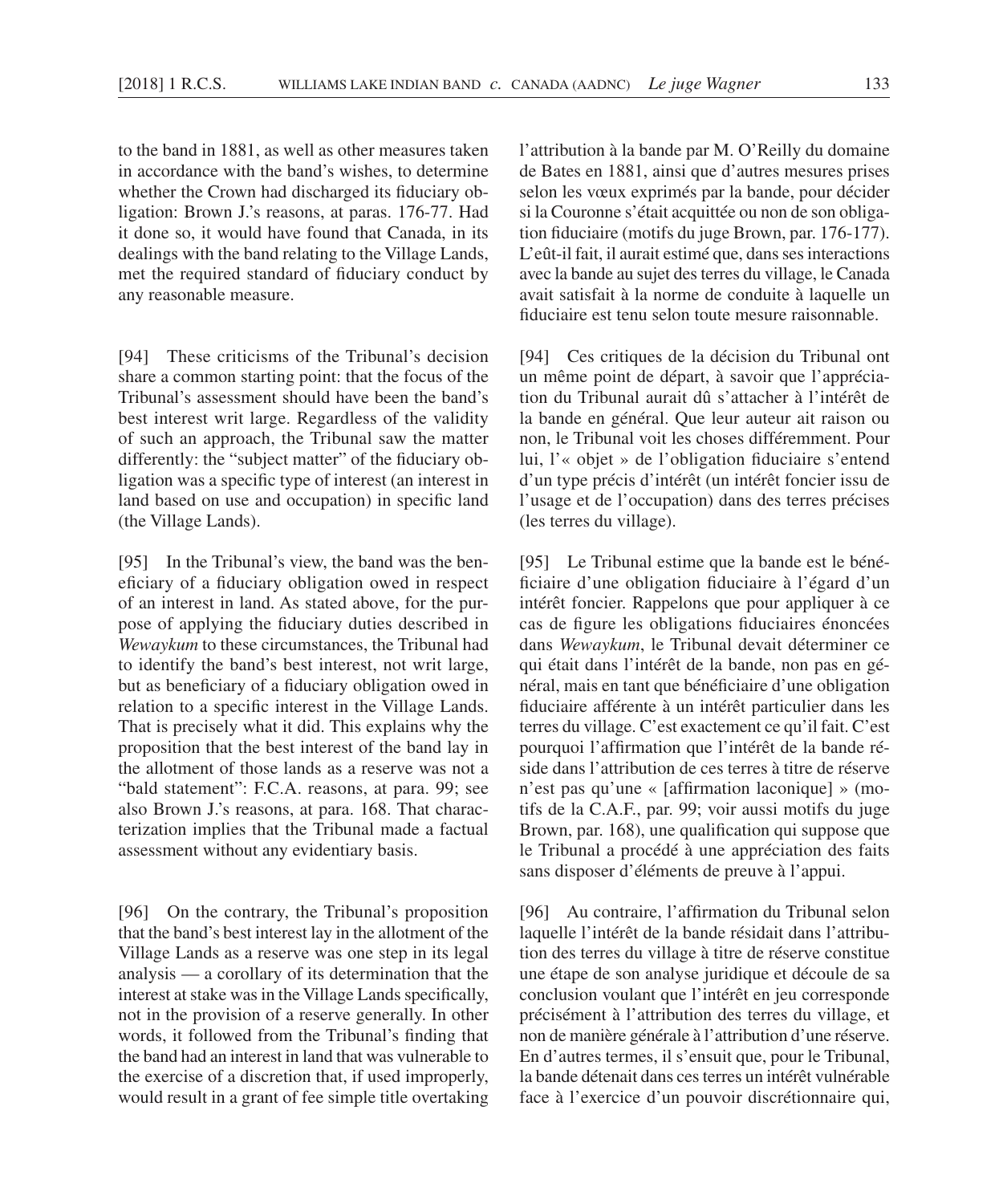the band's independent legal entitlement to use and occupation of that land.

[97] The method available to Crown officials to protect the beneficiary's interest in land from that fate was, on a more permanent basis, to seek to have the land allotted as a reserve: T.R., at para. 322. On an immediate basis, it was to seek enforcement of provincial protection for Indian settlements: T.R., at para. 326. Crown officials knew that the preemptions contravened the applicable legislation. Having received assurances from the Province that a "sure and speedy remedy" was available, they did not attempt to make use of that remedy to preserve the band's interest in land. Since the alternative was for the band to be permanently deprived of that interest, it was reasonable for the Tribunal to conclude that ordinary prudence required federal Crown officials to do so: para. 328.

[98] Because the beneficiary does not hold a full legal interest in the lands, the *sui generis* fiduciary duty described in *Wewaykum* is limited, as the Tribunal acknowledged: paras. 264-67. This limit exists to take into account the Crown's broader obligations: *Wewaykum*, at para. 96; see also *Haida Nation*, at para. 18. The question is whether the Tribunal failed to give effect to it by finding a breach based on O'Reilly's refusal to countenance any interference with "white men's rights".

[99] The Tribunal recognized that O'Reilly was obliged to take into account the interests of settlers when selecting land to be allotted for a reserve. However, the only competing interests for which O'Reilly had to account were interests in the land that was the subject of the Crown's discretionary control and fiduciary duty — the Village Lands. These interests were, on the one hand, the band's "tangible, practical and cultural" interest in the Village Lands, recognized under colonial and provincial law as protected, and, s'il était inadéquat, pouvait conférer un titre en fief simple qui l'emporte sur l'intérêt juridique indépendant de la bande lui conférant un droit d'usage et d'occupation de ces terres.

[97] Le moyen dont disposaient les fonctionnaires fédéraux pour éviter un tel sort à l'intérêt du bénéficiaire dans les terres consistait, dans une optique permanente, à demander l'attribution des terres à titre de réserve (M.T., par. 322). Dans l'immédiat, ils pouvaient s'efforcer de faire respecter les dispositions provinciales sur la protection des établissements indiens (M.T., par. 326). Les fonctionnaires fédéraux savaient que les préemptions contrevenaient aux lois applicables. Ayant reçu de la province l'assurance d'un « règlement rapide », ils n'ont pas tenté de faire appliquer la loi pour protéger l'intérêt de la bande dans les terres. Dans la mesure où l'autre possibilité était la perte à jamais de cet intérêt par la bande, il est raisonnable que le Tribunal conclue que la prudence minimale exigeait des fonctionnaires fédéraux qu'ils prennent des mesures en ce sens (par. 328).

[98] Le bénéficiaire n'étant pas, à l'égard des terres en cause, pleinement titulaire d'un intérêt en common law, l'obligation fiduciaire *sui generis* décrite dans l'arrêt *Wewaykum* a une portée restreinte — ce que reconnaît le Tribunal (par. 264-267). La portée de cette obligation est atténuée pour tenir compte des obligations de la Couronne envers la population en général (*Wewaykum*, par. 96; voir aussi *Nation haïda*, par. 18). La question est dès lors de savoir si le Tribunal omet de donner effet à cette réalité lorsqu'il conclut à l'existence d'une violation au motif que M. O'Reilly a refusé d'envisager tout empiètement sur les « droits des hommes blancs ».

[99] Le Tribunal reconnaît que, lorsqu'il a choisi les terres à attribuer à titre de réserve, M. O'Reilly avait l'obligation de tenir compte des intérêts des colons. Cependant, les seuls intérêts concurrents dont M. O'Reilly devait tenir compte étaient les intérêts dans les terres qui étaient soumises au pouvoir discrétionnaire et à l'égard desquelles la Couronne avait une obligation fiduciaire, soit les terres du village. Ces intérêts étaient, d'une part, l'intérêt « tangible, pratique et culturel » de la bande dans les terres du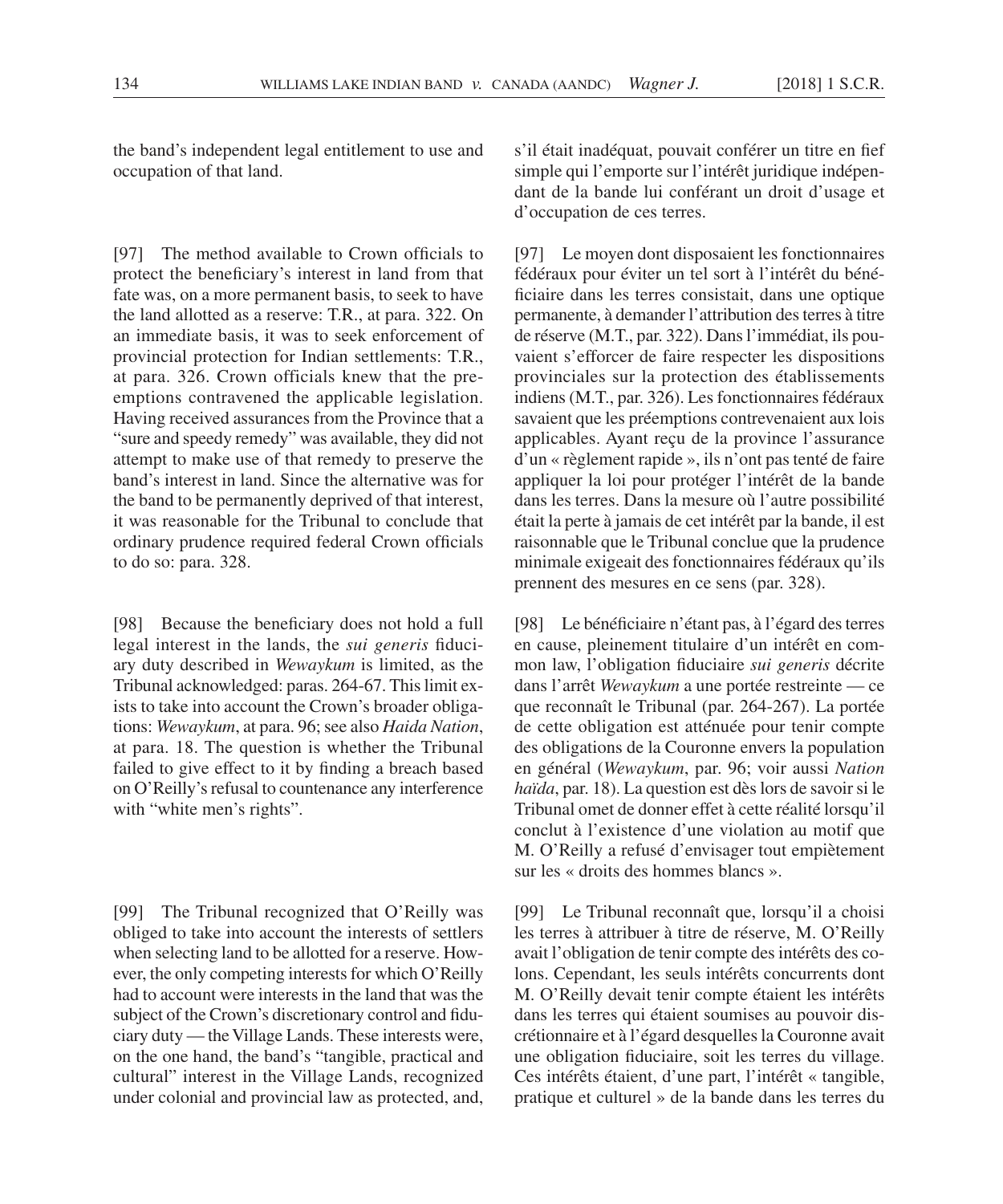on the other, Pinchbeck's interest in his unlawful pre-emptions.

[100] The Crown's fiduciary duty was to reconcile those interests fairly: *Osoyoos Indian Band*, at para. 53; *Wewaykum*, at paras. 96-97 and 103-4. Each instance in which settlers and Indigenous peoples looked to the Crown for "a fair resolution of their dispute" (*Wewaykum*, at para. 96) will be different. The Tribunal is well positioned to familiarize itself with the historical context as a whole, including the conditions under which pre-emptions were vacated elsewhere in the new province. It will also be better acquainted with individual circumstances which, in this case, included the association between Nind and Pinchbeck and the fact that Pinchbeck had acquired at least some portion of his interest in contravention of the colonial law that, as constable, he was responsible for enforcing. The Tribunal was of the view that, although O'Reilly was obliged to consider settler interests, he ought not to have given Pinchbeck's interest the decisive weight he did: para. 339. Either the band was going to be deprived of a form of interest in the land at issue, or Pinchbeck was. I would not disturb the Tribunal's conclusion that the Crown, in its fiduciary capacity, ought to have decided that it should be Pinchbeck and acted accordingly.

[101] The Tribunal did not find that the Crown's fiduciary obligation could be met only if the Village Lands were set aside as a reserve or that the Crown's *sui generis* fiduciary duty prohibited O'Reilly from considering the interests of settlers. That duty required only good faith and ordinary prudence. The Tribunal reasonably concluded that federal officials had acted with neither and that the band therefore had a valid specific claim under s.  $14(1)(c)$ .

village, un intérêt dont les lois coloniales et les lois provinciales reconnaissaient la protection, et, d'autre part, l'intérêt de M. Pinchbeck dans ses préemptions illégales.

[100] L'obligation fiduciaire de la Couronne consistait à concilier ces intérêts de manière équitable (*Bande indienne d'Osoyoos*, par. 53, *Wewaykum*, par. 96-97 et 103-104). Chaque cas où des colons et des peuples autochtones s'en remettent à la Couronne pour qu'elle « règle leur différend de façon juste » (*Wewaykum*, par. 96) est différent. Le Tribunal est bien placé pour se familiariser avec le contexte historique global, y compris les conditions auxquelles des terres préemptées ont été récupérées ailleurs dans la nouvelle province. Il est aussi plus au fait du détail de la situation personnelle des intéressés, y compris en l'espèce l'association entre MM. Nind et Pinchbeck et l'acquisition par ce dernier d'au moins une partie de son intérêt au mépris des lois coloniales qu'il était censé faire respecter en tant que policier. Le Tribunal est d'avis que, même s'il était tenu de prendre en compte les intérêts des colons, M. O'Reilly n'aurait pas dû accorder un poids aussi décisif à l'intérêt de M. Pinchbeck (par. 339). Ou bien la bande allait être dépouillée de l'intérêt foncier en cause, ou bien M. Pinchbeck allait l'être du sien. Je m'abstiendrais de revenir sur la conclusion du Tribunal selon laquelle la Couronne, en tant que fiduciaire, aurait dû décider que ce serait M. Pinchbeck et agir en conséquence.

[101] Le Tribunal ne conclut pas que la Couronne ne pouvait s'acquitter de son obligation fiduciaire que si les terres du village étaient mises de côté à titre de réserve, ni que l'obligation fiduciaire *sui generis* de la Couronne empêchait M. O'Reilly de tenir compte des intérêts des colons. Cette obligation commandait uniquement qu'il fasse preuve de bonne foi et de prudence minimale. Le Tribunal conclut raisonnablement que les fonctionnaires fédéraux n'ont fait preuve ni de l'une ni de l'autre, et que la revendication particulière de la bande est donc fondée au regard de l'al. 14(1)c) de la Loi.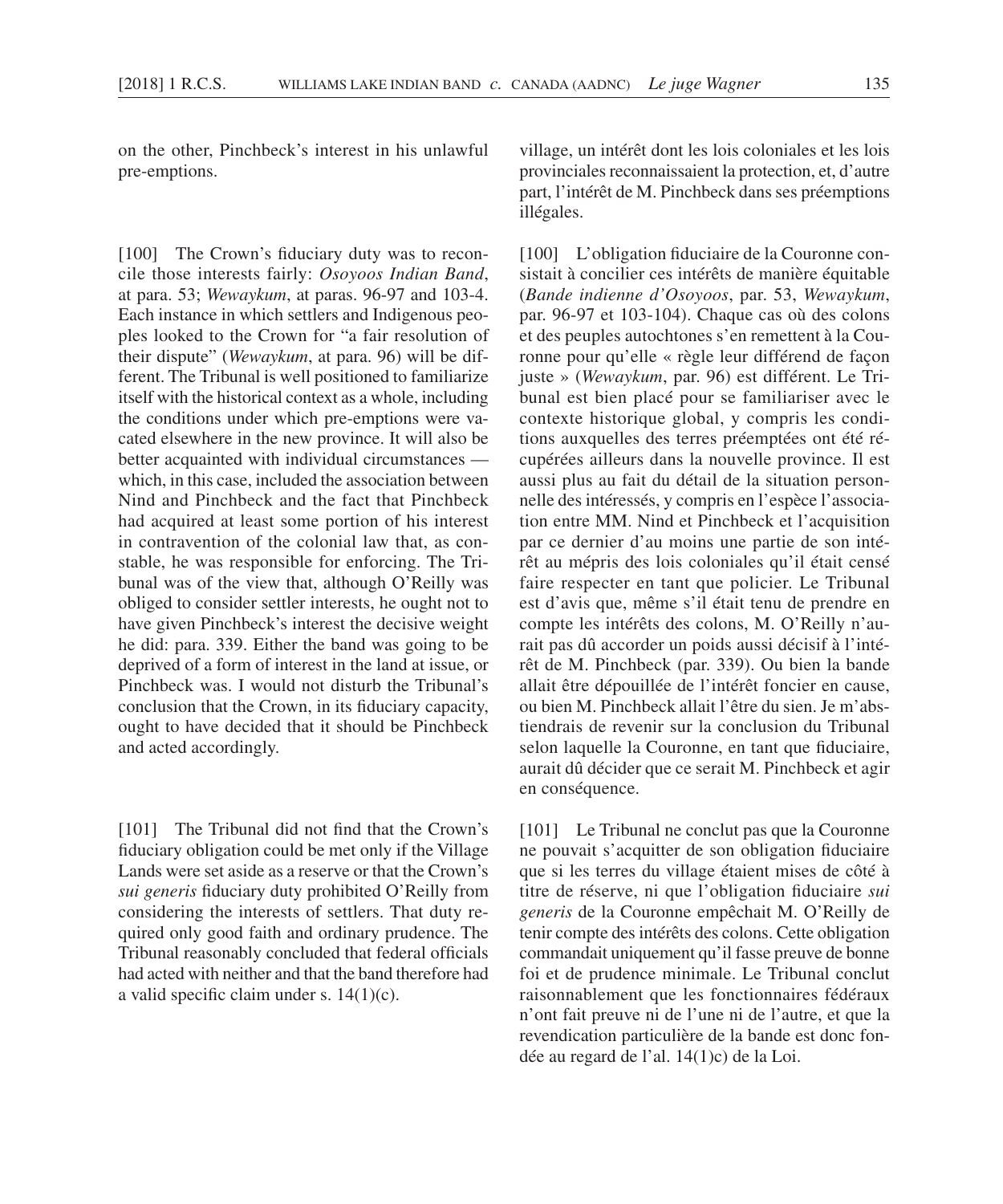### D. *The Extended Meaning of "Crown" (Section 14(2))*

[102] The Act authorizes the Tribunal to validate specific claims based on certain wrongs committed prior to Confederation by the "Sovereign of Great Britain and its colonies". Subject to s. 20, the Tribunal may then award compensation against the Crown in right of Canada for "losses arising from those grounds": s. 14(1). However, for a First Nation to establish valid grounds for a specific claim on the basis of the breach or non-fulfilment of a pre-Confederation treaty, statutory or fiduciary obligation (s. 14(1)(a) to (c)), the "Sovereign of Great Britain and its colonies" — the Imperial Crown, in the Tribunal's words — upon whom the obligation rested must also come within the extended meaning of "Crown" in s. 14(2).

[103] Section 14(2) defines "Crown" for the purposes of the Act by reference to the legal obligation whose breach or non-fulfilment forms the basis for a First Nation's specific claim. A legal obligation of the Imperial Crown will satisfy the first branch the "legal obligation" branch  $-$  of s. 14(2) where it "became . . . the responsibility of the Crown in right of Canada". It will satisfy the second branch — the "liability" branch — where "any liability relating to its breach or non-fulfilment became . . . the responsibility of the Crown in right of Canada".

[104] The Tribunal found that the Imperial Crown came within the extended meaning of "Crown" in s.  $14(2)$  in the instant case because the fiduciary obligation it was alleged by the band to have breached was a legal obligation that "became . . . the responsibility of the Crown in right of Canada": para. 164. This, the Tribunal reasoned, made the fiduciary obligation owed by the Imperial Crown in relation to the band's interest in the Village Lands a legal obligation

#### D. *Le sens élargi du terme « Sa Majesté » (par. 14(2))*

[102] Le sens élargi de « Sa Majesté » au par. 14(2) de la Loi autorise le Tribunal à conclure au bien- fondé de revendications particulières alléguant certaines fautes commises pendant la période préconfédérative par le « souverain de la Grande- Bretagne et de ses colonies ». Sous réserve de l'art. 20, le Tribunal peut alors ordonner au Canada d'indemniser la Première nation « des pertes [ayant résulté de ces fautes] » (par. 14(1)). Néanmoins, pour qu'une Première nation puisse établir l'existence de faits susceptibles de fonder une revendication particulière liée à la violation ou à l'inexécution d'une obligation issue d'un traité, d'une obligation légale ou d'une obligation fiduciaire antérieure à la Confédération (al. 14(1)a) à c)), le « souverain de la Grande-Bretagne et de ses colonies » — ou la Couronne impériale, selon le terme employé par le Tribunal à qui incombait cette obligation doit également être visé par la définition élargie du terme « Sa Majesté » figurant au par.  $14(2)$ .

[103] Pour l'application de la Loi, le par. 14(2) précise le sens du terme « Sa Majesté » en renvoyant à l'obligation légale dont la violation ou l'inexécution constitue le fondement de la revendication particulière d'une Première nation. L'existence d'une obligation légale de la Couronne impériale satisfait à la première condition — le volet « obligation légale » — du par. 14(2) lorsque l'obligation en question « a été imputée à Sa Majesté », et à la seconde — le volet « responsabilité » — lorsque « toute responsabilité [découlant de la violation ou de l'inexécution de cette obligation] a été imputée à Sa Majesté ».

[104] Le Tribunal conclut que la Couronne impériale est visée par la définition élargie du terme « Sa Majesté » au par.  $14(2)$ , car l'obligation fiduciaire qu'elle aurait violée selon la bande constitue une obligation légale qui « a été "imputée à Sa Majesté [du chef du Canada]" » (par. 164). Dans son raisonnement, il assimile l'obligation fiduciaire de la Couronne impériale à l'égard de l'intérêt de la bande dans les terres du village à une obligation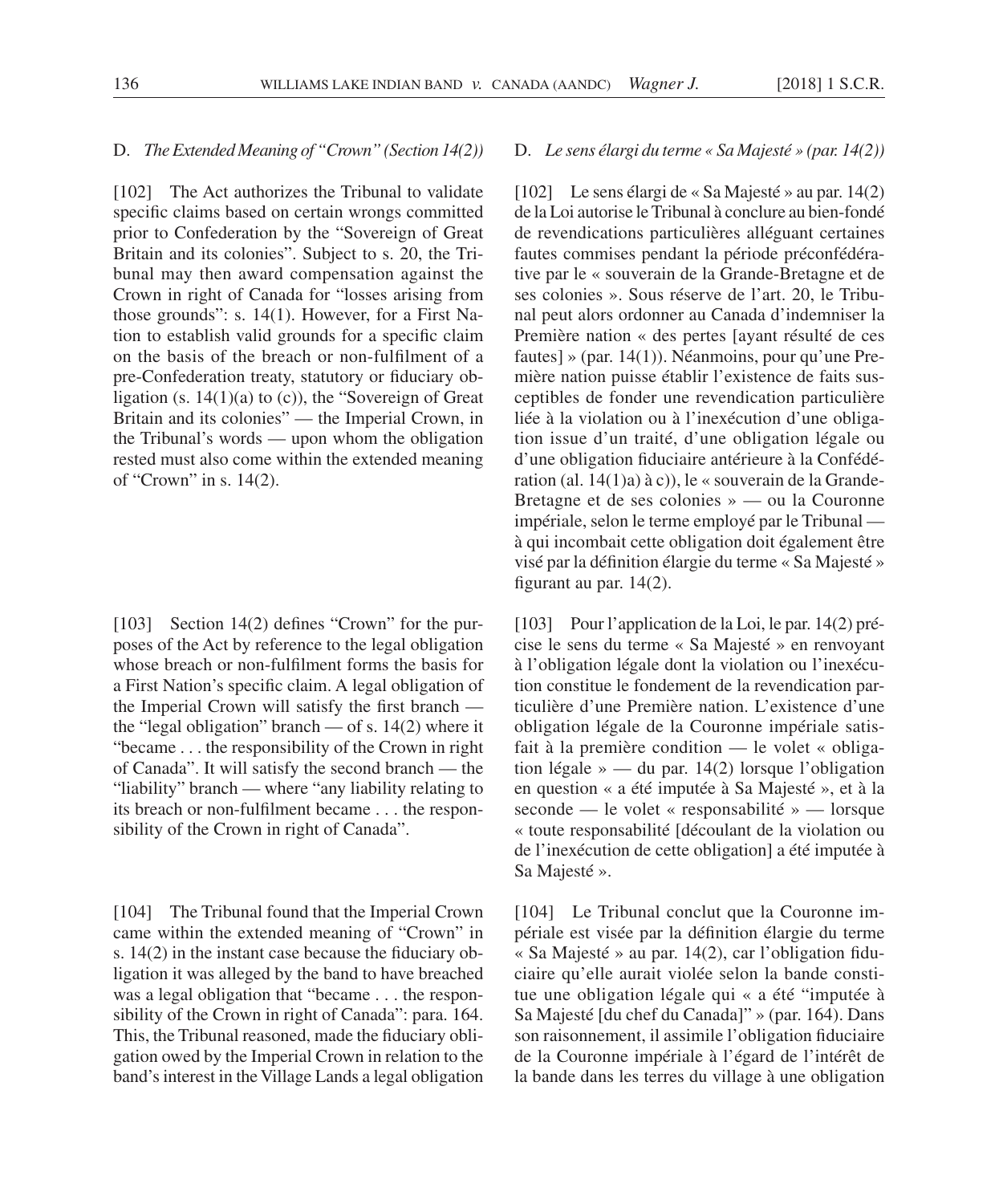within the meaning of s. 14(2) (para. 174), permitting it to read "Crown" in s.  $14(1)(b)$  as "Imperial Crown".

[105] To apply s. 14(2) in this manner, the Tribunal resolved a question of statutory interpretation: Which breaches by the Imperial Crown of a fiduciary obligation can be the subject of a specific claim? Because the Tribunal proceeded under the legal obligation branch of s. 14(2), it had to decide when — if ever a fiduciary obligation of the Imperial Crown can be said to have "bec[ome] . . . the responsibility of the Crown in right of Canada" for the purposes of s. 14(2).

[106] In brief, the Tribunal held that this will be so where, as here, the fiduciary obligation in issue is a legal obligation that "became [an] obligatio[n] of Canada on confederation, and for which Canada would, if in the place of the colony, have been in breach": paras. 164 and 174. The Tribunal indicated that this interpretation of the legal obligation branch of s. 14(2) would not extend the application of s. 14(1)(b) to all potential liabilities of the Imperial Crown: paras. 162-63. However, the Tribunal considered and rejected Canada's submission that s. 14(2) was intended to confine pre-Confederation specific claims to losses that would be recoverable against Canada in the courts if not for the bars associated with delay and limitations periods: paras. 240-43.

[107] These components of the Tribunal's reasoning formed one part of its justification for validating the band's claim under s.  $14(1)(b)$ . In my view, its decision as a whole is the appropriate frame of reference for considering "the existence of justification, transparency and intelligibility within the decisionmaking process": *Dunsmuir*, at para. 47. Meeting those criteria did not require the Tribunal to make an explicit finding on each constituent element or to provide all of the detail that a reviewing court would have preferred. In light of the nature of the process and the materials and submissions before it, the Tribunal's reasons adequately explain the bases of its

légale au sens du par. 14(2) (par. 174), ce qui lui permet de considérer que la « Couronne impériale » est visée par le terme « Sa Majesté » employé à l'al. 14(1)b).

[105] Pour appliquer ainsi le par. 14(2), le Tribunal devait trancher une question d'interprétation législative : quels manquements de la Couronne impériale à une obligation fiduciaire sont susceptibles de faire l'objet d'une revendication particulière? Son analyse prenant appui sur le volet obligation légale du par. 14(2), il devait décider dans quels cas, s'il en est, une obligation fiduciaire de la Couronne impériale peut être « imputée à Sa Majesté » pour l'application du par. 14(2).

[106] En bref, le Tribunal estime qu'il en est ainsi lorsque, comme en l'espèce, l'obligation fiduciaire en cause est une obligation légale qui « est devenue l'obligation du Canada lors de la Confédération et celle que le Canada, s'il avait été à la place de la colonie, aurait violée » (par. 164 et 174). Il précise que cette interprétation du volet obligation légale du par. 14(2) n'emporte pas application de l'al. 14(1)b) à toutes les obligations potentielles de la Couronne impériale (par. 162-163). Il écarte toutefois la prétention du Canada selon laquelle la raison d'être du par. 14(2) est seulement de faire en sorte que les revendications particulières visant la période préconfédérative ne puissent avoir pour objet que des pertes dont une cour de justice pourrait ordonner l'indemnisation par le Canada si ce n'étaient les obstacles que sont le retard et l'écoulement du temps (par. 240-243).

[107] Ces éléments du raisonnement du Tribunal justifient en partie la décision de tenir pour fondée la revendication de la bande au regard de l'al. 14(1)b). J'estime que, globalement, sa décision offre le cadre de référence voulu pour se prononcer quant « à la justification de la décision, à la transparence et à l'intelligibilité du processus décisionnel » ( *Dunsmuir*, par. 47). Pour satisfaire à ces exigences, le Tribunal n'avait pas besoin de tirer une conclusion explicite sur chacun des éléments constitutifs du raisonnement, ni de donner toutes les précisions souhaitées par une cour de révision. Vu la nature du processus ainsi que les documents et les arguments dont le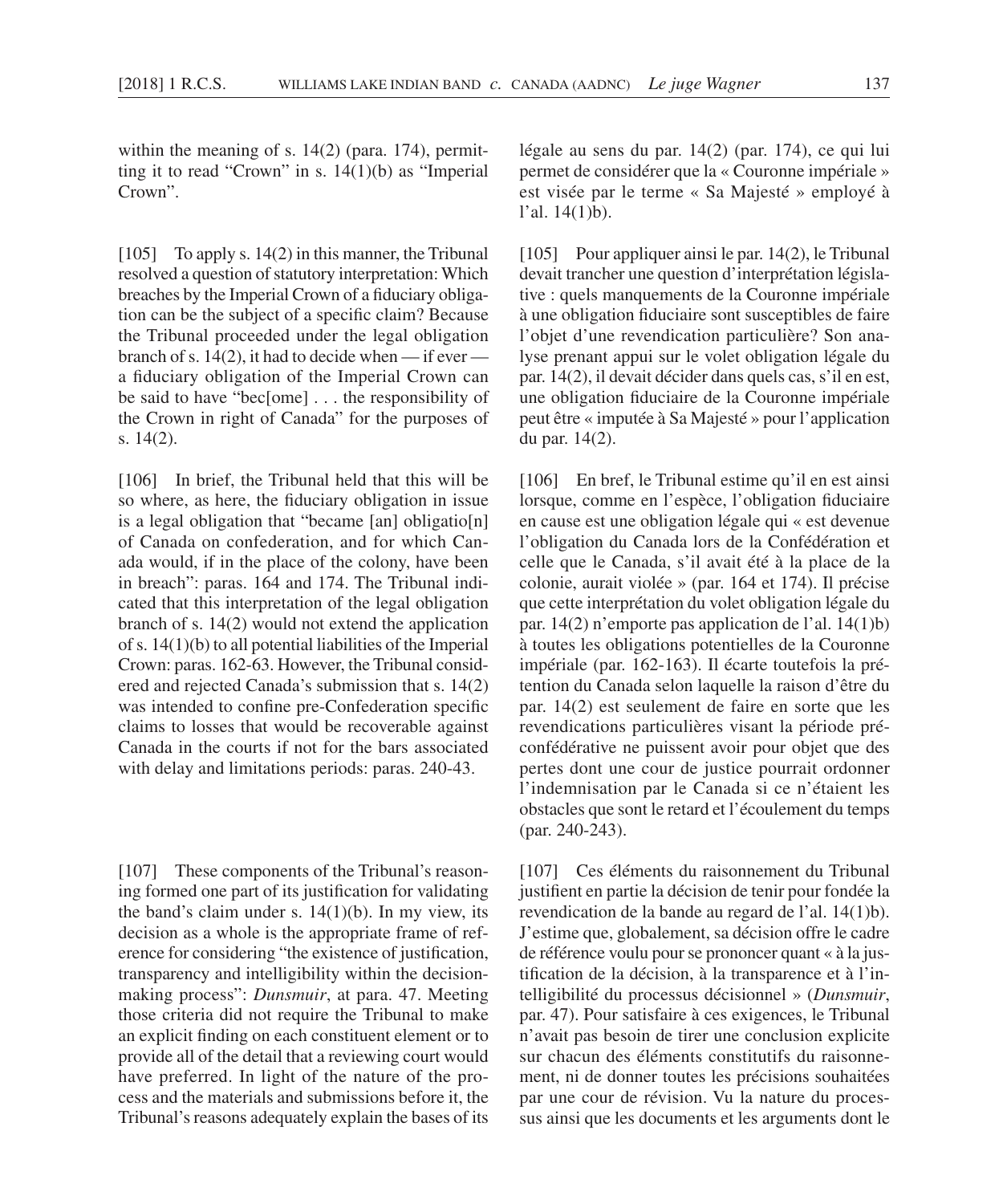decision that the band had made out valid grounds for a specific claim based on events in the Colony prior to Confederation. Though sparse on the issue of s. 14(2), the reasons taken as a whole, provide a reviewing court with an adequate account of why that decision was made that serves the purpose of showing whether the result falls within a range of possible outcomes: *Newfoundland Nurses*, at paras. 16-18, citing *Canada Post Corp. v. Public Service Alliance of Canada*, 2010 FCA 56, [2011] 2 F.C.R. 221, at paras. 163-64 (Evans J.A., dissenting), rev'd 2011 SCC 57, [2011] 3 S.C.R. 572.

[108] The appropriate starting point is the Tribunal's interpretation of s. 14(2): see *Ryan*, at paras. 49-51; *Canada (Attorney General) v. Delios*, 2015 FCA 117, 472 N.R. 171, at para. 28. The question is whether the tools of statutory interpretation — including the text, context and purpose of the provision — can reasonably support the Tribunal's conclusion: *McLean v. British Columbia (Securities Commission)*, 2013 SCC 67, [2013] 3 S.C.R. 895, at para. 70; *Agraira*, at para. 64; *Canada (Canadian Human Rights Commission) v. Canada (Attorney General)*, 2011 SCC 53, [2011] 3 S.C.R. 471, at para. 34. It was for Canada to show that that conclusion was unreasonable. Instead, Canada showed that the Tribunal failed to make the legal findings that, according to its competing interpretation, applying the extended meaning of Crown required. However, even in the face of a competing reasonable interpretation, a reviewing court should refrain from interfering where the Tribunal, with the benefit of its expertise, has "resolve[d] a statutory uncertainty by adopting any interpretation that the statutory language can reasonably bear": *McLean*, at paras. 40-41. By expertise, I mean the Tribunal's relative familiarity with the specialized policy context on which it relied to interpret s. 14(2): Canada's long-standing specific claims regime and the role that the Tribunal and the Act are meant to play within it.

[109] As a matter of statutory interpretation, the disagreement over the Tribunal's reliance on the extended meaning of "Crown" concerns whether — as

Tribunal était saisi, les motifs expliquent convenablement la décision de tenir pour fondée la revendication particulière de la bande visant des événements survenus dans la colonie avant l'adhésion à la Confédération. Même s'ils sont peu étoffés en ce qui concerne l'interprétation du par. 14(2), ces motifs offrent globalement à la cour de révision une justification de la décision qui lui permet de décider si le résultat fait partie des issues possibles (*Newfoundland Nurses*, par. 16-18, citant *Société canadienne des postes c. Alliance de la Fonction publique du Canada*, 2010 CAF 56, 2011 R.C.F. 221, par. 163-164 (le juge Evans, dissident), inf. par 2011 CSC 57, [2011] 3 R.C.S. 572).

[108] Le point de départ doit être l'interprétation du par. 14(2) par le Tribunal (voir *Ryan*, par. 49-51; *Delios c. Canada (Procureur général)*, 2015 CAF 117, par. 28 (CanLII)). Il faut se demander si les outils d'interprétation législative, y compris le texte, le contexte et l'objet de la disposition, peuvent raisonnablement étayer la conclusion du Tribunal (*McLean c. Colombie- Britannique (Securities Commission)*, 2013 CSC 67, [2013] 3 R.C.S. 895, par. 70; *Agraira*, par. 64; *Canada (Commission canadienne des droits de la personne) c. Canada (Procureur général)*, 2011 CSC 53, [2011] 3 R.C.S. 471, par. 34). Il incombait au Canada de montrer que cette conclusion était déraisonnable. Il a plutôt montré que le Tribunal n'avait pas tiré les conclusions de droit que commandait, suivant son interprétation concurrente, le sens élargi du terme « Sa Majesté ». Or, même en présence d'une interprétation raisonnable concurrente, la cour de révision doit se garder d'intervenir lorsque, en mettant à contribution son expertise, le tribunal administratif a « lev[é] toute incertitude législative en retenant une interprétation que permet raisonnablement le libellé de la disposition en cause » (*McLean*, par. 40-41). J'entends par expertise la familiarisation relative du Tribunal avec le contexte spécialisé d'application de politiques en fonction duquel il interprète le par. 14(2), à savoir le régime bien établi des revendications particulières et la fonction dévolue au Tribunal et à la Loi dans le cadre de ce régime.

[109] Au chapitre de l'interprétation législative, le désaccord sur l'application de la définition élargie de « Sa Majesté » porte sur la question de savoir si,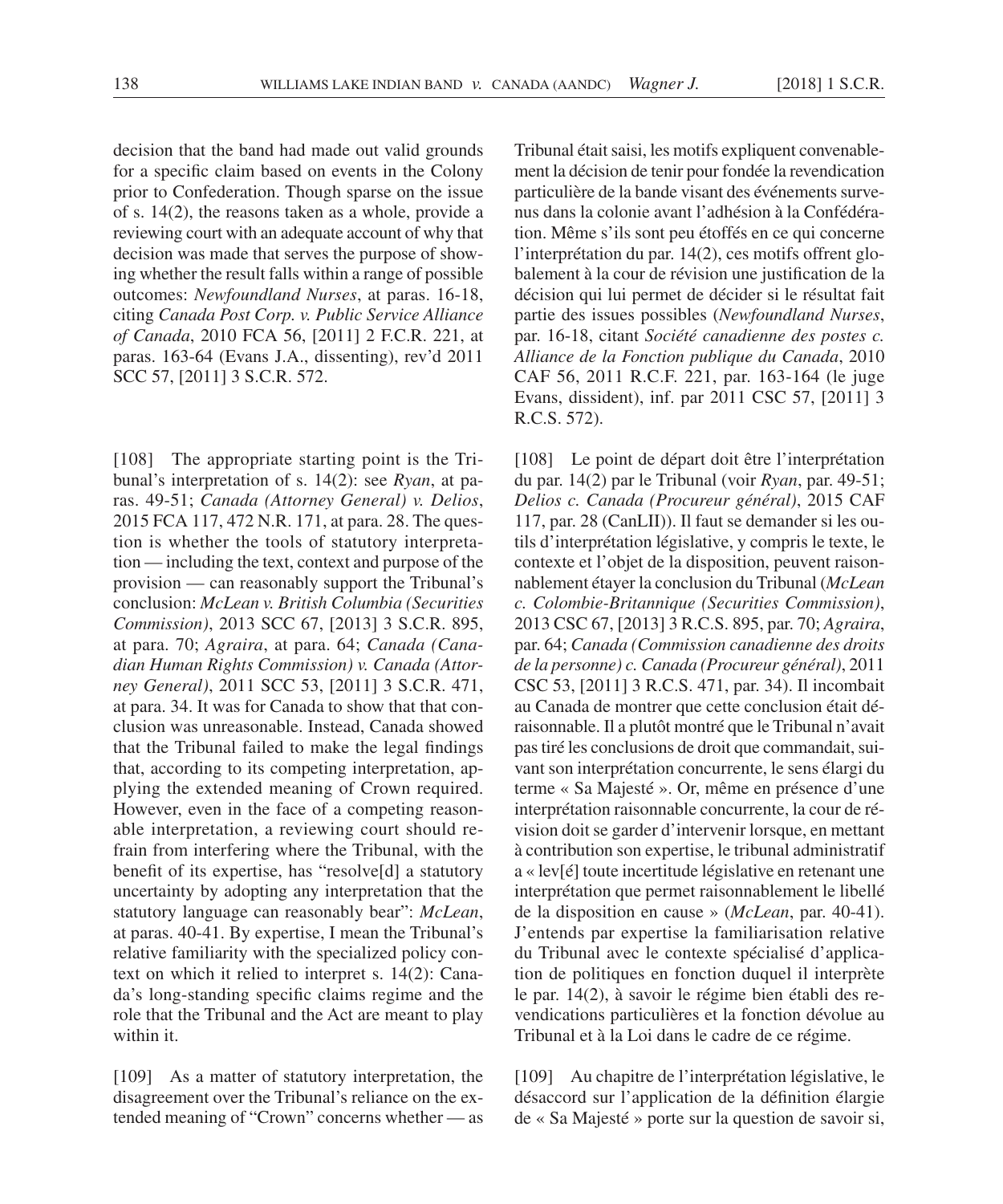Canada argued before the Tribunal and took as its starting point before this Court — the legal obligation branch of s. 14(2) can only be read as triggering an inquiry into whether or not Canada fulfilled an obligation it assumed from the Colony under the *Terms of Union*. The administrative law disagreement is about how to understand the reasoning by which the Tribunal reached the contrary view; it also concerns the related matter of whether expanding upon that reasoning constitutes permissible supplementing of the Tribunal's reasons or impermissible substitution of a reviewing court's reasons: *Newfoundland Nurses*, at paras. 12 and 15; *A.T.A.*, at para. 54; *Delta Air Lines Inc. v. Lukács*, 2018 SCC 2, [2018] 1 S.C.R. 6, at para. 24.

[110] With that in mind, the easiest place to begin is with what the Tribunal clearly found the legal obligation branch of s. 14(2) *not* to require — the identification of a constitutional obligation of Canada under the *Terms of Union* to establish the Village Lands as a reserve:

The Claimant relies on Article 1 of the *British Columbia Terms of Union*, R.S.C. 1985, App. II, No. 10 [*Terms of Union*], as the source of a constitutional obligation to establish the settlement lands as reserve after the colony became a province of Canada. . . .

In its primary written submissions the Respondent argues that the *SCTA* does not impose new legal obligations on Canada: "The Act is procedural, it provides how a claim may be heard and determined but, other than removing limitations and laches defences, does not extend the scope of Crown liability for historical claims" (Written Submissions of Canada, Jan. 18, 2013, para. 247). This responds to the Claimant's reliance on Article 1 of the *Terms of Union*. The Respondent argues at paragraph 253 that "the legal issue of whether or not Canada assumed responsibility upon confederation is a matter of constitutional law, not a matter to be determined by an implication that might be drawn from section 14."

comme le Canada l'a prétendu devant le Tribunal et l'invoque comme point de départ devant la Cour, le volet obligation légale du par. 14(2) peut seulement être interprété comme exigeant que l'on se demande si le Canada s'est acquitté ou non d'une obligation de la colonie qui est devenue la sienne de par les *Conditions de l'adhésion*. Le désaccord relevant du droit administratif porte sur la manière dont on peut comprendre le raisonnement qui sous- tend le rejet de l'interprétation préconisée par le Canada; il porte aussi sur la question connexe de savoir si le développement de ce raisonnement constitue un étoffement admissible des motifs du Tribunal ou une substitution inadmissible de l'opinion de la cour de révision à celle du Tribunal (*Newfoundland Nurses*, par. 12 et 15; *A.T.A.*, par. 54; *Delta Air Lines Inc. c. Lukács*, 2018 CSC 2, [2018] 1 R.C.S. 6, par. 24).

[110] Gardant cela présent à l'esprit, le plus facile est de commencer par ce que le volet obligation légale du par. 14(2) *n*'exige clairement *pas* selon le Tribunal, à savoir déterminer l'existence d'une obligation constitutionnelle du Canada, suivant les *Conditions de l'adhésion*, d'établir une réserve sur les terres du village :

La revendicatrice invoque l'article premier des *Conditions de l'adhésion de la Colombie- Britannique*, L.R.C. 1985, App. II, nº 10 [*Conditions de l'adhésion*], pour établir l'existence d'une obligation constitutionnelle de mettre à part les terres à titre de réserves après que la colonie soit devenue une province du Canada. . .

Dans ses observations écrites initiales, l'intimée fait valoir que la *LTRP* n'impose pas de nouvelles obligations légales au Canada : [TRADUCTION] « La Loi est de nature procédurale; elle prévoit la façon dont le tribunal peut instruire et trancher une revendication, mais, à part le fait qu'elle supprime les moyens de défense fondés sur la prescription et sur la doctrine des *laches*, elle n'élargit pas la portée de la responsabilité de la Couronne de façon à englober les revendications historiques » (observations écrites du Canada, 18 janv. 2013, par. 247). Cela répond au fait que la revendicatrice a invoqué l'article premier des *Conditions de l'adhésion*. Au paragraphe 253, l'intimée fait valoir que [TRADUCTION] « la question juridique de savoir si le Canada était responsable ou non après la Confédération est une question de droit constitutionnel, et non une question pouvant être déterminée par une déduction qui pourrait être tirée de l'article 14 ».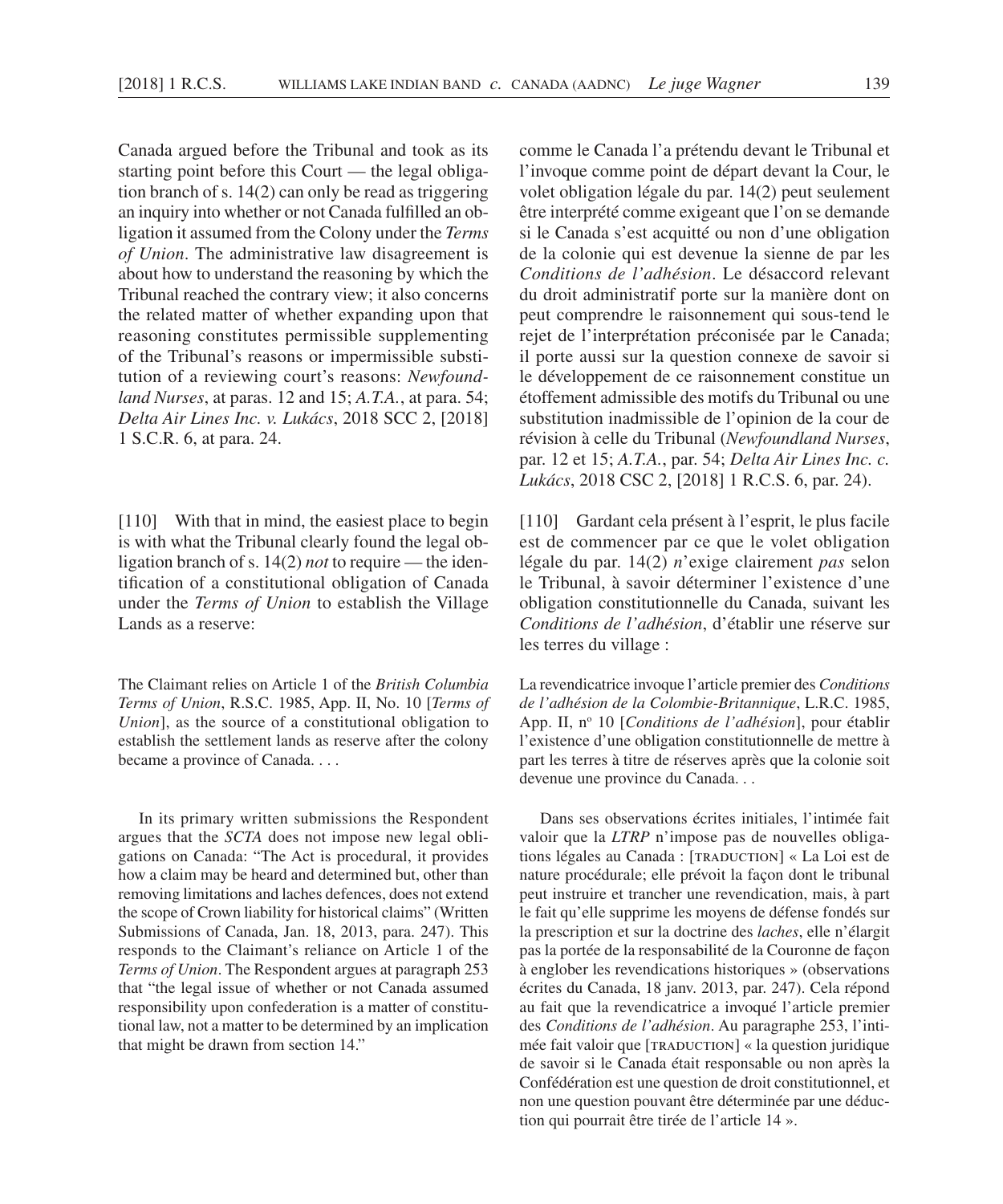As I understand the Respondent's position, it is that *SCTA*, s. 14(2) does not expand the meaning of "legal obligation" in s. 14(1)(b) to apply constitutional obligations of Canada where the claim is grounded in a breach of legal obligation of the colony. Whether or not this is correct, it has no bearing on whether the Claimant, as the Respondent says: "can file historic, pre-confederation claims pursuant to Section 14 of the Act as they could under the Specific Claims Policy" (para. 258). [paras. 240-42]

[111] These paragraphs show the Tribunal's rejection of the legal backdrop that Justice Brown treats as a foregone conclusion: the notion that s.  $14(2)$ can operate in this appeal only to enforce Canada's outstanding obligations under the *Terms of Union* (see Brown J.'s reasons, at paras. 182-85 and 190). Whether s. 14(2) was an enforcement mechanism was a live issue before the Tribunal. Canada argued that the Specific Claims Policy — and s.  $14(2)$  with it — requires that a specific claim based on events prior to Confederation disclose an independent and outstanding obligation of Canada. The Tribunal decided that point against Canada. The Tribunal's position was that, read in its full context, s. 14(2) operates as something other than an enforcement mechanism. In declining to apply s. 14(2) in this manner, the Tribunal did not disregard parliamentary intent. It read the provision in the context of the Specific Claims Policy. This led it to take a different view of the function Parliament intended the extended meaning of "Crown" to serve within the scheme — one that, as I will explain below, finds support in the evolution of Canada's policy on specific claims.

[112] The Tribunal accepted what it took to be Canada's concession that s. 14(2) is, at least in some circumstances, a potential source of liability for the Crown in right of Canada for the acts and omissions of the Imperial Crown in the former colonies: see T.R., at paras. 140, 161 and 245. I say potential because the extent to which the breach in issue in this

Si je comprends bien la position de l'intimée, le par. 14(2) de la *LTRP* n'a pas pour effet d'élargir la signification d'« obligation légale » à l'al. 14(1)*b*), de manière à s'appliquer aux obligations constitutionnelles du Canada lorsque la revendication est fondée sur la violation d'une obligation légale de la colonie. Que ce soit juste ou non, cela n'a aucune incidence sur la question de savoir si la revendicatrice, comme le dit l'intimée, [TRADUCTION] « peut déposer des revendications historiques, antérieures à la Confédération, en vertu de l'article 14 de la Loi, comme il était possible de le faire en vertu de la Politique sur les revendications particulières » (par. 258). [par. 240-242]

[111] Ces passages montrent que le Tribunal écarte le contexte juridique qui va de soi selon le juge Brown, à savoir l'idée que le par. 14(2) ne puisse s'appliquer en l'espèce qu'à la seule fin de faire respecter les obligations du Canada découlant des *Conditions de l'adhésion* (voir motifs du juge Brown, par. 182-185 et 190). La question de savoir si le par. 14(2) constitue ou non un mécanisme d'application a été débattue devant le Tribunal. Le Canada a fait valoir que la Politique sur les revendications particulières — de même que le par. 14(2) — exige du Tribunal qu'il conclue que la revendication particulière visant des événements antérieurs à l'adhésion de la Colombie-Britannique à la Confédération révèle l'existence d'une obligation indépendante et inexécutée du Canada. Le Tribunal donne tort au Canada sur ce point. Selon lui, considéré dans son contexte global, le par. 14(2) ne constitue pas qu'un mécanisme d'application. En refusant d'interpréter ainsi le par. 14(2), il ne fait pas abstraction de l'intention du législateur. Il interprète la disposition au regard de la politique sur les revendications particulières. Cela explique sa perception différente de l'objectif poursuivi par le législateur par l'élargissement de la portée du terme « Sa Majesté » pour l'application du régime, une perception qui trouve appui dans l'évolution de la politique canadienne en matière de revendications particulières. J'y reviendrai.

[112] Le Tribunal prend acte de ce qui, selon lui, constitue une concession du Canada selon laquelle le par. 14(2), du moins dans certains cas, peut engager la responsabilité de Sa Majesté du chef du Canada pour des actes ou des omissions de la Couronne impériale dans les anciennes colonies (M.T., par. 140, 161 et 245). J'emploie le mot « peut » car il appartient au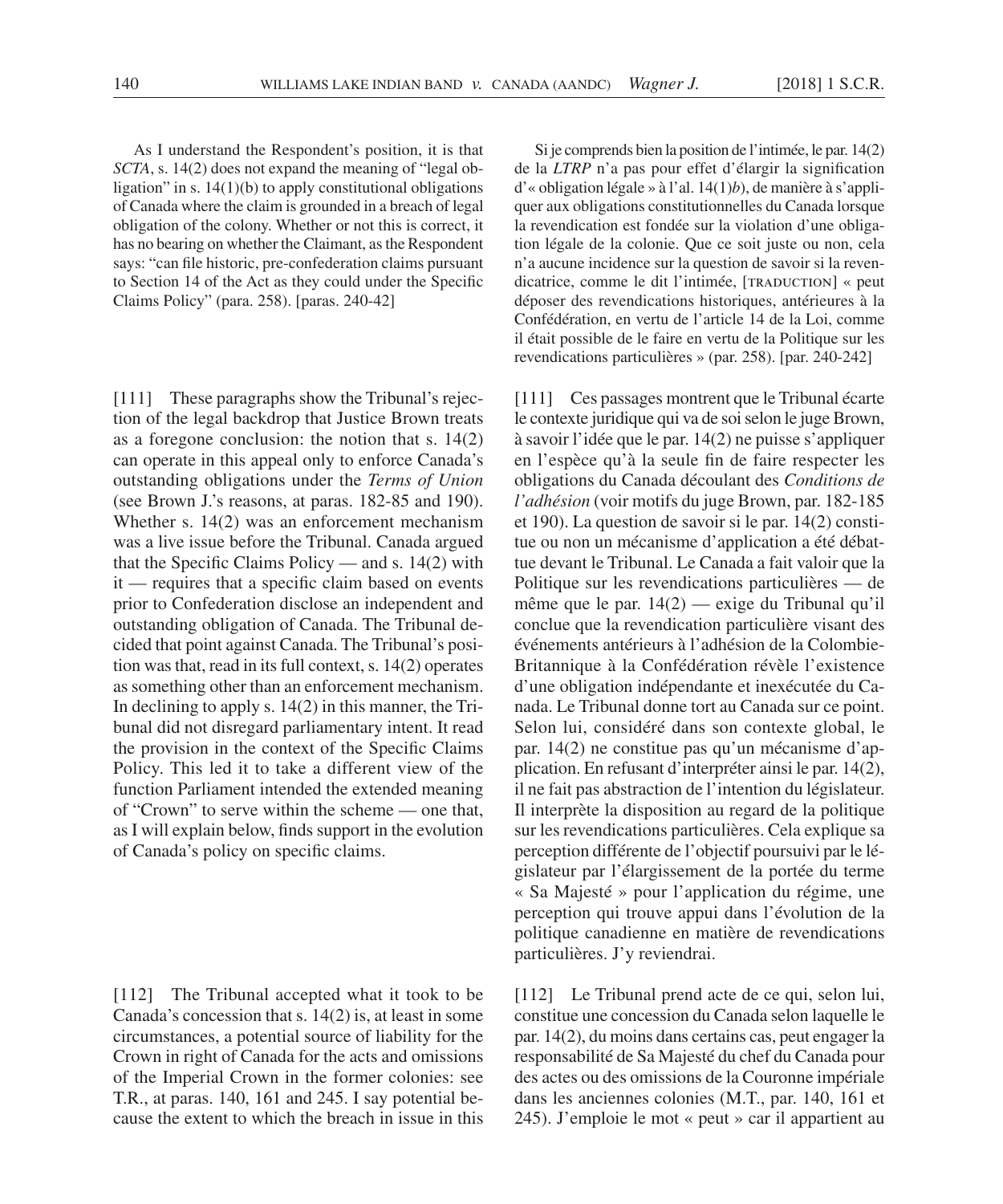case will result in an award against Canada remains for the Tribunal to determine in accordance with s. 20 of the Act. This appeal does not deal with liability — only with the question of whether there was a breach of a legal obligation of the Crown within the meaning of s.  $14(1)(b)$ . Even then, the Tribunal acknowledged that the words "became . . . the responsibility" limit the "legal obligations" to which s. 14(2) can apply:

[Section 14(2)] places the Crown (*SCTA*, s. 2: "Crown" means Her Majesty in right of Canada) in the same legal position as "the Sovereign of Great Britain and her colonies," but not for all potential liabilities of the Imperial Crown in the pre-Confederation era. [para. 163]

[113] The Tribunal interpreted the limits on Canada's potential liability under s. 14(1)(b), read in conjunction with s. 14(2), as follows:

The legal obligations that ". . . became or would have become the responsibility of the Crown in right of Canada" are those that became obligations of Canada on confederation, and for which Canada would, if in the place of the colony, have been in breach. [Emphasis added; para. 164.]

In the Tribunal's view, then, Canada's post- Confederation fiduciary obligations supplied the limits contemplated by the legal obligation branch of s. 14(2). They defined the circumstances in which it found that it was entitled to place Canada in the Colony's shoes for the purposes of s.  $14(1)(b)$ .

[114] What did the Tribunal mean by a legal obligation for which Canada would, if in the place of the Colony, have been in breach? The Tribunal described the legal obligation satisfying this interpretation as follows:

The assertion of Crown title placed the Colony in a fiduciary relationship with the aboriginal inhabitants. The enactment of legislation in relation to acknowledged interests in land, here an interest based on the occupancy recognized and protected by the legislation, brings into effect the law that may apply where, as here, the fiduciary relationship is present. This is a legal obligation within the

Tribunal de décider en application de l'art. 20 de la Loi si la violation considérée en l'espèce donnera lieu à une indemnisation par le Canada. La Cour n'est pas appelée à se prononcer sur la responsabilité, mais seulement sur l'existence de la violation d'une obligation légale de Sa Majesté au sens de l'al. 14(1)b). Le Tribunal reconnaît néanmoins que l'énoncé « a été imputée » limite la portée des « obligation[s] légale[s] » à l'égard desquelles il peut appliquer le par. 14(2) :

Sa Majesté (*LTRP*, art. 2 : « Sa Majesté » Sa Majesté du chef du Canada) est donc dans la même position juridique que le « souverain de la Grande- Bretagne et de ses colonies », mais pas en ce que concerne toutes les obligations potentielles de la Couronne impériale pendant la période préconfédérative. [par. 163]

[113] Voici comment le Tribunal interprète la limitation de la responsabilité éventuelle du Canada sous le régime de l'al. 14(1)b), considéré de pair avec le par. 14(2) :

L'obligation légale qui a été « imputée à Sa Majesté, ou aurait été imputée à celle-ci » est devenue l'obligation du Canada lors de la Confédération et celle que le Canada, s'il avait été à sa place, aurait violée. [Je souligne; par. 164.]

Ainsi, selon le Tribunal, les obligations fiduciaires postconfédératives du Canada définissent les limites du volet obligation légale voulues par le législateur au par. 14(2). Elles délimitent les cas dans lesquels le Tribunal estime pouvoir substituer le Canada à la colonie pour les besoins de l'al. 14(1)b).

[114] Qu'est-ce qu'entend le Tribunal par une obligation légale que le Canada, s'il avait été à la place de la colonie, aurait violée? Voici comment il conçoit l'obligation légale qui se concilie avec cette interprétation :

L'affirmation d'un titre de la Couronne plaçait la colonie dans une relation fiduciaire avec les Autochtones. L'adoption d'un texte législatif portant sur des droits fonciers reconnus, — en l'espèce, un droit fondé sur l'occupation, reconnu et protégé par la loi — donne effet à la règle de droit applicable lorsque, comme en l'espèce, il existe une relation fiduciaire. Il s'agit d'une obligation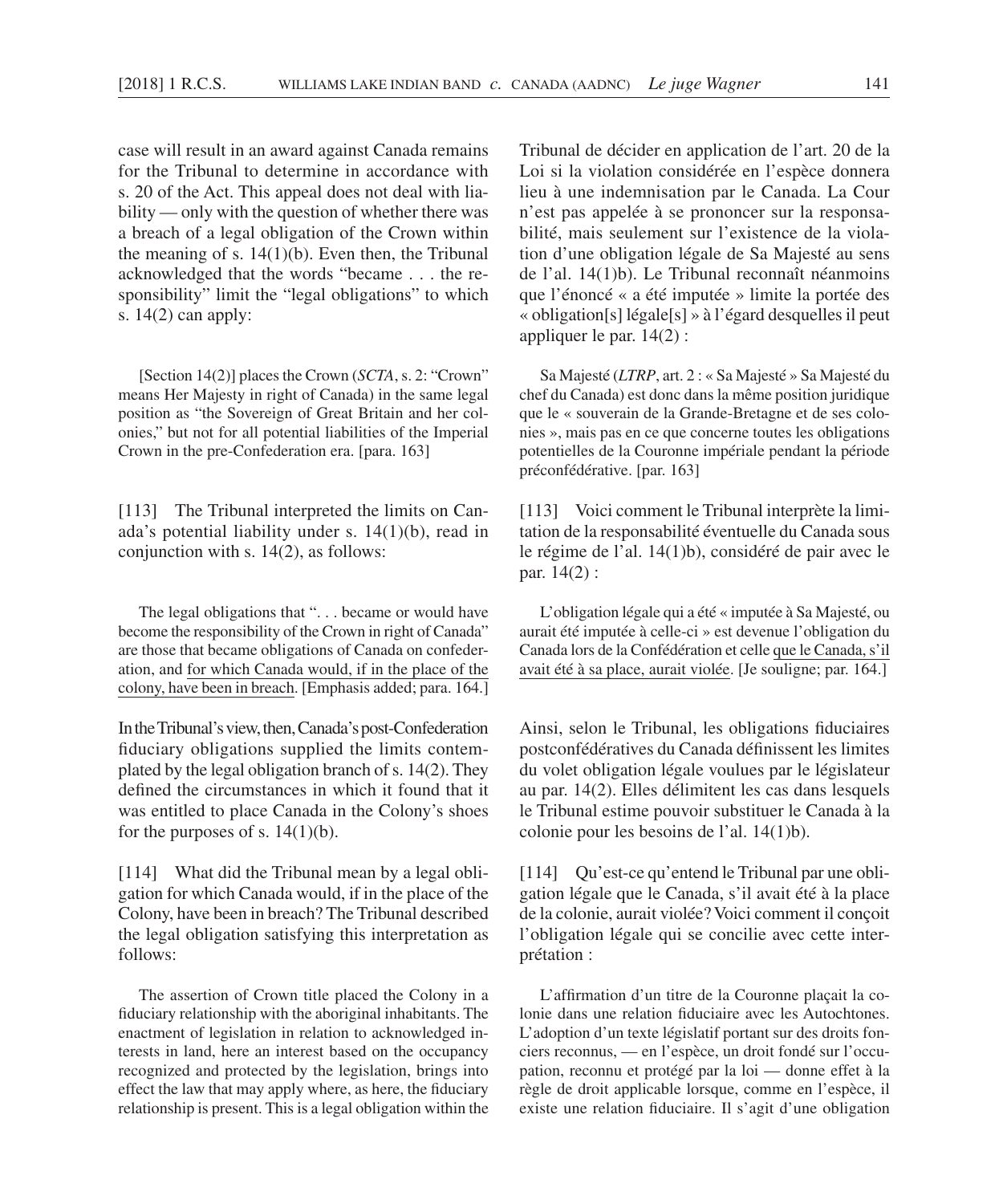meaning of the term in s. 14(2) when the factors necessary to ground a fiduciary duty are present. [para. 174]

[115] Justice Brown and I agree that the Tribunal read s. 14(2) so as to "effectively project the Crown in right of Canada into the place of the Imperial Crown": Brown J.'s reasons, at para. 186. We also agree that the Tribunal treated s. 14(2) as a free standing basis on which, subject to s. 20, it could hold Canada responsible for the Colony's failure to meet certain of its legal obligations. Justice Brown infers from the Tribunal's reasons that it used s. 14(2) to impose "blanket responsibility" on Canada for all pre-Union specific claims: paras. 182, 187-89 and 194-95. However, the fact that the Tribunal did not limit the legal obligation branch of s. 14(2) by reference to Canada's constitutional obligations under the *Terms of Union* does not necessarily mean that it imposed no limits at all. With respect, I would not impute the same position to the Tribunal.

[116] This disagreement over how to read the Tribunal's reasons in the context of its decision bears directly on the disagreement over whether the analysis that follows runs afoul of the cautionary note in *A.T.A.*: supplementing a tribunal's reasons does not give a court a "carte blanche to reformulate a tribunal's decision in a way that casts aside an unreasonable chain of analysis in favour of the court's own rationale for the result" (para. 54, quoting *Petro-Canada v. Workers' Compensation Board (B.C.)*, 2009 BCCA 396, 276 B.C.A.C. 135, at para. 56). This criticism depends on the characterization of the chain of analysis that is being reformulated or replaced — namely, that it bypasses the parameters Parliament set for the extended meaning of "Crown". As I see it, the Tribunal simply had an alternative, and defensible, understanding of what Parliament intended those parameters to be. My reasons for coming to this conclusion do not cast the Tribunal's reasons aside; they are grounded in the Tribunal's reasons and supplement them by reference to the materials and arguments before it and the legal principles underlying the decision as a whole.

légale au sens du par. 14(2) si les facteurs permettant de conclure à l'existence d'une obligation fiduciaire sont réunis. [par. 174]

[115] Le juge Brown et moi convenons que le Tribunal interprète le par. 14(2) de manière à « substituer Sa Majesté du chef du Canada à la Couronne impériale » (motifs du juge Brown, par. 186). Nous convenons en outre qu'il voit dans ce paragraphe une disposition autonome grâce à laquelle, sous réserve de l'art. 20, il peut tenir le Canada responsable de l'omission de la colonie de s'acquitter de certaines de ses obligations légales. Mon collègue conclut des motifs du Tribunal que ce dernier recourt au par. 14(2) pour imputer une « responsabilité générale » au Canada dans le cas de toute revendication particulière visant la période préconfédérative (par. 182, 187- 189 et 194-195). Or, on ne doit pas nécessairement conclure de l'omission du Tribunal de circonscrire la portée du volet obligation légale du par. 14(2) en faisant référence aux obligations constitutionnelles du Canada issues des *Conditions de l'adhésion* qu'il ne la délimite aucunement. En tout respect, je n'incline pas à attribuer cette opinion au Tribunal.

[116] Ce désaccord sur la manière d'interpréter les motifs du Tribunal dans le contexte de sa décision est directement lié au désaccord sur la question de savoir si l'analyse qui va suivre va à l'encontre de la mise en garde de la Cour dans *A.T.A.* : étoffer les motifs du Tribunal ne permet pas à la cour de révision d'exercer le « pouvoir absolu de reformuler la décision en substituant à l'analyse qu'elle juge déraisonnable sa propre justification du résultat » (par. 54, citant *Petro-Canada c. Workers' Compensation Board (B.C.)*, 2009 BCCA 396, 276 B.C.A.C. 135, par. 56). Le bien-fondé de cette critique dépend de la qualification de l'enchaînement analytique reformulé ou remplacé, à savoir s'il y a contournement des paramètres établis par le législateur pour la définition élargie du terme « Sa Majesté ». À mon sens, le Tribunal a seulement une autre perception — une perception qui se défend — des paramètres voulus par le législateur. Ce qui me fait conclure en ce sens n'écarte pas les motifs du Tribunal, mais prend plutôt appui sur eux et les étoffe par le renvoi aux documents et aux arguments présentés au Tribunal et aux principes juridiques sous- tendant la décision dans son ensemble.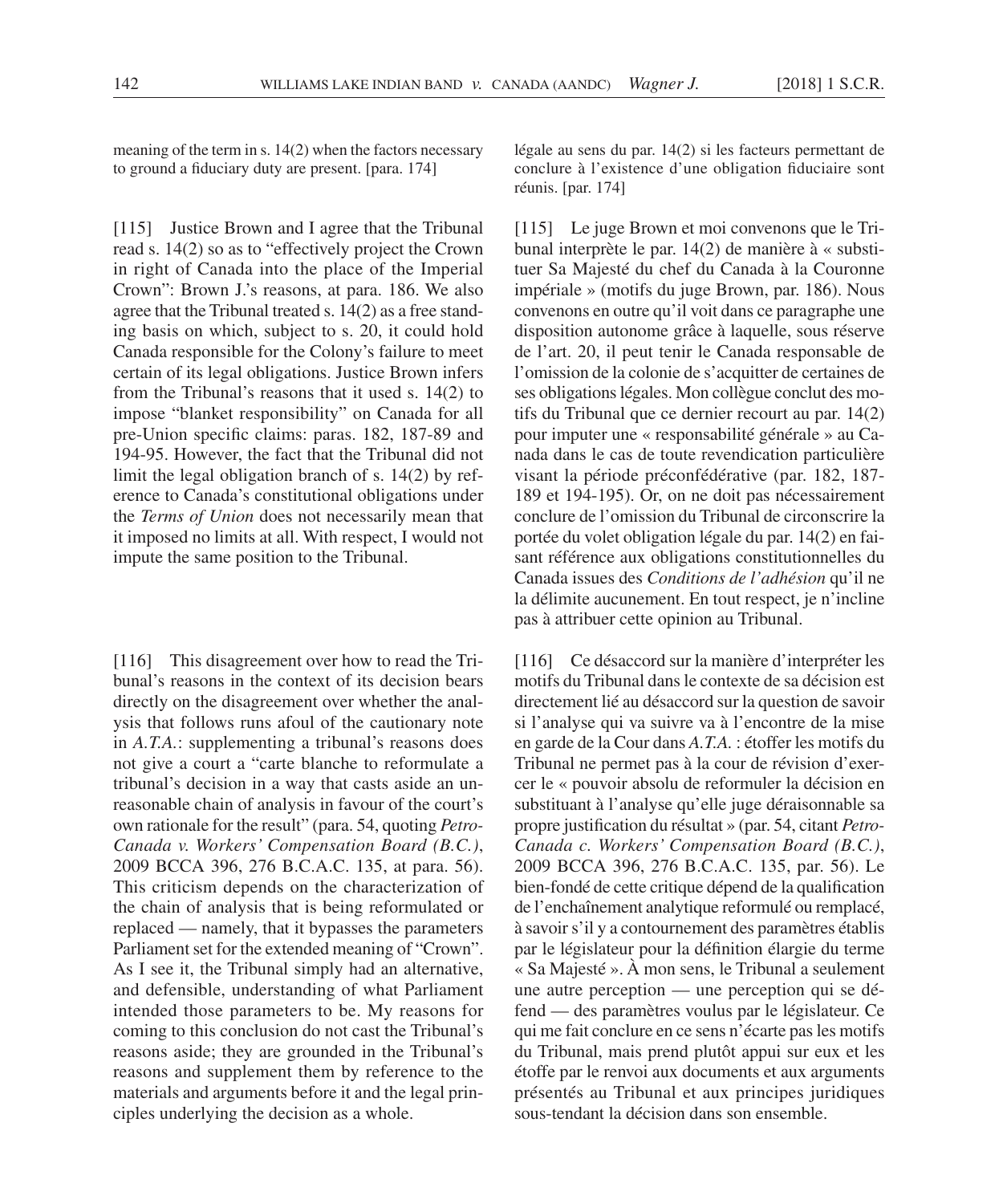[117] At the end of its reasons, the Tribunal returned to the relationship between the Colony's fiduciary duties and those of Canada: para. 342. It noted that both Canada and the Colony had recognized the band's specific Aboriginal interest in the Village Lands. To attract fiduciary duties, that interest had to exist independently of both *Proclamation No. 15* and Article 13 of the *Terms of Union*. With that spe $c$ ific land interest — and its recognition as such in law and policy  $-$  came fiduciary obligations. The Tribunal found that Canada had assumed the position of exclusive intermediary — a position it had earlier observed was established by the *Royal Proclamation* of 1763 and eventually came to be reflected in the provisions of the *Indian Act*, R.S.C. 1952, c. 149, at issue in *Guerin* (T.R., at para. 172; *Guerin*, at p. 383). When it did so, the Tribunal reasoned, Canada also assumed the office of fiduciary  $-$  not necessarily to the exclusion of the Province — in relation to Aboriginal land interests in British Columbia that were subject to the reserve creation process. Among them was the band's interest in the Village Lands.

[118] This informs my view of what the Tribunal meant when it said that s. 14(2) included obligations "for which Canada would, if in the place of the colony, have been in breach": para. 164. The Tribunal was well aware that the sources and limits of Crown discretion varied before and after Confederation. Nevertheless, it found that the obligation that arose from the fiduciary relationship when the Colony assumed discretionary control over the Village Lands fell within s. 14(2). Asking whether Canada would have been in breach of a fiduciary obligation that it owed after British Columbia's entry into Confederation if in the Colony's place provided the Tribunal with a means of determining whether that fiduciary obligation became Canada's responsibility for the purpose of setting the parameters of the term "Crown" in validity proceedings under the Act.

 $[117]$  Å la fin de ses motifs, le Tribunal revient sur le lien entre les obligations fiduciaires de la colonie et celles du Canada (par. 342). Il relève que tant le Canada que la colonie avaient reconnu l'intérêt autochtone particulier de la bande dans les terres du village. Pour faire naître des obligations fiduciaires, cet intérêt devait avoir une existence indépendante de la *Proclamation no 15* et de l'art. 13 des *Conditions de l'adhésion*. Cet intérêt foncier particulier — et sa reconnaissance à ce titre dans la loi et dans la politique  $-$  s'accompagnait d'obligations fiduciaires. Le Tribunal conclut que le Canada jouait le rôle d'intermédiaire exclusif — un rôle qui, selon ce que fait observer le Tribunal dans un paragraphe précédent, lui a été confié par la *Proclamation royale* de 1763, puis a été reconduit dans la *Loi sur les Indiens*, S.R.C. 1952, c. 149, en cause dans *Guerin* (M.T., par. 172; *Guerin*, p. 383). Suivant le raisonnement du Tribunal, lorsqu'il jouait ce rôle, le Canada exerçait également la fonction de fiduciaire — pas nécessairement à l'exclusion de la province — relativement à des intérêts autochtones dans des terres de la Colombie- Britannique soumises au processus de création de réserves. L'un de ces intérêts était l'intérêt de la bande dans les terres du village.

[118] Je tiens compte de ces considérations dans mon interprétation des propos du Tribunal lorsqu'il dit que le par. 14(2) vise l'obligation « que le Canada, s'il avait été à la place de la colonie, aurait violée » (par. 164). Le Tribunal est bien conscient que la source et l'étendue du pouvoir discrétionnaire de la Couronne diffèrent avant et après l'adhésion de la Colombie- Britannique à la Confédération. Il estime néanmoins que l'obligation issue de la relation fiduciaire qu'a fait naître l'exercice par la colonie d'un pouvoir discrétionnaire à l'égard des terres du village est visée au par. 14(2). Se demander si le Canada aurait manqué à une obligation fiduciaire dont il aurait été débiteur après l'adhésion de la Colombie-Britannique à la Confédération s'il avait été à la place de la colonie permet au Tribunal de décider dans le cadre de l'instance relative au bien-fondé de la réclamation si cette obligation est devenue la responsabilité du Canada pour les besoins de l'établissement des paramètres du terme « Sa Majesté » selon la Loi.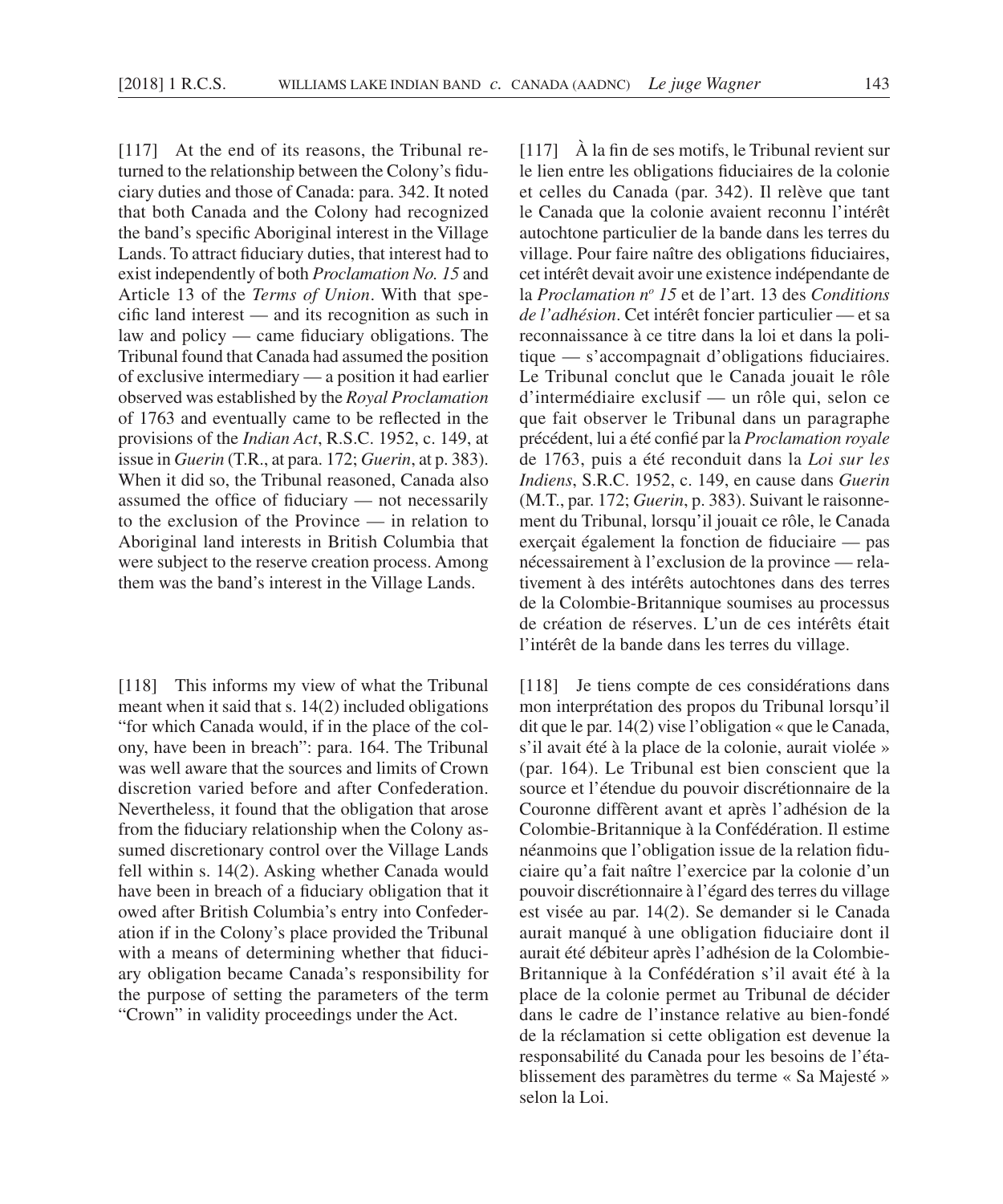[119] In other words, for the narrow purpose of extending the meaning of "Crown" in the case of a specific claim alleging a breach of fiduciary obligation under s.  $14(1)(b)$ , the Tribunal used s.  $14(2)$ to place the Crown in right of Canada "in the same legal position as 'the Sovereign of Great Britain and her colonies'" (para. 163) for the fiduciary obligation owed in relation to the band's interest in the Village Lands. On this approach, a fiduciary obligation that "became . . . the responsibility" of the Crown in right of Canada for the purposes of s. 14(2) is one that mirrors a post-Confederation fiduciary obligation of Canada. This would encompass circumstances where, as here, pre- and post-Confederation fiduciary obligations required the Crown to act with reference to the best interest of the same beneficiary in exercising a discretionary power to affect the same Aboriginal interest in the context of the same fiduciary relationship.

[120] The Tribunal interpreted a legal obligation that "became . . . the responsibility of the Crown in right of Canada" *not* as a legal obligation that the Colony of British Columbia transferred to Canada under the *Terms of Union*, but *instead* as a legal obligation "for which Canada would, if in the place of the colony, have been in breach": para. 164. The Tribunal's more passive reading of "became" involves looking backwards from Canada's fiduciary obligations to identify the colonial fiduciary obligations in respect of which either Crown will simply be "the Crown" for the purposes of s.  $14(1)(b)$  of the Act, regardless of whether a colonial or a federal official was responsible for discharging the Crown's fiduciary duties at a given point in time.

[121] My colleague Justice Brown is of the view that this interpretation was unavailable to the Tribunal. In his view, s. 14(2) establishes as a plain and unambiguous statutory precondition requiring the identification of an outstanding obligation or liability of Canada under the *Terms of Union*. Understood in this manner, s. 14(2) forecloses the possibility of the Imperial Crown's original fiduciary obligation becoming Canada's responsibility for the purposes [119] Autrement dit, à la seule fin d'élargir la portée du terme « Sa Majesté » dans le cas d'une revendication particulière alléguant la violation d'une obligation fiduciaire suivant l'al. 14(1)b), le Tribunal invoque le par. 14(2) pour placer Sa Majesté du chef du Canada « dans la même position juridique que le "souverain de la Grande- Bretagne et de ses colonies" » (par. 163) relativement à l'obligation fiduciaire dont elle est débitrice vis-à-vis de l'intérêt de la bande dans les terres du village. Suivant cette approche, l'obligation fiduciaire qui « a été imputée » à Sa Majesté du chef du Canada suivant le par. 14(2) correspond à l'obligation fiduciaire postconfédérative du Canada. C'est le cas lorsque, comme en l'espèce, les obligations fiduciaires préconfédératives et postconfédératives faisaient en sorte que la Couronne devait agir dans l'intérêt du même bénéficiaire dans l'exercice d'un pouvoir discrétionnaire touchant le même intérêt autochtone, et ce, dans le cadre de la même relation fiduciaire.

[120] Pour le Tribunal, une obligation légale qui « a été imputée à Sa Majesté [du chef du Canada] » *ne* s'entend *pas* d'une obligation légale que la colonie de la Colombie- Britannique a transmise au Canada dans les *Conditions de l'adhésion*, *mais bien* d'une « obligation légale [...] que le Canada, s'il avait été à la place de la colonie, aurait violée » (par. 164). Son interprétation plutôt passive des mots « a été imputée » suppose que l'on se penche sur l'origine des obligations fiduciaires du Canada pour déterminer les obligations fiduciaires coloniales pour lesquelles l'une ou l'autre Couronne est simplement « Sa Majesté » pour les besoins de l'al. 14(1)b) de la Loi, peu importe qu'un fonctionnaire colonial ou fédéral ait été tenu de s'acquitter des obligations fi duciaires des pouvoirs publics à un moment ou à un autre.

[121] Selon mon collègue le juge Brown, le Tribunal ne peut retenir une telle interprétation. À son avis, le par. 14(2) prévoit une première condition claire et non équivoque, à savoir la preuve d'une obligation inexécutée du Canada suivant les *Conditions de l'adhésion*. Dans cette optique, le par. 14(2) empêche que, pour les besoins du volet obligation légale de cette disposition, l'obligation fiduciaire initiale de la Couronne impériale ne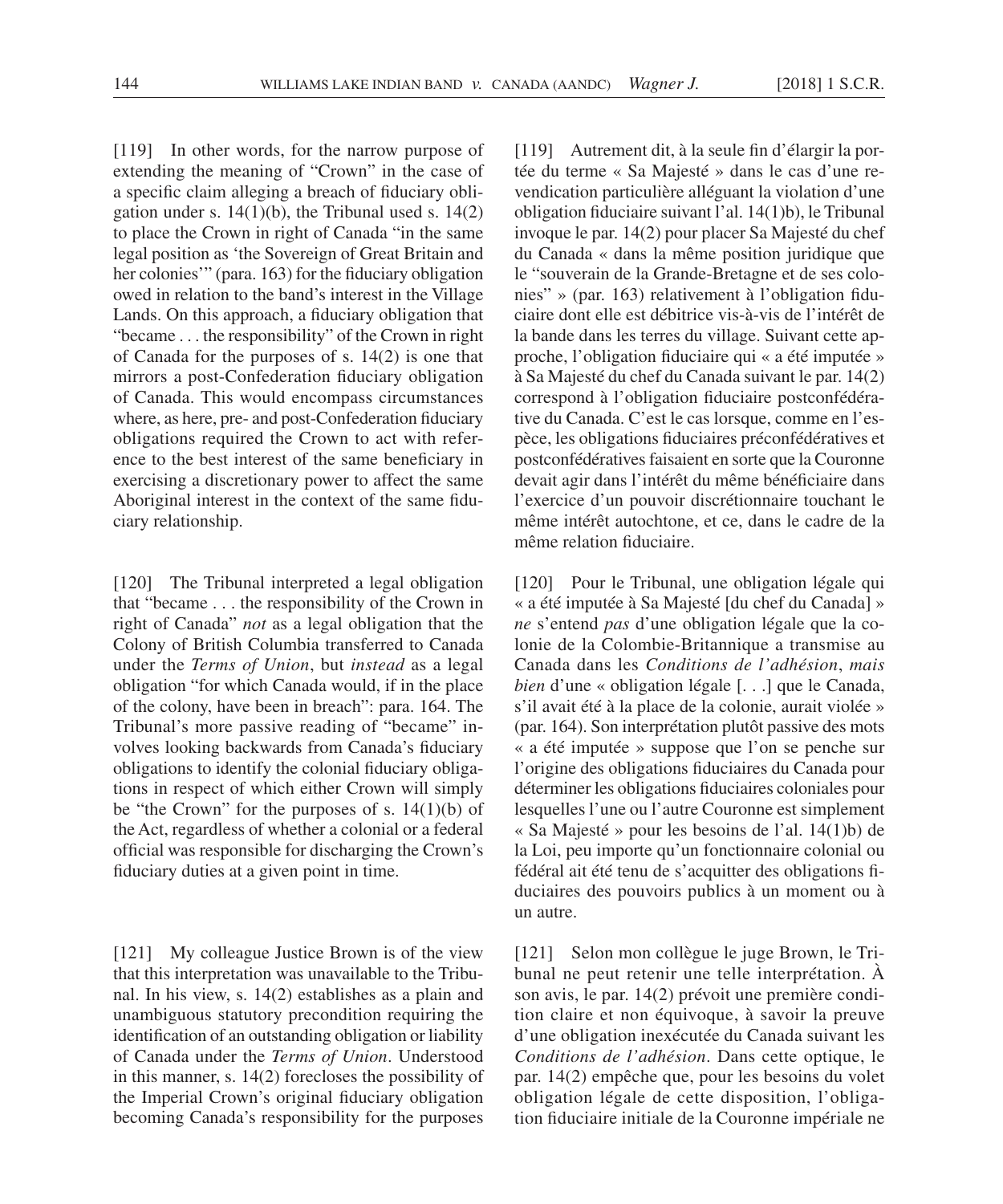of the legal obligation branch of that provision: Brown J.'s reasons, at paras. 191-92.

[122] However, consideration of the context and purpose of a provision may introduce the possibility of other reasonable interpretations: *McLean*, at paras. 43-44. The Tribunal's reasons indicate that this was the case here. As I have explained, the Tribunal read the provision in the context of the specific claims regime under which it operates. Both parties had urged the Tribunal to do so, and the specific claims policy material referenced below was before it. It decided not to interpret s. 14(2) as an enforcement mechanism. We have the benefit of the Tribunal's justification for rejecting that vision of s.  $14(2)$ . It refused to adopt a statutory construction that would exclude the band's specific claim, which it believed would have been permitted to proceed under Canada's Specific Claims Policy.

[123] Prior to 1991, that policy recognized outstanding lawful obligations *of the federal government*. However, it barred specific claims based on events prior to 1867 "unless the federal government specifically assumed responsibility therefor": Indian and Northern Affairs, *Outstanding Business: A Native Claims Policy* (1982), at pp. 20 and 30. The bar on pre-Confederation claims was removed as part of a series of reforms that came on the heels of the rejection of the specific claim of the Mohawks of Kanesatake and the violent confrontation that followed in Oka, Quebec, in the summer of 1990: *RCAP*, at p. 549; see also Library of Parliament, *Bill C-30: The Specific Claims Tribunal Act*, Legislative Summary LS-592E, by Mary C. Hurley, January 14, 2008, at pp. 4-5.

[124] Before the Tribunal, Canada took the position that the scope of pre-Confederation claims had remained unchanged since the release of *Outstanding Business* in 1982. *Outstanding Business* had never "barred" them; such claims had been accepted for negotiation before 1991 on the basis that Canada devienne celle du Canada (motifs du juge Brown, par. 191-192).

[122] Toutefois, la prise en compte du contexte et de l'objet d'une disposition peut offrir d'autres interprétations raisonnables possibles (*McLean*, par. 43- 44). Il appert des motifs du Tribunal que tel est le cas en l'espèce. Rappelons que le Tribunal a interprété la disposition en fonction du régime des revendications particulières dans le cadre duquel il s'acquitte de son mandat. Les deux parties l'y ont exhorté, et il disposait de la documentation sur la politique des revendications particulières mentionnée ci- après. Il refuse de voir dans le par. 14(2) un mécanisme d'application. Nous avons l'avantage de disposer de la justification invoquée par le Tribunal pour rejeter cette interprétation du par. 14(2). Il dit écarter une telle interprétation de la disposition parce qu'elle exclurait la revendication particulière de la bande et que, selon lui, la politique canadienne en la matière rend cette revendication admissible.

[123] Avant 1991, cette politique reconnaissait l'existence d'obligations légales inexécutées *du gouvernement fédéral.* Or, elle tenait pour inadmissibles les revendications particulières visant des événements antérieurs à 1867, « à moins que le gouvernement fédéral n'ait expressément engagé sa responsabilité à l'égard de ces événements » (Affaires indiennes et du Nord, *Dossier en souffrance : Une politique des revendications des autochtones* (1982), p. 20 et 30). L'inadmissibilité des revendications visant des faits antérieurs à la Confédération a été levée dans le cadre de mesures de réforme adoptées dans la foulée du rejet de la revendication particulière des Mohawks de Kanesatake et des affrontements violents qui ont suivi à Oka (Québec) à l'été 1990 (*CRPA*, p. 610; voir aussi Bibliothèque du Parlement, *Projet de loi C-30*; *Loi sur le Tribunal des revendications particulières*, Résumé législatif LS- 592F, par Mary C. Hurley, 14 janvier 2008, p. 5-6).

[124] Devant le Tribunal, le Canada a fait valoir que la portée des revendications visant la période préconfédérative demeurait la même depuis la publication de *Dossier en souffrance* en 1982. Ce document n'avait jamais rendu ces revendications inadmissibles; celles-ci avaient été acceptées aux fins de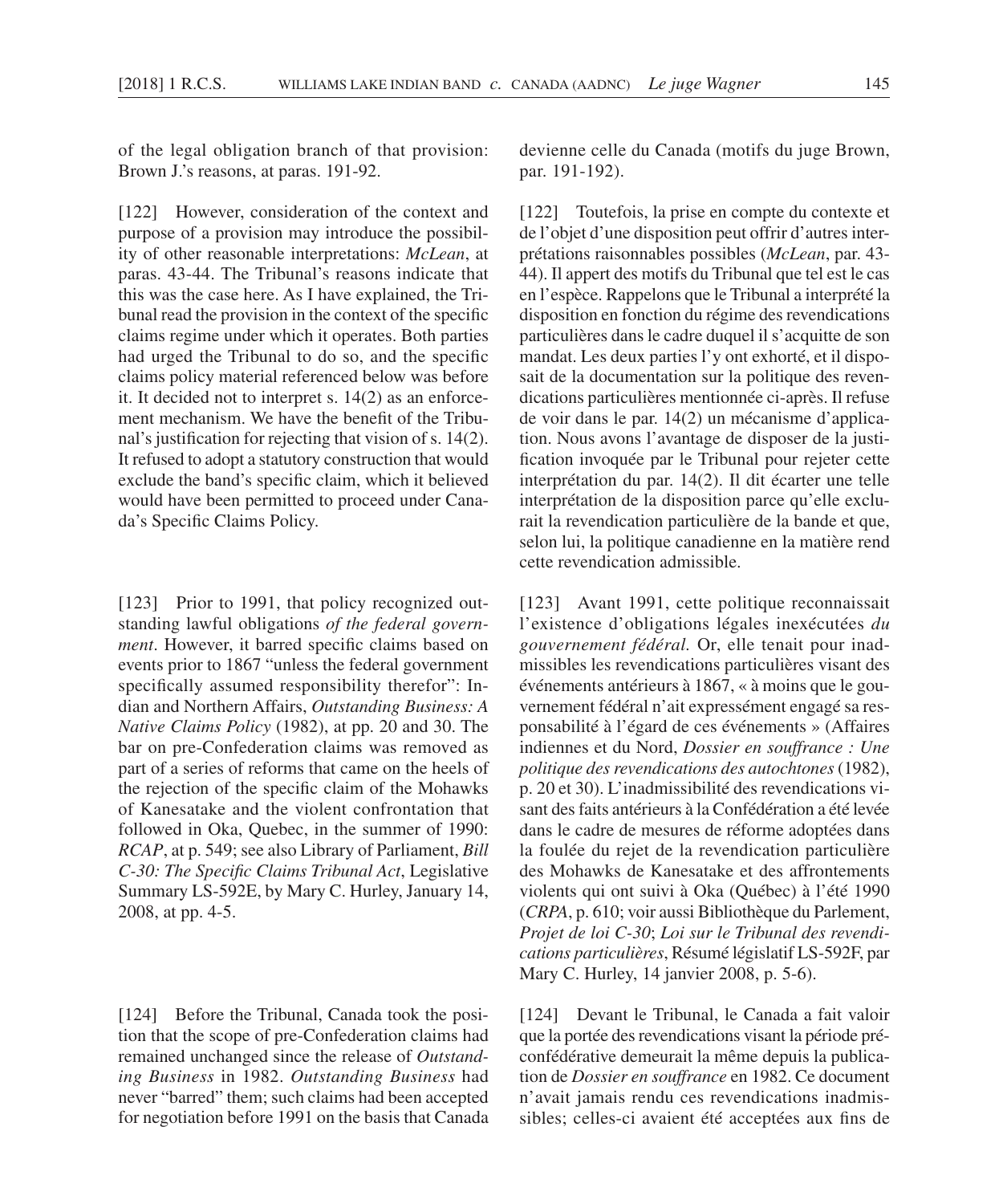had assumed responsibility for them. They continued to be accepted afterwards on the same basis. In support of this view, Canada pointed to the statement that "[a]s with all other specific claims, pre-Confederation claims must still demonstrate a lawful obligation of the government", meaning "an obligation on the part of the federal government derived from the law": Indian and Northern Affairs, *Federal Policy for the Settlement of Native Claims* (1993) ("*1993 Policy*"), at pp. 19 and 22-23. On Canada's reading of the policy's history, the restriction in *Outstanding Business* on entertaining pre-Confederation specific claims "unless the federal government specifically assumed responsibility therefor" continued through the requirement in the *1993 Policy* that claims "demonstrate a lawful obligation of the government", despite the band's insistence that the bar had been removed.

[125] In 2007, the Government of Canada adopted Specific Claims: Justice at Last, which proposed to resolve longstanding problems with the Specific Claims Policy. It featured the introduction of the Act and an updated policy to parallel it, *The Specific Claims Policy and Process Guide* (2009), Indian and Northern Affairs. This policy guide maintained the fundamental principles of *Outstanding Business* but further modified the grounds for a specific claim, including by expressly recognizing fiduciary obligations and colonial legislation among the available grounds. It also replaced the references to the federal government in *Outstanding Business* and the *1993 Policy* with references to the "Crown" and introduced the extended definition of that term.

[126] Recognizing that the specific claims landscape had changed significantly in the 1990s, the Tribunal could reasonably have found that, if a pre- Confederation claim could be validated before that time on the basis that Canada had assumed négociation avant 1991 au motif que le Canada avait engagé sa responsabilité à leur égard. Elles étaient demeurées admissibles par la suite aux mêmes conditions. Le Canada invoque à l'appui de sa prétention l'énoncé selon lequel « [c]omme toute autre revendication particulière, les revendications antérieures à la Confédération doivent encore démontrer une obligation légale de la part du gouvernement », c'est-à-dire « une obligation en vertu de la loi du gouvernement fédéral » (Affaires indiennes et du Nord, *Politique du gouvernement fédéral en vue du règlement des revendications autochtones* (« *Politique de 1993* »), p. 19 et 22-23). Selon son interprétation de l'historique de la politique, *Dossier en souffrance* continuait de faire obstacle aux revendications particulières visant la période préconfédérative « à moins que le gouvernement n'ait expressément engagé sa responsabilité à l'égard de ces événements », car ces revendications devaient encore, suivant la *Politique de 1993*, « démontrer [l'existence d']une obligation légale de la part du gouvernement », même si la bande soutenait vivement que cette condition avait été levée.

[125] En 2007, le gouvernement du Canada publiait le document intitulé *Revendications particulières :*  La justice, enfin, qui proposait un plan d'action pour le règlement des problèmes de longue date liés aux revendications particulières. L'un de ses points saillants était l'adoption de la Loi et d'une nouvelle politique y afférente, soit le document intitulé *Politique sur les revendications particulières et Guide sur le processus de règlement* (2009), Affaires indiennes et du Nord. Ce guide d'application de la politique reprenait les principes fondamentaux énoncés dans *Dossier en souffrance*, mais les faits susceptibles de fonder une revendication particulière étaient à nouveau modifiés, notamment par la reconnaissance expresse de l'obligation fiduciaire et des lois coloniales au nombre de ces faits. On remplaçait aussi le renvoi au gouvernement fédéral dans *Dossier en souffrance* et dans la *Politique de 1993* par le renvoi à « la Couronne » et on élargissait la portée de ce terme.

[126] Si l'on admet que les paramètres du régime des revendications particulières ont sensiblement changé au cours de la décennie 1990, le Tribunal pouvait raisonnablement conclure que si une revendication visant la période préconfédérative pouvait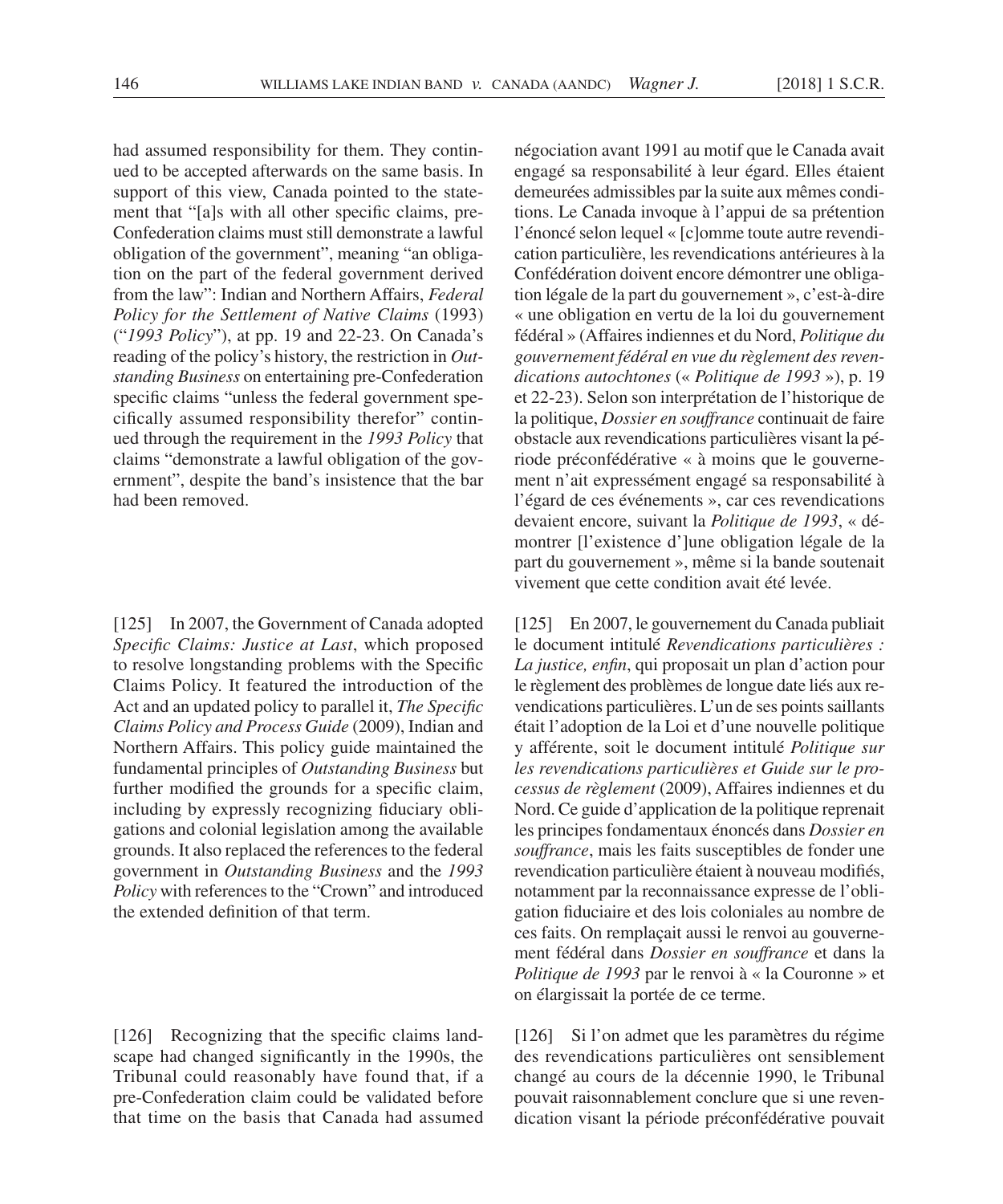responsibility for the specific obligation in issue, it could be validated on a broader basis afterwards, particularly in light of the shift from "federal government" to "Crown".

[127] The Tribunal did not see the purpose of s. 14(2) as being to limit the scope of pre- Confederation specific claims by reference to the outstanding legal obligations that would be enforceable against Canada in the courts if not for the evidentiary impediments to proving centuries old- claims and the legal consequences of delay and the passage of time. Instead, the Tribunal viewed s. 14(2) as giving effect to a substantive policy decision by Parliament to recognize specific kinds of injustices committed against Indigenous peoples by the Crown, be it the Imperial Crown or the Crown in right of Canada. This purpose aligns with the Tribunal's approach, which has the effect of defining *the* Crown as a single, continuous and indivisible entity for the narrow purpose of validating the specific claims of First Nations arising from breaches by *a* Crown of a specific type of fiduciary obligation.

[128] It was also reasonable for the Tribunal to accept in principle that the legal obligation branch of s.  $14(2)$  can apply to fiduciary obligations. If Parliament had intended only the liability branch of s.  $14(2)$  to be operative for fiduciary obligations, it could have drafted a separate extended meaning of "Crown" applicable to s.  $14(1)(c)$ , which expressly refers to fiduciary obligations. It did not do so. It follows from this structure of s. 14 that the legal obligation branch should be interpreted in a manner that can encompass fiduciary obligations of the former colonies despite the distinct constitutional regimes under which such obligations arose. The nature of fiduciary obligations militates against an interpretation of the legal obligation branch that requires the transfer of the obligation itself. A fiduciary relationship — here, the relationship between the Crown and Indigenous peoples in British Columbia — imposes a fiduciary obligation as a consequence of the transfer of a discretionary power to affect the beneficiary's être jugée fondée auparavant au motif que le Canada avait engagé sa responsabilité à l'égard de l'obligation précise en cause, elle pouvait aussi l'être par la suite pour d'autres motifs, particulièrement en raison du remplacement de la mention « gouvernement fédéral » par « la Couronne ».

[127] Le Tribunal considère que l'objet du par. 14(2) n'est pas de limiter la portée des revendications particulières visant la période préconfédérative en raison d'obligations légales inexécutées dont l'exécution par le Canada pourrait être obtenue par voie judiciaire, si ce n'était la difficulté de prouver le bien-fondé de revendications visant des faits datant de plusieurs siècles, sans compter les conséquences juridiques du retard et de l'écoulement du temps. Pour le Tribunal, le par. 14(2) donne plutôt effet à une décision politique de fond du législateur consistant à reconnaître certaines injustices commises contre les peuples autochtones par la Couronne, qu'il s'agisse de la Couronne impériale ou de Sa Majesté du chef du Canada. Cet objet s'accorde avec l'approche du Tribunal, laquelle a pour effet de définir *la* Couronne comme une entité unique, continue et indivisible à la seule fin de statuer sur le bien- fondé de la revendication particulière d'une Première nation alléguant le manquement par *une* Couronne à une obligation fiduciaire précise.

[128] Il est également raisonnable que le Tribunal reconnaisse en principe que le volet obligation légale du par. 14(2) peut s'appliquer aux obligations fiduciaires. Si le législateur avait voulu que seul le volet responsabilité du par. 14(2) s'applique aux obligations fiduciaires, il aurait pu rédiger une définition distincte élargissant le terme « Sa Majesté » et valant pour l'application de l'al. 14(1)c), lequel fait expressément mention de l'obligation fiduciaire. Il n'en a rien fait. Étant donné la formulation de l'art. 14, le volet obligation légale devrait donner lieu à une interprétation qui englobe les obligations fiduciaires des anciennes colonies malgré les régimes constitutionnels distincts dans lesquels ces obligations ont pris naissance. La nature de l'obligation fiduciaire milite contre une interprétation du volet obligation légale qui exige la transmission de l'obligation comme telle. Une relation fiduciaire  $-$  en l'occurrence, celle entre la Couronne et les peuples autochtones de la Colombie- Britannique — impose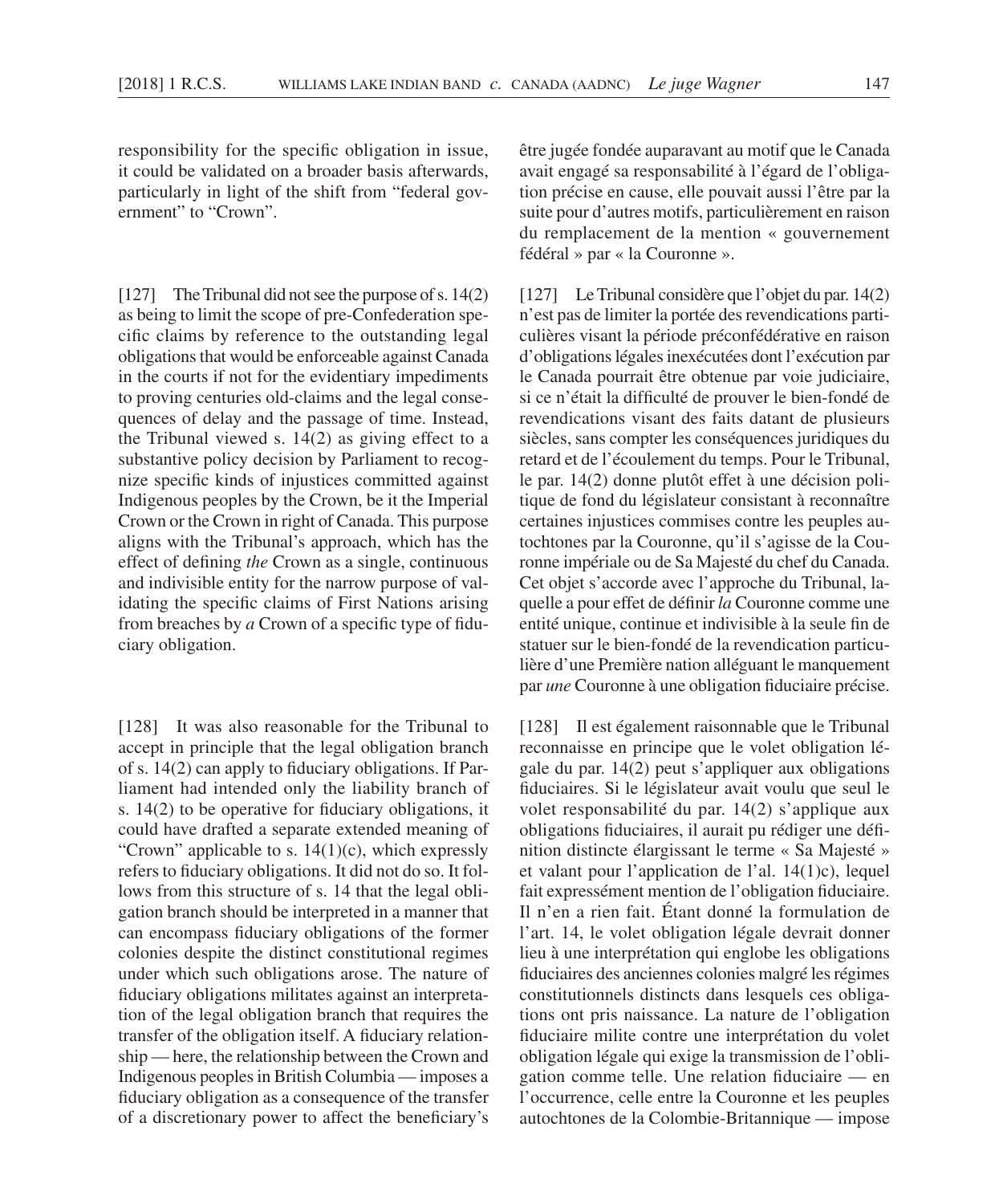interests: *Galambos*, at para. 83. For the purpose of applying s. 14(2), it was therefore reasonably open to the Tribunal to read "became . . . the responsibility" so as to give effect, not to the assumption of a specific obligation, but instead to the assumption of a discretionary power to affect the beneficiary's interests in the context of an established fiduciary relationship.

[129] The choice between these two readings the forward-looking "enforcement mechanism" on the one hand, and the backward-looking "projection" of Canada's obligations for the purpose of identifying fiduciary obligations falling within s.  $14(2)$  on the other — also engages the interpretive principle in *Nowegijick v. The Queen*, [1983] 1 S.C.R. 29, at p. 36. That principle provides for a large, liberal and purposive interpretation of legislation relating to Aboriginal peoples, with uncertainty to be resolved in their favour. As part of the jurisprudential backdrop to the Tribunal's field of specialization, this principle would have informed the Tribunal's stance on the interpretation of s. 14(2).

[130] Within the confines of an administrative scheme designed to remedy historical injustices, treating the Crown as a continuous entity (defined by Canada's fiduciary obligations and, by necessary implication, the specific or cognizable Aboriginal interests in respect of which they were owed) is consistent with an Indigenous perspective on the ongoing fiduciary relationship between Indigenous peoples and the Crown. In *Mitchell v. Peguis Indian Band*, [1990] 2 S.C.R. 85, Dickson C.J. explained the importance of considering the Aboriginal perspective in interpreting statutory references to the Crown:

While this appeal does not involve the interpretation of a treaty, I find it helpful to consider the aboriginal perspective in illustrating the ambiguity of "Her Majesty" in s. 90(1)(*b*). *Nowegijick* dictates taking a generous liberal approach to interpretation. In my opinion, reference to the une obligation fiduciaire en raison du transfert d'un pouvoir discrétionnaire dont l'exercice a une incidence sur les intérêts du bénéficiaire (Galambos, par. 83). S'agissant d'appliquer le par. 14(2), il est donc raisonnablement loisible au Tribunal de considérer que l'énoncé « a été imputée » donne effet non pas à la prise en charge d'une obligation précise, mais bien à celle d'un pouvoir discrétionnaire dont l'exercice a une incidence sur les intérêts du bénéficiaire dans le cadre d'une relation fiduciaire établie.

[129] Pour choisir entre les deux interprétations proposées — d'une part, le « mécanisme d'application » dans une optique prospective et, d'autre part, le retour en arrière sur les obligations du Canada, dans une optique rétrospective, aux fins de discerner des obligations fiduciaires visées au par.  $14(2) -$ , il faut aussi recourir au principe d'interprétation énoncé dans l'arrêt *Nowegijick c. La Reine*, [1983] 1 R.C.S. 29, p. 36. Selon ce principe d'interprétation, les lois applicables aux peuples autochtones doivent recevoir une interprétation large, libérale et téléologique, et toute incertitude doit être tranchée en leur faveur. Comme ce principe s'inscrit dans la jurisprudence pertinente au domaine de spécialisation du Tribunal, il a dû guider ce dernier dans son interprétation du par. 14(2).

[130] Pour les besoins d'un régime administratif visant à remédier aux injustices du passé, considérer la Couronne comme une entité continue (définie par les obligations fiduciaires du Canada et, implicitement, par les intérêts autochtones particuliers ou identifiables à l'égard desquels elles sont susceptibles d'exécution) est compatible avec le point de vue des peuples autochtones sur la continuité de leur relation fiduciaire avec la Couronne. Dans l'arrêt *Mitchell c. Bande indienne Peguis*, [1990] 2 R.C.S. 85, le juge en chef Dickson explique l'importance de tenir compte du point de vue autochtone pour interpréter la mention du terme « la Couronne » dans une loi :

Bien que le présent pourvoi ne comporte pas l'interprétation d'un traité, je juge utile de considérer le point de vue des autochtones en illustrant l'ambiguïté de l'expression « Sa Majesté » à l'al. 90(1)b). L'arrêt *Nowegijick* prescrit l'adoption d'une interprétation généreuse et libérale. À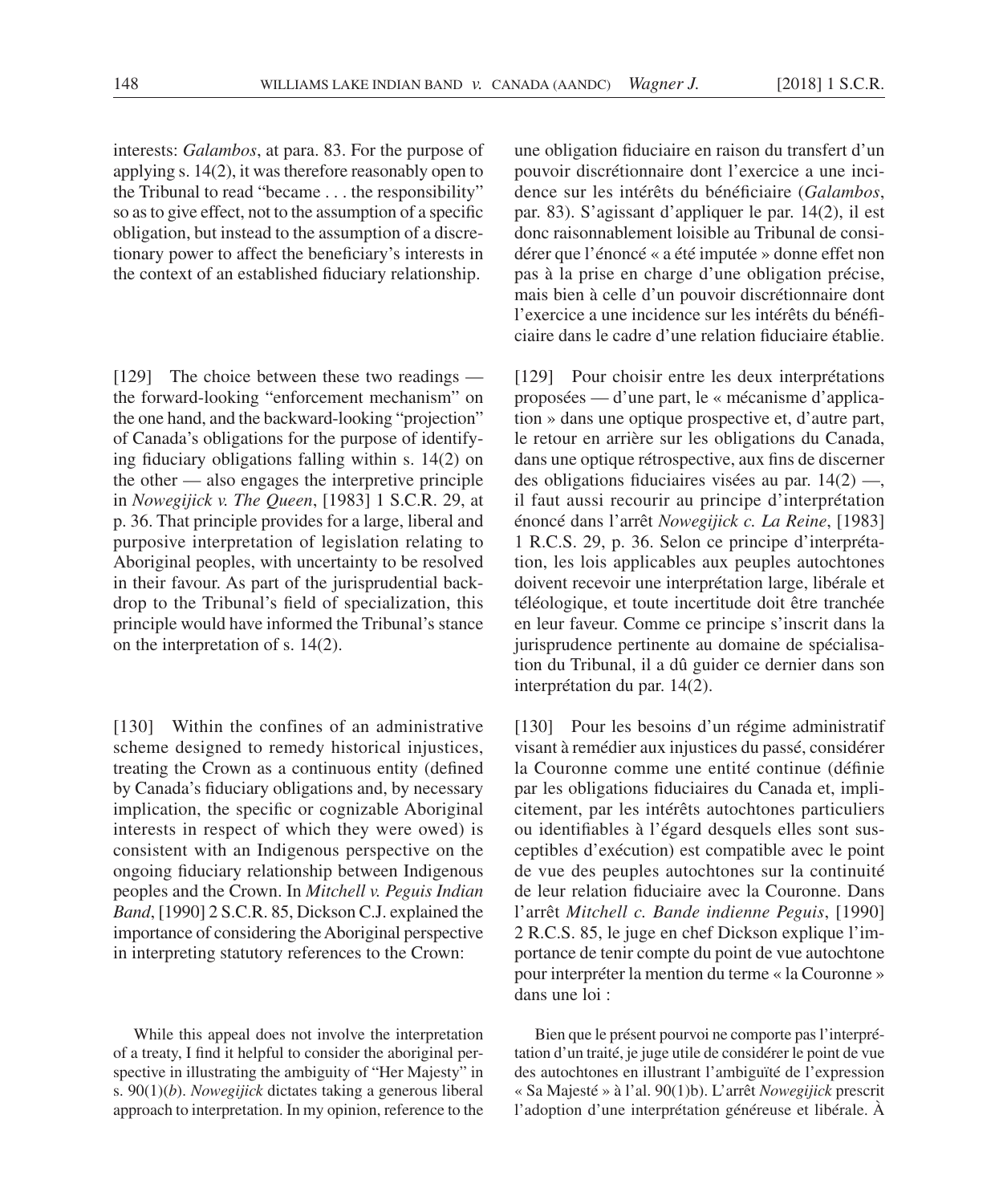notion of "aboriginal understanding", which respects the unique culture and history of Canada's aboriginal peoples, is an appropriate part of that approach. In the context of this appeal, the aboriginal understanding of "the Crown" or "Her Majesty" is rooted in pre- Confederation realities. The recent case of *Guerin* took as its fundamental premise the "unique character both of the Indians' interest in land and of their historical relationship with the Crown." (At p. 387, emphasis added.) That relationship began with pre- Confederation contact between the historic occupiers of North American lands (the aboriginal peoples) and the European colonizers (since 1763, "the Crown"), and it is this relationship between aboriginal peoples and the Crown that grounds the distinctive fiduciary obligation on the Crown. On its facts, *Guerin* only dealt with the obligation of the federal Crown arising upon surrender of land by Indians and it is true that, since 1867, the Crown's role has been played, as a matter of the federal division of powers, by Her Majesty in right of Canada, with the *Indian Act* representing a confirmation of the Crown's historic responsibility for the welfare and interests of these peoples. However, the Indians' relationship with the Crown or sovereign has never depended on the particular representatives of the Crown involved. [Emphasis in original; pp. 108-9.]

[131] In the face of a statutory definition of "Crown" developed in collaboration with First Nations, it was reasonable for the Tribunal to adopt a view of the circumstances in which a fiduciary obligation may be said to have "become" Canada's responsibility for the purposes of s.  $14(2)$  that reflected the continuity of the fiduciary relationship between Indigenous peoples and the "Crown" described by Dickson C.J. in *Mitchell*.

### V. Disposition

[132] I would allow the appeal and restore the Tribunal's decision, with costs to the band in this Court and in the Federal Court of Appeal. The matter of costs before the Tribunal will be for the Tribunal to determine as part of the compensation phase of its proceedings.

mon avis, la mention de la notion « compréhension qu'ont les autochtones », qui respecte la culture et l'histoire uniques des peuples autochtones du Canada, est un élément approprié de cette interprétation. Dans le contexte du présent pourvoi, la compréhension qu'ont les autochtones des expressions « la Couronne » ou « Sa Majesté » prend sa source dans les réalités antérieures à la Confédération. L'arrêt *Guerin* rendu récemment part de la prémisse fondamentale de la « nature unique à la fois du droit des Indiens sur leurs terres et de leurs rapports historiques avec Sa Majesté ». (À la page 387, je souligne.) Ces rapports remontent avant la Confédération, lorsque des contacts ont été établis avec les premiers occupants des terres de l'Amérique du Nord (les peuples autochtones) et les colonisateurs européens (depuis 1763, « la Couronne »), et ce sont ces rapports entre les peuples autochtones et la Couronne qui sont à l'origine de l'obligation fiduciaire distincte de la Couronne. D'après ces faits, l'arrêt *Guerin* ne portait que sur l'obligation de la Couronne fédérale découlant d'une cession de terres par les Indiens et il est vrai que depuis 1867 le rôle de la Couronne a toujours été joué, en raison de l'attribution des compétences au fédéral, par Sa Majesté du chef du Canada et la *Loi sur*  les Indiens vient confirmer la responsabilité historique de la Couronne à l'égard du bien- être et des intérêts de ces peuples. Cependant, les rapports des Indiens avec la Couronne ou le souverain n'ont jamais été fonction des représentants particuliers de la Couronne visée. [Souligné dans l'original; p. 108-109.]

[131] Comme la définition légale de « Sa Majesté » a été élaborée en collaboration avec les Premières nations, il est raisonnable que le Tribunal se prononce sur les conditions auxquelles on peut considérer qu'une obligation fiduciaire « a été imputée » au Canada au sens du par. 14(2) en donnant effet à la continuité de la relation fiduciaire entre les peuples autochtones et la « Couronne » dont fait mention le juge en chef Dickson dans l'arrêt *Mitchell*.

#### V. Dispositif

[132] Je suis d'avis d'accueillir le pourvoi et de rétablir la décision du Tribunal, avec dépens en faveur de la bande devant notre Cour et la Cour d'appel fédérale. Il appartiendra au Tribunal d'adjuger les dépens devant cette juridiction à l'étape de l'indemnisation.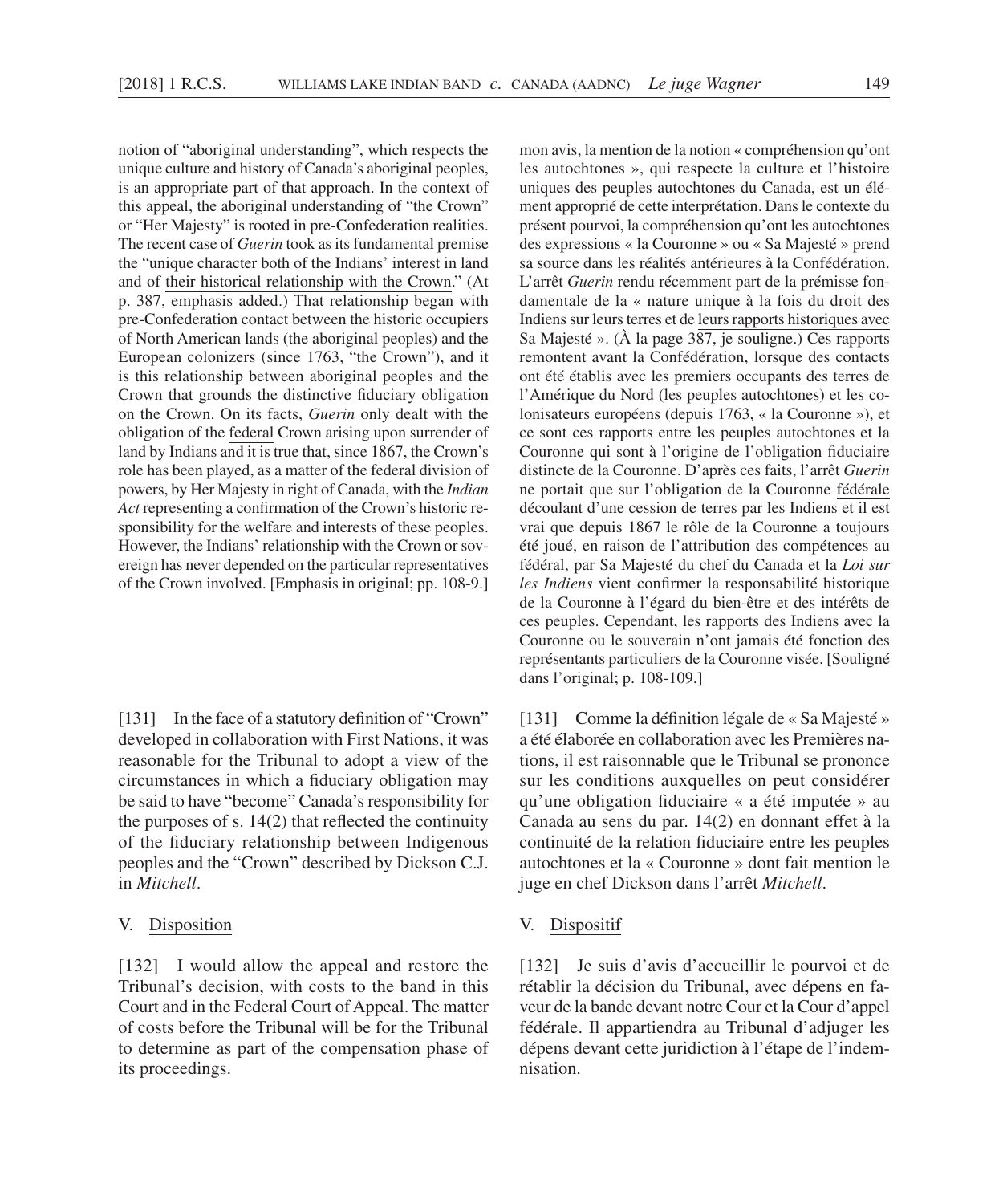The reasons of Côté and Rowe JJ. were delivered by

Rowe J. (dissenting in part) —

#### I. Overview

[133] First, I agree with the majority that the Specific Claims Tribunal reasonably found that the Imperial Crown owed and breached a fiduciary duty to the Williams Lake Indian Band. With respect to the actions of the Colony of British Columbia prior to 1871, the Tribunal found that the Imperial Crown failed to redress the unlawful pre-emption of the band's Village Lands by settlers.<sup>3</sup> This was contrary to both the *Proclamation relating to acquisition of Land, 1860* (reprinted in R.S.B.C. 1871, App. No. 15) ("Proclamation No. 15") and to the fiduciary duty that flowed from its stated policy with respect to land already occupied by an "Indian Reserve or settlement": Tribunal Reasons, 2014 SCTC 3 ("T.R."), at para. 148 (CanLII) (emphasis deleted), quoting *Proclamation No. 15*. Pursuant to s. 14(1)(b) of the Specific Claims Tribunal Act, S.C. 2008, c. 22, the Tribunal concluded that this amounted to breach of a legal obligation of the Imperial Crown under legislation "pertaining to Indians or lands reserved for Indians".

[134] Second, I also agree with the majority that the Tribunal reasonably found that the federal Crown owed and breached a *sui generis* fiduciary duty to the band following the entry of British Columbia into Confederation. According to the Tribunal, this duty flowed from the role of the federal Crown as "the exclusive intermediary [in dealings] with the Province" for the purpose of reserve creation after

3 In these reasons, I adopt the term "Village Lands" to refer to the land that is subject to the band's specific claim. As set out by the Tribunal (at para. 4), the claim covers an area that "includes Williams Creek, Scout Island, the Stampede Grounds, the downtown core of the City of Williams Lake, and a plateau north of the downtown core".

Version française des motifs des juges Côté et Rowe rendus par

Le juge Rowe (dissident en partie) —

### I. Aperçu

[133] Premièrement, je partage l'avis des juges majoritaires selon lequel le Tribunal des revendications particulières conclut raisonnablement que la Couronne impériale avait une obligation fiduciaire envers la Williams Lake Indian Band (« bande indienne de Williams Lake ») et qu'elle a manqué à cette obligation. En ce qui a trait aux mesures prises par la colonie de la Colombie- Britannique avant 1871, le Tribunal conclut que la Couronne impériale n'a pas remédié à la préemption illégale des terres du village de la bande par les colons<sup>3</sup>. Cette omission allait à l'encontre de la *Proclamation relating to acquisition of Land, 1860* (reproduite dans R.S.B.C. 1871, ann. n<sup>o</sup> 15) (« *Proclamation n<sup>o</sup> 15* ») et de l'obligation fiduciaire découlant de la politique de la Couronne impériale énoncée dans celle-ci relativement aux terres déjà occupées par une [TRADUCTION] « réserve indienne ou un établissement indien » (motifs du Tribunal, 2014 TRPC 3 (« M.T. »), par. 148 (CanLII) (soulignement omis), citant la *Proclamation no 15*). Le Tribunal conclut au regard de l'al. 14(1)b) de la *Loi sur le Tribunal des revendications particulières*, L.C. 2008, c. 22, que cette omission équivaut à la violation d'une obligation légale de la Couronne impériale découlant d'un texte législatif « relatif aux Indiens ou aux terres réservées pour les Indiens ».

[134] Deuxièmement, je partage aussi l'avis des juges majoritaires selon lequel le Tribunal conclut raisonnablement que la Couronne fédérale avait une obligation fiduciaire *sui generis* envers la bande après l'adhésion de la Colombie- Britannique à la Confédération et qu'elle a manqué à cette obligation. Selon le Tribunal, cette obligation découlait de la qualité de la Couronne fédérale en tant qu'« intermédiaire

<sup>3</sup> Dans les présents motifs, les « terres du village » s'entendent des terres visées par la revendication particulière de la bande. Selon le Tribunal (par. 4), elles englobent « Williams Creek, l'île Scout, l'emplacement actuel du Stampede, le centre- ville de Williams Lake et un plateau au nord du centre-ville ».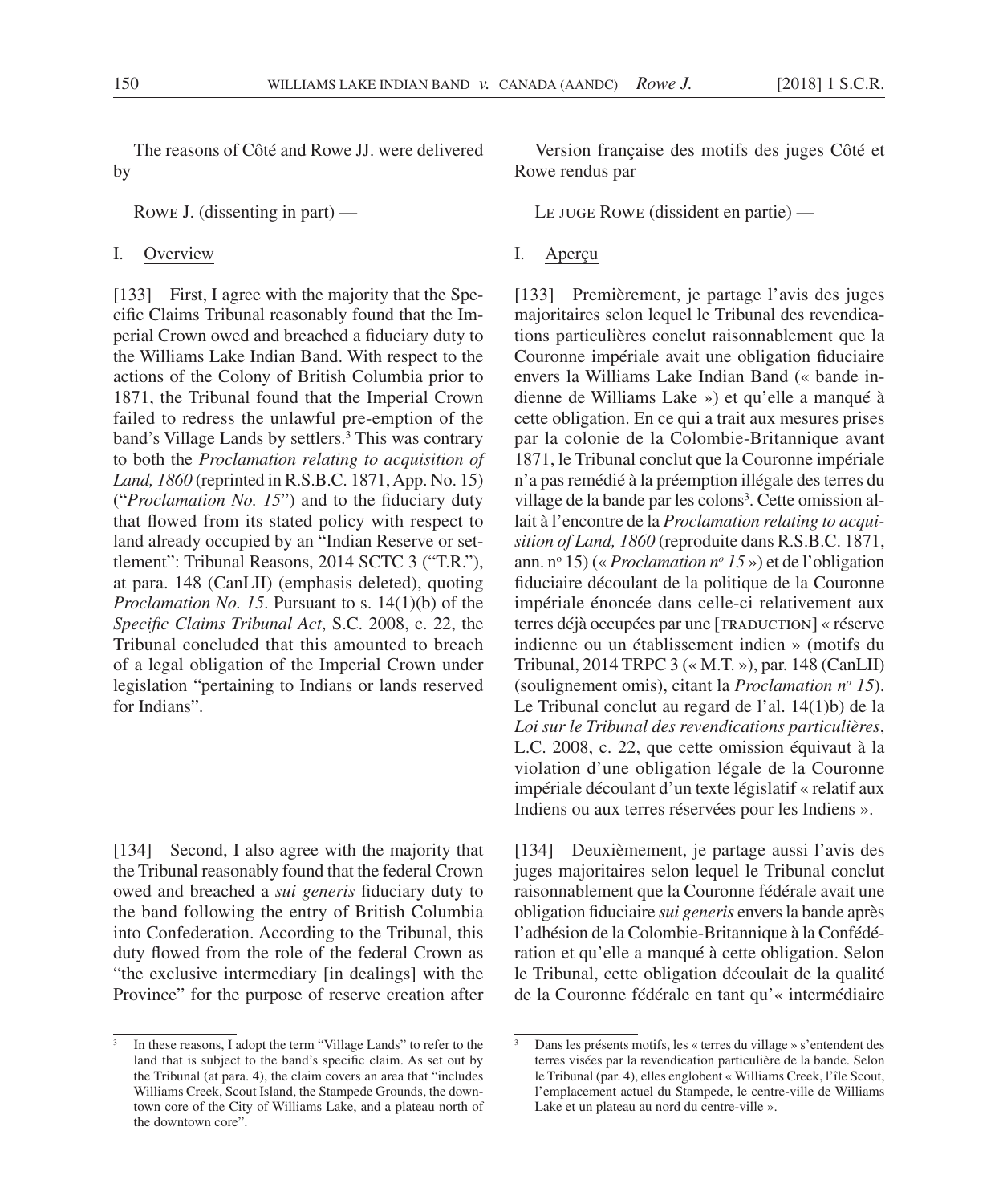1871: paras. 264 and 318. As the majority notes (at para. 73), the fiduciary duty of the federal Crown was not owed "at large". It was owed in relation to a specific and cognizable interest in land over which the federal Crown exercised discretionary control: specifically, the band's interest in the Village Lands at the foot of Williams Lake (T.R., at paras. 187 and 317). This duty required the federal Crown to act with "loyalty, good faith, full disclosure appropriate to the subject matter and with 'ordinary' diligence in what it reasonably regarded as the best interest" of the band: T.R., at para. 264 (emphasis deleted), citing *Wewaykum Indian Band v. Canada*, 2002 SCC 79, [2002] 4 S.C.R. 245, at para. 97. To be clear, this imposed a *standard of conduct* on the federal Crown in its dealings with the interest of the band in the Village Lands. The fact that the federal government could not unilaterally set aside reserve land without provincial cooperation does not diminish the standard of conduct required of the federal Crown. It was reasonable for the Tribunal to find that, in failing to take adequate "measures to clear away the impediment to the allotment of a reserve at the Village Lands", the federal Crown fell below the standard of conduct mandated by its fiduciary duty to the band: para. 328. Pursuant to s.  $14(1)(c)$  of the Act, the Tribunal concluded that this breach also provided the band with a valid claim.

[135] With respect to the contrary opinion of Justice Brown, I add that the Tribunal did not err in rejecting the submission of the federal Crown relative to the 1881 allotment of the Bates Estate as a reserve. This land was unrelated to the specific and cognizable interest underlying the fiduciary duty of the federal Crown. Its allotment by Commissioner O'Reilly could not discharge the duty of Crown officials to act with loyalty, good faith, full disclosure appropriate to the subject matter, and ordinary diligence with respect to the band's interest *in the Village Lands*. That said, the 1881 allotment may have mitigated the

exclusif [. . .] dans [les] rapports [des Indiens] avec la province » pour la création de réserves après 1871 (par. 264 et 318). Comme le signalent les juges majoritaires (par. 73), la Couronne fédérale n'avait pas une obligation fiduciaire « de caractère général ». Celle-ci était plutôt liée à un intérêt particulier et identifiable dans des terres à l'égard desquelles elle exerçait un pouvoir discrétionnaire : plus précisément, l'intérêt de la bande dans les terres du village situées au pied du lac Williams (M.T., par. 187 et 317). Cette obligation exigeait de la Couronne fédérale qu'elle fasse preuve de « loyauté et de bonne foi, [qu'elle] communiqu[e] l'information de façon complète, eu égard aux circonstances, et [qu'elle] agi[sse] avec la diligence "ordinaire" requise dans ce qu'elle considérait raisonnablement être l'intérêt » de la bande (M.T., par. 264 (soulignement omis), citant *Bande indienne Wewaykum c. Canada*, 2002 CSC 79, [2002] 4 R.C.S. 245, par. 97). En clair, la Couronne fédérale était ainsi tenue d'observer une *norme de conduite* dans les actes accomplis relativement à l'intérêt de la bande dans les terres du village. L'impossibilité de mettre des terres de côté à titre de réserve sans le concours de la province ne rend pas cette norme de conduite moins stricte. Le Tribunal conclut raisonnablement que, en omettant de prendre des « mesures [adéquates] visant à faire disparaître les obstacles à l'attribution d'une réserve sur les terres du village », la Couronne fédérale n'a pas respecté la norme de conduite dont son obligation fiduciaire envers la bande commandait le respect (par. 328). Appliquant l'al. 14(1)c) de la Loi, le Tribunal conclut également au bien-fondé de la revendication particulière pour la violation de cette obligation.

[135] En tout respect pour l'opinion contraire du juge Brown, j'ajoute que le Tribunal rejette à raison la prétention de la Couronne fédérale concernant l'attribution en 1881 du domaine de Bates à titre de réserve. Ces terres étaient étrangères à l'intérêt particulier et identifiable qui sous-tendait l'obligation fiduciaire de la Couronne fédérale. Leur attribution par le commissaire O'Reilly ne pouvait satisfaire à l'obligation des fonctionnaires de faire preuve de loyauté et de bonne foi, de communiquer l'information de façon complète, eu égard aux circonstances, et d'agir avec diligence ordinaire relativement à l'intérêt de la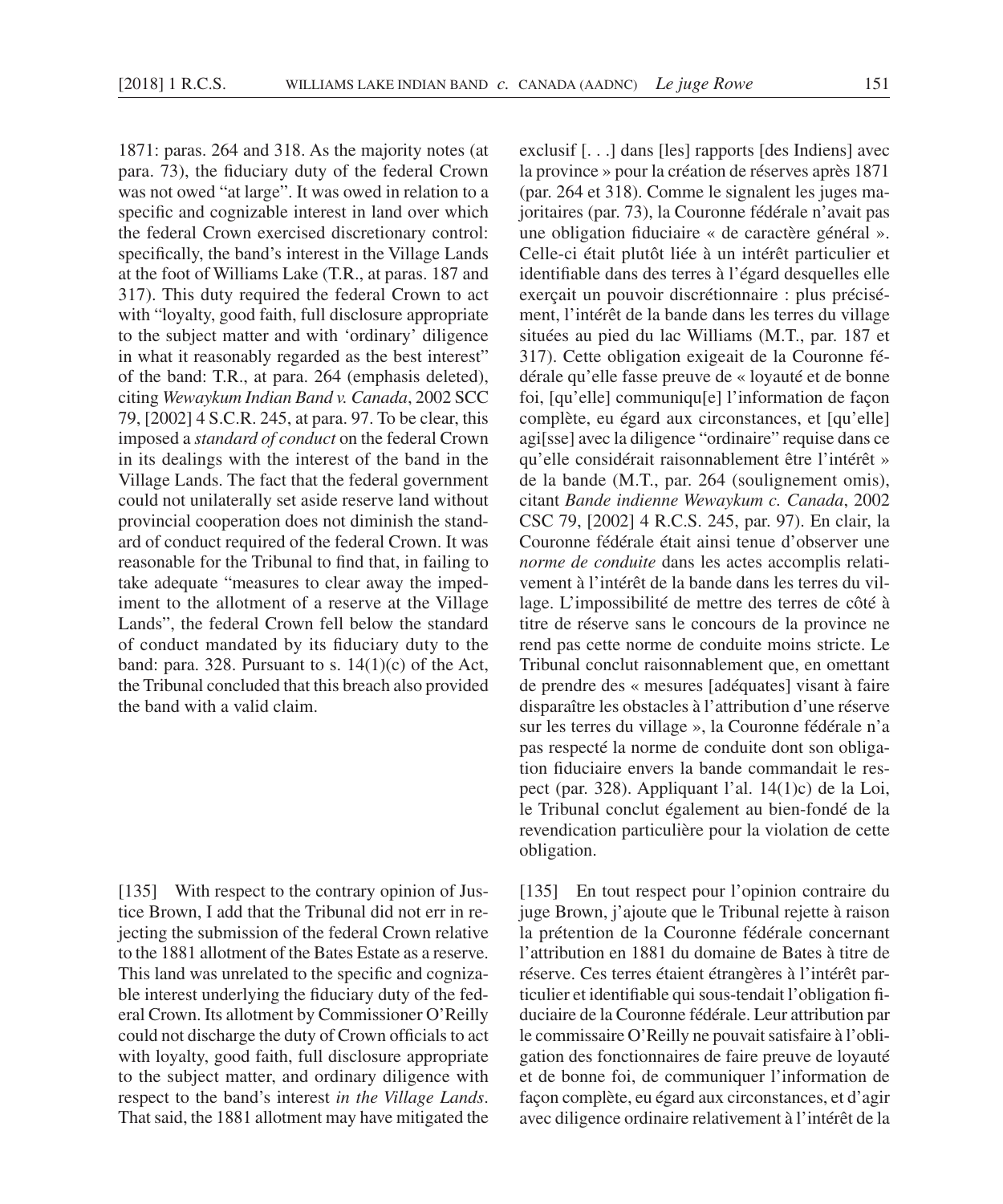damage suffered by the band; as the last sentence of the Tribunal's decision suggests, this is potentially significant at the compensation stage.

[136] Third, I agree with the majority that the Act allows the Tribunal to validate specific claims based on certain wrongs committed by the "Sovereign of Great Britain and its colonies" prior to Confederation: s. 14(2). In this case, the band has such a claim pursuant to s.  $14(1)(b)$  of the Act based on the fiduciary breach by the Colony of British Columbia prior to 1871. For the Tribunal to hold the federal Crown *liable* for this claim, however, it must have found that the Colony of British Columbia came within the extended meaning of "Crown" pursuant to s. 14(2) of the Act. With respect, this is where I part ways with the majority.

[137] Section 14(2) of the Act provides that the federal Crown can be held liable for a pre-Confederation claim only to the extent that the obligation or liability underlying such a claim *became* an obligation or liability of the federal Crown upon Confederation. This requires the Tribunal to identify whether and more importantly — *how* the obligation or liability of the Colony *became* that of the federal Crown upon Confederation. Given the near- total silence of the Tribunal on this pivotal question, I would remit the matter to the Tribunal for further consideration rather than adopt the supplementary reasons set out by the majority. This remedy constitutes a principled application of a reasonableness review and respects the analytical framework set out in *Alberta (Information and Privacy Commissioner) v. Alberta Teachers' Association*, 2011 SCC 61, [2011] 3 S.C.R. 654, and *Newfoundland and Labrador Nurses' Union v. Newfoundland and Labrador (Treasury Board)*, 2011 SCC 62, [2011] 3 S.C.R. 708, with regard to when reviewing courts can (and should) supplement deficient reasons.

bande *dans les terres du village*. Cela dit, l'attribution de 1881 a peut- être atténué le préjudice subi par la bande; comme le porte à croire la dernière phrase de la décision du Tribunal, cet élément est potentiellement pertinent à l'étape de l'indemnisation.

[136] Troisièmement, je conviens avec les juges majoritaires que la Loi permet au Tribunal de conclure au bien- fondé de revendications particulières alléguant certaines fautes commises pendant la période préconfédérative par le « souverain de la Grande-Bretagne et de ses colonies » (par. 14(2)). En l'espèce, la revendication particulière de la bande est bien fondée suivant l'al. 14(1)b) de la Loi quant à la violation d'une obligation fiduciaire par la colonie de la Colombie- Britannique avant 1871. Toutefois, pour tenir la Couronne fédérale *responsable* relativement à cette revendication particulière, le Tribunal doit conclure que le sens élargi du terme « Sa Majesté » employé au par. 14(2) de la Loi vise la colonie de la Colombie-Britannique. En tout respect, c'est sur ce point que je me dissocie de l'opinion des juges majoritaires.

[137] Suivant le par. 14(2) de la Loi, la Couronne fédérale ne peut être tenue responsable à l'égard d'une revendication visant la période préconfédérative que si l'obligation ou la responsabilité qui soustend cette revendication *a été imputée* à la Couronne fédérale au moment de l'adhésion à la Confédération. Pour conclure en ce sens, le Tribunal doit se demander si et, surtout, *de quelle manière* l'obligation ou la responsabilité de la colonie *a été imputée* à la Couronne fédérale lors de la Confédération. Vu le silence quasi complet du Tribunal sur ce point crucial, je suis d'avis de lui renvoyer l'affaire pour réexamen plutôt que de faire miens les motifs complémentaires des juges majoritaires. La mesure que je préconise prend appui sur une application raisonnée de la norme de la décision raisonnable et respecte le cadre d'analyse établi dans *Alberta (Information and Privacy Commissioner) c. Alberta Teachers' Association*, 2011 CSC 61, [2011] 3 R.C.S. 654, et *Newfoundland and Labrador Nurses' Union c. Terre- Neuve-et- Labrador (Conseil du Trésor)*, 2011 CSC 62, [2011] 3 R.C.S. 708, quant aux conditions auxquelles une cour de révision peut (et devrait) compléter des motifs lacunaires.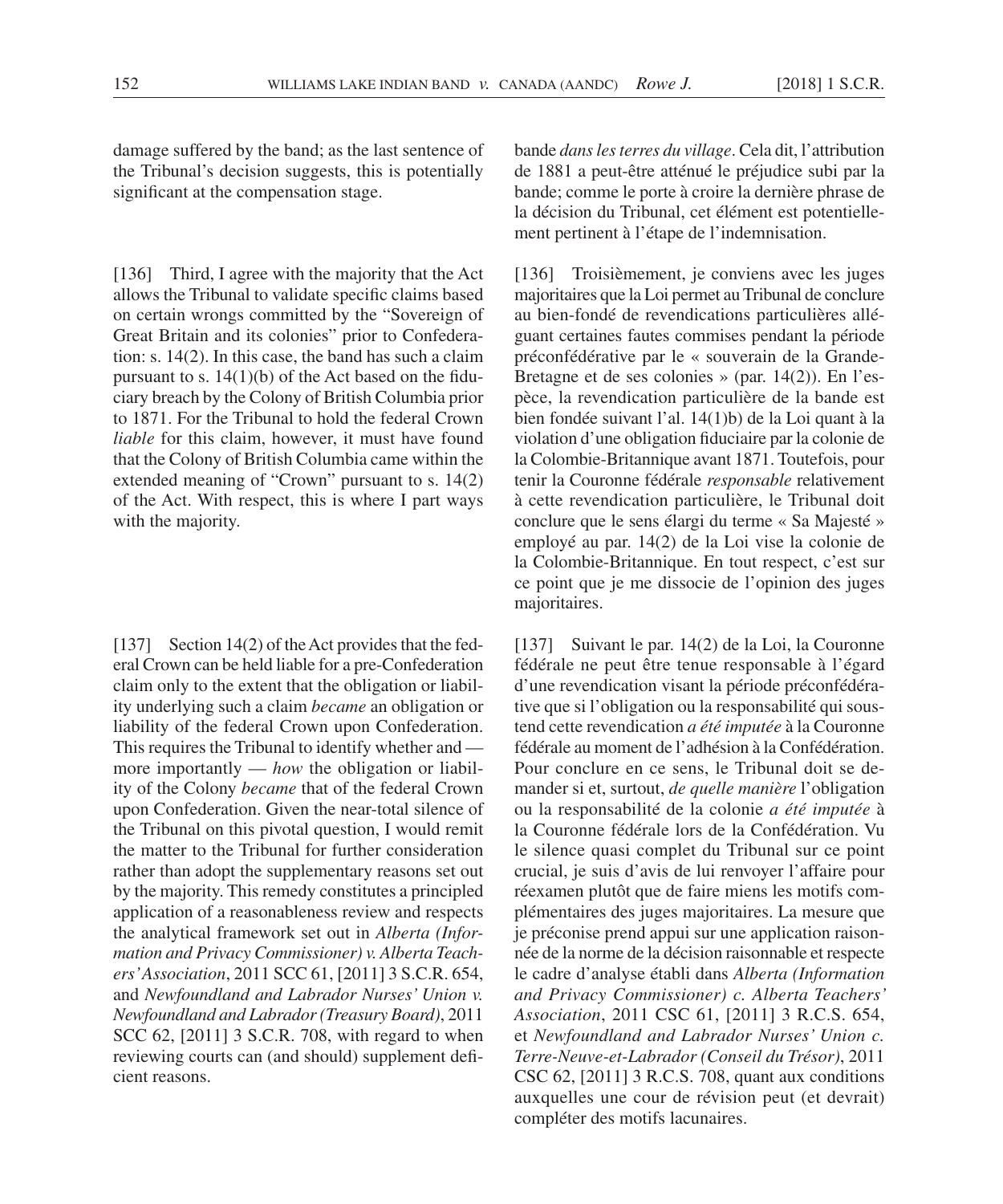#### II. The Requirements of Reasonableness

[138] The standard of review is reasonableness, as the decision under review falls within the category of cases where deference will presumptively be owed to the relative expertise of decision- makers who interpret and apply their home statutes: *Dunsmuir v. New Brunswick*, 2008 SCC 9, [2008] 1 S.C.R. 190, at para. 54; *Alberta Teachers*, at para. 34; *McLean v. British Columbia (Securities Commission)*, 2013 SCC 67, [2013] 3 S.C.R. 895, at para. 21; *Mouvement laïque québécois v. Saguenay (City)*, 2015 SCC 16, [2015] 2 S.C.R. 3, at para. 46; *Edmonton (City) v. Edmonton East (Capilano) Shopping Centres Ltd.*, 2016 SCC 47, [2016] 2 S.C.R. 293, at para. 22.

[139] An exception to reasonableness review in this appeal would be that noted by Justice Brown (at para. 160) with regard to the *British Columbia Terms of Union* (reprinted in R.S.C. 1985, App. II, No. 10). As the *Terms of Union* are part of the Constitution of Canada (*Constitution Act, 1982*, s. 52(2)), I agree with Justice Brown that their interpretation must be "subject to correctness review because of the unique role of s. 96 courts as interpreters of the Constitution": *Dunsmuir*, at para. 58. That said, the Tribunal did not apply the *Terms of Union* in discussing the validity of the band's pre- Confederation claim under s.  $14(1)(b)$ ; rather, it held that a decision under Article 1 of the *Terms of Union* was not required to dispose of the claim: para. 243. As the *Terms of Union* do not feature in the Tribunal's brief discussion of s. 14(2), I proceed on the basis that its reasons relative to s. 14(2) should be reviewed for reasonableness and will say no more about the *Terms of Union* in this analysis.

[140] The requirements of reasonableness were set out by this Court in *Dunsmuir*. These requirements are built on two principles: the democratic principle, which demands respect for the choices of the elected legislature to confer decision- making

#### II. Les exigences de la raisonnabilité

[138] La norme de contrôle applicable est celle de la décision raisonnable, car la décision considérée fait partie de celles où il y a a priori lieu de déférer à l'expertise relative du décideur qui interprète et applique sa loi habilitante (*Dunsmuir c. Nouveau- Brunswick*, 2008 CSC 9, [2008] 1 R.C.S. 190, par. 54; *Alberta Teachers*, par. 34; *McLean c. Colombie- Britannique (Securities Commission)*, 2013 CSC 67, [2013] 3 R.C.S. 895, par. 21; *Mouvement laïque québécois c. Saguenay (Ville)*, 2015 CSC 16, [2015] 2 R.C.S. 3, par. 46; *Edmonton (Ville) c. Edmonton East (Capilano) Shopping Centres Ltd.*, 2016 CSC 47, [2016] 2 R.C.S. 293, par. 22).

[139] Une exception à l'application de cette norme en l'espèce serait celle avancée par le juge Brown (au par. 160) relativement à l'interprétation des *Conditions de l'adhésion de la Colombie- Britannique* (reproduites dans L.R.C. 1985, app. II,  $n^{\circ}$  10). Puisque les *Conditions de l'adhésion* font partie de la Constitution du Canada (*Loi constitutionnelle de 1982*, par. 52(2)), je conviens avec mon collègue que leur interprétation doit être « [assujettie à un contrôle selon la norme de la décision correcte] à cause du rôle unique des cours de justice visées à l'art. 96 en tant qu'interprètes de la Constitution » (*Dunsmuir*, par. 58). Or, le Tribunal n'applique pas les *Condi*tions de l'adhésion dans son examen du bien-fondé de la revendication de la bande formulée en application de l'al. 14(1)b) et visant des faits antérieurs à la Confédération. Le Tribunal estime plutôt qu'il n'est pas nécessaire de se prononcer au regard de l'article premier des *Conditions de l'adhésion* pour statuer sur la revendication (par. 243). Comme les *Conditions de l'adhésion* ne sont pas invoquées dans le bref examen que fait le Tribunal du par. 14(2), je conclus qu'il faut contrôler les motifs afférents à ce paragraphe en fonction de la norme de la décision raisonnable. Je n'en dis pas plus au sujet des *Conditions de l'adhésion*.

[140] Les exigences de la raisonnabilité sont celles énoncées par la Cour dans l'arrêt *Dunsmuir*. Elles reposent sur deux principes : d'abord, le principe démocratique, qui commande le respect du choix du législateur élu de conférer le pouvoir décisionnel, puis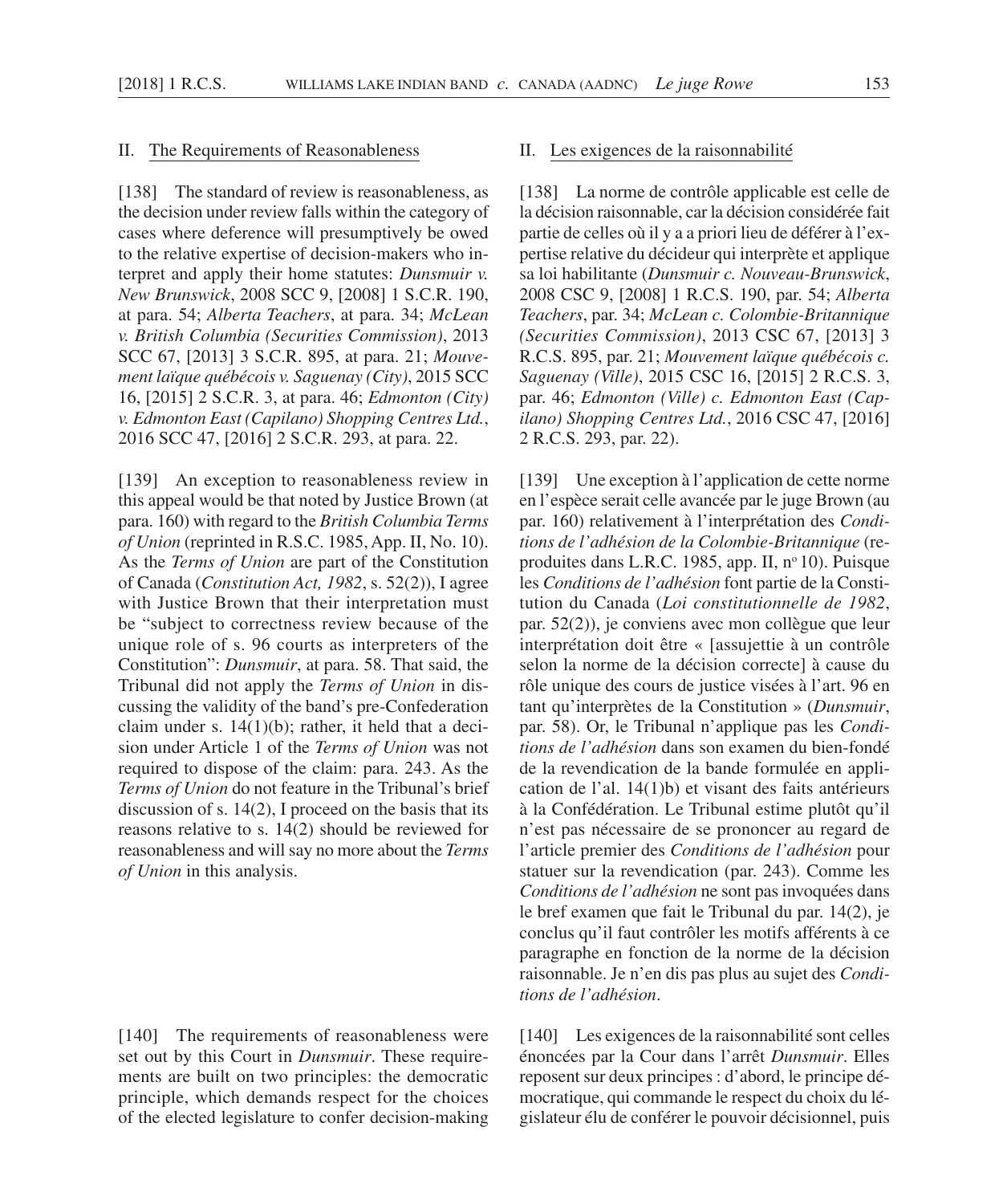authority, and the rule of law, which ensures that the conferred authority is exercised within legal boundaries ( *Dunsmuir*, paras. 27-30; see also *Edmonton (City)*, at para. 21). In giving effect to these two principles, courts reviewing for reasonableness must defer to administrative decisions taken within the bounds of the conferred authority whenever the process by which they are reached provides for "justification, transparency and intelligibility" and whenever their outcome falls "within a range of possible, acceptable outcomes which are defensible in respect of the facts and law": *Dunsmuir*, at para. 47.

[141] Both process and outcomes are considered in a reasonableness review. As this Court held in *Newfoundland Nurses*, a reasonableness review entails an "organic exercise" in which "the reasons must be read together with the outcome and serve the purpose of showing whether the result falls within a range of possible outcomes": para. 14. In other words, reviewing courts must look to "the qualities that make a decision reasonable, referring both to the process of articulating the reasons and to outcomes": *Dunsmuir*, at para. 47; *Newfoundland Nurses*, at para. 14.

[142] Where they are provided, reasons are an essential focus for reviewing courts as they describe both the result and  $-$  crucially  $-$  the justificatory process used to reach that result. Reasons are the roadmap to understanding both how and why a decision under review was reached. Where they are required by statute or proffered as a matter of practice, they often demonstrate the reasonableness of the decision in question. Conversely, as stated in *Edmonton (City)*, "[w]hen a tribunal does not give reasons, it makes the task of determining the justification and intelligibility of the decision more challenging": para. 36. This is why deficient or insufficient reasons will often cast doubt on the reasonableness of the decision under review. As the goal of reasonableness review is to "understand why the tribunal made its decision" and "determine whether [its] conclusion is within the range of acceptable outcomes", reasons that allow for neither will be hard pressed to meet the requirements of

la primauté du droit, qui assure l'exercice du pouvoir conféré à l'intérieur des limites fixées par le législateur (*Dunsmuir*, par. 27-30; voir aussi *Edmonton (Ville)*, par. 21). Pour donner effet à ces deux principes, la cour de justice qui contrôle une décision administrative selon la norme de la raisonnabilité doit déférer à la décision qui se situe à l'intérieur des limites du pouvoir conféré au décideur chaque fois que le processus dont elle est issue est « justifi[é], [...] transparen[t] et [...] intelligi[ble] » et qu'elle appartient « aux issues possibles acceptables pouvant se justifier au regard des faits et du droit » (*Dunsmuir*, par. 47).

[141] Tant le processus que le résultat sont examinés lors d'un contrôle selon la norme de la décision raisonnable. Comme le dit la Cour dans *Newfoundland Nurses*, ce contrôle s'entend d'un « exercice [...] global » au cours duquel « les motifs doivent être examinés en corrélation avec le résultat et [. . .] doivent permettre de savoir si ce dernier fait partie des issues possibles » (par. 14). En d'autres termes, la cour de révision doit se demander si « la décision et sa justification possèdent les attributs de la raisonnabilité » (*Dunsmuir*, par. 47; *Newfoundland Nurses*, par. 14).

[142] Lorsqu'ils sont fournis, les motifs sont un incontournable pour la cour de révision, car ils font état à la fois du résultat et — ce qui est capital — du processus de justification menant à ce résultat. Ils constituent la feuille de route qui permet de savoir de quelle façon et pour quelles raisons le décideur arrive à la décision contrôlée. Qu'ils soient exigés par la loi ou formulés par le décideur de son propre chef, les motifs démontrent souvent le caractère raisonnable de la décision. À l'inverse, comme le dit la Cour dans l'arrêt *Edmonton (Ville)*, « [l]orsqu'un tribunal ne motive pas sa décision, il devient plus difficile de se prononcer sur sa justification et sur son intelligibilité » (par. 36). Voilà pourquoi les motifs lacunaires ou insuffisants jettent souvent le doute sur le caractère raisonnable de la décision. Puisque le contrôle selon la norme de la décision raisonnable vise à « comprendre le fondement de la décision du tribunal et [à] déterminer si [sa] conclusion fait partie des issues possibles acceptables », les motifs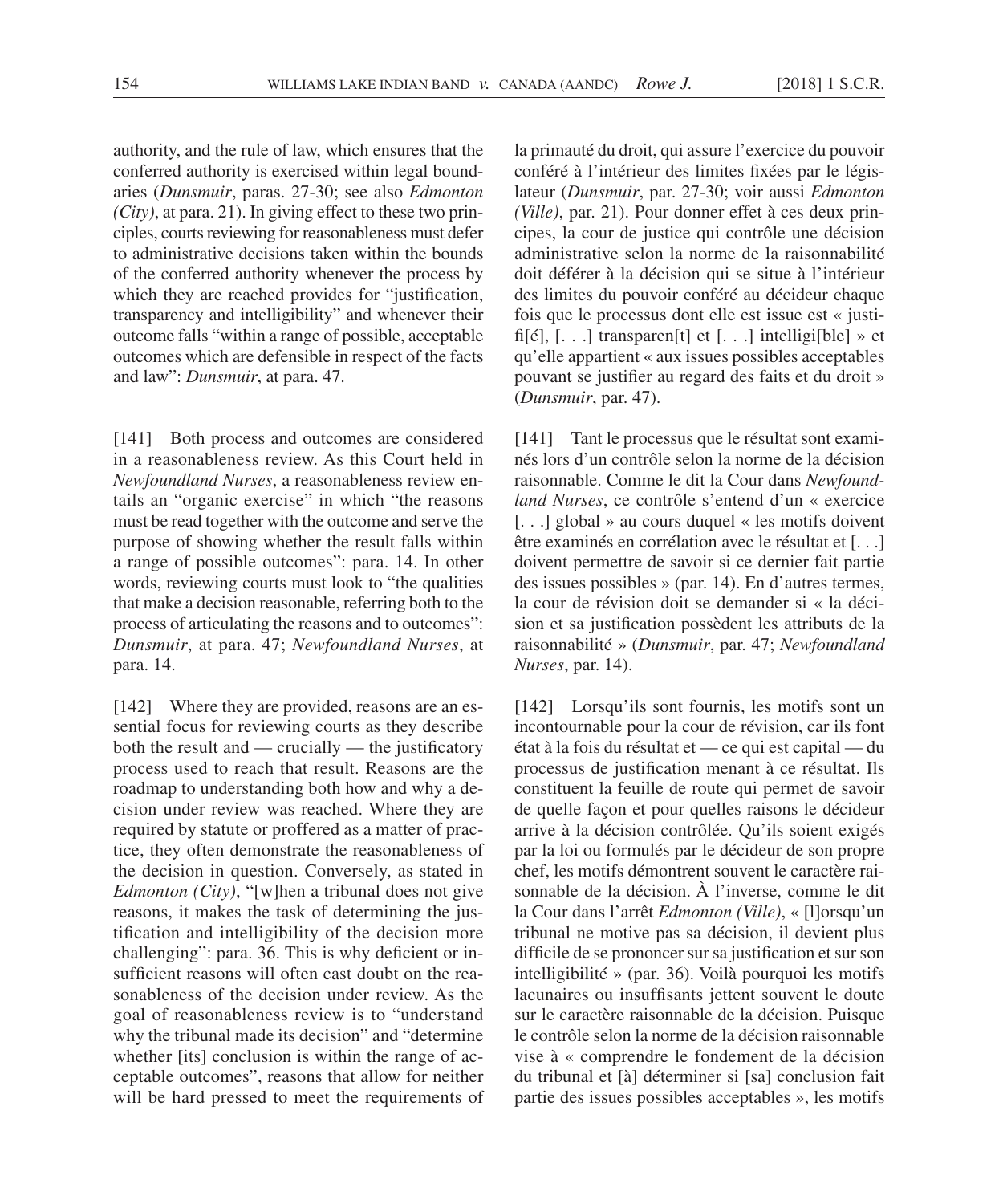justification, transparency and intelligibility: New*foundland Nurses*, at para. 16.

[143] It is not that reasons need attain a uniform standard of perfection. In many cases, reviewing courts will have a certain latitude to uphold administrative decisions that would, under stricter scrutiny, be deficient in their justification. In so doing, reviewing courts pay "respectful attention to the reasons offered or which could be offered in support of a decision": *Dunsmuir*, at para. 48, quoting D. Dyzenhaus, "The Politics of Deference: Judicial Review and Democracy", in M. Taggart, ed., *The Province of Administrative Law* (1997), 279, at p. 286. As the Court explained in *Newfoundland Nurses*, many "decision- makers routinely render decisions in their respective spheres of expertise, using concepts and language often unique to their areas and rendering decisions that are often counter-intuitive to a generalist": para. 13. Because of this, "[r]easons may not include all the arguments, statutory provisions, jurisprudence or other details the reviewing judge would have preferred, but that does not impugn the validity of either the reasons or the result under a reasonableness analysis": *ibid*., at para. 16. With this in mind, rather than engage in "a line-by-line treasure hunt for error", reviewing courts may look beyond the words of the reasons to consider the decision as an "organic whole": *Communications, Energy and Paperworkers Union of Canada, Local 30 v. Irving Pulp & Paper, Ltd.*, 2013 SCC 34, [2013] 2 S.C.R. 458, at para. 54.

[144] Thus, in certain circumstances, reviewing courts will supplement the reasons under review: *Newfoundland Nurses*, at para. 12; *Alberta Teachers*, at paras. 53-54. Courts do so in a number of ways: they may read between the lines for an implied justification consistent with the statutory mandate of the decision- maker (as in *Agraira v. Canada (Public Safety and Emergency Preparedness)*, 2013 SCC 36, [2013] 2 S.C.R. 559, at paras. 57-58); they may look to the record and the parties' submissions (as

qui ne permettent de faire ni l'un ni l'autre peuvent difficilement satisfaire aux exigences de justification, de transparence et d'intelligibilité (*Newfoundland Nurses*, par. 16).

[143] Ce n'est pas que les motifs doivent atteindre un degré uniforme de perfection. Dans bien des cas, la cour de révision dispose d'une certaine latitude pour confirmer une décision administrative dont la justification se révélerait lacunaire si elle était révisée de manière plus stricte. Ce faisant, la cour de révision accorde « une attention respectueuse aux motifs donnés ou qui pourraient être donnés à l'appui d'une décision » (*Dunsmuir*, par. 48, citant D. Dyzenhaus, « The Politics of Deference : Judicial Review and Democracy », dans M. Taggart, dir., *The Province of Administrative Law* (1997), 279, p. 286). La Cour explique dans *Newfoundland Nurses* que bon nombre de « décideurs [. . .] rendent couramment des décisions — qui paraissent souvent contre- intuitives aux yeux d'un généraliste — dans leurs sphères d'expertise, et ce en ayant recours à des concepts et des termes souvent propres à leurs champs d'activité » (par. 13). C'est pourquoi « [i]l se peut que les motifs ne fassent pas référence à tous les arguments, dispositions législatives, précédents ou autres détails que le juge siégeant en révision aurait voulu y lire, mais cela ne met pas en doute leur validité ni celle du résultat au terme de l'analyse du caractère raisonnable de la décision » (*ibid*., par. 16). Dans cette optique, plutôt que de faire « une chasse au trésor, phrase par phrase, à la recherche d'une erreur », la cour de révision peut aller au- delà du texte des motifs et considérer la décision comme un « tout » (*Syndicat canadien des communications, de l'énergie et du papier, section locale 30 c. Pâtes & Papier Irving, Ltée*, 2013 CSC 34, [2013] 2 R.C.S. 458, par. 54).

[144] Ainsi, dans certains cas, la cour de révision complète les motifs considérés (*Newfoundland Nurses*, par. 12; *Alberta Teachers*, par. 53-54). Elle le fait de plusieurs façons : rechercher entre les lignes une justification implicite qui concorde avec le mandat légal du décideur (comme dans *Agraira c. Canada (Sécurité publique et Protection civile)*, 2013 CSC 36, [2013] 2 R.C.S. 559, par. 57-58), prendre connaissance du dossier et de l'argumentaire des parties (comme dans *McLean*, par. 71-72) ou se fonder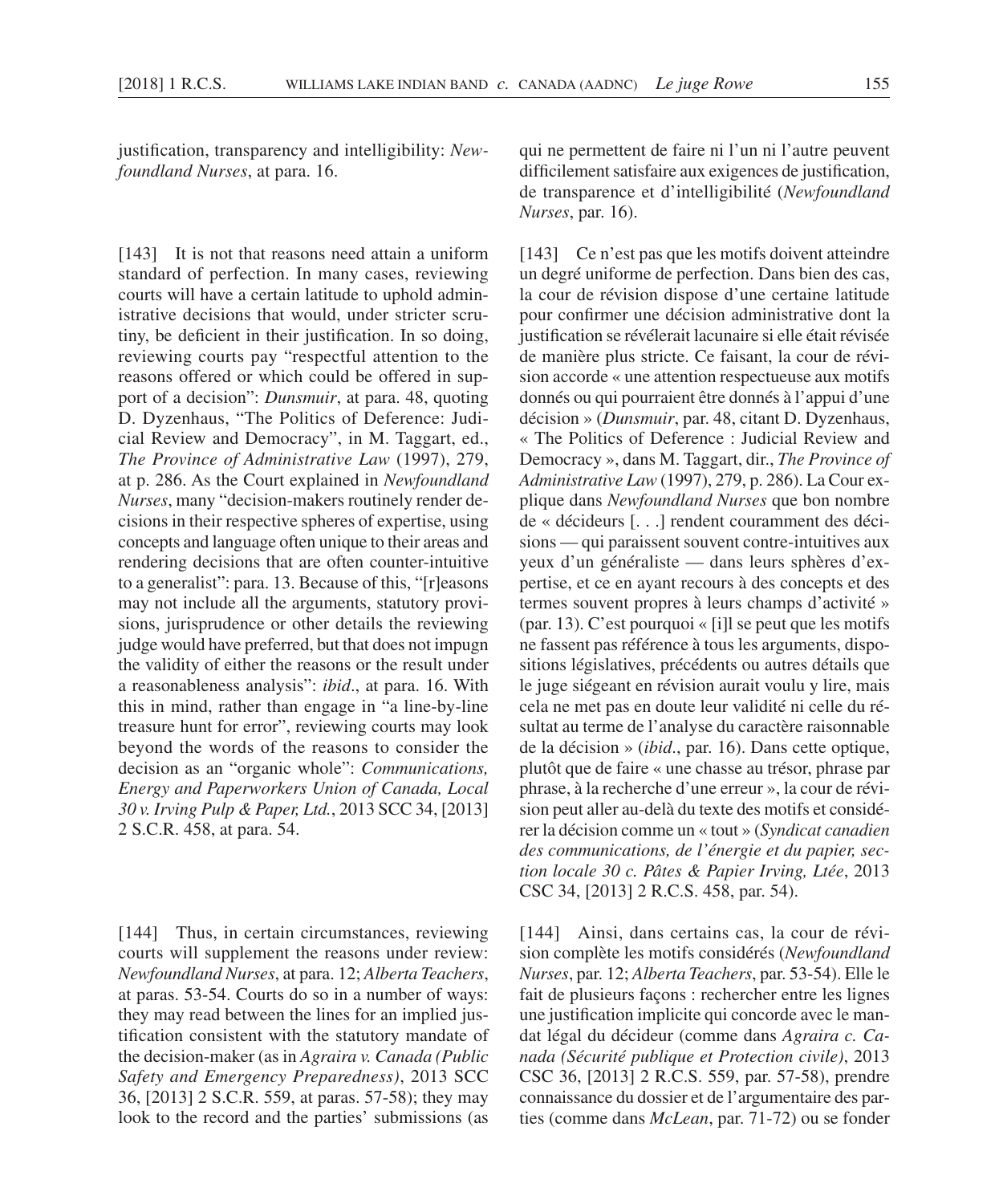in *McLean*, at paras. 71-72); or they may consider other decisions rendered by the same decision- maker in which a more detailed justification is provided (as in *Alberta Teachers*, at para. 56).

[145] The power of reviewing courts to supplement deficient reasons in this way, however, is not limitless. In *Alberta Teachers*, Justice Rothstein warned against the risk of excessive deference in the face of reasons "which could be offered in support of a decision": para. 54; see also *Dunsmuir*, at para. 48. Writing for a majority of the Court, he stated:

I should not be taken here as suggesting that courts should not give due regard to the reasons provided by a tribunal when such reasons are available. The direction that courts are to give respectful attention to the reasons "which could be offered in support of a decision" is not a "carte blanche to reformulate a tribunal's decision in a way that casts aside an unreasonable chain of analysis in favour of the court's own rationale for the result" (*Petro- Canada v. Workers' Compensation Board (B.C.)*, 2009 BCCA 396, 276 B.C.A.C. 135, at paras. 53 and 56). Moreover, this direction should not "be taken as diluting the importance of giving proper reasons for an administrative decision" (*Canada (Citizenship and Immigration) v. Khosa*, 2009 SCC 12, [2009] 1 S.C.R. 339, at para. 63, *per* Binnie J.). On the contrary, deference under the reasonableness standard is best given effect when administrative decision makers provide intelligible and transparent justification for their decisions, and when courts ground their review of the decision in the reasons provided. [Emphasis added; para. 54.]

 $[146]$  In other words, there must be a sufficient basis in the reasons themselves to which can be added supplementary justification by a reviewing court. The wisdom of this cautionary approach was most recently reaffirmed by the majority in *Delta Air Lines Inc. v. Lukács*, 2018 SCC 2, [2018] 1 S.C.R. 6, which held that, "while a reviewing court may supplement the reasons given in support of an administrative decision, it cannot ignore or replace the reasons actually provided": para. 24. Although reviewing courts may sometimes build upon insufficient reasons, they are not entitled to rewrite them in order to uphold the underlying decision. Indeed, to hold otherwise would be to "undermine, if not negate, the vital role

sur d'autres décisions du même décideur offrant une justification plus détaillée (comme dans *Alberta Teachers*, par. 56).

[145] Le pouvoir de la cour de révision de compléter ainsi des motifs lacunaires n'est cependant pas illimité. Dans *Alberta Teachers*, le juge Rothstein fait une mise en garde contre le risque de déférence excessive à l'égard des motifs « qui pourraient être donnés à l'appui d'une décision » (par. 54; voir aussi *Dunsmuir*, par. 48). S'exprimant au nom des juges majoritaires de la Cour, il précise :

Je ne laisse cependant pas entendre qu'une cour de justice n'a pas à tenir dûment compte des motifs du tribunal administratif lorsque ceux-ci existent. L'invitation à porter une attention respectueuse aux motifs « qui pourraient être donnés à l'appui d'une décision » ne confère pas à la cour de justice le [TRADUCTION] « pouvoir absolu de reformuler la décision en substituant à l'analyse qu'elle juge déraisonnable sa propre justification du résultat » (*Petro- Canada c. Workers' Compensation Board (B.C.)*, 2009 BCCA 396, 276 B.C.A.C. 135, par. 53 et 56). Elle ne doit pas non plus « être interprétée comme atténuant l'importance de motiver adéquatement une décision administrative » (*Canada (Citoyenneté et Immigration) c. Khosa*, 2009 CSC 12, [2009] 1 R.C.S. 339, par. 63, le juge Binnie). Au contraire, la déférence inhérente à la norme de la raisonnabilité se manifeste optimalement lorsqu'une décision administrative est justifiée de façon intelligible et transparente et que la juridiction de révision contrôle la décision à partir des motifs qui l'étayent. [Je souligne; par. 54.]

[146] Autrement dit, les motifs comme tels doivent avoir une assise suffisante pour que la cour de révision puisse les compléter. Dans le récent arrêt *Delta Air Lines Inc. c. Lukács*, 2018 CSC 2, [2018] 1 R.C.S. 6, les juges majoritaires confirment la sagesse de cette mise en garde en affirmant que, « bien qu'une cour de révision puisse compléter les motifs donnés au soutien d'une décision administrative, elle ne peut faire abstraction des motifs effectivement fournis ou les remplacer » (par. 24). Même si une cour de révision peut parfois compléter des motifs insuffisants, elle n'est pas admise à les réécrire afin de confirmer la décision qu'ils étayent. En effet, conclure en sens contraire « minerait, voire nierait,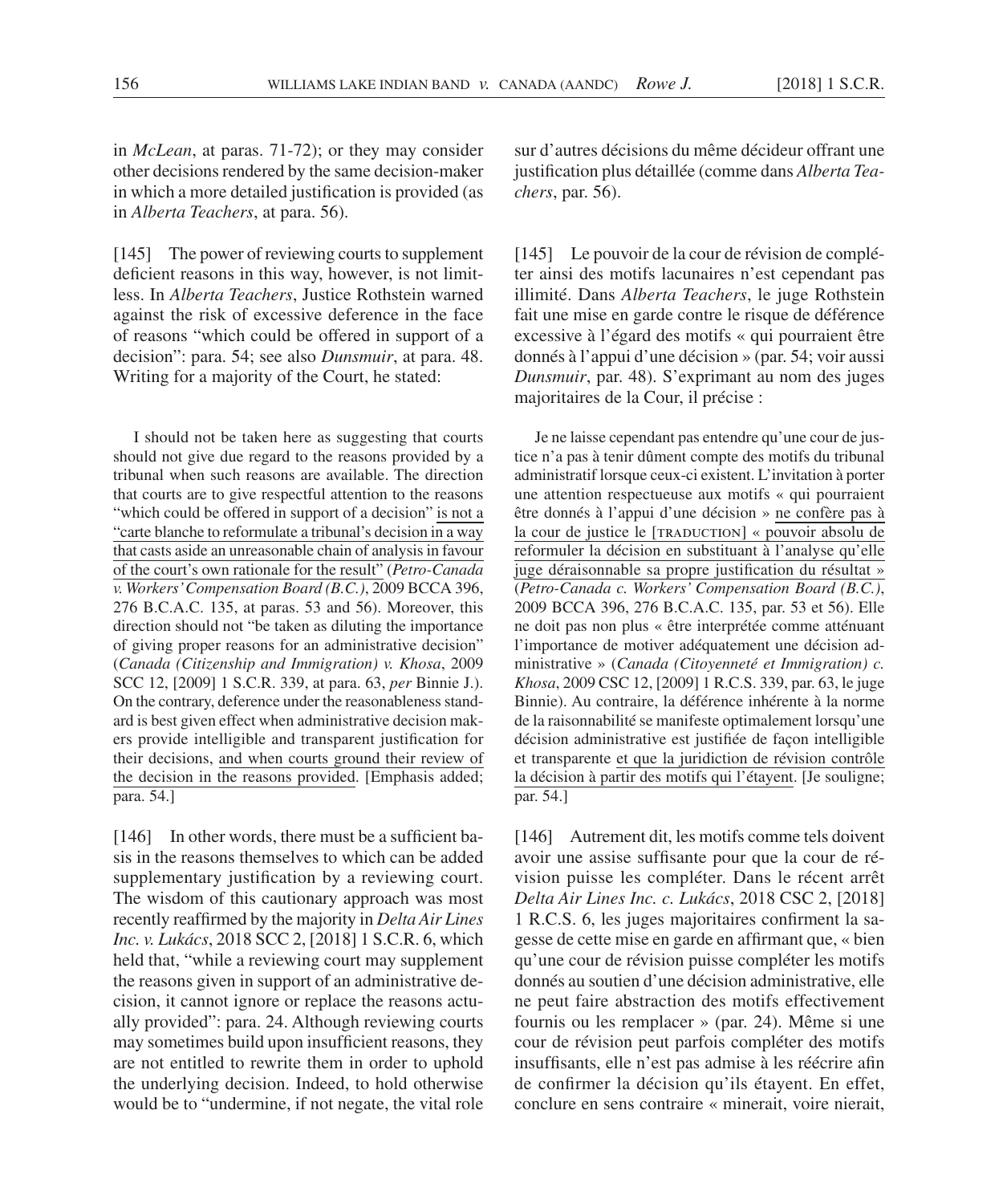of reasons in administrative law": *ibid.*, at para. 27. In my respectful view, this approach should have prevailed in the present appeal.

### III. Section 14(2) of the *Specific Claims Tribunal Act*

[147] The crux of the disagreement in this appeal relates to the Tribunal's interpretation — or, rather, its lack thereof — of s. 14(2) of the Act, which reads:

### **Extended meaning of** *Crown* **— obligations**

**(2)** For the purpose of applying paragraphs (1)(a) to (c) in respect of any legal obligation that was to be performed in an area within Canada's present boundaries before that area became part of Canada, a reference to the Crown includes the Sovereign of Great Britain and its colonies to the extent that the legal obligation or any liability relating to its breach or non-fulfilment became — or would, apart from any rule or doctrine that had the effect of limiting claims or prescribing rights against the Crown because of passage of time or delay, have become — the responsibility of the Crown in right of Canada.

[148] Based on the words of the Act, for the Tribunal to hold the federal Crown liable for any obligation or liability of the "Sovereign of Great Britain and its colonies", the Tribunal must find that such an obligation or liability "became" (or "would . . . have become") the obligation of the federal Crown. The question, then, is whether the Tribunal reasonably concluded that the obligation incurred by the Colony relative to the band "became" the responsibility of the federal Crown for the purposes of s. 14(2) of the Act. As Justice Brown points out, "s. 14(2) is not a self-contained, stand-alone source of liability that may be imposed upon Canada. Liability under s. 14(2) is conditioned upon *something else* — that is, something other than s. 14(2) itself — which made the obligation or liability *become* Canada's responsibility": para. 182 (emphasis in original). I agree, and would add that the majority does not appear to disagree on this point; indeed, a significant part of its reasons address how, in its view, the Tribunal implicitly found that the Colony came within the extended meaning of "Crown" per s. 14(2). Based on this finding, the majority concludes that the Tribunal

le rôle essentiel des motifs en droit administratif » (*ibid.*, par. 27). À mon avis, telle est l'approche qui s'imposait en l'espèce.

# III. Paragraphe 14(2) de la *Loi sur le Tribunal des revendications particulières*

[147] Le nœud du désaccord en l'espèce réside dans l'interprétation du par. 14(2) de la Loi ou, plutôt, dans l'omission du Tribunal d'interpréter cette disposition, dont voici le libellé :

### **Période préconfédérative — obligation**

**(2)** Pour l'application des alinéas (1)a) à c) à l'égard d'une obligation légale qui devait être exécutée sur un territoire situé à l'intérieur des limites actuelles du Canada avant l'entrée de ce territoire au sein du Canada, la mention de Sa Majesté vaut également mention du souverain de la Grande- Bretagne et de ses colonies, dans la mesure où cette obligation, ou toute responsabilité en découlant, a été imputée à Sa Majesté, ou aurait été imputée à celle-ci n'eût été les règles ou théories qui ont eu pour effet de limiter un recours ou de prescrire des droits contre elle en raison de l'écoulement du temps ou d'un retard.

[148] Étant donné le libellé de la Loi, pour tenir la Couronne fédérale responsable à l'égard d'une obligation ou d'une responsabilité du « souverain de la Grande- Bretagne et de ses colonies », le Tribunal doit conclure que pareille obligation ou responsabilité « a été imputée » (ou « aurait été imputée ») à la Couronne fédérale. Il s'agit alors de savoir si le Tribunal conclut raisonnablement que l'obligation de la colonie envers la bande « a été imputée » à la Couronne fédérale pour les besoins du par. 14(2) de la Loi. Comme le souligne le juge Brown, « le par. 14(2) n'est pas une disposition autonome susceptible à elle seule de donner lieu à l'imposition d'une responsabilité au Canada. La responsabilité y est conditionnée par l'existence *d'autre chose* que le par. 14(2) comme tel — qui a fait en sorte que l'obligation ou la responsabilité *soit imputée* au Canada » (par. 182 (en italique dans l'original)). Je suis du même avis et j'ajouterais que les juges majoritaires ne semblent pas être en désaccord avec nous sur ce point; en effet, ils consacrent une grande partie de leurs motifs à expliquer comment, selon eux, le Tribunal conclut implicitement que la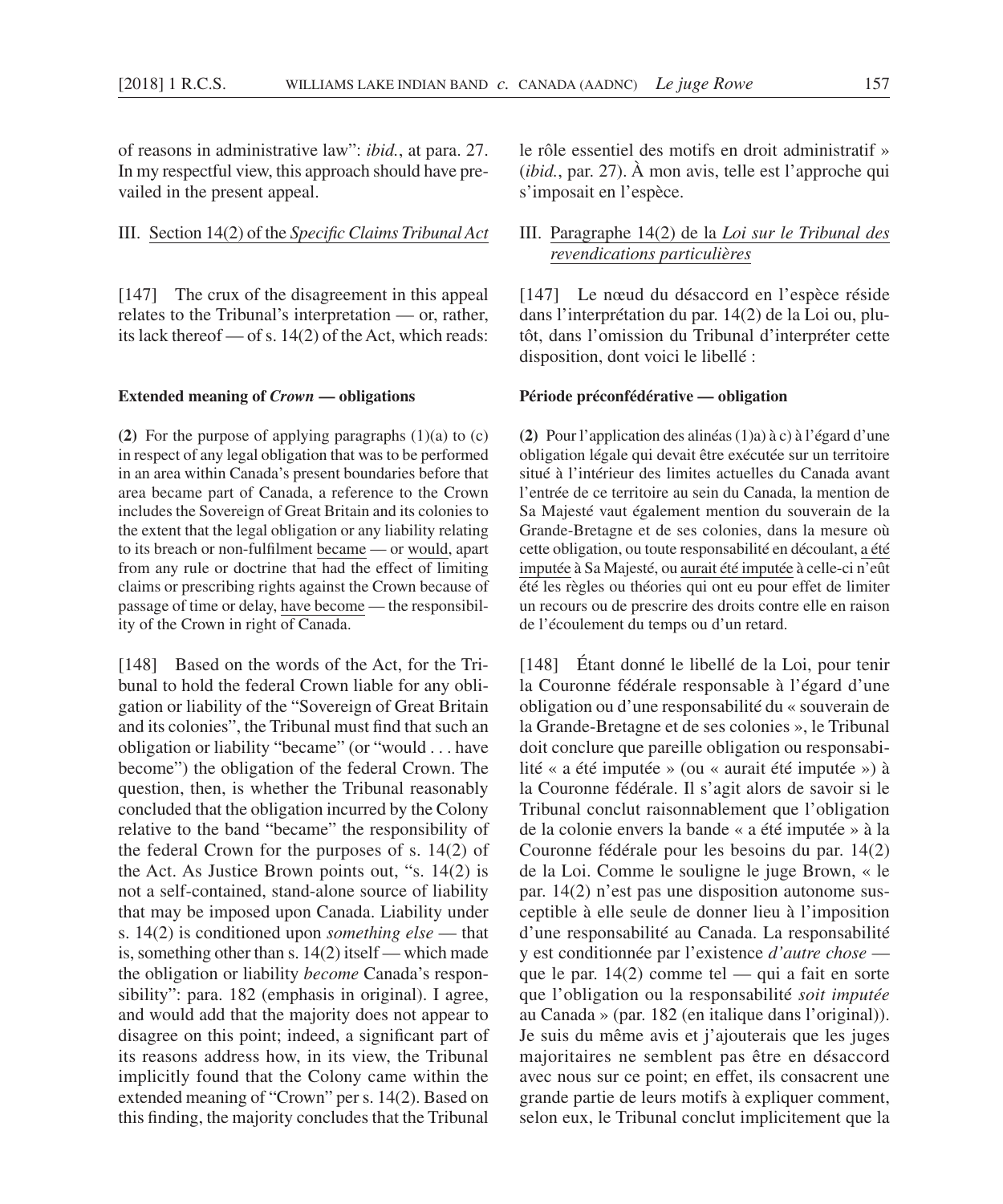reasonably held Canada liable for the band's pre-Confederation claim under s. 14(1)(b).

[149] By contrast with the analysis set out by the majority, the Tribunal itself largely limited its discussion of s. 14(2) to the following:

The legal obligations that ". . . became or would have become the responsibility of the Crown in right of Canada" are those that became obligations of Canada on confederation, and for which Canada would, if in the place of the colony, have been in breach. [para. 164]

[150] In response to arguments made by the federal Crown on the meaning of s. 14(2), the Tribunal then added:

As I understand the Respondent's position, it is that *SCTA*, s. 14(2) does not expand the meaning of "legal obligation" in s.  $14(1)(b)$  to apply constitutional obligations of Canada where the claim is grounded in a breach of legal obligation of the colony. Whether or not this is correct, it has no bearing on whether the Claimant, as the Respondent says: "can file historic, pre-confederation claims pursuant to Section 14 of the Act as they could under the Specific Claims Policy" (para. 258). [para. 242]

[151] Beyond these conclusory statements, the Tribunal was virtually silent on the operation of s. 14(2) of the Act. This is all the more puzzling given that, in all other respects, the reasons were exhaustive. The near- total silence of the Tribunal with respect to s. 14(2) can be seen in two ways: either the Tribunal saw the operation of s. 14(2) as so obvious as not to require interpretation or — more likely — as being wholly irrelevant to the validation of pre- Confederation claims. Given the pivotal role played by s. 14(2) in the scheme of the Act, however, this lack of justification — this absence of reasons is untenable. The majority implicitly accepts this by setting out at great length and in considerable detail

colonie est visée par la définition élargie du terme « Sa Majesté » suivant le par. 14(2). Partant, ils estiment que le Tribunal tient raisonnablement le Canada responsable à l'égard de la revendication de la bande fondée sur l'al. 14(1)b) visant la période préconfédérative.

[149] Contrairement à l'analyse à laquelle se livrent les juges majoritaires, l'examen du par. 14(2) par le Tribunal lui-même se limite essentiellement à ce qui suit :

L'obligation légale qui a été « imputée à Sa Majesté, ou aurait été imputée à celle-ci » est devenue l'obligation du Canada lors de la Confédération et celle que le Canada, s'il avait été à la place de la colonie, aurait violée. [par. 164]

[150] Le Tribunal ajoute ensuite en réponse à l'argumentaire de la Couronne fédérale sur la signification du par. 14(2) :

Si je comprends bien la position de l'intimée, le par. 14(2) de la *LTRP* n'a pas pour effet d'élargir la signification d'« obligation légale » à l'al. 14(1)b), de manière à s'appliquer aux obligations constitutionnelles du Canada lorsque la revendication est fondée sur la violation d'une obligation légale de la colonie. Que ce soit juste ou non, cela n'a aucune incidence sur la question de savoir si la revendicatrice, comme le dit l'intimée, [TRADUCTION] « peut déposer des revendications historiques [visant la période préconfédérative], en vertu de l'article 14 de la Loi, comme il était possible de le faire en vertu de la Politique sur les revendications particulières » (par. 258). [par. 242]

[151] Outre ces affirmations péremptoires, le Tribunal ne dit presque rien au sujet de l'application du par. 14(2) de la Loi, ce qui est d'autant plus curieux que ses motifs sont exhaustifs sur tous les autres points. Ce silence quasi complet du Tribunal peut s'expliquer de deux manières : soit l'application du par. 14(2) lui a paru évidente au point d'en rendre l'interprétation superflue, soit — ce qui est plus vraisemblable — il a estimé qu'elle n'avait absolument rien à voir avec le bien- fondé d'une revendication visant la période préconfédérative. Cependant, vu le rôle primordial du par. 14(2) dans l'économie de la Loi, ce défaut de justification — cette absence de motifs — est insoutenable. Les juges majoritaires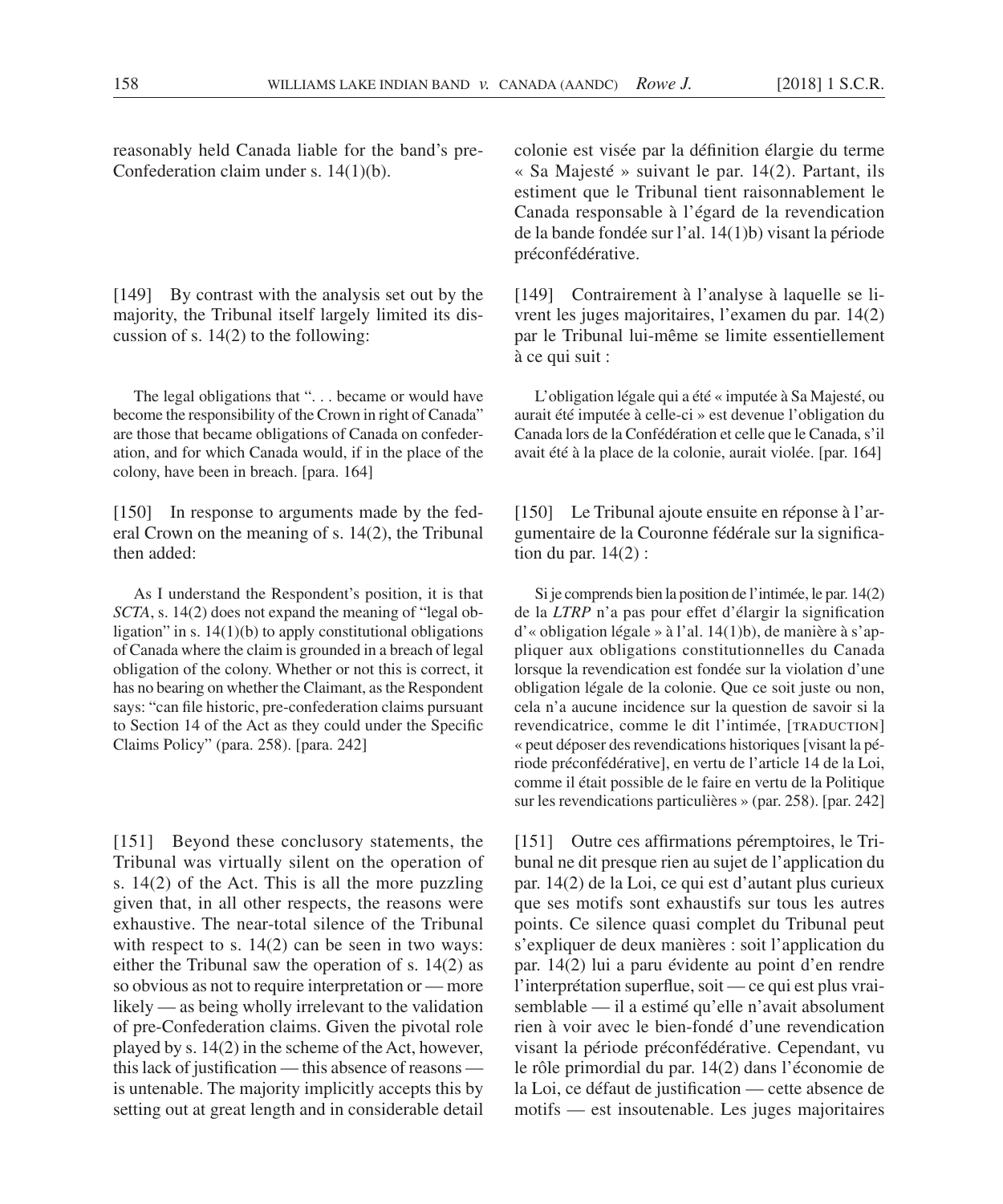what the Tribunal *might have given as reasons* relative to the operation of s. 14(2).

[152] In supplementing — or, one might suggest, substituting — the Tribunal's sparse reasons on the subject of s. 14(2), the majority sets out an analysis based on the common law of fiduciary obligations: paras. 117-20. Its reasons are offered on the basis that "they are grounded in the Tribunal's reasons and supplement them by reference to the materials and arguments before it and the legal principles underlying the decision as a whole": majority reasons, at para. 116. While its reasons lead to the same conclusion as the Tribunal, this is the extent of their commonality. Having said nothing about the interplay between s. 14(2) and the common law of fiduciary obligations, the Tribunal did no more than state a bald conclusion about the operation of the Act relative to pre-Confederation claims. The reasons of the majority, thus, are "supplementary" in that they supply the entirety of the analysis.

[153] I acknowledge that *Alberta Teachers* allows reviewing courts to supplement reasons that are silent on certain issues that may have been implicitly decided: para. 53. They may only do so, however, if they are persuaded that the issue was not raised by the parties, which accounts for the decision- maker's silence on the issue. In these circumstances, a reviewing court can provide a supplementary justification to elucidate the implied reasoning. In this appeal, it is clear from the record that the interpretation of s. 14(2) was raised by the parties. This bars the reviewing court from implying its preferred interpretation in the bald conclusion of the Tribunal relative to s. 14(2).

[154] In my view, the cautious standard set out in *Alberta Teachers* requires more than a bald conclusion on a crucial point of law before reviewing courts embark upon the task of supplementing reasons. While an administrative "decision-maker is not required to make an explicit finding on each constituent element, however subordinate" (*Newfoundland* 

le reconnaissent implicitement en précisant en long et en large et avec moult détails *quels auraient pu être les motifs* du Tribunal concernant l'application du par. 14(2).

[152] En complétant les motifs peu abondants du Tribunal sur le par. 14(2) — ou, d'aucuns diraient, en les remplaçant —, les juges majoritaires se livrent à une analyse fondée sur les règles de common law en matière d'obligation fiduciaire (par. 117-120). Ils proposent des motifs en faisant valoir qu'« [ils] pren[nent] [. . .] appui sur [ceux du Tribunal] et [ils] les étoffe[nt] par le renvoi aux documents et aux arguments présentés au Tribunal et aux principes juridiques sous- tendant la décision dans son ensemble » (motifs majoritaires, par. 116). Leurs motifs mènent à la même conclusion que ceux du Tribunal, mais la similitude s'arrête là. Muet sur l'interaction entre le par. 14(2) et les règles de common law en matière d'obligation fiduciaire, le Tribunal se borne à formuler une conclusion sommaire sur l'application de la Loi aux revendications visant la période préconfédérative. Les motifs des juges majoritaires « complètent » ceux du Tribunal en fournissant la totalité de l'analyse.

[153] Je reconnais qu'*Alberta Teachers* autorise la cour de révision à compléter des motifs qui passent sous silence certains points sur lesquels le décideur aurait pu statuer implicitement (par. 53). Cependant, elle ne peut le faire que si elle est convaincue que ces points n'ont pas été soulevés par les parties, ce qui expliquerait le silence du décideur. Partant, elle ne peut compléter une justification que pour clarifier le raisonnement implicite. Dans la présente affaire, il ressort du dossier que les parties ont soulevé la question de l'interprétation du par. 14(2). La cour de révision ne peut donc pas inférer tacitement l'interprétation qu'elle privilégie de la conclusion sommaire du Tribunal concernant le par. 14(2).

[154] À mon sens, la norme prudente établie dans *Alberta Teachers* exige davantage qu'une conclusion sommaire sur un point de droit crucial pour qu'une cour de révision puisse entreprendre de compléter des motifs. Même si « [l]e décideur [administratif] n'est pas tenu de tirer une conclusion explicite sur chaque élément constitutif du raisonnement, si subordonné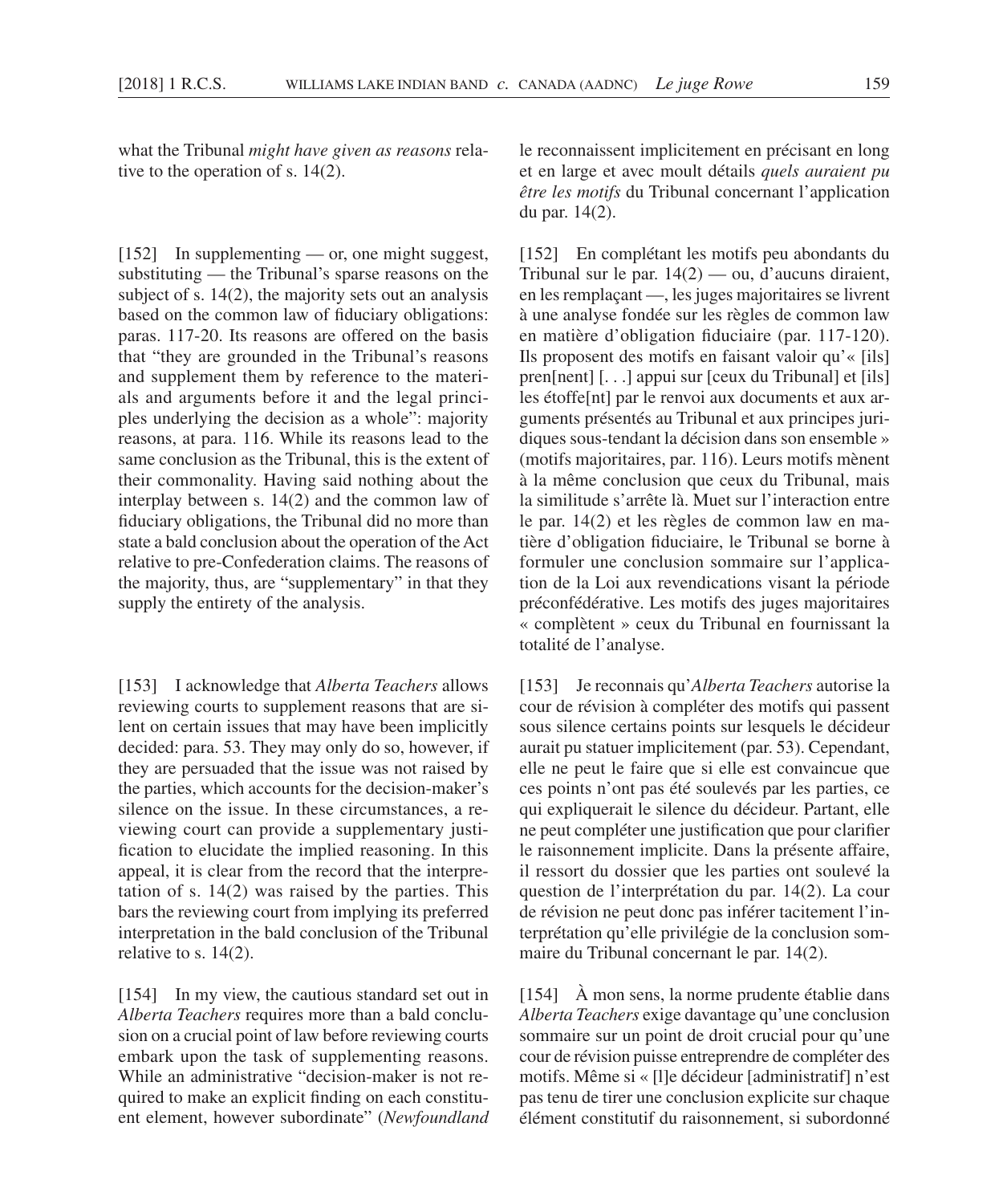*Nurses*, at para. 16), administrative decision- makers must nonetheless provide a certain basis of analysis on essential questions of law. Given its pivotal role in imposing liability on the federal Crown, s. 14(2) is such an essential element. On this point, the comments of Justice Rennie in *Komolafe v. Canada (Minister of Citizenship and Immigration)*, 2013 FC 431, 16 Imm. L.R. (4th) 267, are apposite:

*Newfoundland Nurses* is not an open invitation to the Court to provide reasons that were not given, nor is it licence to guess what findings might have been made or to speculate as to what the tribunal might have been thinking. This is particularly so where the reasons are silent on a critical issue. It is ironic that *Newfoundland Nurses*, a case which at its core is about deference and standard of review, is urged as authority for the supervisory court to do the task that the decision maker did not do, to supply the reasons that might have been given and make findings of fact that were not made. This is to turn the jurisprudence on its head. *Newfoundland Nurses* allows reviewing courts to connect the dots on the page where the lines, and the direction they are headed, may be readily drawn. Here, there were no dots on the page. [Emphasis added; para. 11.]

[155] A clear proposition can be drawn from the interplay of *Alberta Teachers* and *Newfoundland Nurses*. When the implied line of reasoning is obvious — in light of the record or similar decisions, for example — supplementing may well be an appropriate means of paying "respectful attention to the reasons offered or which could be offered in support of a decision": *Dunsmuir*, at para. 48. However, when faced with an absence of analysis on an essential element such that the implied line of reasoning is inconclusive or, as here, completely obscure, the reviewing court should not impute its *own* justification as a means of upholding the decision: *Delta Air Lines*, at para. 27. Supplementary reasons must build upon those actually provided by the legislature's chosen decision- maker. They should not spring from the judicial imagination *ex nihilo*.

soit-il » (*Newfoundland Nurses*, par. 16), il doit néanmoins offrir une analyse minimale à l'égard de questions de droit essentielles. Étant donné la fonction centrale du par. 14(2) dans l'imputation d'une responsabilité à la Couronne fédérale, son interprétation équivaut à une telle question essentielle. À cet égard, les propos du juge Rennie dans *Komolafe c. Canada (Ministre de la Citoyenneté et de l'Immigration)*, 2013 CF 431, valent d'être reproduits :

L'arrêt *Newfoundland Nurses* ne donne pas à la [c]our toute la latitude voulue pour fournir des motifs qui n'ont pas été donnés, ni ne l'autorise à deviner quelles conclusions auraient pu être tirées ou à émettre des hypothèses sur ce que le tribunal a pu penser. C'est particulièrement le cas quand les motifs passent sous silence une question essentielle. Il est ironique que l'arrêt *Newfoundland Nurses*, une affaire qui concerne essentiellement la déférence et la norme de contrôle, soit invoqué comme le précédent qui commanderait au tribunal ayant le pouvoir de surveillance de faire le travail omis par le décideur, de fournir les motifs qui auraient pu être donnés et de formuler les conclusions de fait qui n'ont pas été tirées. C'est appliquer la jurisprudence à l'envers. L'arrêt *Newfoundland Nurses* permet aux cours de contrôle de relier les points sur la page quand les lignes, et la direction qu'elles prennent, peuvent être facilement discernées. Ici, il n'y a même pas de points sur la page. [Je souligne; par. 11 (CanLII).]

[155] L'interaction des arrêts *Alberta Teachers* et *Newfoundland Nurses* permet de dégager une règle claire. Lorsque le raisonnement tacite est manifeste, par exemple au vu du dossier ou de décisions analogues, compléter des motifs peut être un moyen d'apporter « une attention respectueuse aux motifs donnés ou qui pourraient être donnés à l'appui d'une décision » (*Dunsmuir*, par. 48). Par contre, lorsqu'il y a absence d'analyse sur un élément essentiel, si bien que le raisonnement implicite n'est pas concluant ou qu'il est, comme en l'espèce, complètement obscur, la cour de révision ne saurait imputer au décideur sa *propre* justification pour confirmer la décision (*Delta Air Lines*, par. 27). Les motifs complémentaires doivent s'appuyer sur ceux que rend dans les faits le décideur choisi par le législateur. Ils ne doivent pas être le pur fruit de l'imagination du juge de révision.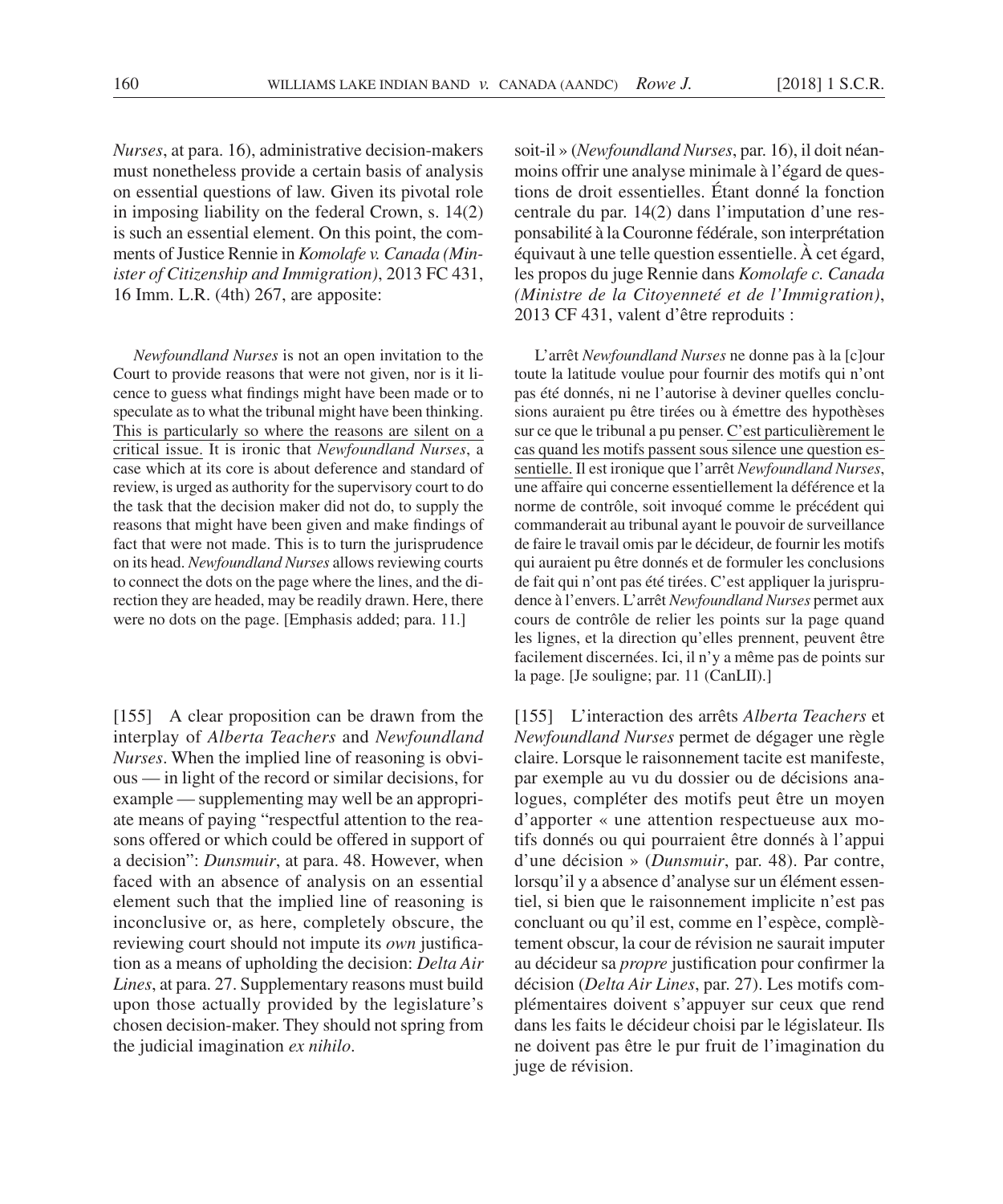### IV. Remedy

[156] When faced with reasons that are deficient for their failure to explain or justify an essential element of their analysis, reviewing courts should typically remit the matter for further consideration. This does no more than call upon decision-makers to carry out the task assigned to them by statute. One exception relates to instances where remitting would serve no useful purpose, as the range of reasonable outcomes only allows for a single result, which the reviewing court provides. This exception does not apply here.

[157] Accordingly, I would remit the matter to the Tribunal for further reasons on whether — and how — the obligations and liabilities of the Colony pursuant to s. 14(1)(b) of the Act "became" those of the federal Crown pursuant to s. 14(2). I would not do so, however, on the same basis as Justice Brown. With respect, while the *Terms of Union* may account for the manner in which Canada "became" liable for the breaches of the Colony under s. 14(2), it is for the Tribunal to answer this question.

 $[158]$  As a final note, the Tribunal chose to bifurcate its proceedings into two stages — the first dealing with validation, the second, with compensation. It was not required to do so; rather, it chose to do so as a matter of convenience. I am aware of no reason why the Tribunal could not provide additional reasons relative to the operation of s. 14(2) at the outset of the compensation stage in this matter.

The reasons of McLachlin C.J. and Brown J. were delivered by

[159] Brown J. (dissenting) — I agree with the majority's conclusion that the Specific Claims Tribunal reasonably found that, prior to Union with Canada, the Crown Colony of British Columbia breached its fiduciary duty to the Williams Lake Indian Band. With respect, however, I am not persuaded of the reasonableness of the Tribunal's decision that Canada breached its fiduciary duty to the band. Further, my

## IV. Réparation

[156] La cour de révision aux prises avec des motifs qui se révèlent lacunaires à cause de l'omission de leur auteur d'expliquer ou de justifier un élément essentiel de son analyse devrait habituellement renvoyer l'affaire au décideur pour complément d'examen. Il ne s'agit alors que d'inviter le décideur à s'acquitter de son mandat légal. Font cependant exception les cas où pareil renvoi n'aurait aucune utilité puisqu'une seule décision raisonnable est possible et que la cour de révision peut la rendre. Tel n'est pas le cas en l'espèce.

[157] Je suis donc d'avis de renvoyer l'affaire au Tribunal pour qu'il se prononce plus avant sur la question de savoir si les obligations et les responsabilités de la colonie visées à l'al. 14(1)(b) de la Loi « [ont] été imputée[s] » à la Couronne fédérale par application du par. 14(2), et sur la manière dont elles l'ont été le cas échéant. Je ne le ferais toutefois pas dans la même optique que le juge Brown. En tout respect, même si les *Conditions de l'adhésion* peuvent expliquer la manière dont le Canada s'est vu « imput[er] » la responsabilité des violations de la colonie suivant le par. 14(2), il appartient au Tribunal d'en décider.

[158] Une dernière remarque. Le Tribunal a scindé l'instance en deux étapes, la première portant sur le bien- fondé, la seconde sur l'indemnisation. Il n'avait pas à le faire, mais il l'a fait pour des raisons de commodité. Je ne connais aucun motif pour lequel le Tribunal ne pourrait, en l'espèce, compléter ses motifs sur l'application du par. 14(2) au début de l'audience relative à l'indemnisation.

Version française des motifs de la juge en chef McLachlin et du juge Brown rendus par

[159] Le juge Brown (dissident) — Je souscris à la conclusion des juges majoritaires selon laquelle le Tribunal des revendications particulières a raisonnablement jugé que, avant son adhésion au Canada, la colonie de la Couronne de la Colombie-Britannique a manqué à son obligation fiduciaire envers la Williams Lake Indian Band (« bande indienne de Williams Lake »). Avec égards toutefois, je ne suis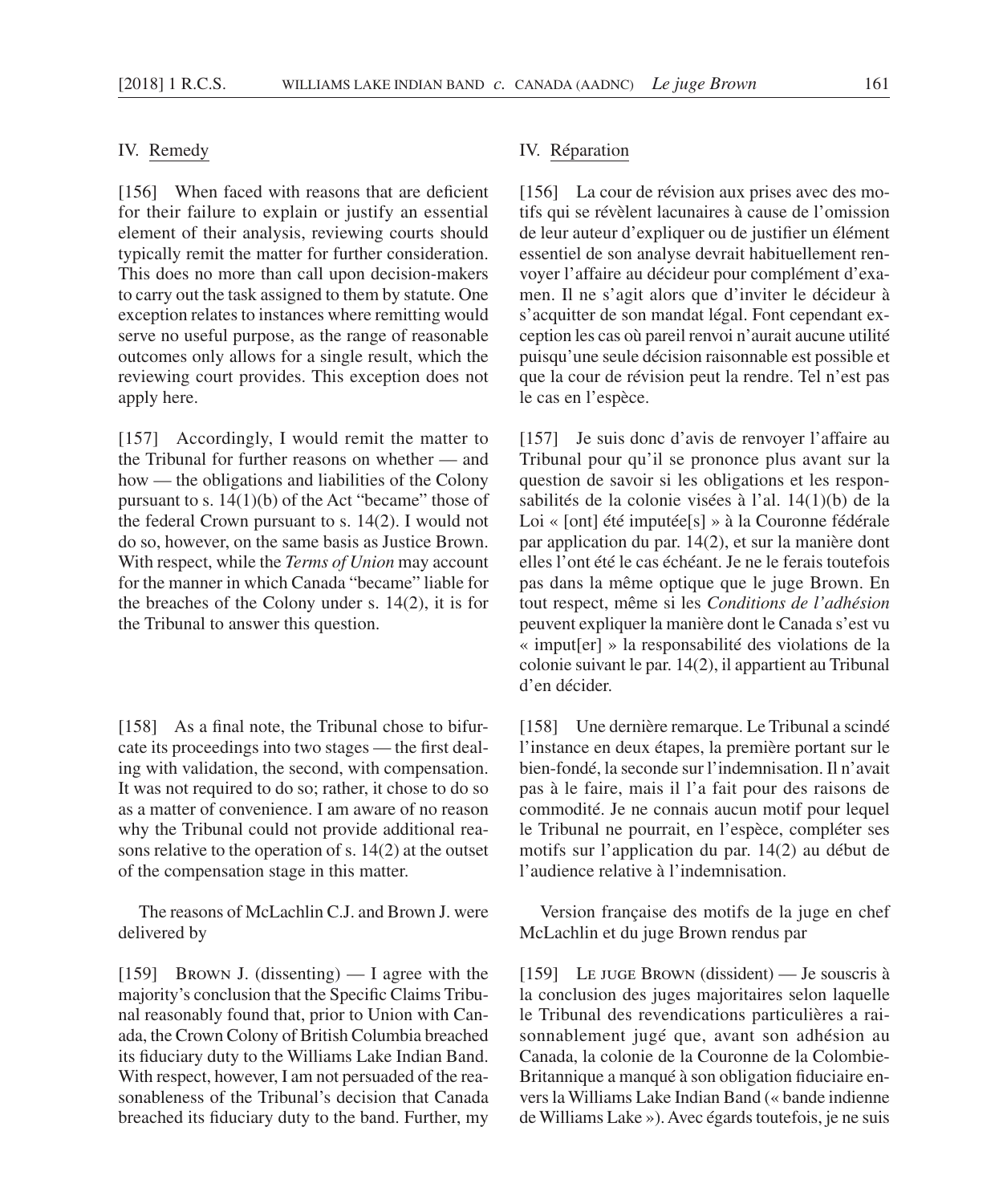conclusion on this point requires that I proceed to consider the Tribunal's treatment of the legal question of Canada's liability for the Colony's pre- Union breach. Regrettably, I also find this aspect of the Tribunal's decision to be unreasonable. For the reasons that follow, I would remit this matter to the Tribunal for determination of whether, pursuant to s. 14(2) of the *Specific Claims Tribunal Act*, S.C. 2008, c. 22, the legal obligation that was breached or liability relating to its breach became the responsibility of Canada. This will entail, as I explain below, the Tribunal deciding

- whether Canada continued a policy regarding reserve lands as liberal as that pursued by British Columbia prior to Union;<sup>4</sup> and
- whether the breach by the Colony of its fiduciary duty to the band was a "debt" or "liability" of British Columbia existing at the time of Union.<sup>5</sup>

# I. Standard of Review

[160] I agree with the majority that the Tribunal's decision is reviewable for reasonableness, subject to the caveat that the Tribunal's interpretation of the *British Columbia Terms of Union* (reprinted in R.S.C. 1985, App. II, No. 10) is reviewable for correctness. The *Terms of Union* form part of the Constitution of Canada (*Constitution Act, 1982*, s. 52(2); *British Columbia (Attorney General) v. Canada (Attorney General)*, [1994] 2 S.C.R. 41), and — notwithstanding the majority's views to the contrary — questions regarding their interpretation "are necessarily subject to correctness review because of the unique role of s. 96 courts as interpreters of the Constitution": *Dunsmuir v. New Brunswick*, 2008 SCC 9, [2008] 1 S.C.R. 190, at para. 58; *Nova Scotia (Workers' Compensation Board) v. Martin*, 2003 SCC 54, [2003] 2 S.C.R. 504; see also *Rogers*  pas convaincu du caractère raisonnable de la décision du Tribunal voulant que le Canada ait manqué à son obligation fiduciaire envers la bande, si bien qu'il me faut examiner la démarche adoptée par le Tribunal pour statuer sur la question de droit de la responsabilité du Canada découlant de la violation dont s'est rendue coupable la colonie avant son adhésion à la Confédération. Hélas, j'estime aussi que la décision du Tribunal sur ce point est déraisonnable. Pour les motifs qui suivent, je suis d'avis de renvoyer l'affaire au Tribunal afin qu'il décide si, suivant le par. 14(2) de la *Loi sur le Tribunal des revendications particulières*, L.C. 2008, c. 22, la violation de l'obligation légale ou la responsabilité en découlant a été imputée au Canada. Dès lors, comme je l'explique ci- après, il lui faudra décider

- si à l'égard des terres de réserve, le Canada a poursuivi une ligne de conduite aussi libérale que celle suivie par la Colombie- Britannique avant l'adhésion<sup>4</sup>, et
- si le manquement par la colonie à son obligation fiduciaire envers la bande constituait une « dette » ou une « obligation » de la Colombie-Britannique existante au moment de l'adhésion<sup>5</sup>.

# I. La norme de contrôle

[160] Je conviens avec les juges majoritaires que la décision du Tribunal est susceptible de contrôle selon la norme de la décision raisonnable, si ce n'est que l'interprétation des *Conditions de l'adhésion de la Colombie- Britannique* (reproduites dans L.R.C. 1985, app. II, nº 10) par le Tribunal est susceptible de contrôle selon la norme de la décision correcte. Les *Conditions de l'adhésion* font partie de la Constitution du Canada (*Loi constitutionnelle de 1982*, par. 52(2); *Colombie- Britannique (Procureur général) c. Canada (Procureur général)*, [1994] 2 R.C.S. 41), et, malgré l'opinion contraire de la majorité, pour ce qui est des questions touchant à leur interprétation, « la norme de contrôle applicable [. . .] est celle de la décision correcte [. . .] à cause du rôle unique des cours de justice visées à l'art. 96 en tant qu'interprètes de la Constitution » (*Dunsmuir c.* 

<sup>4</sup> *British Columbia Terms of Union* (reprinted in R.S.C. 1985, App. II, No. 10), Article 13.

<sup>5</sup> Article 1 of the *Terms of Union*.

<sup>4</sup> *Conditions de l'adhésion de la Colombie- Britannique* (reproduites dans L.R.C. 1985, app. II, nº 10), art. 13.

<sup>5</sup> Article premier des *Conditions de l'adhésion*.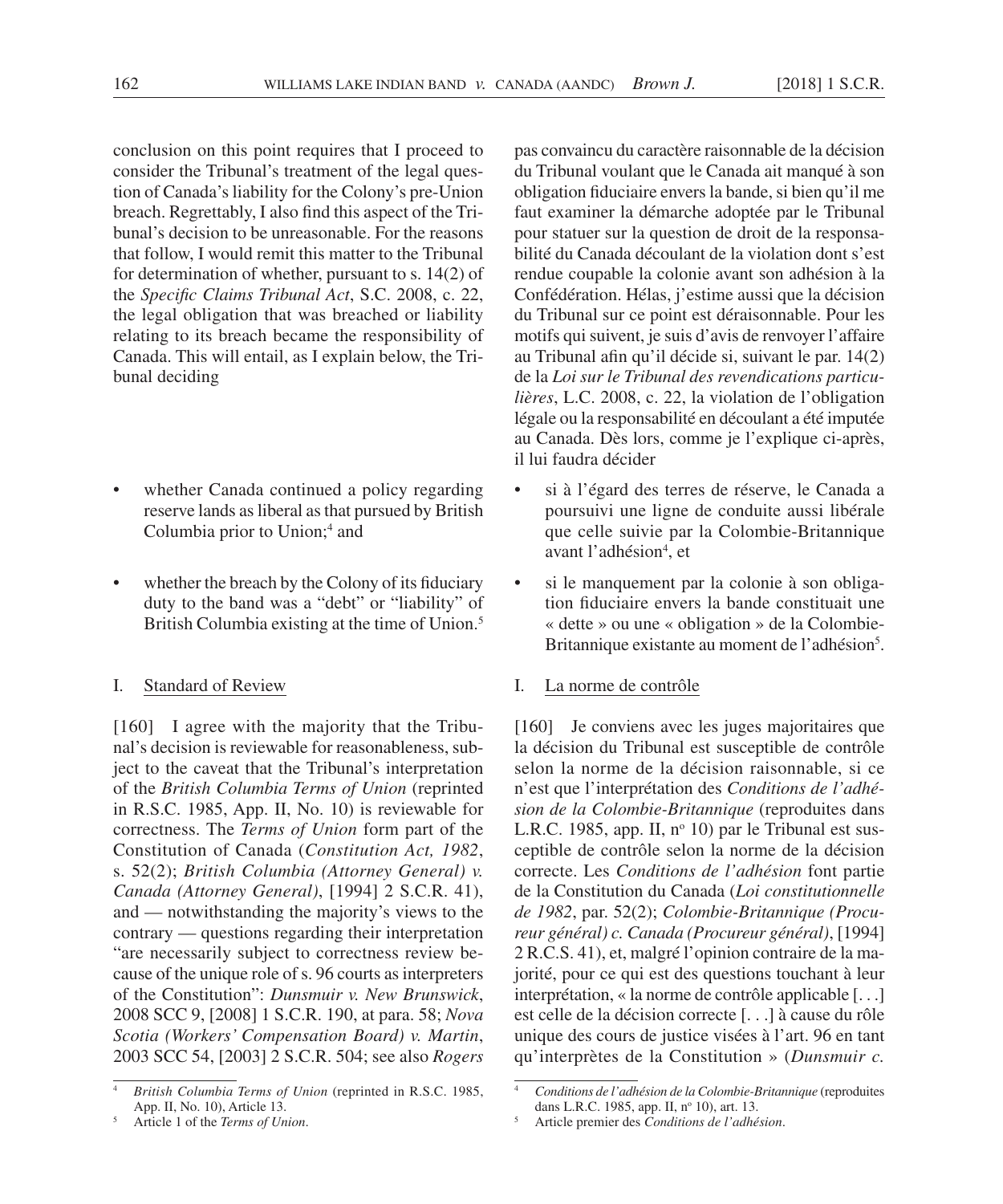*Communications Inc. v. Society of Composers, Authors and Music Publishers of Canada*, 2012 SCC 35, [2012] 2 S.C.R. 283, at paras. 16 and 62; *Canadian Artists' Representation v. National Gallery of Canada*, 2014 SCC 42, [2014] 2 S.C.R. 197, at para. 13; *McLean v. British Columbia (Securities Commission)*, 2013 SCC 67, [2013] 3 S.C.R. 895, at para. 22.

# II. The Tribunal's Finding That Canada Breached a Legal Obligation Under Section 14(1)(c) Was Unreasonable

[161] The Tribunal found that, after Union of British Columbia and Canada, Canada committed "a breach of a legal obligation arising from the Crown's provision or non-provision of reserve lands" under s. 14(1)(c) of the *Specific Claims Tribunal Act*. This conclusion was rooted in the Tribunal's findings that Canada's conduct after Union amounted to breaches of *ad hoc* (also known as "general") and *sui generis* fiduciary duties owed to the band. In my respectful view, these findings were unreasonable.

### A. *Ad Hoc Fiduciary Duty*

[162] An *ad hoc* fiduciary duty arises where there is  $(1)$  an undertaking by the alleged fiduciary to act in the best interests of the alleged beneficiaries;  $(2)$ a defined class of beneficiaries vulnerable to the fiduciary's control; and (3) a legal or substantial practical interest of the beneficiaries that stands to be adversely affected by the alleged fiduciary's exercise of discretion or control: *Manitoba Metis Federation Inc. v. Canada (Attorney General)*, 2013 SCC 14, [2013] 1 S.C.R. 623, at para. 50; *Alberta v. Elder Advocates of Alberta Society*, 2011 SCC 24, [2011] 2 S.C.R. 261, at para. 36. The last two conditions are not controversial here. As to the first condition, the Tribunal found that Canada had, by Article 13 of the *Terms of Union*, adopted the Colony's prior unilateral undertaking to act in the best interests of *Nouveau- Brunswick*, 2008 CSC 9, [2008] 1 R.C.S. 190, par. 58; *Nouvelle- Écosse (Workers' Compensation Board) c. Martin*, 2003 CSC 54, [2003] 2 R.C.S. 504; voir également *Rogers Communications Inc. c. Société canadienne des auteurs, compositeurs et éditeurs de musique*, 2012 CSC 35, [2012] 2 R.C.S. 283, par. 16 et 62; *Front des artistes canadiens c. Musée des beaux- arts du Canada*, 2014 CSC 42, [2014] 2 R.C.S. 197, par. 13; *McLean c. Colombie-Britannique (Securities Commission)*, 2013 CSC 67, [2013] 3 R.C.S. 895, par. 22).

II. La conclusion du Tribunal selon laquelle le Canada a violé une obligation légale suivant l'al. 14(1)c) de la Loi est déraisonnable

[161] Selon le Tribunal, après l'adhésion de la Colombie- Britannique au Canada, ce dernier a « viol[é] [. . .] une obligation légale de Sa Majesté découlant de la fourniture ou de la non- fourniture de terres d'une réserve » suivant l'al. 14(1)c) de la *Loi sur le Tribunal des revendications particulières*. Le Tribunal prend appui sur sa conclusion selon laquelle la conduite du Canada après l'adhésion équivaut à un manquement à une obligation fiduciaire *ad hoc* (ou « générale ») et à une obligation fiduciaire *sui generis* envers la bande. Soit dit en tout respect, ces conclusions sont déraisonnables.

### A. *L'obligation fiduciaire ad hoc*

[162] Une obligation fiduciaire *ad hoc* prend naissance lorsque les éléments suivants sont réunis : (1) un engagement de la part du fiduciaire à agir au mieux des intérêts des bénéficiaires, (2) l'existence d'un groupe défini de bénéficiaires vulnérables au contrôle du fiduciaire et (3) un intérêt juridique ou un intérêt pratique important des bénéficiaires sur lequel l'exercice, par le fiduciaire, de son pouvoir discrétionnaire ou de son contrôle pourrait avoir une incidence défavorable (*Manitoba Metis Federation Inc. c. Canada (Procureur général)*, 2013 CSC 14, [2013] 1 R.C.S. 623, par. 50; *Alberta c. Elder Advocates of Alberta Society*, 2011 CSC 24, [2011] 2 R.C.S. 261, par. 36). En l'espèce, l'existence des deux derniers éléments n'est pas contestée, alors que pour le premier, le Tribunal conclut que le Canada a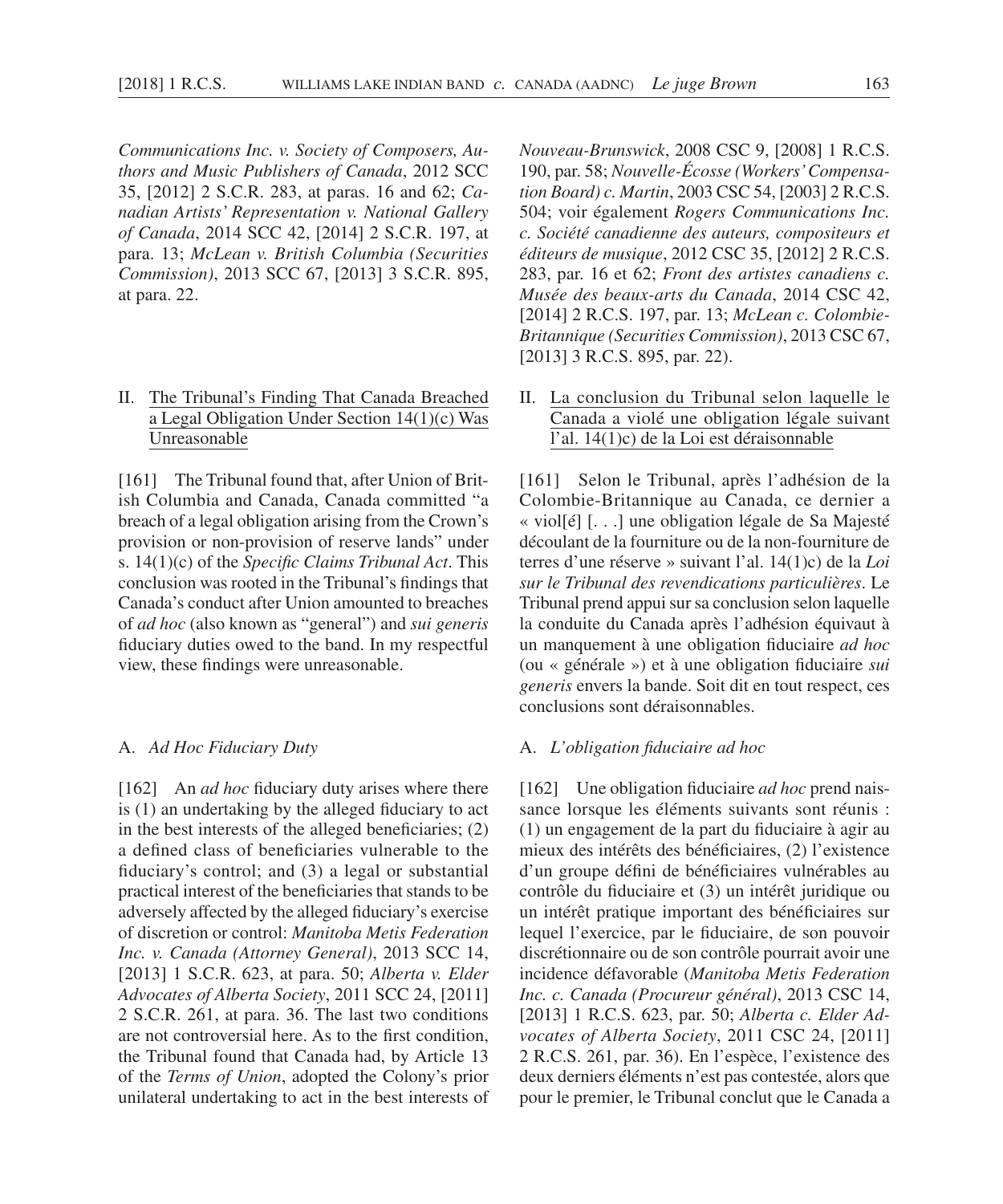the band: Tribunal Reasons, 2014 SCTC 3 ("T.R."), at para. 320 (CanLII).

[163] The Tribunal's finding contradicts this Court's statements on the nature of Canada's fiduciary duty in the context of implementing Article 13. The *ad hoc* fiduciary duty is "one of utmost loyalty to the beneficiary", whereby the fiduciary undertakes to secure the paramountcy of the beneficiary's interest: *Elder Advocates*, at para. 43. Generally speaking, the Crown's responsibility for the public interest means that circumstances in which the Crown can be taken to have assumed a paramount obligation to one particular group at the expense of all others will be rare: *Elder Advocates*, at paras. 44 and 48; *Sagharian (Litigation Guardian of) v. Ontario (Minister of Education)*, 2008 ONCA 411, 172 C.R.R. (2d) 105, at paras. 47-49; *Harris v. Canada*, 2001 FCT 1408, [2002] 2 F.C. 484, at para. 178. Indeed, and as the Court explained in *Wewaykum Indian Band v. Canada*, 2002 SCC 79, [2002] 4 S.C.R. 245, in connection with the Crown's fiduciary obligations in relation to Article 13, the Crown — far from owing a duty of utmost loyalty to any one group — must balance between the competing interests of different groups (including those of Indigenous groups and settlers):

When exercising ordinary government powers in matters involving disputes between Indians and non- Indians, the Crown was (and is) obliged to have regard to the interest of all affected parties, not just the Indian interest. The Crown can be no ordinary fiduciary; it wears many hats and represents many interests, some of which cannot help but be conflicting: *Samson Indian Nation and Band v*. *Canada*, [1995] 2 F.C. 762 (C.A.). As the Campbell River Band acknowledged in its factum, "[t]he Crown's position as fiduciary is necessarily unique" (para. 96). In resolving the dispute between Campbell River Band members and the non- Indian settlers named Nunns, for example, the Crown was not solely concerned with the band interest, nor should it have been. The Indians were "vulnerable" to the adverse exercise of the government's discretion, but so too were the settlers, and each looked to the Crown for a fair resolution of their dispute. At that stage, prior to reserve creation, the Court cannot ignore the reality of the repris, à l'art. 13 des *Conditions de l'adhésion*, l'engagement unilatéral antérieur de la colonie d'agir au mieux des intérêts de la bande (motifs du Tribunal, 2014 TRPC 3 (« M.T. »), par. 320 (CanLII)).

[163] La conclusion du Tribunal contredit les observations de notre Cour sur la nature de l'obligation fiduciaire du Canada lorsqu'il s'agit d'appliquer l'art. 13 des *Conditions de l'adhésion*. L'obligation fiduciaire *ad hoc* est « une obligation de loyauté absolue envers le bénéficiaire » par laquelle le fiduciaire s'engage à garantir la suprématie des intérêts du bénéficiaire (*Elder Advocates*, par. 43). En règle générale, l'obligation de Sa Majesté d'agir dans l'intérêt public fait en sorte que les circonstances dans lesquelles on peut considérer qu'elle a contracté une obligation prédominante envers un groupe particulier au détriment de tous les autres groupes sont rares (*Elder Advocates*, par. 44 et 48; *Sagharian (Litigation Guardian of) c. Ontario (Minister of Education)*, 2008 ONCA 411, 172 C.R.R. (2d) 105, par. 47-49; *Harris c. Canada*, 2001 CFPI 1408, [2002] 2 C.F. 484, par. 178). En effet, comme la Cour l'explique dans l'arrêt *Bande indienne Wewaykum c. Canada*, 2002 CSC 79, [2002] 4 R.C.S. 245, s'agissant de son obligation fiduciaire liée à l'art. 13, Sa Majesté, loin d'être tenue à une obligation de loyauté absolue envers quelque groupe, doit mettre en balance les intérêts concurrents de différents groupes (dont ceux des groupes autochtones et ceux des colons) :

Dans l'exercice de ses pouvoirs ordinaires de gouvernement dans le cadre de différends opposant des Indiens et des non- Indiens, la Couronne avait (et a encore) l'obligation de prendre en considération les intérêts de toutes les parties concernées, non pas seulement les intérêts des Indiens. La Couronne ne saurait être un fiduciaire ordinaire; elle agit en plusieurs qualités et représente de nombreux intérêts, dont certains sont immanquablement opposés : *Nation et Bande des Indiens Samson c. Canada*, [1995] 2 C.F. 762 (C.A.). Comme l'a reconnu la bande de Campbell River au par. 96 de son mémoire, [TRADUCTION] « [1] a situation de la Couronne en tant que fiduciaire est nécessairement unique ». Par exemple, lorsque la Couronne a résolu le différend entre les membres de la Bande de Campbell River et des colons non- indiens du nom de Nunns, elle n'a pas tenu compte seulement des intérêts de la bande, et il ne fallait pas qu'elle le fasse. Si les Indiens étaient « vulnérables » à la prise par le gouvernement de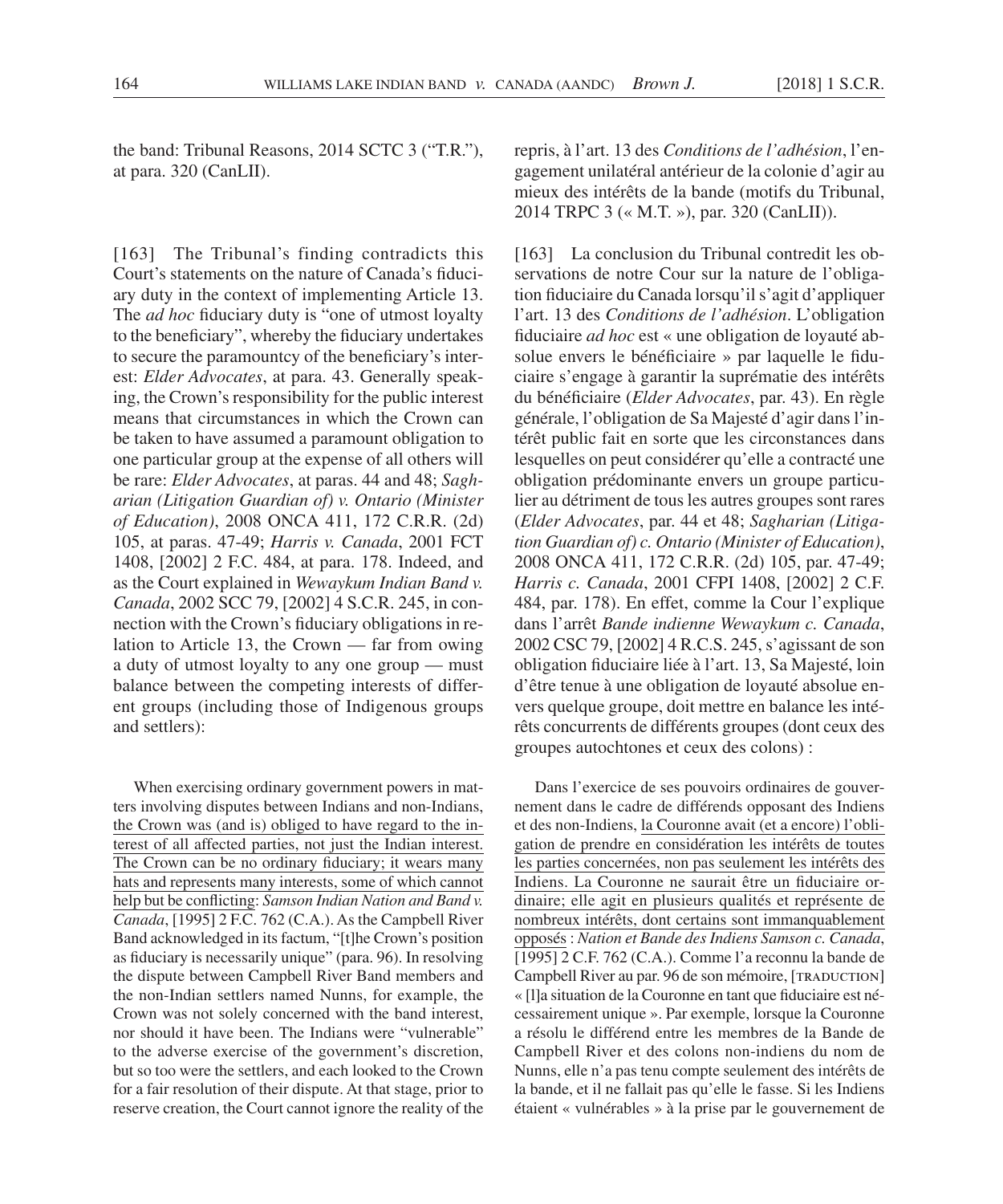conflicting demands confronting the government, asserted both by the competing bands themselves and by non-Indians. [Emphasis added; emphasis in original deleted.]

### (*Wewaykum*, at para. 96)

[164] The Tribunal's finding that an *ad hoc* fiduciary duty of utmost loyalty was owed to the band by operation of Article 13 is therefore contrary to binding authority and is, as such, unsustainable: *Dunsmuir*, at para. 47.

## B. *Sui Generis Fiduciary Duty*

[165] The Tribunal also found that Canada owed, and breached, a *Wewaykum*-like *sui generis* fiduciary duty to the band in relation to the Village Lands: paras. 267 and 319. Such a duty arises where the Crown assumes discretionary control over specific or cognizable Aboriginal interests: *Manitoba Metis*, at para. 49; *Haida Nation v. British Columbia (Minister of Forests)*, 2004 SCC 73, [2004] 3 S.C.R. 511, at para. 18; *Wewaykum*, at paras. 79-81. In particular, it has been found to arise in the reserve creation process in British Columbia where Canada acts as the "exclusive intermediary" to deal with others on the behalf of Aboriginal groups: *Wewaykum*, at para. 97. This form of fiduciary duty imposes a less stringent standard than the duty of utmost loyalty incident to an *ad hoc* fiduciary duty. It requires Canada to act in relation to the specific Aboriginal interest  $-$  with loyalty and in good faith, making full disclosure appropriate to the subject matter and with ordinary diligence: *Wewaykum*, at paras. 81 and 97. It allows for the necessity of balancing conflicting interests: *Wewaykum*, at para. 96.

mesures défavorables à leur endroit dans l'exercice de son pouvoir discrétionnaire, les colons l'étaient eux aussi, et les deux parties attendaient du gouvernement qu'il règle leur différend de façon juste. À cette étape, avant la création des réserves, la Cour ne peut faire abstraction du fait que le gouvernement était aux prises avec des demandes conflictuelles, émanant et des bandes rivales elles-mêmes et de non- Indiens. [Je souligne; soulignement dans l'original omis.]

# (*Wewaykum*, par. 96)

[164] Dès lors, la conclusion du Tribunal voulant qu'il existe une obligation fiduciaire *ad hoc* de loyauté absolue envers la bande par application de l'art. 13 va à l'encontre d'un arrêt applicable et, à ce titre, elle est indéfendable (*Dunsmuir*, par. 47).

# B. L'obligation fiduciaire sui generis

[165] En ce qui concerne les terres du village, le Tribunal conclut également que le Canada a envers la bande une obligation fiduciaire *sui generis* du même type que celle en cause dans l'affaire *Wewaykum* et qu'il a manqué à cette obligation (par. 267 et 319). Pareille obligation naît lorsque la Couronne (ou Sa Majesté) exerce un pouvoir discrétionnaire à l'égard d'intérêts autochtones particuliers ou identifi ables (*Manitoba Metis*, par. 49; *Nation haïda c. Colombie- Britannique (Ministre des Forêts)*, 2004 CSC 73, [2004] 3 R.C.S. 511, par. 18; *Wewaykum*, par. 79-81). Plus précisément, il a été conclu que cette obligation prend naissance dans le cadre du processus de création de réserves en Colombie- Britannique où le Canada intervient pour le compte de groupes autochtones en tant qu'« intermédiaire exclusif » auprès de tiers (*Wewaykum*, par. 97). Cette obligation fiduciaire commande l'application d'une norme de conduite moins stricte que l'obligation de loyauté absolue inhérente à l'obligation fiduciaire *ad hoc*. Elle exige du Canada, à l'égard d'un intérêt autochtone particulier, qu'il fasse preuve de loyauté et de bonne foi, qu'il communique l'information de façon complète eu égard aux circonstances et qu'il agisse avec la diligence ordinaire voulue (*Wewaykum*, par. 81 et 97). Elle permet la mise en balance nécessaire d'intérêts opposés (*Wewaykum*, par. 96).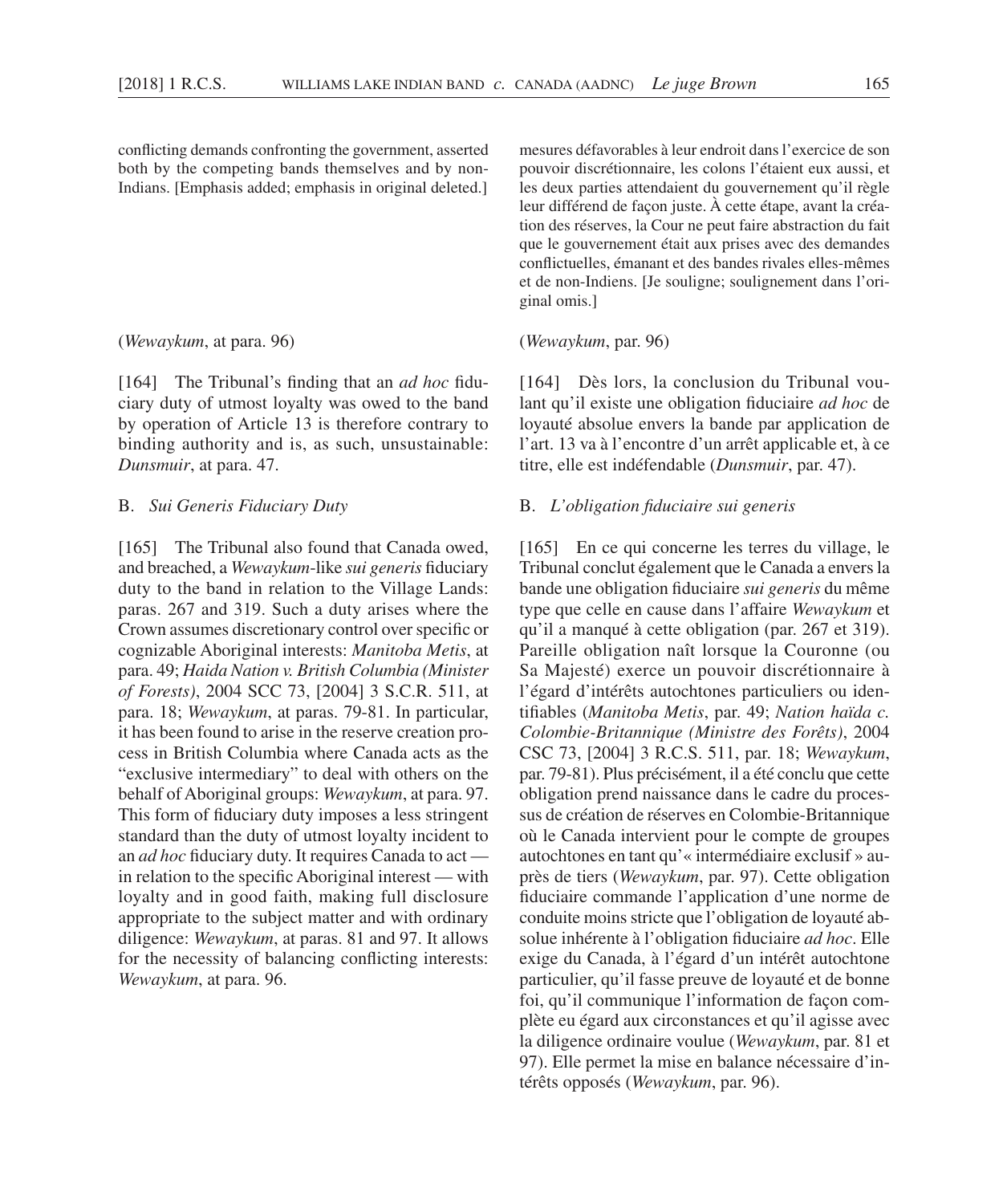[166] In the Tribunal's view, Canada breached a *sui generis* fiduciary duty by failing to pursue the best interests of the band — which, the Tribunal concluded, lay in the allotment of the Village Lands as a reserve: para. 322. In particular, Canada ignored the band's best interests when Dominion officials failed to challenge the unlawful pre-emption of the Village Lands and when Indian Reserve Commissioner Peter O'Reilly expressed himself unwilling to countenance interference with the "white men's rights" in his negotiations with the band: paras. 326, 328, 331- 32 and 338-39.

[167] The Tribunal's starting premise, however, that the band's best interests could lie only in securing the Village Lands as a reserve, which underlies the Tribunal's finding that Canada breached its fiduciary obligations, is misguided in three respects.

[168] First, the Tribunal's bare assertion that the band's best interests lay in the allotment of the Village Lands as a reserve is neither justified in the Tribunal's reasons nor supported by the evidentiary record. The evidence suggests that, by the late 1870s,<sup>6</sup> the band's priority was not recovering the Village Lands specifically, but rather securing "proper land" that could support it without delay. In 1879, Chief William drew the Commissioner's attention to the dire circumstances of the band, threatening to take the Village Lands back by force if "proper land" were not given: T.R., at para. 305. Chief William and the band would ultimately express satisfaction with the lands which were allotted in 1881: Letter from O'Reilly to the Superintendent General of Indian Affairs John A. Macdonald, September 22, 1881, A.R., vol. II, at p. 152. While it does appear that parts of the Village Lands actually remained un-pre-empted and therefore available at the time of that allotment, it also appears that the band requested, and was granted, only the grave sites located thereon: T.R., at paras. 132

[166] De l'avis du Tribunal, le Canada a manqué à son obligation fiduciaire *sui generis* en n'agissant pas au mieux des intérêts de la bande, lesquels résidaient, selon lui, dans l'attribution des terres du village à titre de réserve (par. 322). Plus précisément, le Canada aurait fait abstraction des intérêts de la bande lorsque ses représentants ont omis de contester la préemption illégale des terres du village et que le commissaire des réserves indiennes, Peter O'Reilly, a exprimé son refus de cautionner l'empiétement sur les « droits des hommes blancs » lors de ses négociations avec la bande (par. 326, 328, 331-332 et 338-339).

[167] Or, le postulat de départ du Tribunal selon lequel les intérêts de la bande pouvaient ne résider que dans l'obtention des terres du village pour la création d'une réserve, un postulat qui sous- tend sa conclusion voulant que le Canada ait manqué à ses obligations fiduciaires, est erroné sous trois rapports.

[168] Premièrement, la simple affirmation du Tribunal qu'il était au mieux des intérêts de la bande de lui attribuer les terres du village à titre de réserve n'est ni justifiée par les motifs du Tribunal ni appuyée par le dossier de preuve. La preuve donne à penser que vers la fin des années 1870<sup>6</sup>, la priorité de la bande n'était pas de récupérer les terres du village en particulier, mais d'obtenir une « terre convenable » propre à assurer sa subsistance dans l'immédiat. En 1879, le chef William a signalé au commissaire la situation critique de la bande et menacé de reprendre les terres du village par la force si aucune « terre convenable » n'était attribuée (M.T., par. 305). Le chef William et la bande se sont finalement dits satisfaits des terres qui leur ont été attribuées en 1881 (lettre de M. O'Reilly au surintendant général des Affaires indiennes, John A. Macdonald, le 22 septembre 1881, d.a., vol. II, p. 152). Il appert que certaines terres du village avaient échappé à la préemption et qu'elles étaient donc disponibles au moment de l'attribution, mais il semble également que la bande ait réclamé —

<sup>6</sup> It was not until 1876 that agreement was reached between Canada and British Columbia on the implementation of Article 13 of the *Terms of Union*, that the Joint Indian Reserve Commission was established, and that the process of setting apart reserves pursuant to Article 13 began: T.R., at paras. 296 and 299.

<sup>6</sup> Ce n'est qu'en 1876 qu'un accord est intervenu entre le Canada et la Colombie- Britannique sur la mise en œuvre de l'art. 13 des *Conditions de l'adhésion*, que la Commission mixte des réserves indiennes a été établie et que le processus de mise de côté de terres en réserve a été entrepris conformément à l'art. 13 (M.T., par. 296 et 299).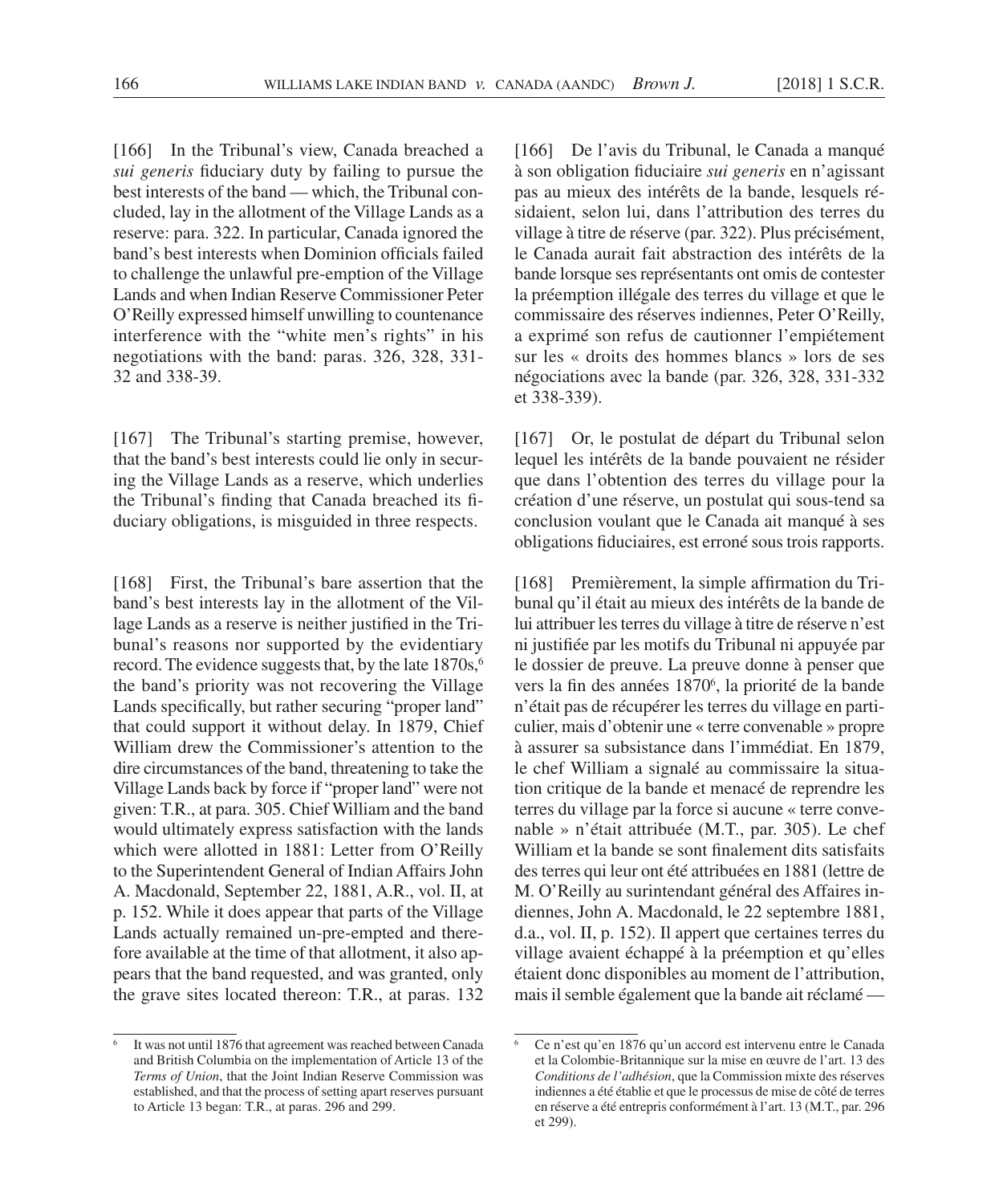and 311; Letter dated September 22, 1881, A.R., vol. II, at pp. 151-52.

[169] Second and contrary to the majority's views on the matter (paras. 75 et seq.), Canada's failure to deliver the Village Lands to the band could not reasonably support a finding of a breach of its fiduciary duty, since such a finding fails to account for the limits of Canada's responsibilities and powers under the *Terms of Union*, and in particular, under Article 13, which provides:

13. The charge of the Indians, and the trusteeship and management of the lands reserved for their use and benefit, shall be assumed by the Dominion Government, and a policy as liberal as that hitherto pursued by the British Columbia Government shall be continued by the Dominion Government after the Union.

The majority does not explain how the fiduciary obligation it describes can stand in the face of a legal obligation confined to pursuing a policy "as liberal" as that of the Colony. While the majority restricts that obligation to particular lands, that nonetheless misconceives the obligation which Canada had assumed.

[170] Relatedly, the majority does not reconcile the posited fiduciary obligation with the limits of Canada's powers under the *Terms of Union*, to which any fiduciary obligation must also be confined, and with which no fiduciary duty can be inconsistent. It says (at para. 76) that the Tribunal "openly" acknowledged that Canada could not operate alone. It insists, however, that it was somehow open to the Tribunal to find that a fiduciary duty arose notwithstanding "the absence of [Canada's] complete or exclusive control", provided that Canada retained "a degree" of control which left cognizable Aboriginal interests "vulnerable" to the adverse exercise of federal Crown discretion: para. 76. It is, of course, true that Indigenous people in post- Union British Columbia were vulnerable to the exercise of discretion by the Crown in right of Canada. But the exercise of that discretion was confined by the country's federal

et obtenu — uniquement les lieux de sépulture qui s'y trouvaient (M.T., par. 132 et 311; lettre datée du 22 septembre 1881, d.a., vol. II, p. 151-152).

[169] Deuxièmement, et contrairement à l'opinion des juges majoritaires sur le sujet (par. 75 et suiv.), l'omission du Canada de concéder les terres du village à la bande ne peut raisonnablement étayer la conclusion d'un manquement à son obligation fiduciaire, car cette conclusion ne tient pas compte de la limitation des responsabilités et du pouvoir du Canada dans les *Conditions de l'adhésion*, en particulier à son art. 13, lequel prévoit :

13. Le soin des Sauvages, et la garde et l'administration des terres réservées pour leurs usage et bénéfice, incomberont au Gouvernement Fédéral, et une ligne de conduite aussi libérale que celle suivie jusqu'ici par le gouvernement de la Colombie- Britannique sera continuée par le Gouvernement Fédéral après l'Union.

La majorité n'explique pas comment l'obligation fiduciaire dont elle parle peut exister en présence d'une obligation légale qui consiste uniquement à poursuivre une ligne de conduite « aussi libérale » que celle de la colonie. Bien qu'elle restreigne le champ d'application de cette obligation à des terres en particulier, la majorité se méprend néanmoins sur l'obligation prise en charge par le Canada.

[170] Dans la même veine, la majorité ne concilie pas l'obligation fiduciaire identifiée et la limitation des pouvoirs du Canada dans les *Conditions de l'adhésion*, limitation à laquelle toute obligation fiduciaire doit être aussi circonscrite et avec laquelle aucune obligation fiduciaire ne peut être inconciliable. D'après la majorité (par. 76), le Tribunal reconnaît « expressément » que le Canada ne pouvait pas aller de l'avant seul. Elle insiste cependant que le Tribunal pouvait en quelque sorte conclure qu'une obligation fiduciaire avait vu le jour même si « [le Canada n'était pas doté] d'un pouvoir total ou exclusif », pourvu que le Canada conserve une « étendue » de pouvoir qui laissait des intérêts autochtones identifiables « vulnérable[s] » à la prise par la Couronne fédérale de mesures défavorables dans l'exercice de son pouvoir discrétionnaire (par. 76). Certes, les peuples autochtones qui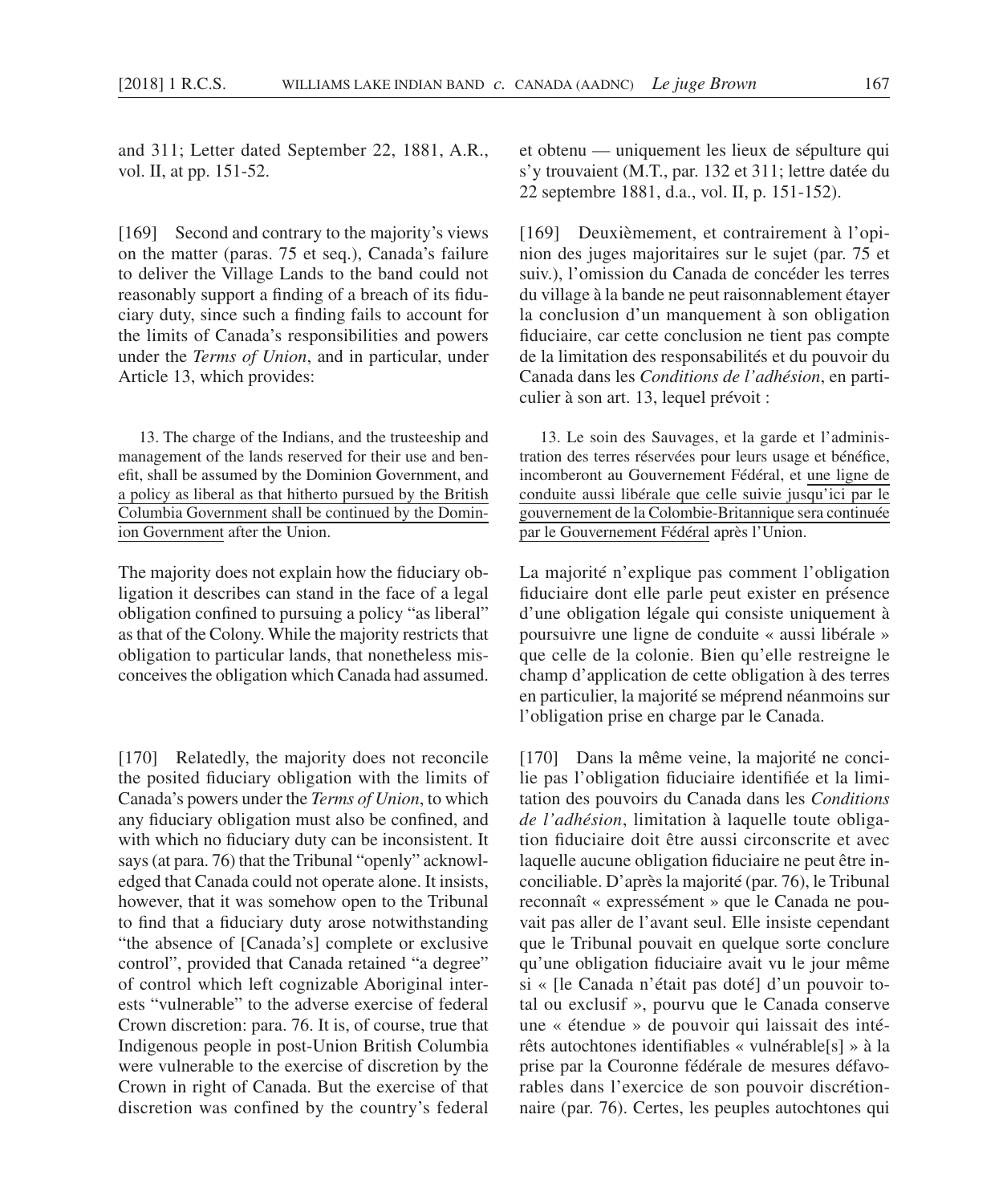structure and the *Terms of Union*. So long as that legal context remains unaccounted for, the argument that "a degree" of control is sufficient is not so much an answer as a peremptory conclusion. Just what "degree" of control is necessary to hold Canada responsible by way of fiduciary law for failing to resolve comprehensively such matters which lie beyond its constitutional powers to resolve comprehensively is left unstated. One hopes the Tribunal will know it when it sees it.

[171] As this Court explained in *Wewaykum* (at paras. 15-16), Canada could not — despite its obligation to set out reserves pursuant to Article 13 unilaterally mark out provincial land as reserves. Article 13 and s. 92(5) of the *Constitution Act, 1867* contemplated, rather, that the Province retain jurisdiction over the management and sale of the public lands belonging to the Province, meaning that Canada could establish an Indian reserve only where the Province agreed to transfer the requisite land to Canada. In other words, the Province, whose contemporary views on the reservation of lands for Indians were at variance (to put it mildly) from those of the Dominion government (*Wewaykum*, at para. 17; see also P. Tennant, *Aboriginal Peoples and Politics: The Indian Land Question in British Columbia, 1849- 1989* (1990), at p. 44), effectively held a veto over the setting apart of provincial Crown lands as a reserve.

[172] Further, it is evident from the record that the Province had exercised that effective veto. Gilbert Sproat, an earlier Indian Reserve Commissioner, raised the band's circumstances with the provincial government, to no avail. As a result, Sproat wrote to his superiors in Ottawa that he believed the Dominion government had done everything "which a humane Government could be expected to undertake" in the circumstances, but had encountered unwillingness on the part of the Province to work towards a solution: Letter to the Superintendent General of vivaient en Colombie- Britannique après l'adhésion de celle-ci étaient vulnérables à l'exercice du pouvoir discrétionnaire de Sa Majesté du chef du Canada. Or, l'exercice de ce pouvoir discrétionnaire était circonscrit par la structure fédérale du pays et les *Conditions de l'adhésion*. Tant que l'on ne tient pas compte du contexte juridique, l'argument voulant qu'« une étendue » de pouvoir suffise participe moins d'une réponse que d'une conclusion péremptoire. On n'indique pas l'« étendue » exacte de pouvoir requise pour tenir le Canada responsable, par la voie du droit des fiducies de l'omission de régler de manière exhaustive ces questions, une tâche qui allait au- delà de ses compétences constitutionnelles. Espérons que le Tribunal le saura quand il la trouvera.

[171] Comme l'explique la Cour dans *Wewaykum* (par. 15-16), le Canada, malgré l'obligation que lui fait l'art. 13 des *Conditions de l'adhésion* d'établir des réserves, ne pouvait pas créer unilatéralement des réserves sur des terres provinciales. Comme le prévoient plutôt cet article et le par. 92(5) de la *Loi constitutionnelle de 1867*, la province demeurait compétente pour gérer et vendre les terres publiques lui appartenant, de sorte que le Canada ne pouvait établir une réserve indienne que si la province acceptait de lui transférer les terres requises. Autrement dit, la province, dont la conception de la mise en réserve de terres pour les Indiens divergeait alors, et c'est là un euphémisme, de celle du gouvernement du Dominion (*Wewaykum*, par. 17; voir également P. Tennant, *Aboriginal Peoples and Politics : The Indian Land Question in British Columbia, 1849- 1989* (1990), p. 44), détenait de fait un droit de veto sur la mise de côté de terres de la Couronne provinciale en tant que réserve.

[172] En outre, il ressort du dossier que la province s'est prévalue de ce droit de veto. Un ancien commissaire des réserves indiennes, Gilbert Sproat, avait informé le gouvernement provincial de la situation de la bande, mais en vain. Il avait donc écrit à ses supérieurs d'Ottawa que le gouvernement du Dominion avait selon lui fait tout  $[\text{trab}(\text{trab})] \times \text{ce}$  à quoi on peut s'attendre d'un gouvernement humain » dans les circonstances, mais qu'il s'était heurté aux réticences de la province à trouver une solution (lettre au surintendant général des Affaires indiennes, John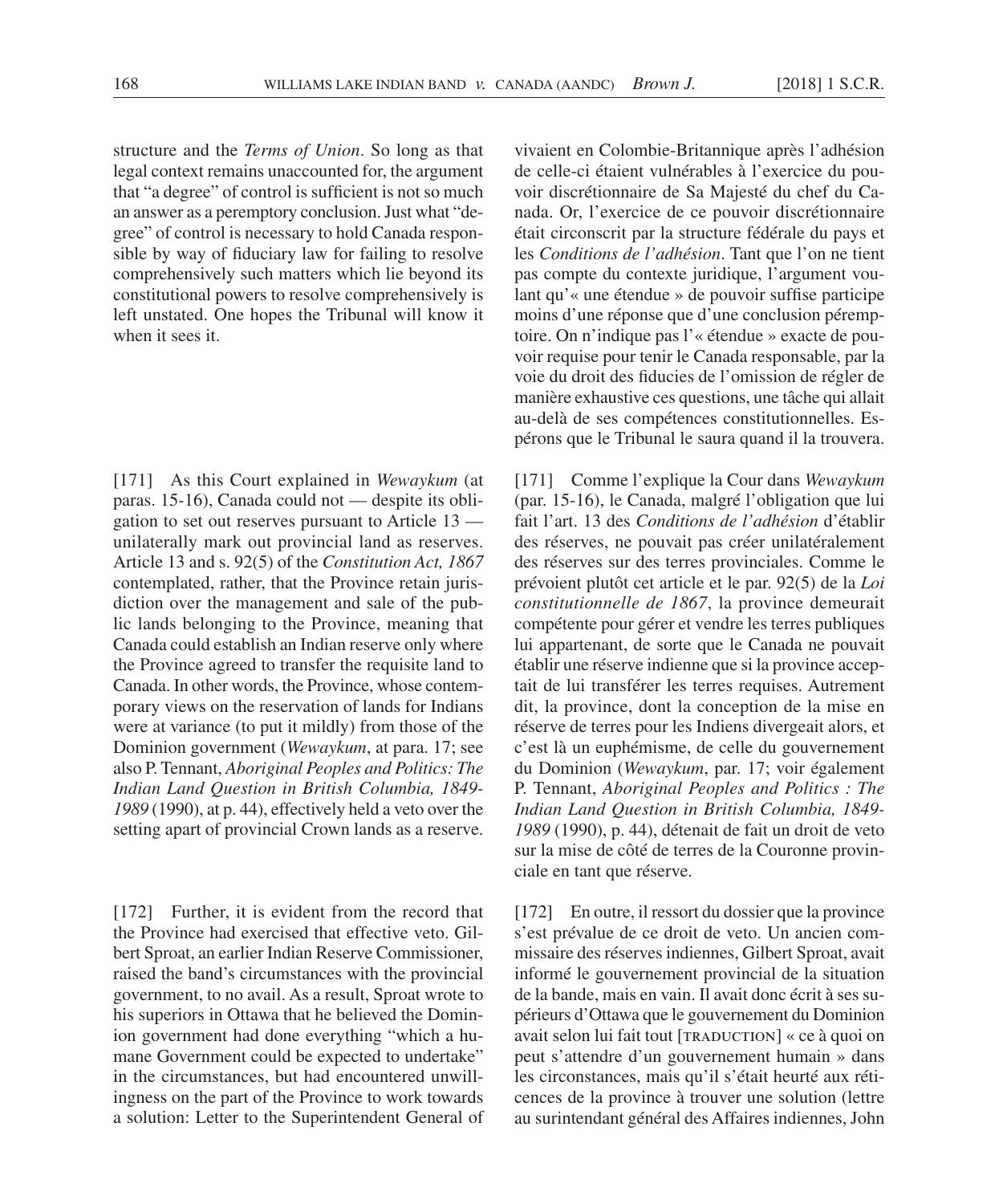Indian Affairs John A. Macdonald, November 26, 1879, A.R., vol. II, at p. 143. The provincial government's inertia, in his view, was rooted in local political sentiment:

The explanation [for the provincial government not responding to the Dominion proposals] of course is that in this, and some other cases, it would be necessary to compensate the white settler who perhaps by no fault of his own has been so unfortunate as to be the instrument of wrongdoing to the Indians, and this compensation would have to be the subject of a vote in the Provincial Assembly which owing to the state of feeling in this country with respect to Indians would not pass. [p. 143]

[173] Despite these dismal prospects, the Tribunal saw Canada's fiduciary duty as requiring it to press the matter even further: para. 336. While recognizing that Canada could not act unilaterally, the Tribunal found that Canada was nonetheless required to take steps to have the pre-emptions set aside: paras. 326, 328, 334 and 336. Canada could, the Tribunal suggested, have sought to "challenge" the illegal preemptions,<sup>7</sup> or otherwise have "pressed" the Province to resolve the situation: paras. 328 and 336. Just what sort of "challenge" or how it might have "pressed" the matter further, or what other unpromising legal or political avenue Canada should have pursued as a means to securing the reservation of the Village Lands, are not recounted in the Tribunal's reasons. As the majority says, the lengths to which federal officials were to go in order to have the pre-emptions set aside is a "heavily fact-based inquiry": para. 92. Unfortunately, it is also a heavily fact-based inquiry which the Tribunal did not undertake. The most that one can divine from its reasons is that the Tribunal seemed to think it somehow significant that Sproat had once managed, albeit under a vastly different set of circumstances, to vacate illegal pre- emptions of Indian land in the Okanagan: T.R., at paras. 303 and 336; Letter to the Superintendent General of Indian Affairs, October 3, 1877, A.R., vol. IV, at pp. 824- 25. The unstated implication is that, had he also "pressed" the matter at Williams Lake, he could have

A. Macdonald, le 26 novembre 1879, d.a., vol. II, p. 143). À son avis, l'inaction du gouvernement provincial tenait à un sentiment politique général au sein de la population de la région :

[traduction] Cela [le fait que le gouvernement provincial ne donne pas suite aux propositions du Dominion] s'explique bien entendu par le fait que dans ce cas, comme dans certains autres, il serait nécessaire d'indemniser le colon blanc qui, peut- être bien involontairement, a malheureusement commis du tort aux Indiens; cette indemnisation devrait faire l'objet d'un vote à l'assemblée provinciale, un vote qui, en raison des sentiments des habitants de ce pays à l'égard des Indiens, s'avérerait défavorable. [p. 143]

[173] Malgré cette perspective peu encourageante, le Tribunal estime que l'obligation fiduciaire du Canada aurait exigé qu'il insiste encore davantage (par. 336). Tout en reconnaissant que le Canada ne pouvait agir unilatéralement, le Tribunal conclut qu'il était néanmoins tenu de prendre des mesures pour faire annuler les préemptions (par. 326, 328, 334 et 336). Selon lui, il aurait pu tenter de « contester » les préemptions illégales<sup>7</sup> ou « insister » par ailleurs auprès de la province pour qu'elle remédie à la situation (par. 328 et 336). Le Tribunal n'indique pas dans ses motifs de quel genre de « contestation » il s'agit, la manière dont le Canada aurait pu « insister » davantage, ni les autres avenues juridiques ou politiques peu prometteuses que le Canada aurait dû emprunter pour faire en sorte que les terres du village deviennent une réserve. Comme le disent les juges majoritaires, l'étendue des mesures que devaient prendre les fonctionnaires fédéraux pour faire annuler les préemptions est l'objet d'une « [analyse axée] en grande partie [sur] l'appréciation ou [. . .] l'interprétation des faits » (par. 92). Hélas, il s'agit également d'une analyse axée en grande partie sur l'appréciation ou l'interprétation des faits à laquelle n'a pas procédé le Tribunal. Tout ce que l'on peut deviner de ses motifs, c'est que le Tribunal semble avoir attaché une importance quelconque au fait que M. Sproat était déjà parvenu, quoique dans des circonstances tout à fait différentes, à libérer des terres indiennes de

<sup>7</sup> The *Land Act, 1875*, S.B.C. 1875, c. 5, exempted Indian settlements from lands available for pre-emption similar to the *Proclamation relating to acquisition of Land, 1860* (reprinted in R.S.B.C. 1871, App. No. 15) ("*Proclamation No. 15*").

<sup>7</sup> La *Land Act, 1875*, S.B.C. 1875, c. 5, de façon analogue à la *Proclamation relating to acquisition of Land, 1860* (reproduite dans R.S.B.C. 1871, ann. nº 15) (« *Proclamation nº 15* »), excluait les établissements indiens des terres pouvant être acquises par préemption.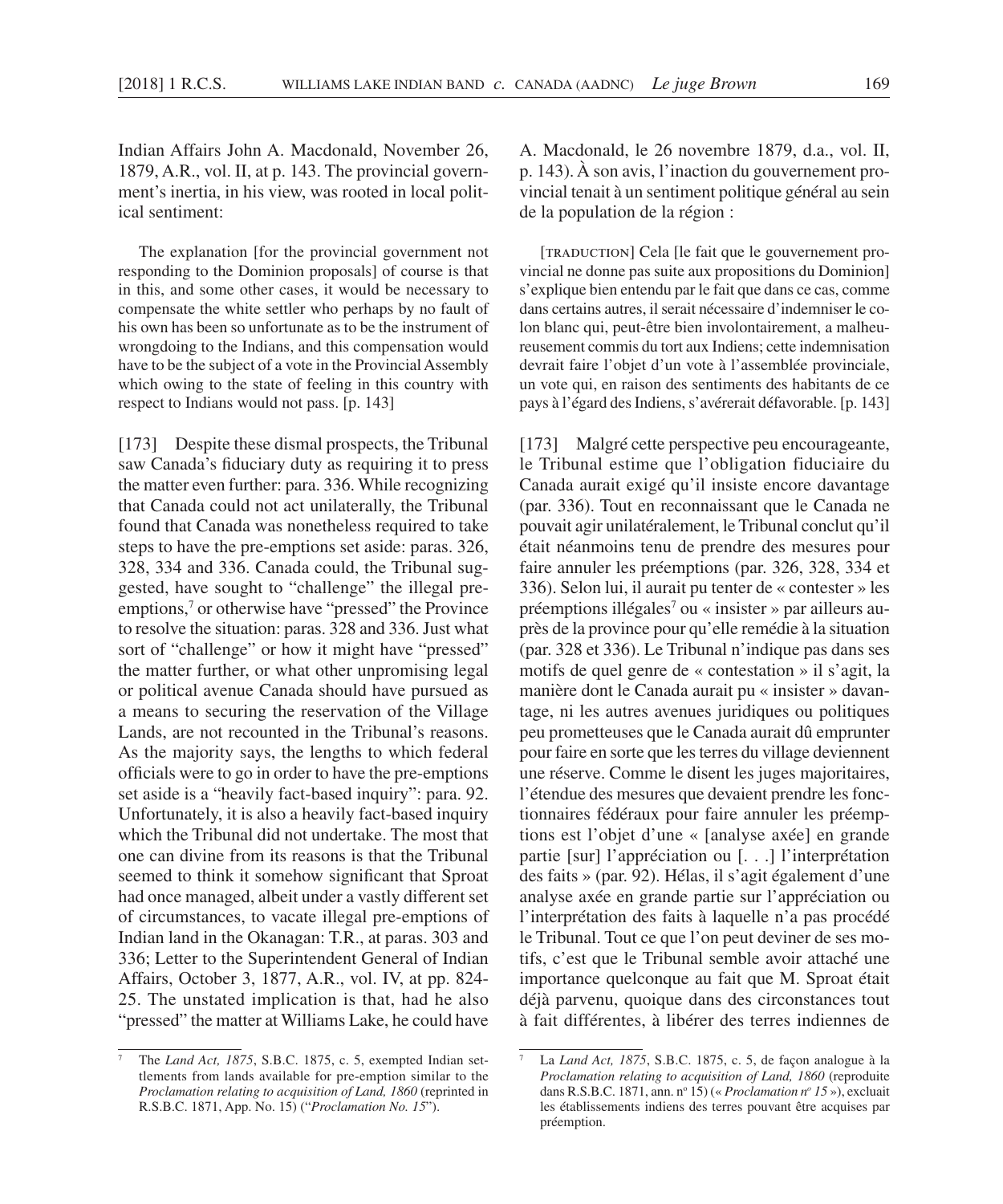achieved similarly favourable results. But such reasoning is both highly speculative and coated with the gloss of hindsight. Sproat's own opinion, preserved clearly in his letter to the Superintendent General of Indian Affairs, was that there was nothing more to be done in relation to the Village Lands in the face of provincial intransigence. The Tribunal does not explain its discounting of that evidence in arriving at the conclusion that Canada should have exhausted all avenues — whether they really existed or not — of l'Okanagan préemptées illégalement (M.T., par. 303 et 336; lettre au surintendant général des Affaires indiennes, le 3 octobre 1877, d.a., vol. IV, p. 824- 825). Sans le mentionner expressément, le Tribunal suppose donc que, s'il avait « insisté » aussi dans le cas de Williams Lake, M. Sproat aurait pu obtenir des résultats tout aussi favorables. Or, ce raisonnement est non seulement très conjectural, mais résulte manifestement d'une analyse a posteriori. L'opinion de M. Sproat, que sa lettre au surintendant général des Affaires indiennes rend avec netteté, était que l'on ne pouvait rien faire de plus en ce qui avait trait aux terres du village à cause de l'intransigeance de la province. Le Tribunal ne précise pas les raisons pour lesquelles il écarte cet élément de preuve pour parvenir à la conclusion que le Canada aurait dû em-

[174] And, of course, the foregoing assumes the validity of the proposition that the best interests of the band were served by the reservation and allotment of the Village Lands. As explained above, however, the record suggests otherwise — specifically, that the band's wish and priority was securing "proper land" without delay. The Tribunal's conclusion that Canada ought to have prioritized an unpromising and potentially futile challenge to decades old pre-emptions over the immediate fulfilment of the band's wish for proper land in order to address its dire circumstances was unreasonable.

securing the Village Lands as a reserve.

[175] Third, the Tribunal's premise that the band's best interests lay in one single outcome — namely the allotment of Village Lands as reserve — does not cohere to this Court's jurisprudence, which calls for a measure of flexibility, grounded in the historical context of a matter, in relation to the creation of reserves under Article 13 of the *Terms of Union*. Canada was entitled — indeed, obliged — to take competing interests into account. It follows that just what the fulfilment of Canada's fiduciary obligations entailed cannot be considered in absolute terms but, rather, must "have regard to the context of the times": *Wewaykum*, at para. 97. For the same reason, the Tribunal's decision to proceed on the basis that [174] Bien entendu, cette analyse suppose que la mise en réserve et l'attribution des terres du village étaient au mieux des intérêts de la bande. Cependant, comme je l'explique précédemment, il appert plutôt du dossier que le vœu et la priorité de la bande étaient d'obtenir sans délai une « terre convenable ». Est donc déraisonnable la conclusion du Tribunal selon laquelle le Canada aurait dû accorder la priorité à la contestation peu prometteuse, et peut-être même vaine, de préemptions intervenues bien avant, pendant des décennies, au lieu d'accéder immédiatement au vœu de la bande d'obtenir une terre convenable pour remédier à sa situation critique.

prunter toutes les avenues envisageables — qu'elles aient véritablement existé ou non — pour faire en sorte que les terres du village deviennent une réserve.

[175] Troisièmement, le postulat du Tribunal selon lequel l'intérêt de la bande résidait dans une seule mesure, à savoir l'attribution des terres du village en tant que réserve, va à l'encontre de la jurisprudence de la Cour, laquelle commande, vu le contexte historique en cause, une certaine souplesse dans la création de réserves par application de l'art. 13 des *Conditions de l'adhésion*. Le Canada pouvait — et devait, en fait, — tenir compte des intérêts concurrents. Il s'ensuit que déterminer ce en quoi consiste au juste l'exécution des obligations fiduciaires du Canada ne saurait se faire dans l'absolu, mais plutôt « [en tenant] compte de la situation qui existait à l'époque » (*Wewaykum*, par. 97). C'est pourquoi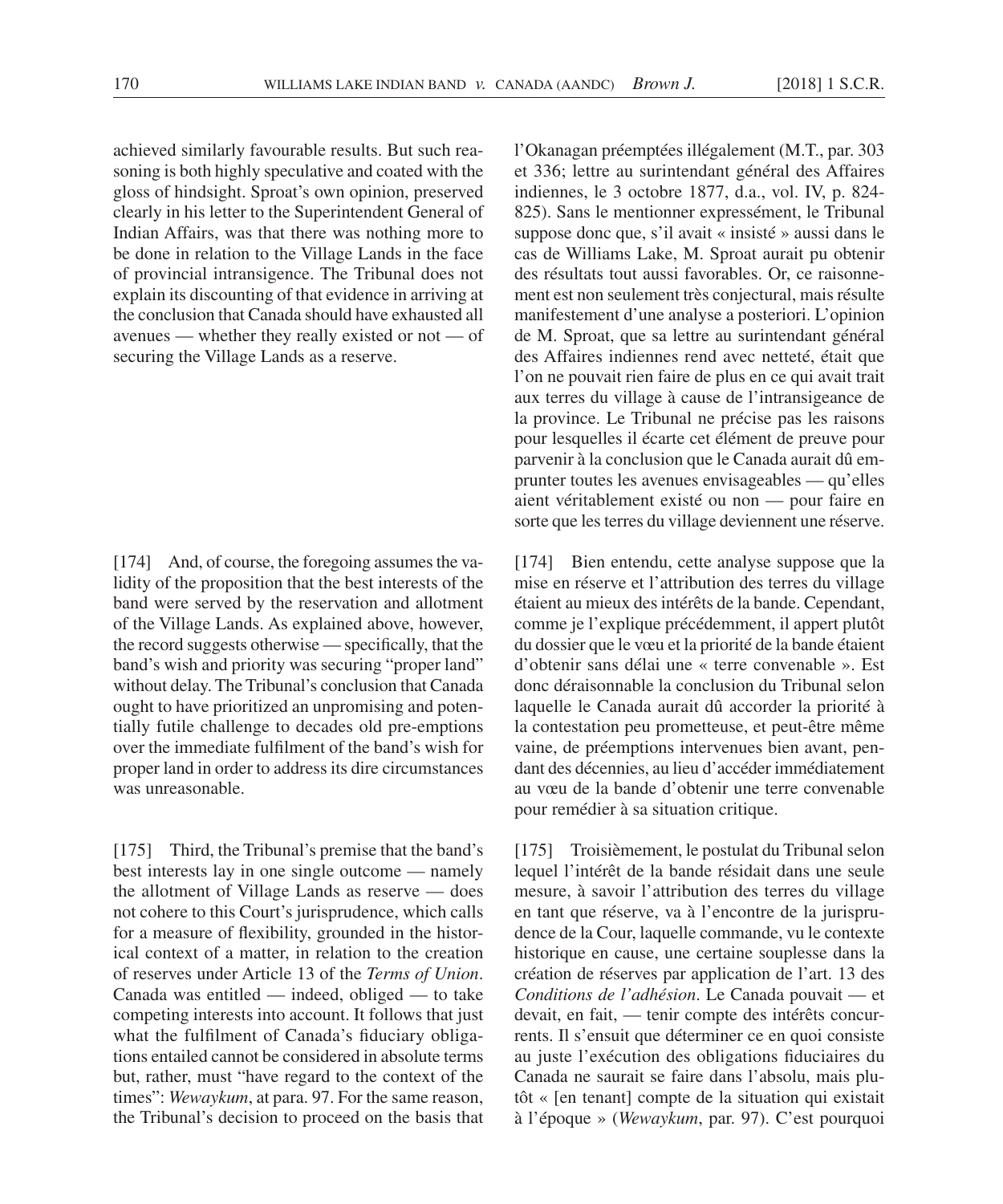Canada had assumed discretionary control over the band's cognizable interest in the Village Lands (majority reasons, at paras. 80-81) was unreasonable. The obligation assumed by the Crown in relation to the conveyance of land for reserves must be considered in light of Article 13, which imposed upon Canada *not* an obligation to continue *the Colony's* policy regarding the creation of Indian reserves, but rather to pursue a policy that is *as liberal* as that pursued by the Colony. Whether it met that obligation is a question the Tribunal has yet to answer. My point here, however, is that Canada owed no obligation arising from cognizable interests in specific lands.

[176] This brings me to O'Reilly's meeting with the band in 1881. The Tribunal found that O'Reilly's refusal to countenance any interference with "white men's rights" was a breach of Canada's fiduciary obligations: para. 338. Certainly, O'Reilly's statement, taken acontextually, suggests that he was unwilling to compromise settler interests. But this must be considered in light of the considerations driving O'Reilly's action, including two decades of settler presence, provincial intransigence and the band's desperate circumstances prompting its immediate need and wish for proper land. Further, the specific evidence as to his actions — for which the Tribunal, again, gave no account — tells a different story: that he was willing, where possible (given the limitations imposed by the provincial government's inaction), to consider the wishes of the band, notwithstanding the settler presence. For instance, at the request of Chief William he arranged for the reservation of several of the band's graveyards located on the Village Lands: Letter dated September 22, 1881, A.R., vol. II, at p. 152. This is not to suggest that O'Reilly devised a perfect solution to the band's circumstances. Indeed, in these circumstances, no perfect solution could conceivably have been arrived upon. But the *sui generis* fiduciary duty does not demand a perfect solution. Rather, it requires loyalty, good faith, full disclosure, and ordinary diligence. When its actions and the evidentiary record are taken into account, there is no basis for concluding that Canada failed to meet any of those la prémisse du Tribunal voulant que le Canada ait exercé un pouvoir discrétionnaire à l'égard d'un intérêt identifiable de la bande dans les terres du village (motifs de la majorité, par. 80-81) est déraisonnable. L'obligation contractée par Sa Majesté en lien avec le transfert de terres vouées à la création de réserves doit être considérée à la lumière de l'art. 13, qui *n'*oblige *pas* le Canada à poursuivre la ligne de conduite *de la colonie* en matière de création de réserves, mais bien à adopter une ligne de conduite *aussi libérale* que celle suivie par la colonie. Le Tribunal ne s'est pas encore prononcé sur le respect ou le non-respect de cette obligation. Ce sur quoi j'insiste, toutefois, c'est que le Canada n'avait aucune obligation découlant d'un intérêt identifiable dans des terres en particulier.

[176] Cela m'amène à la rencontre entre M. O'Reilly et la bande en 1881. Le Tribunal estime que le refus de M. O'Reilly de cautionner tout empiètement sur les « droits des hommes blancs » constitue un manquement aux obligations fiduciaires du Canada (par. 338). Certes, considérés hors contexte, les propos de M. O'Reilly donnent à penser qu'il n'entendait pas nuire aux intérêts des colons. Il faut cependant les examiner à la lumière de ce qui motivait les actes de M. O'Reilly, notamment les deux décennies de présence de colons, l'intransigeance de la province et, enfin, la situation désespérée de la bande qui est l'origine de son besoin de disposer sans délai d'une terre convenable et du vœu formulé par elle en ce sens. En outre, les éléments de preuve attestant précisément les mesures prises par M. O'Reilly — et dont le Tribunal, encore une fois, ne tient pas compte — dressent un tableau différent de la situation. Le commissaire était en effet disposé, dans la mesure du possible (compte tenu des limites imposées par l'inaction du gouvernement provincial), à prendre en considération les vœux de la bande, malgré la présence de colons. Par exemple, à la demande du chef William, il a pris des dispositions afin que plusieurs des lieux de sépulture de la bande situés sur les terres du village soient mis en réserve (lettre datée du 22 septembre 1881, d.a., vol. II, p. 152). Il ne s'ensuit pas pour autant que M. O'Reilly a conçu une solution parfaite pour remédier à la situation de la bande. En effet, en pareilles circonstances, aucune solution parfaite ne pouvait vraisemblablement être apportée. Cela dit, l'obligation fiduciaire *sui*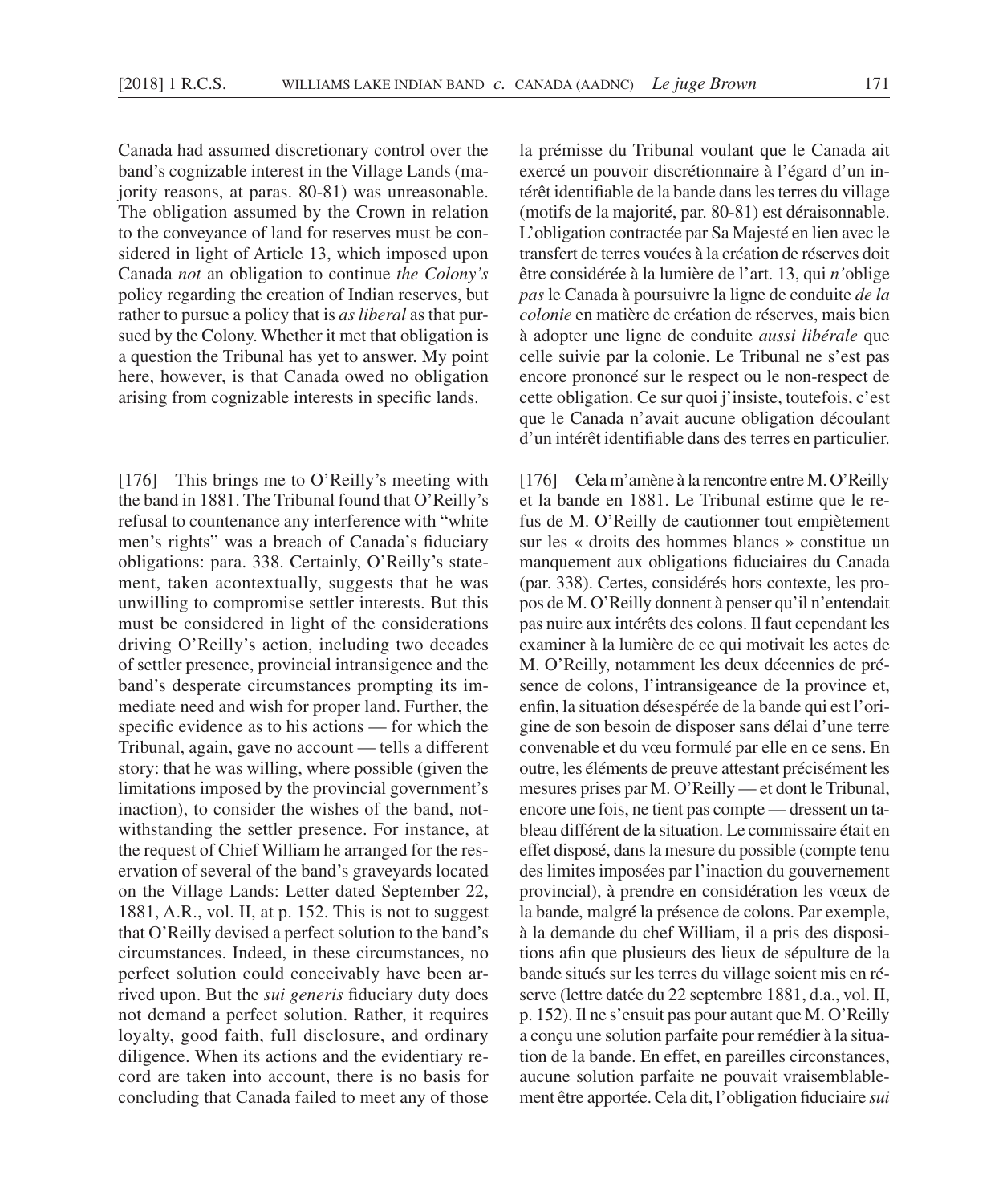requirements in its dealings with the band relating to the Village Lands.

[177] Finally, the Tribunal declined to consider the significance of the allotment of land to the band in 1881 at the claims validity stage, viewing it instead as a matter solely of significance to the compensation phase of the proceeding: para. 343. In my view, this was unreasonable. I take the majority's point that the fiduciary obligations at stake were not owed at large, but only in relation to the Village Lands. But it does not follow that the Tribunal could account for actions taken directly in pursuit of securing alternative lands only when considering compensation. The 1881 allotment was central to the analysis of whether Canada discharged its fiduciary duty because it was the principal means by which Canada sought to do so. While one might see those efforts as having been unsuccessful, that is not the same thing as seeing them as irrelevant to the question at hand.

[178] Again, context is important. Dominion officials were aware of the band's urgent need and desire for proper land. Faced with provincial intransigence and the presence of settlers on the Village Lands, they were presented with an immediate opportunity to provide nearby familiar lands to the band — a solution which the band welcomed. Seen in this light, the 1881 allotment did not simply go towards whether Canada had remedied an earlier breach committed by the Colony, but to whether — as between Canada and the band — a breach had even occurred. By confining the significance of these events to the compensation stage, the Tribunal unduly narrowed its focus, thereby truncating its analysis of Canada's efforts to discharge its fiduciary duty.

*generis* n'exige pas d'apporter une solution parfaite, mais plutôt de faire preuve de loyauté, de bonne foi et de diligence ordinaire, ainsi que de communiquer l'information de façon complète. Dès lors que l'on tient compte des agissements de M. O'Reilly ainsi que du dossier de preuve, rien ne permet de conclure que le Canada a manqué à l'une ou l'autre de ces exigences lors de ses négociations avec la bande relativement aux terres du village.

[177] Enfin, à l'étape de la détermination du bienfondé des revendications, le Tribunal refuse de prendre en compte l'importance de l'attribution de terres à la bande en 1881, y voyant plutôt un élément qui importe uniquement à l'étape de la détermination de l'indemnité (par. 343). À mon sens, cela n'est pas raisonnable. Je conviens avec la majorité que les obligations fiduciaires en cause ne revêtaient pas un caractère général, mais visaient seulement les terres du village. En revanche, le Tribunal ne pouvait se borner à tenir compte des mesures prises expressément pour procurer d'autres terres à la bande qu'au moment de la détermination de l'indemnité. L'attribution de terres en 1881 était au cœur de la question de savoir si le Canada s'était acquitté de son obligation fiduciaire, car c'était le principal moyen qu'il avait employé pour y parvenir. On peut certes juger ces efforts infructueux, mais il ne faut pas pour autant les considérer comme étrangers à la question.

[178] Encore une fois, le contexte importe. Les fonctionnaires fédéraux étaient au courant du besoin urgent de la bande et de son vœu d'obtenir une terre convenable. Se heurtant à l'intransigeance de la province et à la présence de colons sur les terres du village, ils ont vu la possibilité de fournir sans délai à la bande des terres situées à proximité et qui lui étaient familières, solution qu'elle a accueillie favorablement. Vue sous cet angle, l'attribution de 1881 n'était pas seulement pertinente pour savoir si le Canada avait remédié au manquement antérieur de la colonie, mais aussi s'il n'y avait même jamais eu manquement de sa part envers la bande. En ne reconnaissant l'importance de ce fait qu'à l'étape de l'indemnisation, le Tribunal restreint indûment son angle d'approche, si bien que son analyse des efforts du Canada pour s'acquitter de son obligation fiduciaire s'en retrouve tronquée.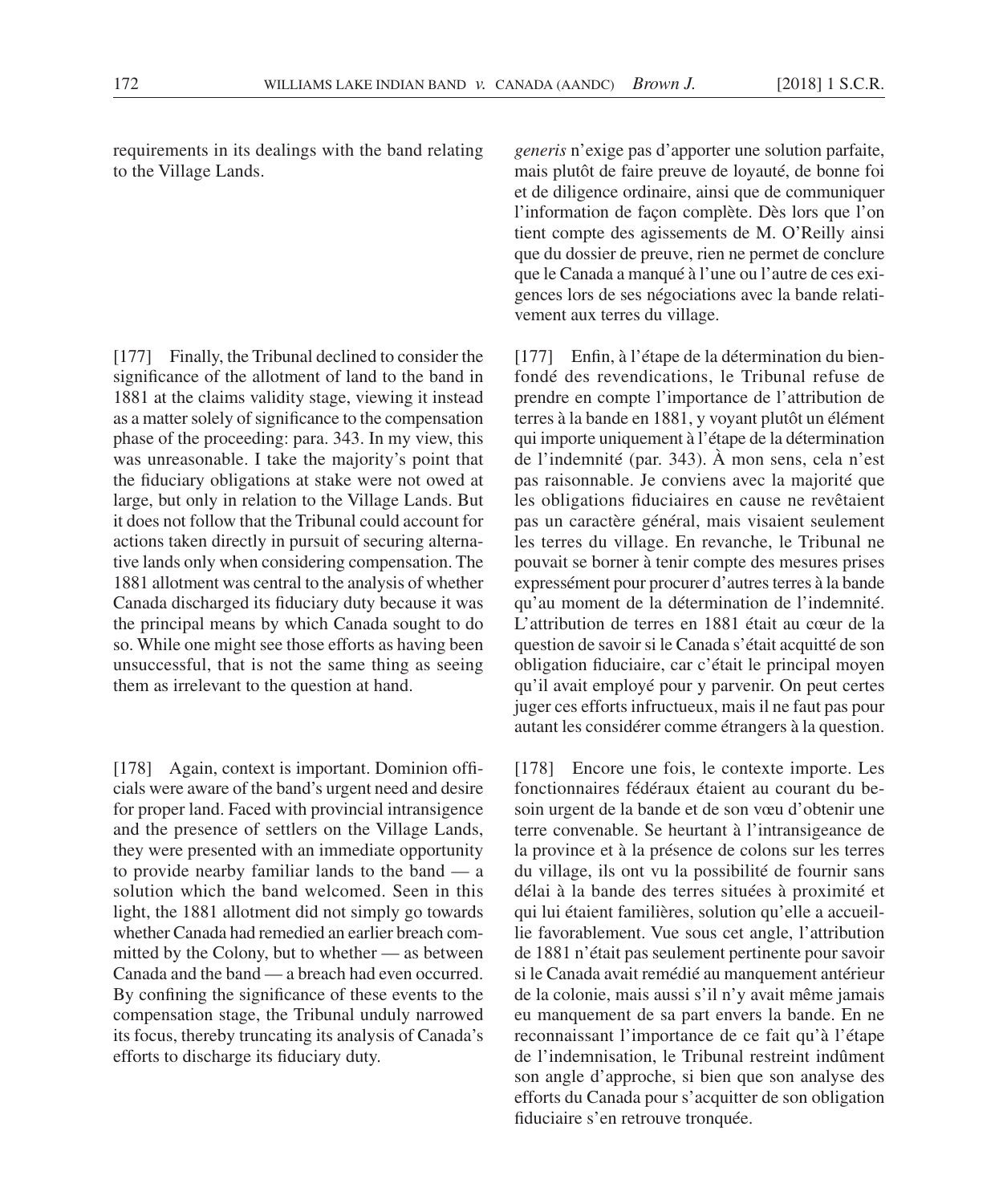# III. The Tribunal's Finding That Canada Is Liable for the Colony of British Columbia's Breach of a Legal Obligation Under Section 14(1)(b) of the Specific Claims Tribunal Act Is Unreasonable

[179] I agree with the majority that the Tribunal reasonably found that the Colony owed, and breached, a *sui generis* fiduciary duty to the band in relation to the Village Lands. As to its reasons for that conclusion (at paras.  $39-70$ ), it suffices in my respectful view to observe that this duty arose from the *Proclamation relating to acquisition of Land, 1859* (reprinted in R.S.B.C. 1871, App. No. 13) and the *Proclamation relating to acquisition of Land, 1860* (reprinted in R.S.B.C. 1871, App. No. 15) ("*Proclamation No. 15*"), by which the Colony — in the language of *Wewaykum* — undertook discretionary control over specific or cognizable Aboriginal interests. In this case, the Colony undertook to reserve settlement lands, and to restrict non-Indigenous settlement to lands which were "unoccupied and unreserved and unsurveyed . . . not being the site of an existent or proposed town . . . or an Indian Reserve or settlement": Clause 1 of *Proclamation No. 15*. In short, the Colony's duty was grounded in its policy to identify Indian settlements and to reserve them for the band's use.

[180] I am unconvinced, however, that the Tribunal reasonably held Canada responsible for the Colony's breach of this duty.

[181] The specific claim based on the Colony's conduct was brought under s. 14(1)(b) of the *Specific Claims Tribunal Act*. The relevant provisions state:

### **Definitions**

2 The following definitions apply in this Act.

III. Est déraisonnable la conclusion du Tribunal selon laquelle le Canada est responsable de la violation par la colonie de la Colombie- Britannique d'une obligation légale suivant l'al. 14(1)b) de la *Loi sur le Tribunal des revendications particulières*

[179] Je conviens avec les juges majoritaires que le Tribunal conclut raisonnablement que la colonie avait une obligation fiduciaire *sui generis* envers la bande relativement aux terres du village et qu'elle a manqué à cette obligation. Quant aux motifs pour lesquels ils arrivent à cette conclusion (par. 39-70), je me contente bien respectueusement de signaler que cette obligation découlait de la *Proclamation relating to acquisition of Land, 1859* (reproduite dans R.S.B.C. 1871, ann. nº 13) et de la *Proclamation relating to acquisition of Land, 1860* (reproduite dans R.S.B.C. 1871, ann. n<sup>o</sup> 15) (« *Proclamation n<sup>o</sup> 15* »), dans lesquelles la colonie, comme le dit la Cour dans *Wewaykum*, exerçait dès lors un pouvoir discrétionnaire à l'égard d'intérêts autochtones particuliers ou identifiables. En l'espèce, la colonie s'est engagée à mettre en réserve des terres d'établissement et à limiter l'établissement de non- Autochtones à des terres [TRADUCTION] « étant inoccupées, n'étant pas réservées et n'étant pas arpentées, et ne devant pas être à l'emplacement d'une ville existante ou proposée [...] ni être une réserve indienne ou un établissement indien » (article premier de la *Proclamation no 15*). En bref, l'obligation de la colonie découlait de sa politique de localisation des établissements indiens et de mise de ceux-ci en réserve à l'intention de la bande.

[180] Toutefois, je ne suis pas convaincu qu'il est raisonnable, de la part du Tribunal, de tenir le Canada responsable du manquement de la colonie à cette obligation.

[181] En l'espèce, la revendication particulière fondée sur la conduite de la colonie a été présentée en application de l'al. 14(1)b) de la *Loi sur le Tribunal des revendications particulières*. Les dispositions pertinentes sont ainsi libellées :

# **Définitions**

2 Les définitions qui suivent s'appliquent à la présente loi.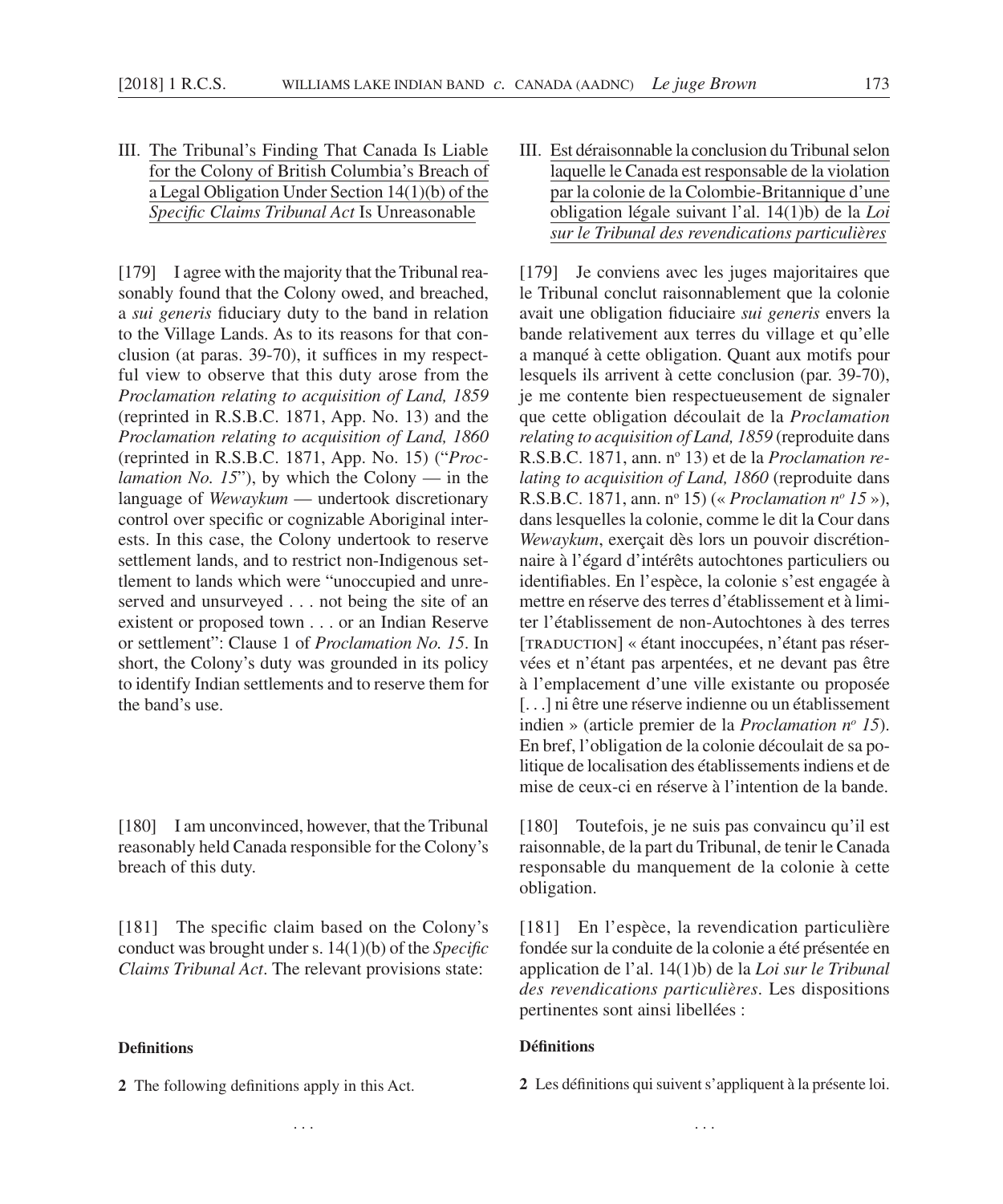*Crown* means Her Majesty in right of Canada.

. . .

. . .

**Grounds of a specific claim** 

 $14(1) \ldots$ 

**(b)** a breach of a legal obligation of the Crown under the *Indian Act* or any other legislation — pertaining to Indians or lands reserved for Indians — of Canada or of a colony of Great Britain of which at least some portion now forms part of Canada;

. . .

#### **Extended meaning of** *Crown* **— obligations**

**(2)** For the purpose of applying paragraphs (1)(a) to (c) in respect of any legal obligation that was to be performed in an area within Canada's present boundaries before that area became part of Canada, a reference to the Crown includes the Sovereign of Great Britain and its colonies to the extent that the legal obligation or any liability relating to its breach or non-fulfilment became — or would, apart from any rule or doctrine that had the effect of limiting claims or prescribing rights against the Crown because of passage of time or delay, have become — the responsibility of the Crown in right of Canada.

[182] The text of s. 14(2) makes clear that the Act does not impose blanket responsibility upon Canada for all colonial obligations and liabilities that are the subject of a specific claim under s.  $14(1)(b)$ . Rather, s. 14(2) describes two circumstances in which the Crown in right of Canada must answer for the Imperial Crown: (i) where *the legal obligation* that was breached *became* the responsibility of Canada; or (ii) where *liability relating to the breach* or non-fulfilment of the legal obligation *became* the responsibility of Canada. In short, s.  $14(2)$  is not a self-contained, stand-alone source of liability that may be imposed upon Canada. Liability under s. 14(2) is conditioned upon *something else* — that is, something other than s. 14(2) itself — which made the obligation or liability *become* Canada's responsibility.

**Sa Majesté** Sa Majesté du chef du Canada.

. . .

#### **Revendications admissibles**

 $14(1) \ldots$ 

**b)** la violation d'une obligation légale de Sa Majesté découlant de la *Loi sur les Indiens* ou de tout autre texte législatif — relatif aux Indiens ou aux terres réservées pour les Indiens — du Canada ou d'une colonie de la Grande- Bretagne dont au moins une portion fait maintenant partie du Canada;

. . .

. . .

### **Période préconfédérative — obligation**

**(2)** Pour l'application des alinéas (1)a) à c) à l'égard d'une obligation légale qui devait être exécutée sur un territoire situé à l'intérieur des limites actuelles du Canada avant l'entrée de ce territoire au sein du Canada, la mention de Sa Majesté vaut également mention du souverain de la Grande- Bretagne et de ses colonies, dans la mesure où cette obligation, ou toute responsabilité en découlant, a été imputée à Sa Majesté, ou aurait été imputée à celle-ci n'eût été les règles ou théories qui ont eu pour effet de limiter un recours ou de prescrire des droits contre elle en raison de l'écoulement du temps ou d'un retard.

[182] Il ressort du libellé du par. 14(2) que la Loi n'impute pas de responsabilité générale au Canada relativement à l'ensemble des obligations et des responsabilités coloniales qui font l'objet d'une revendication particulière au titre de l'al. 14(1)b). En fait, le par. 14(2) prévoit deux cas où Sa Majesté doit répondre des actes de la Couronne impériale, à savoir (i) lorsque *l'obligation légale* violée *a été imputée* au Canada ou (ii) que *toute responsabilité en découlant a été imputée* au Canada. En somme, le par. 14(2) n'est pas une disposition autonome susceptible à elle seule de donner lieu à l'imposition d'une responsabilité au Canada. La responsabilité y est conditionnée par l'existence *d'autre chose* — que le par. 14(2) comme tel — qui a fait en sorte que l'obligation ou la responsabilité *soit imputée* au Canada.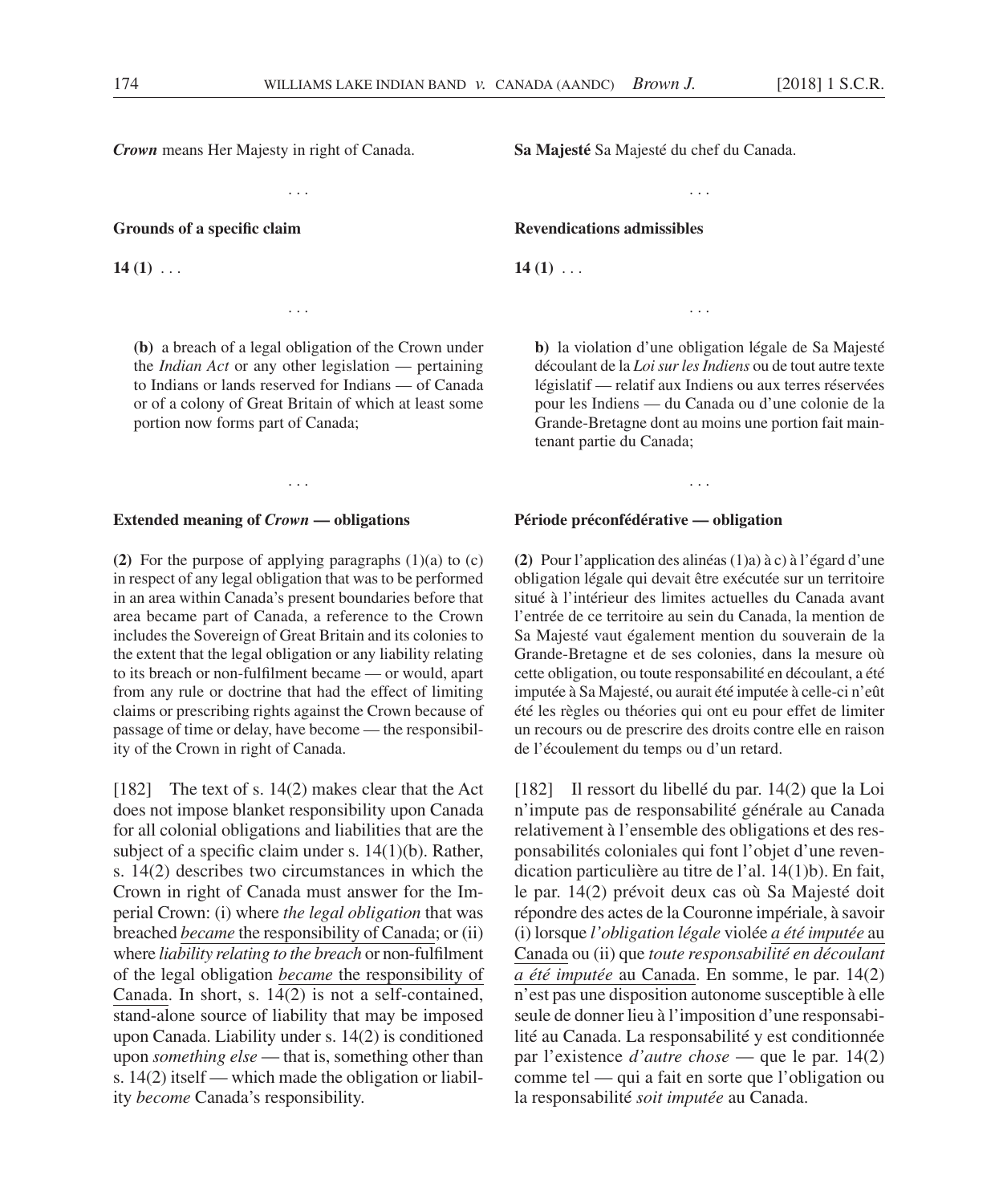[183] In other words, s. 14(2) is *an enforcement mechanism* which compels Canada to answer for the Imperial Crown where Canada has *by some other means* acquired responsibility for an obligation or a liability relating to Indians or lands reserved for Indians.

[184] And, in this case, determining whether Canada acquired such responsibility requires examining the legal instrument by which it might have done so: the *Terms of Union*.

[185] With this legal backdrop in place, I now turn to consider the Tribunal's treatment of s. 14(2).

[186] The majority takes the Tribunal to have interpreted s. 14(2) so as to effectively project the Crown in right of Canada into the place of the Imperial Crown for the purpose of pre-Union specific claims. I agree that this is how the Tribunal appears to have viewed the matter, although it initially recognized that s. 14(2) places Canada in the same legal position as the Imperial Crown "but not for all potential liabilities of the Imperial Crown in the pre-Confederation era": para. 163. It then, however, incongruously concluded this discussion by stating:

The legal obligations that ". . . became or would have become the responsibility of the Crown in right of Canada" are those that became obligations of Canada on confederation, and for which Canada would, if in the place of the colony, have been in breach. [para. 164]

The Tribunal raised the topic again later, stating that the fiduciary relationship between the Colony and the band was a "legal obligation within the meaning of the term in s. 14(2) when the factors necessary to ground a fiduciary duty are present": para. 174. This point, however, seems to have been directed towards Canada's argument that the reference in s. 14(2) to "legal obligation" could refer only to a purely statutory obligation, and not a fiduciary obligation: T.R., at paras. 161 and 175.

[187] In short, the Tribunal's reasoning on s. 14(2) is unclear. Assuming, however, as the majority does,

[183] En d'autres termes, le par. 14(2) constitue un *mécanisme d'application* qui oblige le Canada à répondre des actes de la Couronne impériale lorsque, *par d'autres voies*, il a contracté une obligation ou une responsabilité relativement aux Indiens ou aux terres réservées pour eux.

[184] Et, dans la présente affaire, décider si le Canada a contracté une telle obligation exige l'examen du texte législatif dans lequel il aurait pu le faire : les *Conditions de l'adhésion*.

[185] Au vu de ce contexte juridique, j'examine maintenant l'analyse du par. 14(2) par le Tribunal.

[186] Les juges majoritaires estiment que le Tribunal interprète le par. 14(2) de manière à substituer Sa Majesté du chef du Canada à la Couronne impériale pour les fins des revendications particulières visant la période préconfédérative. J'admets que le Tribunal paraît aborder la question sous cet angle, même si, comme il le reconnaît au départ, le par. 14(2) place le Canada dans la même situation juridique que la Couronne impériale, « mais pas en ce qui concerne toutes les obligations potentielles de la Couronne impériale pendant la période préconfédérative » (par. 163). Cependant, il paraît ensuite conclure de façon incongrue son raisonnement en affirmant ce qui suit :

L'obligation légale qui a été « imputée à Sa Majesté, ou aurait été imputée à celle-ci » est devenue l'obligation du Canada lors de la Confédération et celle que le Canada, s'il avait été à la place de la colonie, aurait violée. [par. 164]

Le Tribunal revient sur le sujet plus loin en indiquant que la relation fiduciaire entre la colonie et la bande constituait une « obligation légale au sens du par 14(2) si les facteurs permettant de conclure à l'existence d'une obligation fiduciaire sont réunis » (par. 174). Or, il semble s'agir d'une réponse à l'argument du Canada selon lequel l'« obligation légale » visée au par. 14(2) ne peut s'entendre que d'une obligation d'origine purement législative, non d'une obligation fiduciaire (M.T., par. 161 et 175).

[187] Bref, le raisonnement que tient le Tribunal au sujet du par. 14(2) n'est pas clair. À supposer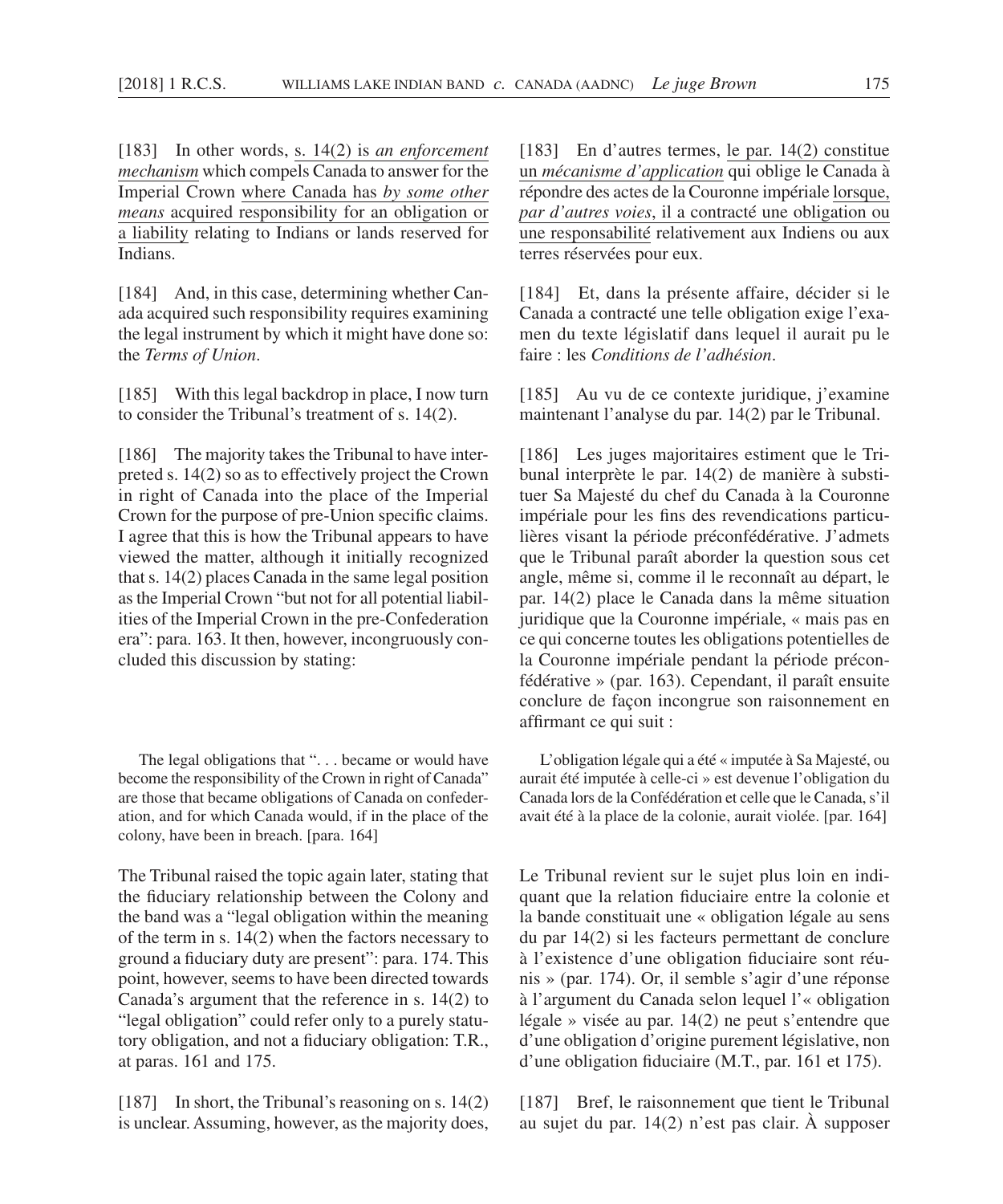that it interpreted s. 14(2) as meaning that Canada assumed all colonial obligations regarding pre-Union, specific claims, this interpretation is unreasonable. As I have already observed, s. 14(2) creates an enforcement mechanism that is triggered in limited and delineated circumstances, and is not itself a basis for imposing liability upon Canada. Indeed, the "careful wording" of s. 14(2) has been taken by commentators as demonstrating that Canada did not intend by its enactment to accept responsibility for *all* claims precipitated by the actions of the Imperial Crown: P. Salembier et al., *Modern First Nations Legislation Annotated* (2016 ed.), at p. 811. This view of Parliament's intention as being to disclaim liability for matters falling under provincial responsibility is, moreover, consistent with statements made by the Minister of Indian Affairs and Northern Development during Committee deliberations on the enactment of the *Specific Claims Tribunal Act*:

While we respect the jurisdiction of the provinces and territories, I realize that there may be some uneasiness about tribunal decisions where Canada has been found not to be wholly responsible for the losses of the claimant first nation. I wish to make it clear that if the province or territory has not volunteered to become a party to the proceedings, the tribunal has no jurisdiction to rule on provincial or territorial liability. In the absence of the province or territory, the tribunal will determine federal liability only. However, first nations will continue to be able to pursue their claims against provinces and territories through the courts or negotiations with those parties. [Emphasis added.]

(Standing Committee on Aboriginal Affairs and Northern Development, *Evidence*, No. 12, 2nd Sess., 39th Parl., February 6, 2008, at p. 2 (Hon. C. Strahl))

[188] Contrary to that carefully expressed intention in s. 14(2), the Tribunal's placement of Canada "in the place of the [C]olony" for the purpose of claims under s. 14(1)(b) would effectively make Canada the automatic successor to *all* colonial actions that could toutefois, comme la majorité, que le Tribunal interprète le par. 14(2) comme conférant au Canada toutes les obligations coloniales en ce qui concerne les revendications particulières visant la période préconfédérative, son interprétation est déraisonnable. Rappelons que le par. 14(2) crée un mécanisme d'application qui ne se déclenche que dans des circonstances bien circonscrites et qu'il ne peut à lui seul imposer quelque obligation au Canada. En effet, pour certains auteurs de doctrine, la [TRA- $\text{du}$  outrinon  $\frac{1}{4}$  « soigneuse formulation » du par. 14(2) montrerait que le Canada n'a pas voulu, par son adoption, assumer la responsabilité pour *toutes* les revendications découlant d'actes de la Couronne impériale (P. Salembier et autres, *Modern First Nations Legislation Annotated* (éd. 2016), p. 811). Ce point de vue selon lequel le législateur a voulu se soustraire à toute responsabilité concernant des matières qui relèvent de la compétence provinciale concorde en outre avec les déclarations du ministre des Affaires indiennes et du Développement du Nord lors des débats du Comité qui ont précédé l'adoption de la *Loi sur le Tribunal des revendications particulières* :

Bien que nous respections les compétences des provinces et des territoires, je suis conscient que les décisions du tribunal établissant que le Canada n'est pas le seul responsable des préjudices subis par la première nation requérante pourraient susciter des inquiétudes. Je tiens à préciser que, si la province ou le territoire n'a pas demandé à être partie en cause, le tribunal ne peut rendre de décision quant à sa responsabilité, auquel cas le tribunal ne statuera que sur la responsabilité du gouvernement fédéral. Toutefois, les premières nations pourront encore présenter leurs revendications aux provinces et aux territoires et, pour les régler, s'adresser aux tribunaux ou entreprendre un processus de négociation avec les parties concernées. [Je souligne.]

(Comité permanent des affaires autochtones et du développement du Grand Nord, *Témoignages*, nº 12, 2e sess., 39e lég., 6 février 2008, p. 2 (l'hon. C. Strahl))

[188] Contrairement à cette intention soigneusement exprimée au par. 14(2), le fait que le Tribunal a mis le Canada « à la place de la colonie » pour les besoins des revendications au titre de l'al. 14(1)b) reviendrait effectivement à faire automatiquement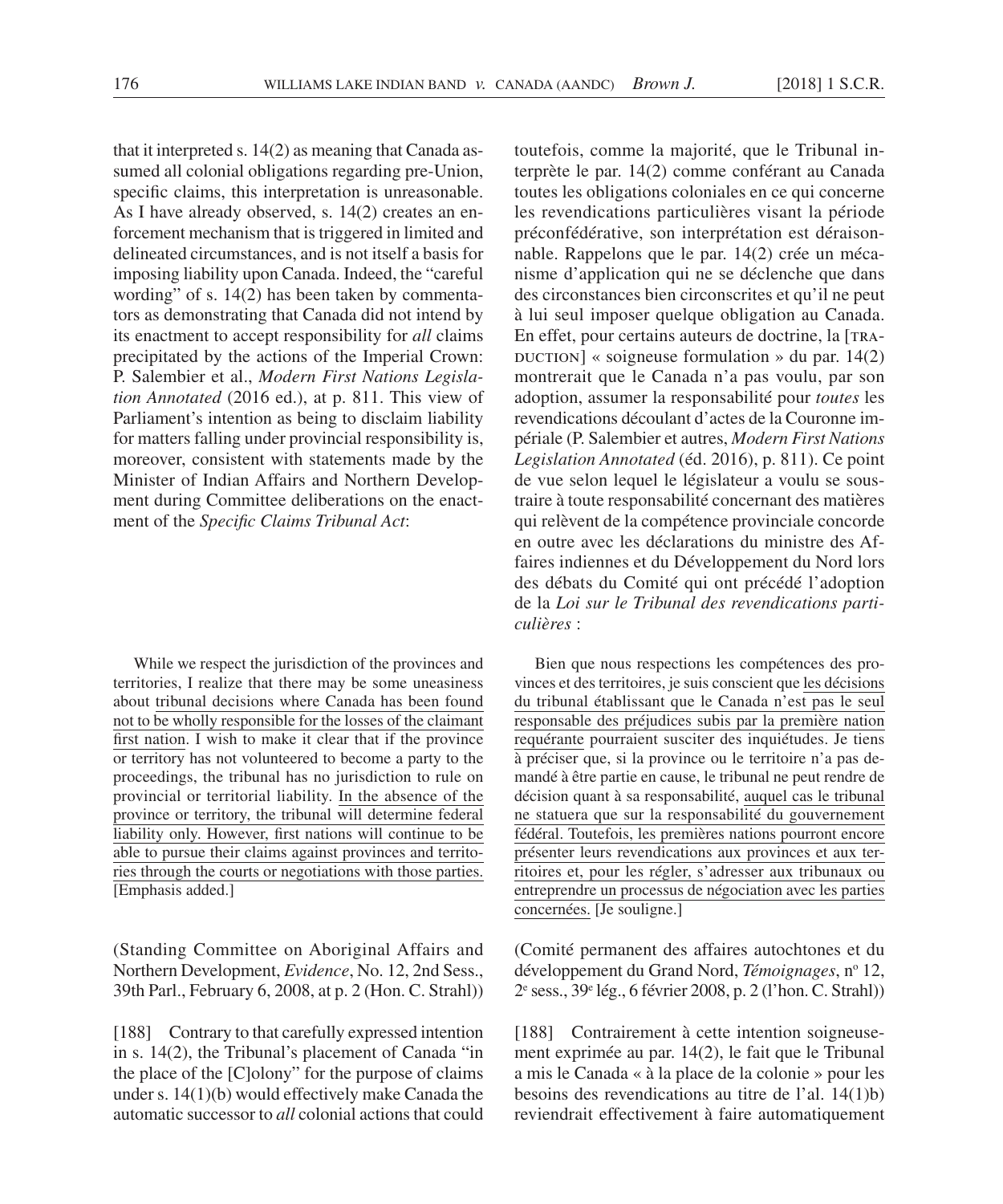ground a specific claim. While several intervenors urge this very reading of s. 14(2), it fails to account for the text of s. 14(2). Had Parliament intended, as the Tribunal appears to have supposed, to assume responsibility for all colonial obligations and liabilities with respect to specific claims, it would have been a simple matter for it to do so.

[189] I also observe that the Tribunal provides *no justification whatsoever* for its conclusory statement that Canada is responsible under the Act for all the Colony's breaches of legislation and fiduciary duty: paras. 164 and 245. While I do not rule out the possibility that s. 14(2) may be properly invoked here to impose liability upon Canada for the Colony's failure to protect Indian settlements, in order to arrive at that conclusion the Tribunal would have to account for the basic statutory preconditions to imposing responsibility upon Canada under s. 14(2), which I have already discussed. A reasonable decision must be "defensible in respect of the facts and law": *Dunsmuir*, at para. 47 (emphasis added).

[190] Moreover, and bearing in mind that s. 14(2) can only be triggered in this appeal by an obligation or liability acquired by Canada under the *Terms of Union*, it is worth recalling that Article 13 of the *Terms of Union* did not impose an obligation upon Canada to continue *the Colony's policy* in respect of reserve creation. Rather, it merely required Canada to pursue "a policy as liberal as that hitherto pursued by the British Columbia Government", which was to entail the Province's conveyance "from time to time" of "tracts of land of such extent as it has hitherto been the practice of the British Columbia Government to appropriate for that purpose", which Canada would then keep "in trust for the use and benefit of the Indians". While the phrase "a policy as liberal as that hitherto pursued by the British Columbia Government" connotes a benchmark of liberality, it does not suggest (as the Tribunal saw it as suggesting, at para. 320) a commitment to the Colony's particular policy of

du Canada le successeur de la colonie pour *tous* les actes susceptibles de fonder une revendication particulière. Bien que plusieurs intervenants appellent à une telle interprétation du par. 14(2), celle-ci ne tient pas compte de son texte. Si le législateur avait voulu, comme paraît le supposer le Tribunal, que le Canada se rende débiteur de toutes les obligations de la colonie et sujet de toutes ses responsabilités en ce qui a trait aux revendications particulières, il lui aurait été facile de le prévoir expressément.

[189] Signalons également que le Tribunal ne fournit *aucune justification* de son affirmation péremptoire selon laquelle le Canada est, aux termes de la Loi, responsable de toute violation d'une obligation fiduciaire ou légale par la colonie (par. 164 et 245). Je n'écarte pas la possibilité d'invoquer à juste titre le par. 14(2) en l'espèce pour tenir le Canada responsable de l'omission de la colonie de protéger les établissements indiens, mais pour arriver à cette conclusion, le Tribunal devrait tenir compte des conditions préalables à l'imposition d'une telle responsabilité au Canada suivant le par. 14(2), dont je fais état précédemment. Une décision raisonnable doit « se justifier au regard des faits et du droit » (*Dunsmuir*, par. 47 (je souligne)).

[190] En outre, et sans oublier que le par. 14(2) ne peut s'appliquer en l'espèce que si les *Conditions de l'adhésion* confèrent quelque obligation ou responsabilité au Canada, il vaut la peine de rappeler que l'art. 13 de ces conditions n'oblige nullement le Canada à poursuivre l'application de *la politique de la colonie* au chapitre de la création de réserves. Cette disposition exige plutôt seulement qu'il adopte « une ligne de conduite aussi libérale que celle suivie jusqu'ici par le gouvernement de la Colombie-Britannique », ce qui comprend le transfert par la province, « de temps à autre », d'« étendues de terres ayant la superficie de celles que le gouvernement de la Colombie-Britannique a, jusqu'à présent, affectées à cet objet », que le Canada devait dès lors conserver « au nom et pour le bénéfice des Sauvages ». Bien que l'énoncé « une ligne de conduite aussi libérale que celle suivie jusqu'ici par le gouvernement de la Colombie- Britannique » suppose un certain degré de libéralité, il ne dénote pas (contrairement à ce que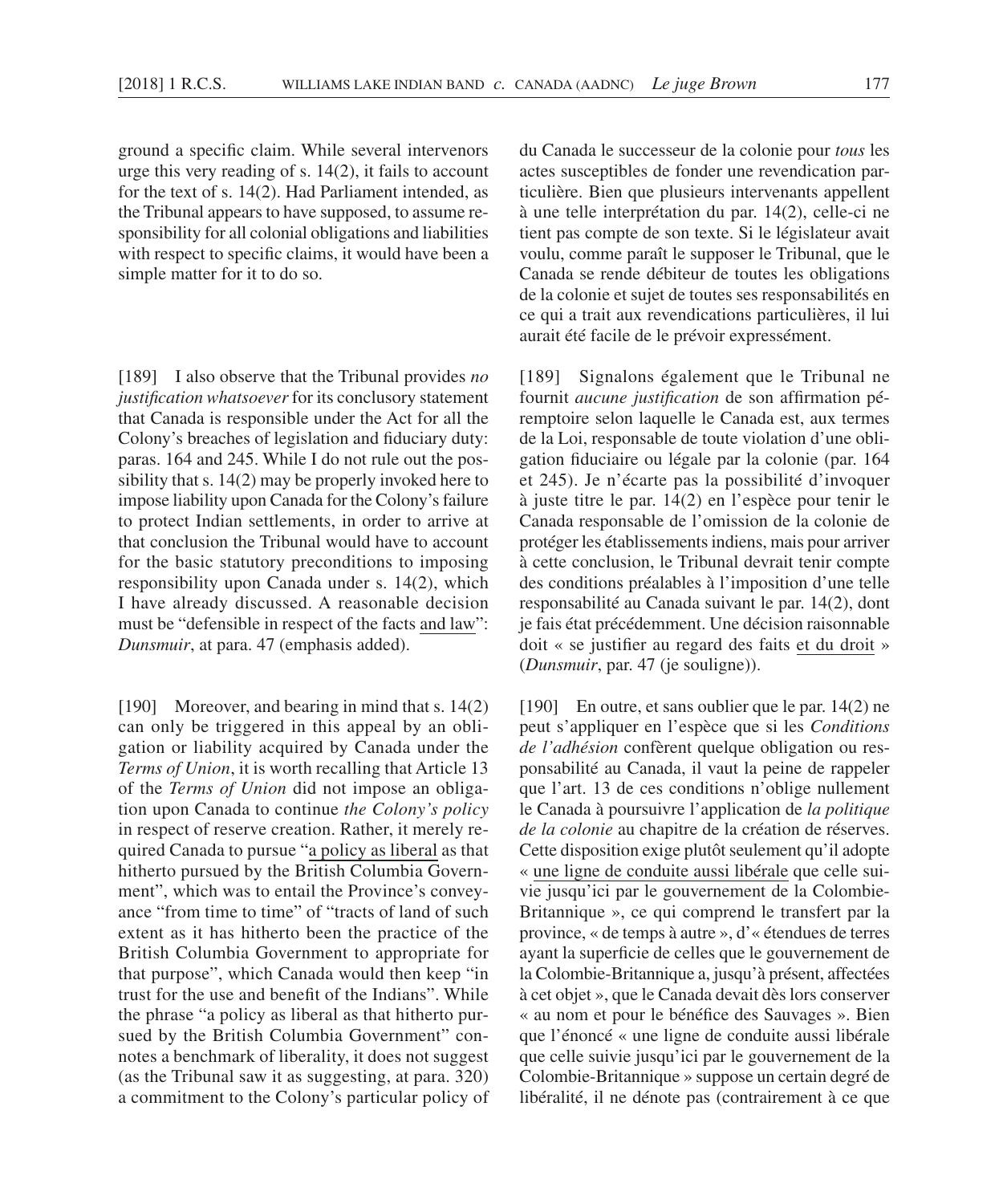protecting Indian settlements such as the Village Lands from pre-emption.

[191] I acknowledge that, from the time of Union, Canada owed a fiduciary obligation to the band in relation to the reservation of land. That obligation differed markedly, however, both in content and form, from that which had been owed by the Colony by operation of *Proclamation No. 15*, such that it cannot be said that the Colony's original fiduciary obligation *became* the responsibility of Canada within the meaning of s. 14(2).

[192] Two considerations support this view. First, and as I have already explained, Canada's fiduciary obligations to the band respecting reserve creation must account for the text of Article 13 of the *Terms of Union*, which contemplates a measure of flexibility in Canada's policy choices. The necessity of doing so is affirmed by the mutually distinct constitutional regimes under which the Colony's obligations and Canada's obligations were assumed. When Governor Douglas issued *Proclamation No. 15* and undertook at Cayoosh and Lytton to protect Indian settlements from pre-emption, he had full authority to implement that policy, having "had complete control of the colony's administration" (Tennant, at p. 26). After Union, however, and as Article 13 expressly contemplates, Canada's obligation to set out reserves could be fulfilled only with provincial cooperation, due to the vesting of provincial lands in the provincial Crown: *Wewaykum*, at paras. 15-16. (This may have been what the Tribunal itself contemplated in its description of Canada having "assumed, with limits, the unilateral undertaking previously made by the [C]olony": para. 320 (emphasis added).) In a similar vein, both colonial legal obligations that formed the basis of the claim were, in keeping with the text of s.  $14(1)(b)$ , rooted in legislation (specifically the protection of Indian settlements from pre- emption under *Proclamation No. 15*: T.R., at paras. 160 and 166). The Tribunal does not explain how these legal obligations can be said to have become the responsibility of Canada where the statutory protection of Indian

laisse entendre le Tribunal au par. 320 de ses motifs) l'engagement de poursuivre précisément l'application de la politique coloniale consistant à protéger contre la préemption des établissements indiens tels que les terres du village.

[191] Certes, au moment de l'adhésion, le Canada avait une obligation fiduciaire envers la bande quant à la mise de terres en réserve. Toutefois, cette obligation différait nettement, tant par sa teneur que par sa forme, de celle qui incombait à la colonie sous le régime de la *Proclamation nº 15*, si bien qu'on ne saurait prétendre que l'obligation fiduciaire initiale de la colonie *a été* imputée au Canada au sens du par. 14(2).

[192] Ce point de vue repose sur deux considérations. Premièrement, je le répète, les obligations fiduciaires du Canada envers la bande concernant la création de réserves doivent être définies au regard de l'art. 13 des *Conditions de l'adhésion*, qui confère une certaine souplesse au Canada dans l'adoption de politiques en la matière. Il en est ainsi à cause des régimes constitutionnels mutuellement exclusifs en vertu desquels les obligations de la colonie et celles du Canada ont été contractées. Lorsque le gouverneur Douglas a adopté la *Proclamation no 15* et qu'il s'est engagé à Cayoosh et Lytton à protéger les établissements indiens contre la préemption, il avait pleins pouvoirs pour mettre en œuvre cette politique puisqu'il [TRADUCTION] « exerçait un contrôle absolu sur l'administration de la colonie » (Tennant, p. 26). Cependant, après l'adhésion et comme le prévoit expressément l'art. 13, l'obligation du Canada de mettre des terres de côté en réserve ne pouvait être remplie qu'avec le concours de la province, car les terres appartenaient à la Couronne provinciale (*Wewaykum*, par. 15-16). (Voilà peut-être d'ailleurs ce que le Tribunal a lui- même en tête lorsqu'il affirme que le Canada avait « assumé, dans une certaine mesure, l'engagement unilatéral pris antérieurement par la colonie » (par. 320 (je souligne)).) Dans la même veine, les deux obligations légales de la colonie qui fondent la revendication, conformément au libellé de l'al. 14(1)b), prennent leur source dans un texte législatif (en l'occurrence les dispositions de la *Proclamation no 15* protégeant les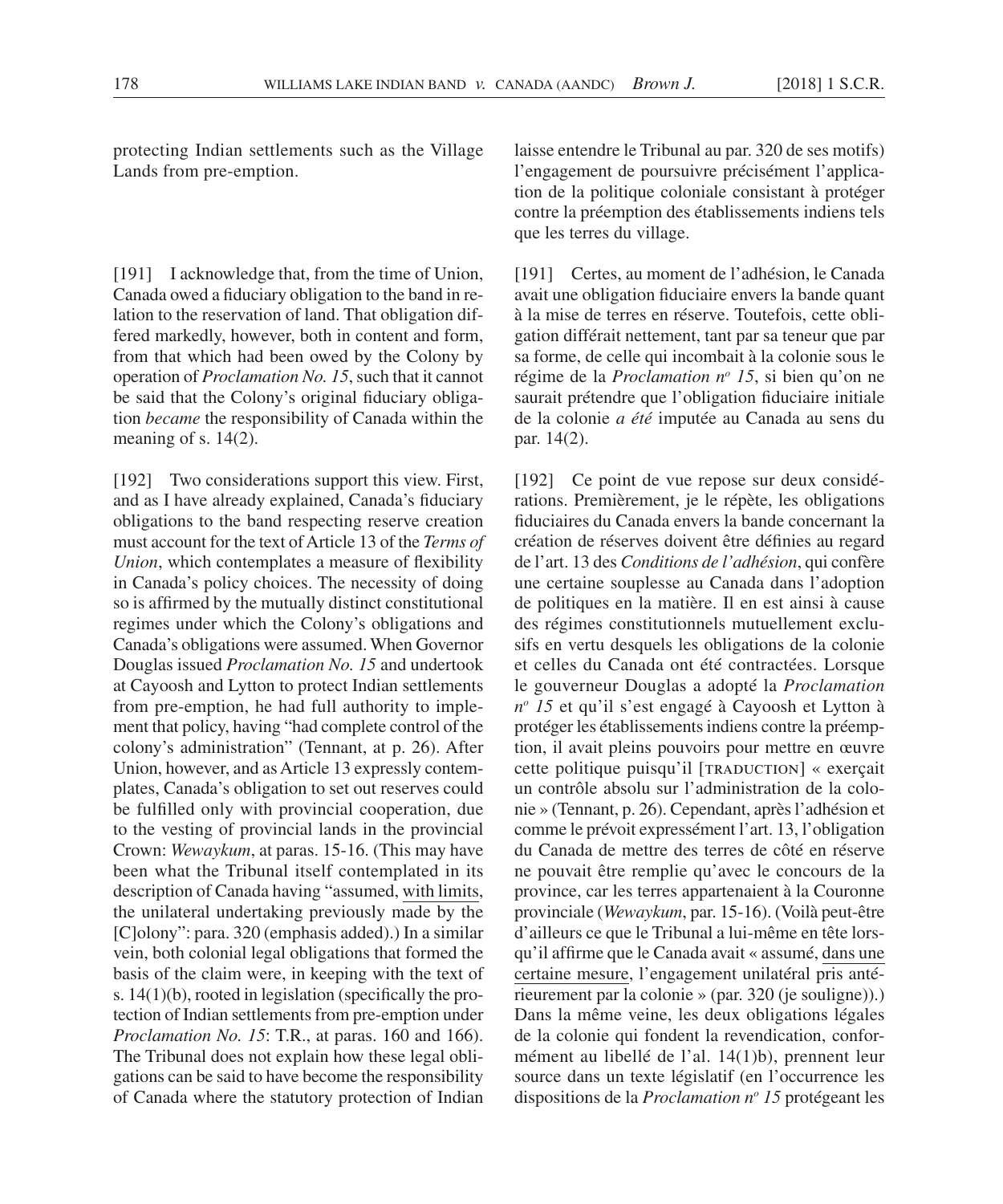settlements from pre- emption subsisted in *provincial* law after Union: see e.g. *Land Act, 1875*, c. 5, s. 3.

[193] Secondly, and turning to the second prong of s. 14(2), the Tribunal did not establish Canada's *liability* for the Colony's breach. On this point, the parties drew the Tribunal's attention to the *Terms of Union* and, in particular, to Article 1, by which Canada agreed to be "liable for the debts and liabilities of British Columbia existing at the time of the Union". This, the band argued before the Tribunal, embraces the Colony's liability for its failure to protect the Village Lands from pre-emption: A.R., vol. XV, at pp. 3823-24.

[194] Regrettably, the Tribunal did not consider it necessary to address this argument: paras. 243 and 248. Instead, as I have already recounted (at paras. 186-87), the Tribunal equated pre- Union colonial obligations and liabilities with post-Union Canadian obligations and liabilities. And, as I have explained, this is not remotely defensible by any standard of review. It skates over the plain and unambiguous text of its enabling statute (despite the useful submissions of both parties on this issue).

[195] I am mindful of the "respectful attention to the reasons offered or which could be offered in support" of the Tribunal's decision that reasonableness review entails: *Dunsmuir*, at para. 48, quoting D. Dyzenhaus, "The Politics of Deference: Judicial Review and Democracy", in M. Taggart, ed., *The Province of Administrative Law* (1997), 279, at p. 286. In my view, however, the Tribunal's treatment in its reasons of s. 14(2) lacks each of the principal hallmarks of a reasonable decision: justification, transparency, and intelligibility (*Dunsmuir*, at para. 47). This was, so far as I am aware, the Tribunal's first opportunity to interpret the extended meaning of "the Crown" in s. 14(2). Its failure to do établissements indiens contre la préemption (M.T., par. 160 et 166)). Le Tribunal omet de préciser comment on peut soutenir que ces obligations légales ont été imputées au Canada — dans la mesure où, après l'adhésion, les établissements indiens sont demeurés protégés contre la préemption par la loi *provinciale* (voir p. ex. la *Land Act, 1875*, c. 5, art. 3).

[193] Deuxièmement, pour passer à la seconde condition du par. 14(2), le Tribunal n'établit pas la *responsabilité* du Canada pour la violation dont la colonie s'est rendue coupable. À cet égard, les parties ont attiré l'attention du Tribunal sur les *Conditions de l'adhésion* et, en particulier, sur son article premier par lequel le Canada convient d'être « responsable des dettes et obligations de la Colombie- Britannique existantes à l'époque de l'Union ». La bande a fait valoir que cette prise en charge englobait la responsabilité de la colonie découlant de son omission de protéger les terres du village contre la préemption (d.a., vol. XV, p. 3823-3824).

[194] Malheureusement, le Tribunal ne juge pas nécessaire de répondre à cet argument (par. 243 et 248). Il établit plutôt, comme je le signale aux par. 186 et 187, une équivalence entre les obligations et les responsabilités de la colonie avant l'adhésion et celles qui incombaient au Canada après celle-ci. Et, je le répète, cette position est totalement indéfendable quelle que soit la norme de contrôle appliquée. Le Tribunal esquive ainsi le libellé clair et non équivoque de sa loi habilitante (malgré les observations instructives des parties sur le sujet).

[195] Je suis conscient que la norme de la décision raisonnable exige de faire preuve d'une [TRADUCtion] « attention respectueuse aux motifs donnés ou qui pourraient être donnés à l'appui » de la décision du Tribunal (*Dunsmuir*, par. 48, citant D. Dyzenhaus, « The Politics of Deference : Judicial Review and Democracy », dans M. Taggart, dir., *The Province of Administrative Law* (1997), 279, p. 286). À mon sens, cependant, l'interprétation du par. 14(2) par le Tribunal dans ses motifs ne présente aucune des principales caractéristiques d'une décision raisonnable, soit la justification, la transparence et l'intelligibilité (*Dunsmuir*, par. 47). Pour autant que je sache, il s'agissait de la première occasion qui s'offrait au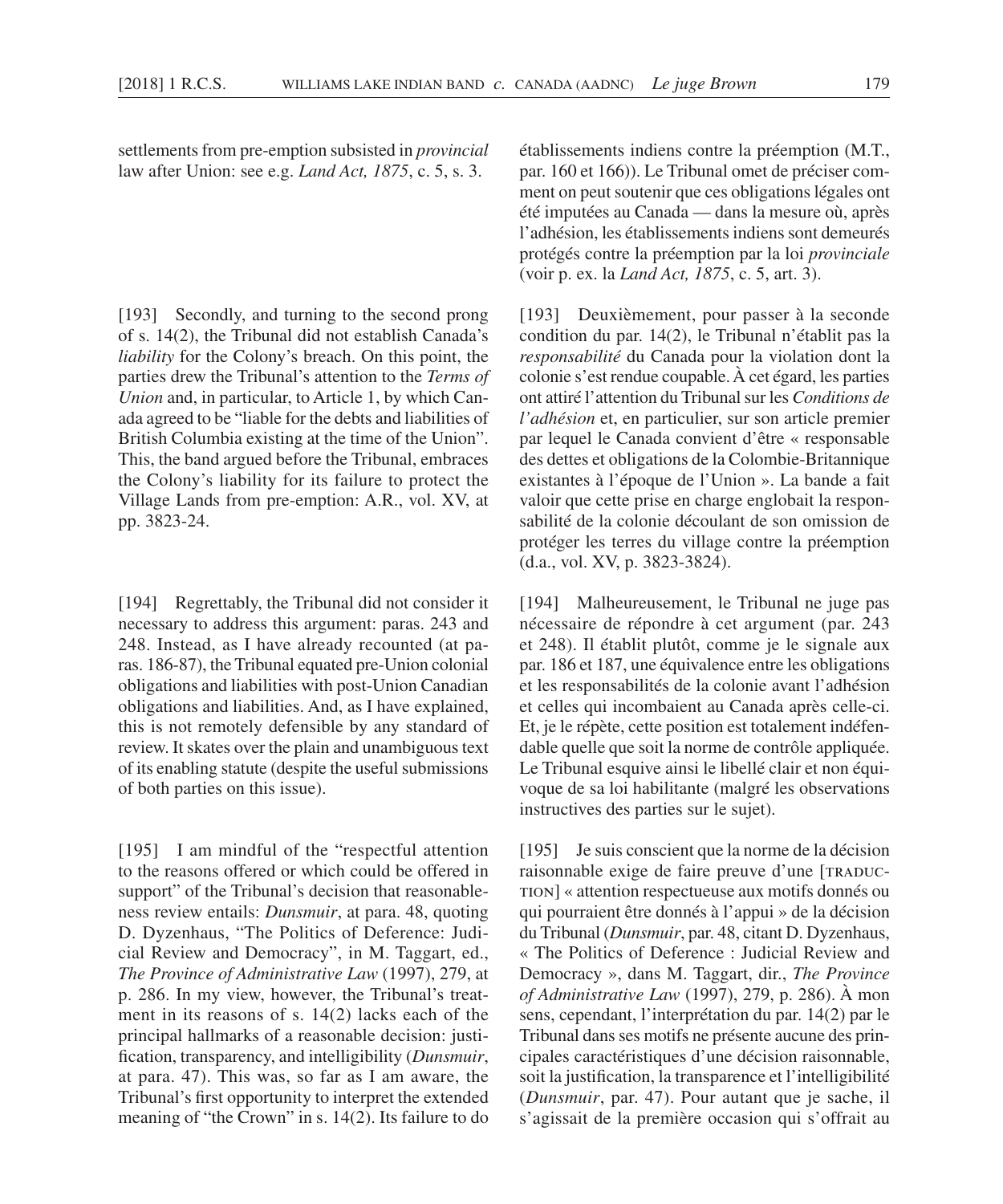so is particularly unfortunate in light of the unique role this provision plays in resolving claims arising from pre-Union events. Further, statutory text remains both the starting point of the exercise of statutory interpretation and the focal point of the analysis: *Rizzo & Rizzo Shoes Ltd. (Re)*, [1998] 1 S.C.R. 27, at para. 21. No clear explanation is offered for the Tribunal's evident reading of s.  $14(2)$  as "defin[ing] *the* Crown as a single, continuous, and indivisible entity": majority reasons, at para. 127 (emphasis in original). This is in no sense anchored to the words actually chosen by Parliament. Had such indiscriminate "Crown" liability been Parliament's intended result, the provision could easily have been drafted accordingly.

[196] In sum, the Tribunal's reasons for finding that Canada was liable for breaches by the Colony pursuant to s.  $14(2)$  find no support in, and indeed are entirely untethered from, the applicable statutory scheme which it was bound to apply. Its decision was therefore unreasonable.

[197] It may well be that the *Terms of Union*, correctly understood and interpreted, *do* support the Tribunal's conclusions regarding Canada's liability under s. 14(2). But whether that is so, and why, cannot be ascertained from the Tribunal's reasons. Those reasons should therefore not be the last word on the matter. I would return this matter to the Tribunal for determination of whether, pursuant to s. 14(2), the legal obligation that was breached or the liability relating to its breach became the responsibility of Canada. This would entail accounting for whether, as required by Article 13 of the *Terms of Union*, Canada continued, in respect of lands reserved for Indians, "a policy as liberal as that [prior to Union] pursued by the British Columbia Government".

[198] Further, I note the arguments of the joint interveners the Cowichan Tribes, the Stz'uminus First Nation, the Penelakut Tribe and the Halalt First Nation that Canada may have assumed liability for

Tribunal pour interpréter le terme « Sa Majesté » dont la portée est étendue au par. 14(2). Son choix de s'en abstenir est particulièrement malheureux étant donné la fonction unique de cette disposition dans le règlement de revendications qui visent la période préconfédérative. Qui plus est, le texte de la disposition demeure à la fois le point de départ de l'entreprise d'interprétation législative et l'axe central de l'analyse qui s'impose (*Rizzo & Rizzo Shoes Ltd. (Re)*, [1998] 1 R.C.S. 27, par. 21). Or, nulle explication claire n'est donnée de l'interprétation évidente du Tribunal selon laquelle le par. 14(2) « [fait] de *la* Couronne [. . .] une entité unique, continue et indivisible » (motifs de la majorité, par. 127 (en italique dans l'original)). Cette lecture n'est aucunement étayée par le texte législatif effectivement retenu. Si l'objectif du législateur avait été d'imposer une telle responsabilité indifférenciée à « Sa Majesté », il aurait été aisé de rédiger la disposition en conséquence.

[196] En résumé, les motifs pour lesquels le Tribunal conclut que le Canada est responsable des violations de la colonie au regard du par. 14(2) ne trouvent ni appui, ni quelque fondement, dans le régime législatif qu'il est tenu d'appliquer. Sa décision est donc déraisonnable.

[197] Il est fort possible que, comprises et interprétées correctement, les *Conditions de l'adhésion* appuient *effectivement* les conclusions du Tribunal en ce qui a trait à la responsabilité du Canada suivant le par. 14(2). Or, les motifs du Tribunal ne permettent pas de tirer pareilles conclusions ni de les justifier. Ils ne devraient donc pas être décisifs sur ce point. Je suis d'avis de renvoyer le dossier au Tribunal afin qu'il décide si, d'après le par. 14(2), l'obligation légale violée ou la responsabilité découlant de sa violation a été imputée au Canada. Le Tribunal devrait alors se demander si, comme l'exige l'art. 13 des *Conditions de l'adhésion*, à l'égard des terres réservées aux Indiens, le Canada a poursuivi « une ligne de conduite aussi libérale que celle suivie [jusqu'à l'adhésion] par le gouvernement de la Colombie- Britannique ».

[198] De plus, je prends acte des arguments soumis par les intervenants conjoints Cowichan Tribes, Stz'uminus First Nation, Penelakut Tribe et Halalt First Nation selon lesquels, à l'article premier des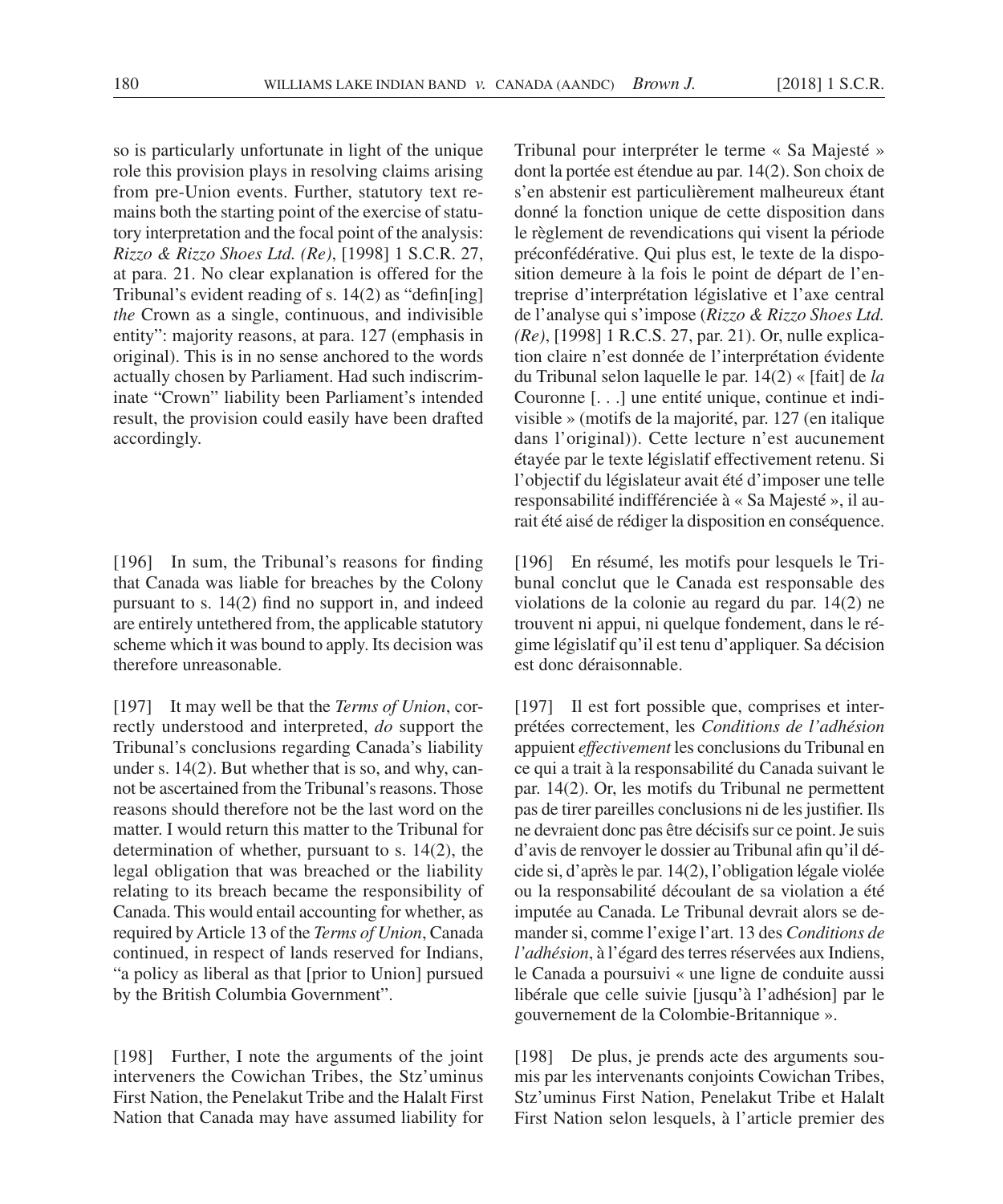outstanding breaches of colonial fiduciary obligations under Article 1 of the *Terms of Union*, inasmuch as those breaches might qualify as "debts and liabilities of British Columbia existing at the time of the Union". On that point, the respondent counters that the language of Article 1 connotes only recorded public debt known at the time of Union: R.F., at para. 127. As I have already noted, the Tribunal chose not to address the effect of Article 1. Remitting this matter back to the Tribunal would allow it to also consider whether, by operation of Article 1 of the *Terms of Union*, s. 14(2) can be said to impose responsibility upon Canada on the basis that "liability relating to [the breach of a legal obligation] became . . . the responsibility of the Crown in right of Canada".

# IV. Supplementing the Tribunal's Reasons

[199] Although its reasons all but concede that the Tribunal's interpretation of s. 14(2) is wrong, the majority seeks to supplement the Tribunal's deficient reasons regarding s. 14(2).

[200] More particularly, the majority seeks to account for "what the Tribunal meant when it said s. 14(2) included obligations 'for which Canada would, if in the place of the colony, have been in breach'": para. 118, quoting T.R., at para. 164. And, we are told, the solution to the puzzle is found in the Tribunal's conclusion that Canada owed a fiduciary duty in relation to the Village Lands when it assumed discretionary control in respect thereof. Both Canada and the Colony had "recognized the band's specific Aboriginal interest" in those lands, the majority says: para. 117. Meaning, at the time of Union, Canada "assumed the office of fiduciary": para. 117. "On this approach", the majority says, "a fiduciary obligation that 'became . . . the responsibility' of [Canada] for the purpose of s. 14(2) is one that mirrors a post-Confederation fiduciary obligation of Canada": para. 119.

[201] In other words, the *sui generis* fiduciary duty which the majority has found Canada to have owed

*Conditions de l'adhésion*, le Canada aurait accepté la responsabilité des violations existantes par la colonie de ses obligations fiduciaires, pour autant que ces violations puissent être assimilées aux « dettes et obligations de la Colombie- Britannique existantes à l'époque de l'Union ». Sur ce point, l'intimée réplique que le libellé de l'article premier évoque uniquement la dette publique consignée au moment de l'adhésion (m.i., par. 127). Je le répète, le Tribunal a décidé de ne pas se pencher sur l'incidence de l'article premier. Renvoyer le dossier au Tribunal lui permettrait de décider si, par application de l'article premier des *Conditions de l'adhésion*, il est possible d'affirmer que le par.  $14(2)$  impose une responsabilité au Canada du fait qu'une « responsabilité [. . .] découlant [de la violation d'une obligation légale] a été imputée à Sa Majesté ».

# IV. Étoffement des motifs du Tribunal

[199] Bien qu'elle n'aille pas, dans ses motifs, jusqu'à admettre que l'interprétation donnée par le Tribunal au par. 14(2) est erronée, la majorité cherche à étoffer les motifs lacunaires du Tribunal sur ce paragraphe.

[200] Plus précisément, la majorité tente d'expliquer « [le sens] des propos du Tribunal lorsqu'il dit que le par. 14(2) vise l'obligation "que le Canada, s'il avait été à la place de la colonie, aurait violée" » (par.  $118$ , citant M.T., par.  $164$ ). Et on affirme que la solution à cette énigme se trouve dans la conclusion du Tribunal selon laquelle le Canada avait une obligation fiduciaire relativement aux terres du village quand il a exercé un pouvoir discrétionnaire à leur égard. Les juges majoritaires disent que tant le Canada que la colonie avaient « reconnu l'intérêt autochtone particulier de la bande » dans ces terres (par. 117). Cela signifie qu'à l'époque de l'Union, le Canada « exerçait [...] la fonction de fiduciaire » (par. 117). D'après cette approche, selon la majorité, « l'obligation fiduciaire qui "a été imputée" [...] [au] Canada suivant le par. 14(2) correspond à l'obligation fiduciaire postconfédérative du Canada » (par. 119).

[201] Autrement dit, l'obligation fiduciaire *sui generis* qu'aurait eue le Canada et qu'il aurait violée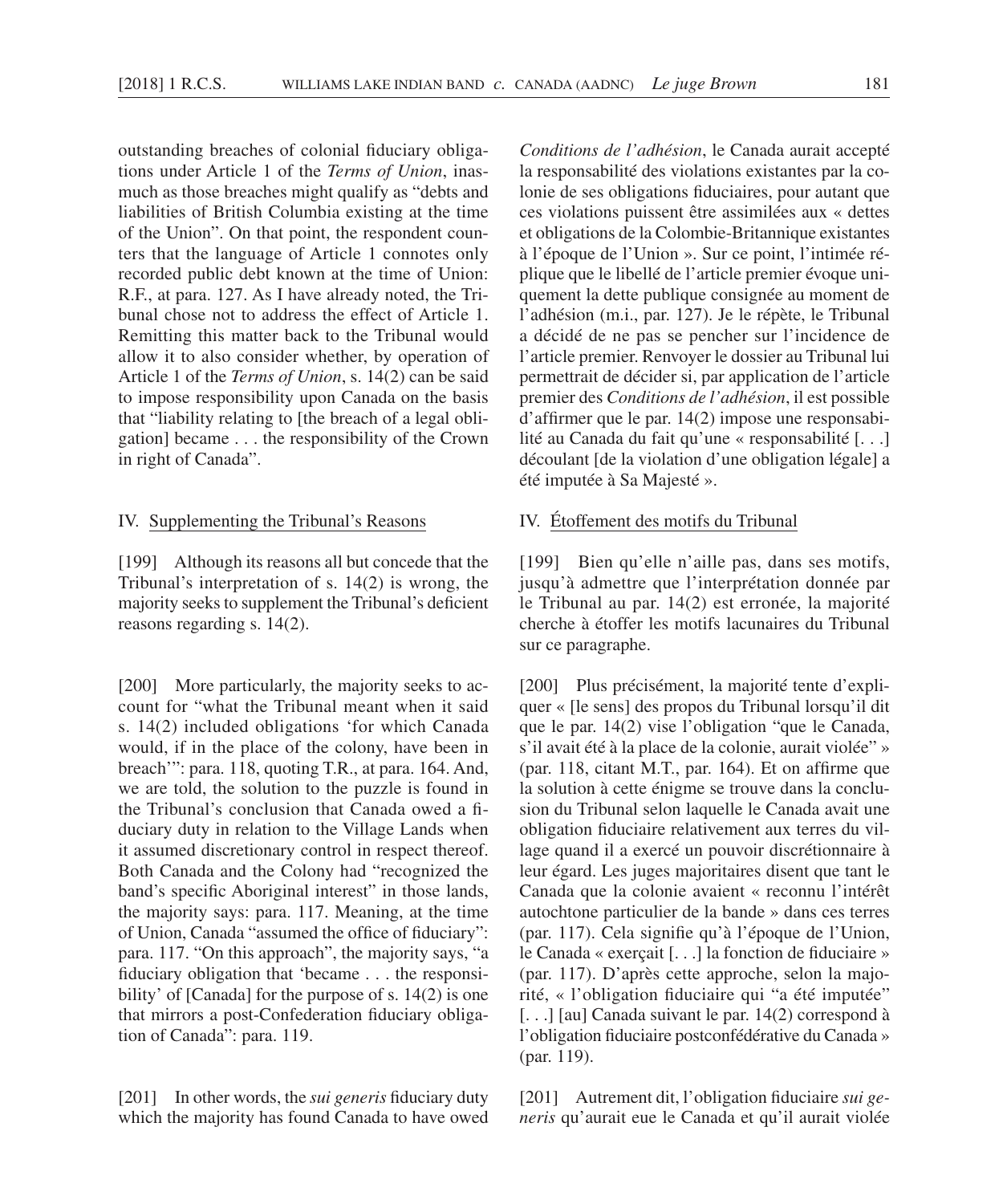and breached after Union is now doing double-duty: it is not only the basis for a finding under s.  $14(1)(c)$ that *Canada* breached a legal obligation, but also the automatic trigger for finding that Canada is liable for *the Colony's* breach of a legal obligation under s.  $14(1)(b)$  and s.  $14(2)$ . On this understanding of s.  $14(2)$ , a finding of a post-Union breach of a legal obligation under s.  $14(1)(c)$  would appear to be determinative of Canada's liability in respect of pre- Union breaches as well. Parliament, *ex hypothesi*, need not have bothered to legislate s.  $14(2)$  — or, at least, s.  $14(2)$  is superfluous where a related post-Union breach by Canada is made out.

[202] The majority describes this as a "backwardlooking 'projection' of Canada's obligations for the purpose of identifying fiduciary obligations falling within s. 14(2)" (para. 129), which it argues is reasonable because it is consistent with Indigenous views as to the continuity of fiduciary relationships with the Crown, and with Canada's growing acceptance of responsibility for remedying historical wrongs. All this may be so. But none of it justifies the Tribunal's reading out of clear statutory text. The Tribunal is no more constitutionally empowered than this Court to aim for a result consistent with its own policy preferences by holding fast to the bits of statutory text that it likes while ignoring the bits that it does not. The proper focus when interpreting legislation is, and must always be, on what the legislator actually said, not on what one might wish or pretend it to have said: *Williams v. Canada (Public Safety and Emergency Preparedness)*, 2017 FCA 252, at paras. 48-50 (CanLII).

[203] It is therefore worth reviewing the terms upon which Parliament conditioned the extended definition of "the Crown" in s. 14(2). A legal obligation of the Imperial Crown, or the Imperial Crown's liability for the breach of a legal obligation, may form the subject of a claim against the Crown *to the* 

après l'adhésion aux dires de la majorité fait maintenant double emploi : non seulement sert-elle de fondement à la conclusion tirée en vertu de l'al. 14(1)c) selon laquelle le *Canada* a violé une obligation légale, mais elle permet automatiquement de conclure que le Canada est responsable de la violation, par *la colonie*, d'une obligation légale aux termes de l'al. 14(1)b) et du par. 14(2). Suivant cette conception du par. 14(2), la conclusion qu'il y a eu violation d'une obligation légale après l'adhésion au regard de l'al. 14(1)c) semble déterminante pour ce qui est de la responsabilité du Canada à l'égard aussi des violations précédant l'adhésion. Selon cette hypothèse, le législateur n'avait pas à se donner la peine d'adopter le par. 14(2) ou ce paragraphe est à tout le moins superflu lorsqu'on établit une violation connexe du Canada postérieure à l'adhésion.

[202] Les juges majoritaires affirment qu'il s'agit du « retour en arrière sur les obligations du Canada, dans une optique rétrospective, aux fins de discerner des obligations fiduciaires visées au par. 14(2) » (par. 129), une interprétation qu'ils qualifient de raisonnable car elle va dans le même sens que le point de vue des Autochtones sur la continuité des rapports fi duciaires avec Sa Majesté et la reconnaissance de plus en plus grande par le Canada de sa responsabilité de réparer les erreurs du passé. Tout cela est peut-être vrai, mais aucun de ces éléments ne justifie le fait que le Tribunal écarte une disposition législative claire. La Constitution n'habilite pas plus le Tribunal que notre Cour à viser un résultat conforme à ses propres préférences en matière de politique générale en s'en tenant mordicus aux bribes de texte législatif qui lui plaisent sans tenir compte des bribes qui ne lui plaisent pas. Au moment d'interpréter une loi, il faut toujours se concentrer sur ce que le législateur a vraiment dit, et non sur ce qu'on aurait voulu qu'il dise ou sur ce qu'on prétend qu'il a dit (*Williams c. Canada (Public Safety and Emergency Preparedness)*, 2017 FCA 252, par. 48-50 (CanLII)).

[203] Il vaut donc la peine d'examiner les conditions dont le législateur a assorti le sens élargi de « Sa Majesté » au par. 14(2). Une obligation légale de la Couronne impériale, ou sa responsabilité découlant de la violation d'une obligation de cette nature, peut faire l'objet d'une revendication contre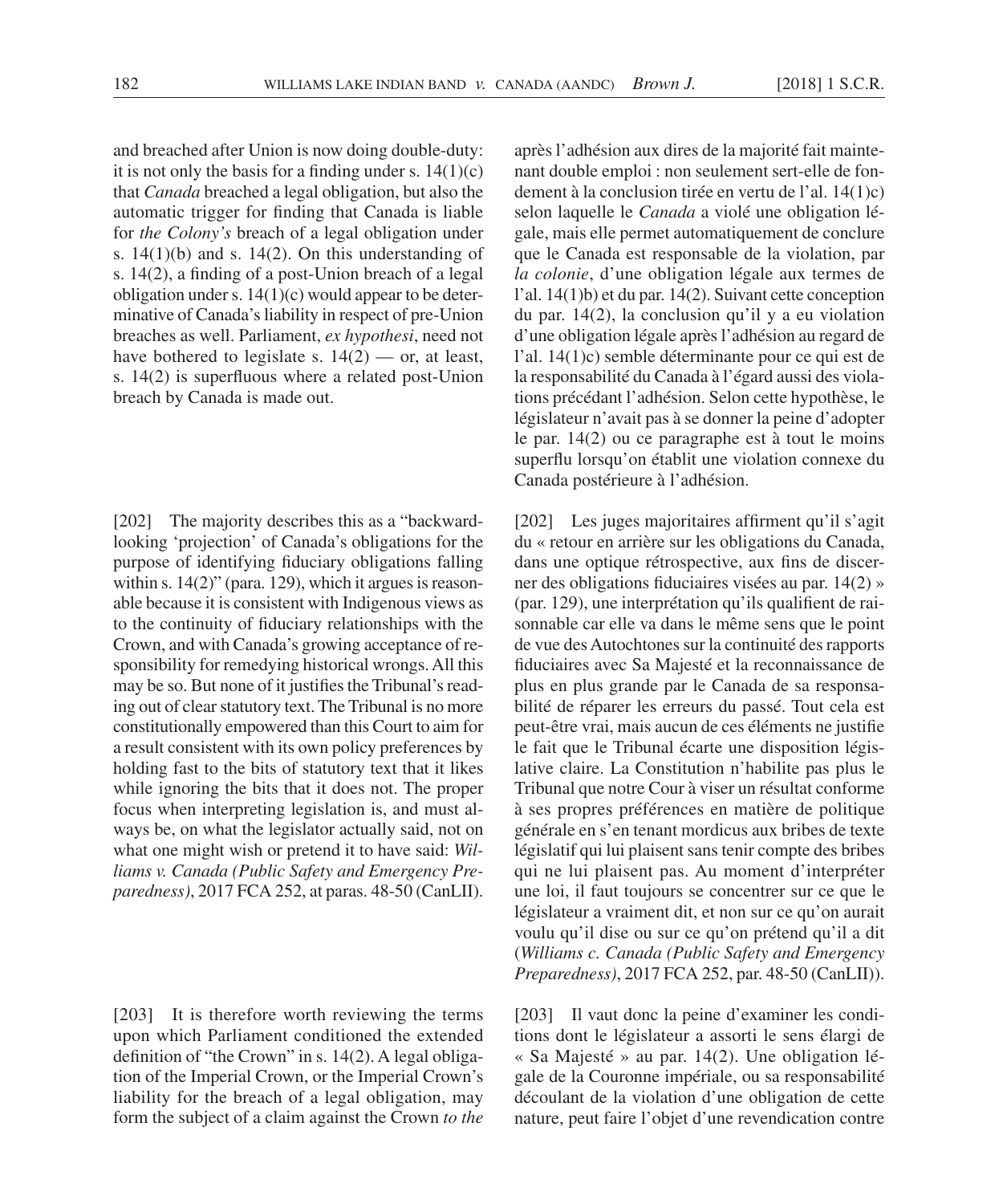*extent that such obligation or liability became the responsibility* of the Crown in right of Canada. While the fact of a legal obligation or of liability relating to its breach is significant in that it raises the issue to be decided by applying s. 14(2), it is not determinative. That legal obligation or liability relating to its breach must still be shown to have otherwise *become* the responsibility of Canada. It is no answer to the Tribunal's eliding of this key lynchpin to imposing liability upon Canada under s. 14(2) that the considerations which put s. 14(2) into play were present. All they do is raise the question of whether Canada is liable for the Colony's breach. They do not furnish the answer.

[204] Like the Tribunal's actual reasons, the majority's "backward- looking 'projection'" theory fails to account for the intention of Parliament as recorded in the relevant statutory language. Far from accounting for the text of s. 14(2), the Tribunal's analysis seems to assume that s. 14(2) is the product of poor drafting or oversight (or, as counsel for the band put it, that it was not drafted with "the utmost felicity": transcript, at p. 34). But this Court should not endorse that assumption. Rather, it should assume that Parliament means what it says — especially here, where the extended definition of the "Crown" in s.  $14(2)$  is hardly accidental. As the majority itself observes (at para. 125), it was crafted concomitantly with the shift from the use of the term "federal government" to "Crown" in Canada's specific claims policy.

[205] Respectfully, then, the majority's theory offers no cogent rationalization of the Tribunal's treatment of s. 14(2). Nor does the majority's theory furnish any comprehensible guidance to the Tribunal as it adjudicates the claims brought before it, whether as to this "projected" obligation's content, its scope, its limits, or the steps that might satisfy it in any given case. Nor does it explain how the Tribunal is to apply ss.  $14(1)(b)$  and  $14(2)$  where the legislative

Sa Majesté *dans la mesure où pareille obligation ou responsabilité a été imputée* à Sa Majesté du chef du Canada. Bien que l'existence d'une obligation légale ou d'une responsabilité en découlant ait de l'importance en ce qu'elle soulève la question à trancher en appliquant le par. 14(2), elle n'est pas déterminante. Il faut tout de même démontrer que cette obligation légale ou responsabilité en découlant *a été imputée* d'une autre façon au Canada. On ne saurait répondre au fait que le Tribunal a éludé cette clé de voûte de l'imposition d'une responsabilité au Canada au titre du par. 14(2) en invoquant la présence des considérations qui mettent en jeu cette disposition. Tout ce que ces considérations font, c'est de soulever la question de savoir si le Canada est responsable de la violation dont la colonie s'est rendue coupable. Elles n'en fournissent pas la réponse.

[204] À l'instar des motifs du Tribunal, d'après leur véritable sens, la théorie du « retour en arrière dans une optique rétrospective » qu'avancent les juges majoritaires fait abstraction de l'intention du législateur exprimée dans le texte législatif applicable. En effet, loin de s'en tenir au libellé du par. 14(2), le Tribunal semble supposer qu'il est mal rédigé ou lacunaire (ou encore, comme le dit l'avocate de la bande, qu'il n'a pas été rédigé [TRADUCTION] « de façon très heureuse » (transcription, p. 34)). Par contre, la Cour ne devrait pas emprunter cette avenue, mais tenir plutôt pour acquis que le législateur veut bien dire ce qu'il dit, tout particulièrement en l'espèce où le sens élargi du terme « Sa Majesté » au par. 14(2) n'est guère fortuit. La majorité fait d'ailleurs observer elle-même (au par. 125) que ce libellé a vu le jour concomitamment avec l'abandon du terme « gouvernement fédéral » au profit du terme « Sa Majesté » dans la politique du Canada relative aux revendications particulières.

[205] En tout respect alors, la théorie de la majorité ne fournit aucune justification valable à la façon dont le Tribunal examine le par. 14(2). La théorie de la majorité n'offre pas non plus au Tribunal des repères clairs pour statuer sur les revendications dont il est saisi, que ce soit au chapitre de la teneur de cette obligation « projetée », de sa portée, de ses limites ou des mesures qui permettraient de s'en acquitter dans un cas donné. Elle n'explique pas non plus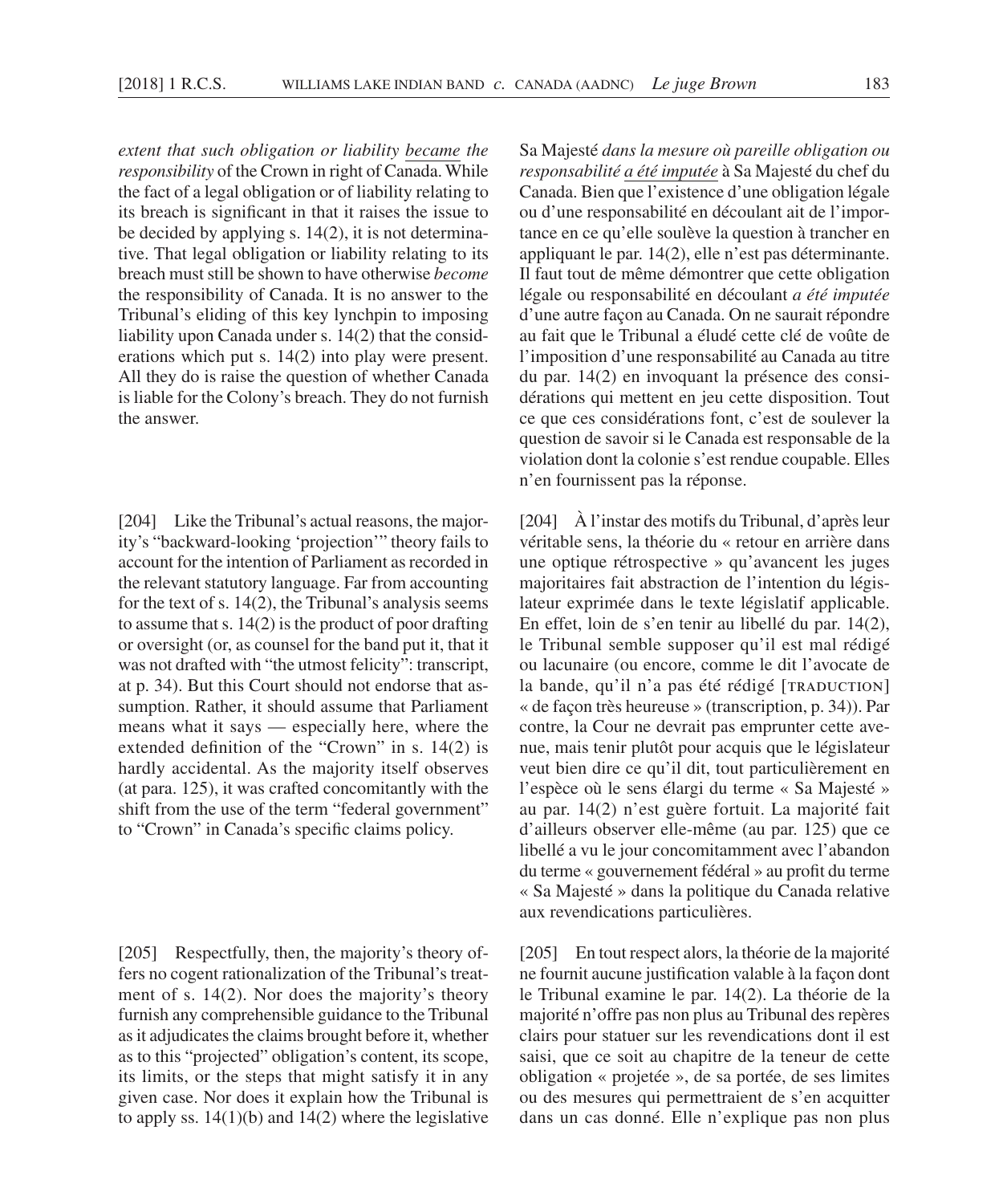shortcut that the majority invents via its "backwardlooking projection" theory is unavailable — that is, where direct liability has *not* been fortuitously imposed on Canada for breach of a related legal obligation under s.  $14(1)(c)$ .

[206] The majority, however, says that its "backwardlooking 'projection'" theory is "grounded in the Tribunal's reasons": para. 116. But, and with respect, it is nowhere even remotely suggested in those reasons. The majority also says that this rationale finds support in *Nowegijick v. The Queen*, [1983] 1 S.C.R. 29, and *Mitchell v. Peguis Indian Band*, [1990] 2 S.C.R. 85. But, and again with respect, the majority cites to passages on resolving textual ambiguity and inconclusive statutory definitions, respectively — neither of which are present here. There is simply no support for the majority's "backward-looking projection" theory in the law of Canada as stated by this Court, any other court, or Parliament. Indeed, Parliament has legislated to the contrary. In my view, the majority has gone well beyond "supplementing" the reasons of the Tribunal, and has done what this Court cautioned against in *Alberta (Information and Privacy Commissioner) v. Alberta Teachers' Association*, 2011 SCC 61,  $[2011]$  3 S.C.R. 654 — specifically, "to reformulate a tribunal's decision in a way that casts aside an unreasonable chain of analysis in favour of the court's own rationale for the result": para. 54, quoting *Petro-Canada v. Workers' Compensation Board (B.C.)*, 2009 BCCA 396, 276 B.C.A.C. 135, at para. 56. In other words, the majority does what this Court has just recently warned against in *Delta Air Lines Inc. v. Lukács*, 2018 SCC 2, [2018] 1 S.C.R. 6, by "replac[ing] the reasons of administrative bodies with [the Court's] own, [such that] the outcome of administrative decisions becomes the sole consideration": para. 27 (emphasis added).

[207] There is much wisdom in those cautionary notes. Judicial review is not artificial resuscitation. As slow as reviewing courts ought to be to reach comment le Tribunal est censé appliquer l'al. 14(1)b) et le par. 14(2) lorsqu'il est impossible d'utiliser le raccourci législatif qu'inventent les juges majoritaires via leur théorie du « retour en arrière dans une optique rétrospective », autrement dit lorsqu'une responsabilité directe *n'*a *pas* été imposée de manière fortuite au Canada pour violation d'une obligation légale connexe suivant l'al. 14(1)c).

[206] Les juges majoritaires affirment cependant que leur théorie du « retour en arrière dans une optique rétrospective » « prend [. . .] appui sur [les motifs du Tribunal] » (par. 116). Or, en tout respect, ces motifs ne renvoient pas même de loin à la théorie en question. Toujours selon les juges majoritaires, ce raisonnement est étayé par les arrêts *Nowegijick c. La Reine*, [1983] 1 R.C.S. 29, et *Mitchell c. Bande indienne Peguis*, [1990] 2 R.C.S. 85. Cependant, et toujours avec égards, ils citent des passages sur la résolution de l'ambiguïté d'un texte et les définitions non concluantes d'une loi respectivement, alors qu'aucun de ces problèmes ne se pose en l'espèce. Le droit canadien n'appuie nullement la théorie du « retour en arrière dans une optique rétrospective » avancée par les juges majoritaires, comme le précisent notre Cour, toutes les autres cours de justice et le législateur. En fait, ce dernier a prévu le contraire. À mon avis, les juges majoritaires font bien davantage qu'« étoffer » les motifs du Tribunal, et ce, malgré la mise en garde de la Cour dans *Alberta (Information and Privacy Commissioner) c. Alberta Teachers' Association*, 2011 CSC 61, [2011] 3 R.C.S. 654, contre le fait « de reformuler la décision en substituant à l'analyse qu'elle juge déraisonnable sa propre justification du résultat » (par. 54, citant Petro-Canada c. *Workers' Compensation Board (B.C.)*, 2009 BCCA 396, 276 B.C.A.C. 135, par. 56). Autrement dit, les juges majoritaires font ce contre quoi la Cour vient tout juste de mettre en garde dans l'arrêt *Delta Air Lines c. Lukács*, 2018 CSC 2, [2018] 1 R.C.S. 6, en « rempla[çant] les motifs d'organismes administratifs par les leurs, [si bien que] le résultat des décisions administratives devien[t] la seule considération » (par. 27 (je souligne)).

[207] Ces mises en garde sont empreintes d'une grande sagesse. Le contrôle judiciaire n'a pas pour objet de redonner artificiellement vie à une décision.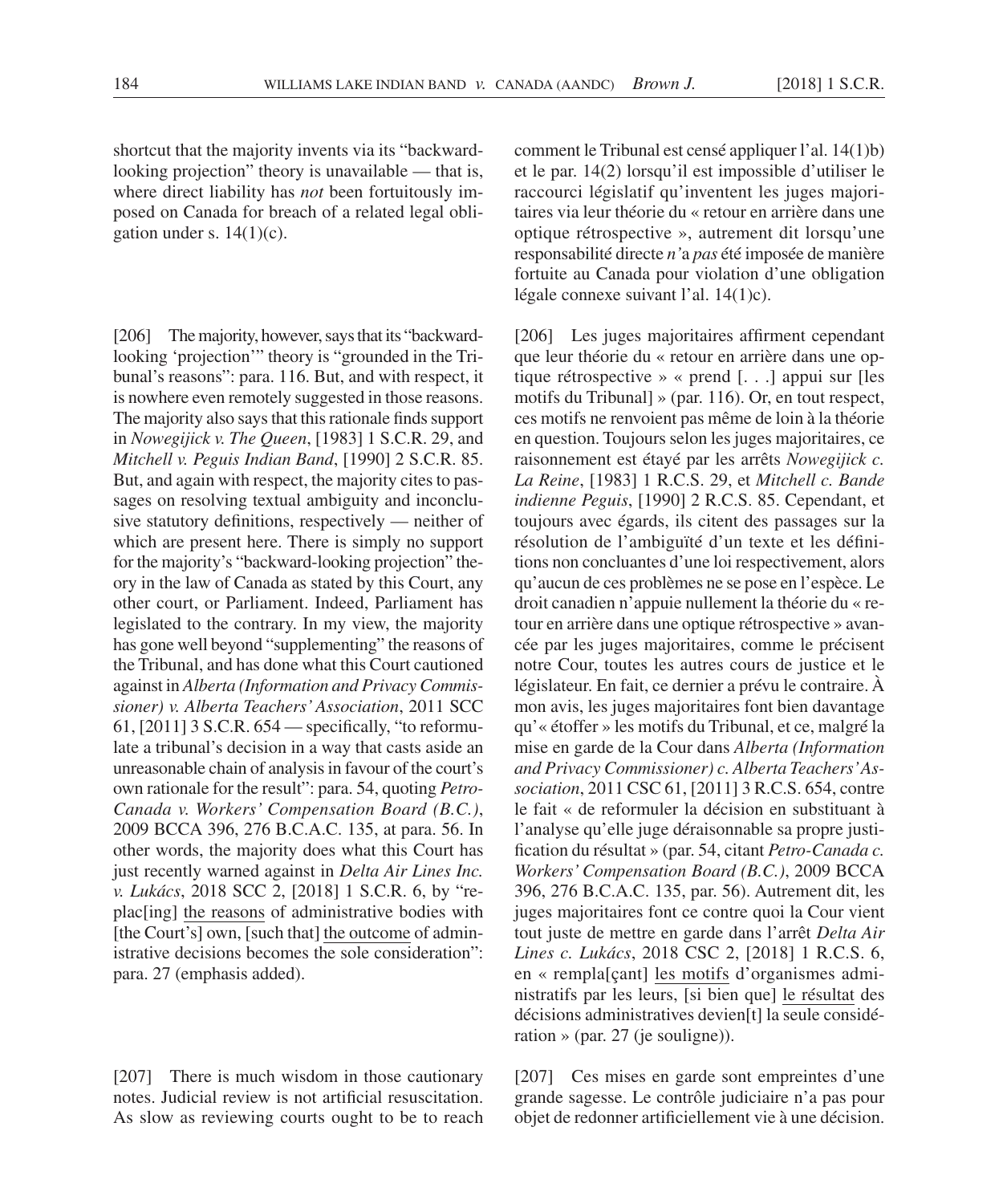such a conclusion, sometimes a statutory delegate's reasons for decision are truly indefensible by any standard. This is one of those times. The Tribunal's reasons for finding that Canada is liable under s. 14(1)(b) for the Colony's breach are just not amenable to judicial supplementing, and this Court should not strain to do so by insisting that, if we just look hard enough, we will be able to see what really isn't there.

[208] I add this. The specific claims process is the product of substantial and complex consultation and carefully crafted legislation. For that reason alone, this Court should not indulge the Tribunal's distortion of the ground rules of this important project. To be sure, the Tribunal's reasons are entitled to "respectful attention". But so is Parliament's carefully expressed direction.

[209] But the stakes here are even higher. It is difficult to overstate the significance of this matter to the ongoing project of reconciliation between the Canadian state and Indigenous peoples, and of remedying historical wrongs. This is particularly so in British Columbia, as the issues under consideration at the Tribunal go to the heart of the constitutional accord represented by the *Terms of Union*. Rights and, just as importantly, responsibilities — including, I stress, responsibilities whose discharge is now of potentially central importance to achieving reconciliation in British Columbia — were assigned thereunder and constitutionally entrenched, by mutual accord, as between British Columbia and Canada. The Tribunal's reasons, and the legally dubious and unsourced theory by which the majority seeks to defibrillate those reasons, elide that constitutional division of responsibilities, and thereby risk upsetting that accord.

Malgré toute la prudence dont doit faire preuve la cour de révision avant d'arriver à une telle conclusion, il arrive parfois que les motifs de décision du délégataire prévu par la loi soient vraiment insoutenables, quelle que soit la norme applicable. La présente affaire constitue l'un de ces cas. Les motifs pour lesquels le Tribunal conclut que le Canada est responsable au sens de l'al. 14(1)b) pour les violations de la colonie ne se prêtent tout simplement pas à l'étoffement judiciaire, et la Cour ne doit pas tenter malgré tout de les étoffer en faisant valoir que, si on y regarde bien, on verra ce qui n'est pas vraiment là.

[208] J'ajoute ceci. Le processus des revendications particulières est le fruit de consultations approfondies et complexes ainsi que d'une loi rédigée avec soin. Pour cette seule raison, la Cour ne devrait pas laisser le Tribunal déformer les règles fondamentales de ce projet d'envergure. Certes, on doit accorder une « attention respectueuse » aux motifs du Tribunal, mais également à la directive donnée avec soin par le législateur.

[209] Les enjeux dans le cas présent sont toutefois encore plus élevés. Il est difficile de surestimer l'importance de l'issue du pourvoi pour le projet de réconciliation en cours entre l'État canadien et les peuples autochtones, ainsi que de réparation des fautes du passé. C'est particulièrement le cas en Colombie- Britannique vu que les questions examinées par le Tribunal touchent au cœur de l'accord constitutionnel que constatent les *Conditions de l'adhés ion*. Les droits — et les obligations, qui sont tout aussi importantes, y compris, j'insiste, celles dont l'exécution pourrait aujourd'hui revêtir une importance centrale dans l'accomplissement de la réconciliation en Colombie- Britannique — y sont répartis et constitutionnalisés d'un commun accord entre la Colombie- Britannique et le Canada. Les motifs du Tribunal ainsi que la théorie douteuse sur le plan juridique et non étayée par des sources au moyen de laquelle les juges majoritaires tentent de ranimer ces motifs font abstraction de ce partage constitutionnel des obligations et, de ce fait, risquent de mettre à mal cet accord.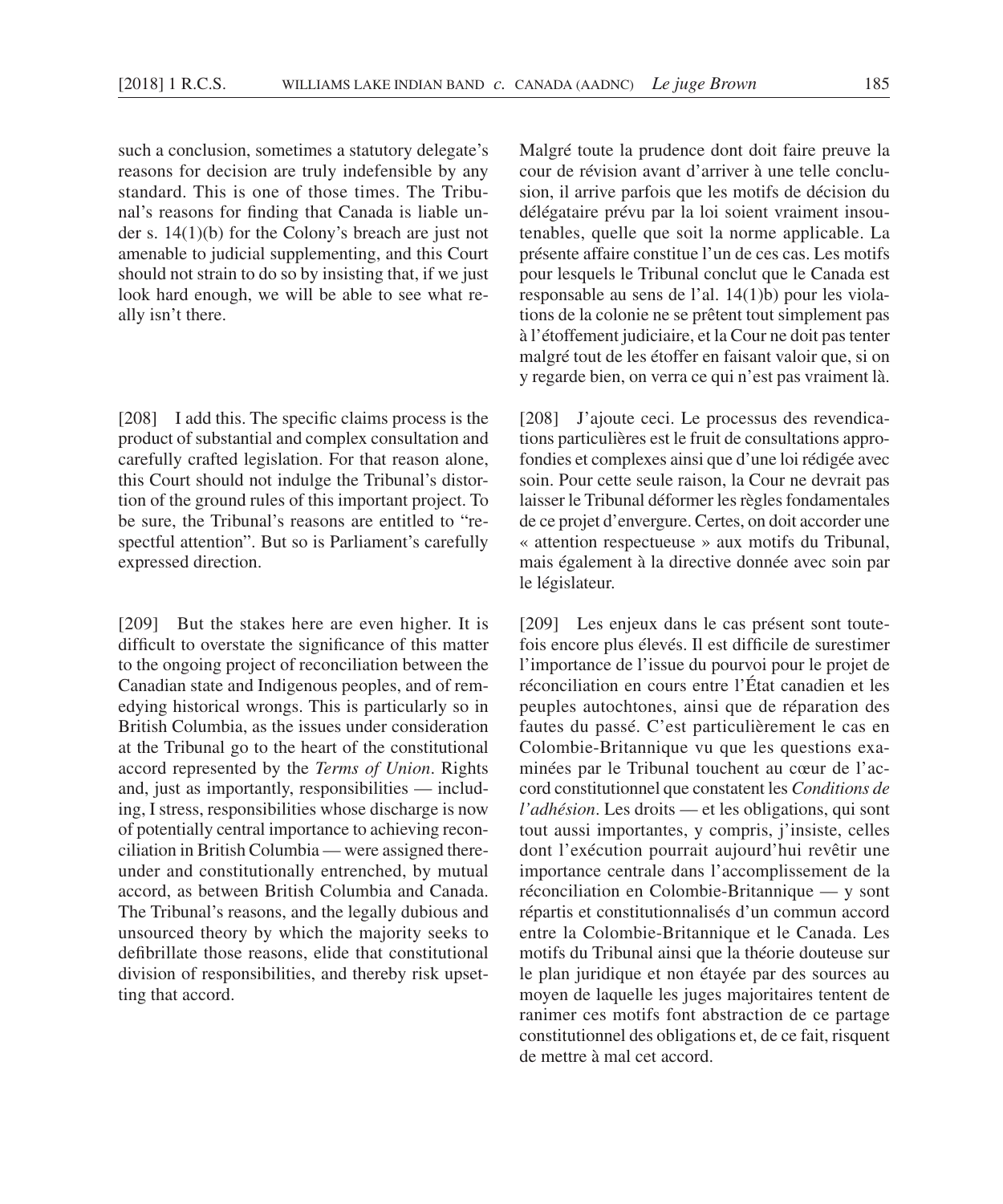### V. Remedy

 $[210]$  I have concluded  $(1)$  that the Tribunal's finding of a breach by the Colony of its legal obligation within the meaning of s.  $14(1)(b)$  of the *Specific Claims Tribunal Act* was reasonable; (2) that the Tribunal's finding of a post-Union breach of a legal obligation on the part of Canada within the meaning of s.  $14(1)(c)$  was unreasonable; and (3) that the Tribunal's treatment of whether Canada is liable for the Colony's breach based on s. 14(2) was unreasonable.

[211] It follows that I would, like the Federal Court of Appeal, dismiss the band's claim brought under s.  $14(1)(c)$ . I would not, however, make the order which the Federal Court of Appeal made respecting the band's claim under s.  $14(1)(b)$ . In my respectful view, it was premature to conclude that the 1881 allotment cured the Colony's breach of fiduciary duty. The extent to which that allotment truly mitigated the breach depends upon evidence which the parties might have adduced, and the factual findings which the Tribunal might have made at the compensation stage of the hearing. It was an error to pre- judge that issue without the benefit of the relevant evidence and factual findings.

[212] Of course, whether the s.  $14(1)(b)$  claim can proceed to the compensation stage at all depends upon whether, in this case, the Crown in right of Canada comes within the extended meaning of "the Crown" in s. 14(2). Having omitted to address the submissions regarding Article 1 of the *Terms of Union*, and having failed to properly account for Article 13, the Tribunal did not adequately address this point. I would therefore remit this matter to the Tribunal for determination of whether, pursuant to s. 14(2), the legal obligation that was breached or the liability relating to its breach became the responsibility of Canada. In the case of Article 13, this would entail consideration of whether Canada failed to continue a policy regarding reserve lands as liberal as that pursued by British Columbia prior to Union; and, regarding Article 1, the Tribunal would have to consider whether the breach of the Colony's

### V. Réparation

[210] J'estime (1) que la conclusion du Tribunal selon laquelle la colonie a violé son obligation légale au sens de l'al. 14(1)b) de la *Loi sur le Tribunal des revendications particulières* est raisonnable, (2) que sa conclusion voulant que le Canada ait violé une obligation légale au sens de l'al. 14(1)c) après l'adhésion est déraisonnable et (3) que la manière dont le Tribunal a décidé, sur le fondement du par. 14(2), si le Canada est responsable ou non de la violation dont s'est rendue coupable la colonie est déraisonnable.

[211] Partant, je suis d'avis, à l'instar de la Cour d'appel fédérale, de rejeter la revendication présentée par la bande en vertu de l'al. 14(1)c). Toutefois, je ne rendrais pas la même ordonnance en ce qui a trait à la revendication fondée sur l'al. 14(1)b). En tout respect, il était prématuré de conclure que l'attribution de terres en 1881 a remédié au manquement de la colonie à son obligation fiduciaire. La mesure dans laquelle cette attribution a véritablement eu pour effet d'atténuer le manquement dépend des éléments de preuve que les parties auraient pu produire, ainsi que des conclusions de fait que le Tribunal aurait pu tirer à l'étape de la détermination de l'indemnité. La Cour d'appel fédérale a eu tort de préjuger la question en l'absence de tels éléments de preuve et conclusions factuelles.

[212] Bien entendu, la question de savoir si la revendication fondée sur l'al. 14(1)b) peut passer ou non à l'étape de l'indemnisation dépend de celle de savoir si, en l'espèce, Sa Majesté du chef du Canada est visée par le sens élargi du terme « Sa Majesté » figurant au par. 14(2). Puisqu'il omet de se prononcer sur les observations concernant l'article premier des *Conditions de l'adhésion*, ainsi que de tenir dûment compte de l'art. 13, le Tribunal n'examine pas suffisamment ce point. Je suis donc d'avis de lui renvoyer l'affaire afin qu'il décide si, suivant le par. 14(2), l'obligation légale violée ou la responsabilité découlant de cette violation a été imputée au Canada. En ce qui concerne l'art. 13, il lui faudrait alors se demander si le Canada a omis de poursuivre relativement aux terres de réserve une ligne de conduite aussi libérale que celle suivie par la Colombie-Britannique avant l'adhésion. En ce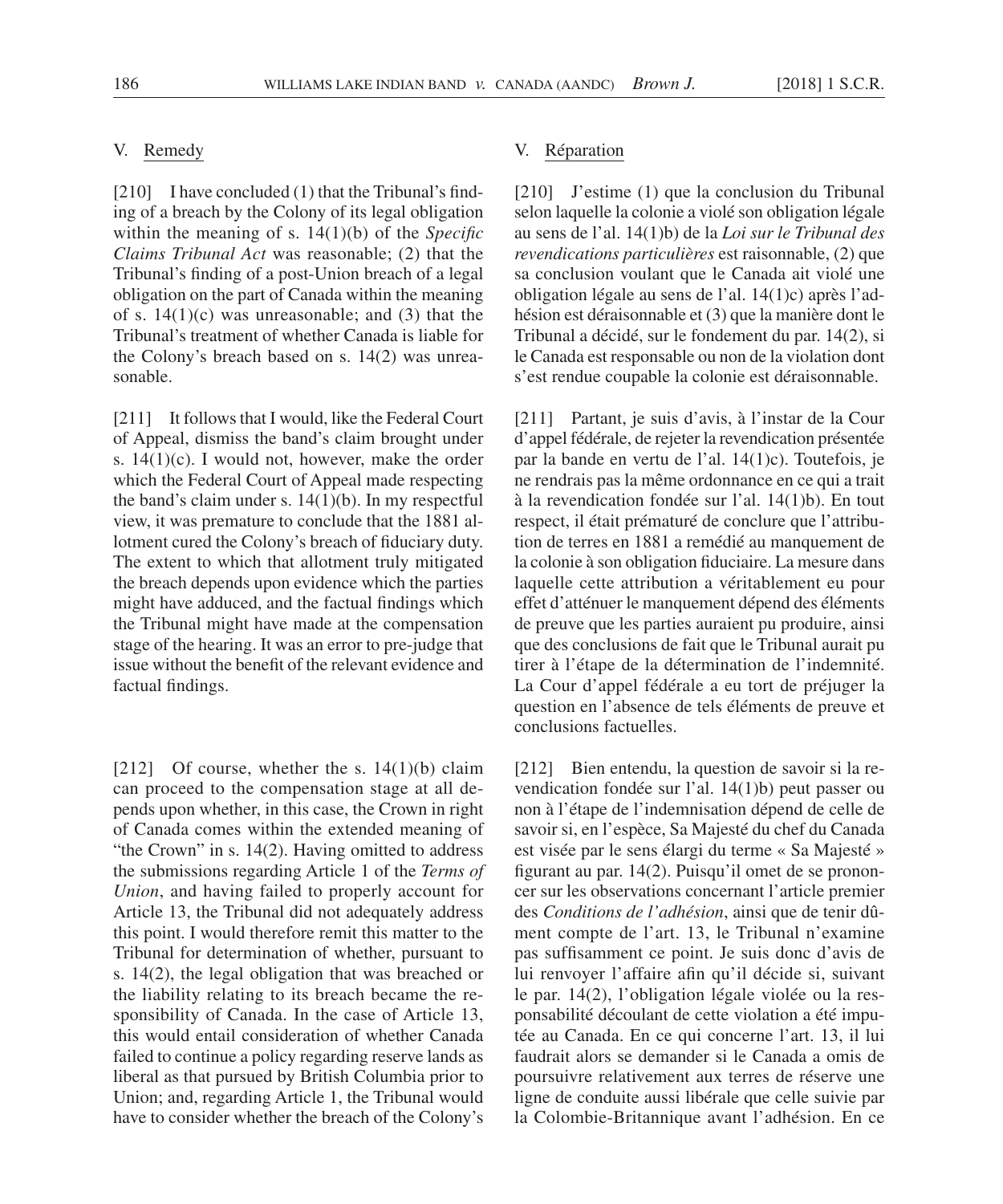fiduciary obligation to the band qualified as a "debt" or "liability" of British Columbia existing at the time of Union. If the band succeeds on either question, the matter may then proceed to the compensation stage.

# VI. Summary

- [213] In summary, I would hold as follows:
- 1. The standard of review of the Specific Claims Tribunal's decision is that of reasonableness, except with respect to the Tribunal's interpretation of the *Terms of Union*, which is reviewable for correctness.
- 2. To succeed in this case, the band must establish a claim either under s.  $14(1)(c)$  or, failing that, s. 14(1)(b) of the *Specific Claims Tribunal Act*.
- 3. Section 14(1)(c) provides to First Nations a claim for "a breach of a legal obligation arising from the Crown's provision or non- provision of reserve lands, including unilateral undertakings that give rise to a fiduciary obligation at law, or its administration of reserve lands, Indian moneys or other assets of the First Nation".
	- In this case, the Tribunal's finding that, post-Union, Canada breached a legal obligation under s. 14(1)(c) was unreasonable.
		- The conclusion that Canada breached an *ad hoc* fiduciary duty of utmost loyalty to the band by operation of Article 13 of the *Terms of Union* is inconsistent with this Court's decision in *Wewaykum*.

qui concerne l'article premier, le Tribunal devrait se demander si le manquement de la colonie à son obligation fiduciaire envers la bande constituait une « dette » ou une « obligation » de la Colombie-Britannique existante à l'époque de l'Union. Si la bande a gain de cause dans l'un ou l'autre cas, le dossier peut alors passer à l'étape de la détermination de l'indemnité.

# VI. Résumé

- [213] Voici en résumé la décision que je rendrais :
- 1. La norme de contrôle applicable à la décision du Tribunal des revendications particulières est celle de la raisonnabilité, sauf lorsqu'il s'agit de l'interprétation des *Conditions de l'adhésion*, auquel cas la norme est celle de la décision correcte.
- 2. Pour avoir gain de cause en l'espèce, la bande doit établir le bien- fondé d'une revendication fondée sur l'al. 14(1)c) ou, à défaut, sur l'al. 14(1)b) de la *Loi sur le Tribunal des revendications particulières*.
- 3. L'alinéa 14(1)c) dispose qu'il peut y avoir revendication par une première nation pour « la violation d'une obligation légale de Sa Majesté découlant de la fourniture ou de la non- fourniture de terres d'une réserve — notamment un engagement unilatéral donnant lieu à une obligation fiduciaire légale — ou de l'administration par Sa Majesté de terres d'une réserve, ou de l'administration par elle de l'argent des Indiens ou de tout autre élément d'actif de la première nation ».
	- En l'espèce, la conclusion du Tribunal voulant que, après l'adhésion, le Canada ait violé une obligation légale au sens de l'al. 14(1)c) est déraisonnable.
		- La conclusion selon laquelle le Canada a manqué à son obligation fiduciaire *ad hoc* de faire preuve de loyauté absolue envers la bande du fait de l'application de l'art. 13 des *Conditions de l'adhésion* est inconciliable avec l'arrêt *Wewaykum* de la Cour.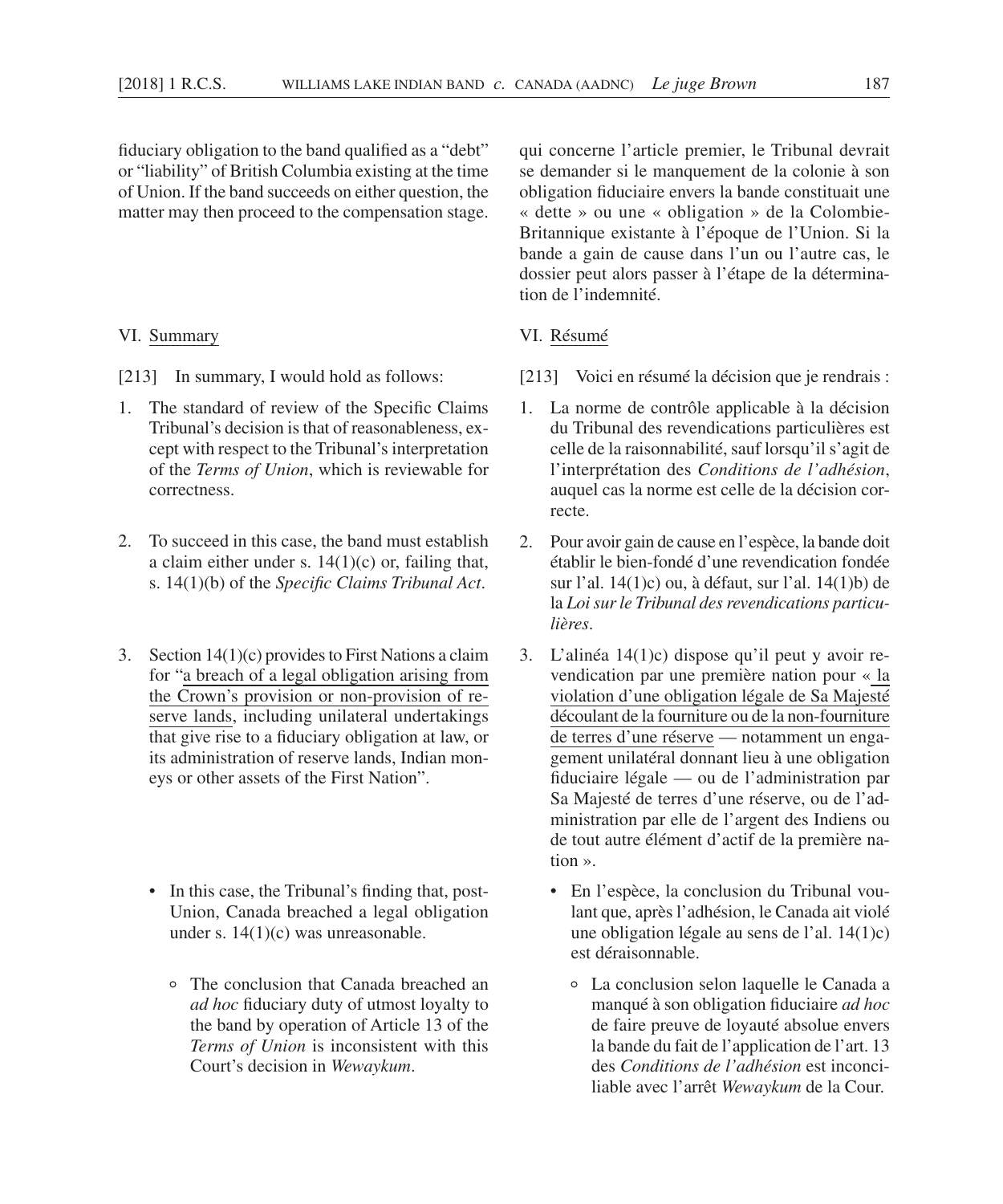- $\circ$  Further, the Tribunal's finding that Canada breached a *sui generis* fiduciary duty to allot the Village Lands as a reserve is neither supported by the record nor justified in the Tribunal's findings.
- Moreover, the Tribunal's finding does not account for the limits to Canada's powers under the *Terms of Union* (relative to the plenary powers held by the Colony).
- 4. Section 14(1)(b) provides to First Nations a claim for "a breach of a legal obligation of the Crown under the *Indian Act* or any other legislation pertaining to Indians or lands reserved for Indians — of Canada or of a colony of Great Britain of which at least some portion now forms part of Canada".
- 5. The federal Crown's liability for claims under s. 14(1) that originated prior to Union of British Columbia and Canada is defined in s.  $14(2)$ . Section 14(2) contains:
	- an enforcement mechanism,
	- which compels Canada to answer for the Imperial Crown,
	- where Canada acquired responsibility for an obligation or a liability relating to Indians or lands reserved for Indians.
- 6. Deciding whether Canada acquired such responsibility in this case entails analysis of Articles 1 and 13 of the *Terms of Union* — an analysis which the Tribunal failed to undertake reasonably (in the case of Article 13) or at all (in the case of Article 1).
- 7. While the Tribunal reasonably found that *the Colony* breached a *sui generis* fiduciary duty to the band to set aside the Village Lands as a reserve, the Tribunal's finding that *Canada* is liable under s. 14(1)(b) for the Colony's breach
- En outre, la conclusion selon laquelle le Canada a manqué à son obligation fiduciaire *sui generis* d'attribuer les terres du village pour la création d'une réserve n'est étayée ni par le dossier ni justifiée par les autres conclusions du Tribunal.
- Qui plus est, la conclusion du Tribunal fait abstraction de la limitation des pouvoirs du Canada dans les *Conditions de l'adhésion* (comparativement au caractère absolu des pouvoirs de la colonie).
- 4. L'alinéa 14(1)(b) dispose qu'il peut y avoir revendication par une première nation pour « la violation d'une obligation légale de Sa Majesté découlant de la *Loi sur les Indiens* ou de tout autre texte législatif — relatif aux Indiens ou aux terres réservées pour les Indiens — du Canada ou d'une colonie de la Grande- Bretagne dont au moins une portion fait maintenant partie du Canada ».
- 5. La responsabilité de la Couronne fédérale vis-à-vis des revendications présentées en application du par. 14(1) et visant des faits antérieurs à l'adhésion de la Colombie- Britannique à la Confédération canadienne est prévue au par. 14(2). Cette dernière disposition renferme
	- un mécanisme d'application,
	- qui oblige le Canada à répondre des actes de la Couronne impériale,
	- lorsqu'il a acquis une responsabilité à l'égard d'une obligation se rapportant aux Indiens ou aux terres réservées pour eux.
- 6. Décider si le Canada a acquis une telle responsabilité en l'espèce exige que l'on analyse l'article premier et l'art. 13 des *Conditions de l'adhésion*, ce que le Tribunal ne fait pas convenablement dans le cas de l'art. 13 et pas du tout dans le cas de l'article premier.
- 7. Même si le Tribunal conclut raisonnablement que *la colonie* a manqué à son obligation fiduciaire *sui generis* envers la bande de mettre de côté en réserve les terres du village, sa conclusion voulant que le *Canada* soit responsable de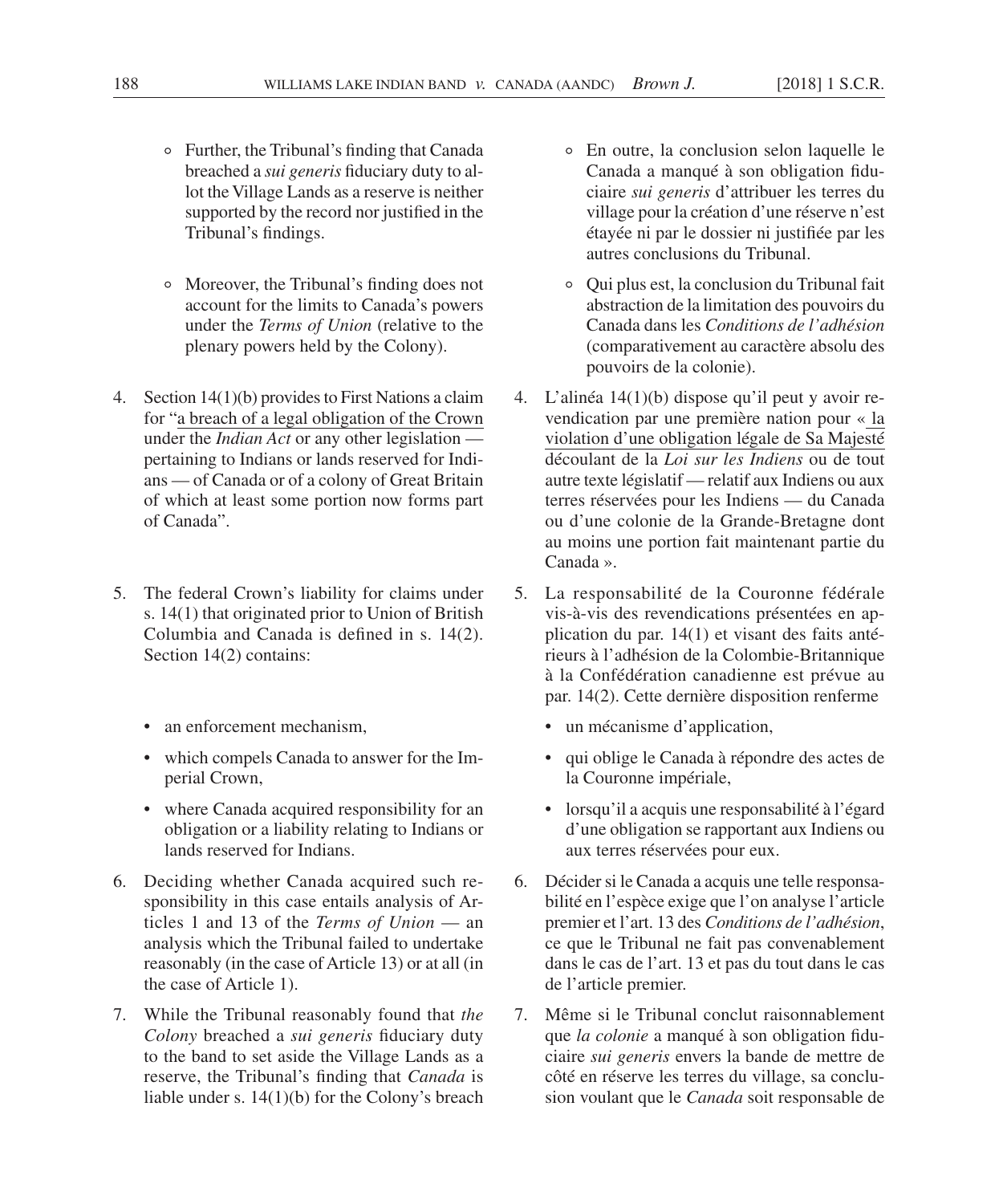is unreasonable. It fails to account for the requirement of s. 14(2) that for Canada to be so liable, the Colony's duty to set aside the Village Lands as a reserve must have "bec[ome] . . . the responsibility of the Crown in right of Canada".

- 8. I do not, respectfully, accept the majority's "backward- looking 'projection'" theory of statutory liability as an appropriate supplement to the Tribunal's reasons. Nor do I agree with the majority's supposition that this theory somehow captures how the Tribunal's non-existent justification for its conclusion regarding the operation of s. 14(2) should be understood. Nor do I accept that theory on its merits.
- 9. This matter should be remitted to the Tribunal for determination of whether, pursuant to s. 14(2), the legal obligation or liability relating to its breach became the responsibility of Canada. This will entail the Tribunal deciding
	- whether Canada continued a policy regarding reserve lands as liberal as that pursued by British Columbia prior to Union (in accordance with Canada's obligations under Article 13 of the *Terms of Union*); and
	- whether the breach by the Colony of its fiduciary duty to the band was a "debt" or "liability" of British Columbia existing at the time of Union (within the meaning of Article 1 of the *Terms of Union*).

# **APPENDIX**

Validity and Compensation Provisions of the *Specific Claims Tribunal Act*, S.C. 2008, c. 22

### **Grounds of a specific claim**

**14 (1)** Subject to sections 15 and 16, a First Nation may file with the Tribunal a claim based on any of the following

cette violation suivant l'al. 14(1)b) est déraisonnable. Elle ne tient pas compte de la condition que prévoit le par. 14(2) pour que le Canada soit ainsi responsable, à savoir que l'obligation de la colonie de mettre de côté en réserve les terres du village ait été « imputée à Sa Majesté [du chef du Canada] ».

- 8. En tout respect, je ne vois pas dans la théorie du « retour en arrière dans une optique rétrospective » avancée par les juges majoritaires en matière d'obligation légale des éléments susceptibles d'étoffer convenablement les motifs du Tribunal. Je ne souscris pas non plus à leur supposition que cette théorie rend d'une façon ou d'une autre le sens qu'il faut prêter à la justification inexistante du Tribunal pour sa conclusion relative à l'application du par. 14(2). Je ne souscris pas non plus à cette théorie sur le fond.
- 9. L'affaire devrait être renvoyée au Tribunal afin qu'il décide si, pour l'application du par. 14(2), l'obligation légale ou la responsabilité découlant de sa violation a été imputée au Canada. Il lui faudra donc se demander
	- si, en ce qui concerne les terres de réserve, le Canada a poursuivi une ligne de conduite aussi libérale que celle suivie par la Colombie-Britannique avant l'adhésion (conformément aux obligations qui incombent au Canada suivant l'art. 13 des *Conditions de l'adhésion*) et
	- si la violation par la colonie de son obligation fiduciaire envers la bande constitue une « dette » ou une « obligation » de la Colombie- Britannique existante à l'époque de l'Union (au sens de l'article premier des *Conditions de l'adhésion*).

# **ANNEXE**

Dispositions de la *Loi sur le Tribunal des revendications particulières*, L.C. 2008, c. 22, sur le bienfondé de la revendication et sur l'indemnisation

# **Revendications admissibles**

**14 (1)** Sous réserve des articles 15 et 16, la première nation peut saisir le Tribunal d'une revendication fondée sur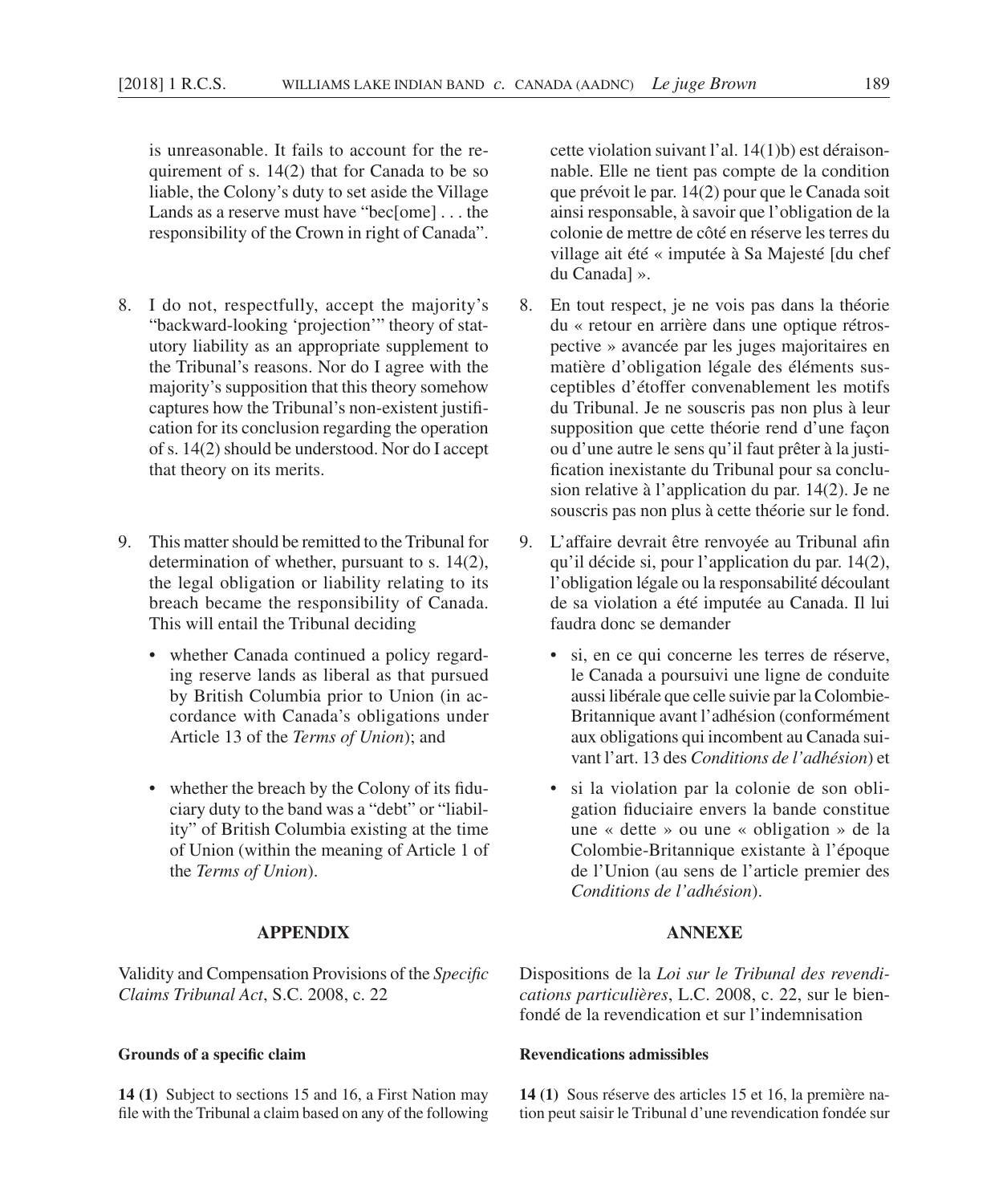grounds, for compensation for its losses arising from those grounds:

(a) a failure to fulfil a legal obligation of the Crown to provide lands or other assets under a treaty or another agreement between the First Nation and the Crown;

**(b)** a breach of a legal obligation of the Crown under the *Indian Act* or any other legislation — pertaining to Indians or lands reserved for Indians — of Canada or of a colony of Great Britain of which at least some portion now forms part of Canada;

**(c)** a breach of a legal obligation arising from the Crown's provision or non-provision of reserve lands, including unilateral undertakings that give rise to a fiduciary obligation at law, or its administration of reserve lands, Indian moneys or other assets of the First Nation;

**(d)** an illegal lease or disposition by the Crown of reserve lands;

**(e)** a failure to provide adequate compensation for reserve lands taken or damaged by the Crown or any of its agencies under legal authority; or

**(f)** fraud by employees or agents of the Crown in connection with the acquisition, leasing or disposition of reserve lands.

# **Extended meaning of** *Crown* **— obligations**

**(2)** For the purpose of applying paragraphs (1)(a) to (c) in respect of any legal obligation that was to be performed in an area within Canada's present boundaries before that area became part of Canada, a reference to the Crown includes the Sovereign of Great Britain and its colonies to the extent that the legal obligation or any liability relating to its breach or non-fulfilment became — or would, apart from any rule or doctrine that had the effect of limiting claims or prescribing rights against the Crown because of passage of time or delay, have become — the responsibility of the Crown in right of Canada.

l'un ou l'autre des faits ci- après en vue d'être indemnisée des pertes en résultant :

**a)** l'inexécution d'une obligation légale de Sa Majesté liée à la fourniture d'une terre ou de tout autre élément d'actif en vertu d'un traité ou de tout autre accord conclu entre la première nation et Sa Majesté;

**b)** la violation d'une obligation légale de Sa Majesté découlant de la *Loi sur les Indiens* ou de tout autre texte législatif — relatif aux Indiens ou aux terres réservées pour les Indiens — du Canada ou d'une colonie de la Grande- Bretagne dont au moins une portion fait maintenant partie du Canada;

**c)** la violation d'une obligation légale de Sa Majesté découlant de la fourniture ou de la non- fourniture de terres d'une réserve — notamment un engagement unilatéral donnant lieu à une obligation fiduciaire légale ou de l'administration par Sa Majesté de terres d'une réserve, ou de l'administration par elle de l'argent des Indiens ou de tout autre élément d'actif de la première nation;

**d)** la location ou la disposition, sans droit, par Sa Majesté, de terres d'une réserve;

**e)** l'absence de compensation adéquate pour la prise ou l'endommagement, en vertu d'un pouvoir légal, de terres d'une réserve par Sa Majesté ou un organisme fédéral;

**f)** la fraude, de la part d'un employé ou mandataire de Sa Majesté, relativement à l'acquisition, à la location ou à la disposition de terres d'une réserve.

### **Période préconfédérative — obligation**

**(2)** Pour l'application des alinéas (1)a) à c) à l'égard d'une obligation légale qui devait être exécutée sur un territoire situé à l'intérieur des limites actuelles du Canada avant l'entrée de ce territoire au sein du Canada, la mention de Sa Majesté vaut également mention du souverain de la Grande- Bretagne et de ses colonies, dans la mesure où cette obligation, ou toute responsabilité en découlant, a été imputée à Sa Majesté, ou aurait été imputée à celle-ci n'eût été les règles ou théories qui ont eu pour effet de limiter un recours ou de prescrire des droits contre elle en raison de l'écoulement du temps ou d'un retard.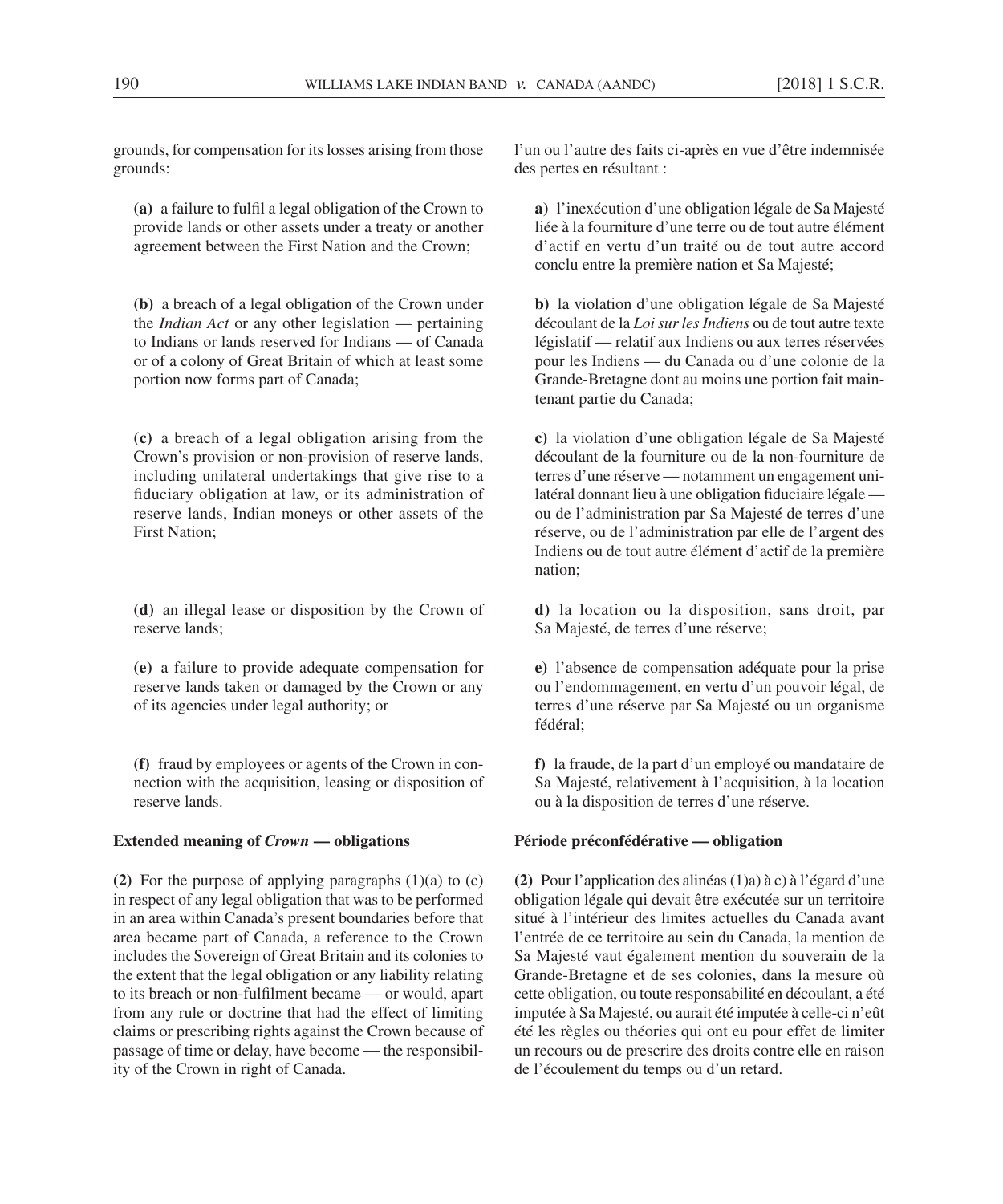# **Extended meaning of** *Crown* **— illegal lease or disposition**

**(3)** For the purpose of applying paragraph (1)(d) in respect of an illegal lease or disposition of reserve land located in an area within Canada's present boundaries before that area became part of Canada, a reference to the Crown includes the Sovereign of Great Britain and its colonies to the extent that liability for the illegal lease or disposition became — or would, apart from any rule or doctrine that had the effect of limiting claims or prescribing rights against the Crown because of passage of time or delay, have become — the responsibility of the Crown in right of Canada.

### **Extended meaning of** *Crown* **— other**

**(4)** For the purpose of applying paragraphs (1)(e) and (f) in respect of reserve lands located in an area within Canada's present boundaries, a reference to the Crown includes the Sovereign of Great Britain and its colonies for the period before that area became part of Canada.

#### **Basis and limitations for decision on compensation**

**20 (1)** The Tribunal, in making a decision on the issue of compensation for a specific claim,

**(a)** shall award monetary compensation only;

**(b)** shall not, despite any other provision in this subsection, award total compensation in excess of \$150 million;

**(c)** shall, subject to this Act, award compensation for losses in relation to the claim that it considers just, based on the principles of compensation applied by the courts;

**(d)** shall not award any amount for

**(i)** punitive or exemplary damages, or

**(ii)** any harm or loss that is not pecuniary in nature, including loss of a cultural or spiritual nature;

### **Période préconfédérative — location ou disposition**

**(3)** Pour l'application de l'alinéa (1)d) à l'égard de la location ou de la disposition, sans droit, de terres d'une réserve se trouvant sur un territoire situé à l'intérieur des limites actuelles du Canada avant l'entrée de ce territoire au sein du Canada, la mention de Sa Majesté vaut également mention du souverain de la Grande- Bretagne et de ses colonies, dans la mesure où toute responsabilité découlant de la location ou de la disposition a été imputée à Sa Majesté ou aurait été imputée à celle-ci n'eût été les règles ou théories qui ont eu pour effet de limiter un recours ou de prescrire des droits contre elle en raison de l'écoulement du temps ou d'un retard.

#### **Période préconfédérative — autres cas**

**(4)** Pour l'application des alinéas (1)e) et f) à l'égard de terres d'une réserve se trouvant sur un territoire situé à l'intérieur des limites actuelles du Canada, la mention de Sa Majesté vaut également mention du souverain de la Grande- Bretagne et de ses colonies pour la période antérieure à l'entrée de ce territoire au sein du Canada.

## **Conditions et limites à l'égard des décisions sur l'indemnité**

**20 (1)** Lorsqu'il statue sur l'indemnité relative à une revendication particulière, le Tribunal :

**a)** ne peut accorder qu'une indemnité pécuniaire;

**b)** malgré toute autre disposition du présent paragraphe, ne peut accorder une indemnité totale supérieure à cent cinquante millions de dollars;

**c)** sous réserve des autres dispositions de la présente loi, accorde une indemnité qu'il estime juste, pour les pertes en cause, en fonction des principes d'indemnisation sur lesquels se fondent les tribunaux judiciaires;

- **d)** ne peut accorder :
	- **(i)** de dommages- intérêts exemplaires ou punitifs,

**(ii)** d'indemnité pour un dommage autre que pécuniaire, notamment un dommage sur le plan culturel ou spirituel;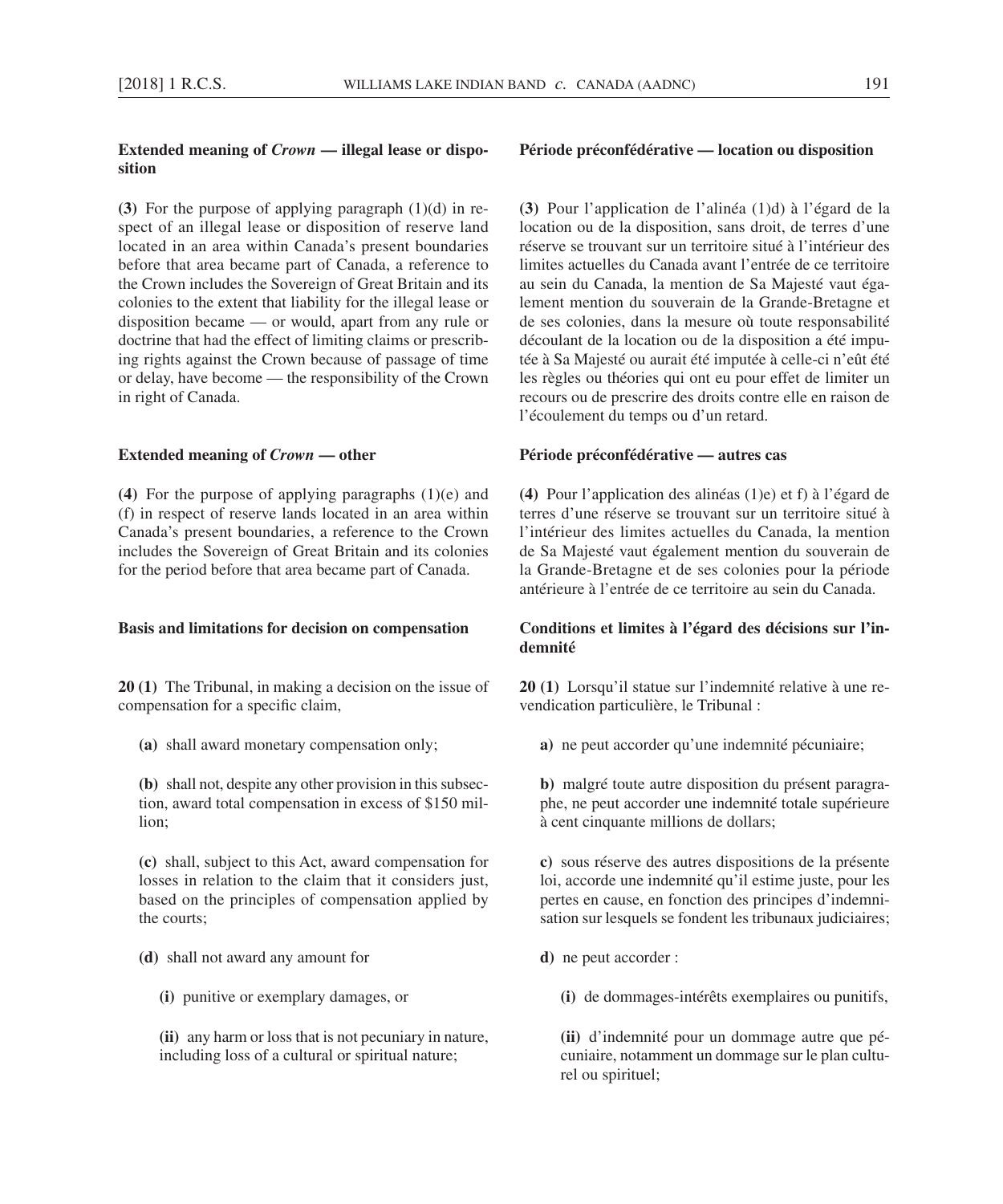**(e)** shall award compensation equal to the market value of a claimant's reserve lands at the time they were taken brought forward to the current value of the loss, in accordance with legal principles applied by the courts, if the claimant establishes that those reserve lands were taken under legal authority, but that inadequate compensation was paid;

**(f)** shall award compensation equal to the value of the damage done to reserve lands brought forward to the current value of the loss, in accordance with legal principles applied by the courts, if the claimant establishes that certain of its reserve lands were damaged under legal authority, but that inadequate compensation was paid;

**(g)** shall award compensation equal to the current, unimproved market value of the lands that are the subject of the claim, if the claimant establishes that those lands were never lawfully surrendered, or otherwise taken under legal authority;

**(h)** shall award compensation equal to the value of the loss of use of a claimant's lands brought forward to the current value of the loss, in accordance with legal principles applied by the courts, if the claimant establishes the loss of use of the lands referred to in paragraph (g); and

(i) shall, if it finds that a third party caused or contributed to the acts or omissions referred to in subsection 14(1) or the loss arising from those acts or omissions, award compensation against the Crown only to the extent that the Crown is at fault for the loss.

# **For greater certainty**

**(2)** For greater certainty, in awarding the compensation referred to in subsection (1), the Tribunal may consider losses related to activities of an ongoing and variable nature, such as activities related to harvesting rights.

# **Deduction of benefit**

**(3)** The Tribunal shall deduct from the amount of compensation calculated under subsection (1) the value of any benefit received by the claimant in relation to the subject-matter of the specific claim brought forward to its

**e)** dans le cas où le revendicateur a établi que certaines terres de réserve ont été prises par autorisation légale et qu'une indemnité inadéquate lui a été accordée en échange, accorde une indemnité, égale à la valeur marchande de ces terres au moment où elles ont été prises ajustée à la valeur actuelle des pertes conformément aux principes juridiques appliqués par les tribunaux judiciaires:

**f)** dans le cas où le revendicateur a établi que certaines terres de réserve ont été endommagées par autorisation légale et qu'une indemnité inadéquate lui a été accordée à cet égard, accorde une indemnité, égale à la valeur des dommages subis ajustée à la valeur actuelle des pertes conformément aux principes juridiques appliqués par les tribunaux judiciaires;

**g)** dans le cas où le revendicateur a établi que les terres visées par la revendication n'ont jamais été cédées légalement, ou autrement prises par autorisation légale, accorde une indemnité, égale à la valeur marchande actuelle de ces terres, sans égard aux améliorations qui ont pu y être apportées entre- temps;

**h)** dans le cas où le revendicateur a établi qu'il a perdu l'usage des terres visées à l'alinéa g), accorde une indemnité, égale à la valeur de la perte de cet usage ajustée à la valeur actuelle des pertes conformément aux principes juridiques appliqués par les tribunaux judiciaires;

**i)** dans le cas où il estime qu'un tiers est, en tout ou en partie, à l'origine des faits ou pertes mentionnés au paragraphe 14(1), n'accorde une indemnité à la charge de Sa Majesté que dans la mesure où ces pertes sont attribuables à la faute de celle-ci.

# **Précision**

**(2)** Il demeure entendu que le Tribunal peut prendre en compte, pour le versement de l'indemnité visée au paragraphe (1), les pertes relatives aux activités susceptibles d'être exercées de façon continue et variable, notamment les activités liées aux droits de récolte.

### **Déduction**

**(3)** Le Tribunal déduit de l'indemnité calculée au titre du paragraphe (1) la valeur de tout avantage — ajustée à sa valeur actuelle conformément aux principes juridiques appliqués par les tribunaux judiciaires — reçu par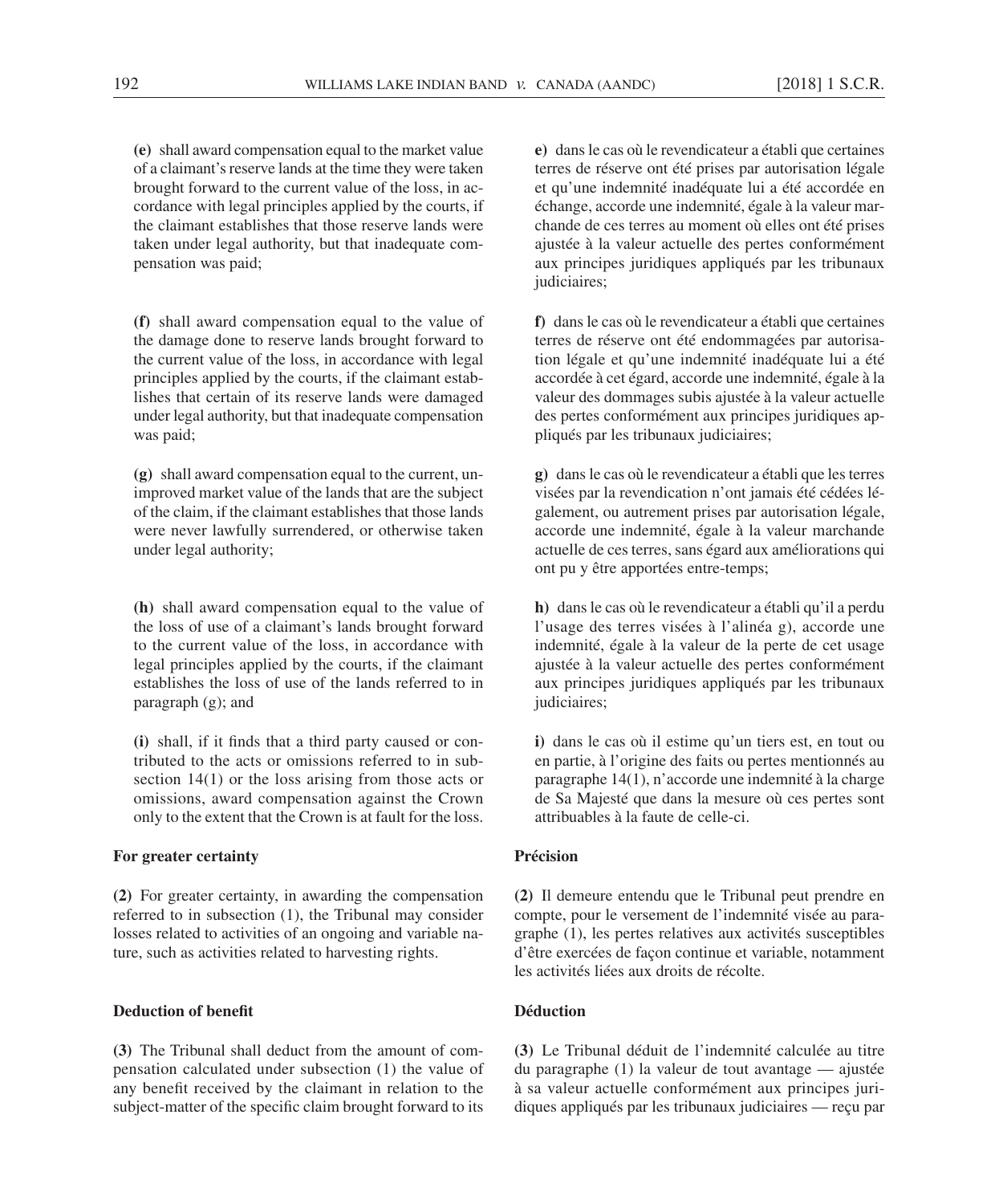current value, in accordance with legal principles applied by the courts.

### **One claim limit for related claims**

**(4)** Two or more specific claims shall, for the purpose of paragraph  $(1)(b)$ , be treated as one claim if they

**(a)** are made by the same claimant and are based on the same or substantially the same facts; or

**(b)** are made by different claimants, are based on the same or substantially the same facts and relate to the same assets.

### **Equitable apportionment**

**(5)** If claims are treated as one claim under paragraph (4)(b), the Tribunal shall apportion equitably among the claimants the total compensation awarded.

### **Compensation against province**

**(6)** If the Tribunal finds that a province that has been granted party status caused or contributed to the acts or omissions referred to in subsection 14(1) or the loss arising from those acts or omissions, it may award compensation against the province to the extent that the province was at fault in causing or contributing to the loss.

## **Unlawful disposition**

**21 (1)** If compensation is awarded under this Act for an unlawful disposition of all of the interests or rights of a claimant in or to land and the interests or rights have never been restored to the claimant, then all of the claimant's interests in and rights to the land are released, without prejudice to any right of the claimant to bring any proceeding related to that unlawful disposition against a province that is not a party to the specific claim.

# **Unlawful disposition of partial interest**

**(2)** If compensation is awarded under this Act for the unlawful disposition of a partial interest or right of a claimant in or to reserve land, then the persons who, if the disposition had been lawful, would have had the partial interest or right in or to the land are deemed to have had that interest or right.

le revendicateur à l'égard de l'objet de la revendication particulière.

# **Indemnité maximale unique pour les revendications connexes**

**(4)** Pour l'application de l'alinéa (1)b), sont considérées comme une seule revendication :

**a)** les revendications particulières présentées par le même revendicateur et fondées essentiellement sur les mêmes faits;

**b)** les revendications particulières présentées par des revendicateurs différents, fondées essentiellement sur les mêmes faits et portant sur les mêmes éléments d'actif.

### **Répartition de l'indemnité**

**(5)** Pour l'application de l'alinéa (4)b), le Tribunal répartit équitablement entre les revendicateurs l'indemnité totale accordée.

# **Indemnité à la charge de la province**

**(6)** S'il estime qu'une province qui a la qualité de partie est, en tout ou en partie, à l'origine des faits ou des pertes mentionnés au paragraphe 14(1), le Tribunal peut accorder une indemnité à la charge de la province dans la mesure où ces pertes sont attribuables à la faute de celle-ci.

## **Disposition illégale**

**21 (1)** Si une indemnité est accordée sous le régime de la présente loi en raison de la disposition illégale de tous les droits et intérêts du revendicateur sur des terres, sans que ces droits et intérêts lui aient jamais été restitués, tous ces droits et intérêts sont abandonnés, sans préjudice de son droit de poursuivre une province non partie à l'instance pour le même motif.

# **Disposition illégale**

**(2)** Si une indemnité est accordée sous le régime de la présente loi en raison de la disposition illégale d'une partie des droits ou intérêts du revendicateur sur des terres de réserve, les personnes qui, si la disposition avait été légale, auraient eu cette partie des droits ou intérêts sont réputées l'avoir eue.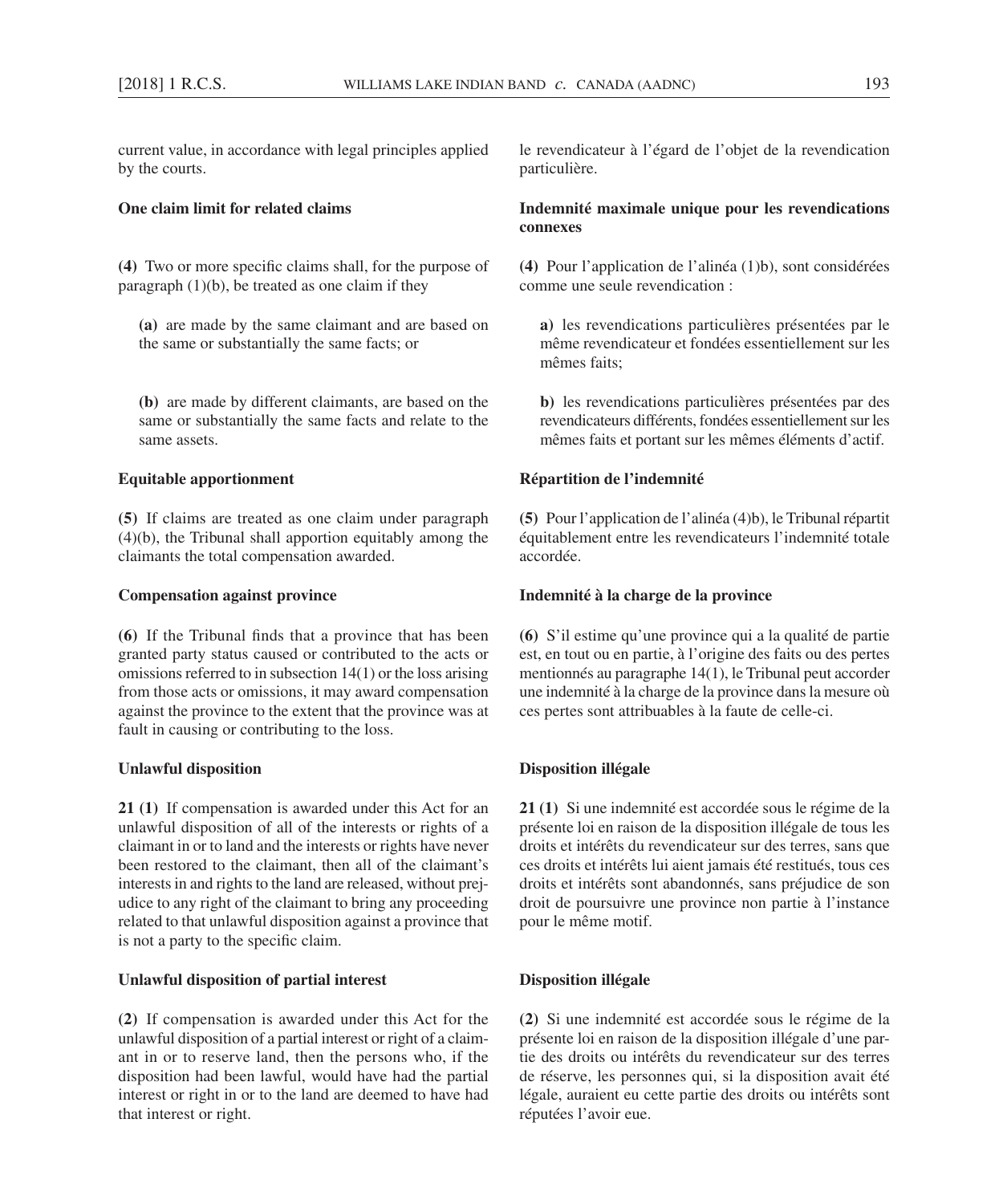# **Notice to others**

**22 (1)** If the Tribunal's decision of an issue in relation to a specific claim might, in its opinion, significantly affect the interests of a province, First Nation or person, the Tribunal shall so notify them. The parties may make submissions to the Tribunal as to whose interests might be affected.

#### **Effect of failure to notify**

**(2)** Failure to provide notice does not invalidate any decision of the Tribunal.

#### **Restriction**

**23 (1)** The Tribunal has jurisdiction with respect to a province only if the province is granted party status.

# **Party status of a province — mandatory**

**(2)** If the Crown alleges that a province that has been notified under subsection  $22(1)$  is wholly or partly at fault for the claimant's losses, the Tribunal shall grant the province party status provided that the province certifies in writing that it has taken the steps necessary for it to be bound by decisions of the Tribunal.

# **Party status of a province — discretionary**

**(3)** If the Crown does not allege that a province that has been notified under subsection  $22(1)$  is wholly or partly at fault for the claimant's losses, the Tribunal may, on application by the province, grant the province party status if the Tribunal considers it a necessary or proper party and provided that the province certifies in writing that it has taken the steps necessary for it to be bound by decisions of the Tribunal.

*Appeal allowed with costs*, Côté *and* Rowe JJ. *dissenting in part and* McLachlin C.J. *and* Brown J. *dissenting.*

*Solicitors for the appellant: Mandell Pinder, Vancouver.*

*Solicitor for the respondent: Attorney General of Canada, Saskatoon.*

# **Avis aux tiers**

**22 (1)** Lorsqu'il estime qu'une décision peut avoir des répercussions importantes sur les intérêts d'une province, d'une première nation ou d'une personne, le Tribunal en avise les intéressés. Les parties peuvent présenter leurs observations sur l'identité des intéressés.

### **Défaut d'avis**

**(2)** Le défaut d'avis n'invalide pas les décisions du Tribunal.

### **Réserve**

**23 (1)** Le Tribunal n'a compétence à l'égard d'une province que si celle-ci est partie à la revendication particulière.

# **Qualité de partie obligatoire : province**

**(2)** Si Sa Majesté allègue que les pertes à l'origine de la revendication particulière sont imputables, en tout ou en partie, à la province avisée au titre du paragraphe 22(1), le Tribunal accorde à celle-ci la qualité de partie, à condition qu'elle lui ait confirmé par écrit qu'elle a pris les mesures nécessaires pour être liée par les décisions du Tribunal.

# **Qualité de partie facultative : province**

**(3)** Si Sa Majesté n'allègue pas que les pertes à l'origine de la revendication particulière sont imputables à la province avisée au titre du paragraphe 22(1), le Tribunal peut, sur demande, s'il le juge indiqué, accorder à celle-ci la qualité de partie, à condition qu'elle lui ait confirmé par écrit qu'elle a pris les mesures nécessaires pour être liée par les décisions du Tribunal.

*Pourvoi accueilli avec dépens, les juges* Côté *et* Rowe *sont dissidents en partie et la juge en chef* McLachlin *et le juge* Brown *sont dissidents.*

*Procureurs de l'appelante : Mandell Pinder, Vancouver.*

*Procureur de l'intimée : Procureur général du Canada, Saskatoon.*